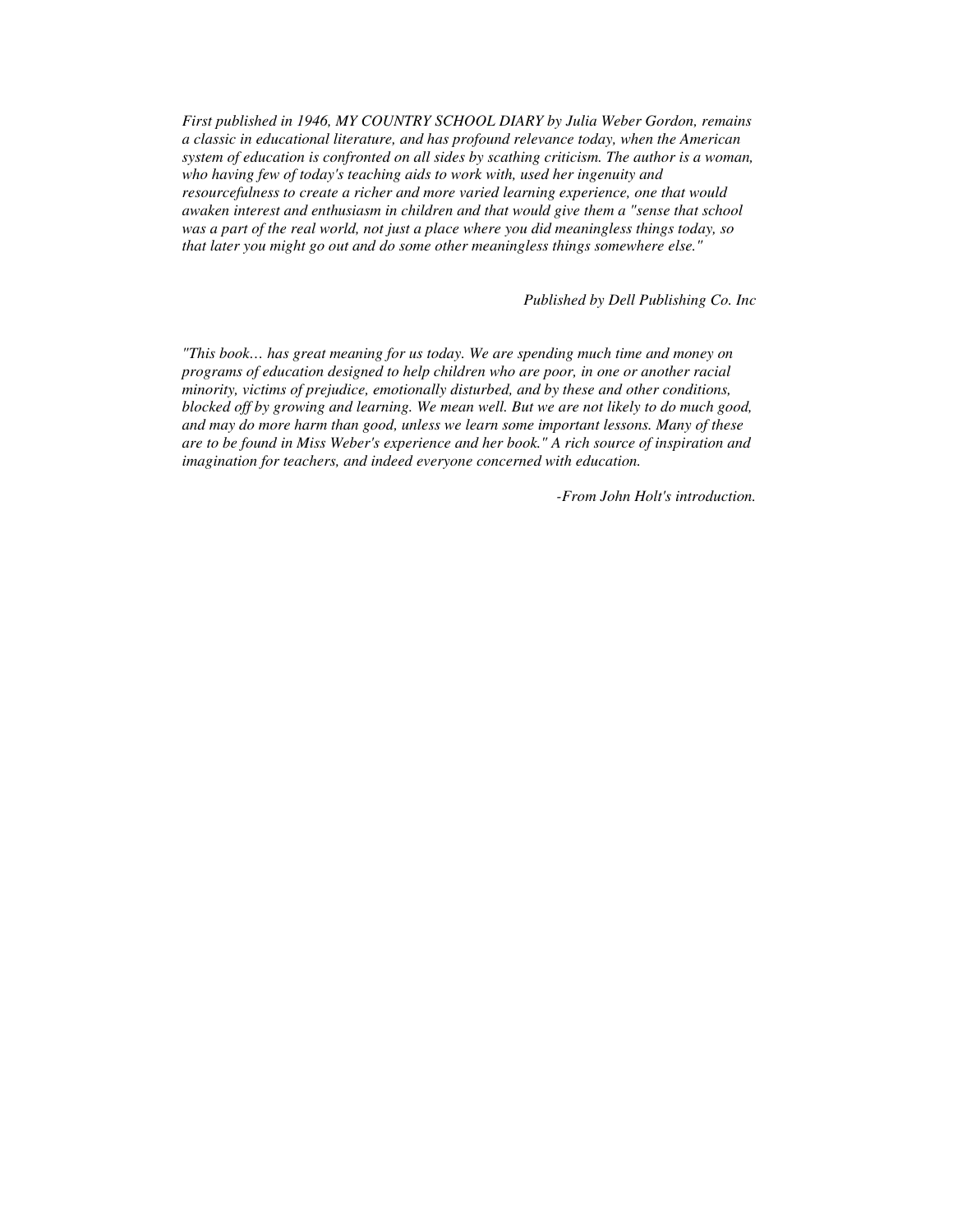# **My Country School Diary Julia Weber Gordon**

Introduction, by John Holt **Contents** 

Prelude

The first year

1. **I learn to know the children** 

2. The children grow

3. We suffer growing pains

The second year

4. We make a new beginning

5. We experience creative power

6. We study our community

The third year

7. I continue to try to put my philosophy into practice

8. I learn new techniques

The fourth year

9. We learn to live in a democracy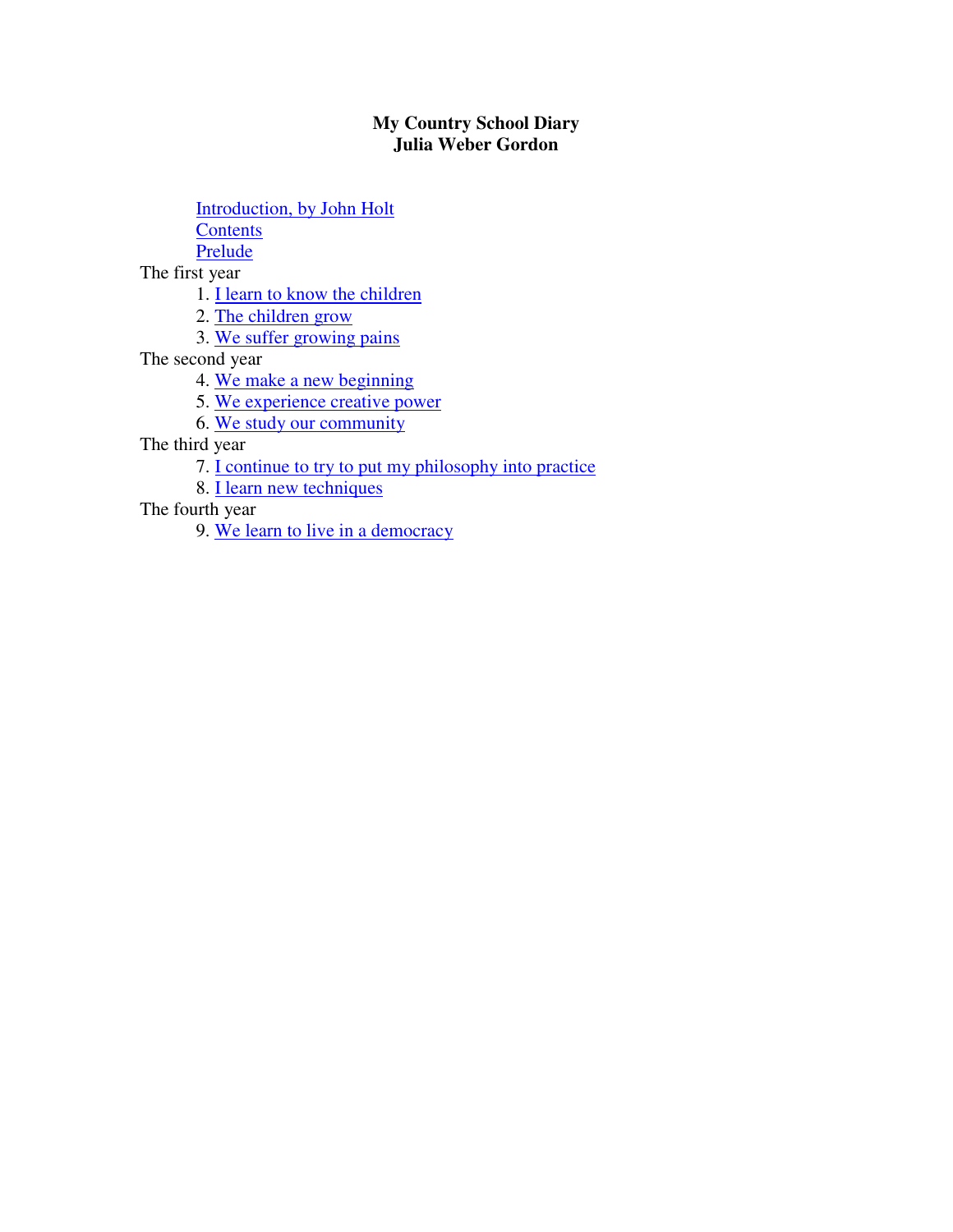## **My Country School Diary Julia Weber Gordon**

# INTRODUCTION **By John Holt**

This book, though written in the late 1930's and published in 1946, has great meaning for us today. We are spending much time and money on programs of education designed to help children who are poor, in one or another racial minority, victims of prejudice, emotionally disturbed, and by these and other conditions blocked off from growing and learning. We mean well. But we are not likely to do much good, and may do more harm than good, unless we learn some important lessons. Many of these are to be found in Miss Weber's experience and in her book.

The Office of Education is now operating a project called Follow Through, whose aim is to give continuing help in school to the children who have already been in Head Start. The plan seems scientific and even sensible. A number of different groups of educators will try out their own programs, using widely varying methods of teaching, based on diverse theories of learning and personality development. After a while the Office will "test" the "results" of these programs. One, perhaps more, will be declared the "official winner." Then directives will go out to hundreds of schools and many thousands of teachers telling them to put this program into effect and how to do it. If all goes well, our problems should soon be solved.

But all may not go well, and we may find ourselves once again, as so often before, with a costly and elaborate disappointment and failure. Why so? And what can be done to prevent this? By way of answer let me quote some excerpts from a draft of a memo written by my friend and colleague Bill Hull to some of his colleagues in Follow Through.

If one looks carefully at what has happened in the past it should be clear that other small differences in the way programs are handled can make very great differences in results.

... One may set out to test a special bit of curriculum or a different approach to classroom organization. If he is perceptive, honest, and fortunate enough to have contrasting results, he may realize that the quality of the program depends on factors, which have not been specified. The attitude of the principal, the anxieties of the parents, the personal problems or strengths of one or two key people, various un-verbalized assumptions about the nature of children's learning, can singly or collectively result in great variation in what is achieved....

New programs, new materials, and even basic changes in organizational structure will not necessarily bring about healthy growth. A dynamic and vital atmosphere can develop when teachers who are ready to move be given the freedom and support to innovate. One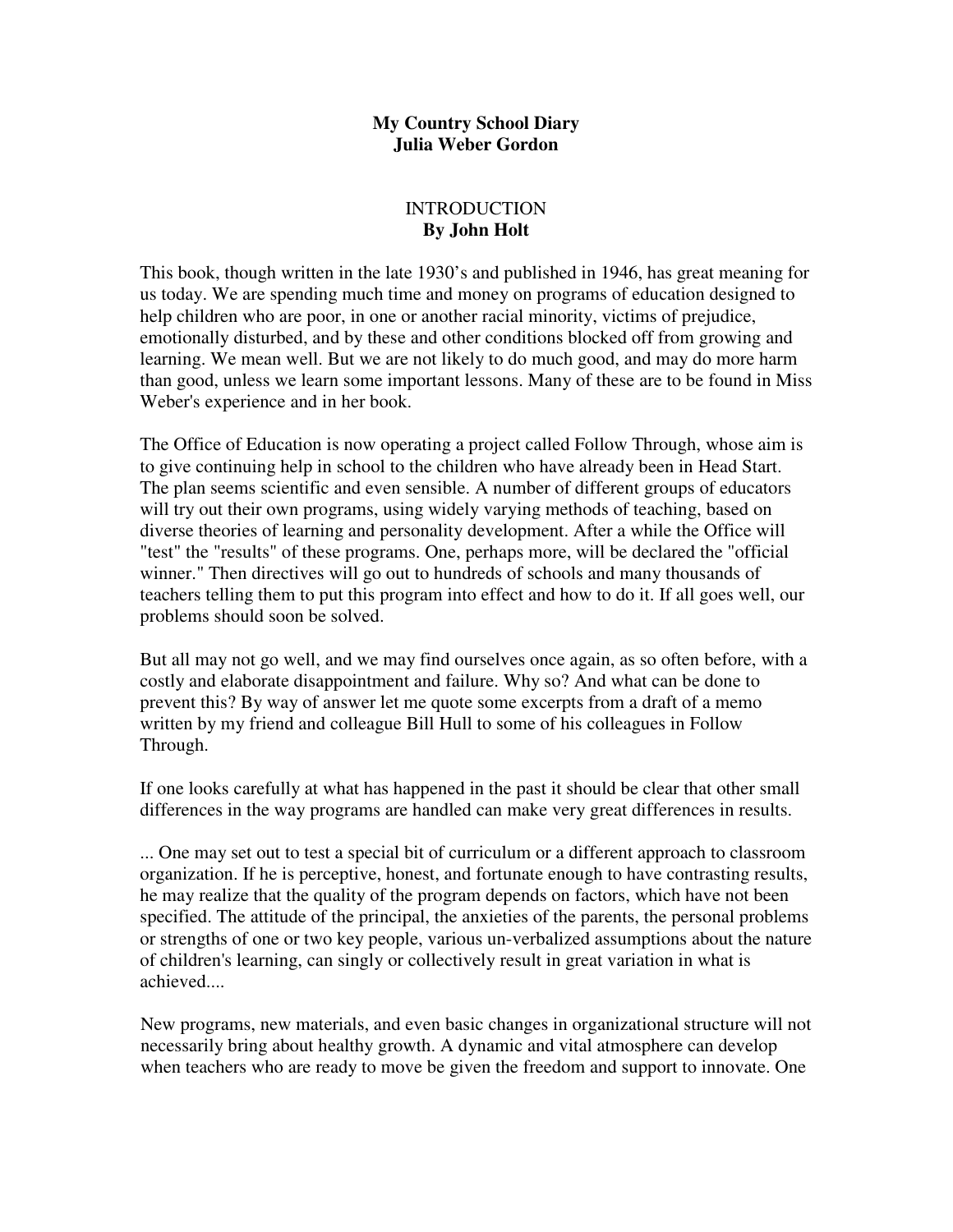must depend ultimately upon the initiative and resourcefulness of such teachers and this cannot be promoted by prescribing continuously and in detail what is to be done.

Despite the variety in our [Elementary Science Study] materials, many of which are very sophisticated in their simplicity, there is not going to be good science in schools until more basic changes, which involve encouraging children to be self-directing and resourceful, instead of passive and dutiful, can come about...

School change - if it is to be of lasting significance – must spring from the actions of teachers in classrooms, teachers who are able to help children live creatively because they are sufficiently whole human beings to live creatively themselves.

The most efficient way of bringing about large-scale change, we feel, is to support the teachers who are most ready to move rather than to attack those who have their heels dug in. Changes brought about in this way have a way of spreading without the difficulty of trying to enforce things, which cannot be enforced anyway...

We do not believe that there should be a form of education, which is essentially different for poor children. The kind of education, which a "wise and good parent" would desire for his own child, should be available to all...

In short, the proper, the best, and indeed the only source of lasting and significant educational change must be the teacher in the classroom. *My Country School Diary* is for me eloquent proof of this. It tells what one teacher was able to do when given a chance and a little help. Certainly her situation looked hard and unpromising. Her school was a small, one-room country school in a poor and declining rural community, serving a group of children most of who were poor and many of whom were in other ways handicapped. She had very little money and only chose materials she or her students or friendly outsiders could make, or what she could get various educational services to give or lend her.

Miss Weber does not complain about the "quality" of the children she was reaching, as so many educators do, not because she is playing the part of a modest heroine, but because she did not and does not think of them that way - as "material." of whatever grade. To understand better how hard her task was; we should look at the figures indicating the ages of the children in each of the eight grades in the class she had to work with.

| Grade 8:   | 13-5(13 years, 5 months) and $15-8$        |
|------------|--------------------------------------------|
| Grade 7:   | 13-7, 15-2, and 11-3                       |
| Grade 6:   | 10-8, 11-3, 10-10, and 14-8                |
| Grade 5:   | $9-3$ , $9-7$ , 12-4, and 10-10            |
| Grade 4:   | 8-0, and 12-2                              |
| Grade 3:   | 8-3, 10-1, 8-9, 13-5, 11-2, 12-1, and 13-2 |
| Grade 2:   | 8-8, 7-1, and 7-8                          |
| Beginners: | 8-6, 8-4, and 5-4                          |
|            |                                            |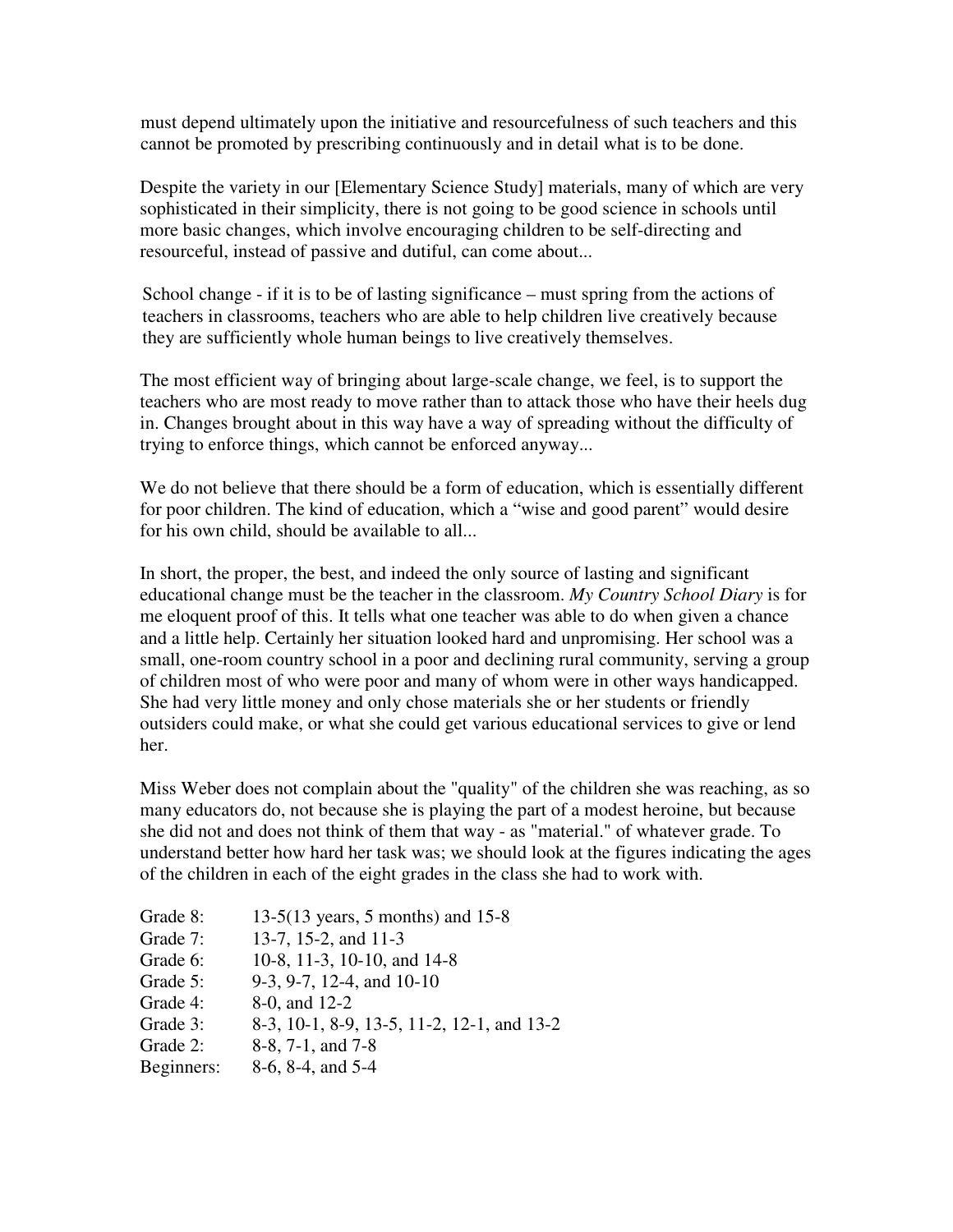This is heterogeneous grouping with a vengeance. It is worth noting that 13-5 third grader was not just behind in school, but severely retarded and disturbed, so much so that when his parents later moved they put him in an institution. Yet while he was in Miss Weber's class she did what she could for him, noting mildly once or twice that his boisterous and bizarre behavior seemed to disturb and even upset the other children. In the second year of her teaching, there were two nine-year-olds along with two six year-olds in the first grade. It hardly needs to be said that there are few schools or teachers that would allow, even in one grade, the range of age and ability that she had to cope with-and she had all eight grades. Yet, everybody counted, everybody grew, everybody learned.

Her experience tells us something else. We do not need enormous centralized schools in order to have quality education. This is the reverse of what we have been told and sold. All over the country we have destroyed small schools in which it might at least have been possible for teachers to do some of the things Miss Weber did. In their place we have built giant school-factories, which we run, for the most part, like armies and prisons because they seem too big to be run like anything else. The idea behind this was that in small schools we could not have, could not afford to have, the kinds of equipment, materials, and specialized teachers that we thought we had to have to get enough variety and depth in the children's learning. Miss Weber shows us that even in the late '30s this need not have been so. In less than a month she and her pupils were already able to make their tiny school in its impoverished rural community a more beautiful and richer learning environment, more full of interesting things to look at and work with and think about, than most current schoolrooms ever are.

We could do very much better today. Many people and organizations have shown us how to find or make or improvise all kinds of equipment for very little money. The Physical Sciences Study Committee has shown us how to make delicate measuring instruments from cheap and easily available materials. Project Follow Through at the Educational Development Center in Newton, Massachusetts, has put together a twenty-page list of materials for use in classrooms; seven of these pages list materials that can he found for little money or no money at all. I have seen Learning Laboratories in schools in the poorest parts of a major city full of a variety of stuff that kids and teachers had found in junk piles and garbage cans. Even in the case of more expensive equipment, for less than it costs us to build our big central schools, for less than it costs us just to bus children to those schools, we could set up centers of supplies and equipment from which outlying schools could borrow what they needed. Or, just as in thinly settled parts of the country Bookmobiles go out from central libraries to towns too small to afford a library, so might specially equipped trucks - Labmobiles of various kinds - go to small rural schools. But, as I said before, even without the kind of help we could very easily give today, Miss Weber was able to create a learning environment of great variety and richness.

When she and her students needed a book or some piece of equipment, they found out who might have it and then tried to borrow it. They used other schools, the state university, the state agricultural experiment station, and the industrial Arts Cooperative Service in New York. They got some skilled carpenters to help the older boys build a playhouse for the younger children, rather like the Wendy Houses of the British Infant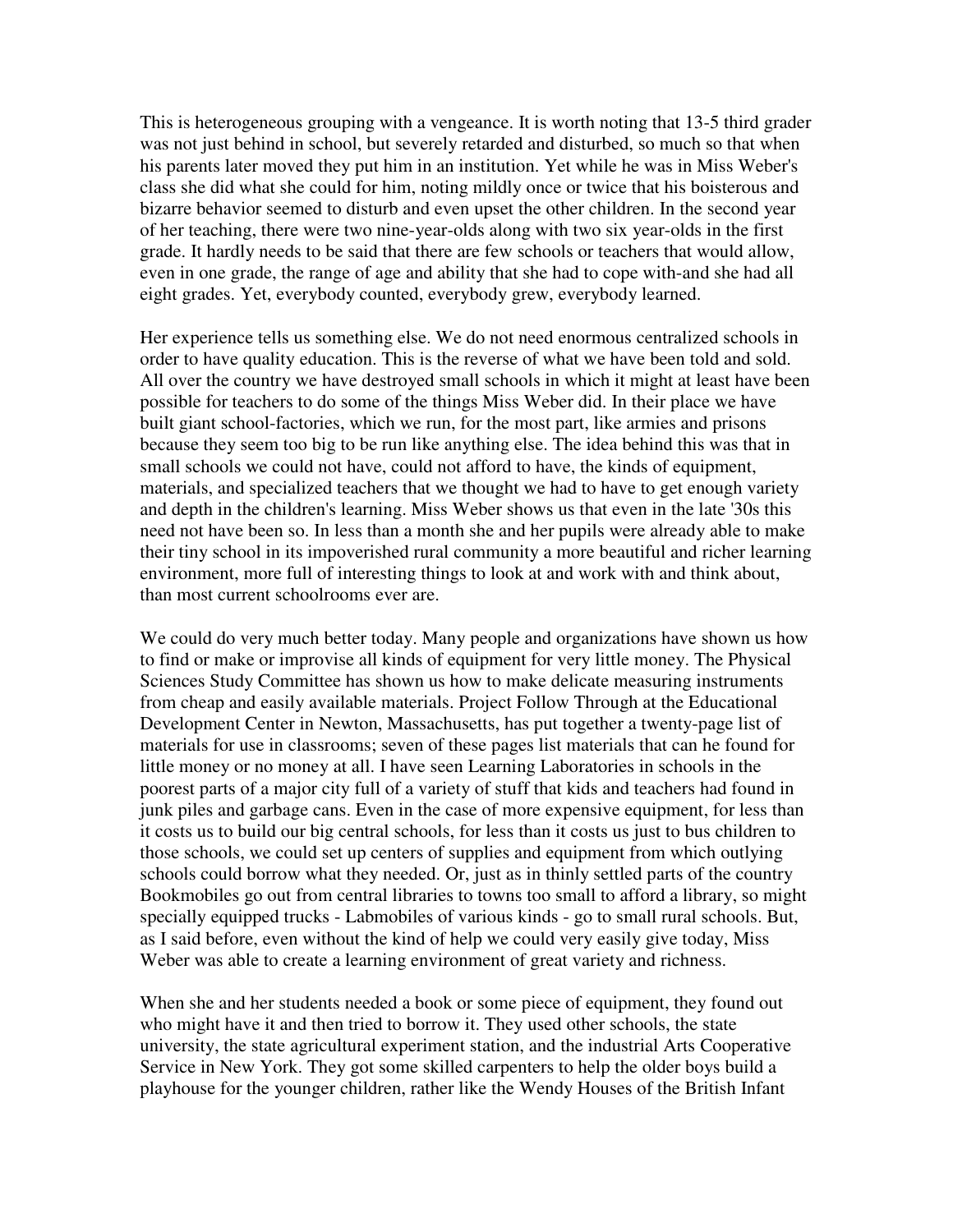Schools, and a vitally needed piece of equipment for any class of young children. It is not in the book, but I remember Miss Weber telling me once that in one year her class of about thirty children borrowed seven hundred books from the country library. More than twenty books per pupil! Very few of our fancily equipped central schools get that kind of use out of their libraries; indeed, in many schools the library is so hedged about with rules and restrictions that students can hardly use it at all.

In education we cry too much about money. Sure, we could use more; but some of the best classrooms and schools I have seen or heard of, Miss Weber's among them, spend far less per pupil than the average in our schools today. We often don't spend well what money we have. We waste large sums on show-off buildings; on unproductive administrative staffs; on diagnostic and remedial specialists who do very little to help the children they have labeled as needing help; on expensive equipment that is either not needed, or underused, or badly misused; on tons of identical and dull textbooks, basal readers, and workbooks; and now on gee-whiz devices like computers with cathode screens on which children can write their "right" or "wrong" answers-what one man has aptly called the "five-thousand-dollar flash card." If we spent our money better, we might have less trouble with our school bond and tax campaigns. For much less than what we do spend, we could, like Miss Weber, make our classrooms into far better learning environments than most of them are today.

The book contains another important lesson. Children need to grow in and into a community of older people that they can at least in part see, think about, and understand. They learn and grow best when their school is part of such a community, when their community comes into the school, when their learning touches at many points the lives, work, needs, and problems of people outside the school building. Where did Miss Weber learn this? Was she one of the few, the very few, who really understood what Dewey was writing and talking about? Or did she figure this out for herself, as she figured out many other important things? Anyway, she was able to get her children out into their community and to think about its history and life and work. And she was able to get the older people into the school, and to make them feel that it was a part of their life, not just a box where they left their children for a few hours every day.

From the book we can sense how much this did for the children, for their learning, for their sense that school was a part of the real world, not just a place where you did meaningless things today so that later you might go out and do some other meaningless things somewhere else. We can only guess what the school, and Miss Weber in it, and the influence of both on the children, did for the community. The chances are good that it was the most important, unifying, life-bringing element in the community, perhaps the only such element. Reading about it reminds me of the work that Elliot Shapiro did, many years later, in an elementary school in Harlem, which he brought to life by making it a center from which the whole community could think about its needs and problems and consider how to deal, and begin to deal, with them. It seems likely that the lack or loss of such schools and teachers, their forced amalgamation into centralized school districts, has contributed more than a little to the decline and death of so many of our country towns, whose young people desert them as soon as they are able to get away.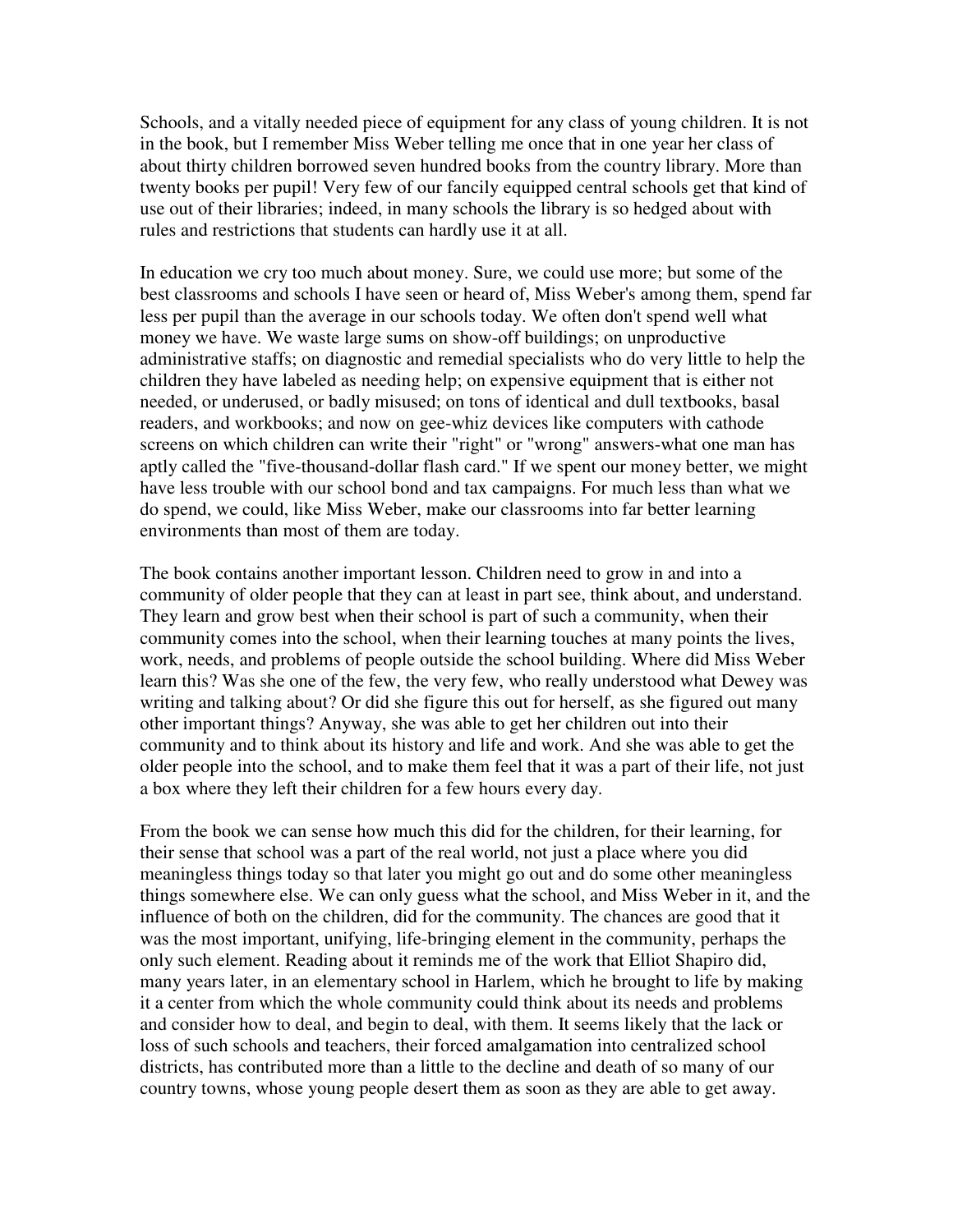We seem, in spite of all our wealth and power, to have managed in the past decades a kind of miracle in reverse: we have destroyed or lost most of our sense of community in both city and country at once. We can see the results of this around us both in and out of schools. One of the most urgent social tasks of our time is to rebuild, both in our festering cities and our deserted countryside, communities of which people can feel, "I belong here; this is my place; I have something to say about what happens; I can help and count on these people around me; I can do something to make this a better place to live." To accomplish this we will have to have schools like Miss Weber's. Indeed, we are beginning to see in some of our cities that the effort by parents to get good and meaningful education for their children is often the first step toward creating a sense of community where none existed before, which is in turn the first step toward making that community. And this in turn is why it is not just selfish, but stupid and shortsighted, for teachers, unions, and the educational establishment in general to oppose, however much and for whatever reasons they may, the movement toward community control of schools.

The book also carries, though indirectly, in important message about the training of teachers, a subject about which there has been much bitter and futile argument. Some say, "Teaching is a special art or science, as full of difficult techniques as any other, and nobody, no matter how much he may know, can teach effectively unless he knows those techniques." Others say, "Nonsense, these techniques are trivial. Any sensible person knows them or can pick them up. What counts is that teachers have a deep and thorough knowledge of whatever subject they are teaching." And so the "methods people" and the "content people" flail away at each other. To me, both seem to miss the point. What children want and need in the adults they work with, and what the adults who work with them have to have, is, above all, competence - the ability to do things. One of the extraordinary things about Miss Weber is the great number and variety of things that she was able to do and thus help the children do. She may not have been, and probably wasn't, an expert in any of these. What was important was that she knew enough to get the children interested, get them started, and give them some help.

The bare list of these things is eloquent. She could play the harmonica; play the piano; do folk dances; sing songs; help design and build the playhouse; make and operate puppets and marionettes; play a number of games, particularly games that children of mixed ages could enjoy within limited space and given little equipment; make paper windmills; make scale drawings; identify many trees and plants; do Indian dances; grow flowers; make a rock garden; tell something about geology and identify rocks; tell Indian legends; sew; cook; make salt crystals; weave pot holders from rags; make furniture for the playhouse; design and make easels; identify and compare fabrics; work with clay; make pottery; draw and paint in various media; make plaster casts of animal tracks and identify some of them; sing carols in many languages; weave on simple looms; spin thread. And so on.

These are the kinds of things people working with children should know how to do. Not that we all need to know the same things; my own list, shorter than Miss Weber's, is quite different. What is important is that there are more things on it than there used to be, and in time there will be more than there are now. What is more important is that I am ready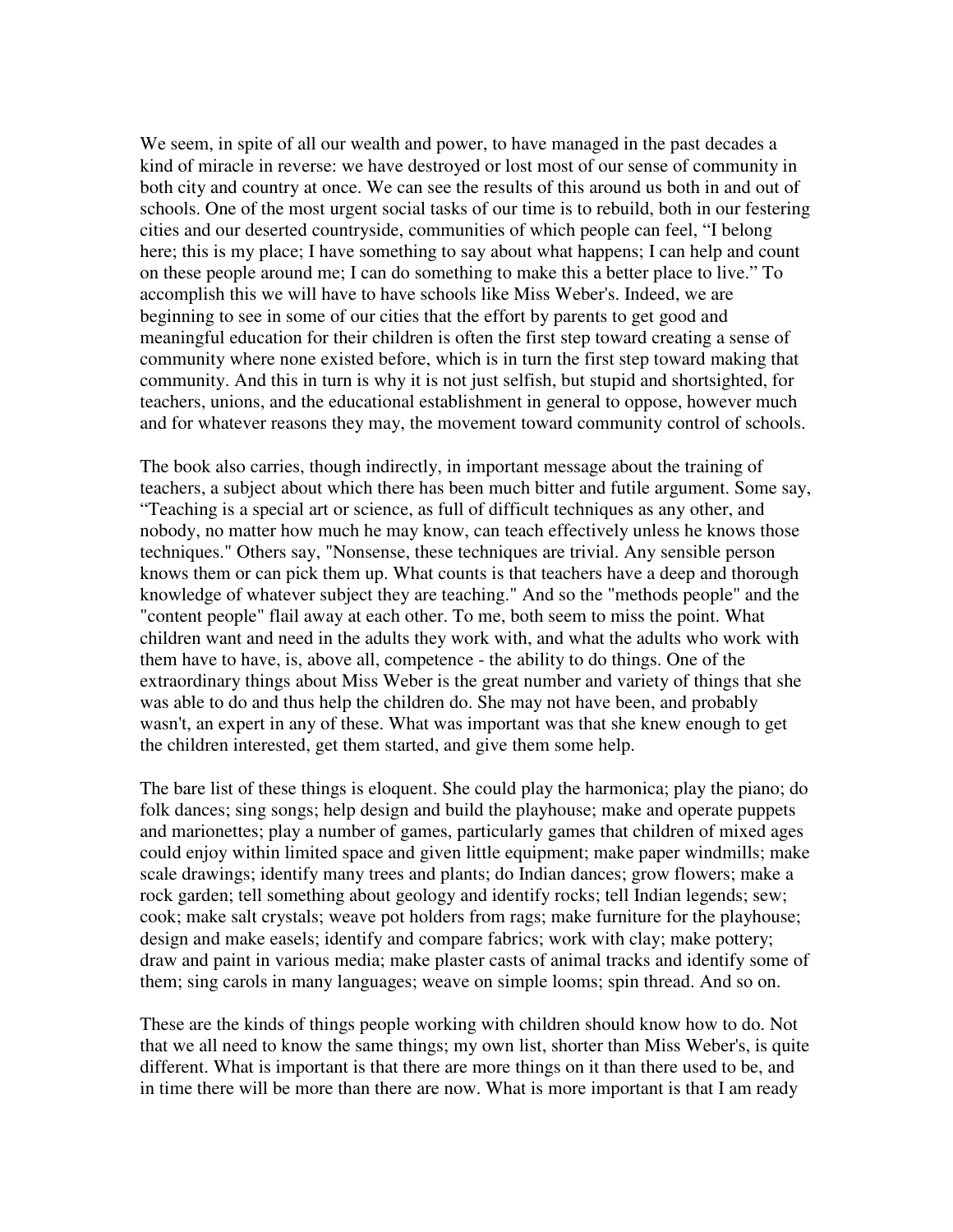and eager to learn, along with the children, new skills from anyone who has them and am not afraid to do among them things that I do not do very well. It is doing that is important.

The other day a young person called me up to say that he wanted to work; with one of the schools in this area (Boston) that is giving children much more freedom, independence, choice, and responsibility in their learning. I asked what he could do, what he liked to do, what he could show children and help them learn to do. He seemed puzzled. I said, "Can you sing, dance, speak a foreign language, play game, play musical instruments? Do you know sports? Can you do any of the arts and crafts, even a little? Can you make things, run things?" No, none of these. Perhaps, though I assured him I did not mean this, he thought I was asking if he was expert at anything. At any rate, he didn't think he could do any of these things. All he had was goodwill and a little academic book learning. Not a bad beginning, perhaps, but not enough, no where near enough.

Along with these many minor abilities and skills, a teacher of young children, and probably students of any age, should have I wide range of knowledge, curiosity, and interest. To make a list of the things Miss Weber knew something about, or knew how to find out, or was interested in learning, would take as much room as the list of her skills. Along with this kind of knowledge, a teacher ought to bring to a class a certain breadth of experience. It is too bad that so many people go into teaching and stay in it for years without ever having done anything but reach. How can I help a child know the world if all I know is the school and the classroom? He knows that as well as I do.

Other impressions stand out and carry other important lessons. As nice is the school was, how much more alive, natural, and real were the children when they got out on a Forestry Club picnic, a trip to the sea, or any one of their many trips out into the world around them. Many school systems are making more use of nature education and of resources in the communities around them, but we need to push much further in this direction than we have so far. How important it was for those of the older children to be able to get jobs, even without finishing school, and what a dreadful and needless mistake we have made in making a high-school diploma a kind of prerequisite for a young person to do anything with his life. Schools ought not to be in, and should get out of as fast as they can, the business of saying that this or that young person is or is not qualified to do this work or pursue that interest. They cannot make these judgments wisely or fairly, and everything they do for the sake of this kind of grading and labeling obstructs and corrupts their true work of education.

It was often the case that the questions the children asked themselves were the questions from which came the most further investigation and learning. Miss Weber's school, like so many others, made nonsense of the worn-out old adage that children can't think because they haven't got the facts with which to, think. It was their desire to make sense of things, to find out how the world around them worked and how it came to work that way, that led them to look for and collect facts. How vital it was that Miss Weber should have been free to build or, better yet, to grow the curriculum around the interests and concerns of the children. Of course she introduced ideas of her own, some of which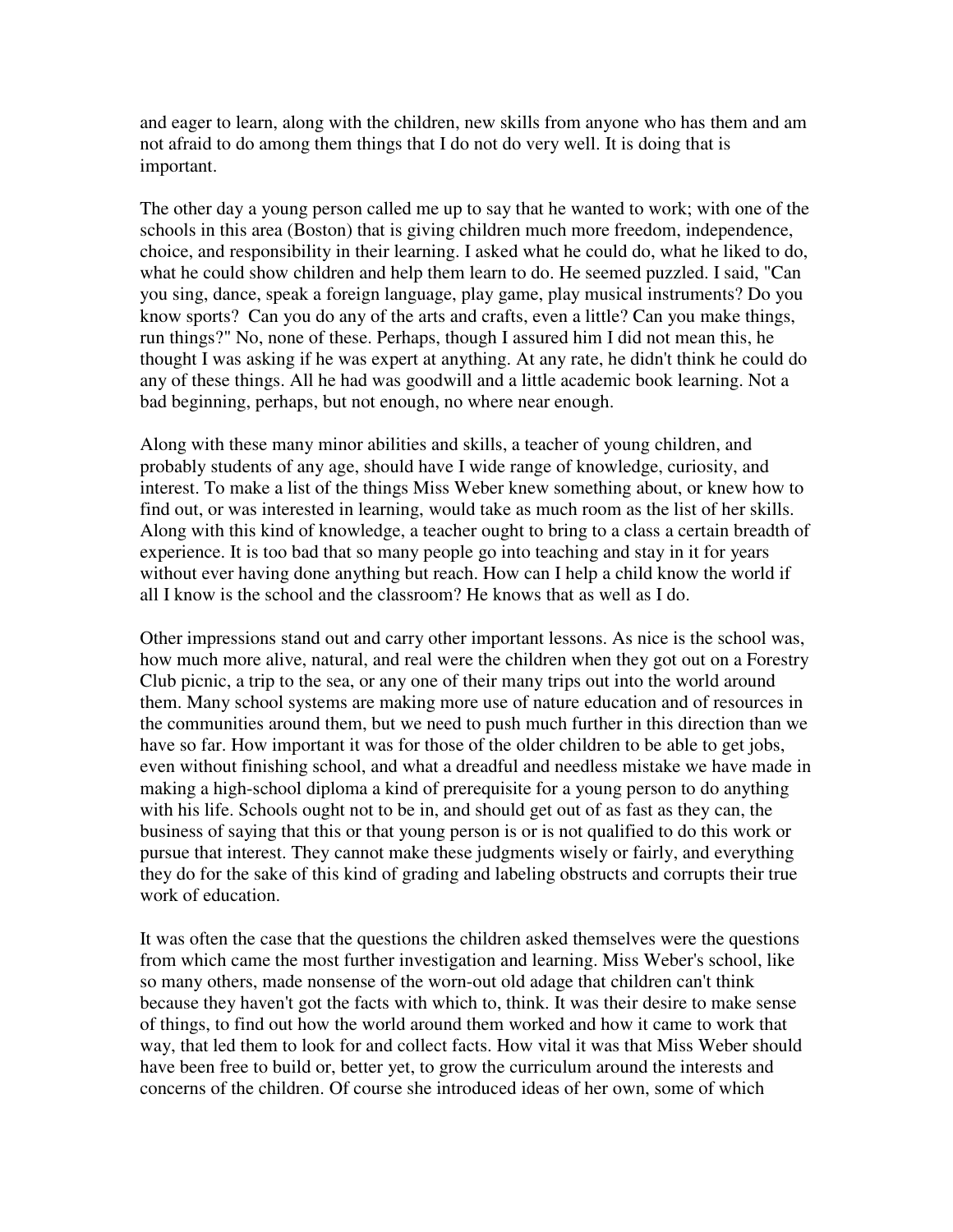worked better than others, some of which were successful only as long as she pushed them, and some of which the children took up and made their own. How vital it was, too, that she was not obliged to do the same things year after year, nor slogging through that old textbook and teacher's manual, but continually exploring new territory, so that her interest and enthusiasm were always alive, and being alive could awaken interest and enthusiasm in the children. What a hopeless business to expect teachers all over the country, year after year, to "motivate" children into learning the same old material, to expect that children will be able to grow in a classroom where the teacher is required to stand still.

It would not be honest or fair to close without saying that there are a few points where I have some reservations about Miss Weber's philosophy and work, at least as they come through in her book. I think it is a mistake for schools, or anyone else to see democracy as an end, rather than a means one of the many, toward more difficult and important human ends, growth and freedom among them. And it is an equally serious mistake to equate democracy with voting, to assume that if you arrange things, in school or anywhere else, so that nothing can be done until a vote is taken, and that whatever the majority decides shall then be done, you will have democracy. Our democratic institutions still exist, in theory and on paper, but it is one of the bitter facts of our times that few people have any sense of controlling the circumstances of their lives, that most people feel that life, "reality," as they like to call it, is a kind of slavery and that they are slaves.

I am uneasy about a doctrine strong in schools to this day that children must not be allowed to fight or quarrel, that hostile and angry feelings are bad, that if children are told often enough that they should be kind, generous, forgiving, and tolerant, they will become so. We have been doing this in our schools for some time now, and quite obviously the medicine has not taken, though this is not wholly the schools' fault. What we have produced is not people who never want to quarrel, but people who do not know how to quarrel, do not know how to fight fair, do not know how to handle the emotions that conflicts arouse in them, do not know how to keep little conflicts from escalating into ever bigger ones, do not realize that in any conflict, even in war, your aim must not be to destroy your opponent but to win him over. Thus we have become romantics and fanatics of violence, of "unconditional surrender" and "victory at any price."

In fact I am generally uneasy about the doctrine, which grew out of the then fashionable behaviorist psychology and its now equally fashionable offspring, operant conditioning, that human growth, in knowledge or understanding or character, can be seen as nothing more than the development of certain patterns of behavior, good habits. We cannot too often remind ourselves that the Germans who brought Hitler to power and enthusiastically supported his monstrous regime were people with the very best habits all the habits, I might add, that many of our schools are trying to train into our children. The best human virtues, and the ones we desperately need if man is to survive, are not habits and cannot be trained. They are an overflowing, a spreading out into a wider world about him of a person's strong sense of his being; of his dignity, competence, and worth; of the satisfaction and joy he finds in his own life.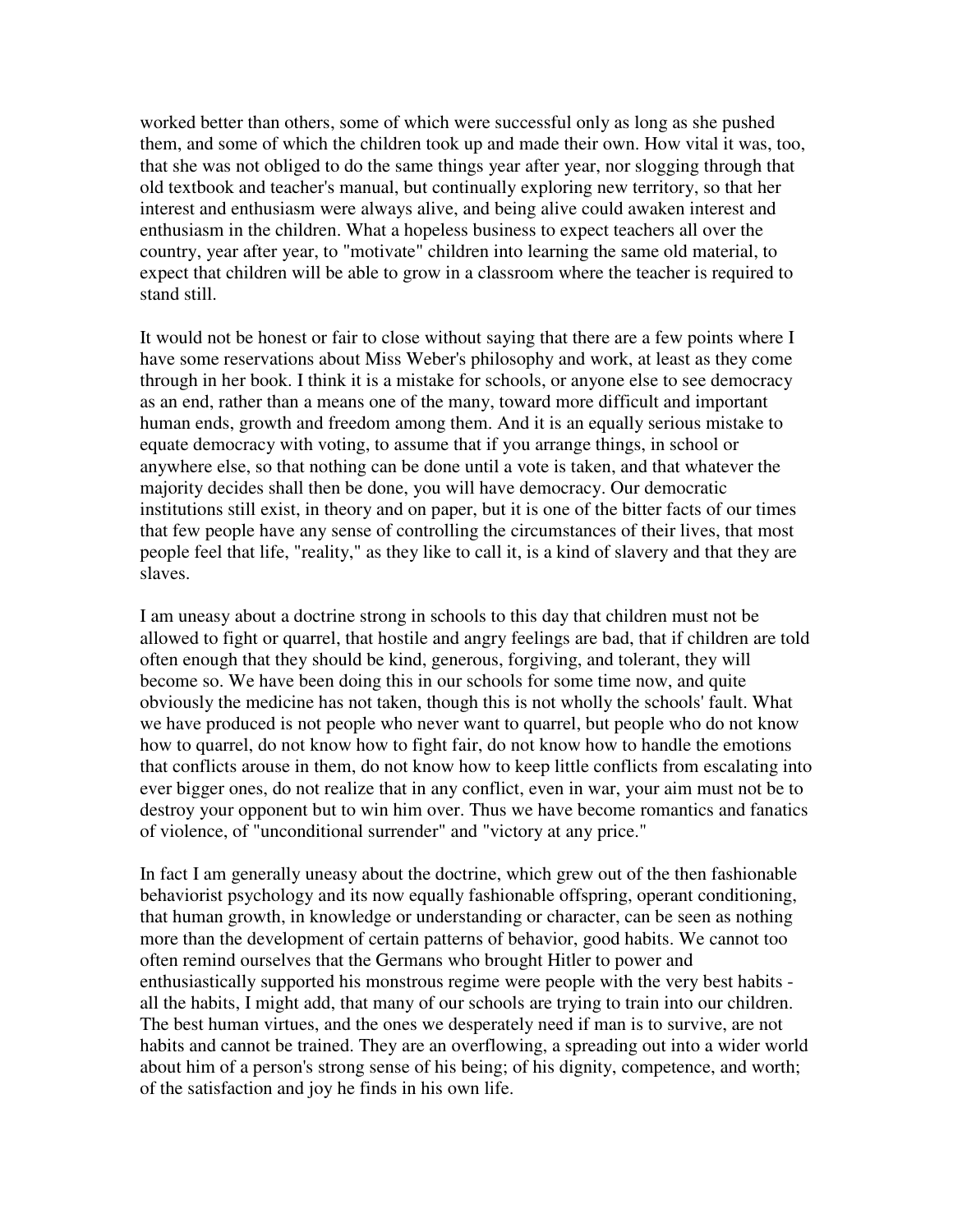Thus, I like to see children have a chance to do well what seems to them worth doing, because out of doing such work they get satisfaction and a stronger sense of their own being and competence. Thus, I think that often the work Miss Weber did with her children was better than the reasons for which she thought she was doing it, to develop this or that habit of industriousness or democracy or whatever. Indeed I think, as today she may well herself, that she is mistaken when she talks about the "unhealthy effects of idleness." Later she says that the children "made up for" a day of idleness, of spring fever, by working extra hard the next day, as if they had balanced some books. To me, one of the great personal and public problems of our time is that neither children nor adults know how to be idle, how to be still. We ought to be thinking of ways to acquaint children with some of the disciplines and joys of quiet thought, meditation, contemplation so that they will not always have to be trying to fill up the holes in their lives with noise, hurry, and activity, so that their leisure will not be as feverish as their work. For unless we learn this soon, we are likely to destroy the earth itself with our frantic busyness.

But these differences or reservations, which come from looking at a world that nobody in the '30s could have predicted, are at best minor. Taken as a whole, this book should be a rich source of inspiration and imagination for teachers, and indeed everyone concerned with education. We can do these kinds of things, in city as well as country, if we want to. And indeed I know, from letters from teachers and many talks with them, that there are many people in our classrooms right now, and many others who would come in if we let them, who are ready and eager to work in this kind of imaginative, innovative, and above all human way with the children in our schools.

JOHN HOLT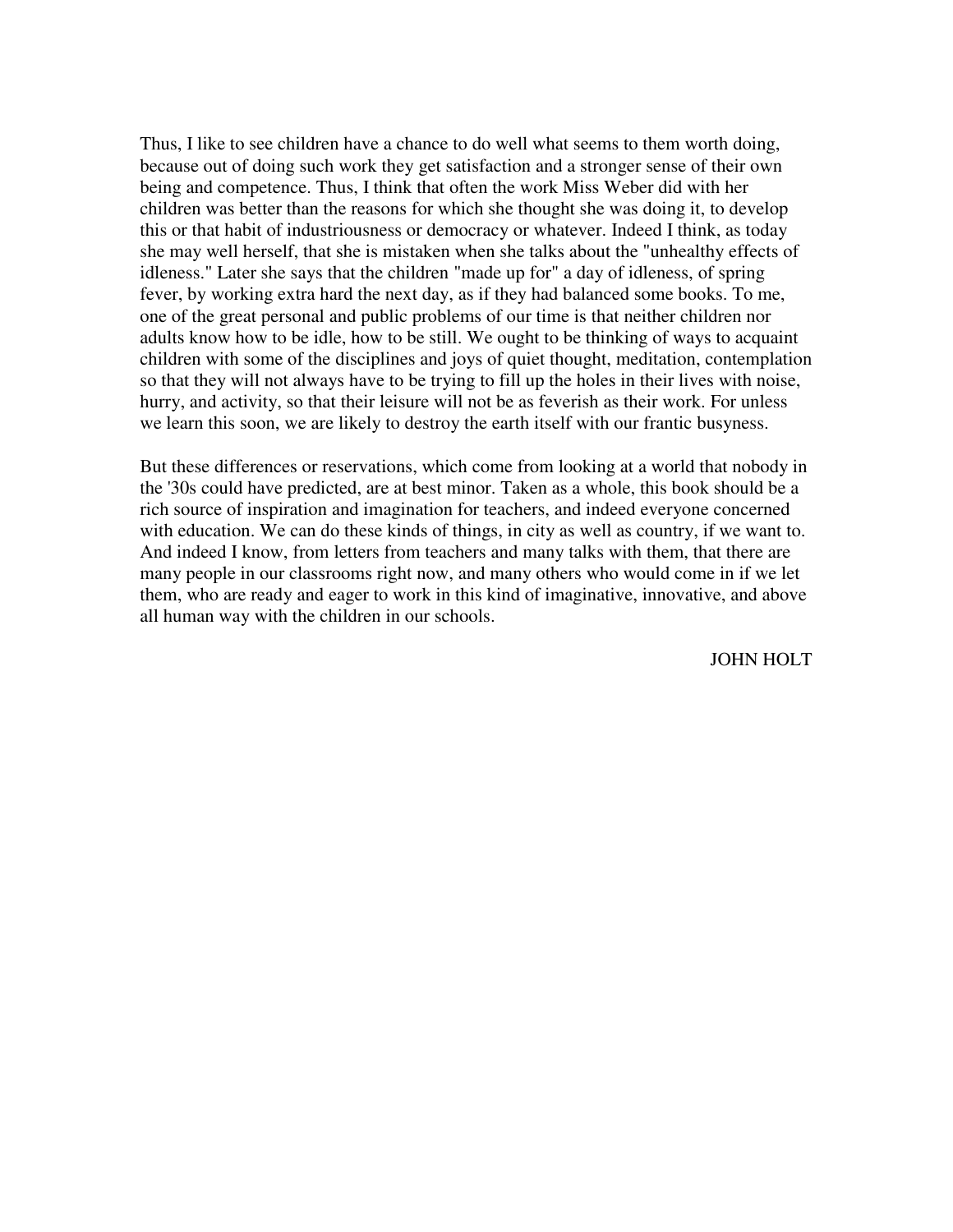## Prelude THE FIRST YEAR 1. I LEARN TO KNOW THE CHILDREN

I prepare for the first day ...I have two purposes for the full year...The first day ...I learn to know the children through observing and discovering their needs ...Through personal conferences ... Through home visits ...The day program ...Some needs are met through using the environment ...Through opportunities for democratic living … Through individualized instruction...Through opportunities for self-expression ...through group play…Through adjusting the school program ...Through enriched curriculum experiences…. Through housekeeping activities…Through opportunities to initiate and plan activities…. Through parent-teacher co-operation... A summary…

#### 2. THE CHILDREN GROW

The children expand their interests...They grow in their desire for order and attractiveness in their surroundings...in skill in using the tools of learning…. In ability to plan their affairs ...in ability to meet new situations with confidence and poise... A summary.

## 3. WE SUFFER GROWING PAINS

I continue to meet previously discovered needs... Problem arise through playing indoors...Some problems involve a mature sense of values ... problems arise in carrying out the hot lunch programme ... Home attitudes help to create school problems...Outside help solves some problems…I begin to learn new techniques of teaching the social studies…. Adjustments are made in the daily program ...We begin to study the history of our community...Personality difficulties are revealed through group living ... New members present adjustment problems... Problems are sharpened when the home and school do not understand each other ...A summary.

#### THE SECOND YEAR 4. WE MAKE A NEW BEGINNING

I prepare for the second year...The program continues from the first year...The health programme is expanded to meet pressing need... Problems developing during the summer carry over into the school and must be faced ...We begin to rebuild group spirit and cooperative action...We continue to provide varied experiences to meet individual and group needs...Mothers share in evaluating the school program...The needs of the neighborhood impinge upon the school ... Function of a one-teacher school in an isolated neighborhood ... We begin to meet a need of the neighborhood by providing wholesome recreation for the young people.

#### 5 WE EXPERIENCE CREATIVE POWER

Choices need to be made in developing curriculum ...Needs are met through creative dramatization ... Outside help contributes to the enrichment of the curriculum... The attitude of the young people improves... The community recreates together.

## 6.WE STUDY OUR COMMUNITY

The curriculum is enriched through taking advantage of resources in the community...A more effective daily program evolves …the school program affects and makes some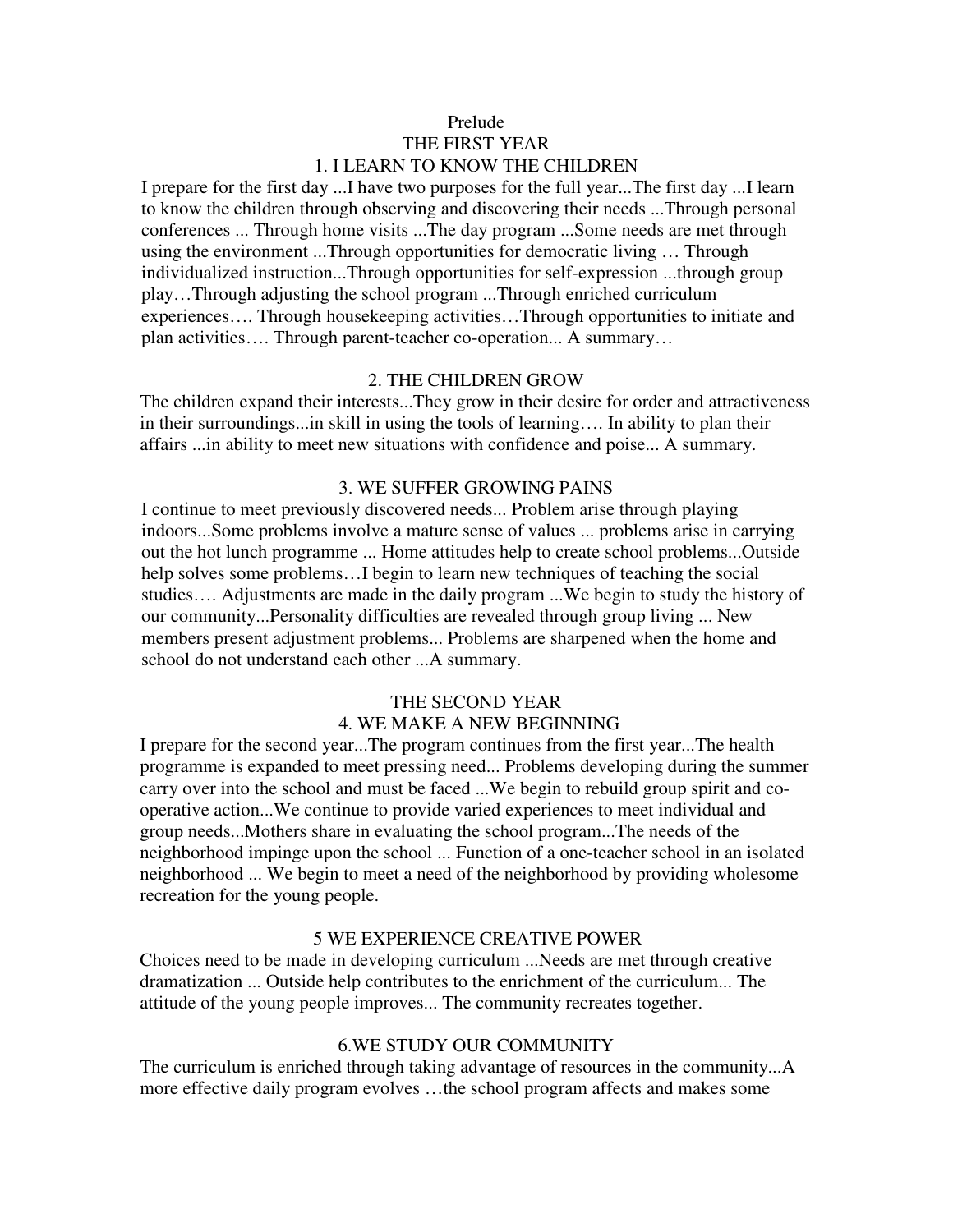difference in the neighborhood…. My helping teacher and I together evaluate the program of the school…. In the light of the evaluation, we begin the study of our community...The children study about the world to understand better their place in it.... I learn much through informal situations to increase my understanding of the children...The children become more free and creative in their play... Older children have rich learning experience through helping the younger ones ...We conclude the study of dairying ... I evaluate the study of dairying ...I evaluate the program of the second year…And I together evaluate the program of their play...

# THE THIRD YEAR 7. I CONTINUE TO TRY TO PUT MY PHILOSOPHY INTO PRACTICE

I write my philosophy to clarify it...The children have increased ability for recreation ...They work together for the improvement of the common life…They find joy in their work...They see new ways of doing things...children learn purposefully to control essential skills...I observe how the children learn to appreciate cooperation... The children plan to develop more efficient practice of habits of healthful living...They take the initiative in solving their own problems...Normally, new problems are always arising ...My helping teacher and I together analyze the new problems...We face the new problems... Rich experience make for wholesome personality development.

### 8. I LEARN NEW TECHNIQUES

I plan to evaluate all along… I continually study the needs of the children to meet them…Abundant interests impel into many fields of rich experiencing...The children learn to think independently and to act on their thinking... I prepare in order to recognize what is significant in the experiences of the children ... I learn to select experiences which contribute to the children's growth ...The children learn to act in consideration of each member of the group ...They begin to form conceptions of the responsibilities of society ...They learn to be critical and to check sources of information ...They develop selfconfidence in their own ability and intelligence ...They develop a sense of values to guide judgment and action ...We begin to meet the needs of society by meeting the needs of the children ...I make choices in selecting curriculum material...The children learn to appreciate the complexity of human life and its problems….gather an expanding body of knowledge which helps them to understand better their own situation... A summary.

# THE FOURTH YEAR 9. WE LEARN TO LIVE IN A DEMOCRACY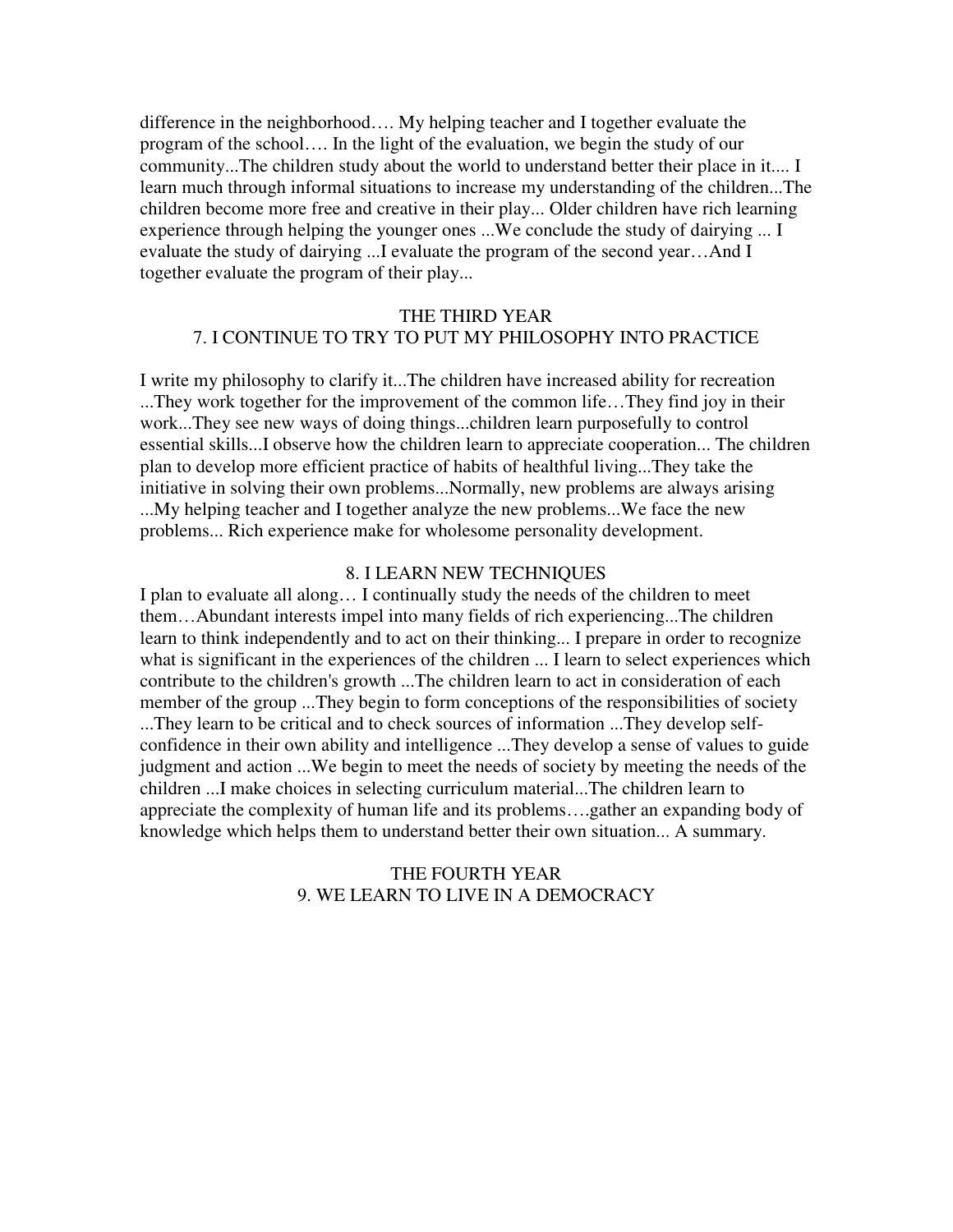### **PRELUDE**

O spare me your talk of fate! Human reason needs only to will more strongly than fate, and she is fate.

### Thomas Mann-*The Magic Mountain*

This is the story of four years in a one-teacher school in an isolated mountain neighborhood. Leaving the last town, the road climbs up until suddenly the summit is reached and we can look down into a small, narrow valley along the crest of the mountain. The road, with about a dozen houses strung on either side of it dips down and continues to wind along the bottom of the valley. At the end of the road, in a clearing in the woods, is Stony Grove School. As I turned the last bend in the road, the scene always came upon me suddenly even after I knew it well. It was pleasant on these mornings to be welcomed by the call of the ovenbird, 'Teacher, teacher!"

I knew I belonged here. Ever since I was a little girl I had wanted to teach in a school such as this one. That privilege has now been mine.

I kept a diary during those years at Stony Grove for, above all, I wanted to learn to be a good teacher, and writing what was happening seemed to be a good way to help me to think more clearly. Some of my friends thought that the diary should be published. I am a teacher and not a writer, but in spite of my literary shortcomings I decided to undertake the task of preparing the diary for publication because I felt I had something to say. In the next few years' education has to make serious decisions concerning the direction it will take. I want to add this story to the many others, which weight the balance in favor of the kind of education that will make a difference in the living of people. It is my firm conviction that education can significantly improve the quality of living.

But to make this significant difference, old methods will not do. We must have something more than book learning. We must know children, what they are like and what they need. We can best meet these needs by capitalizing on their interests, by using the resources near at hand in their environment and by supplementing these resources where necessary. In this way we can help children to develop wholesome personalities and to meet creatively the challenges of our unpredictable world.

Since the present book is one-fourth the size of the original diary, it is necessarily somewhat of a summary. There is much more to knowing children and their backgrounds than I have been able to indicate here. I hope that you will feel this knowledge of the children and their environment buried deep within each sentence. I have not tried to give any technical treatment of such subjects as the teaching of reading. This has been adequately done by others. What I have tried to show in this book is a way of living and working with children.

The group living reached its highest quality in the fourth year. This could not have come about without the struggles of the three years preceding it. Perhaps in reading about the difficulties we had in arriving at this level of growth, you will find something of interest, some help, and perhaps even some inspiration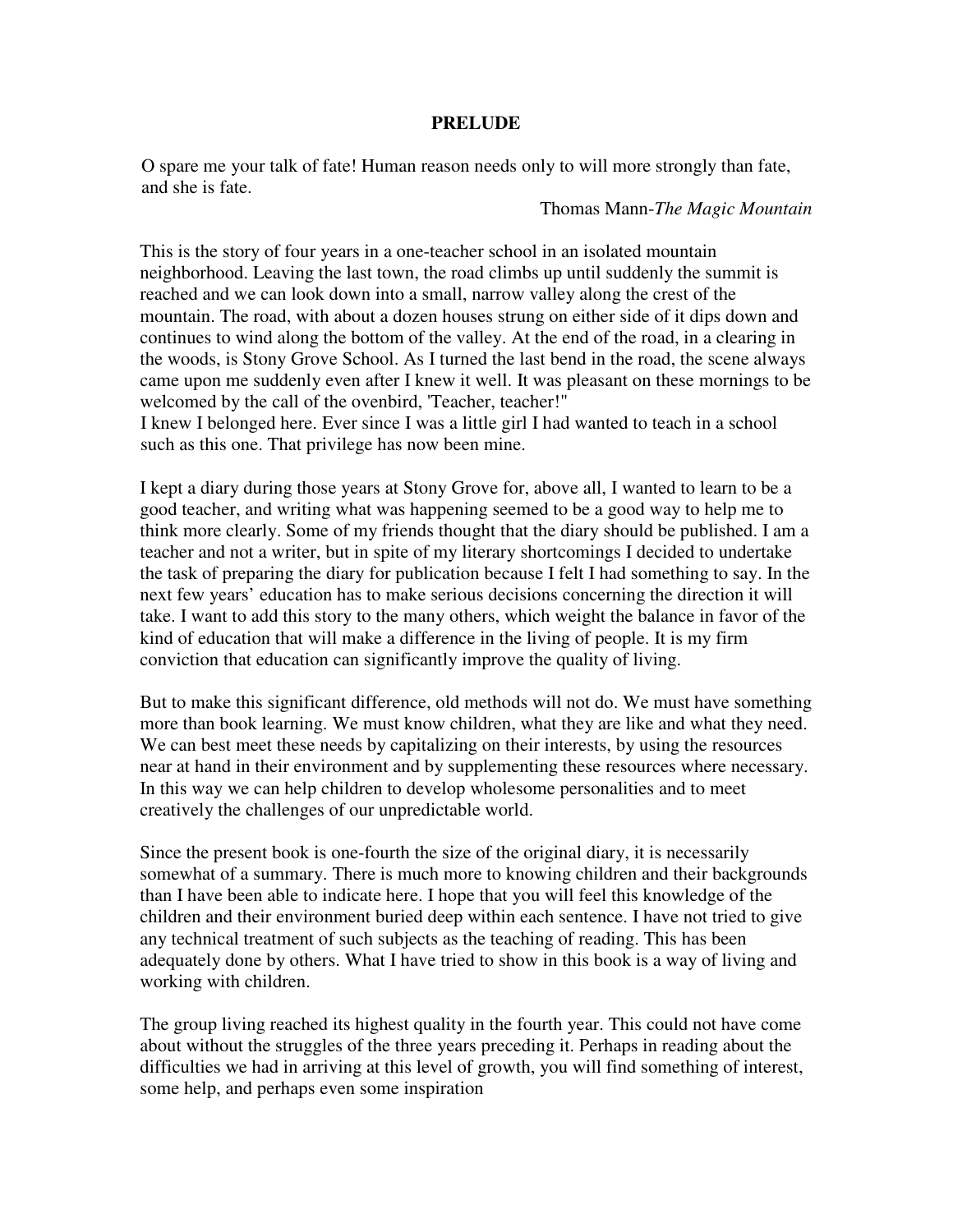Before I went to Stony Grove I taught for three years in larger schools in our county. During this time I learned to overcome many of the difficulties, which are faced by every beginning teacher. But even more important than this, I was inspired by the work of the county and I learned what teaching can mean.

In our county we have the superintendent of schools who is appointed by the State Department of Public Instruction to direct the work of the schools. We have, also, three Helping Teachers, as rural supervisors in New Jersey are called, who work closely with the teachers. These four people have provided a sound and forward-looking leadership. They have studied and experimented and have taken the initiative in trying to find better ways to provide for the wholesome development of boys and girls There has been the closest cooperation among them in serving the children of the county.

One member of this group has been in the county for more than twenty-five years working consistently on the belief that children are important and that what happens to them matters a great deal. This consideration of children has been the foundation of our educational program. The state leadership during this time, also, has been such that the counties have been able to work together in building a better program of education all over the state.

Several agencies in the county cooperate in the program of the school. Rural nurses make weekly visits to the schools A County Library with a well-trained librarian supplies the schools with abundant reading materials. A home demonstration agent and a 4-H Club agent in the Agricultural Extension Service guide the work of the 4-H clubs in the schools and help the boys and girls as well as the adults of the community to appreciate and to improve rural living.

The policy of the county and the contributions of these agencies were in evidence when I went to Stony Grove. The children were happy and had a nice relationship with their teacher. The teacher had worked on committees sharing in the development of the educational policies of the county. She knew the children and was trying to meet their needs. There was an established hot lunch program, with excellent equipment, planned by the home demonstration agent, the helping teacher, and the teacher together. There was close cooperation between the Township Board of Education and the County Department of Public Instruction.

Stony Grove was a good place to be in. I did not have to conform to anything. I was in a state and a Country whose educational program for years has taken children into account. It was a developing program in which I could have a share. When I began to teach at Stony Grove I was ready to learn and free to experiment to find out how a group of children and their teacher may reach a high level of creative and democratic living. If I have succeeded somewhat, it is because all the roads were open to me. I had every opportunity and invaluable help to discover for myself what mental hygienists have been telling us that human nature and the situation in which we find ourselves are not fixed but, to an important degree, are what we make them and that they can be changed. We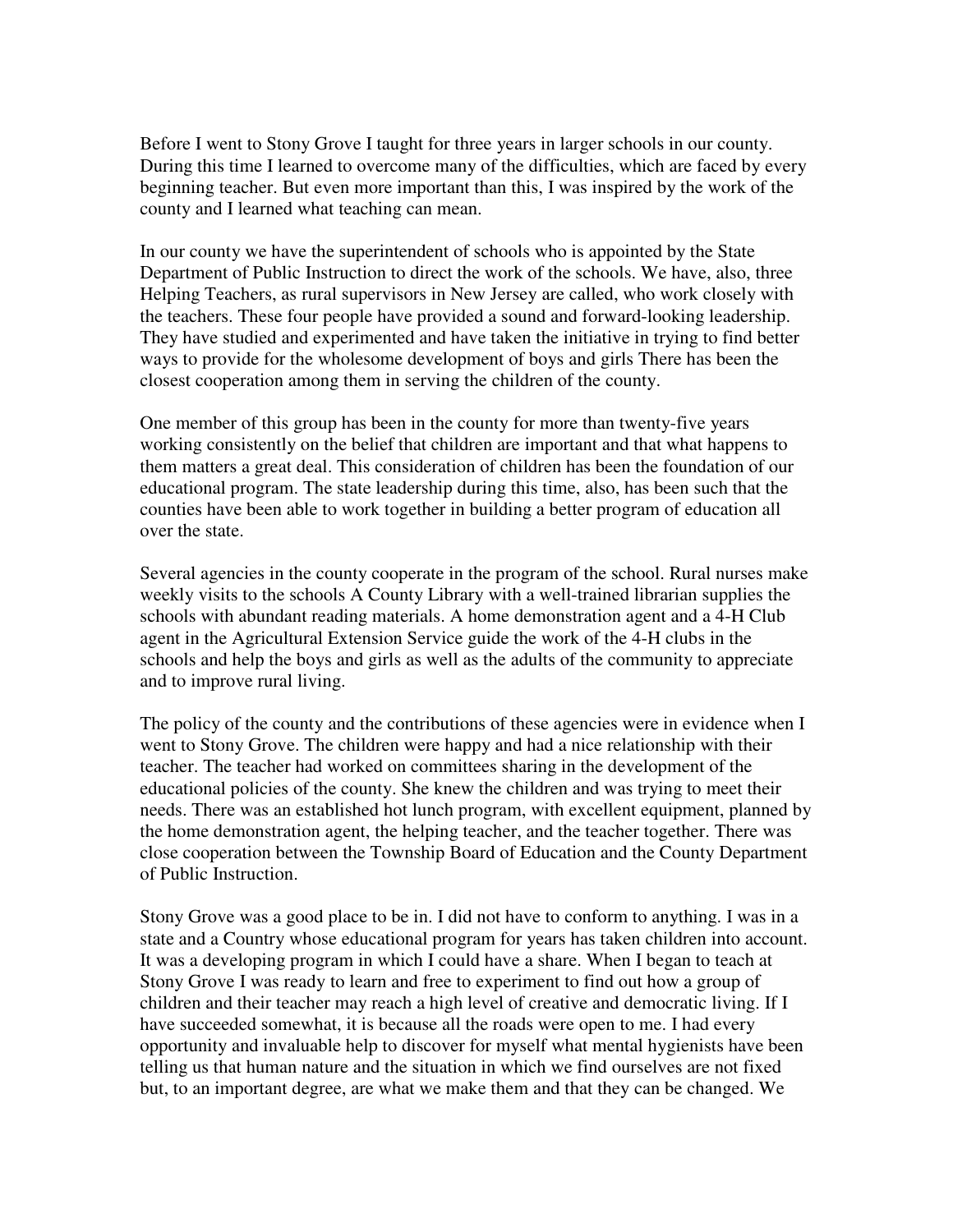can arrive at a social arrangement through which each individual can realize to the fullest his potentialities and through which, all together, we can experience a high level of human living-- if we only will!

I want to express my gratitude to all these people I have mentioned. My indebtedness to them is immeasurable. I am also deeply indebted to my parents, who, humble folk though they are, have always recognized the power of education; and to my many wonderful friends, who, over the years of my life, have helped me to be a better person than I might have been, and therefore a better teacher.

Dr. Frank Cyr gently but persistently goaded me until I promised to prepare the diary for publication, and then he read and criticized the manuscript and presented it to the publisher. Dr. Fannie Dunn, Anne Hoppock, Blanche Moran, and Dr. Percy Hughes also read the manuscript and gave me helpful suggestions and criticisms. To them I am especially grateful. My thanks go also to Mr. and Mrs. Wallace Clark, who typed the manuscript and gave me editorial advice.

Most of all I am indebted to Marcia Everett. She gave unselfishly and abundantly of herself that I might become a creative teacher. This book is one tangible result of our long hours of inspiring conversations and discussions both at school and before the cheery fare in her home. She read the original diary page by page as it was written over those four years. She watched and guided our growth in this little school closely and sympathetically. Without her devoted help and friendship this book might never have been written.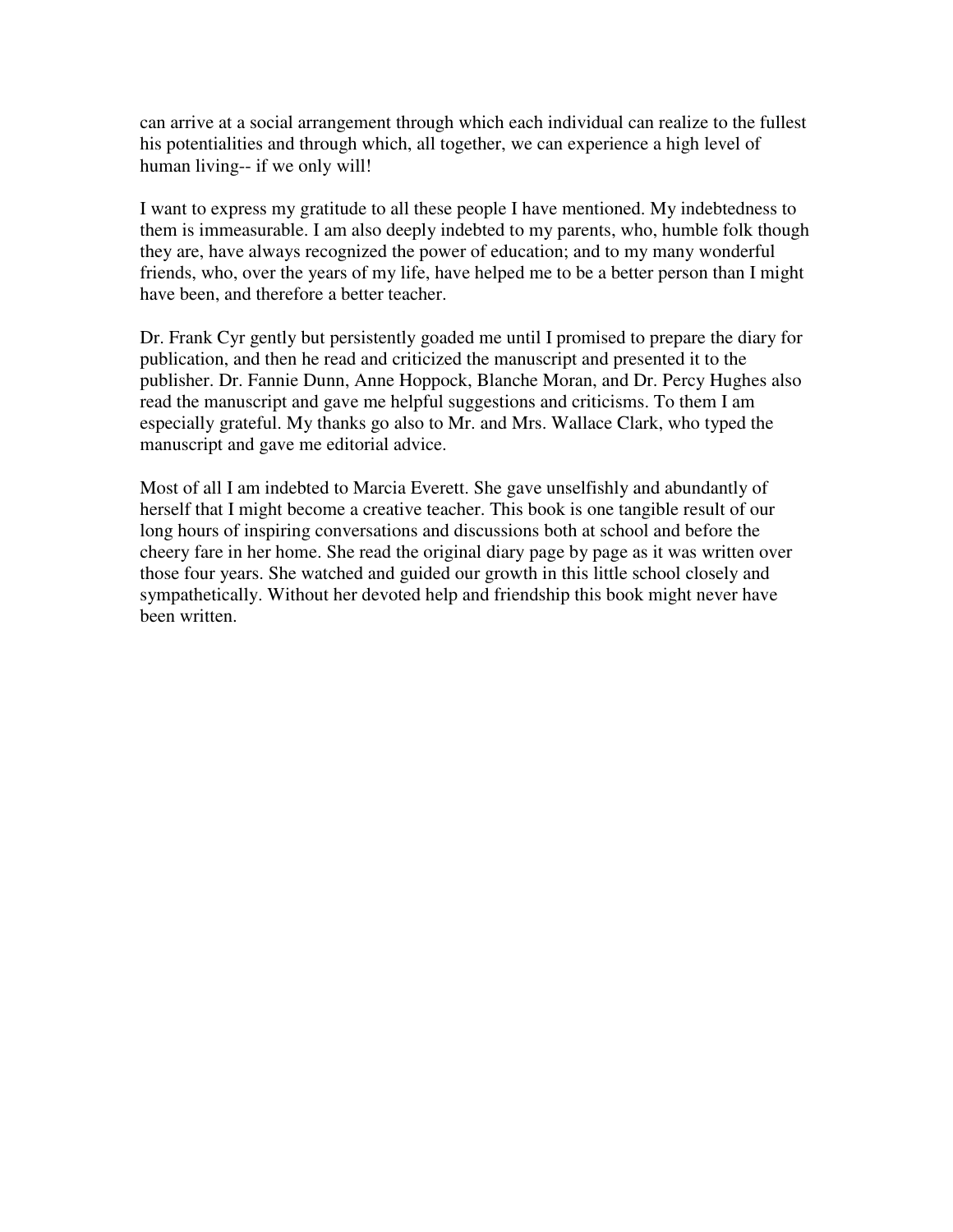#### MY COUNTRY SCHOOL DIARY

### $\sim$  THE FIRST YEAR  $\sim$

*In this account, the names of the children other people, and places in the community are fictitious. I have kept the names of the people in the various county agencies and of those outside the community who helped us.*

### **I Learn to Know the Children**

*I prepare for the first day.* 

FRIDAY, JUNE 5, 1936 I visited today the little school in which I shall begin to teach next fall. It gave me a strange excited feeling as I drove up to the front door of the clean, white box-like structure, shining in the sun. I have a deep faith in one-teacher schools and in the opportunities they afford to prepare children for a continually developing creative and democratic life. Here I shall have an opportunity to live closely with a group of children and to learn to know them intimately. I shall have them long enough to watch them grow and develop their capacities under guidance in as rich an environment as it is possible to make for them. I paused for a moment at the door and looked around it the woods surrounding the little schoolhouse. The recent rain made the leaves shine and the woods smelled so nice. "All this will be our laboratory," I thought.

The children were preparing a circus for their annual Play Day when I entered the room. A few cast shy glances in my direction but all went on working. As the children worked, their teacher related to me significant items concerning their background, their abilities, and their emotional development. My notes from this conversation and a list of the children with their ages and grades were the only records I received.

| Grade |                          | Age / Years - Months |
|-------|--------------------------|----------------------|
| 8     | Anna Olseuski            | $13 - 5$             |
| 8     | Olga Prinlak             | $15 - 8$             |
|       | <b>Catherine Sametis</b> | $13 - 7$             |
|       | <b>Ruth Thompson</b>     | $15 - 2$             |
|       | Sophia Sametis           | $10 - 8$             |
| 6     | Doris Andrews            | $11 - 3$             |
| 6     | Mary Olseuski            | $10 - 10$            |
| 6     | <b>Frank Prinlak</b>     | $14 - 8$             |
| 5     | May Andrews              | $9 - 3$              |
| 5     | Warren Hill              | $9 - 7$              |
| 5     | George Prinlak           | $12 - 4$             |
|       | <b>Edward Veniski</b>    | $10 - 10$            |
|       |                          |                      |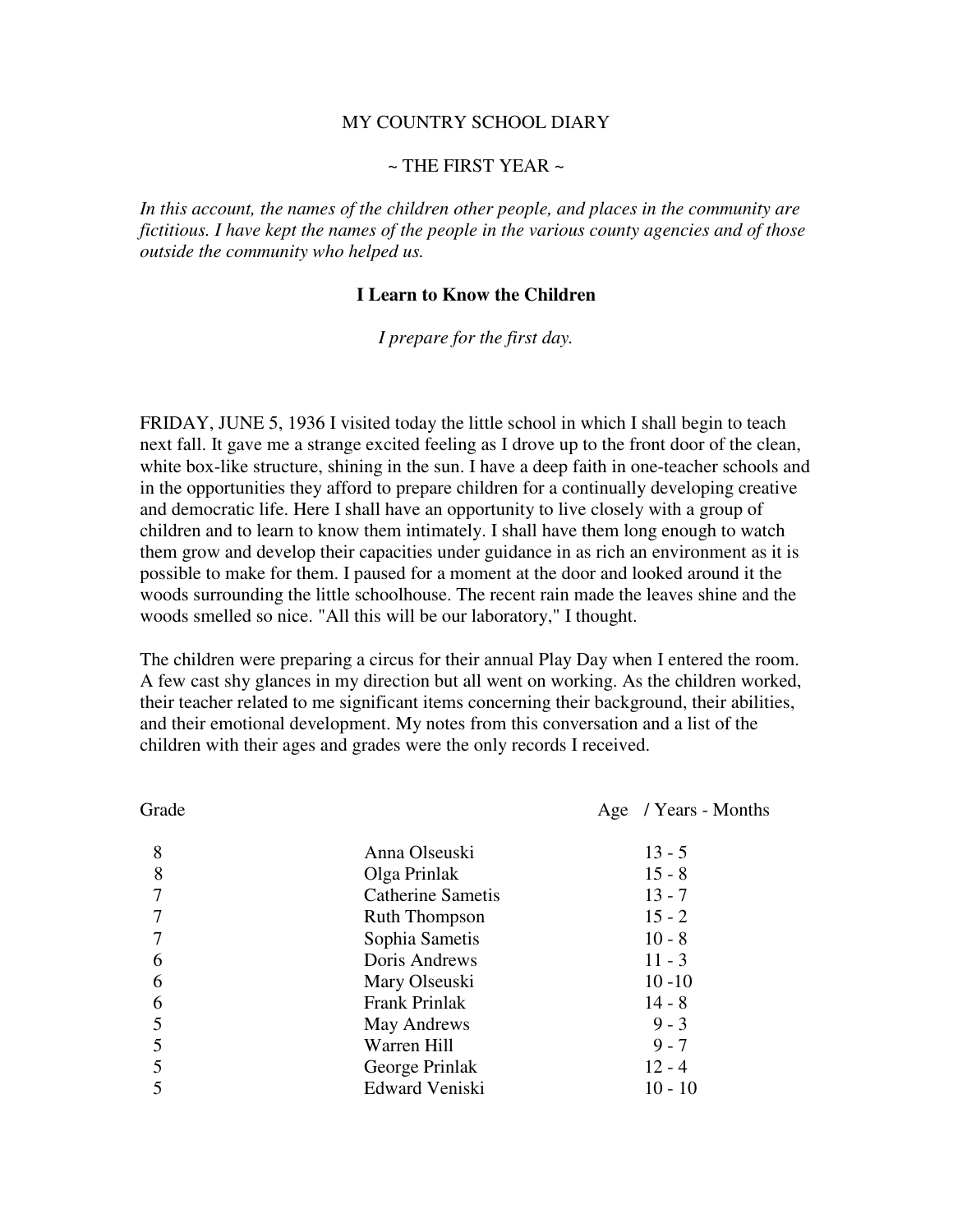| 4              | Helen Olseuski            | $8 - 0$  |
|----------------|---------------------------|----------|
| $\overline{4}$ | <b>Andrew Dulio</b>       | $12 - 2$ |
| 3              | Albert Hill               | $8 - 3$  |
| $\overline{3}$ | Pearl Prinlak             | $10 - 1$ |
| 3              | Martha Jones              | $8 - 9$  |
| $\overline{3}$ | Joseph Dunder             | $13 - 5$ |
| $\overline{3}$ | Verna Cartwright          | $11 - 2$ |
| $\overline{3}$ | Alex Cartwright           | $12 - 1$ |
| 3              | <b>Gus Cartwright</b>     | $13 - 2$ |
| $\overline{2}$ | <b>Alice Prinlak</b>      | $8 - 8$  |
| $\overline{2}$ | Walter Williams           | $7 - 1$  |
| $\overline{2}$ | <b>William Sametis</b>    | $7 - 8$  |
| Beginners      |                           |          |
|                | <b>Richard Cartwright</b> | $8 - 6$  |
|                | John Dunder               | $8 - 4$  |
|                | Joyce Williams            | $5 - 4$  |
|                |                           |          |

MONDAY, JULY 6. I went to the schoolhouse and emptied the cupboard of its books. For the most part they are good although few in number. At the very top of the cupboard I crammed the old and out-of-date books that I know I shall never use and yet do not dare to destroy. The others, after laying aside one of each kind to take home, I stacked neatly where I could get them easily in September. I shall need to stay close to the basic texts until I have learned more about the children and also about managing a one-teacher school.

There are about a dozen books of the library type, and from their appearance I judge that the children must have read them over and over again. I'll stop at the County Library before school opens and get an armful of new books. This first year, it seems to me, I have two purposes. The first is to learn as much is possible about the needs and abilities of the children. The second is to begin to meet these needs and to develop these abilities through such opportunities as arise in our daily living together and through the resources near at hand in the community.

MONDAY, SEPTEMBER 7.The schoolhouse looked so alone today with the weeds growing up around it. Schoolhouses should be used in summer too. Mr. Hart was washing windows when I arrived. He told me that he comes once a year to clean the stove and the chimney, the windows, the walls, and to oil the floor. The rest of the time it is up to us to keep the place clean. I "rolled up my sleeves" and began to arrange the room and to get out the material we shall use the first day. The seats and desks are movable. Besides these, the only other furniture in the room consists of two small movable bookcases, an old organ, a teacher's desk and swivel chair. I have fallen heir to a homemade table and four chairs made from orange crates, which probably constituted the library corner in other years. There is a jacket-type stove in one corner out of the way. At the entrance end of the room there is a small hall, one side of which has a sink but no running water. This side is used as a cloakroom. The other side is a kitchen. Two built-in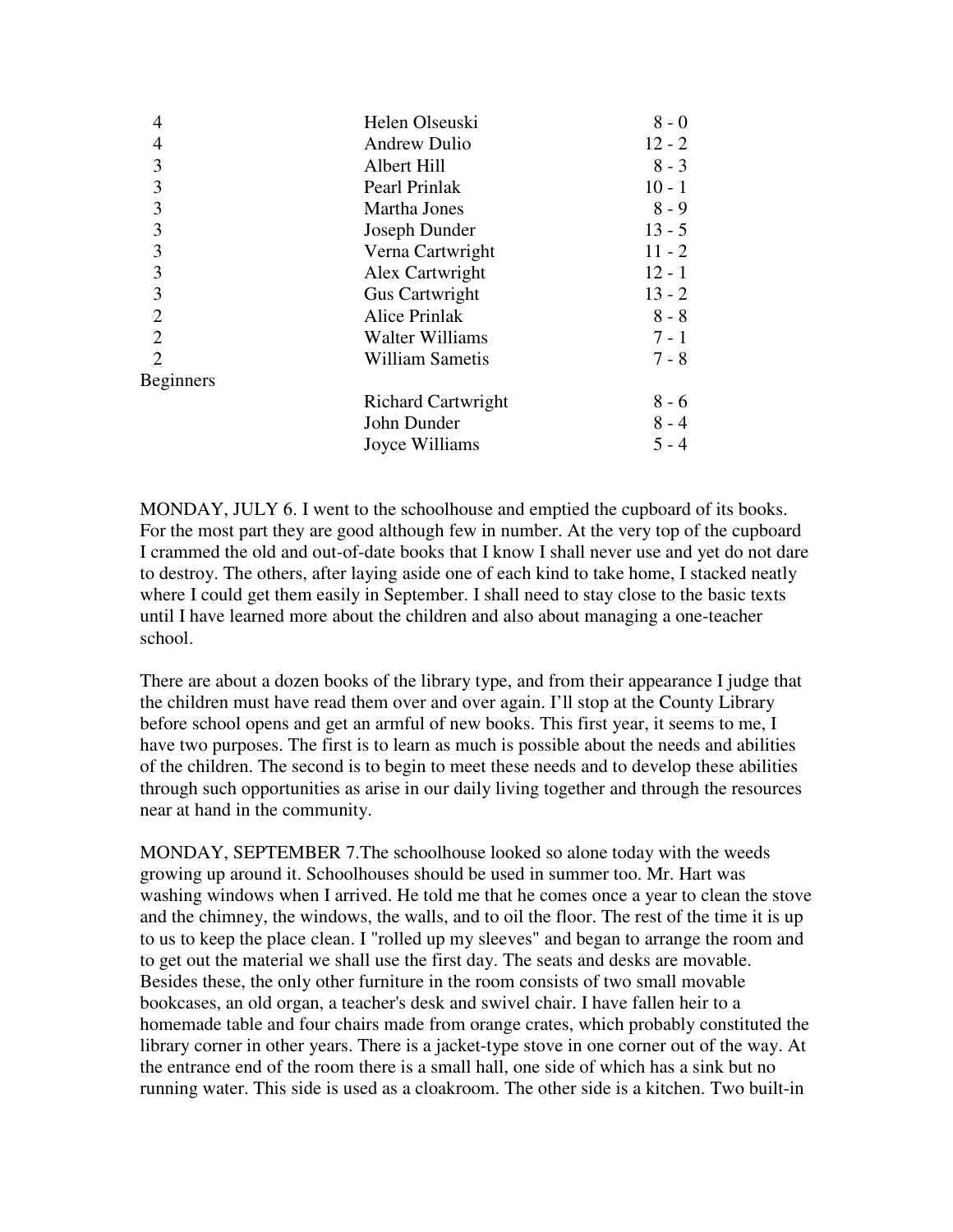cupboards rise from the floor to the ceiling giving ample cupboard space for the cooking and eating utensils. There is also two-burner oil stove.

When Mr. Hart and I left, the schoolhouse looked and felt clean. The interior has been repainted this summer in soft cream yellow.

TUESDAY, SEPTEMBER 8. During the summer I reread *Four Years in a Country School* by Fannie W. Dunn and Marcia A. Everett and also became familiar with the textbooks I am to use. Today I settled down to the important task of planning for the first day. The children must feel that they have accomplished something and have had a happy time doing it so that school is worth going back to the next day. The program must allow some opportunity for me to observe the children while they are working in order that I may begin to know them and to think in terms of them. At the same time, the program must be definite enough to give me confidence so that I can laugh with the children and have them know me for a friend. So much of the success or failure of the whole year will depend on this first day. This is the outline of my plans:

9:00 – 9:30 Adjust seats and desks to fit the children. Distribute books and materials. (This will give the children something active to do from the beginning.)

9:30-10:30 Social Studies. For the first ten minutes make a little speech to the children. Get them to talk about themselves if possible.

Assign the first few pages in the history text to the upper grade group (6, 7, 8) and to the intermediate group (4, 5). Questions to be answered will be written on the board. These children will study while I talk with the primary grade children for twenty minutes.

Talk with the primary children about their summer fun. Little children usually get around to their pets when they talk. Try to have all the children contribute something. Plan with them to make booklets, perhaps of their pets. Let them draw a picture and describe what they have contributed to the discussion.

The primary children continue to draw their pictures while I work with the intermediate group for fifteen minutes. We shall go over the questions one by one and discuss them. The primary children go outdoors, with a child from the intermediate group in charge. The intermediate group continues to study as I suggest to them during the discussion period. I work with the upper grade group for fifteen minutes and follow the same procedure as with the intermediate group.

10:30-10:50 Physical Education. Start the children from grades 4-8 playing Dodge Ball and then play with the primary children.

10:50-12:00 Give the primary children the Clark Ingraham Reading Diagnostic Test. (This is for the purpose of finding out something of their reading ability.) In the meantime the older children will read the first story in their readers and answer some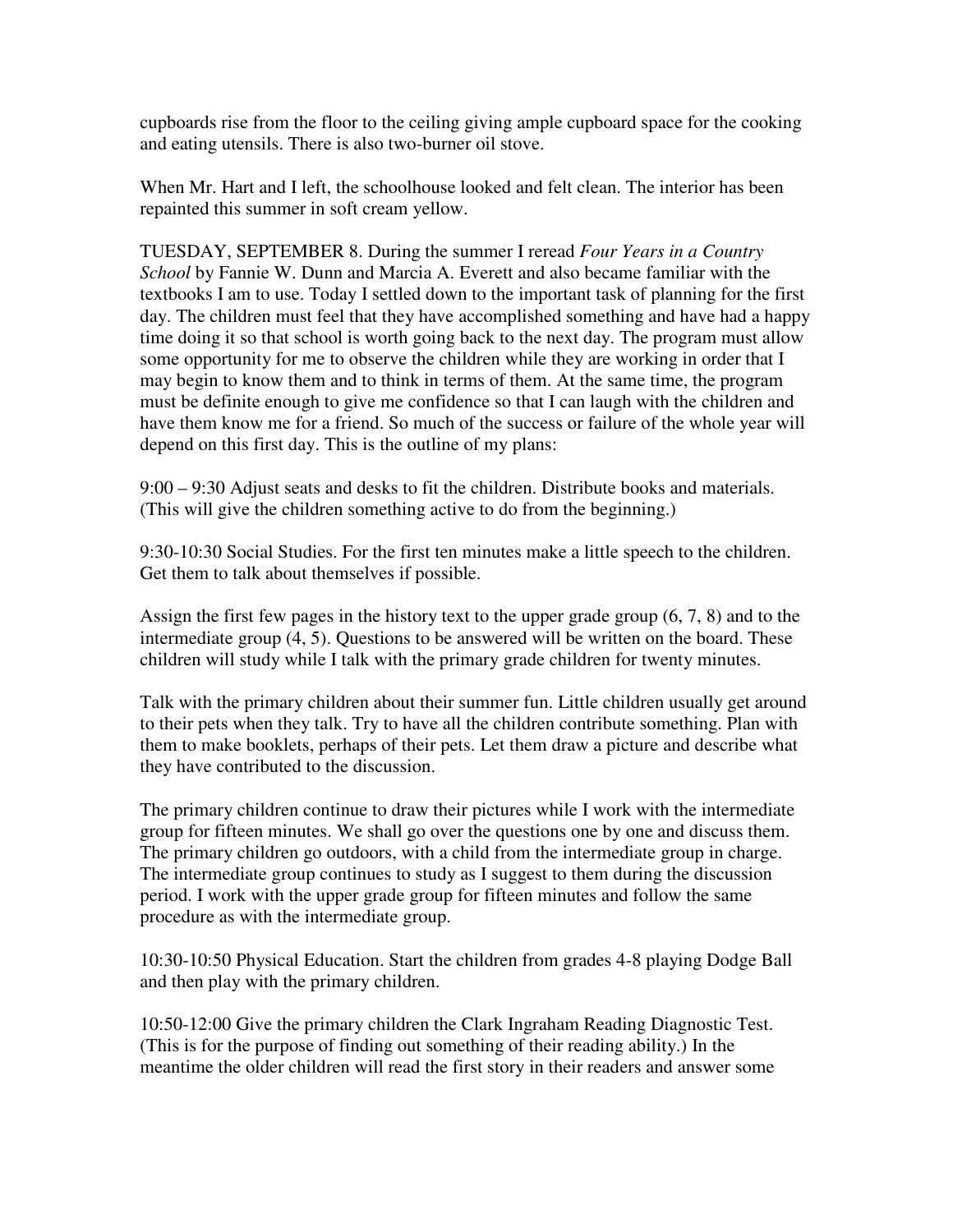questions to check their comprehension. When they have finished, they will have access to the new library books I shall take to school with me.

12:00-1:00, Twenty-minutes lunch period followed by outdoor play.

1:50-1:30 Devotions: Bible reading, Lord's Payer, Salute to the flag, America. Music. Have the children sing songs of their own choosing from the Golden Book of Songs.

1:30-2:15 The older children will have a diagnostic arithmetic test. The little children will have access to the library books and then will go out to play. This period will allow me to watch the work of the children. At 2:15the primary children go home.

2:15-2:30 Physical Education. Play a game with the upper grade children.

2:30-2:45 Spelling. Combine grades 7 and 8 and use the eighth grade words in the spelling test. Combine grades 5 and 6 and use the sixth grade words. Use the fourthgrade words for grade 4. Take the whole class together and teach them how to study their words independently and efficiently.

2:45-3:30 Arithmetic. This will be largely individual. Each child will begin with the review lesson in the beginning of his book. I shall have further opportunity to observe the study habits of the children.

Although this program is rather formal, my attitude toward the children can be informal and friendly.

WEDNESDAY SEPTEMBER 9. I started out with fear and trembling this morning. In spite of the fact that I was prepared and knew that the room was in order, the materials handy, and the day carefully planned, all my inadequacies lay heavily upon me. It is eleven miles to the schoolhouse from home, and as I drove along I rehearsed my speech. I would tell the children how happy I am that I shall be one of them; how fortunate we are to live in such a beautiful place and have it all to explore. I would tell them, too, that this year will be pretty much what we make it. We shall solve our problems together and try to understand each other.

I began to be afraid that the children would not understand. Perhaps I should tell a story, a humorous story, but for the life of me I could not think of a single appropriate one.

When I arrived at the schoolhouse, all the children were gathered around the door so that I could hardly get to it. They entered with me and took seats, shifting around until each found a seat that suited him. Finally, a calm settled over the place and the children looked at me expectantly. There was nothing left to do but start school. We raised and lowered desks and seats adjusting them to fit the children. Ralph and Frank supervised the job. By nine o'clock we were ready to start work. The children were silent today and for the most part did only what they were asked to do.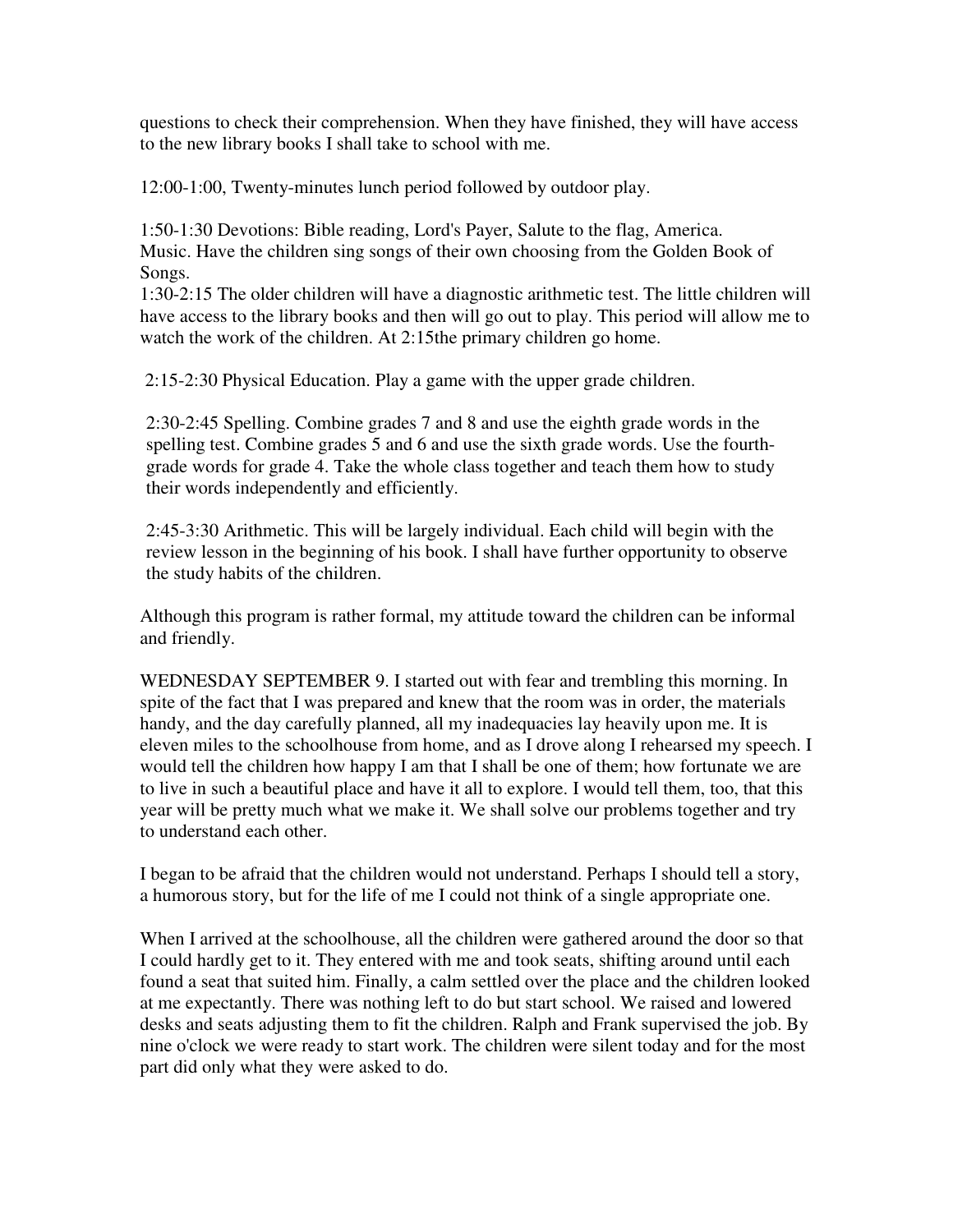Some of the children stand out from the group. Ralph and Frank, the two big boys, and Anna and Ruth were willing to help wherever there was an opportunity. Martha's eyes sparkle aloud. The Hill boys have nice smiles. Olga is so big and shy and seems to feel out of place. The two little Williams children seem to be nervous. There are so many Cartwrights. Joseph Dunder, who is a borderline case, as the report from the psychological clinic indicates, was really a nuisance. All the children seem shy and retiring.

THURSDAY, SEPTEMBER 10. The order of the day was somewhat similar to that of yesterday and my main purpose was to find out more about the children. During the reading periods, I heard each child read orally and I have decided how I shall group them temporarily. I discovered that the history texts are entirely too difficult for the two groups, with the exception of the eighth graders, to understand. Andrew, who should be a fourth grader, cannot read a primer. The primary children did well on their reading test, but from the fourth grade up, the reading is generally poor. Only a few of the children like to read. All looked at the pictures in the library books but only a few of the girls began to read the books. All this shows that one of my big jobs is to help these children to get the most from a printed page and to find joy in reading. I think that one reason for low reading ability here is lack of experience. I noticed that they substitute colloquialisms for certain words in their reading.

Two other needs became apparent today. First, these children do not know how nor do they like to play together. Yesterday the girls had trouble with the boys in their game of dodge ball. The girls said the boys were too rough. Today the girls asked to join the game the little children were playing. The game I had started for the boys soon broke up and they stood watching us. I invited them to join us and got a response of laughter. I noticed that Ralph seemed to be the leader and I made a mental note to figure out how I could get him on my side.

Second, these children feel insecure when they are asked to take part in an activity other than what they consider schoolwork. Most of the boys do not sing. They tell me they can't. I asked them if they would like to learn to play the harmonica. The response was fine. This will help these oversensitive boys to have some experience with music.

I got a little closer to individual children today. Warren had two crying spells because he was unable to do his work. The first time I ignored it, but the second time he was crying so hard that I took time from the physical education period, while the others were playing, to talk to him. I said, "Warren, we should not cry about our problems but try to solve them. Part of my job is to help you with the problems, which you cannot solve by yourself. Instead of crying, won't you tell me what your troubles are?" Between two heavy sighs he said he would try.

John and Joseph Dunder were absent today. This gave me an opportunity to visit the home and get acquainted with their parents. Warren offered to go along to show me where the Dunders live and I welcomed this opportunity to get to know him better. Warren's brother, Albert, and Walter Williams wanted to go along too. After school I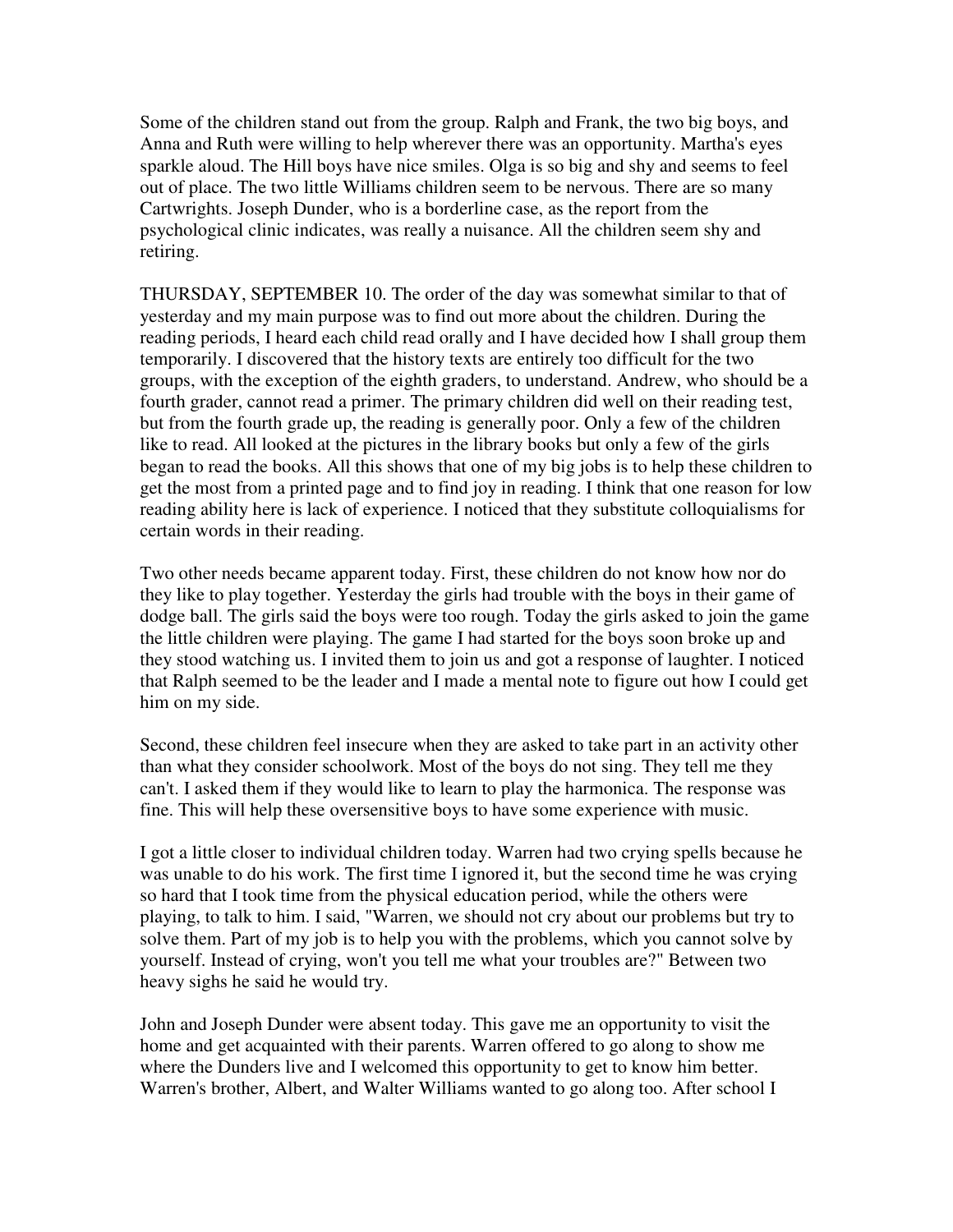went first to the homes of Warren and Walter to get permission to take the boys with me. Mrs. Hill was baking bread when we arrived. The Hills bought this small farm three years ago and are fixing the house over. Warren delighted in taking me around the house to point our improvements. I liked especially the large stone fireplace they had built in the living room. Mr. Hill is a teacher and comes home weekends.

At the Williams' I met the mother and two other children who are not yet old enough to come to school. Mr. Williams works for the township on the roads. The Williams have a beautiful vegetable and flower garden. Mrs. Williams showed me all the fruit she had canned this week.

The Dunders live in a small shack. Mr. Dunder is the caretaker of a piece of property owned by people who live in New York. Mrs. Dunder explained to me that the boys did not feel like going to school today. I tried to tell her how important regular attendance is but she said she couldn't make the boys go if they didn't want to. I did not get very far.

Tonight, I planned carefully my daily program. This is subject to change as soon as it proves inadequate. I am ignoring grade lines to group children where they seem to fit best. This will mean fewer groups and I can spend more time with each group. Then, too, working in a larger group, the children will have opportunities for discussion, for interchange of ideas, and for social development, which they would not have if they worked alone or in small groups.

FRIDAY, SEPTEMBER 11. Our bare school grounds is a decided contrast to the beautiful surroundings. I thought that beautifying our school grounds would be a good place to start our nature study and science since it would give a practical purpose for such study. I suggested that we make some drawings of the school grounds on which we can record any changes we will want to make in the future. We listed on the blackboard all the areas and stationary objects that needed to be measured. Then we divided the class (grades 4-8) into groups of two and the children went outdoors with tape measures and yardsticks while I turned my attention to the little folks.

The primary group talked about signs of fall. The children will bring in colored leaves to press, various kinds of seeds, cocoons, and fall wild flowers. Alex and Gus want to bring in an anthill in a jar, as our science book suggests, to see if the ants will hibernate. All these will go into a nature museum. We had time to make some paper windmills.

As the little folks played outside with their newly made windmills, I helped the older children with their drawings of the school grounds. We made a rough drawing on the board recording the dimensions, and then together computed the scale we would have to use to make the drawing fit the paper. In the course of the conversation, the children suggested that we have a small bulb bed in front of the schoolhouse.

I set aside a special time for library reading so that I can begin to guide the children's reading. Also, this will give the children in opportunity to share what they are reading.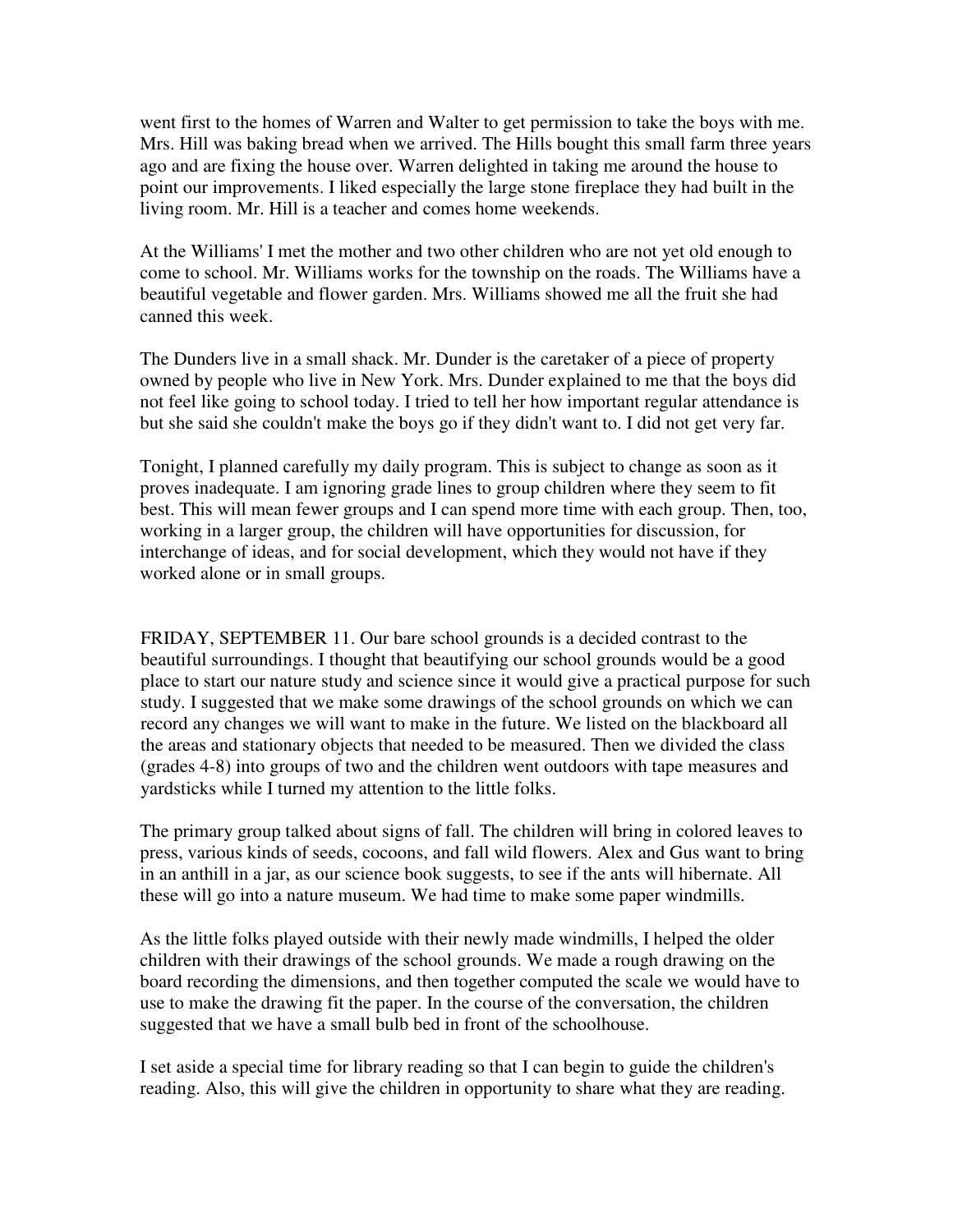The only way I know to help children to like to read is to have them read, and read under satisfying conditions. Upon invitation, four of the primary group volunteered to tell the rest of the children about the books they are reading. Martha did a fine job and amused the group. William and Walter were somewhat embarrassed and spoke so softly that we had difficulty hearing them.

The need for good health habits is obviously great. I thought we had better have as practical an approach as possible to begin to improve these habits. After a few introductory remarks about the importance of health in our daily living, I asked the children to list all the things involving health which they did from the time they arose in the morning until they went to bed. We had a long list on the blackboard. I pointed out that, since almost everything we do involves the practice of good health habits, health knowledge is important if we are to live well. We plan to consider each item in detail to answer the "why" of all newly initiated habits.

Play periods were better today. Everyone played except the two Andrews girls. Doris said she has a weak heart.

After school I organized our 4-H Forestry Club. This neighborhood is rich in natural resources. Children should know a great deal about the place in which they live. It gives them roots, a feeling of security and of belonging. The club will include the high school children who live in the neighborhood. They have been stopping at the schoolhouse each night after school. Since the town is four miles away and there are no community agencies other than the school, there is no place for them to go for recreation.

At this first meeting there were eleven of us and five high school girls. We went on a treasure hunt, for I wanted to know just how much these children did know about their natural environment. Each person who found a specimen in nature, which he could identify, had to stand by his specimen, as destroying it disqualified him from the team. There were two teams captained by two high school girls. We identified ninety-eight specimens. These youngsters know their nature!

As Doris usually goes home on the bus, I promised to take her home tonight so that she could stay for the club meeting. I met her mother, a quiet woman, who seldom leaves her House. I found that Doris does not have a weak heart. Her Mother says she is not a very healthy child. She tap dances at home all the time and it tires her out! I must encourage Doris to play with the other children. She needs this socializing experience. Mr. Andrews is not living and Mrs. Andrews gets a state pension for her children.

MONDAY, SEPTEMBER 14. There are so many details to teaching in a one-teacher school that I am afraid I shall never learn to do any of the work well unless I concentrate on a few of them at a time. For a while my major emphasis will be on reading and management. I shall try to give these children many guided reading experiences all through the day.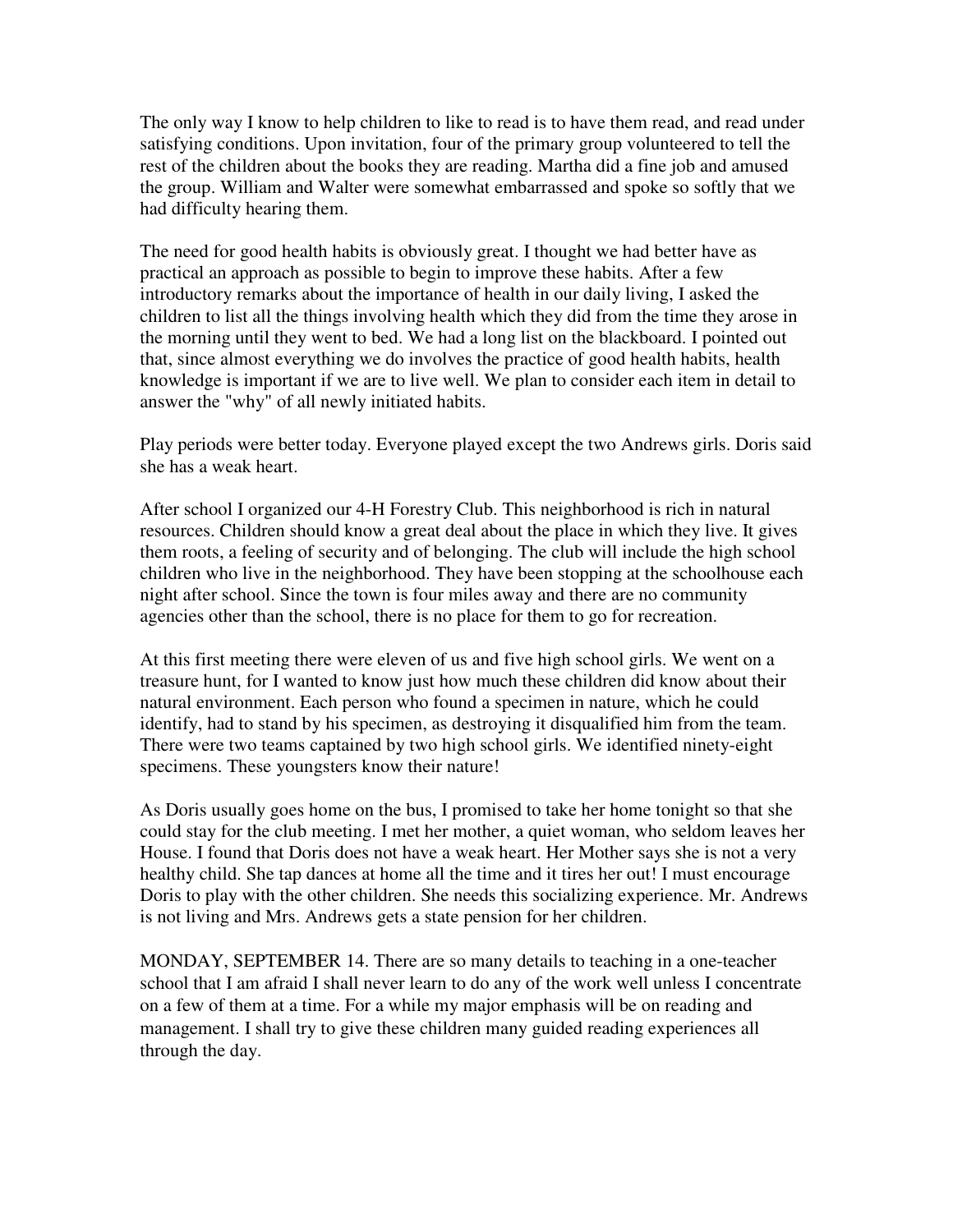Management in a school of this kind should not be such a big problem. If we can get certain routine matters, such as cleaning up the room and grounds, on an efficient basis we can turn our attention to other things. Then, too, there is the problem of management on the playground, which will need close supervision for a while. The children had been running aimlessly over the countryside during the noon hour and they feel that I am taking away their "recess" when I ask them to play together during the physical education periods. The school is divided into small cliques and each group has little interest in any of the others. They do not have a consciousness of their group as a whole.

Gus brought one of his pet white mice to school and we wrote a story about it, which the primary group is now learning to read. It was a hard job to get the story and I had to ask many questions and to make many suggestions.

I gave the two older groups other history books that are not so difficult for them. The children have been writing answers to the questions I write on the board, but we do not use the papers in our discussions. Whenever the children cannot answer a question, we find the answer in the book and read it aloud. Then we put it into our own words and write it. This is a dull procedure, but it is a first step for these children. They are learning to read historical material, and are working for accuracy as well as for clarity in their writing. All this takes time now but will save time later.

TUESDAY, SEPTEMBER 15. Children learn to be responsible by assuming responsibilities. If they are to become intelligent citizens they must have practice in the responsibilities of citizenship. At the end of the day, I talked to the children about organizing a science club. They had no idea what the activities of such a club were, so I did most of the talking. I explained that they would share in the solution of problems which affected the whole group and that we would keep trying to make our school a better place to live in. We organized ourselves into a club and elected officers. When I asked the children what they thought a president should be like, they said that he should be kind, good, and big. They thought the vice-president should have the same qualifications and that the secretary should be a good writer. Anna is our first president, Ralph our vice-president, and Mary our secretary. Following the election, we made a list on the board of all the duties that need to be done daily and decided who was to do each one.

General Manager-Olga Sweep room - Ralph and Edward Sweep girls' toilet-Ruth Sweep boys' toilet-George Dust - Catherine and Alice Hall Manager-Anna Librarian – Sophia Curator of Museum – May Handwashing – Andrew Stove and room temperature – Frank Inspect desks – Warren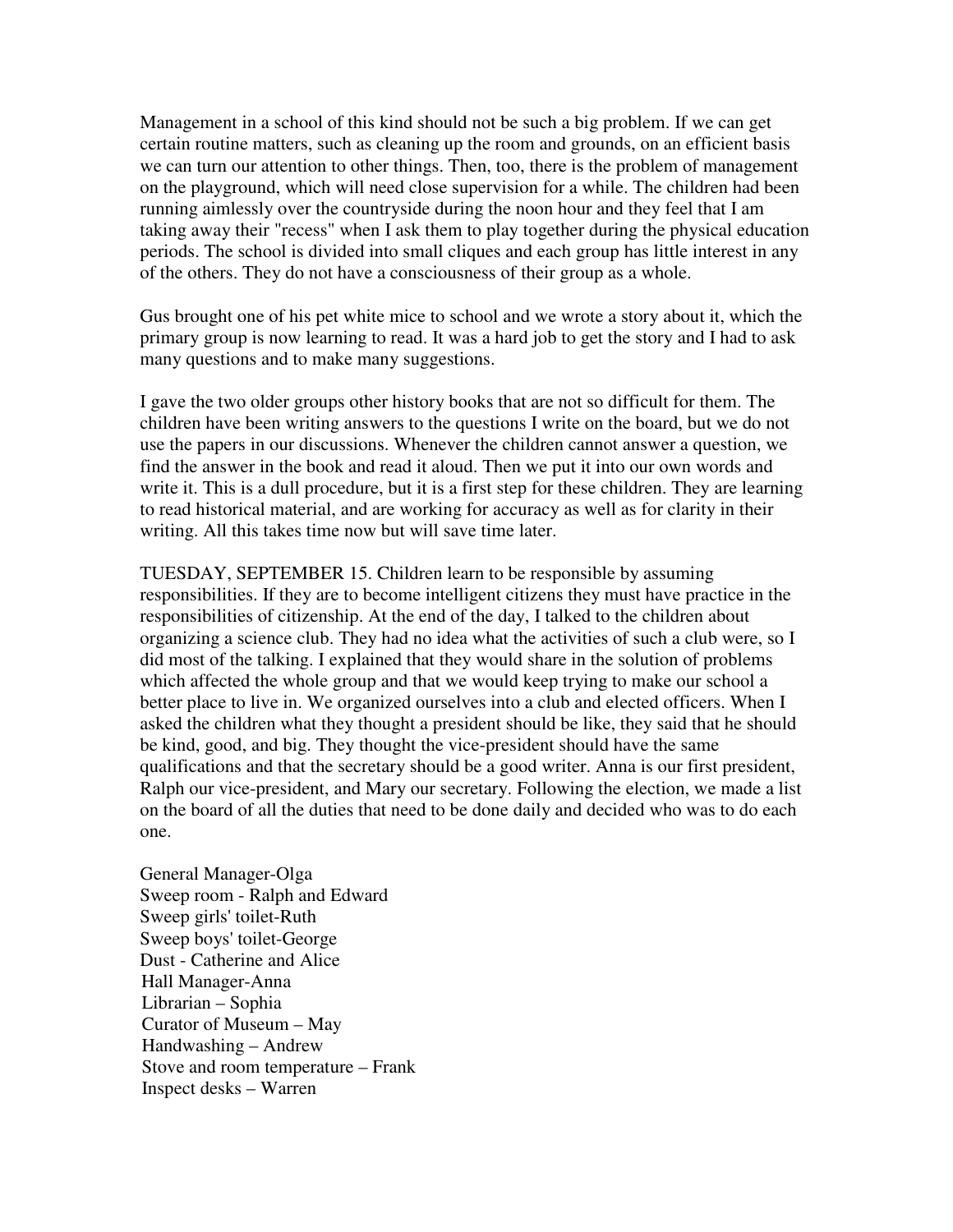Raise and lower flag – Doris Windows – Mary Water Flowers – Helen Inspect cupboards – Verna Overshoes and lunchboxes - Richard and Walter Play materials - Gus Burn papers - Alex Host – Albert Hostess – Martha

Names were suggested for our club and we finally decided on the "Helpers' Club."

I visited at the Olseuskis' today. Anna's mother was so happy that her daughter had been elected "head" of the class, as she called it. The kitchen is bare and there is no linoleum on the thoroughly scrubbed door. The children wear uninteresting and ill-fitted homemade clothes, but they are spotless. Mr. Olseuski is dead and Mrs. Olseuski gets a state pension for her children. She told me that her children liked the new teacher and hoped I would visit the home often. At first the girls had refused to speak in Polish to their mother, and I learned that they had asked her not to use her native language while I was there, for they were afraid I might not like it. When I told them that I not only speak but also read and write the language of my parents it cleared the atmosphere immediately.

At the Prinlaks' I was given an armful of flowers. There are eleven children in the Prinlak family. Two are working, five are in school, and four are under school age. The income is meager as it depends on the milk production of only four cows. Mrs. Prinlak looks undernourished and overworked.

WEDNESDAY, SEPTEMBER 16. The discussion of Gus's mouse was more fluent today and in no time we had a story. The children had something to write about.

> We are watching Jumbo. He eats apples and bread. He climbs up the screen. He makes a nest. He is afraid of us. We are going to be more quiet.

A calm served over the children during the second half of the afternoon. Arithmetic is a great calmer of bodies, at least. I like having it at the end of the day. I helped Warren with his addition combinations today. He knew it was second-grade work but he accepted the help and did not cry.

On my way home I stopped in to see Mrs. Sametis. Mr. Sametis has a store in the city and comes home once a month. The house was upset and not very clean. There is an older girl in high school who seems to be very intelligent. The other children are well poised and interesting. I'd like to know more about their background.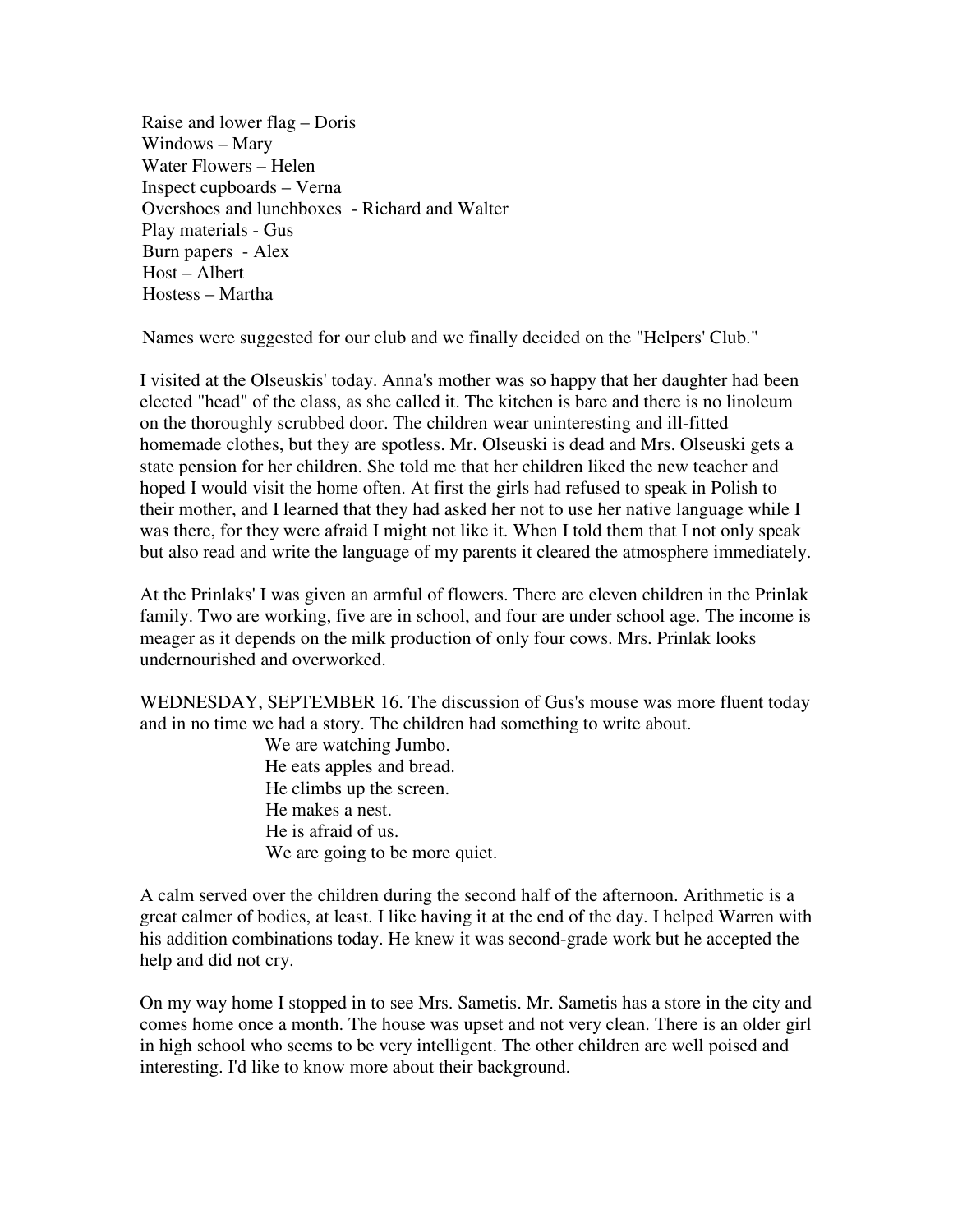Before I went home I stopped at the Hills'. We talked at great length about Warren. Warren began to show signs of sensitivity when he went to nursery school. After the Hills bought this farm and Warren started out to a new school, the changes in method were confusing to him. When he thought he could not keep up he became so emotionally concerned that this stood in the way of further learning. The boys found that he "hurt" easily and made life quite miserable for him. Albert did not mind the teasing and adjusted more easily. Perhaps, together, Mrs. Hill and I can do something for Warren.

THURSDAY, SEPTEMBER 17. Before school started this morning some of the boys had started a game of cops and robbers when Ralph suggested, "Let's play dodge ball." Before nine o'clock everyone was in the game and playing hard! They are beginning to enjoy playing together.

Walter brought his dog to school and we wrote a story about him for the pet books. The social studies for the older children still go slowly. I am using the children's social studies papers for lessons in English. We use part of the social studies period to make the necessary corrections and to learn why they need to be made. On some days, as each child in the group studies his own paper for errors, I help those who ask for help. On other days, when many children are making the same kinds of errors, I discuss these with the whole group. At times it is necessary to use suitable drill material from their English books to give the children practice in some needed skill. We use the regular period set aside for English for this purpose.

I like to go over the papers with the children as often as possible. It seems such a waste of time to correct papers after school, for children seldom look at them after they are corrected except to see what grade they received. Consequently, in order to focus attention on the correction of errors, I have stopped grading papers. Working closely with the children is efficient, and the valuable time after school can be spent in learning more about the children and the community, in meeting needs through club work, and in planning and evaluating the program of the school.

During the library period, Albert Hill told the story of Little Black Sambo in a most interesting and entertaining fashion. Two of the older children volunteered to tell about the books they are reading. This is the first time any of the older children have volunteered. All these children need to talk a great deal more.

During the health period, we talked about the health practices involved in getting ready for school. Some of the children come to school without any breakfast. Most of them forget to brush their teeth. Only a few remember to bring handkerchiefs, as they say they never need to use them. I suggested that it would be a good idea to have some kind of checkup to help us form good habits. Each child began to make a chart for his notebook on squared paper with space to check each item for each day. The older children will make charts for the younger ones. Each morning the older children will check their own charts and one of them will help the little children check theirs. I shall inspect the children unobserved throughout the activities of the day. Also I shall try to encourage the children to eat good breakfasts.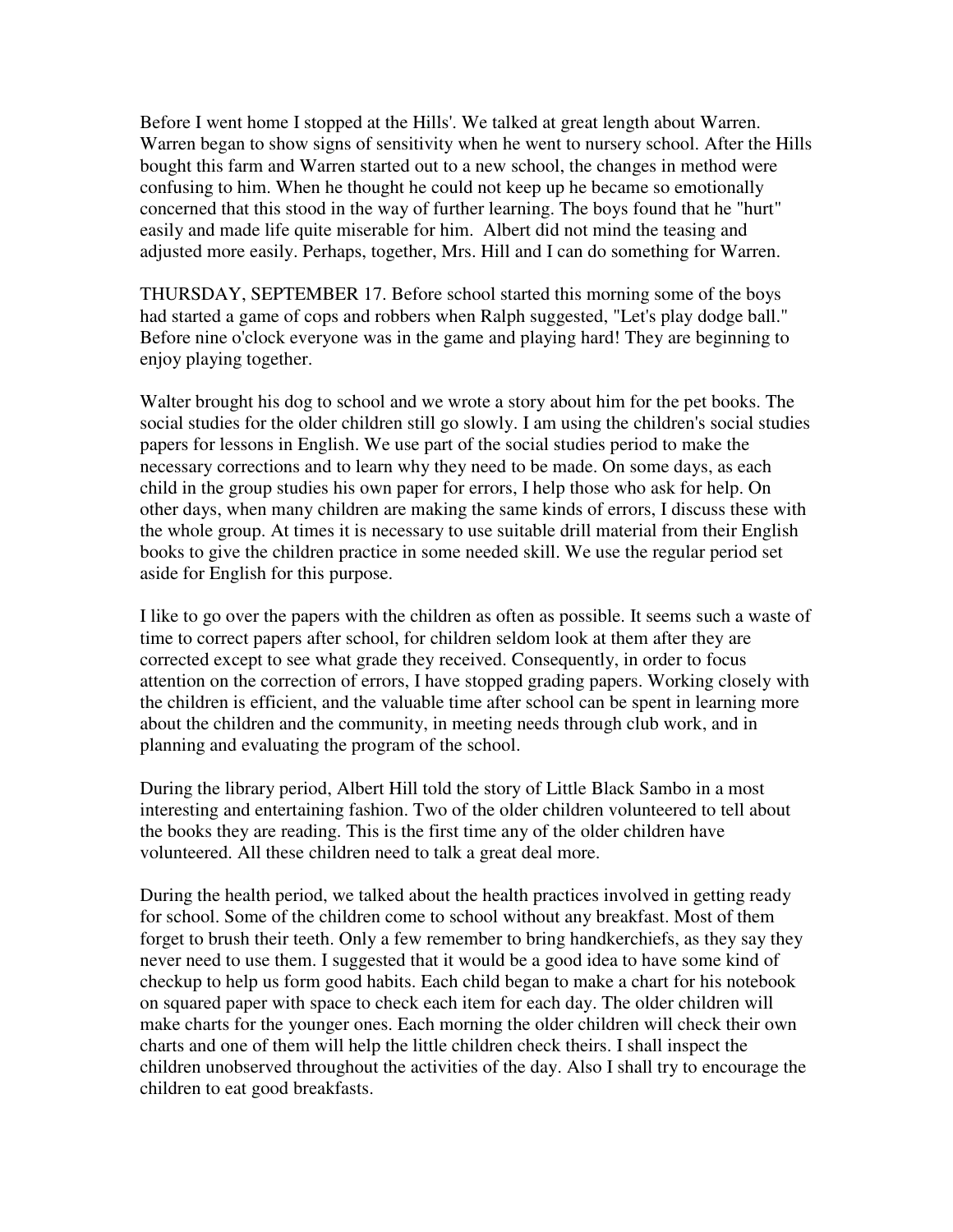We had our first club meeting today. Anna was not at all self-conscious and did well in presiding over the meeting. I had to do a great deal of prompting as to parliamentary procedure and suitable topics for discussion. The children said they were getting tired of playing dodge ball. I suggested that they draw up their own schedule of games. They elected Ralph, Ruth, and Mary to serve on a committee to plan the games for next week. The children also brought up and discussed the matter of playing fairly and being less rough.

After school I had supper at the Williams home. The children are somewhat shy and nervous. They love their mother. Mrs. Williams approves of modern methods of education.

SATURDAY, SEPTEMBER 19. I finished going over the diagnostic tests, which I gave to the older children. According to the test results, six of the children (Anna, Olga, Sophia, May, Helen, and Mary) are doing good work, and the other eight (Ralph, Ruth, Catherine, Frank, Doris, Warren, Edward, and George) are somewhat retarded. Olga and Anna did exceptionally well. The children seemed to have the most difficulty with language and with reading. Warren was the exception; he did well in both. Arithmetic seems to be the weakest subject of the brighter children. All this bears out fairly well what I have been feeling about these children.

MONDAY, SEPTEMBER 21. I am still having difficulties with getting the children to play well together. The game committee met before school to plan the games for the week. Everything was fine until the physical education period in the afternoon when Frank and George refused to play the game and, for a while, the atmosphere was unhappy. Ralph and Anna saved the day by deciding to play without these two boys. The other children followed their suggestion and they had a good game after all. Ralph is fast becoming a leader on the playground. I spoke to Frank and George and explained that it is difficult to please everyone at the same time in a group of this size and that sometimes we had to play games we did not like. If everyone played only the games he liked, there would never be enough members to play any one game well. These children need to learn to respect the rights of minorities. The preaching probably didn't do much good. They have to experience what I said before they comprehend the full meaning. They will with time, I hope.

At noon Anna and Ruth took the little children on a hike. They gathered seeds, leaves, and flowers. The boys began to prepare the ground for our bulb bed. What a peaceful noon hour!

The little children do not work so well as the older ones. The hour in the morning seems so long for them to be alone. Martha and Pearl usually manage to find something interesting to do when their regular work is finished. Albert and William never get finished because they spend too much time making faces at each other.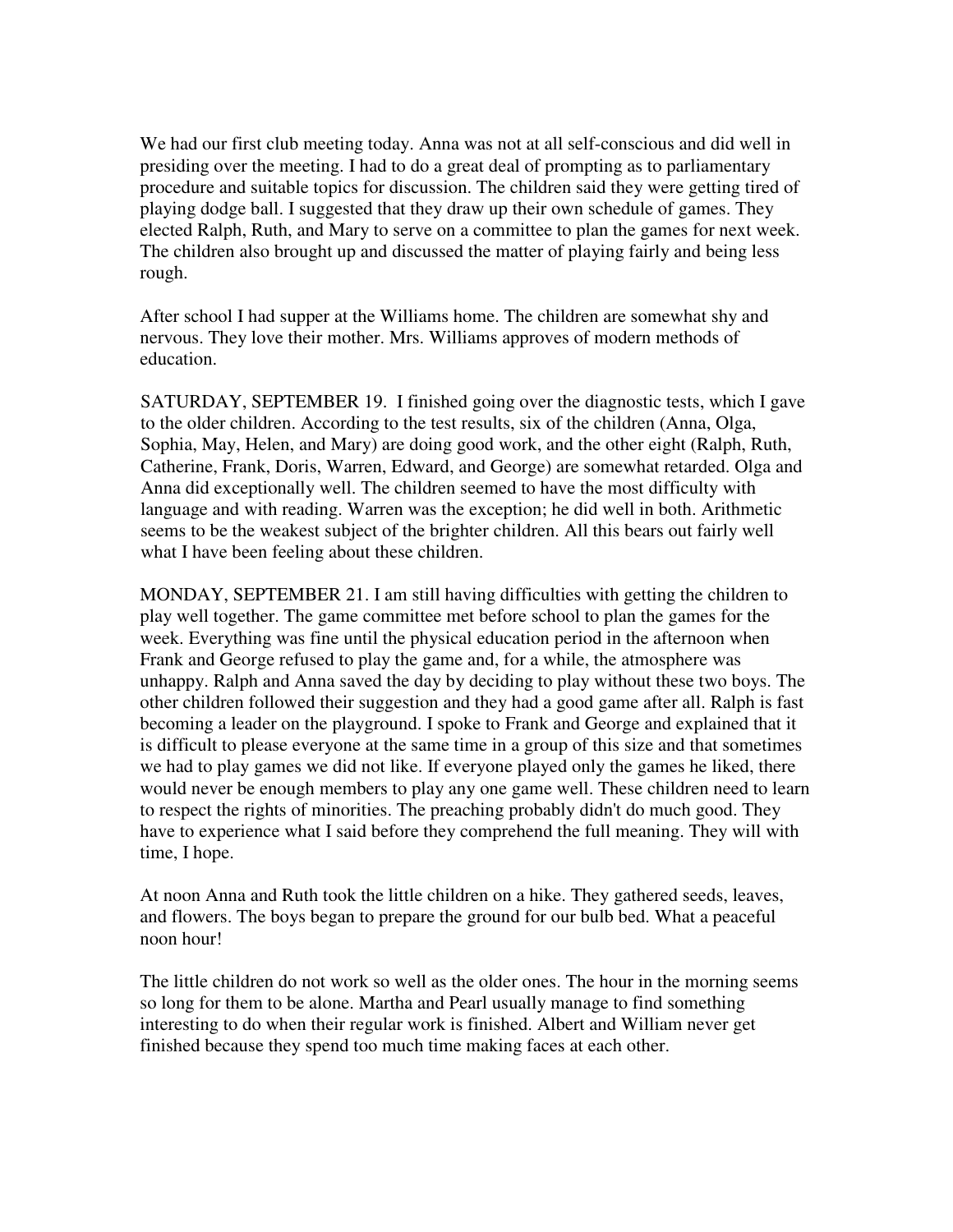I was hoping to get the pet booklets finished today. When I suggested it they protested, "No, we haven't written about our bull frog and chipmunk yet." Pearl and Martha have become independent and write original stories. The others copy the group story into their notebooks after they have learned to read the story. The beginners just have a picture book.

TUESDAY, SEPTEMBER 22. Warren had another unhappy morning. Someone called him a "sissy" and he cried as if his heart would break. I talked quietly with him for a while and told him that the boys would continue to tease him as long as he reacted the way he did. He said he would try not to cry, but he knew no one liked him. I pointed out that it wasn't that the boys did not like him, they were just having a little fun at his expense. He showed me his stamp collection and asked if he could keep it at school. Warren managed to get all his work done today for the first time and in the afternoon he played like a real boy.

I visited the Veniski home today. Mr. Veniski told me in his broken English about all the troubles he has had in the past fifteen years building up his farm, but now he has four big sons to take over the work. Edward is the youngest in the family. There are strong ties in this family and they are industrious people.

WEDNESDAY, SEPTEMBER 23. I tried dividing up that long period in the morning for the little children with two fifteen-minute story periods. Olga took half the group first and then Anna took the other half. They read to the little children. At 11:40 they went out to play. This worked much better. They settled down to business quickly, finished the job they had to do, and did their work more neatly than yesterday.

THURSDAY, SEPTEMBER 24. The children did not like the idea of keeping our animals in the hall, as they could not watch them there. They suggested that we have a corner of our room for the museum. Since this necessitated some changed we planned to rearrange the room at noon. The lightest part of the room will be used for our reading groups and the library. We found a place for our science museum in the front of the room where it will not be in the way. We set aside a place for the little children to play when they cannot go outdoors. My desk was put in the rear of the room as I seldom use it anyway. When it was all over, the room looked so nice that some of the older girls remained after school to clean the book and supply cupboard. They said it did not go well with our nice, orderly room.

After school Mrs. Dulio told me that Andrew had a serious head injury when he was seven years old. They did not expect him to live. She feels that this has definitely affected his mind. The Dulio's have been here only a few months. They came from the city because it was getting too expensive to live there, they are hard workers. Besides taking care of his own family, Mr. Dulio is caretaker of a small estate.

FRIDAY, SEPTEMBER 25. The children are mounting the leaves and flowers they have collected and identified. The older children worked quietly during the first half hour while I helped the little ones with the covers of their pet booklets. Then Anna helped the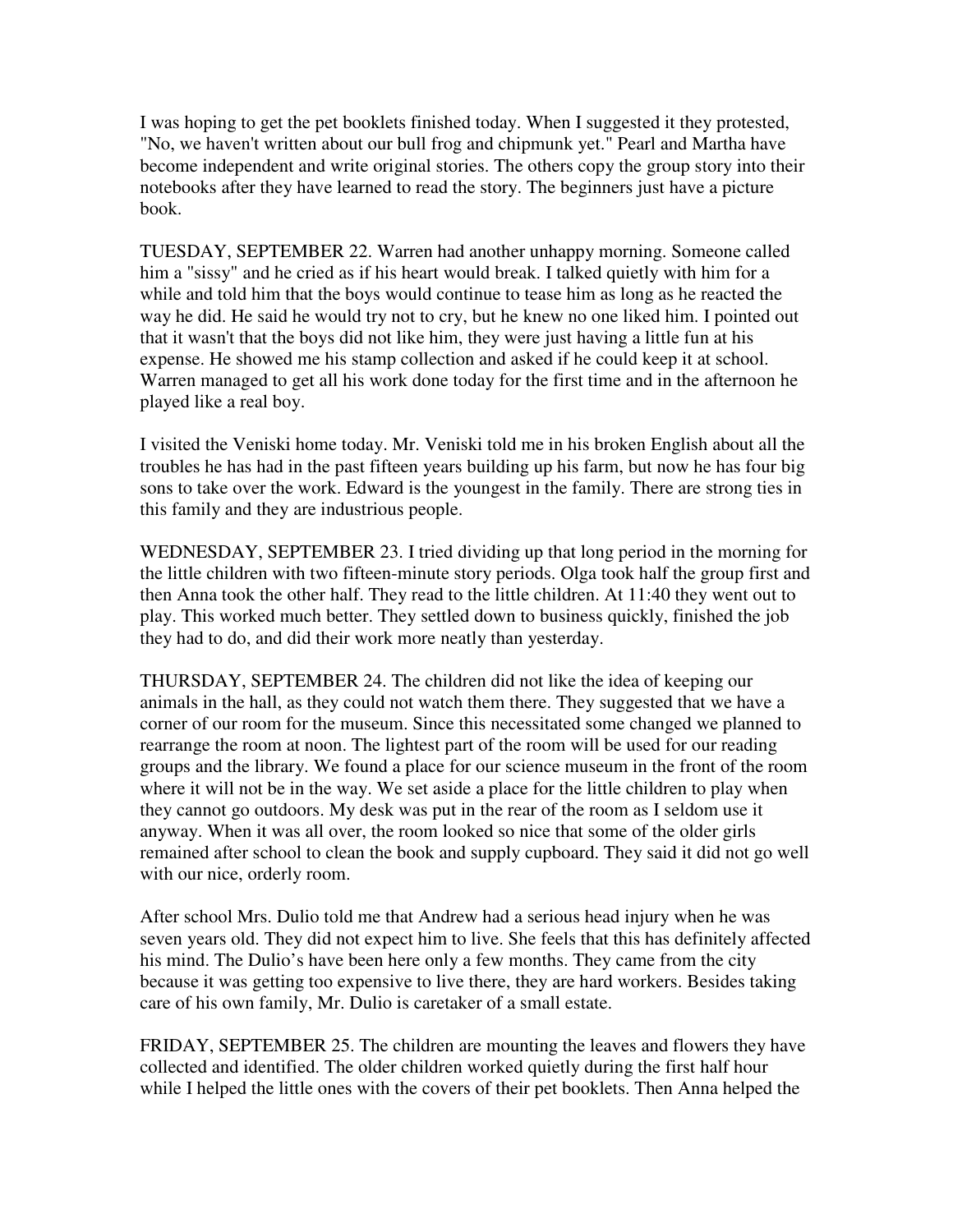little folks cut out the letters and paste them in place, while I took the older children outside to make plans for our school grounds. Anna works so quietly and easily with the little children. She wants to be a teacher. We talked generally about how we would like our school grounds to look. When we came back into the room we divided into committees to do some reading for the various parts of our plans. There are four committees to study about perennials, shrubs, soil, and a wild-flower rock garden. The committees are to decide on appropriate plants to use and where they would like to put them.

The Helpers' Club meeting was poor. These children are so self-conscious and giggle nervously when they address "Madam president." I try to keep the meeting short and encourage the children to act quickly. Today we made two rules: we must not leave the school grounds without permission, and we must remember to come into the schoolhouse quietly.

The day's work goes much more smoothly now and there is not so much waste of time. The older children have been studying about the Indians of the continent and are making a frieze to show how the Indians lived in various sections of North America. The intermediate group has been dramatizing spontaneously during the social studies periods "scenes from history" and now the children want to write a play on the life of Columbus. This work, the identifying of their nature specimens, and their library reading are activities, which are beginning to take up the spare time of the children. I have not managed so well with the little children, however. They still have too much time to waste.

More trouble on the playground! Almost at the end of the physical education period, Ralph slid into home plate and Frank tagged him with the ball just before his foot touched the plate. I, as umpire, pronounced it "out." Ralph stalked off and said he wasn't going to play any more and kept his word the rest of the day. After school I talked with him. He complained that the sides were unfair and that all the big ones were on Frank's side. I reminded him that the game committee, of which he himself was a member, had approved my selection of teams. I asked him if he thought he solved the problem by refusing to play. I suggested that he bring up the matter with the game committee and rearrange the sides more fairly.

At our Forestry Club meeting we made a simple constitution, elected officers, and planned our nature hobby committees. All the members are interested in geology and want to study that together. They are also interested in animal habits.

There are two Jones girls in high school. I went home with them to meet their oldest sister, who keeps house for them. Since their mother died two years ago they are living in their grandmother's house. Mr. Jones is a mechanic in town. Martha played some hymns on the piano for me. She has learned to play them "by ear." Ralph got into old clothes and went out to play. He wasn't going to stay in with all the girls! I suddenly saw the background of some of Ralph's dislike for girls. He is the only boy in a family of five girls, four of them older than himself.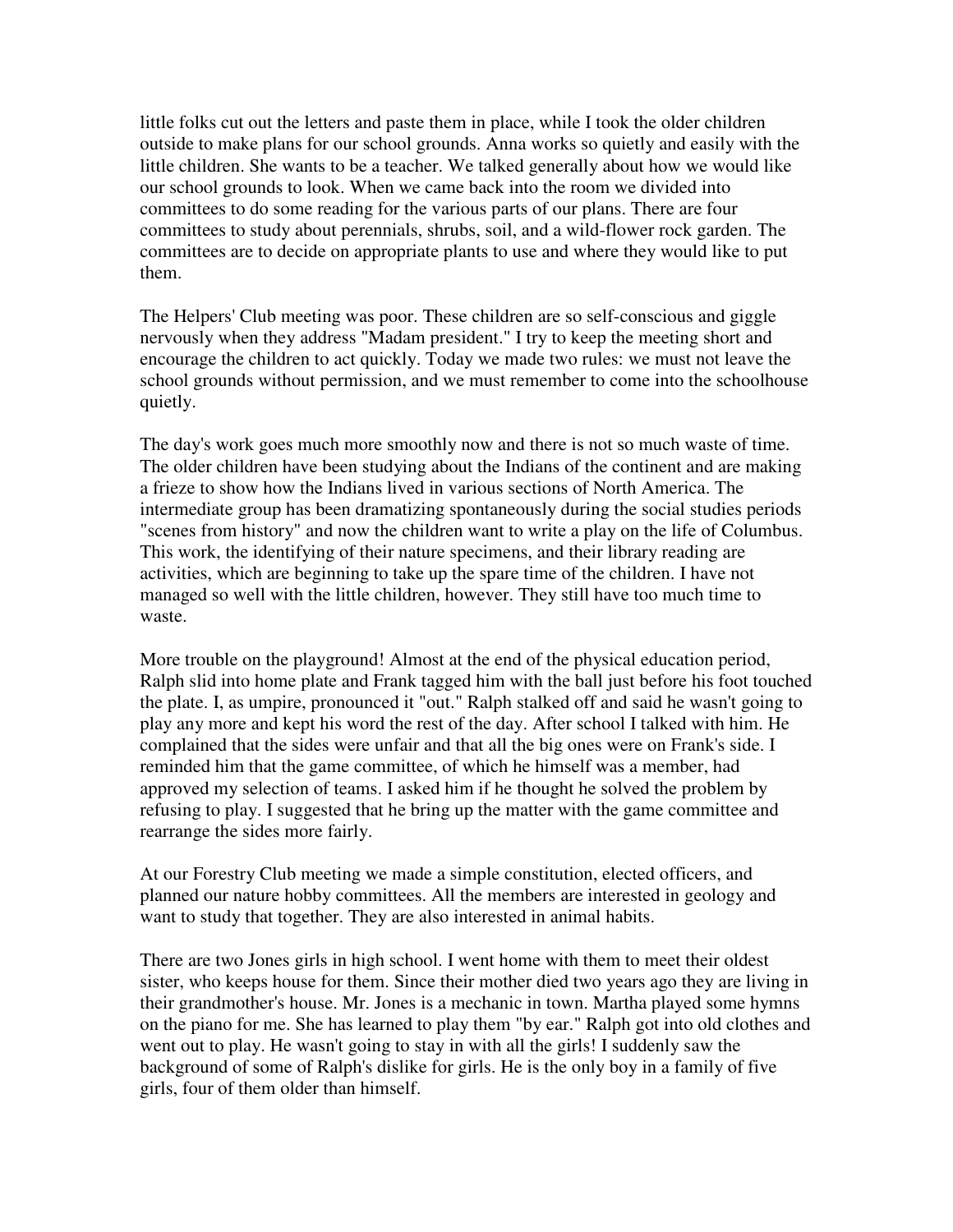MONDAY, SEPTEMBER 28. The game committee was to meet this morning to even up the teams. The committee met, but where was Ralph? When he came in to the meeting he was very uncooperative and kept saying to each suggestion of the group, "I don't care what you do." The committee came to me for help. I suggested that they postpone the meeting until Ralph was in a better mood. When school began, the cloud lifted and at noon, when the committee met again, Ralph took an active part. Then Frank was dissatisfied and said he had the weaker team. Ralph nobly said he would change teams with him. Everything was fine.

In order to, help the children to be more independent, I began to put the plans for the day's work on the blackboard. It helped some to reduce the waste of time, but the children need practice in the use of these plans. I think it will be well to go through the plans with the children each morning. Later perhaps, we can plan the work of each day together.

Before we went outdoors to eat our lunch today I talked to the children about the paper and food that is thrown around. By the end of the day the schoolroom and grounds look very untidy. I gave Olga the job of general manager of cleanup hoping this would give her some confidence in herself and make her feel her worth to the group. She doesn't do a good job, allowing the children to do their work in a slipshod manner or to shirk their duties altogether. Part of the trouble is that the children do not know how to do their work. Catherine knows her job is to dust, but what to dust and how to dust is the problem. While the children worked individually at their arithmetic, I took each child in turn and helped him to see just what his responsibility is and how it is to be done. I helped Olga make a check sheet for herself so that she can check off the jobs as they get done. I purposely put the emphasis on the work rather than on the individual doing the work. In this way children do not criticize each other and may in time help each other to see that a job is well done.

TUESDAY, SEPTEMBER 29. It was cold enough to have a fire today. Frank took care of it all day. He is a responsible fireman and knows more about the stove than I do. He also regulated the temperature by raising and lowering the windows and adjusting the draft.

Since it was a rainy day, we had to play indoors. We played fruit basket upset and Jacob and Ruth. Helen and Martha are so noisy. They scream about everything. Joseph, of course, tops them all. Whenever the group gets active, he practically goes wild. The children have learned not to notice him, however, so he is not so much of a problem as he might be. They seem to sense that he is not responsible. There is little I can do for Joseph in a regular classroom situation. He should be in an institution where he can get the attention he needs.

This morning for the first time I went over the day's plans with the children and it did help, as the children knew what was expected of them all day. I put on the blackboard the plans for the older children only.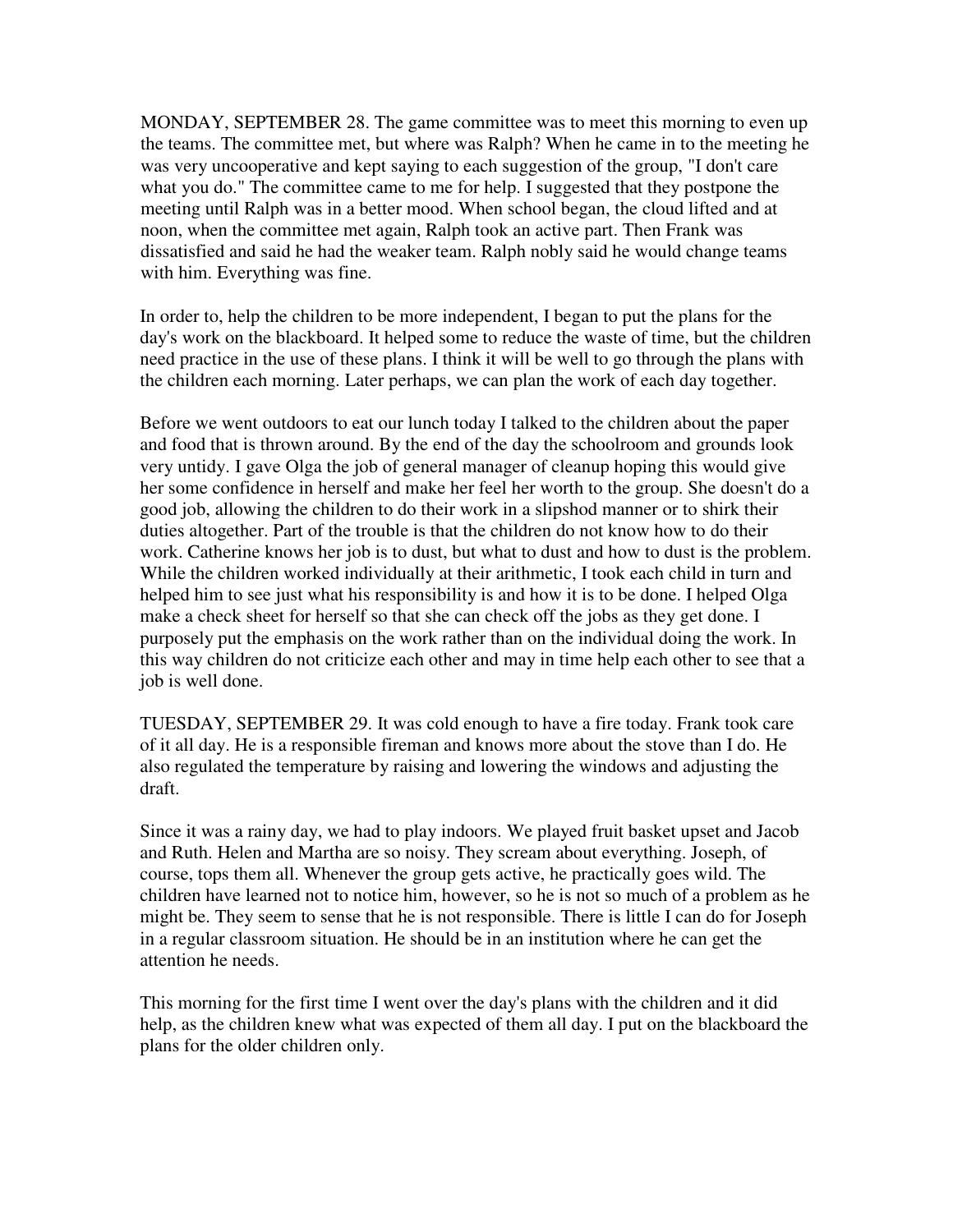# **Plans for Today**

8:55-9:05 Plan the day's work.

9:05-9:20 Group A read from mimeograph. Homes of the Indians of our County, also about permanent and temporary homes from texts. Begin to write a story on homes for booklets. Group B begin to plan the scene of Columbus' conversation with Queen Isabella. Write what they would say.

9:20-9:40 Group B with teacher, discuss scene. Group A continue above.

9:40-10:00 Group A with teacher, discusses Indian homes. Group B draw a scene for the part discussed.

10:00-10:20 play "Jacob and Ruth."

10:10-11:20 Group V read story beginning on page 87 answer the questions on the front board. Group VI read story beginning on page 92, answer the questions on the side board. Groups V and VI see "Things to be done" when finished with reading.

11:20-11:40 Group VI with teacher, answer questions on reading. Group V continue above.

11:40-12:40 English with teacher, correct errors in stories on Indian Homes and in the dramatization.

1:00-1:30 Harmonica lesson with teacher.

1:30-2:15 See "Things to be done."

2:15-2:30 Play.

2:30-2:45 Spelling, group 4 with teacher. Others study words misspelled in yesterday's preliminary test.

2:45-3:20 Arithmetic, see individual assignment slips. Helen and May work with teacher. 3:20-3:30 Clean up.

On another board were listed these things to be done:

Copy into notebooks words misspelled on test.

Finish arithmetic.

Work on frieze.

Identify leaves and flowers.

Plan arrangement for bulbs.

Do some work for school ground beautification committee.

Work on social studies stories that have not been finished.

Copy health notes on good paper for notebooks.

WEDNESDAY, SEPTEMBER 30. Another rainy day kept us indoors, but the harmonicas saved the day. We had a lesson during the music period. Although the little children are not learning to play, they wanted to listen today. The children enjoyed the harmonicas so much that they asked to have another lesson during the physical education period, since it was too wet to play outdoors.

The children in group A are making rapid strides in the social studies work, and today for the first time we had a spontaneous discussion. All the children contributed. They are interested in this Indian study. So far, we have had little activity. The children remain in their seats. They work individually on sections of their frieze and will put it together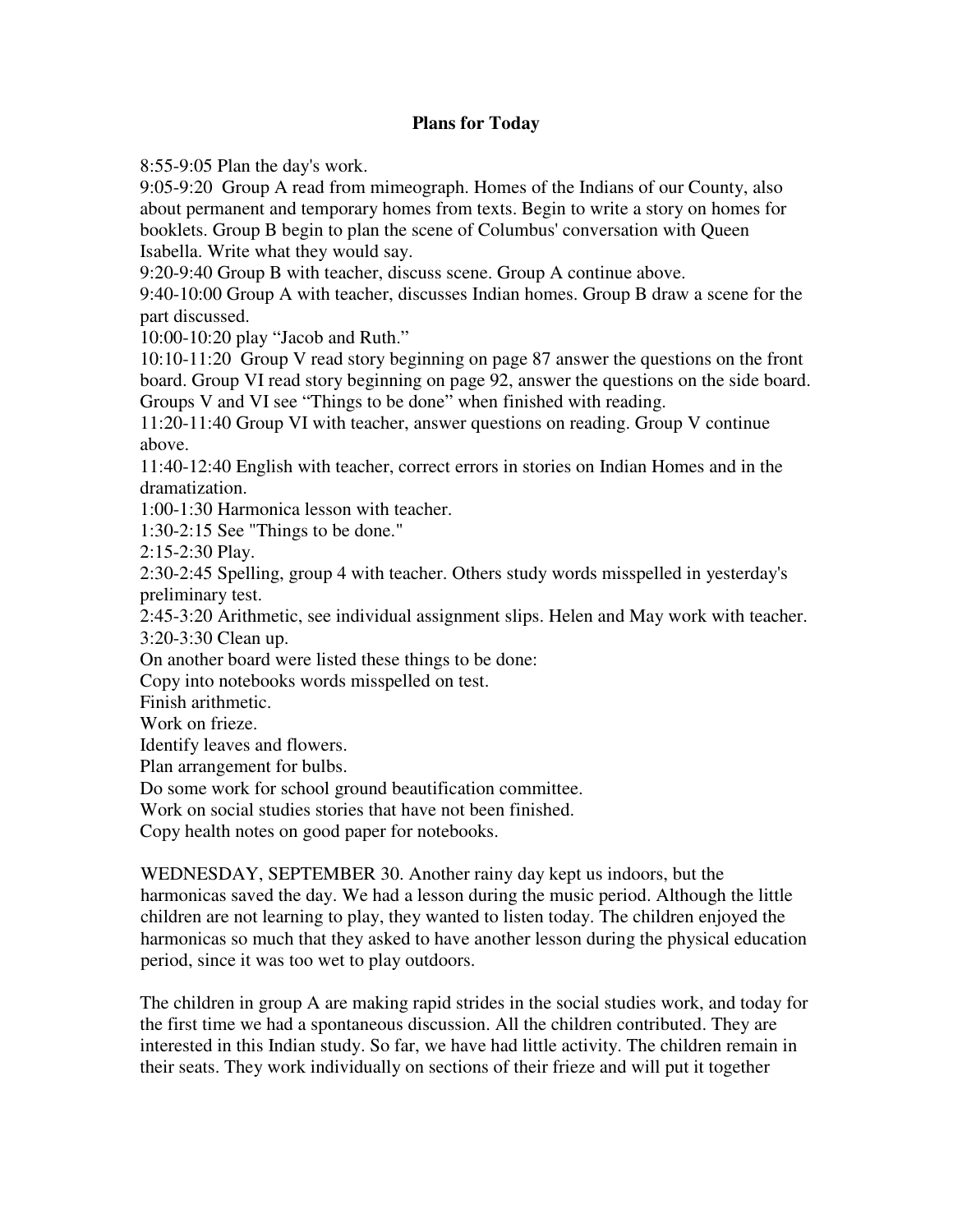later. Each child is making an illustrated notebook with stories composed from the answers to the questions we have been listing for each lesson.

During our midweek spelling test, Walter went to pieces because he thought he could not spell the words. I told him to forget about the test and just listen while the others were taking it. While the other children were correcting their errors and studying the words they had misspelled, I dictated the words slowly and carefully to Walter and encouraged him to try them. He was overjoyed to find that he could spell them all. "Next time, you won't have any trouble taking the test with the group, will you?" I asked. He did not answer but his smile said much.

THURSDAY, OCTOBER 1. I began to teach the older children an Indian dance during the afternoon physical education period and, much to my surprise and joy, not one of the big boys objected. They are having a good time studying about the Indian of our own county. We have turned aside from our texts for a while and are using mimeographed material, which I have prepared.

FRIDAY, OCTOBER 2. This morning we planted the twenty bulbs in the bed after we had decided how to arrange them. The boys put up a wire fence to keep our neighbors' sheep out. The committee on the wild-flower rock garden began to make a list of the wild flowers, which grow in our township. The committee on soils did some reading on types of soils and on drainage. They are getting their material from county library books. The other two committees sent to seed companies for catalogues.

We used our health period to make covers for our health booklets. I taught the children how to make letters using squared paper. The little children are not having formal health lessons except occasionally when we need to talk about health practices for the purpose of consciously improving their habits. All day long, however, there are many opportunities for health teaching. I make suggestions to them during the health inspection. During reading periods they learn how to hold their books, how the light should fall on their work, and how to improve their sitting posture. Outdoor play, illnesses, especially colds, the use of tools, such as pencils and scissors, and the like, also provide many opportunities for health teaching and for the practice of good health habits.

Every one of the children can play the scale on his harmonica and now I shall teach them to play "America."

During the business part of our Forestry Club meeting we made plans for a picnic on Columbus Day. For the rest of the time we went outdoors and I taught the group how to make plaster of Paris casts of animal tracks. We had time only to make the negative.

After the club meeting I visited the Cartwrights. Mrs. Cartwright met me at the door of her home, which is badly in need of repair. It hasn't been painted for years. Windowpanes are missing and dirty rags are stuffed into the squares. The roof has large holes so that the rafters show. The door no longer fits the opening. All the children hid when I arrived and peeped around comers at me. Mrs. Cartwright has six children and six stepchildren. Now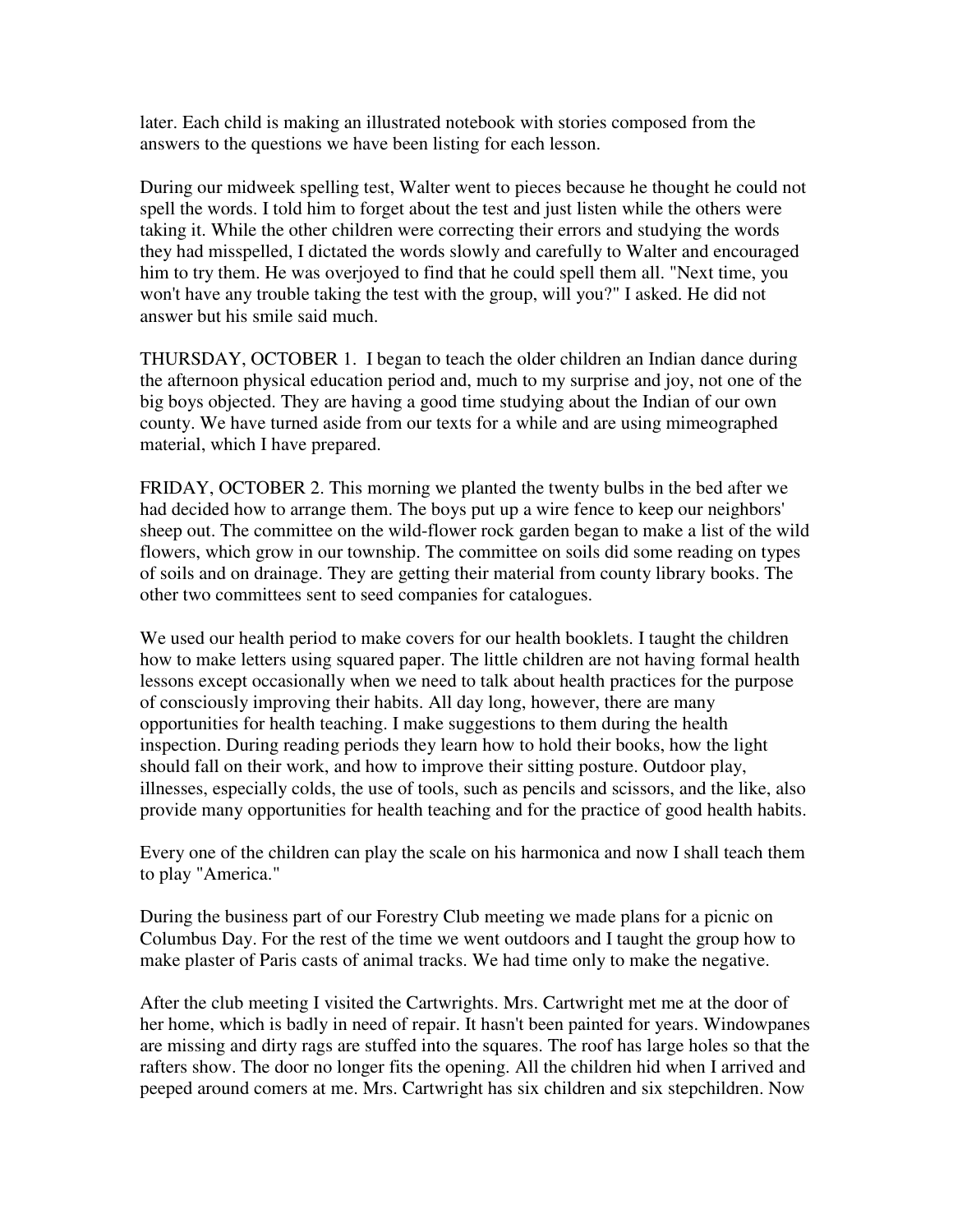I have been to the homes of all the children and it certainly sheds light on the way the children get along in school.

MONDAY, OCTOBER 5. I had a conference with Olga today. This was the first of my regular conferences. Although I have conferences with individual children whenever the need for it arises, I plan to have at least one regular conference a month with each child. At this time together we can evaluate the child's work and plan a program for improvement for the next month. I hope also to encourage the children to talk to me about themselves, their personal likes and dislikes and ambitions, their worries and pleasures, and anything else they would like to tell me. Olga was dreadfully shy and I got no more from her than "Yes" and "No." Her notebook was beautifully written and organized and all her work was up to date. I commended her on her industry and she smiled, somewhat embarrassed. I asked her what she would like to concentrate on for the next month. She didn't know. I suggested that she might plan to make one good report to the group during the library period.

TUESDAY, OCTOBER 6. Olga and Anna are able to do more than the regular work for their group. Since I need to go slowly with the others, I try to make supplementary suggestions to these two girls in the way of additional reading and reports. At present they are at work on an original dramatization. Today they read it to the group. The children thought it would be nice to give it as an entertainment for their parents and friends for the purpose of making money for their hot lunch project. However, the general opinion was that the play was rather short to be given for an evening's entertainment. Sophia suggested that we have a few speeches about the life of the Indians and explain the frieze. We could also show our Indian relic collection. Edward, who had been listening in on this discussion, said, 'Why can't we give our play about Columbus, too?" The two social studies groups then became one group to plan for the entertainment.

The boys and Warren had trouble again during the morning play period. I made Warren dry his tears and sent him on an errand to our neighbors so that I could talk with the other children. While he was gone I explained to the group that it would be sad if Warren grew up to be the kind of man who would run away to cry every time someone hurt his feelings, and we were doing not one single thing to help him "If you would just treat him the way you treat each other, I think you'll find he's not so bad after all," I suggested. From the way the children looked at me I could tell that for them this was a new way of looking at the situation. They have not learned as yet that we do have some responsibility toward our fellow human beings. By the time Warren came back, the children were working and no one looked up when he entered.

This morning, before school began, I was talking with some boys about the books they had read. Frank said he had read *Pinocchio* and liked the book so much that he would like to read it again. Several of the others felt the same way and Ralph asked, "Won't you read it to us?" Then Frank described how he had made a small wooden Pinocchio last year.

The children knew what a puppet show was but they had never seen one. It occurs to me that this would be a fine activity for these shy children. They could prepare plays for each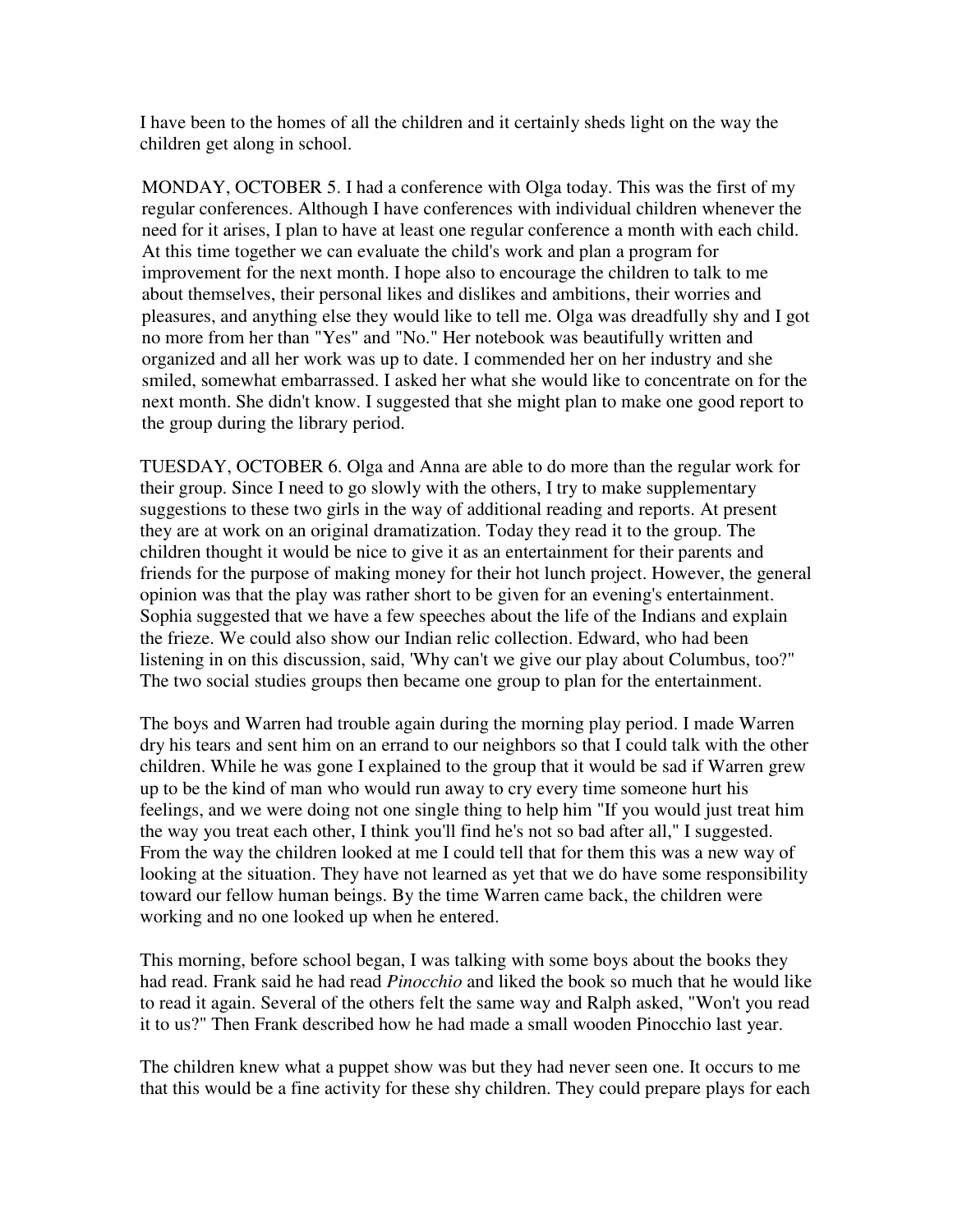other and have many spontaneous dramatizations. If they could forget themselves in these little dolls, it would set them free to grow in poise and in fluent use of language. They could learn co-operation and responsibility through producing a show. First, I'd better get busy and learn how to make and handle a puppet.

I had a conference with Anna tonight. Her work was just as well done as Olga's. Anna told me much about her two sisters who are housekeepers in New York City and how they are sorry they did not go to high school. They intend to see to it that the rest of the family does go. Anna did not know what she wanted to concentrate on for the next month. I suggested that she try to curb her temper when she corrects her youngest sister. We parted good friends.

WEDNESDAY, OCTOBER 7. Such arguing goes on during the physical education period! As soon as one team is losing, the members accuse the other team of cheating. The older children interrupted my game with the little children twice and finally I said, "If we cannot play together, perhaps we had better not play at all. When we got inside, I pointed out how unhappy everyone was because of the thoughtless things we were saying and doing. They think the score is all-important but having a happy time is far more important. Besides, the exercise didn't do them any good when they were all tied up inside in angry knots.

THURSDAY, OCTOBER 8. The speech yesterday didn't do any good as playtime was angrier than ever, and Ralph, Frank and George "quit." While the rest went on playing, we four went into conference. "Boys," I said, "we have to solve this problem once and for all. What have you to suggest?" Frank suggested that he and Ralph choose sides alternately and then the side would be divided more evenly, I told Frank that he knew as well as I did that the sides could never be divided evenly. "But," protested Frank, "If we choose our own sides it will be our own fault if we choose a poor team and we'll have to stick by it." He also suggested that new teams be chosen each week and this changing around will be fair to everybody. Well, time will tell.

After school, I had the first mothers' meeting. They are not used to coming to the schoolhouse for meetings. Only five of the eleven mothers were there: Mrs. Olseuski, Mrs. Williams, Mrs. Cartwright, Mrs. Thompson, and Martha's oldest sister, who keeps house for the Joneses. We discussed financing the hot lunch program. I told the mothers about the entertainment we are planning. They offered to make cake and fudge to sell. Several of the children stayed and showed the mothers the things we are doing. The meeting was friendly and brief.

FRIDAY, OCTOBER 9. The physical education periods were fine today. Ralph and Frank chose sides alternately and the children played baseball. I played rabbit-in-thecircle with the little ones. At the end of the period Frank came up to me and said, "We had a good time, Miss Weber." Ralph's team won and kept winning all day. This gave Frank an opportunity to prove himself and he tested well.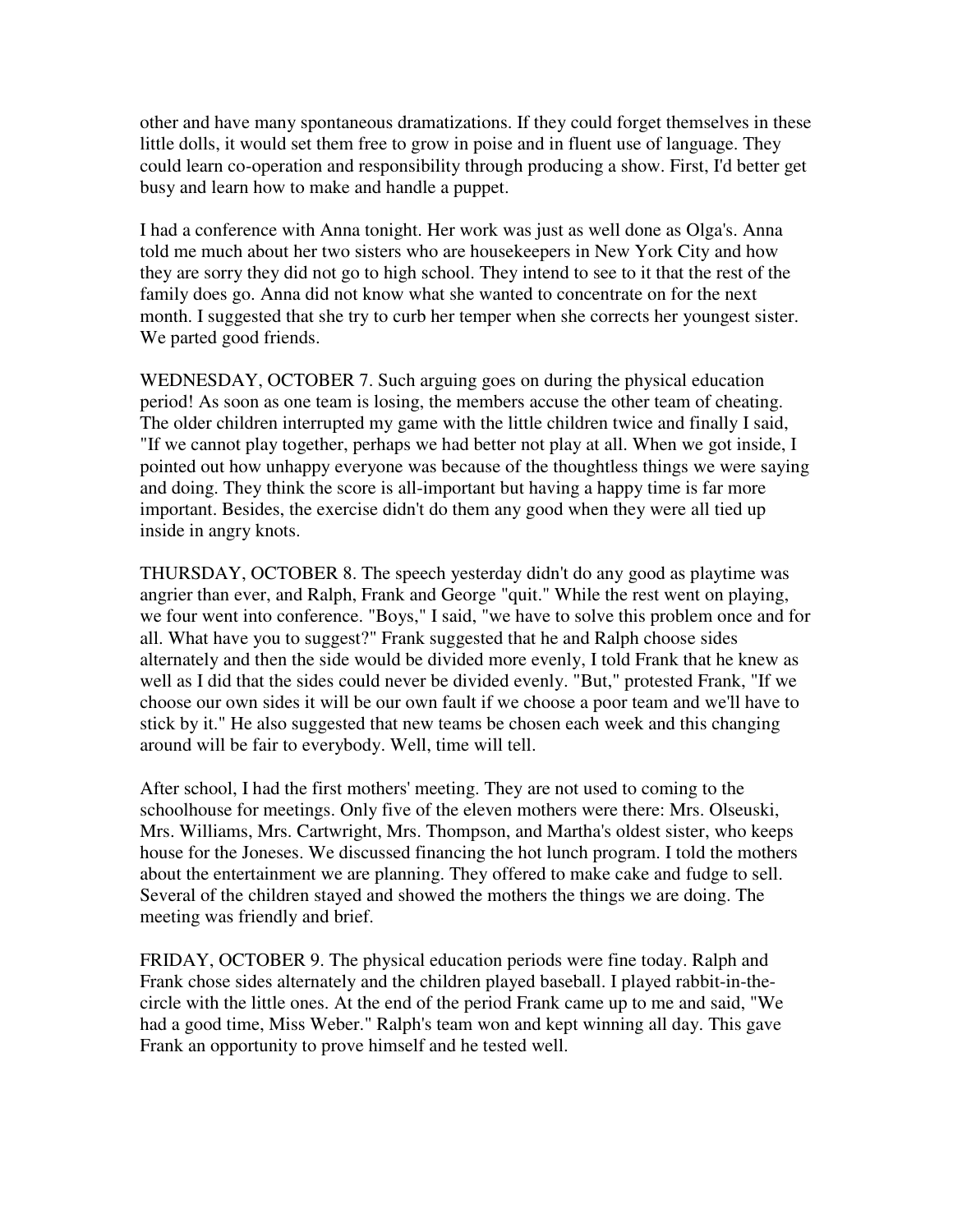I taught the Forest Club how to make a positive from a negative Plaster of Paris case. In the last half hour I told the group as simply as I could the story of the formation of the earth and the building up and breaking down of rock. This was to be an introduction to our study of rocks and minerals. Some of the high school girls voluntarily took notes. They were much interested.

It is now exactly one month since the first day of school, and time, I think, for taking stock.

I have attempted this month, first, to get to know the children in this little school and something of their backgrounds, of their needs, and of their abilities. There are twentyeight children in twelve families. There are three Polish, one Italian, one Greek, and seven American families. All these homes, with the exception of the Veniskis', are economically insecure. In most cases the material standards of living are low. However, at the Hills', the Thompsons' and the Olseuskis' I found high spiritual standards and wholesome home living. There is fineness about the Sametis children that makes me feel there are values in this home not to be discovered in the crude exterior of their daily living.

Generally, the children are rather loud. They read poorly. They are little individualists. They are not very clean and care little about the appearance of their room and surroundings. They are timid. However, they like to collect things, they know nature, they like to sing, they are open to suggestions, and they are happy.

Individually, there are great variations in personality as there always are. All the Olseuski children are quick, intelligent, and able. Helen is a little tomboy, our extreme extrovert. She is always arguing with someone. Anna disapproves of Helen, for Anna is very much a lady. Mary is the happy medium and is probably the best liked child in the group.

The Prinlaks are the shyest children. They have little to do with the others except when it cannot be avoided. Alice and Frank are the least shy of the Prinlaks. Pearl often acts as though she has been treated badly and is trying to get even.

The Sametis children are ready for any activity. Their language expression is beautiful. They are thin and have the poorest postures in the group. William has the blackest eyes that just sparkle with humor.

Ralph and Martha Jones are much in need of their mother. Their oldest sister and grandmother try hard to give them what they need, but Ralph and Martha lack the love and devotion that only a mother can give. They are constantly having clashes with their grandmother, not understanding, of course, that she is responsible for the fine home they do have. Both of these children are intelligent. Martha has much initiative.

Ruth Thompson is a giggling, shy girl but likable. She contributes little to discussions as she is somewhat slow in her work and finds it difficult. Her mother is going to help me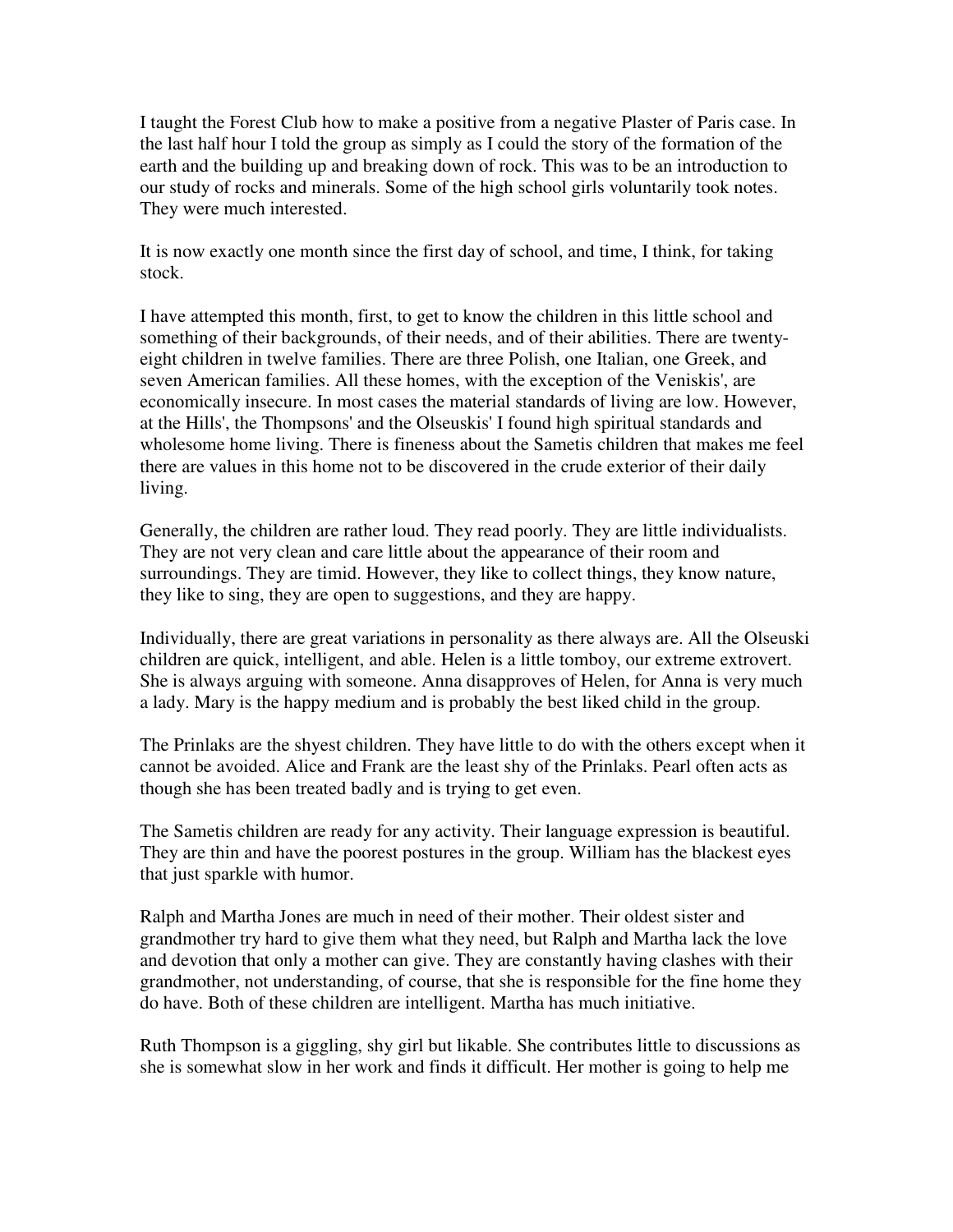avoid mistakes in working with the community. She tactfully suggests things I should and should not do.

The Andrews girls are hard to understand. They give me the uncomfortable feeling that they do not approve of anything I do. It is the way they look at me with that quizzical expression. I must make a special effort to make friends with them. Both of the girls want to be actresses, especially dancers.

Albert Hill is a happy-go-lucky fellow, a little bit lazy and careless but otherwise well adjusted. Warren is an intelligent and highly sensitive child who is emotionally badly adjusted. Warren has an understanding mother. Both of us want to help Warren to adjust and to develop his fine abilities.

Edward Veniski is a stout, easygoing boy. His favorite expression is "I don't want to." He is quiet and so far I have learned little about him, as is usually the case with quiet children. His work is poor generally.

Curly headed Andrew Dulio is liked by everyone in the group. He is small for his age and everyone thinks of him as one of the little fellows. Andrew is a special friend of Ruth's.

The Dunders are a difficult problem. I have tried so hard to teach Joseph to write his name, but it seems a hopeless task. He is so loud and noisy. I can't find enough to keep him busy, as his attention span is the shortest in the group. Most of the time we try to ignore his antics. I allow him to play outdoors as much as possible when the little children are not out. John seems to be learning to read. He behaves like a normal child.

The Cartwrights are over age for their group and are very slow. They are quiet children and work hard at the assigned task. They like to share in cleaning up and seem to take pride in the appearance of the classroom, more so than the other children.

The Williams are always immaculate in appearance and tastefully dressed. Mrs. Williams's sister sees to it that the children are supplied with clothes. Both of the children are the envy of the school and are popular. The big girls make a fuss over Joyce and her clothes. They treat her as if she were a special doll. It is a little hard to make friends with Walter, not that he doesn't want to be friendly, but he is as timid as a little rabbit.

I have attempted this month also to begin to meet some of the needs of the children through adjusting and enriching the daily activities.

The appearance of our room has changed and now reflects the nature of our activities. The seating arrangement is still formal. In the rear of the room in the right-hand corner is the library with a bookcase, a linoleum rug, a card table, and four orange-crate chairs. On the table are an attractive scarf and a few colorful books. In the rear of the room to the left is my desk. In the front of the room to the right is our nature corner, which now contains a jar of hibernating ants, a turtle in an aquarium, wild flowers mounted on cotton under cellophane, a booklet of waxed fall leaves, a booklet of leaf spatter prints, a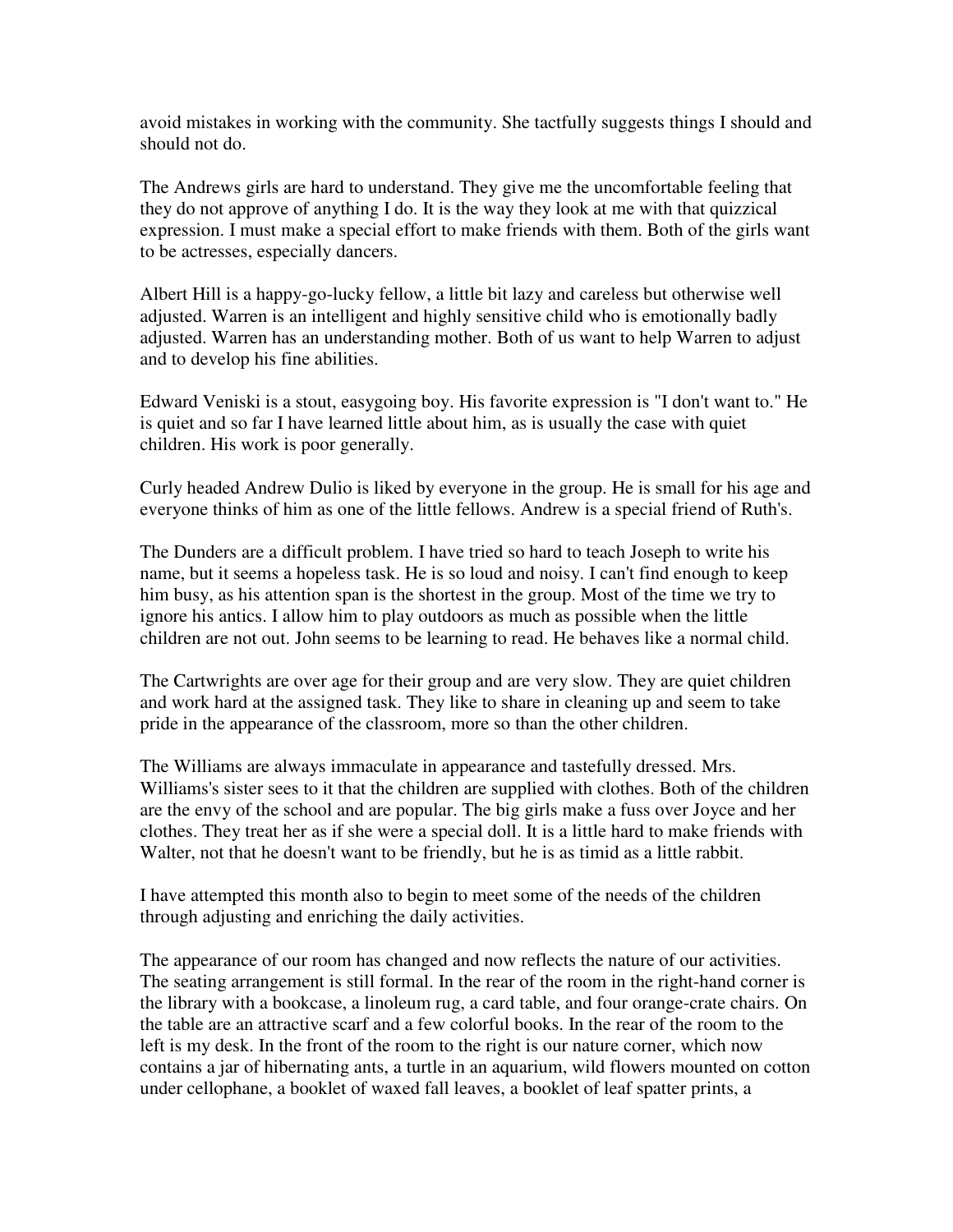collection of rocks, fungi, birds' nests, and a winter dish garden of mosses, lichens, pipsissewa, and partridge berries. In the front of the room to the left is the reading corner where I work with the reading groups. In the front center of the room is the play corner for the little children. The children have brought a few dolls and doll clothes from home, a toy bed, some blocks, some jigsaw puzzles, and a few battered toy automobiles. On one bulletin board and on a shelf under it we have gathered an exhibit of Indian relics including about twenty-five arrowheads, an axe, a mortar and pestle, slickstones, and pieces of pottery. We also have several pictures of Indians and stories to go with them. Above this bulletin board is the frieze of Indian homes.

On the other bulletin board are our game charts. Below the bulletin boards are the booklets made by the primary group containing stories and illustrations of the pets we have had at school. There is also a primary color chart and storybooks made by the older primary children on one of the stories in their reader. On the opposite wall under the windows are the problem charts and question charts for the intermediate and upper groups' social studies and the Indian booklets made by the older children. In the front of the room under the blackboard are booklets made by the primary children on animal homes. There is also a map made by the intermediate children to show how much of the world was known before Columbus discovered America.

In the next months I shall continue to seek to understand these boys and girls and to try to develop their capacities in socially desirable ways.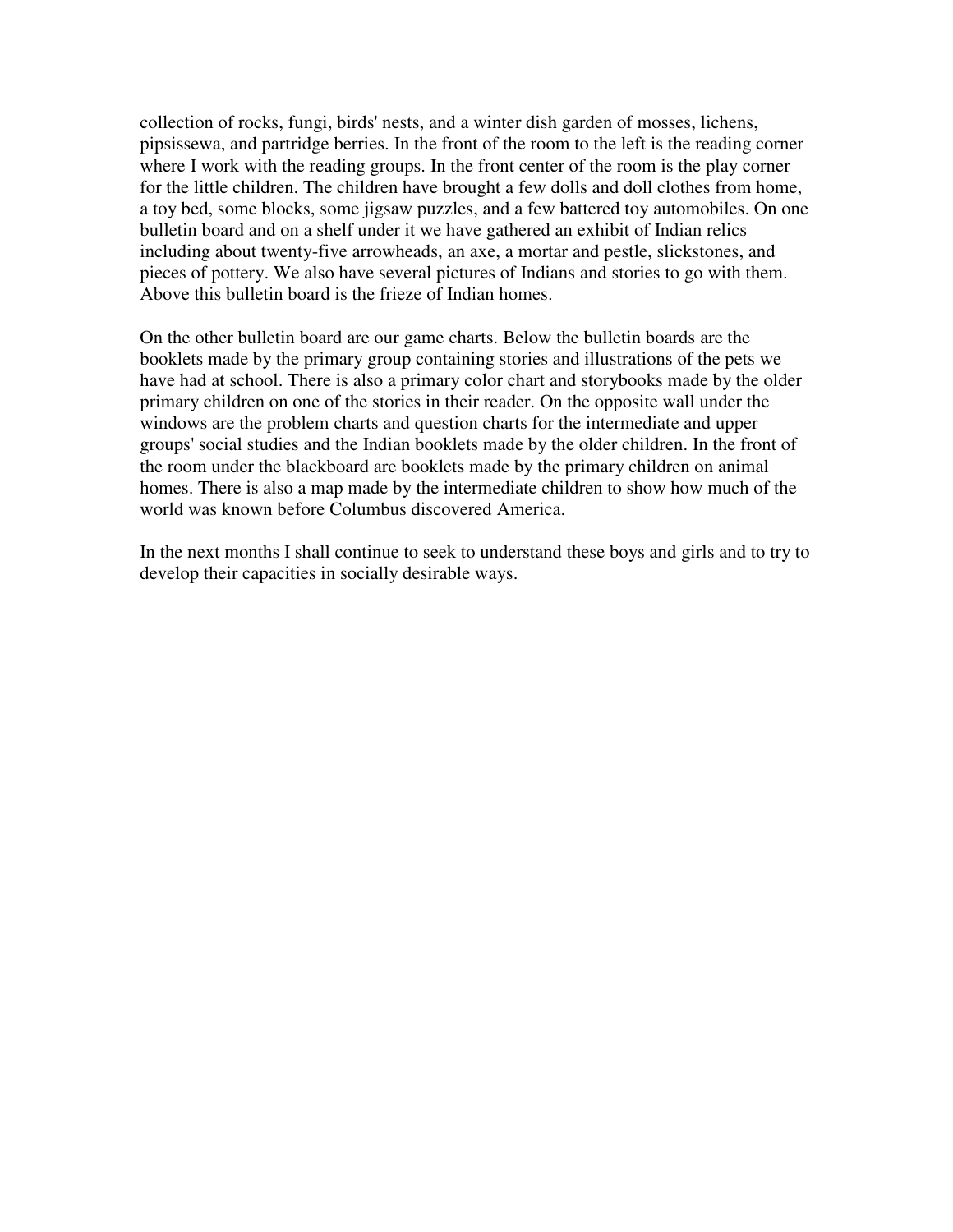## **2 The Children Grow**

SATURDAY, OCTOBER 10. All children, and especially these children with their limited experiences, need to develop abundant interests in order that their lives may be enriched and their time spent worthily. So far I have tried to interest them in beautifying their surroundings, in finding joy in reading through their library period, and in learning more about their natural surroundings through their Forestry Club. Another rich resource of this community is its Indian lore. I have already opened up this storehouse to the children, but in order to make the experience with it more real, I plan to take the children on an Indian trip. Today I took Catherine, Frank, Ruth, and Sophia. We visited a rock shelter and then drove up the River road, which at one time was an Indian trail. I talked to them about the old Indian trail, Chief Tammenund, the squaw settlement, and the council tree. We discussed what we have already learned about the Minsi tribe, which at one time inhabited this area.

MONDAY, OCTOBER 12. This holiday morning, I took the rest of group A (Ralph, Anna, Olga, and Doris) on the Indian trip. They were much quieter than the first group. To Olga it was a new experience to do any traveling, even this short distance. Conversation turned around nature and Indians. Ralph has been especially interested in finding fossils ever since I told the Forestry Club, the story of the formation of this part of our earth. Ralph also noticed the fold in the layers of rock along the River road, and asked about it. I prompted the children to tell me what they thought and I found that they have a fair understanding of the geological development of the Gap.

This evening the Forestry Club, twenty of us, went on a picnic. The children helped to clean up after supper and we burned the rubbish. Ralph and Frank placed a huge log on the fire and we made ourselves comfortable around it. We sat for a while in silence, smelling deeply the pine-scented woods and listening to the gurgling of the brook. One of the high school girls told us several humorous stories. Then I told the group Indian legends and Skunny Wundy stories. The background for them could not have been more perfect and I was filled with the spirit of the Indian storyteller: "Listen to me, my children, while I relate to you the bravery of our hero Skunny Wundy who destroyed the witches of the swamp and turned them into hummocks of sedge."

We sang after that, all kinds of songs, camp songs, rounds, cowboy songs, old favorites, several of the nice popular tunes. All too soon it was time to go home. Mr. Thompson came in his big truck, gathered up the children and took them to their doors.

TUESDAY, OCTOBER 13. At every turning I heard "picnic" today. Everybody went around loving everybody else. What a long way we have come from the days when each one went his own way!

The intermediate children began the next unit in their history books. We discussed the meaning of problems. There are three main ones in this unit on early settlers. They will have more detailed questions to help them solve the main problem. When these questions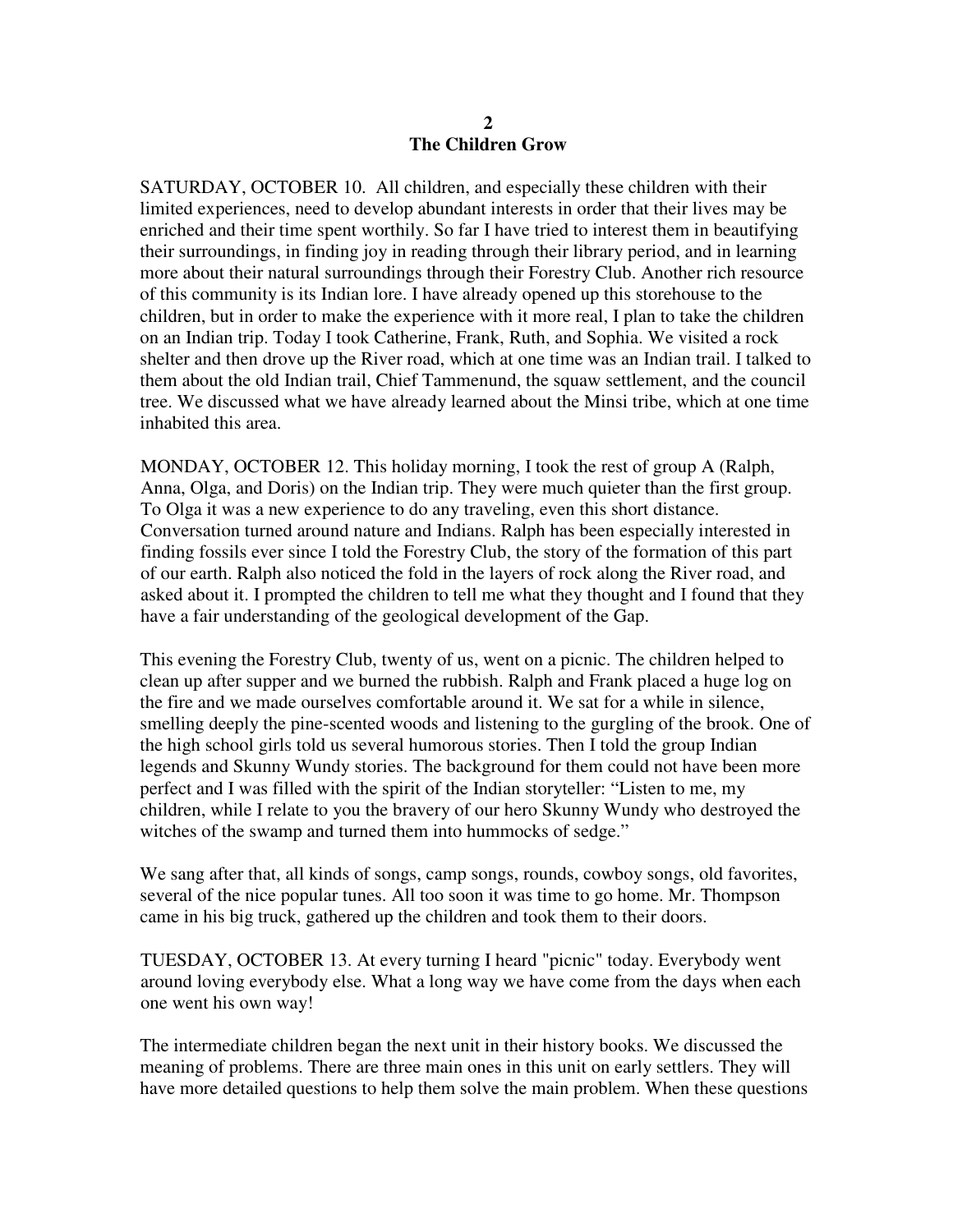are answered, they will use the answers to write a story summarizing the solution to the problem. I am trying to help the children to think in terms of problems to solve rather than in terms of specific questions to be answered for an assignment. This is a second step for the children.

WEDNESDAY, OCTOBER 14. Whenever I looked up from my work I found many vacant seats. The little boys were on the front porch building a playhouse from orange crates, following the plans we had made in the morning. Little girls were making clothes for pipe-cleaner dolls. Some of the older children were working on posters to advertise the entertainment or labeling their frieze. Others were at their desks working on arithmetic, spelling, or reading needs.

Physical education has been fine. We keep a weekly score instead of a daily one so that the losers always have a new chance the next day. The team that was losing yesterday at baseball won today in long ball, which makes the score only one point apart.

THURSDAY, OCTOBER 15. The days are so full that we have little time to give to our play practice. The children have been giving their noontime to it willingly. Rehearsals have been poor. The Indian dance is amusing, for the children and so clumsy. They are so shy that they giggle every time they feel conspicuous. On those occasions we stop and wait patiently until we can stare again. I certainly have my fears for the entertainment night.

FRIDAY, OCTOBER 16. This morning during our science period I took the children on a walk to observe the fall leaves before they are all gone. We identified many of the trees and added the quaking aspen to our collection of tree friends. We notice the many different colors of the various kinds of oaks. On top of the hill near Andrew's home we tried to identify the trees in the distance by their shape and color. The tulip trees were prominent. In the evergreen group we identified the blue spruce, hemlock, cedar, and yellow pine.

During the health period we discussed the necessity for personal cleanliness and how to keep clean. The older children learned a little about the physiology of the skin. There was just time enough left to begin to write the results of our discussion into the notebooks. Although all the children come together for the discussion, they are expected to write only as much as is within their ability. The little children are making picture books.

Our Helpers' Club meeting was simple but good. We elected new officers for the next four weeks. We shall elect new officers each month so that as many children as possible will have the experience of holding office. Ralph is president, Olga vice-president and Anna secretary. Ralph led the rest of the meeting well and shows promise of becoming a good leader. We discussed how well we are keeping the rules we made for ourselves. Ralph felt we should now make new ones because we have learned to follow the others fairly well, especially the rule about playing together. A whole week has gone by without a quarrel. I suggested that we should begin to make a list of all the good habits we are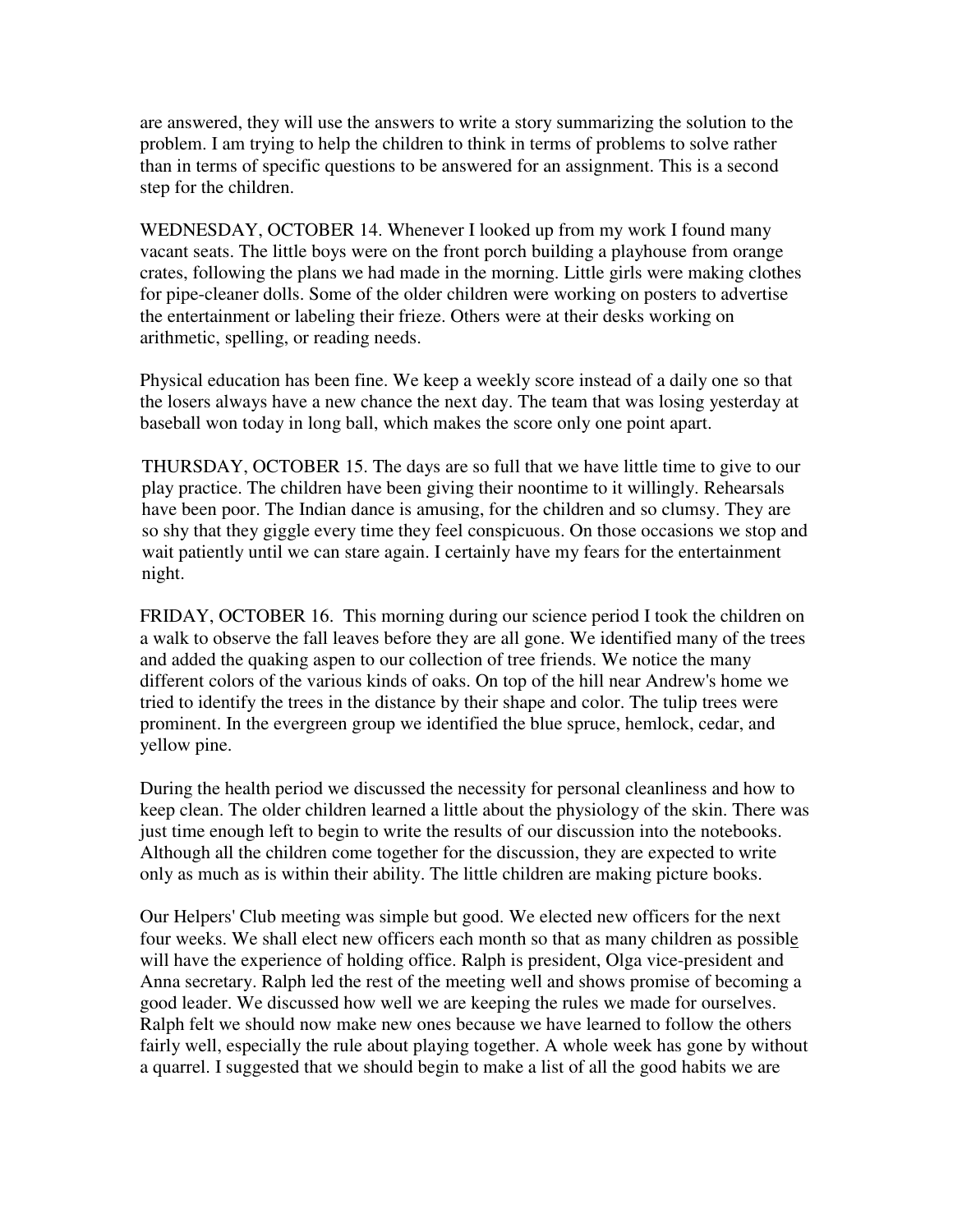forming. For a while we shall concentrate on these habits: work more quietly so that we do not disturb others and keep our schoolroom and all our work clean and neat.

MONDAY, OCTOBER 19. The little children are making booklets on homes, which will include stories about the various kinds of homes. Today they wrote their first story and made their first picture. We "talked" our stories first and I put on the board the words they needed to know how to spell. I am trying to increase their independence in story writing.

WEDNESDAY, OCTOBER 21. This morning Ruth gave me a poem she wrote about our walk on Friday.

# **A Walk**

We went for a walk and had jolly old talk. We looked at the leaves to study the trees. We bent our bones to look for stones.

I shall make a manuscript page of Ruth's poem, illustrate it and put it on the bulletin board. It may stimulate others. Later perhaps we can have a newspaper and include these creative efforts.

THURSDAY, OCTOBER 22. Martha took all the primary children outdoors and read to them for a while today. Once when I went out to be sure everything was all right I found Martha asking questions about what she had read to them. I listened for a while and heard a more active discussion than I have been able to lead!

During the morning physical education period William asked if he could teach us a game. He explained it carefully and we asked questions. The game was "Fox, are you ready?" and we enjoyed it thoroughly. For some time now the upper grade children have starred a game each morning before school.

FRIDAY, OCTOBER 23. Anna came in with a poem this morning and asked if she could take paper home to illustrate her poem the way I had illustrated Ruth's.

It rained on and off this morning but that did not keep the boys from gathering logs, stumps, branches of colored leaves, mosses, and rocks for scenery for our Indian dramatization. Several of the children said the stage setting was the loveliest they had ever seen. The intermediate group is calling their play "Pictures from our history book on the life of Columbus." They built a large picture frame from Birchwood within which all the action takes place. This is placed in the foreground of the set and the curtains are drawn up to it. When this play is over, the children will remove the frame to leave the space free for the Indian play. While the girls were arranging the curtains that would enclose the frame, Warren came up to tell them that they were doing it the hard way. He gave some excellent suggestions. With one bound, Warren rose in the estimation of the group.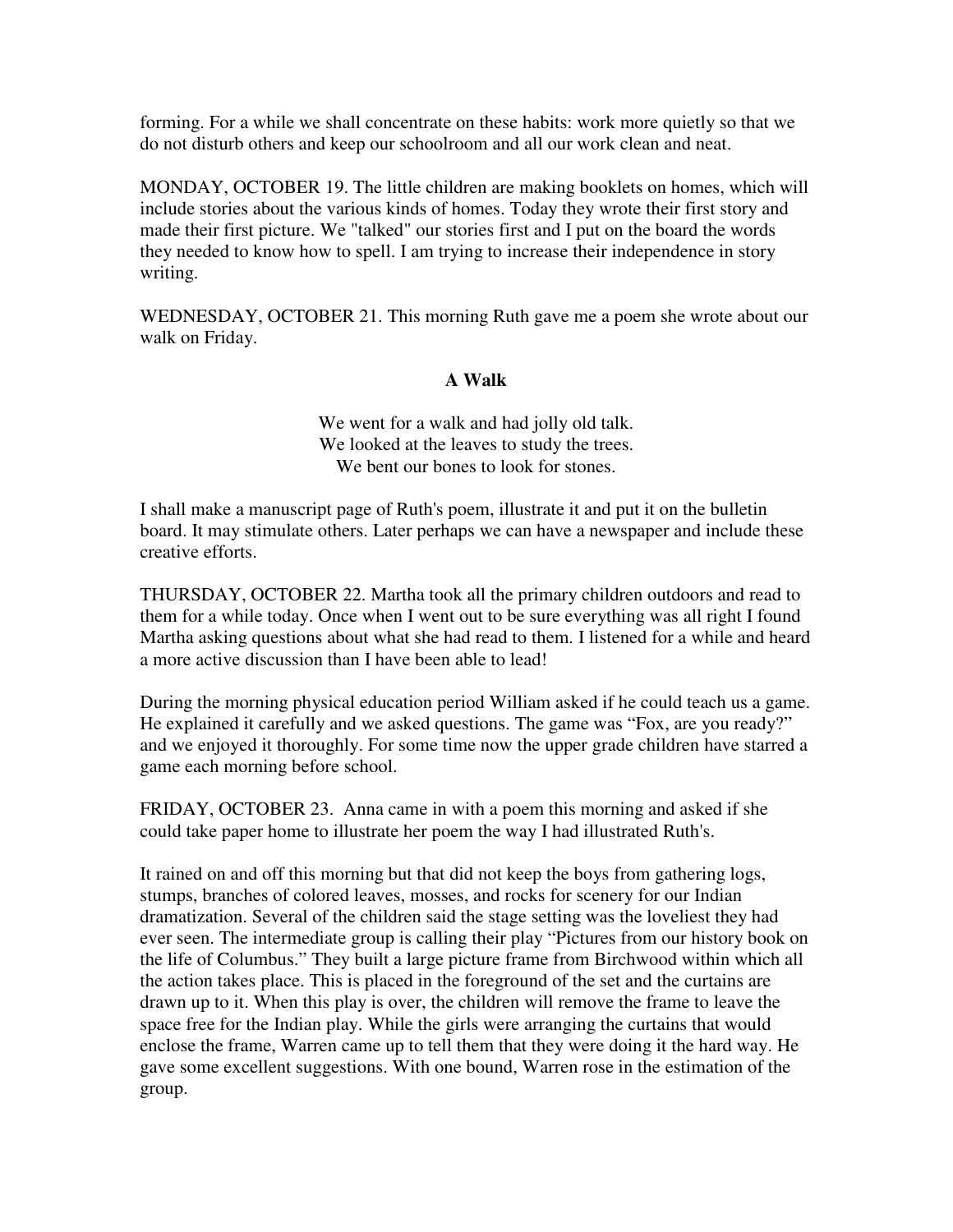After a play period we sat around informally and I read to the children from Milne's *When We Were Very Young*. They asked me to repeat several of the poems, especially the one about the little boy who had a penny and wanted to buy a rabbit. I had to read this one four times and the children began to recite the refrains with me.

Before the youngsters went home I gave them a brief "sermon" on how we usually conduct ourselves at an entertainment. The way those children look at me when I talk seriously to them makes me want to hug them all.

There were about fifty people present, including the children, at the entertainment this evening. We began with community singing, and how these folks love to sing! We sang some old favorites and I taught them the round, "Sweetly Sings the Donkey." The primary children sang a group of songs and were loudly applauded, much to their delight. After it was over the people stayed on and on. The children showed their parents and friends some of the interesting articles we had in our room and told them of our work. Mrs. Hill was pleasantly surprised that the children were willing to do this. We made ten dollars from our sale of homemade cake and candy.

All this week I had been warned by the children and a few parents that formerly there has been trouble with rough young men at school entertainments. Two of the chief offenders are brothers of Edward. Before we started tonight I talked with these two boys and explained to them that this play meant a great deal to the boys and girls. They had worked hard to prepare for it and wanted to make a good impression. Since the children's voices are soft, would these boys please stand by the door to see that no one talks in the hall. Fortunately, it worked and the entertainment was a peaceful and happy affair.

MONDAY, OCTOBER 26. It was cold and windy outdoors today but cozy and happy by contrast inside. For a while we watched the rain "pull" the leaves off the trees and listened to the music the wind played on the woodwinds of the neighborhood. It was all so nice. Before school we worked to cleanup Friday's debris and by nine o'clock we were ready to start school with a clean schoolroom.

The Sametis children are leaving to go to the city to their father and I am heartbroken. They are just beginning to feel free and natural and now they will have to make anew adjustment.

It seemed quiet and orderly to carry on our regular routine and, in a way, just a little dull.

WEDNESDAY, OCTOBER 28. I am finding it a decided advantage to take a moment now and then to observe the children at work. It especially makes me conscious of those children who usually attract little attention to themselves because they work quietly. Edward, for instance, makes no trouble but he wastes much time just looking at his book because he reads so poorly. I must provide him with some easier reading. Ralph also wastes time by playing with "stuff" he brings from home and keeps in his desk. This, evidently, is more challenging than his schoolwork. Mary and Olga work conscientiously,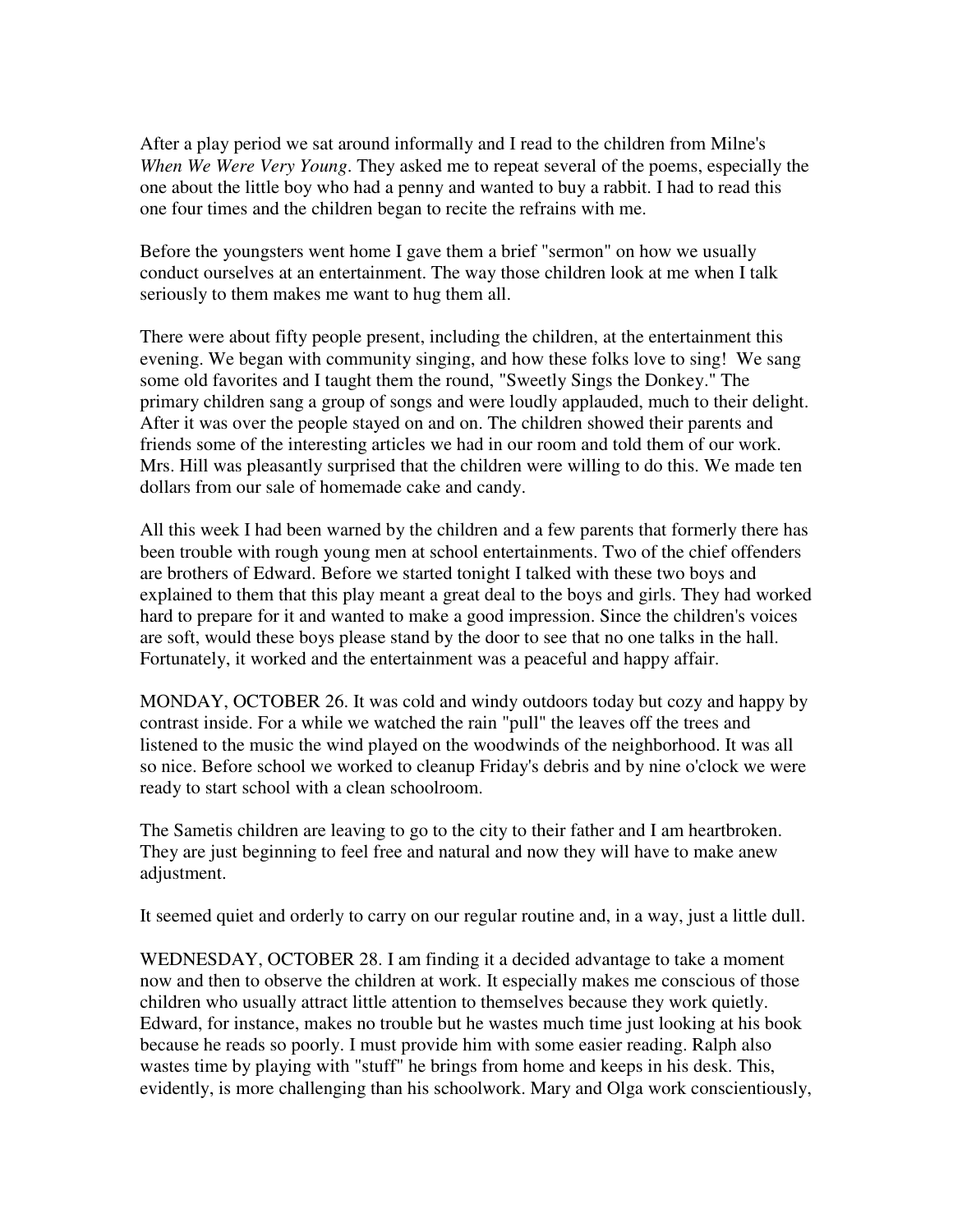always doing a little more than is expected of them. Frank is like that, too, although his work is not so well done. Helen has trouble with all her neighbors. Ruth is a rather irresponsible giggler.

When I sit back to observe I always suffer pangs of conscience where the beginners are concerned. They are missing so much because I cannot spend more time with them. Consequently, they spend too much time just sitting. They need to sing, to play, to dramatize, to paint more than they do. I must find some way of giving them more experiences.

After school today we had our first 4-H Sewing Club meeting. All the girls from the intermediate and upper groups and four high school girls were present. We had a short business meeting and elected officers. We planned our projects. The younger girls will make machine-stitched potholders to get experience in using a sewing machine. All the others will make slips for which Miss Moon the county home demonstration agent gave us patterns.

THURSDAY, OCTOBER 29. We had the second of our mothers' meetings after school, Mrs. Hill, Mrs. Olseuski, Mrs. Cartwright, and Mrs. Thompson were the only ones present. I was discouraged until the mothers informed me that this is a busy time for them. We made plans for Education Week. The mothers will come at noon on Thursday and will stay until three, when the children will be dismissed. At that time we shall have a discussion of their observations.

FRIDAY, OCTOBER 23. Today the older children made notebooks in which to record the correct forms of their language and spelling errors. They will also keep in this booklet the new words they are learning to use and the names of the books they have read. They worked with a zeal that warmed my heart.

At the Forestry Club meeting the children copied into their notebooks the Key to Rocks, which I had prepared for them. A practice period followed in which they learned to use the key. We identified several rocks in our museum collection.

MONDAY, NOVEMBER 2. The beginning of a new month always means a new beginning for all of us. We started the month right by doing a good job of housecleaning. The children scrubbed their desks thoroughly, discarded the accumulation of wastepaper and neatly put their books, notebooks and other necessary equipment into their desks. That started us off. "Why can't we clean the cupboards?" asked half a dozen children at once. Somehow they just love to clean the cupboards. Even then they did not have enough of cleaning. Ruth thought that while we were at it we might just as well get the kitchen cupboards ready for our hot lunch program. Frank scrubbed the shelves in true Dutch fashion, Warren dried them thoroughly, while Anna and Ruth relabeled the enameled cups with the names of the children. Then they scalded all the dishes, pots and pans, utensils, and the cans for staples, and placed them neatly on the shelves. When it was all finished, Warren and Frank insisted that they are going to be cooks this winter.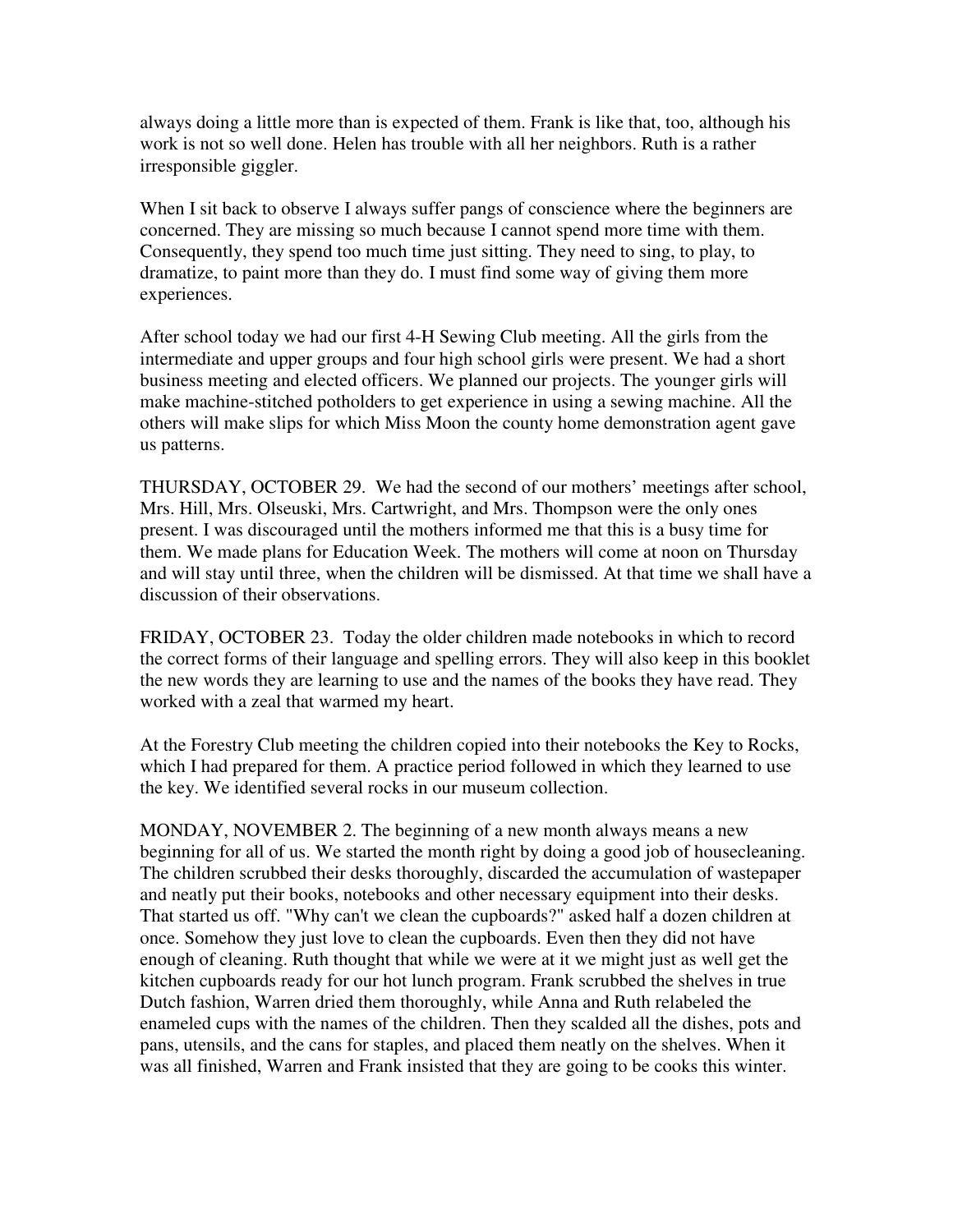Warren calls what we did today "playing hard." It took all day to clean the room but now it smells and feels so clean.

Through the emphasis on a clean room and an attractive playground, even the children are beginning to look cleaner.

WEDNESDAY, NOVEMBER 4. The vocabulary of the children is increasing slightly. We have been having fun with new words, using them at every opportunity. Their latest acquisition is "absurd." We are spending a great deal of time on our reading, writing, and arithmetic just now, for these are areas in which the needs of these children are great. Skill in the tool subjects is important not only because of their usefulness in living, but also because of emotional problems resulting from continued failure. Warren is such a good example of that. Since he has had some satisfaction through improvement in arithmetic and spelling he feels more comfortable with the group.

In reading I follow the guides in the teacher's manual, since reading specialists know better than I do how children learn to read and also what purposes can best be served through each story. However, I do adapt them because I know each boy and girl and my classroom situation better than any reading specialist.

Arithmetic, spelling, English, and writing are individual matters in our school. Each child has a notebook in which his needs are recorded. I am trying to help each child to be increasingly aware of his needs and to have a strong desire to improve. Conferences help to do this effectively.

Until recently that last drill period in the afternoon has been like a three-ring circus. The children came to me for help before they genuinely tried the work. I took a small group at a time and helped the children to become acquainted with their arithmetic texts, I showed them how their texts explain step by step the procedure for any new work. I guided them in the use of these explanations. The emphasis has been shifting from getting the correct answer to understanding the problem. Ruth said today, "I got the right answer, but I still don't understand why it's right."

Since they are working with increasing independence, I can now find time to have conferences at the end of each day. We went through Ruth's notebooks carefully today. Much of the work was carelessly done. For the next month Ruth will try to read over everything she writes and make corrections before she considers the work finished. We also talked about the flippant attitude she has toward people, especially toward those adults in the community whom she knows. I explained to her that we knew she meant nothing disrespectful by it but that it was a bad habit to get into.

FRIDAY, NOVEMBER 6. After school we had our Forestry Club meeting. During the roll call we had to answer to our names with the name of an animal. Ruth named one of the high school girls. That set us off on a long discussion on whether people were animals. We tested more rocks, using the key. This weekend Warren, Ralph, and Edward are going to hike around to find as many evidences as possible of rock being broken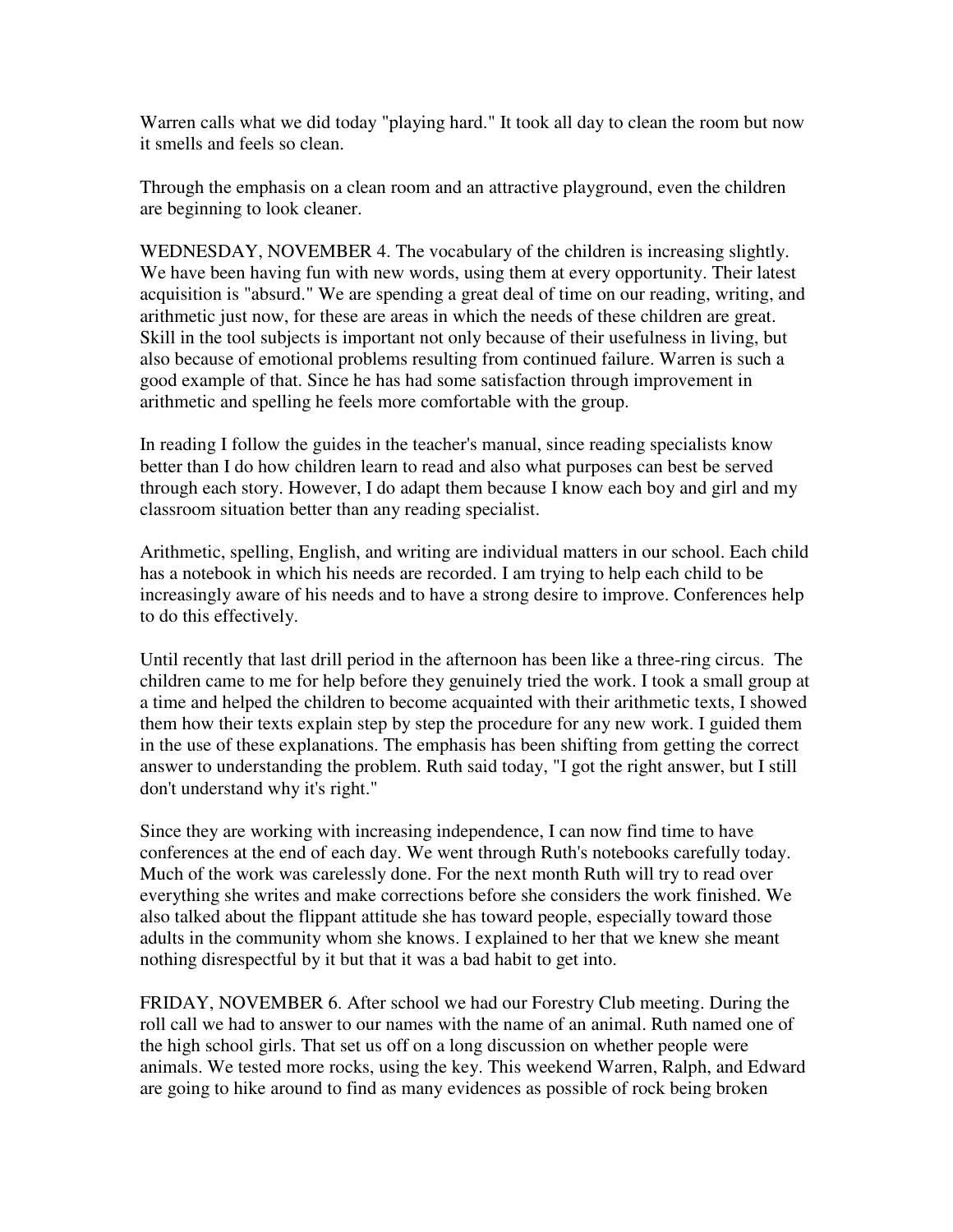down into soil. Next week we shall take a trip that these boys plan for us. I also taught the children a new 4-H Club song.

MONDAY, NOVEMBER 9. At noon we put a sign on the door: "Have gone on a picnic. Will be back at one o'clock." It was such a beautiful day; we did not want to waste it. We started off toward the mountain and ate our lunch along a winding stream. As we walked hack and I listened to the children's chatter I was acutely aware of their many needs and just as acutely conscious of my many shortcomings. I wanted so much to talk to them the way our state forester, Mr. Scovel, does, to open up the wonders of our natural world to them, but I just do not know enough. During the week, by the time the notebooks are carefully gone over, by the time I prepare for six reading groups and read over the social studies material and do all the other minute details of my job, it is time to go to bed. I am too tired to think of all the other nice things that need to be carefully planned. So I go on the same way, wishing there were four of me, trying to find out what goes on in each little head and heart, trying to understand and do something about it.

THURDAY, NOVEMBER 24. This is Education Week. We reversed the order of things so that the mothers could see the children at work on social studier. Only Mrs. Thompson, Mrs. Williams, and Mrs. Dulio came. Four other mothers sent written regrets and had good reasons for not coming. I was happy about Mrs. Dulio. This is the first time she has been to the school. The older girls served tea to the mothers at three o'clock and we had a social time. Mrs. Williams has just returned from visiting relatives in South Carolina. She told us about her trip.

FRIDAY, NOVEMBER 13. We began to discuss the possibility of a newspaper, how it is organized and what we can put into it. Warren was elected editor-in-chief and Olga associate editor.

MONDAY, NOVEMBER 16. Since it was a cold day today, it was appropriate that we start to serve a hot dish. Ruth and Mary cooked capably and were conscious of the rules of sanitation. The lunch period, however, was noisy and confusing. When the afternoon session began we took a few minutes to discuss the lunch period. From now on those who have a job to do at noon will wash their hands at 11:50. They will group the desks to form tables, set out oilcloth mats, napkins, and spoons while the rest of the group is getting washed. No serving will be done until everyone has washed his hands and is in his seat. When all have been served, we shall say grace. The cooks must be sure there is water being heated for dishwashing and must leave the kitchen in order. All will remain seated while the dishes are gathered, rinsed, and stacked. The dishwasher will get two pans ready, one with warm soapy water for washing, the other with scalding water for rinsing. When the children go out to play, some will remain to wash and dry the oilcloth mats, to sweep the room and to get it in readiness for the afternoon. The dishwasher and driers will work in the kitchen. A general caretaker will wash the stove, inspect the jobs, and see that the room and the kitchen are left in good order. We began to write the articles for our newspaper. We listed on the board all the things we wanted to write about and each child selected one article to write. We shall use our English periods for this work for a while.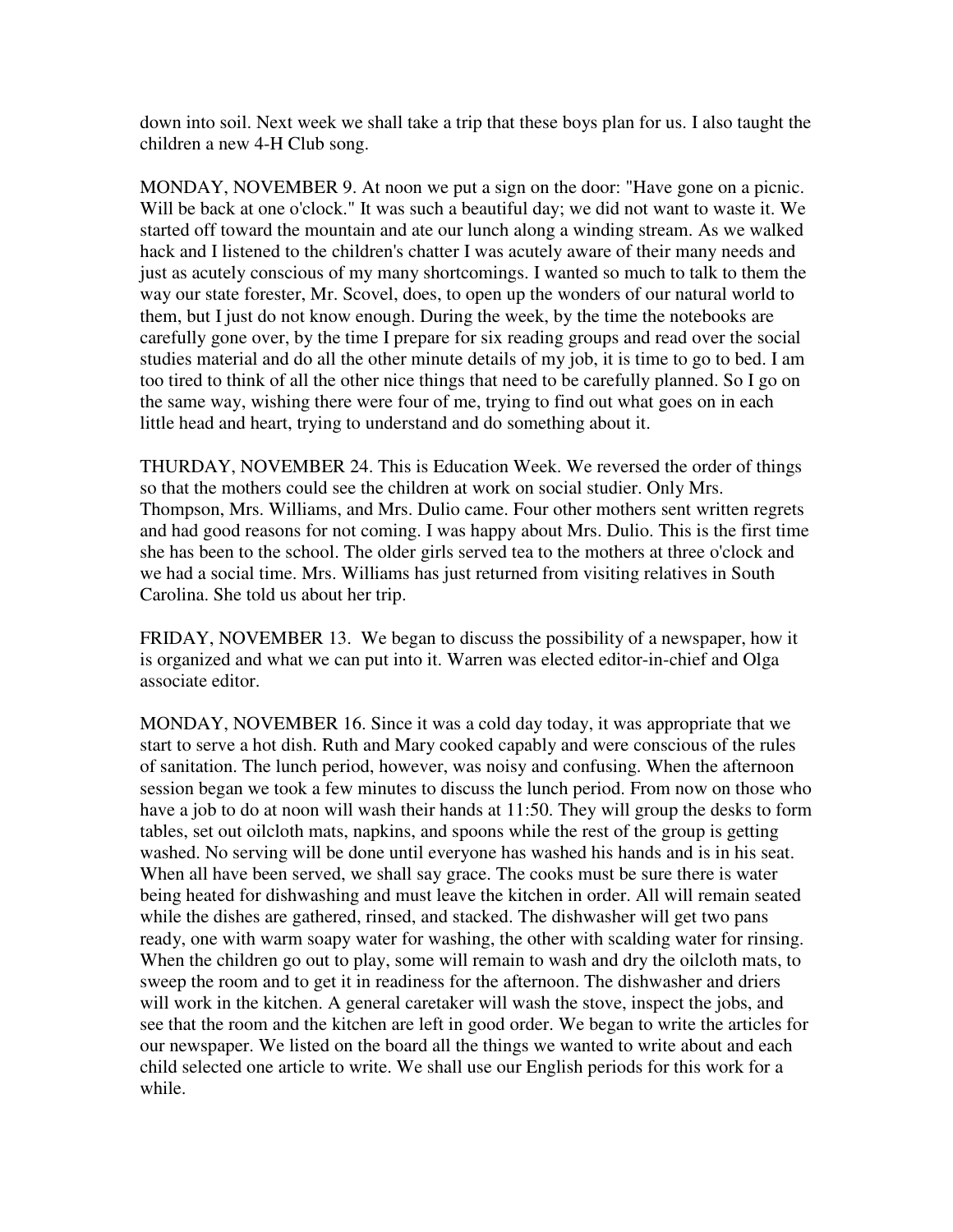TUESDAY, NOVEMBER 17. There was a decided improvement in the way our hot lunch was prepared and served and in the cleaning up afterwards. It was a conscious improvement, for many of the children said, "We were much better today, weren't we?"

WEDNESDAY, NOVEMBER 18. I was so happy about Frank today. That boy certainly warms my heart. He took it upon himself to eat his lunch with five little boys. He showed the little fellows how to hold their spoons. He made them eat the last drop of their potato chowder. He hushed all loud speaking. The boys like Frank. He is a good influence on them, especially on Albert.

FRIDAY, NOVEMBER 20. The boys took us on the Forestry Club walk and pointed out the work of wind, frost, growing plants, and water in the making of soil. When we returned we made salt crystals to see how crystallization takes place in nature. Several of the children have found quartz crystals and wondered why they always took the shape they did.

TUESDAY, NOVEMBER 24. It snowed last night, our first really big snow! How happy the children were. They made snowmen, built a fort, and had soft snowball fights. Anna was inspired to write another poem. We took time to compare the shapes of snow crystals with the shapes of quartz and salt crystals. I like to watch the children's eyes open wide with wonder.

THURSDAY, NOVEMBER 26. Much time was spent on our newspaper this morning. We organized our articles and on the blackboard planned the appearance of the paper. I shall get the master copies typed for the hectograph.

MONDAY, NOVEMBER 30. Ralph is our dishwasher for the next two weeks. He works efficiently and for the first time the dishes were done and the kitchen in order before the afternoon session began. The Andrews sisters are cooks and they interrupt so often to ask about every tiny detail. I must spend more time with them before school begins in the morning so that they will be able to work more independently.

 TUESDAY, DECEMBER 1. A new boy arrived today. His mother came with him and warned me that he was a mischievous boy and that I was to settle him. Fred Lutz is in the third grade. He had a pleasant morning and made friends easily. Joseph acted badly, showing off before our new boy, because Fred was an appreciative audience. I talked with Fred later and explained that we take no notice of Joseph because he is not responsible for what he does. We know better and so we cannot do the things Joseph does.

WEDNESDAY, DECEMBER 2. Olga and Anna hectographed our newspaper today. When they finished we had to stop work to read it. The children are pleased with the result. We began to make Christmas cards for our parents and friends. The children are drawing them on Manila paper and painting them. I taught the children to sing "Silent Night" in two parts. They also learned to play it on their harmonicas.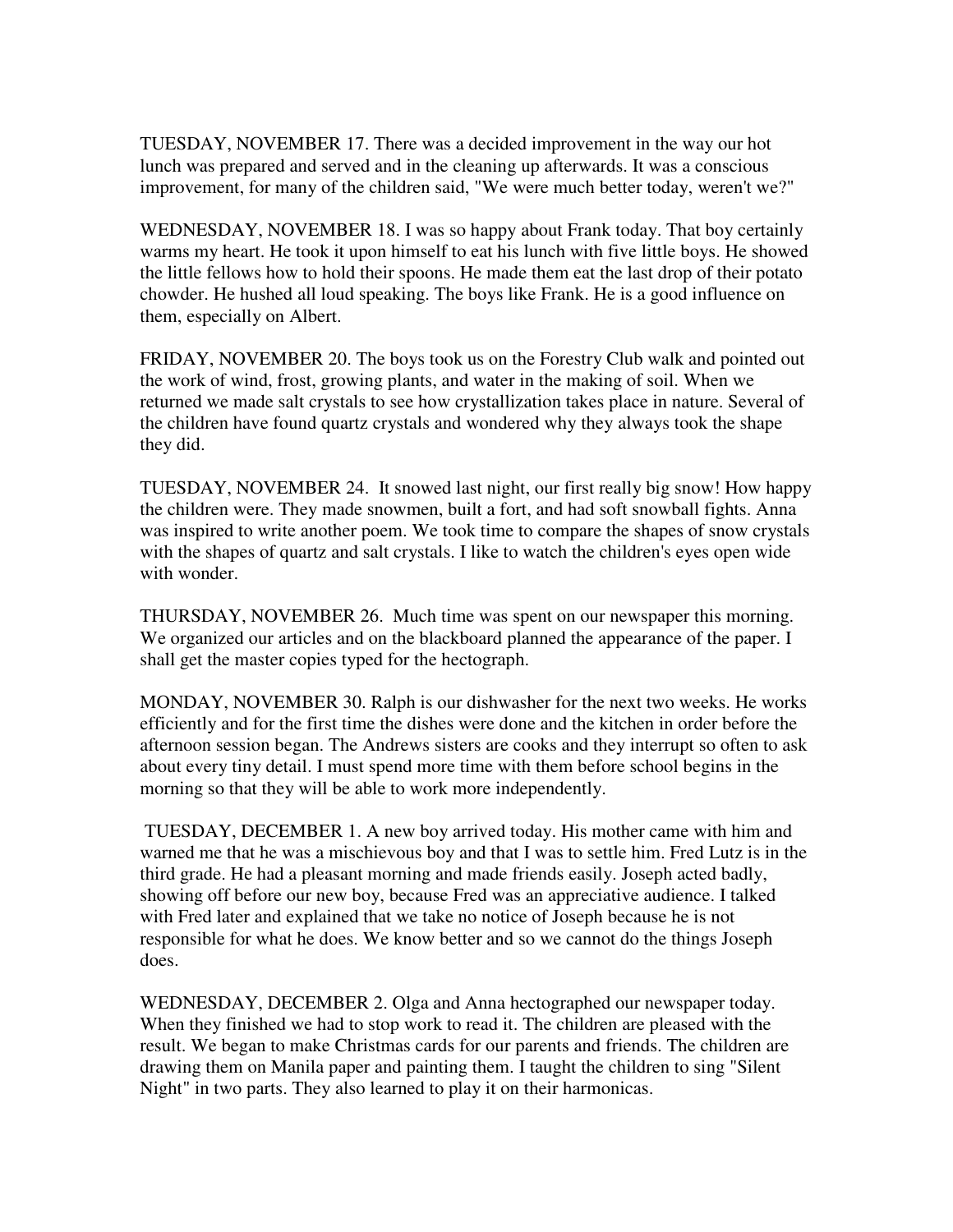FRIDAY, DECEMBER 4. These children need to initiate and plan their activities because interest and purpose are essential to wholesale development. Through the Helpers' Club, and through the conferences the children are already beginning to work and plan with purpose. Today we took another step in this direction. Each morning I have had the plans for the day on the blackboard. We would discuss these plus the first thing. This morning, however, I thought I would have the children plan their own day. We listed orally all the things that need to be done and then we organized them on the blackboard. The children felt that, since the room is still a little too cold in the morning, this would be a good time to practice singing our Christmas carols. We are using our social studies periods to get a Christmas dramatization ready. Our dramatization is to be a pageant of the Christmas story as told in the second chapter of Luke. We shall sing appropriate carols throughout the pageant.

MONDAY, DECEMBER 7. The children planned their own day quite successfully. After we had our group plans made, the children listed their individual activities. Anna planned with Andrew when they were going to work on the backdrop for the Christmas pageant. The costume committee planned a time to meet. Ralph and Warren found a time when they could clean out the woodshed to make room for the new load of wood that is coming tomorrow. Individual children had such things on their Lists as "do page 72 in arithmetic ...correct misspelled words on Friday's spelling paper... make a Christmas card, read a chapter in my library book." They would check off the items as they were accomplished. Several children listed more than they could possibly do in one day, so of course did not finish. At the end of the day we talked about how well we had accomplished our plans.

TUESDAY, DECEMBER 8. We practiced our pageant this morning. The choir is beginning to feel the importance of its part and now the children in the choir do not feel it all unhappy about the fact that they do not have a speaking part in the pageant. During the time we usually have for reading we began to make our Christmas gifts. The older children are painting silhouettes on glass, which they will frame for a picture. The little children are weaving rag potholders

FRIDAY, DECEMBER 11. These children need to develop social habits and attitudes, which will enable them to get along with those about them and to meet new situations with confidence and poise. We have worked hard at this in our physical education and library periods. Today we had another kind of opportunity for social development. Two teachers from Columbia University came to visit us. I watched the children closely to see how they would react. They were neither bothered nor excited and at times I had the feeling that they were not even aware of the visitors. There were a few times when they showed their shyness. Ralph lost his tongue during the club meeting. I helped him over the first shock and then things went smoothly. Olga took no part in entertaining our visitors nor in general group discussion. Mary had several suggestions to give in Helpers' Club meeting but became embarrassed and Warren had to give them for her. Mary became friendly with our visitors later, however, and told them about our work. Martha, Helen, Ruth, and the Andrews girls talked freely and comfortably with them. The visitors were interested in the hot lunch and spent much time in the kitchen watching the cooks at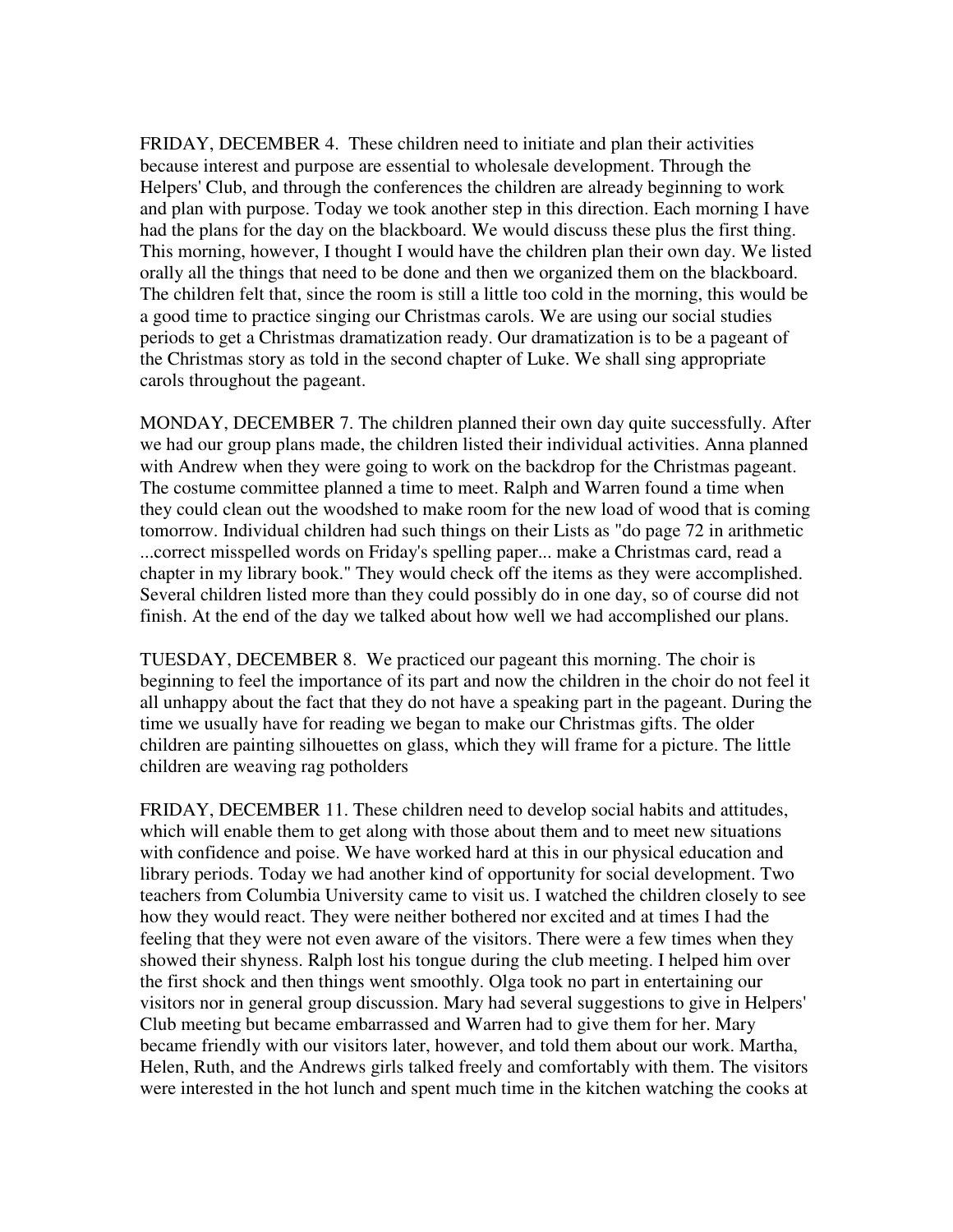work. When I stepped out there once, May was seriously seasoning the spaghetti and tomatoes. She looked up with a smile. There is something charming about May. She has a little sense of humor that is worth cultivating. Doris is getting more independent, too. She was opening a can of tomatoes and had difficulty making the can opener work. Ruth offered to do it for her. Doris said, "No. You just tell me how and let me do it." The visitors, with deep understanding of the place of satisfaction in the learning process, said they had never tasted such good spaghetti and tomatoes and that it was seasoned just right. The girls were so pleased.

We elected new officers for our Helpers' Club. Warren is president, Edward vicepresident, and Olga secretary. I'm happy about Edward. He does so few things well. Being vice-president is not difficult, yet it carries with it some distinction and he can learn by assisting. I am glad that the group is recognizing Olga's worth. And Warren! Three months ago he was a forlorn, extremely sensitive child with practically no friends. He has not only made astounding progress in his work, but has also become the most popular child in the group.

MONDAY, DECEMBER 14. The Sametis children are back from the city and there was general rejoicing. Mrs. Sametis said the city was no place to raise her children. She could not keep track of them. While we were planning the work for the day, the children asked to have the Sametis children tell them about the school they attended. They also wanted to hear from Warren about the puppet show he saw in New Brunswick on Friday. Sophia told some interesting things in a fairly organized way but it was Warren who held the absolute attention of the group. After he had finished Mary said, "Boy! He certainly can tell stories."

I learned today that Mrs. Sametis has four brothers one, a doctor in Greece; one, a professor at the University of Cairo; one, an Orthodox priest in Jerusalem; and the last a salesman in New York City. Mrs. Sametis, being a girl, was the only one who did not receive an education, yet she taught herself to read not only her native Greek, but English as well. I am beginning to understand the ability of the Sametis children.

WEDNESDAY, DECEMBER 23. The last few days have been busy ones. We finished making and wrapping the gifts and we finished our cards. We put the last touches on the Christmas tree and on the stage, hung the curtains, and checked the costumes. We practiced the pageant and sang the carols. Every child was co-operative and cheerful. At last the day arrived.

The little schoolroom was bursting with people tonight. All but two of the parents were there. Mr. Hill managed to get home in time for the entertainment. Mrs. Andrews came, too! She has never been out to the schoolhouse in all the years she has lived in the neighborhood. The Andrews girls were so happy.

Dr. and Mrs. Breed, the headmaster of Blair Academy and his wife, were there. They were impressed with the pageant and the beautiful singing. Since Dr. and Mrs. Breed wanted to help us, they gave us money toward the piano we need so much.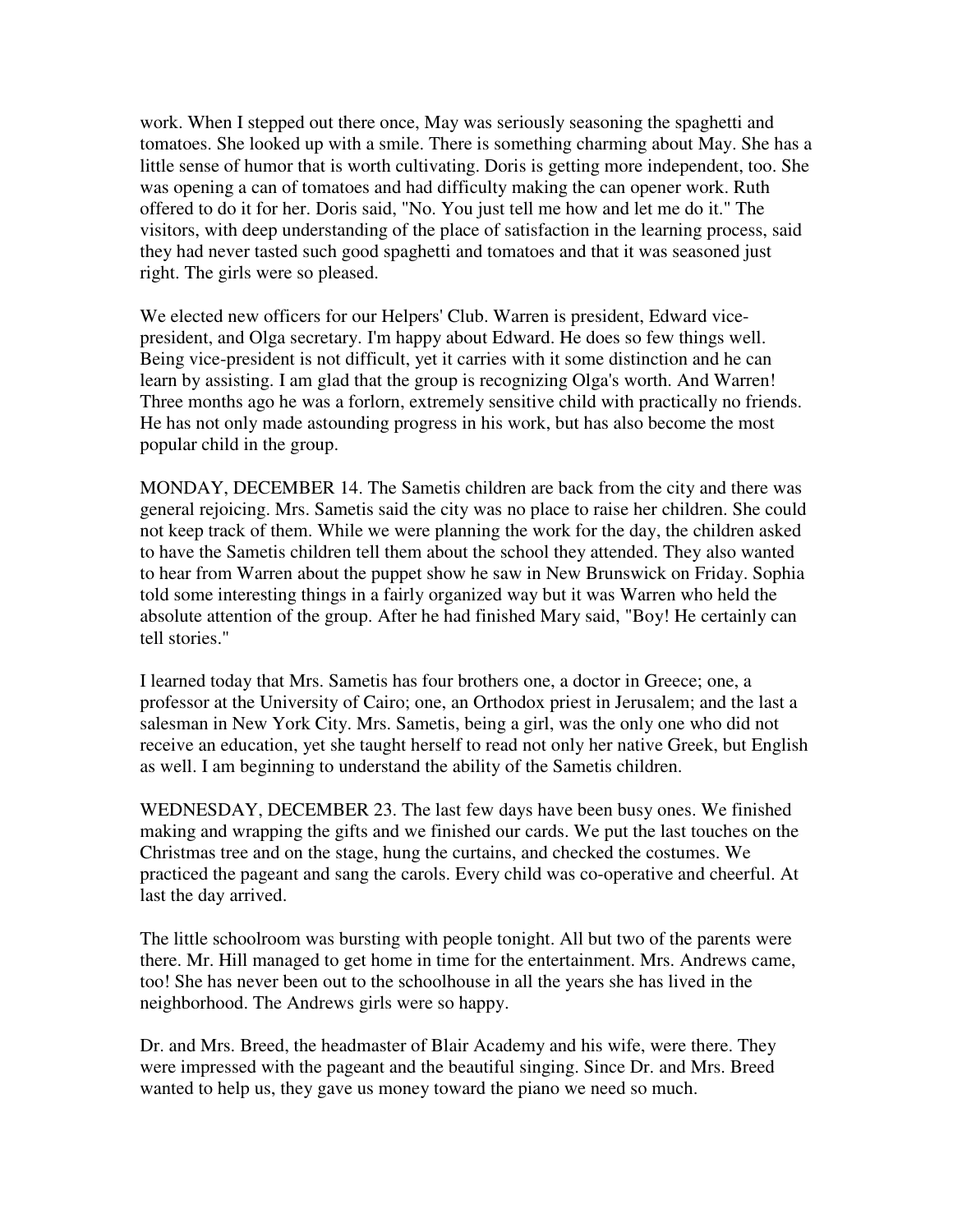My dad was Santa and distributed the oranges, candy, and toys to the children and the gifts to the parents. It was such a happy evening. As I looked out over the audience I was conscious of the friendly atmosphere that prevailed. We are good friends, these people and I.

THURSDAY, DECEMBER 24. It took all morning to clean up. At one o'clock the children went home for the holidays and left the school hour in empty place indeed.

In the months that have passed, many things have happened. I have watched the personalities of these children begin to emerge and become somewhat free. I have watched them grow in ability to plan, to carry out their plans successfully, to recognize and to solve their problems. I have watched them grow in their ability to live together and to respect each other. I have encouraged many kinds of activities so that each child would be challenged by one at least and so find his place in our group.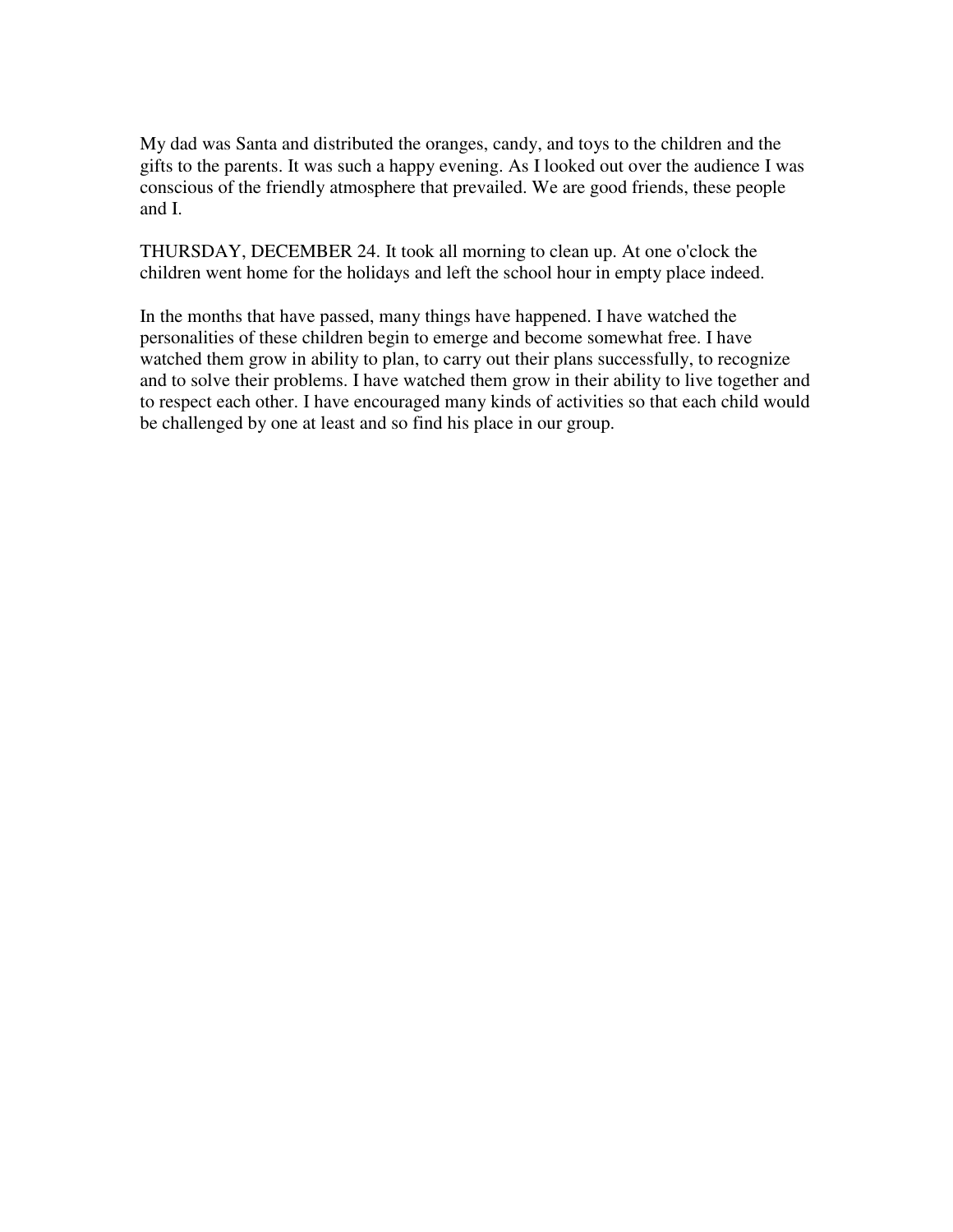#### **We Suffer Growing Pains**

MONDAY, JANUARY 4, 1937. For the next few months I shall try to enlist each child's co-operation in setting up purposes for his work. Before the holidays I used several half days to give the children achievement tests. During this last week I scored the tests and made individual graphs of the results. These graphs were superimposed on the graphs of the results of the first test so that each child can readily see his improvement. I do not record the scores. The graphs merely indicate whether a child is high or low in the various subjects. The children have made marked improvement. Ralph made remarkable improvement in all subjects.

This morning, as the children worked independently, I took time to have a conference with each child to explain the graph and to suggest remedial measures. The children were pleased with their colorful graphs, especially since most of them indicated improvement. Improvement is a powerful incentive for continued effort. Following the conferences, each child made a progress book in which to keep his graph and my suggestions for remedial work. He will also keep in this book a page entitled "Things I have managed by myself" This month the children shall record on this page small items such as putting away games after play without being told. As they grow in management ability they shall record only those items, which involve real management, such as heading a committee.

Before Christmas, Mrs. Wilson, a town friend of the community, said she could get a piano for us for the small sum of ten dollars. How happy we were to find that the piano, a really good one, had arrived and had already been tuned. Of course, we had to have a brief concert.

TUESDAY, JANUARY 5. Wonderful and mysterious things were going on today. The cooks took extra precautions to keep the kitchen in a sanitary condition. Ralph closed the door at two different times when it was left open by some careless child, a thing he never before left his seat to do even if he was freezing. Edward learned some multiplication combinations without being told. Catherine polished the piano. Why? It suddenly dawned upon me when I saw Anna open her progress book and record, "Jan. 5, I helped Doris serve the cups of cocoa when her tray was too full." They are all working to see how long they can make the list. This is a next step for these children.

FRIDAY, JANUARY 8. Warren presided well over the Helpers' Club meeting. He was confident and encouraged discussion. Albert said, "Mr. President, we should do something about our physical education period. It is so noisy that it gives us a headache." Because of the weather we often have to play indoors. We dance during the morning period, but each child finds a game to play during the afternoon one and this is the period that gets noisy. The suggestion was made that the game committee arrange groups to play certain games. The groups will change games each day and the membership of the groups will change each week. I do not know whether this will help. The room is so small and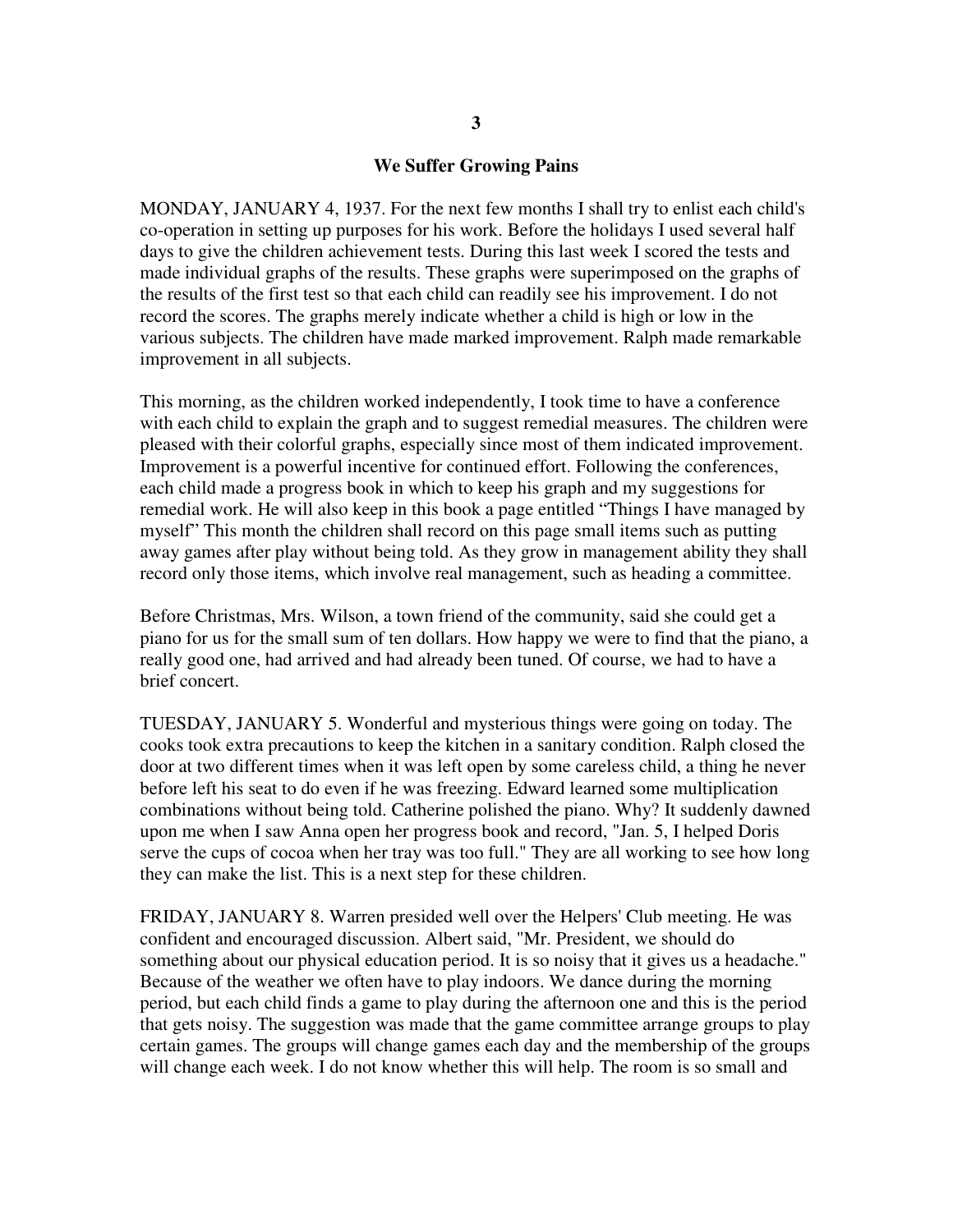there are so many of us that when we get interested in the games we are playing the noise just "happens."

MONDAY, JANUARY 11. The children did not like at all the groupings made by the game committee. They said they did not like to divide up into squads because it made some people unhappy. It was suggested instead that we form our own groups each day. Everyone should see to it that he becomes a part of a group and does not just stand around. We made a list of possible games. Mary will make a chart of them and put them on the bulletin board. The children will add more as the game committee finds them.

TUESDAY, JANUARY 12. The graphs and remedial work suggestions seem to be helping the children to help themselves. Edward has been sticking to the job of improving in his schoolwork and each day he reports to me how much he has done. He sings during all the music periods and at other times besides. He brings in the coal and picks up what he drops. Ralph, also, is making a conscious effort to improve. He is attentive to discussions and takes an active part in them. The dictionaries are in constant use. We shall spend much time these winter months on efforts to improve in the tools of learning.

WEDNESDAY, JANUARY 13. Since I have finished reading *Pinocchio*, we began to consider the possibility of making a puppet show of it. We listed about fifteen scenes to dramatize. Since it was obvious that we could not have them all, we planned to choose six of these. I divided the older children into six groups to write the script. The little children are still building their house and writing stories about it. Their vocabulary chart is now so long that we had to review the words today to be sure the children were remembering them.

FRIDAY, JANUARY 15. After Forestry Club today, when we were getting ready to go home, I noticed that the fence around the bulb bed was down and that there were footprints all over the bed. Catherine and Sophia said the boys had been using the fence for high jumping. That spoiled my whole day and all the nice things that happened completely left my mind. Why should these boys do a thing like that when they had spent so much time and care in preparing it? It was not an enforced task and they had done it joyfully.

MONDAY, JANUARY 18. This morning I asked Ralph to sit down with me for a while. I explained to him what I had found on Friday. Before I had an opportunity to ask, he said, "I know who, did it. George, Andrew, Helen, Albert, and Fred." "How about yourself?" I asked. He answered that neither he nor Frank had taken part. "Ralph, why didn't you tell me about this before?" I questioned. His answer made me almost glad the whole incident had occurred. "Well, Frank and I saw them jumping in the plot and knew they shouldn't be doing it, so we told them to stop. They did stop, so I didn't think I had to tell you." They had done exactly what I have been trying to teach them to do, to solve their own problems. I asked the five children to repair the damage they had done.

When my helping teacher came today, I related the whole story to her. She pointed out that the children had not yet received any satisfaction from the work they had put on the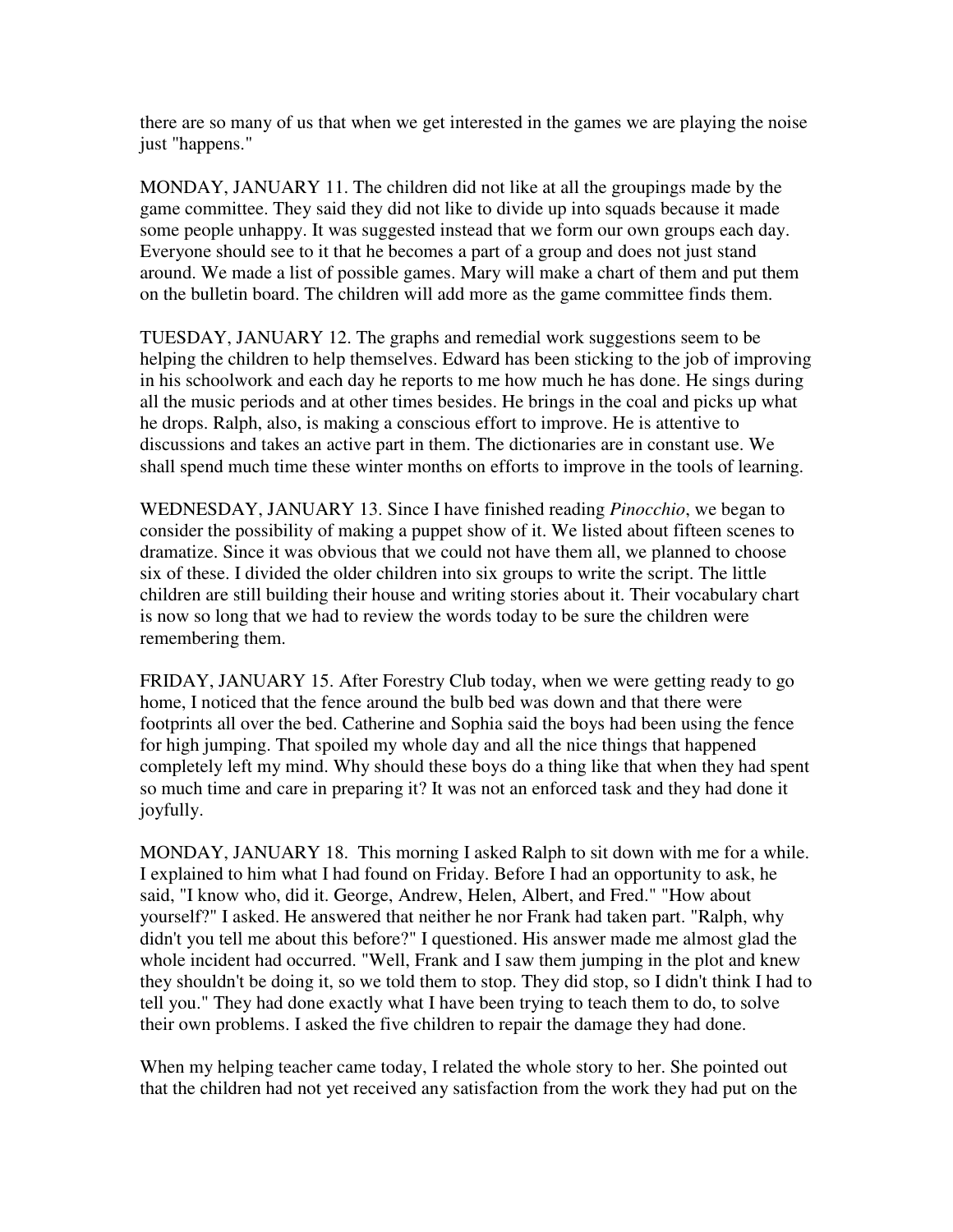bulb bed. It takes a mature person to forgo an immediate pleasure for a greater one in the distant future. That is something these children have not yet learned. Another year, after the children have received joy from the beauty of the flowers and have had satisfaction from the praise of visitors on the appearance of their grounds, they will probably not be so thoughtless.

TUESDAY, JANUARY 19. At noon, Warren, George, and Frank had water all over the place. Every once in a while no one wants to do his job in connection with hot lunch and this was one of those days. Albert had to be called to put the mats away. Mary washed the mats half clean and had to do the job over again. Catherine kept complaining about Warren and Frank. The cupboards were left in a disorderly condition, the towels were not washed, and the stove still had evidences of the lunch on it. I let it go today. Sometimes I think it is better not to talk too much.

WEDNESDAY, JANUARY 20. I helped the children in the kitchen today, showing them easier ways of doing the work. Washing towels has presented a problem, as there never seems to be enough hot water. Today, after the dishwater had been prepared, we heated water in an old pail, so that the pots which we ordinarily use for this purpose could he washed. That helped some but even then Frank said, "I can't do this job. Besides, I don't like it."

The Cartwrights have been out for some time and I learned today that they have influenza. In fact, there were only seventeen of the twenty-nine children present. This accounts for some of the trouble we have been having with hot lunch. The children keep their assigned jobs for two-week periods. At the beginning of each two-week period I carefully supervise the work until the children learn how to do each job. With so many absences the children have to do jobs other than their own and I just cannot get around to helping them all. It makes the work difficult and distasteful to the children. Then, too, we do not yet have a really efficient working plan. I'm afraid I have as much to learn as the children.

FRIDAY, JANUARY 22. When we began to plan our day's work several children requested that we have music the first thing this morning, as it has been crowded out the past few days. I began to teach the group a few fundamentals about reading music from sight. Everyone enjoyed it, probably because it was new. Even the boys sang.

MONDAY, JANUARY 25. We have been having difficulty with Fred. He is always having a fight with someone. Fred is old for his years. When I visited at his home I found that he milks six cows in the morning. He does not change his clothes before he comes to school and smells strongly of the barn. These folks work so hard that they do not have a chance to look around at the world in which they live. They seem to be poor managers. Mrs. Lutz told me that she does not like this farm and does not expect to stay. I learned later that Mrs. Lutz is always moving. She is quite a figure at farm sales with her unkempt hair, men's shoes, and coarse language. The children knew Fred's background better than I did and that is why he has had a hard time being accepted by the group.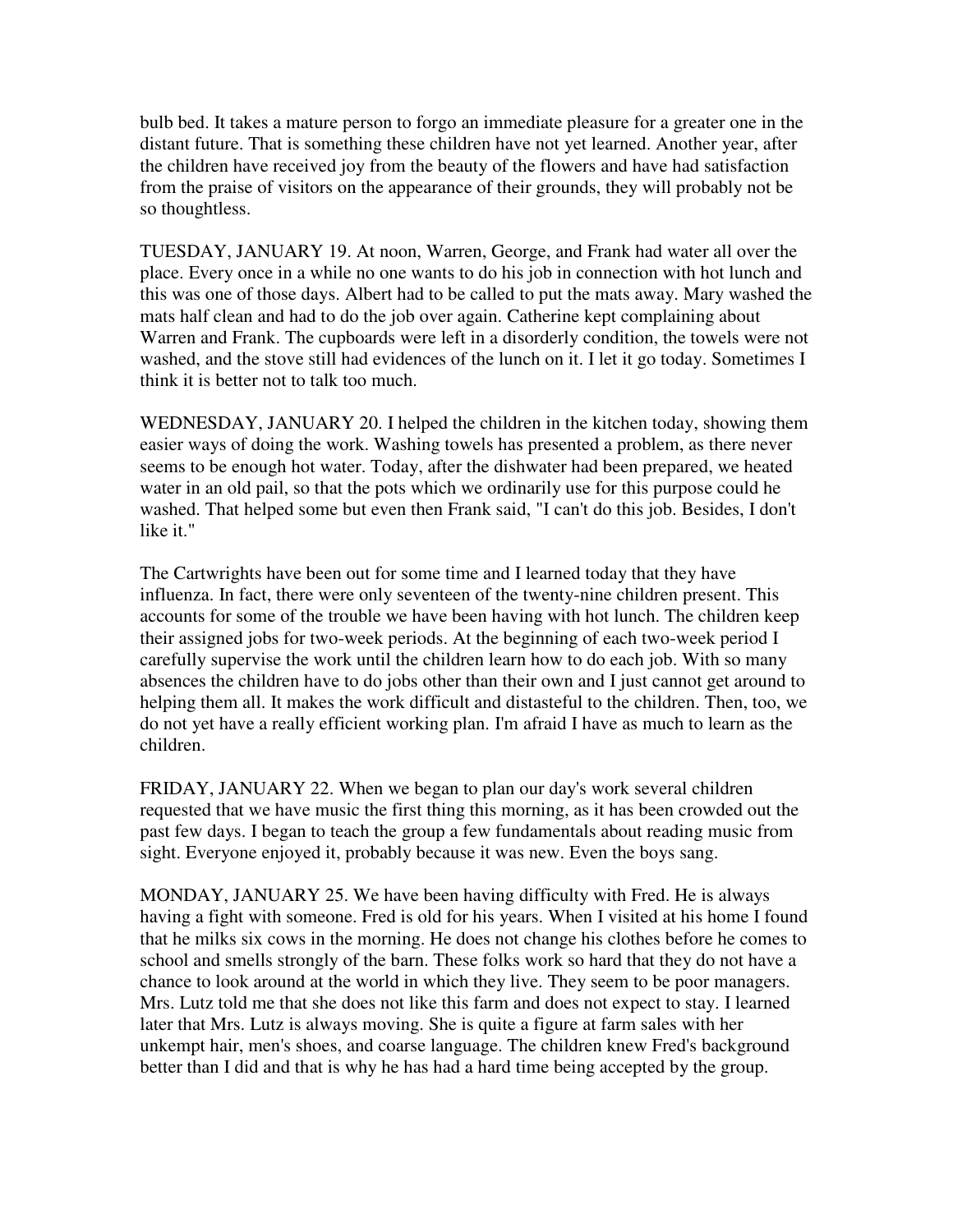TUESDAY, JANUARY 26. At the end of the day I brought forth Wilfred, the puppet clown I made this weekend. After demonstrating how to handle a puppet, and allowing each child to practice, I asked for volunteers to give us two-minute extemporaneous performances. A few brave souls, Helen, Mary, Warren, Ruth, and Andrew, tried it. How we all laughed. We love the little clown! All the children are eager to stare work on the puppets. They examined carefully the book on string puppets, which I had placed on the library table.

WEDNESDAY, JANUARY 27. I have been giving much of my time to the hot lunch and it takes a great deal out of me. I feel as though I were running a three-ring circus. Miss Moran told me before we started hot lunch that it would be difficult this year, for all the girls who did the work so capably in the past two years have gone on to high school. I suppose it is my job to raise another group of capable workers.

This month we have learned how not to do a great many things. Today Anna wanted to go to our neighbor's, whose sewing machine we are using, to finish a seam she did not get finished at the meeting last night. When I reminded Anna that she was supposed to be helping Ruth cook, she said, "There isn't much to do now. Ruth can do what needs to be done." Yet, with two of them watching, they allowed the rice to burn to the bottom of the pot and it took Catherine a half hour to clean it. The children told the girls what they thought of their cooking.

THURSDAY, JANUARY 28. We are progressing rapidly with our harmonica lessons. We learned to play "Yankee Doodle" today. I am also beginning to teach the children how to conduct. Several of the children directed the band and did well.

FRIDAY, JANUARY 29. This morning the intermediate group finished their history book, *Those Who Dared*. The children loved this book so much that they asked me to read the last few chapters aloud to them. When I finished the last sentence and closed the book, Mary said reverently, "That was such a beautiful book."

I've been especially interested in the "Things I have managed by myself" page of the progress books. These are some of the things the children have listed:

Helped Mary with her arithmetic Put the shade up so that the sun would not shine in Catherine' eyes Kept the kitchen clean I told Pearl not to read with her lips Picked up the waste paper from the library Did my best in cooking Closed the bottom door of the stove so the room would not get too hot Made sure that there was water on the stove for washing dishes Tried to keep Fred from quarreling while we were playing ten-pins I was a good sport to be "it" when nobody else wanted to be "it" I remembered to write up the minutes for the club meeting Got the game started at play time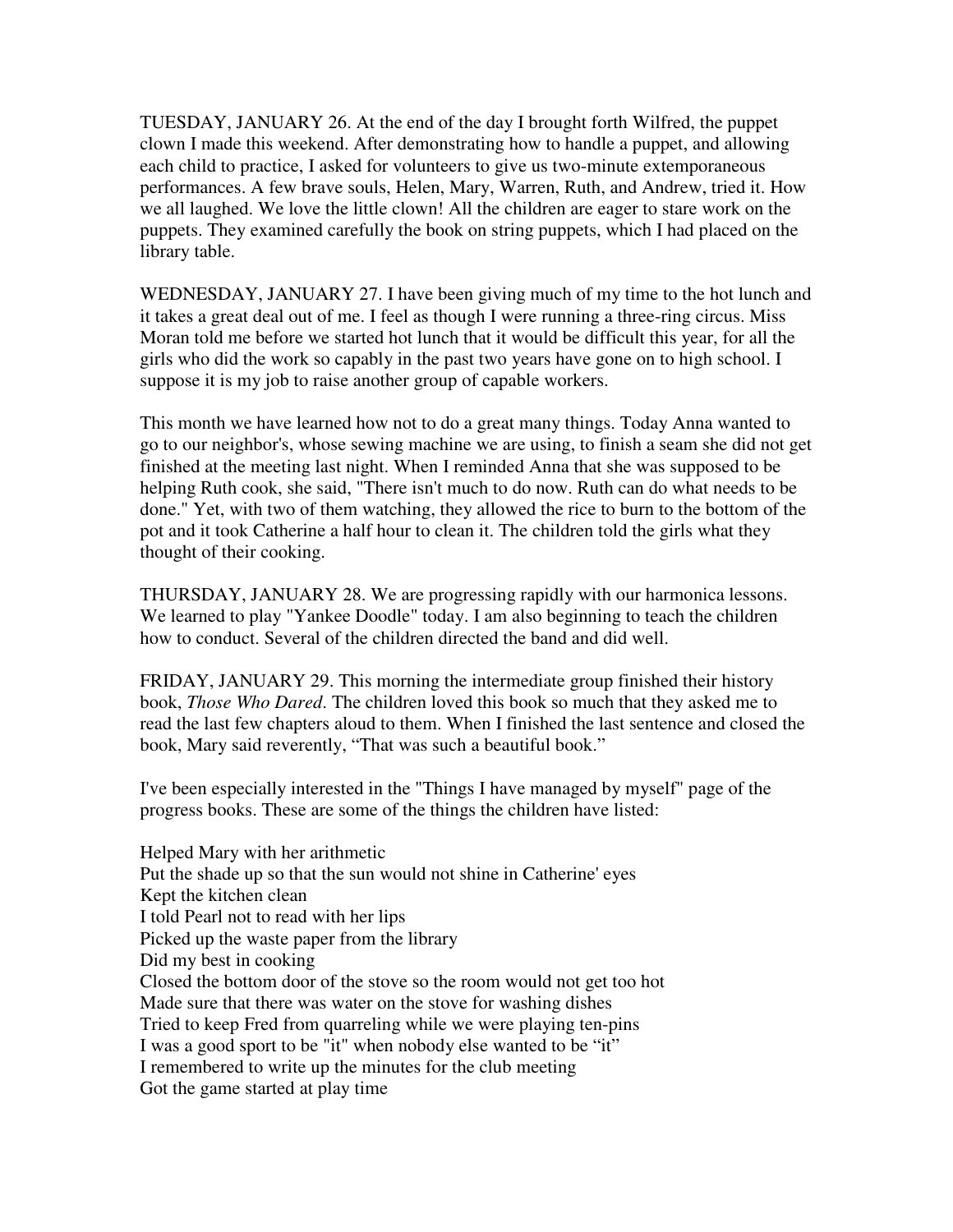Did my best in writing my part of the Pinocchio play Helped the primary children weave their rug Told Helen not to play on the piano and at the same time Told Helen nor to write in her book Put away a page of the dictionary that fell out Kept myself busy Picked up the coats from the door and hung them up

MONDAY, FEBRUARY 1. As each child finished his work he began to make a heavy paper cover for his collection of the *Weekly Reader*. We have been doing little formal geography study and I felt that through this paper we would get much geography that would be somewhat meaningful to these children. I also suggested that we have a large world map on which we can locate the places we read about. I had a rather battered world map, 4' x 9'. Sophia, Helen, and Ruth offered to trace it on some heavy brown paper.

Ralph refused to do any work today. I heard him say to Edward, "It's her job, she gets paid for it. Miss Hanson (a former teacher of his in another school) always did her own work." I have known for some time that certain children in the room felt this way. I don't know exactly what to do about it. I don't know that anything immediate can be done. A change in outlook will take time and come about gradually.

TUESDAY, FEBRUARY 2. After Ralph, Frank, and Edward openly refused to do their jobs, I had a talk with the bigger boys after school. I tried to explain to the boys why, in a school such as ours, everyone had to share in the work. I asked them to consider how long it takes a group of us to get our school in a clean orderly condition and how long it would take one person to do it all. I always share in cleaning up even though I am not responsible for the disorder. If I had to do all the work, we would have to curtail most of our activities, as it is impossible for one human being to do everything. It wouldn't be such a difficult matter to keep the place clean if we just sat in our seats all day. "After all, boys, this is your school, it will be a part of your life long after I have left it. Take pride in the things that belong to you became they show what kind of person you are." They were all hanging their heads by that time, and I was a little ashamed. Sometime I think I talk too much.

WEDNESDAY, FEBRUARY 3. It was so good to hear Frank's "Sure enough" again. He did more than his share of work today, as did the other boys. The spirit of the whole school was different and each time one of the boys would smile at me I felt that there was a deep understanding between us. And for the first time since we have been serving hot lunch I did not feel that I was running it all.

After school the mothers had the second meeting since the New Year. At the last meeting I showed the graphs of the results of the achievement test to the mothers and explained to them how we are using the graphs. They were interested and happy about the improvement shown. After they looked at the graphs they thumbed through the rest of the progress book. We also discussed the hot lunch program and the mothers considered what else they could do to raise money for it. Mrs. Williams said she would love to be in a play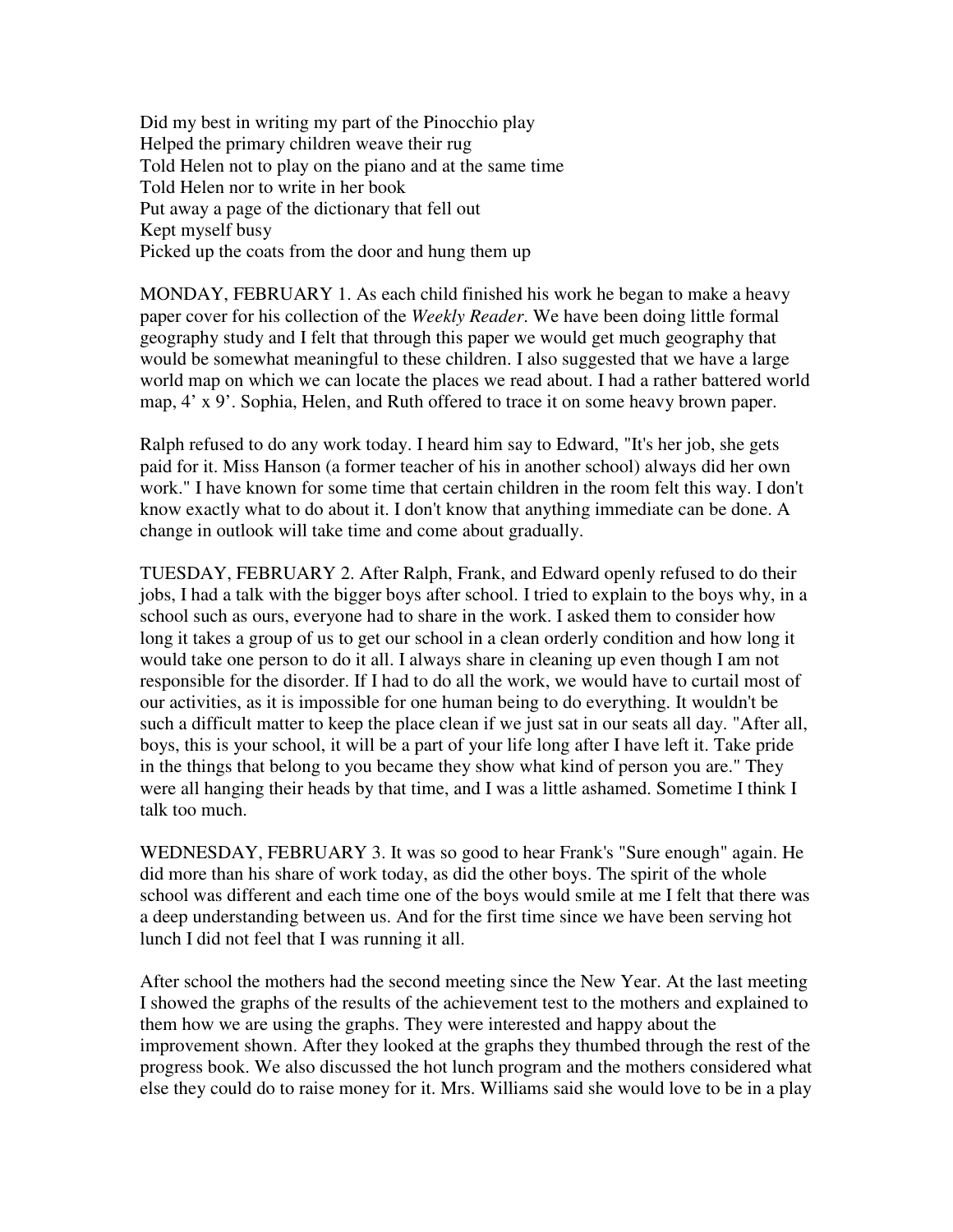again. She had not been in one since she was in high school. "Remember the fun we used to have!" she asked.

At the County Library, with the help of the librarian, we found a light humorous play, *How the Story Grew*. We had our meeting at Mrs. Thompson's tonight and Mrs. Hill read the play to us. We laughed until the tears rolled down our cheeks. Since we could not get enough mothers for the parts in the play, we invited two high school girls to take part.

THURSDAY, FEBRUARY 4. The boys wanted to stay for the sewing club meeting tonight. While some of the girls cut out their dresses and others stitched French seams in their slips, the boys sewed on the puppets. They insisted on sewing them up on the machine, which Miss Moon was able to get for us. There was quite a bit of confusion as we could not find enough needles or pins and there were so many of us that we got in each other's way. The children had a wonderful time.

I met Mrs. Breed tonight and she wanted to know what else she could do for us. All of a sudden it occurred to me--a young man--carpentry--why hadn't I thought of it before! "Do you suppose there is a boy at the academy who can help us make a puppet stage?" I asked. Mrs. Breed promised to find out. On the way home I thought, "Yes, that is what a teacher in a one-teacher school should do - invite others in to teach what she cannot."

Last night I spent the evening with Miss Everett, my helping teacher, to consider next steps for these children, especially in the social studies program. So far it has been formal and we have followed our texts. I have tried to make the best use of this material. However, the children have had no real purpose. The children asked no questions and did little of the planning. We asked ourselves, "How can we get these children to question? How can we help them to grow in the desire to find out things? How can we make their learning active rather than a passive accumulation of isolated facts?"

Miss Everett felt that a trip would help to fill the need for new experiences. After considering the kinds of trips possible, we decided to take the children to the Doylestown museum. This would capitalize on their interest in pioneer life, and children question and want to know more about things in which they are interested. Since neither of us had ever been to the museum, we planned to go on Saturday to see what there is for the children.

There are several things we are hoping will come out of a trip like this. We want the children to go to books to get information other than to read assigned pages. We want the children to know more about the place in which they live. It is close at hand and available for study. Children learn more when they can see things and think of them in relation to themselves rather than abstractly. On this trip we shall listen to the children and try to find something that is challenging them. I am going to develop this work with all the children in the intermediate and upper groups together. Since I am getting to know the children so well, I can guide the work so that each child makes the growth of which he is capable. In addition, this will give us a much longer period in which to work together.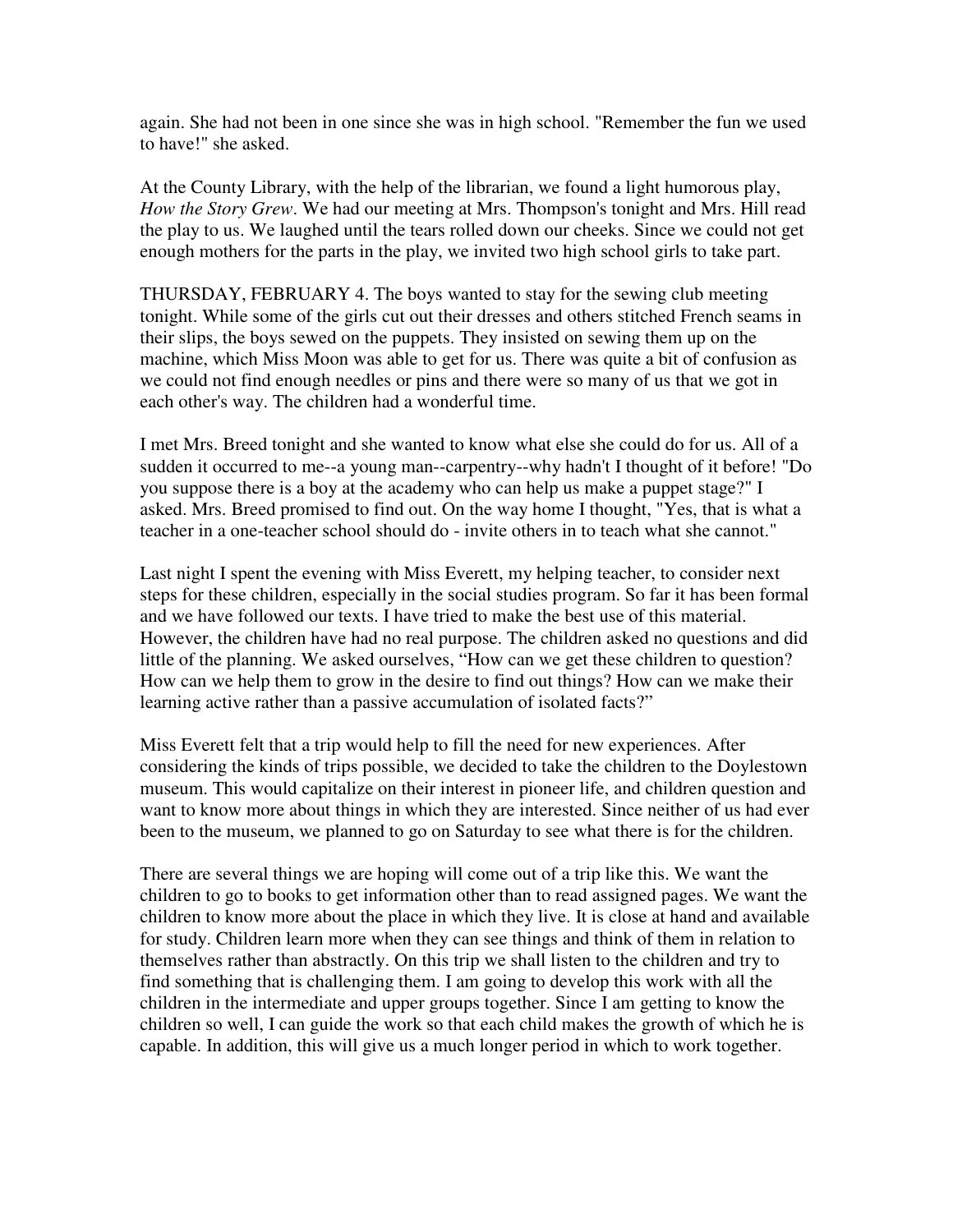SATURDAY, FEBRUARY 6. Miss Everett and I went to Doylestown and found the museum to be exactly what we wanted. It contains materials from pioneer life gathered in the vicinity of Doylestown. We browsed through some of the books in the museum library and found interesting information concerning earlier days in our township. We took notes.

MONDAY, FEBRUARY 8. From time to time, as we go over the plans for the day, the children make suggestions, which gradually have changed the nature of our daily program. We were talking about our school grounds, and the children felt that if we intended to work outdoors in the spring we had better do some concentrated work on our plans. Warren said, "Let's begin today." He added, "Why don't we have science on Monday anyway? Everything happens on Friday." "We have science in our Forestry Club too," Mary pointed out. So we planned to have our science this morning. The following program changes have now been made.

Daily: 8:55-9:10 Plan work for the day

Monday: 9:10-9:15 Science for group C (the primary group) (Social Studies, rest of the week) 9:25-10:00, Science for groups A and B (the older children) (Social Studies, rest of the week)

Wednesday: Dancing for girls

Thursday: Dancing for boys (If weather is good we go outdoors on these days and make up the lesson when we cannot go out)

Friday: 11:20-12:00 Discussion of Weekly Reader and Current Events 11: 40 -12:00 Library

Wednesday: 11:40-12:00 Health

Monday and Friday: Singing for the older children (A and B groups) Little children sing or listen in

Wednesday: Singing for the primary children. (C group) Older children help out

Tuesday and Thursday: Harmonica practice Time spent on conferences during drill period at the end of the day.

For the past three weeks we have been studying *Home and Garden* magazines and seed catalogues and have been recording our ideas for school-grounds beautification on our individual plans. Ralph, Warren, Sophia, Anna, Ruth, and Mary have been working on two large-scale drawings of our school grounds (6' x 3'). One will show the grounds as they are now, the other, as we would like to have them. Today they discussed our various ideas. We made decisions concerning the play space, the rock Garden, and the areas round the toilets. These plans will be recorded on our large drawing.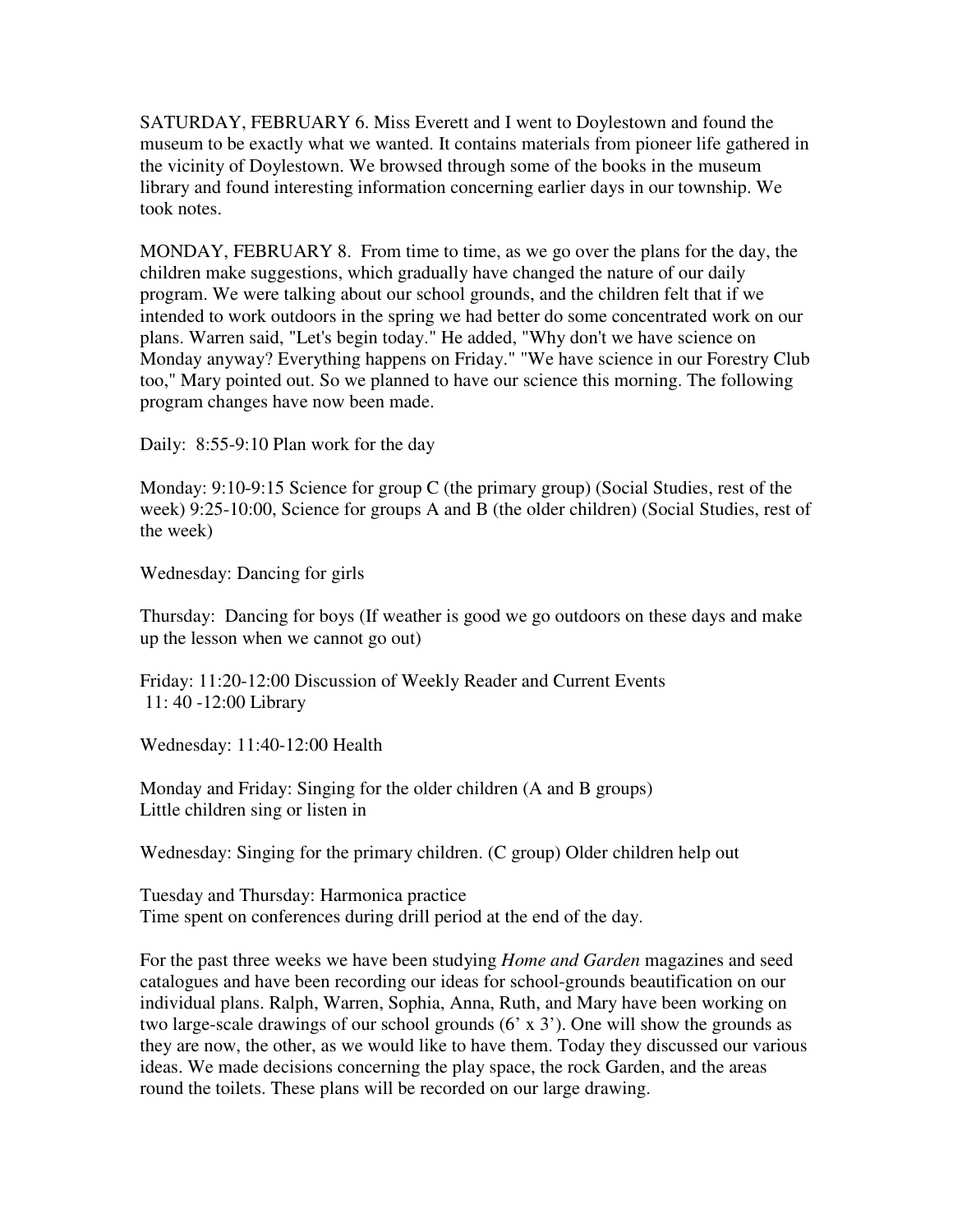TUESDAY, FEBRUARY 9. Mrs. Breed came to school today with Mr. Wilson, a young man who knows about puppets. Mr. Wilson took the measurements of our cloth puppets. He said he would get some soft wood and teach the boys how to carve wooden puppets to represent *Pinocchio* and his two wooden friends. The children surrounded him and listened with their mouths open. After he left, they said, "What a nice boy he is."

SATURDAY, FEBRUARY 13. We were delayed in leaving for Doylestown because at the last minute Mr. Prinlak would not allow his children to go. I went to the house to try to persuade him, for the Prinlaks of all the children in the school need this experience. He was afraid they would get hurt. I tried to explain how much the children would learn that they could not learn at home. That approach did nor work either, for he reminded me that he had traveled over most of the countries of Europe and it had not done him any good. Anyway, all school is nonsense and the less children have of it the better. It's Saturday today. That's not a school day." So we had to leave without the Prinlaks and I felt miserable.

At the museum the children really kept their eyes open and saw so much that we had missed last Saturday. They asked many "What's this?" questions. How eagerly they examined everything and how good they were!

On the way back from the museum we stopped at a quarry and collected talc, mica (both biotite and muscovite), serpentine, soapstone, graphite, calcite, and asbestos for our school museum. They liked the quarry so much that we could hardly get them to leave.

MONDAY, FEBRUARY 15. Ralph told me as soon as we entered the schoolhouse this morning that he and his father had looked up Doylestown on the map and had traced the route we took. Ralph retraced the route for us on our map of New Jersey and Pennsylvania and the children in turn began to talk about their impressions.

I encouraged the children to talk freely in order to discover what interested them most and what they would like to know more about. The room with the marionettes held the attention of all of them. Ralph liked the Indian relics. Sophia liked the spinning room. Anna liked the Conestoga wagon and the stagecoach. Warren liked the guns. Most of the time they were merely reminiscing. There was no indication that the children were curious to know more about anything they saw.

Mr. Wilson came today and worked with the boys from 2:30 until 4:30 and kept them enrapt. Two hours is a long time to hold the attention of children. His demonstrations were brief and to the point and then he set the children to work. He taught them how to use the knives effectively and safely. Before he left he explained to the boys exactly what they were to do during the week.

TUESDAY, FEBRUARY 16. I spent this evening with Miss Everett wondering where we go from here. The children love books, so we finally decided that Miss Everett should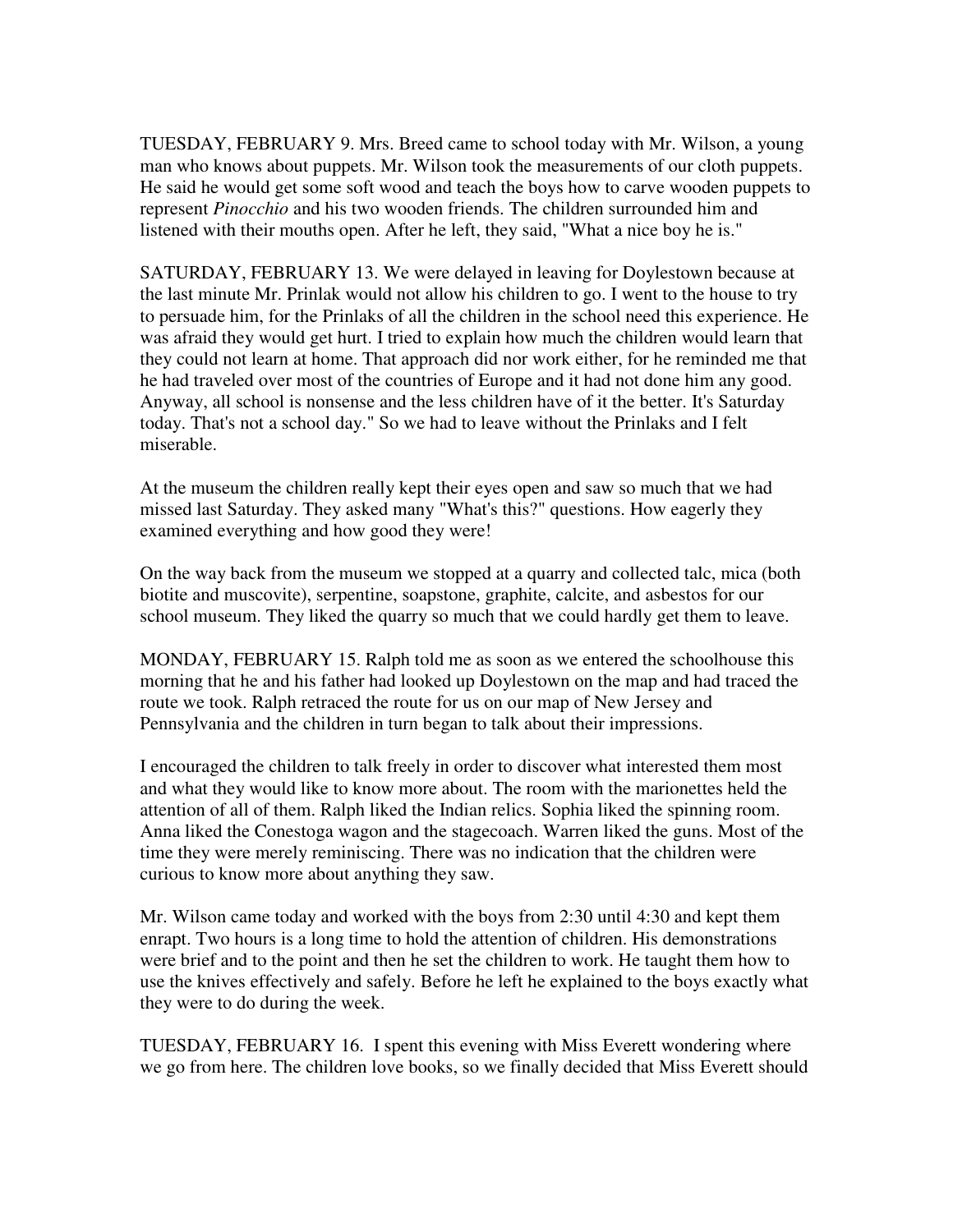bring some books about the things we saw. Perhaps they would read here and there and their curiosity would be aroused.

WEDNESDAY, FEBRUARY 17. Miss Everett brought in an armful of books, which she left on the library table. After lunch, the children began to look through the books. They kept bringing me pictures of the things they had seen, not only at the museum but also on the trip down, such as the Delaware Canal. Warren, Ruth, Anna, Sophia, Catherine, Doris, and May spent almost two hours with the books. Helen and Mary did not look very long. The Prinlaks, with the exception of Olga, did not look at all, which is understandable.

FRIDAY, FEBRUARY 19. After we had planned the day's work we talked about the books Miss Everett had brought. Each child showed a picture which interested him and he told a little about it. Whenever the opportunity presented itself, I asked, "I wonder if any of the older people around here have any of these things?" May said she had a dulcimer. Several children said they had wooden bowls and butter paddles. Mary said, "May be we can have a museum of our own." Several of the children mentioned a few old-timers in the community. I suggested that they visit these folks. Perhaps we could find some other interesting places to visit. This afternoon we began to work on our rock garden. We have a stone row that was well covered with soil when the road was widened. It is in a shady spot at the edge of the road. There were leaves to be cleaned out and bushes to remove. It was a beautiful day to work outdoors and the children were very happy.

TUESDAY, FEBRUARY 23. The children have begun to collect material for our museum. We have a butter print, a butter mold, and an old vase. A cradle has been promised. May will bring her dulcimer.

WEDNESDAY, FEBRUARY 14. Today we talked for a while about the past in our own community. Ralph said he had heard that the road that passes in front of the schoolhouse used to be an old stagecoach road going to Oldtown. The children felt that this road over the mountain was a hard way to go to Oldtown. Why didn't they go the way we go now? I suggested that if we could find how the pioneers decided where their roads would be, that would give us the answer. We went to the books Miss Everett had brought and I distributed them according to the children's reading ability. The children worked in twos and threes to find out about travel in pioneer times. They did not know how to look for the material, so I showed them how to use the index and the table of contents. We made a list of key words on the board so that they would know to look in the index under other words besides "travel." I began to teach the children individually how to take notes.

Ruth told us that her mother knew of some people who might be able to tell us about the township. The Andrews girls and Ralph told us of two others. Ruth added that her mother suggested we go with questions so that it will be easier for people to tell us what we want to know. Mothers certainly can be a help to teachers!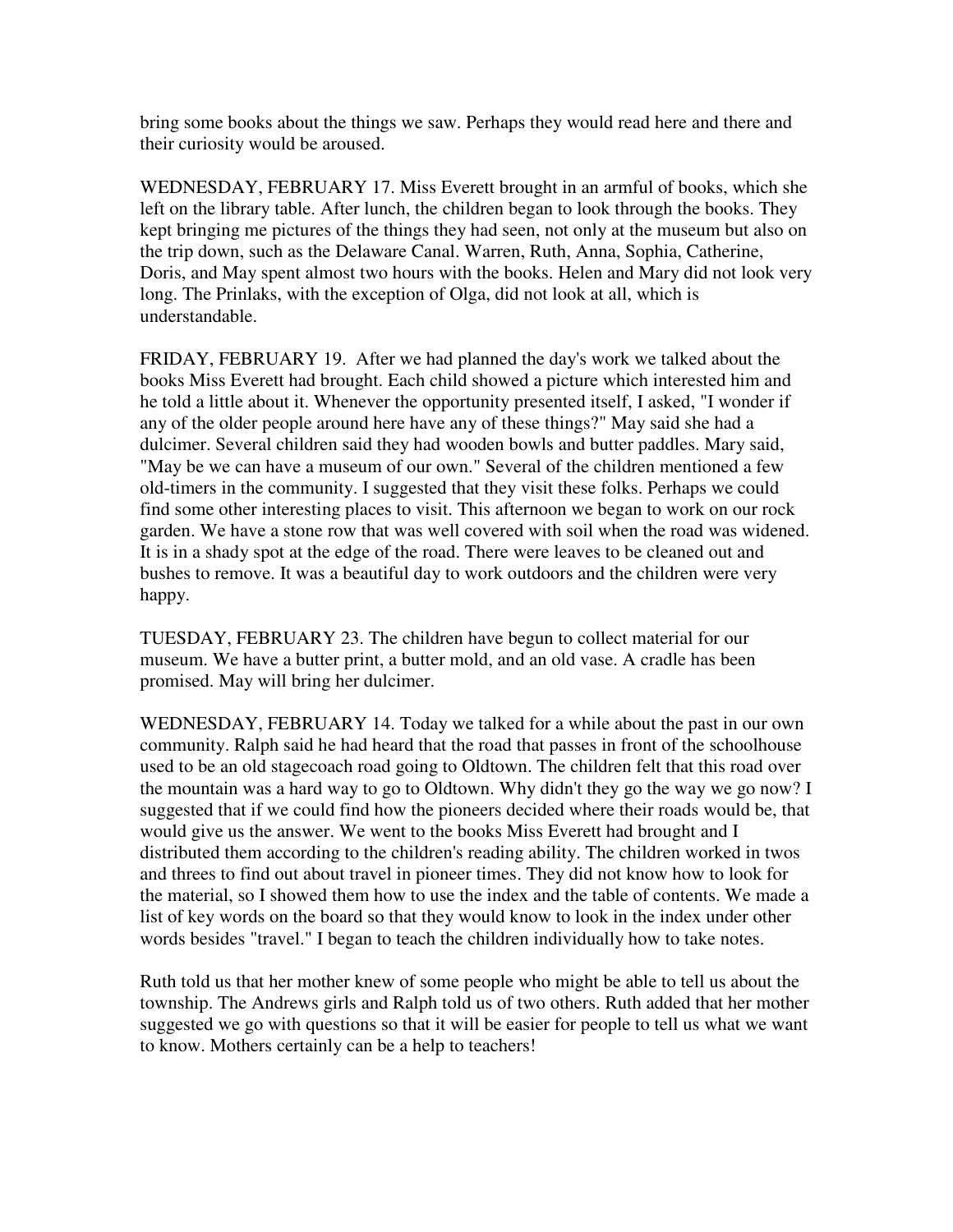FRIDAY, FEBRUARY 16. We began to work at our puppet show in earnest today. We reread the dramatization and listed the characters. Each child chose the part he wished to take. Where there were several who wanted a part, tryouts were held and the children made the decision. Everyone wanted the part of *Pinocchio*, and after the tryouts Sophia was voted for the part. Anna began to cry and said that if she could not have the part of Pinocchio she would not take any part. Sophia immediately said she could have the part, but the group rose up. Ruth said, "That is the way Anna was last year. If she could not have her way she would not co-operate. It isn't fair to us and it isn't good for Anna always to have her way." It was the end of the day and all of us were tired, so I suggested that we leave the matter until Monday when we would be able to consider it in a different light. All the children are eager to take part in the dramatization except Ralph and Frank. They would rather be managers of the scenery and lights.

MONDAY, MARCH 1. About 9:30 there was a timid knock on the door, and when I opened it there stood before me a tear-stained, bedraggled little fellow. He handed me a crumpled envelope that had been sealed, but was now open. I read the note, which said that the bearer was to be a new pupil in the fifth grade. The note added that I am given permission to do what I think needs to be done to handle Thomas, that Thomas has a bad temper and lies. The note warned me to keep an eye on him. "Did you read this?" I asked Thomas. He said he had. I tore the note into bits before him and said it did not mean a thing to us, that in this school we judge a person by what he does and not by what is said about him. We gave him a desk and set him to work.

I found a little time to talk to Anna today. It came about rather easily. We found ourselves alone for a few minutes during the noon hour. I said, "Anna, we have not decided about your part in the play and I would like to talk with you before the group discusses it." I explained that it wasn't necessary for me to tell her how the group felt about her, but I knew she would appreciate knowing how I felt. I pointed out several unthinking things she has done that are small matter in themselves but add up to make the kind of person folks don't like to have around. Then I recalled all the nice things she has done. I said, "You are a capable person, Anna. The group will recognize your worth if you do everything in the best way you know how." When Anna left, she said she would try to be easier to live with. She has accepted another part in the dramatization.

The mothers have been meeting twice a week after school at their various homes to practice the play. They were in a jovial mood today. Mrs. Thompson and Mrs. Williams danced the "Irish Washerwoman" for us. Inez Jones brought a cake.

THURSDAY, MARCH 4. For the past three days we have used the social studies period to do research on travel in the pioneer days. It is a difficult task to help these children to extract the material they need. In spite of all the time we took in the beginning of the year to learn how to get material from a book, the children want to copy whole pages. Gathering material on a given topic seems to be a different matter from extracting material to answer a question.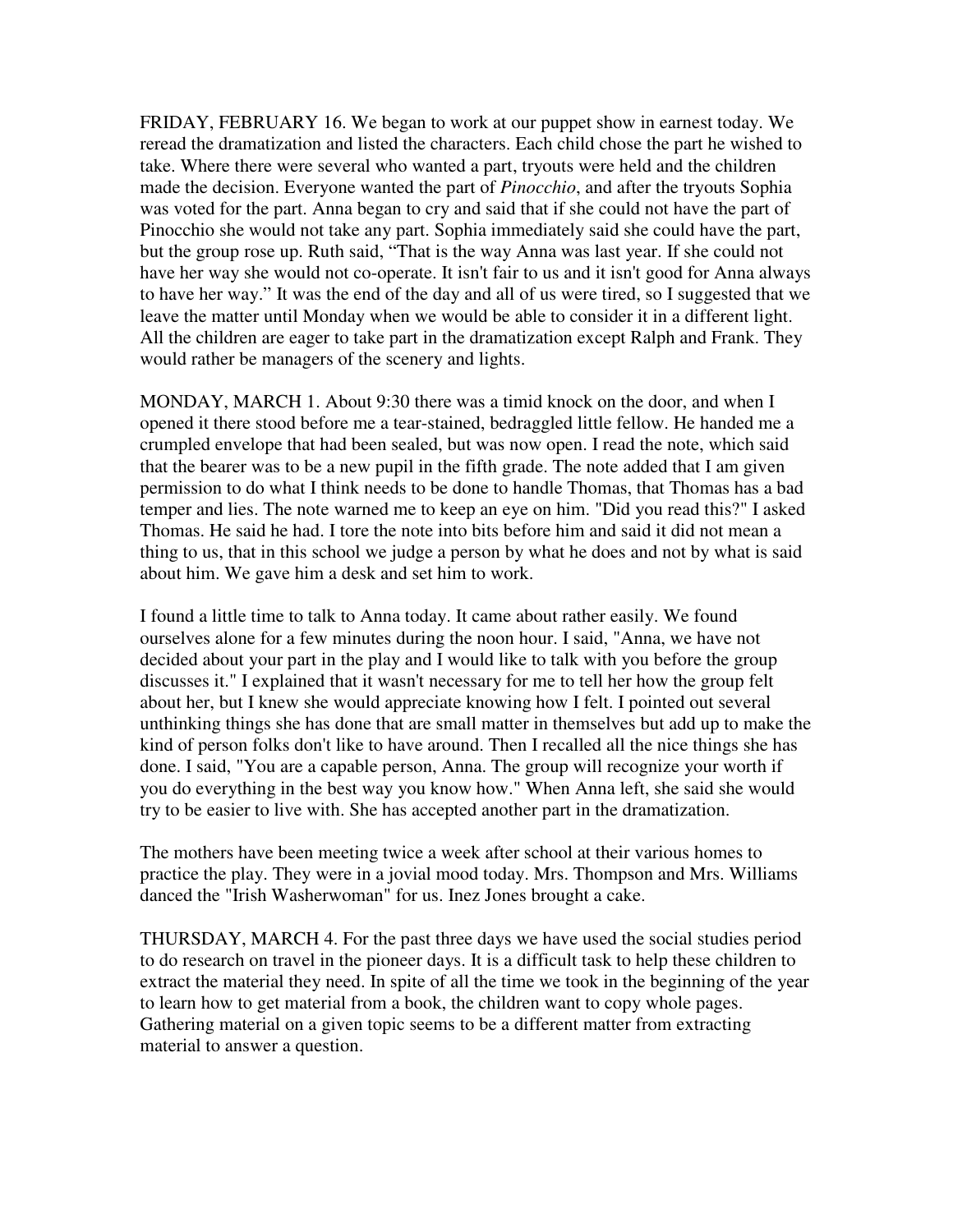This was a busy, trying day. I had little opportunity to go outdoors from the time I arrived at eight until after the dress rehearsal at six. The girls helped to put up the stage curtains and to arrange the setting for the mothers' play. The mothers have taken complete responsibility for the advertising, the refreshments, and the tickets. They have even ordered extra chairs from the town undertaker.

FRIDAY, MARCH 5. While the older children worked alone at their study of travel, I spent almost an hour with the little children. Their playhouse is completed now. They have made and painted small wooden furniture. They have woven rugs and have made one hooked one. The girls have sewed curtains, bedding, and other household articles. We spent most of the time today finishing up the stories about their experiences in building the little house. These children have had much writing experience, which has helped them to improve in the various skills necessary for writing. All the older primary children are now writing original stories of appropriate length.

The performance was fine this evening. Ralph's brother-in-law led the community singing. Following the entertainment he played his guitar and sang cowboy songs. The oldest Sametis girl gave a reading about an Italian organ grinder. The mothers made fifteen dollars for our hot lunch.

After the play was over, Mrs. Williams and I sat and talked about Ralph. Mrs. Williams said she is so glad there is someone else beside herself who likes Ralph. She told me that as long is she has been in the neighborhood she has heard terrible stories about him. "Underneath, Ralph has some fine qualities, I'm sure," she said, "but it takes someone with a great deal of understanding and patience to bring them out" I told her that Ralph did not seem to me to be any worse than any other lively boy. In fact, he has been unusually fine at times. "He hasn't been going down to the garage this year the way he has in the past either," Mrs. Williams observed. "Those men down there tease him and use coarse language. That isn't good for any boy. And then, his father doesn't look after him the way he should."

MONDAY, MARCH 8. This morning the older children discussed what they have been reading about travel. Among other things they found that the early roads followed old Indian trails. They had read that industries, which had to do with travel, were among the earliest industries. They talked about the way coaches had to be made to be able to stand travel over rough road. I asked the children if they knew what other industries were among the early ones. They made a few guesses and expressed a desire to find out more.

Mr. Lorenzo, our 4-H Club agent, who has been interested in our school-grounds beautification project, offered to invite Mr. Blackburn, the state landscape specialist, to help us with our plans. Mr. Blackburn arrived today. He said our school-ground plan is accurate and clear. We cannot grow flowers around the schoolhouse because of the dripping from the overhanging roof. A border around the school grounds would take about six feet away from our play space, which is small enough as it is. The woods should not be hidden from view but cleaned out. The outhouses should be painted green to put them in the background, and shrubs and firs should be planted around them. Shrubs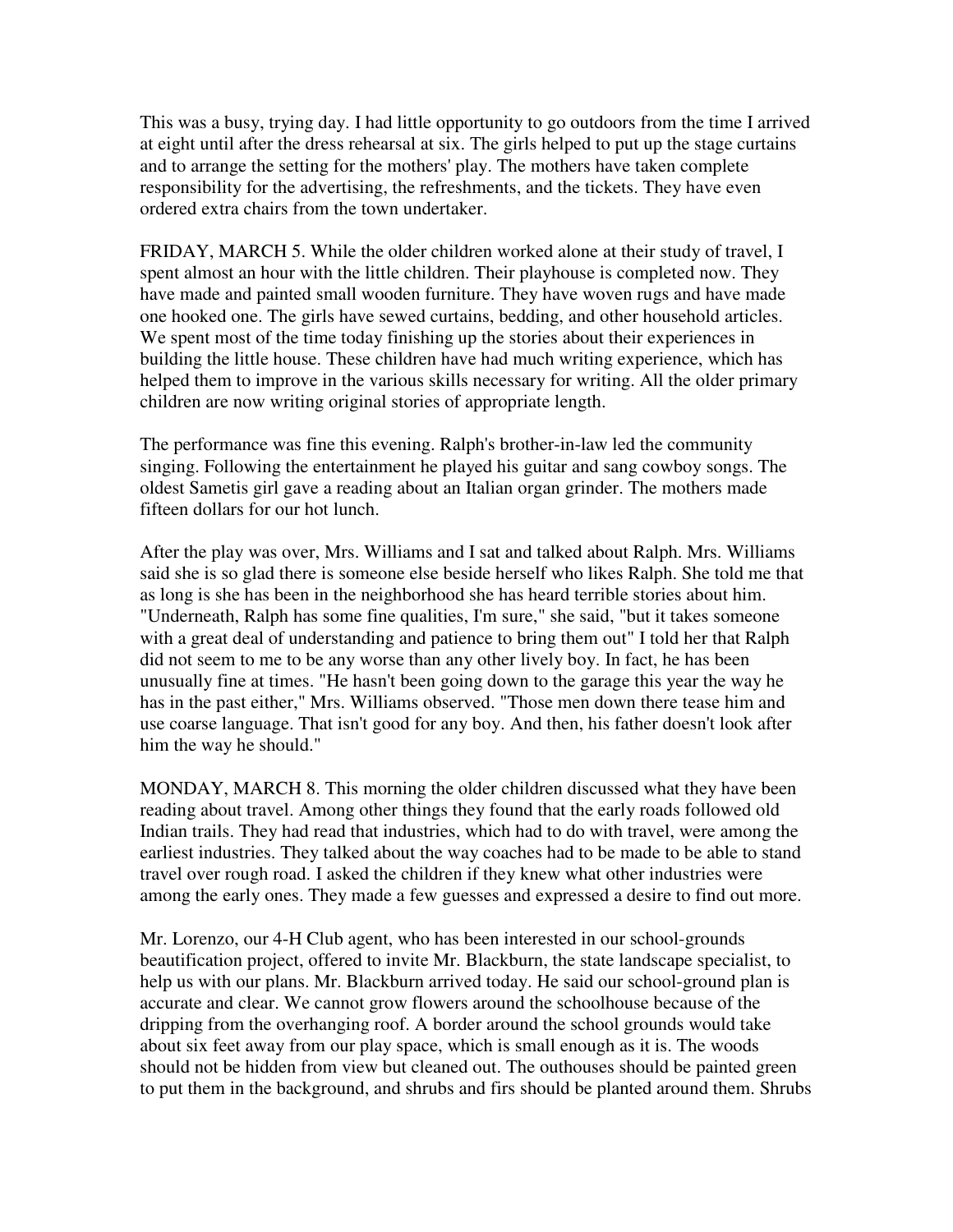at the corners of the school- house would give it a settled look. All these were answers to our questions. Mr. Blackburn liked our idea of a wild flower rock garden and the rose trellises on either side of the doorway. He advised using native shrubs and told us how to plant and fertilize them. He suggested that after we landscape our school grounds the children try the same thing at home. He, too, is aware that the local community has much to offer to enrich the lives of all.

Mr. Wilson came to help the boys with the puppets. He said to Ralph, "All right, Ralph, you know how to do this now. You help these other fellows." He taught Ralph how to assign a task to each one, how to guide the work, how to correct errors. He made Ralph foreman of the work until next Monday. Mr. Wilson thinks Ralph is a fine boy and an apt pupil. As I watched Mr. Blackburn and Mr. Wilson work with the boys and girls, I had a feeling of deep respect and appreciation for them. In a few simple terms they get across what they mean and sow the seeds of desirable changes in behavior. They seem to see their objectives so clearly and they point their efforts in a straight line toward those objectives. I'd like to be able to do that. At times I feel just like Winnie the Pooh and his friend Piglet, who go round and round a bush searching for a vague Woozle.

THURSDAY, MARCH 11. The little children have been asking to have a puppet show, too. Since string puppets are difficult, I decided to try hand puppets with them. I asked them to pick out the story they would like to dramatize. They took it so seriously and looked so hard that one of the older children commented, "It's so quiet it seems as if all the little ones have gone home."

FRIDAY, MARCH 12. The primary children could not decide whether they would like *Joe Buys Nails* or *Hansel and Gretel* for their puppet show. They finally decided on the latter, because the scenes changed too often in *Joe Buys Nails*.

We have been having fine Forestry Club meetings in the pest few weeks. We have been collecting and identifying rock specimens. Today we began to mount our individual collections on plywood.

SATURDAY, MARCH 13. This second edition of our newspaper is so long and hectographing is such a messy job that I thought it would be a better idea to bring the printers home with me rather than to try to do the work at school. Anna and Ruth came home with me last night. Olga was supposed to come but her father would not give his consent, so Ruth came in her place. This is a nice experience for these girls, for they do not have opportunities to be away from home. Anna figured how long it takes us to put out a newspaper. It took seven hours to type the paper and four and one-half hours to hectograph the thirty-five copies. Therefore it takes about twelve hours without counting the time to write the articles. But, since we have only three issues a year, we feel it is worth every bit of that time. Its value in giving purpose to much of the writing of the children, and in acquainting the community with the school, cannot be measured.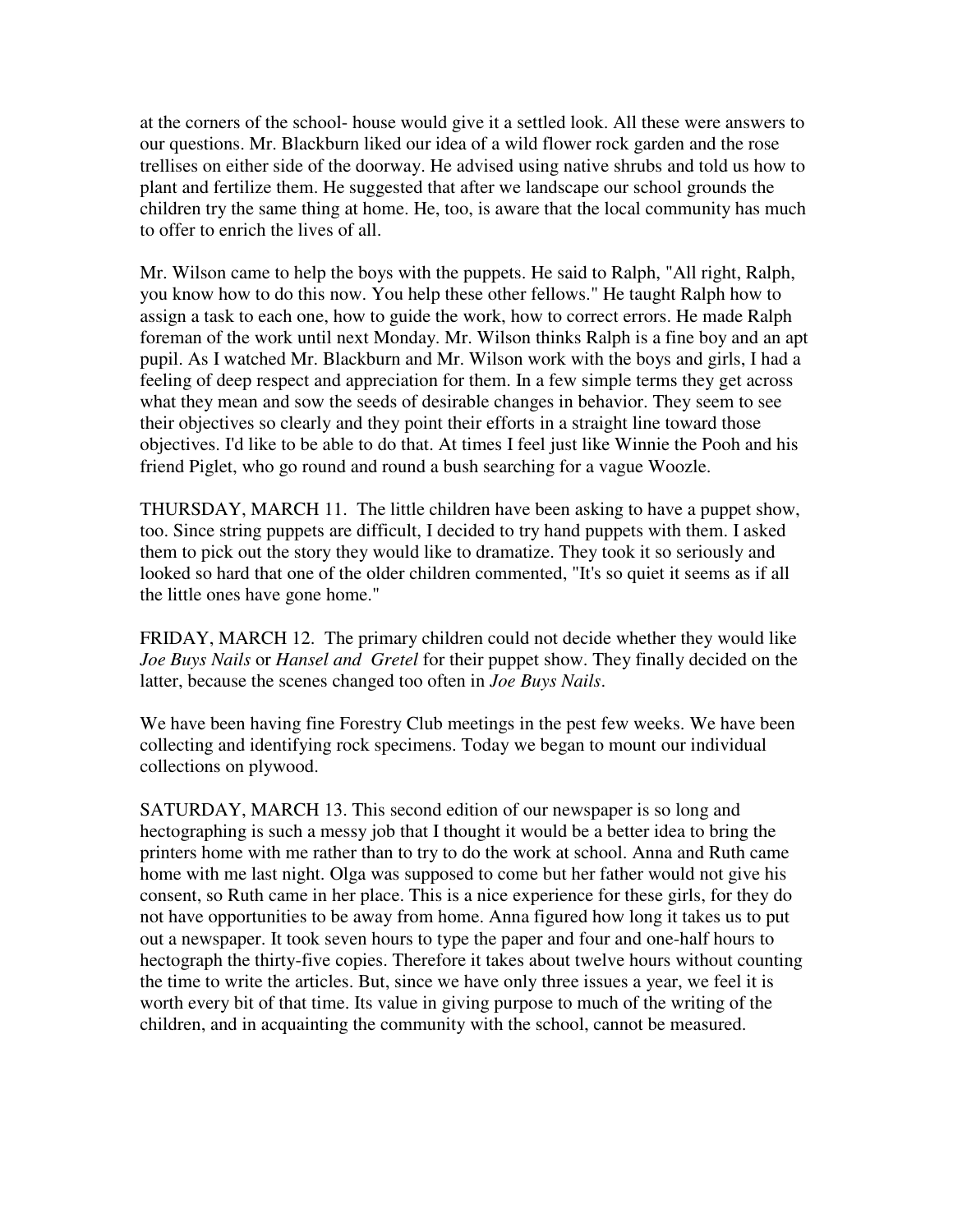In the afternoon we tramped over Dad's farm and found quartz crystals, sandstone, shale, limestone, and flint for our collections. I wish I could do this more often. A teacher and the children can get so close in this way.

MONDAY, MARCH 15. The first thing we did this morning was to read our newspaper. When we finished, the new boy, Thomas, cried out, "Boy, that's some paper" Everyone laughed with pleasure at his sudden exclamation.

This afternoon I taught the children a round in preparation for two-part singing. Mrs. Williams arrived about that time and told us how nice the voices sounded outside the schoolhouse. Several of the boys still sing with deep voices because they think that is the way boys ought to sing. I'm going to try to bring up the little boys with some right attitudes about music.

MONDAY, MARCH 22. We started our first two-part song today, a lovely French folk tune. The children like to sing in two parts. Some of the girls are beginning to read music from sight fairly well. Sophia is rapidly becoming our favorite conductor.

After school, my brother worked with the boys to build birch trellises on either side of the doorway of the schoolhouse.

TUESDAY, MARCH 23. The girls have found picture of samplers in their books and said they would like to make some. Several of the boys want to make models of Conestoga wagons and stagecoaches. George expressed a desire to carve some wooden utensils. I added to the list by suggesting that some make wall hangings depicting pioneer life to add interest and beauty to our room. Anna and Sophia immediately volunteered to do this. Some of these activities were begun today. All noon hour Frank whispered defiant phrases to Ralph. After all had gone out to play, I sat down with Frank. "What's the use?" is an important part of his vocabulary these days I talked to him about the "use" of everything. I recalled to him the times when he had taken full part and how much happiness it had brought him. I said, "Frank, try hard to take part in everything. When you are a part of something, you don't feel so alone." When he went out he said, "I'll try." After school, Ralph and Ruth offered to direct me to the homes of three old-timers in the community to make arrangements for interviews. Ralph told me Frank would like to go too. We four had a happy time together talking mostly about the qualities of the Ford.

THURSDAY, MARCH 25. At our Helpers' Club meeting Catherine made the motion that, since it is spring, the game committee should meet and plan our outdoor activities as it had done in the fall. The group decided that Thursday is a much better day for the club meeting, for if any committees had to meet, they could meet on Friday and we could start in without delay on Monday. A new game committee was formed. Albert was chosen, for the group felt that the little children should also be represented.

SATURDAY, MARCH 27. This morning Sophia, Catherine, Olga, George, and I started out to see Mr. Harold Small. Frank was to go with us also but Olga told us she thought Frank was not feeling well. When we arranged for an interview with Mr. Small we had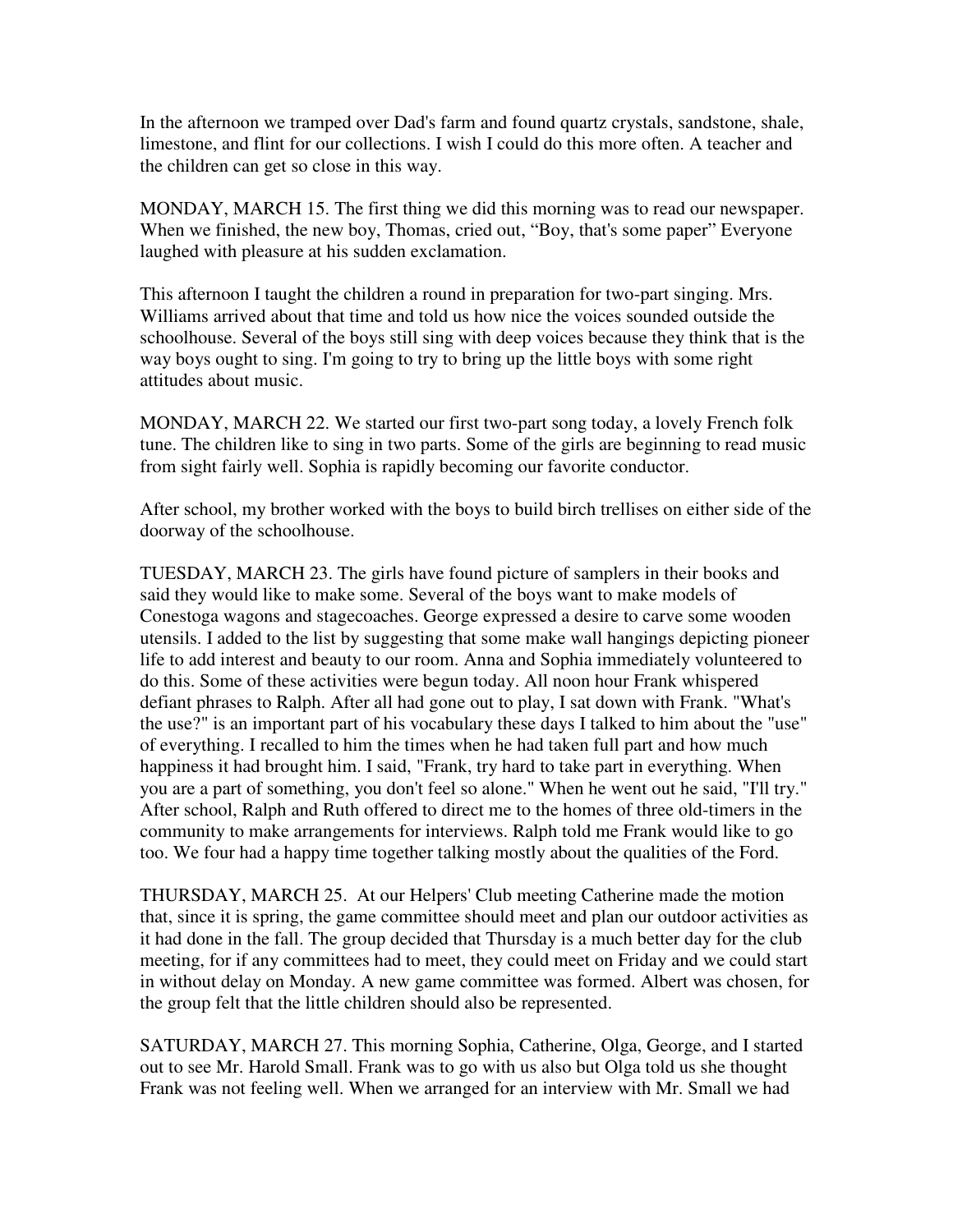left with him a list of our questions. Today he was ready to answer them. All but George took notes. Catherine was especially alert and asked many questions. Mr. Small gave us much information about the early settlement of our community. On the way home we stopped to see a log barn Mr. Small had told us about. It was put together entirely with wooden pegs and is still in excellent condition. The owner told us that the barn must be about two hundred years old.

This afternoon Doris, May, and Ruth went to the Browns' with me. Mr. and Mrs. Brown live on the site of the first settlement in Valley View and they were filled with the lore of the place. They even had the original deed, which we copied. At 4:30 Anna, Mary, Helen, and Edward went with me to town to interview Mr. John Rayburn. He told us a great deal about the way his grandmother used to cook.

TUESDAY, MARCH 30. Every child was back after the brief Easter holiday. We had a discussion of Saturday's trips. I told the children that this was valuable information that we should get down into writing as we would probably not find it in any book, and it would be lost when the old people are gone. We organized the material by lining the topics on the blackboard. The children chose the topics they wished to write up and planned to keep the notes in their notebooks. Frank was sullen all day long. This afternoon he played the game badly and was a poor sport. He refused to work in the rock garden when the other children were eager to do so.

WEDNESDAY, MARCH 31. These days are so beautiful that the children request each morning to be allowed to work in the rock garden. This morning we arranged a half hour outdoors for each child. We work in shifts and each squad has a "boss." How they enjoy this! They dramatize their work and become laborers. One "boss" came in today and announced that it was time for the 11:20 shift. The boys are also digging a sandpit for high jumping. They won't need garden fences for this purpose in the future.

Group VI often go over their reading together before I join them. Warren was in charge today and they taught each other much. They never skip over words they do not know. They even discuss the slightest shades of meaning. They are becoming increasingly conscious of the power of words.

THURSDAY, APRIL 1. Worked with Miss Everett last night and we both felt that the little children were not having enough dramatic play and language activity. They have had many building activities and written work but little conversation except in making plans. We thought the little children also should have some broader experiences. None of these children have ever been on a train. We know they would be interested and decided that this was a good place to start.

This morning I talked with the little children to find out how much they knew about trains and discovered that it was very little.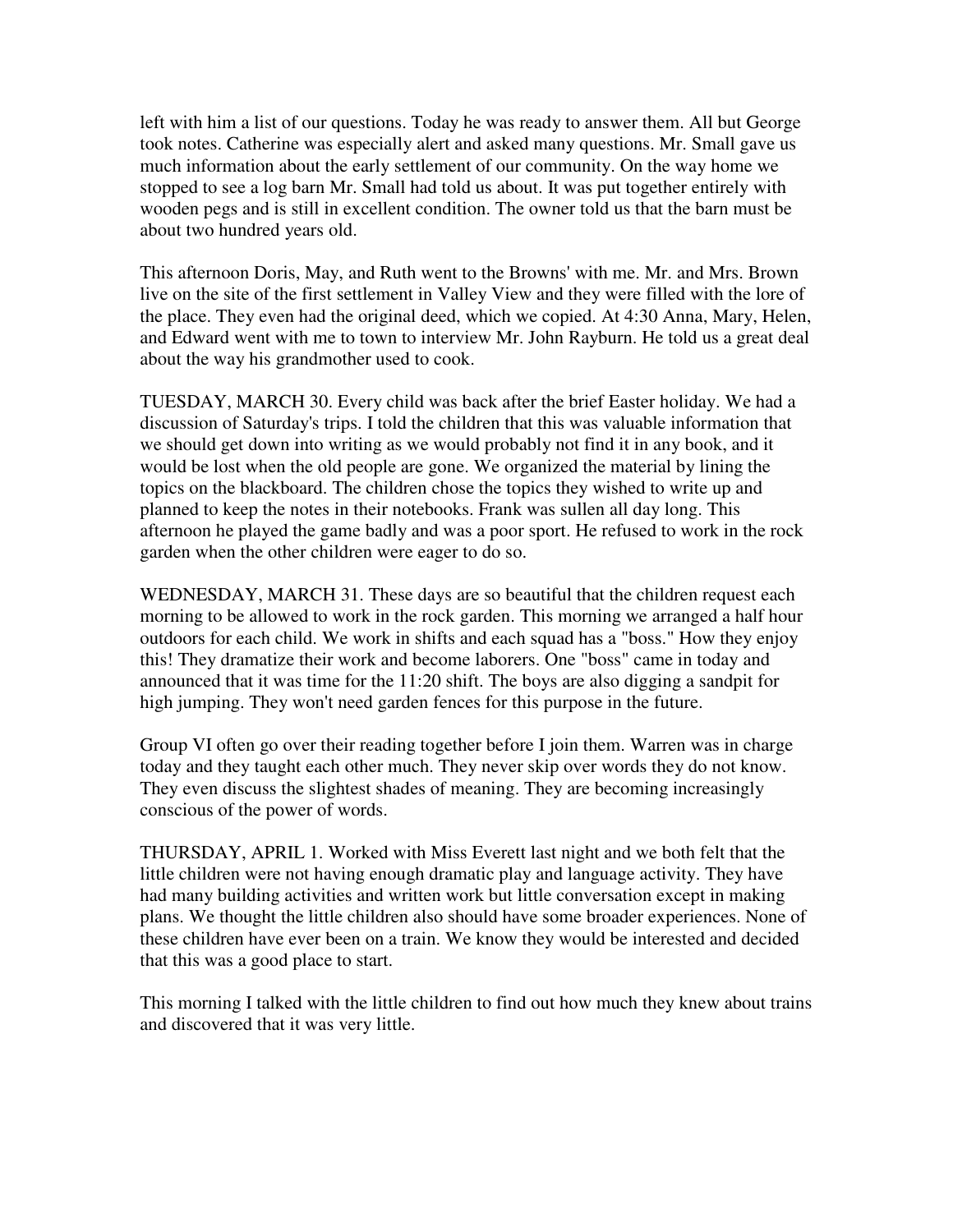We took some time today to clean our kitchen cupboards and to put everything away nearly for next year, as we shall not have hot lunch for the rest of this year. The children would rather have picnic lunches on these nice days.

Yesterday we began to play organized games outdoors again as we did in the fall and it became clear today that the children need to learn all over again to play together. They are so quarrelsome. Frank has been in an especially bad mood and usually starts the trouble.

MONDAY, APRIL 5. The little children made a list of all the things they want to know about trains. We wrote a group letter to several railroads to get information. The children dictated the letter, which I wrote on the board. Fred, Martha, and Verna are copying the letters for us.

The older children have begun their activities in earnest. The girls are working on their samplers and the boys are constructing articles for the museum. Anna is making a 3' x 4' wall hanging. She made her sketch today and enlarged it on brown paper. It is a picture of two barefoot boys following a Conestoga wagon. Anna spent some time looking for a picture of the clothing worn in pioneer days to make her picture accurate. She made such a fuss about it, because she had difficulty finding a picture that Ruth and Olga helped her by doing some reading on clothing.

TUESDAY, APRIL 6. And now it is May who is unhappy! I spent some time talking with her this morning. Lately she is not taking part in games, nor is she singing. She goes around with such a gloomy look on her face. She is unlike her usual self. All I could learn was that she felt that some of the girls were jealous of her. She doesn't know why. I encouraged her to enjoy her school activities without worrying unduly about what others think. All morning she was glum but during harmonica practice she brightened and actually took part in conducting the group.

May is not the only one who is having difficulty. The four big girls were to work on the chart of wild flowers in our township but there was an argument. Each girl accused the others of shirking their jobs. I asked them if they did not think they were old enough to plan and apportion the work without all that quarreling. They thought they were and did come to some decision.

And finally, to cap the climax, Thomas and Ralph came to blows. Thomas did something Ralph did not like and Ralph "socked" him. Thomas's temper flared up and he went for Ralph. I gripped Thomas's wrists and held them firmly. His eyes were red and he was gritting his teeth but he did not resist. I talked with him just as quietly as I knew how, to calm him, although I was anything but calm inside. I told him he would be so sorry afterwards if he did anything rash in a temper. When Thomas was feeling better, I talked with Ralph, who admitted his lack of self-control. I pointed out how badly we treat our new people. We don't accept them very well and we make it hard for them to adjust. Ralph said it was not because we were not trying but because the new people do such crazy things. I explained to Ralph that the new people had not had so much freedom and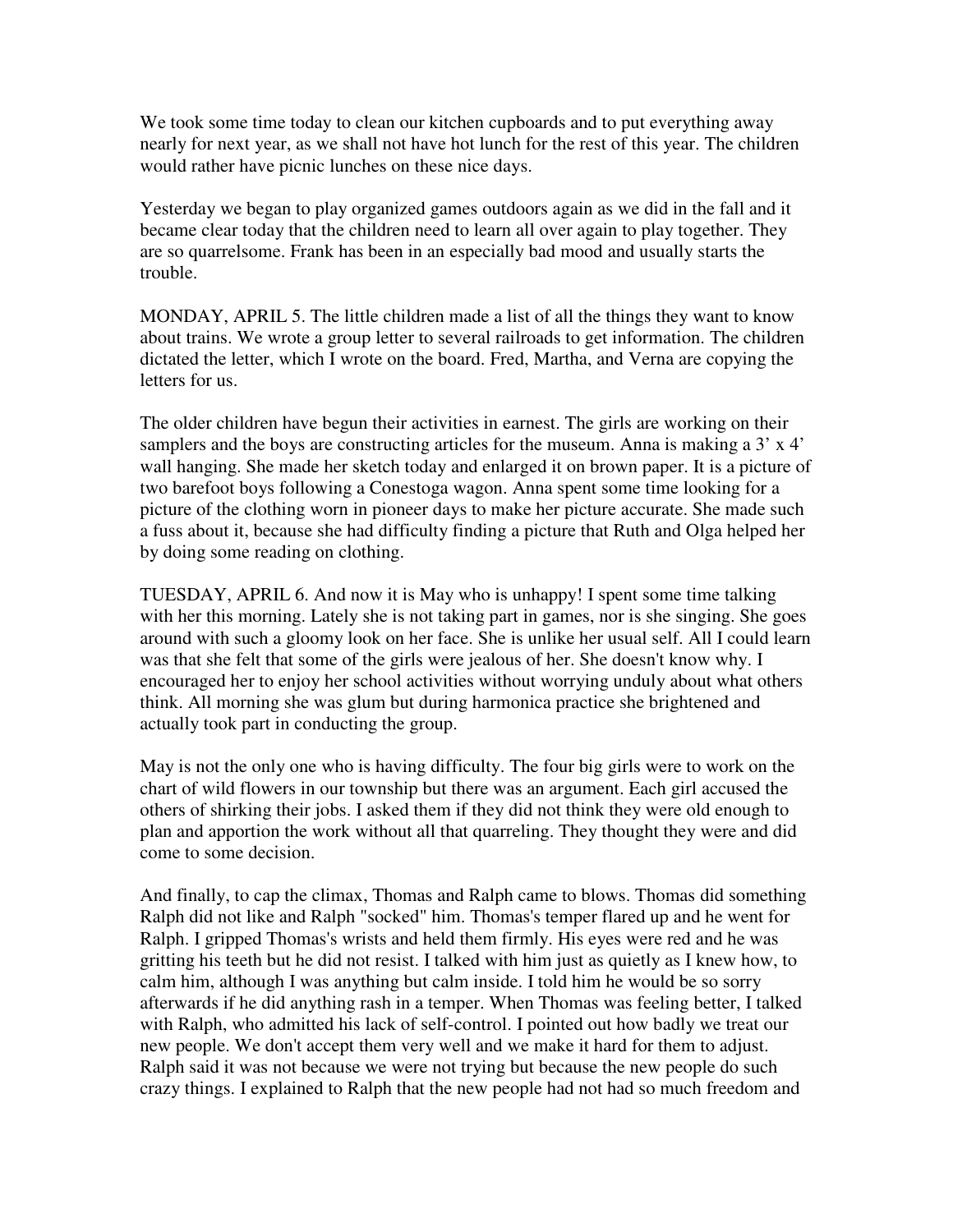are only now learning to form the habits of self-control which are so necessary in a school like ours. I reminded Ralph of our own difficulties in the beginning of the year and how patient everyone had been with him, while he was learning to become a cooperating member of the group. It ended with Ralph's decision to be more patient with Thomas.

I really felt "low" tonight after all this and sought the refuge of my helping teacher friend. We talked at length about the "ups" and "downs" of this little school, and when I left Miss Everett I was encouraged. She repeated to me things I had heard many times before, but when I get all wound up in the myriad details, I lose my perspective. She helped to restore it.

If these children lived in the sheltered environment of a formal school with a benevolent despot at its head, these problems would not be revealed in school. The school would function in a fairly smooth way. Nevertheless, the problems would still be there. They would be there; ready to break out sometime later when it might be too late to solve them. What better place is there for problems to come to a head than in school where there is a mature person who, although she may have much to learn, has, at last, had some training in guiding the children in the solution of their problems. Frank, Ralph and Thomas would be discipline problems in a formal school. Here, although they have their adjustments to make, they are beginning to make contributions to their small society. They are learning desirable ways of behaving. Our school is a natural social situation and children are learning to adjust and accept the responsibilities of citizenship. This practice should give them a "head start" when they more actively participate in the larger community.

WEDNESDAY, APRIL 7. The little children have been going through our library books to find stories about trains. When they find one they put a marker in the book and place it on the table. They managed to gather quite a collection. Even the beginners helped with this.

THURSDAY, APRIL 8. I have learned that the former teacher had difficulty with May's older sister because of self-pity. She felt that everyone disliked her and that they went out of their way to be mean to her. She is not popular in high school for the same reason. It appears that May is beginning to imitate. I wish I knew what to do about it. I talked with May during the noon hour and tried to tell her that the group likes folks who enjoy being a part of the group and who willingly do their share to keep our school happy. May has helped so much this winter and the group appreciates her good sense of humor. She really has no grounds for feeling as she does. I was happy to see May playing with the group in the afternoon.

The questions the little folks have asked about trains are now on a chart. Today each child began to read to find answers to the questions.

Today, after all these weeks, I learned why Frank has been acting as he has. His father does not have a horse and cannot afford to buy one, nor can he afford to hire someone to do his plowing for him. He has hitched the plow to his car and while he drives the car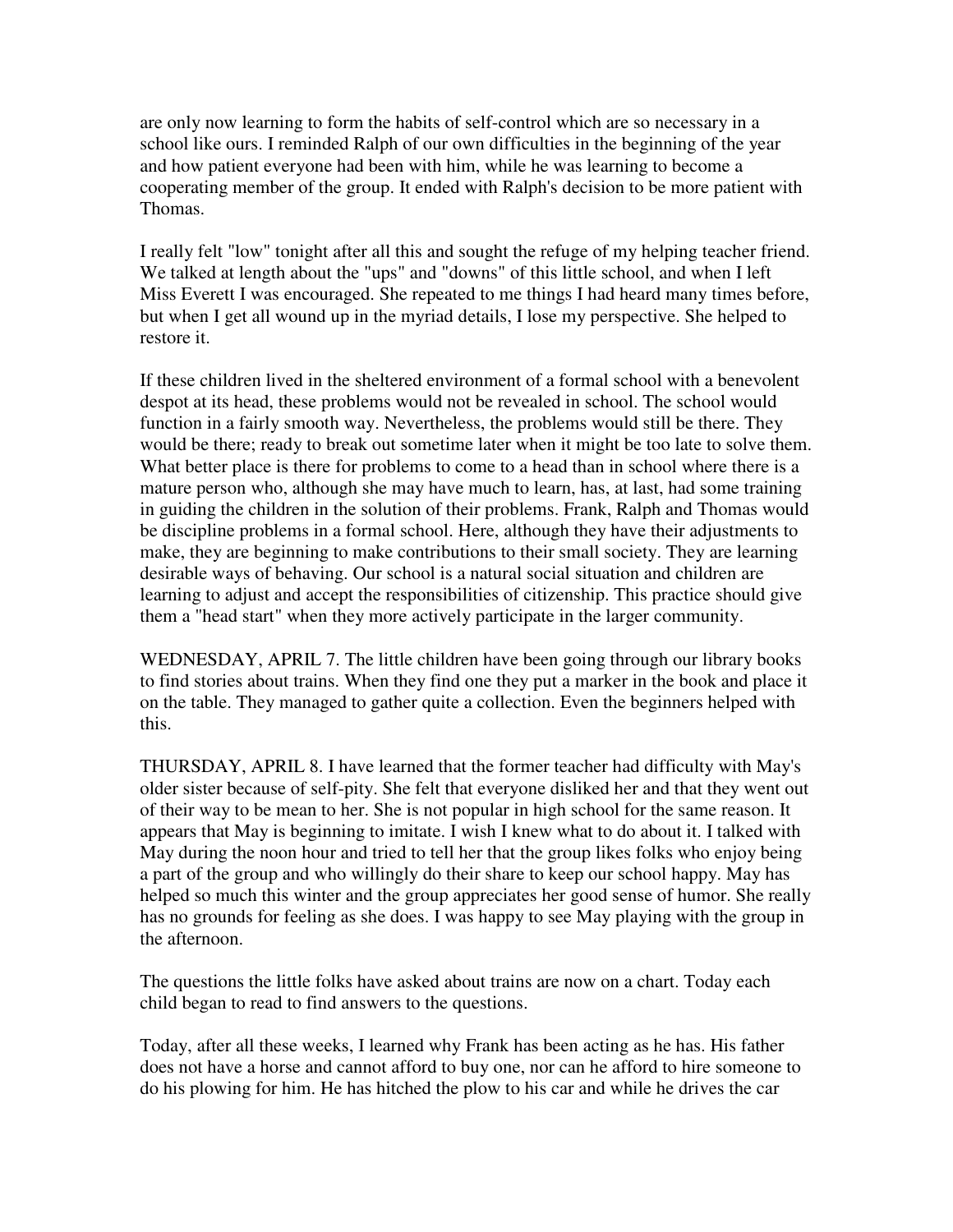Frank guides the plow. To say that this is hard work would be putting it mildly. For three days in the past two weeks Frank has gone home at noon, pretending to be ill, because he did not want me to know what was happening. This, then, is what is making him so bitter.

FRIDAY, APRIL 9. It rained hard today, so we had to make our own sunshine inside. We sang first thing in the morning. How beautifully these children sing! How careful they are to enunciate properly and to put expression into their singing. They sang the Eighth psalm to a beautiful chorale by Bach. They sing it without accompaniment and follow every suggestion in my directing. I was moved by the beauty of it.

I watched Ralph, who did not sing, but from the intent expression on his face I knew that he too was moved, as were all the other children. For a few seconds after we had finished there was silence in the room, and then - Mary blew her nose.

The little children wrote letters to their mothers asking permission to go on a train ride on Tuesday. They worked so eagerly. We discussed what we were to put into the letter, and listed on the board the words the children would need to know how to spell. Each child wrote his own letter and I helped with the corrections.

Helpers' Club meeting was quarrelsome today. There has been so much of this going on recently. The Prinlaks and the Olseuskis do not get along, and the children bring the family quarrels to school with them. The Olseuskis have trouble with Ruth, and vice versa. The Sametis children have trouble with Ruth and the Olseuskis. May has trouble with them all. It seems to be the girls just now. I've been trying to think back how all of this might have started.

MONDAY, APRIL 12. Ralph came to school in a bad mood today. Several of the girls began to tease him and that made it worse. He played ball before school and through carelessness broke a windowpane. He ordered Ruth to clean it up, but I told him it was his job. He swept up the glass, removed the rest of the glass from the pane and scraped off the putty. The work seemed to calm him. When he came back into the room we were singing. Much to my surprise and delight, Ralph sang too.

The little ones have finished making their puppets for *Hansel and Gretel* and began to practice with them for the first time today. They were clumsy but they had such a good time.

TUESDAY, APRIL 13. The little children talked about their proposed train trip. They reviewed the questions they wanted to ask the station agent and the conductor. We discussed how we were to behave.

Miss Everett and I took the fourteen youngsters. At the station, the children bought their own tickets. They saw the mailman put the mailbag on the arm extension for the train to pick up. Andrew was allowed to flag the train. The trip took us through the Gap and the conductor pointed our places of interest. The conductor was interested in the children. He showed them the dining car and allowed them to sit in the parlor car. At Jamesburg, we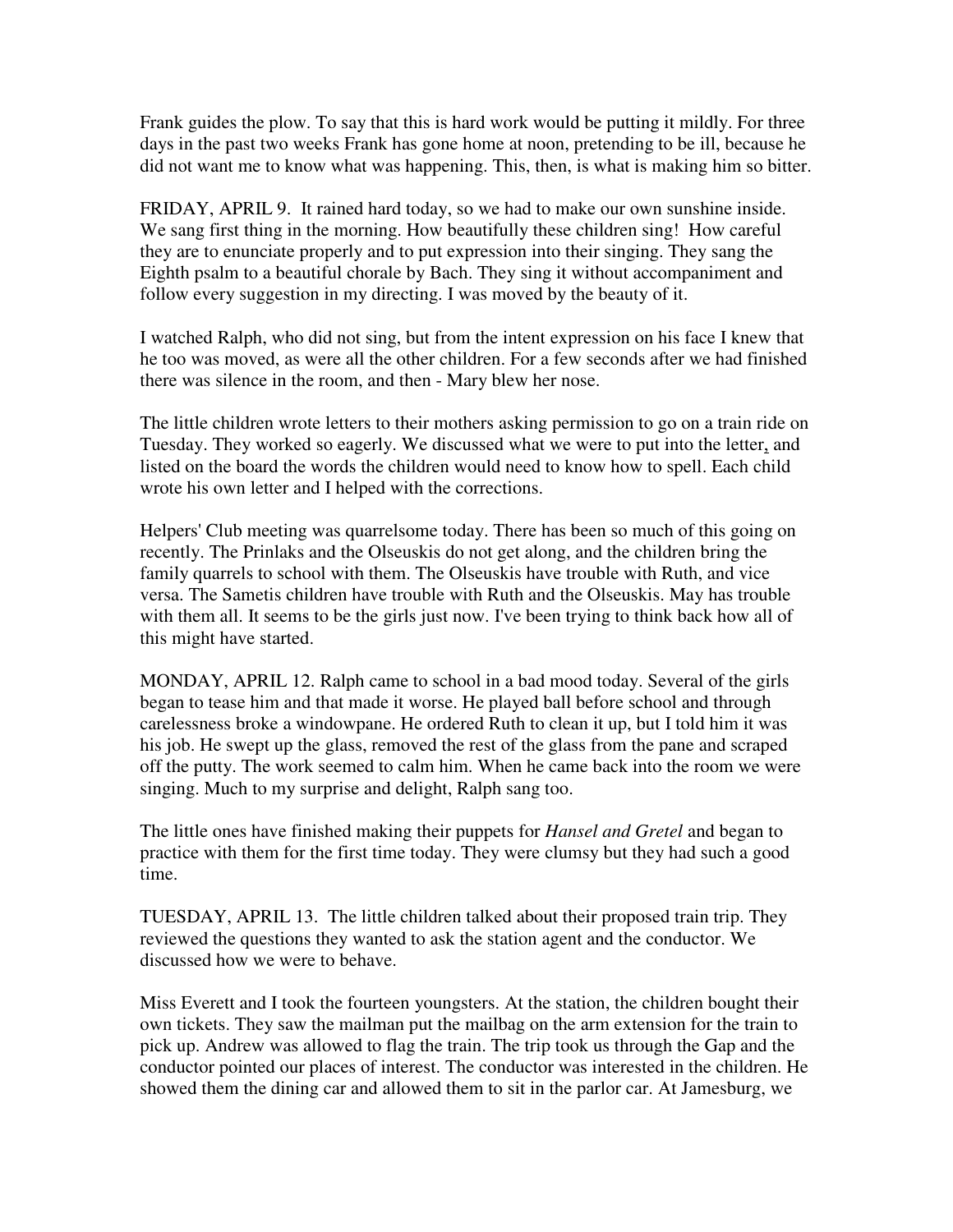watched other trains come in and learned about whistles and signals. At the five-and tencent store we bought some train booklets, and in a soda store we bought ice-cream cones.

While Miss Everett and I were with the little children, Miss Hoppock, another helping teacher, took the older children to interview Mr. Livingston, a long-time resident in the community. They had a picnic lunch at the stream. When we returned, the older children were eager to tell us what a fine time they'd had and the little children were just as eager to talk about their trip. We spent the next half hour exchanging experiences.

THURSDAY, APRIL 15. In social studies today the older children discussed early schools. Everyone took part and enjoyed it more than any of our discussions so far. Mr. Livingston had told the children the history of our school, what it looked like when he attended as a boy, and what games he played.

Martha wrote a story last night about the train trip and brought it to school. That made the others want to write stories. Martha said she was going to make a train book. The others liked the idea. Martha helped the little children with the words they did not know how to spell, while I worked with the older ones. During the club meeting the children made another decision about their play. Before this, Ralph and Frank have been choosing their teams each week. Mary suggested that others be given this privilege. The children had an orderly discussion and finally decided that Frank and Ralph would choose teams again today. Next week, the boys' first choices will select teams, the following week the second choices will have the privilege, and so on until all have had a turn to choose sides.

FRIDAY, APRIL 16. The day is not long enough for all the things we need to do! In English period we reviewed our speech errors. We made a list of sentences using the correct form of our common speech errors. We had a list of forty-two sentences. It was interesting to see how aware of their speech the children have become. They were able to suggest sentences in rapid succession. The tulips are blooming in our bulb bed and make a lovely patch of color. Several people have told us what an improvement the bed makes in the appearance of our school grounds. The children are very happy about it and examine the bed every morning for new blossoms.

MONDAY, APRIL 19. The little children had some dramatic play this morning. We lined up our desks in train fashion. Andrew was the engineer, William the ticket agent, and Fred the conductor. The children enjoyed it so much that they asked to play train during the physical education period.

TUESDAY, APRIL 20. The little children talked about yesterday's train play. We decided that before we played again we would plan some conversation around the trip we had taken. Martha said that our train play was hampered because no one could answer the questions of the passengers. Fred suggested that we find the answers. The children thought that we could find the answers by reading the leaflets the train companies had sent us. We divided into three groups to find out about whistles, the kitchen, and the dining car, since these interested the children most. Andrew, Alex and Gus got out their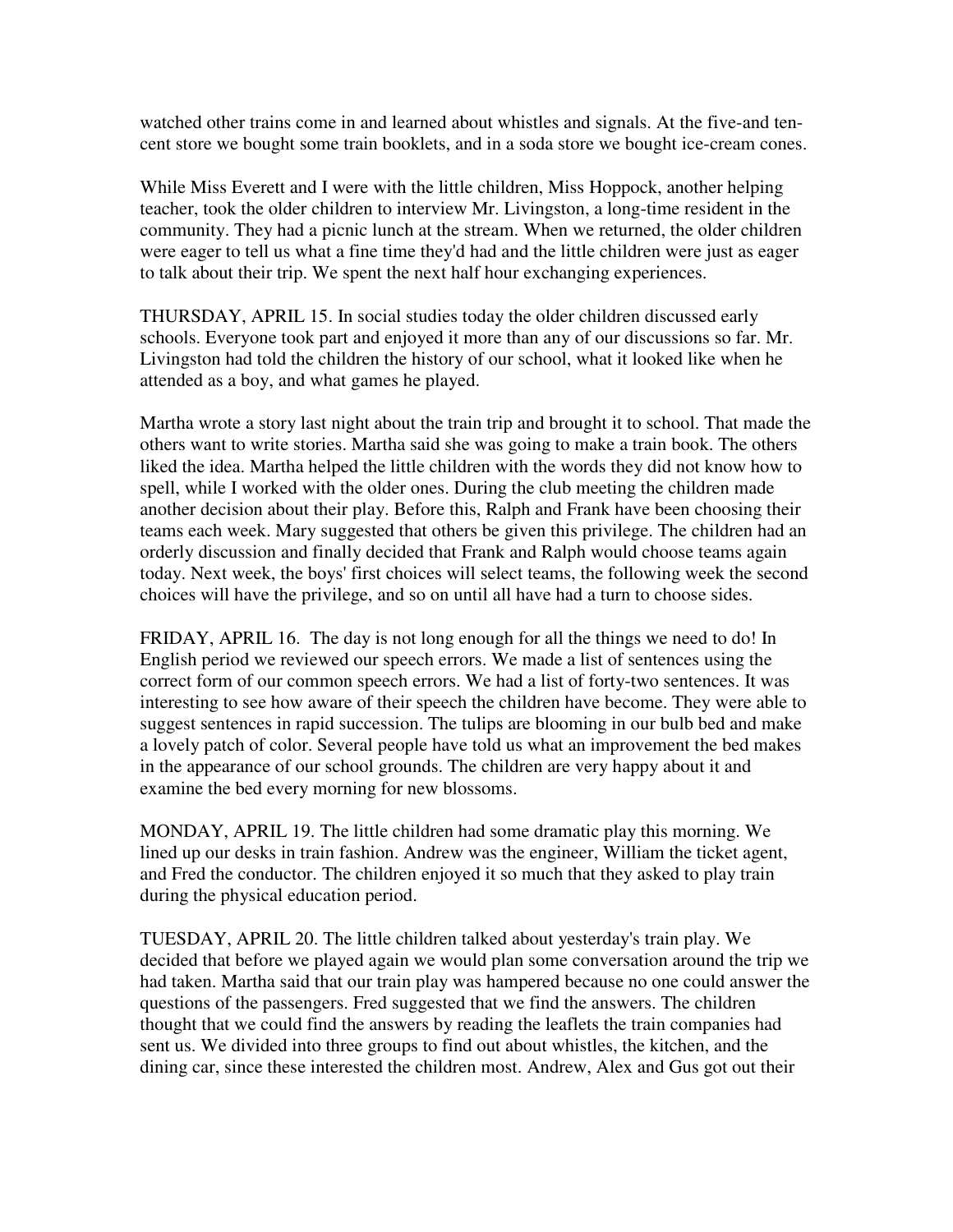train book and the three dark heads almost touched. Later Andrew said "It's lucky we read about the whistles over again, we made a lot of mistakes yesterday."

FRIDAY, APRIL 23. At the end of a perfect day something had to happen to spoil it. While the children were waiting for the bus, Thomas swore at Ralph. Ralph lost his temper and punched Thomas in the nose. He did not stay to see what happened. Tom's nose bled and I attended to it, assuring Thomas that, although Ralph had no right to do what he did, still Tom would have to expect things like that to happen to him if he went around swearing at people. "Well, he made me mad", Thomas explained.

TUESDAY, APRIL 27. Thomas was not in school yesterday and I took time to talk with Ralph to try to make him see the seriousness of what he had done.

This morning I received a note from Mrs. Lenick saying that she had reported the matter between Thomas and Ralph to the State Police. I felt miserable. They have only been here two months and I've been so busy that I have not taken time to go out there to become acquainted with Mrs. Lenick. If I had only done that, this would not have happened. She wrote that she knew all about Ralph that no one could handle him, and that his father would do nothing to correct him. She wasn't blaming me, she was only trying to help me out. Trying to help me out! If she only knew how I have worked with Ralph. This might be the undoing of a whole year's work.

I decided to let Ralph in on the matter. I related as much of the contents of the note as I felt Ralph needed to know. We decided that it would be a good thing for both of us to have a talk with Ralph's dad before any member of the State Police did. I had dinner with the Joneses tonight and after dinner we three went into conference. I related the facts and then Mr. Jones talked with Ralph. He handled the situation well, I thought, and gave Ralph good advice. Mr. Jones thanked me for coming and said he would know now what to expect. Ralph was grateful too. He escorted me to my car, a thing he has never done before.

WEDNESDAY, APRIL 28. A state trooper called this morning. I talked with him first and explained the situation and then he talked with Ralph. I hope the matter is sealed and that Ralph is a wiser boy because of this experience.

What a time the little children had talking about what makes a steam engine go! Albert had a picture from an upper grade science book and explained exactly what makes the wheels turn around! He had studied and studied the picture until he could tell the group simply and accurately. When we played train, Albert was the engineer and answered the questions of the curious passengers. Later they added kitchen and dining car scenes to their train play.

The older children worked hard today to get the stories written on the early days in our township. So far the children have studied the homes, food, clothing, medicine, schools, religion, and amusements of the pioneers. The museum has grown to nineteen articles. The girls have finished their samplers. The boys have made crude models of a Conestoga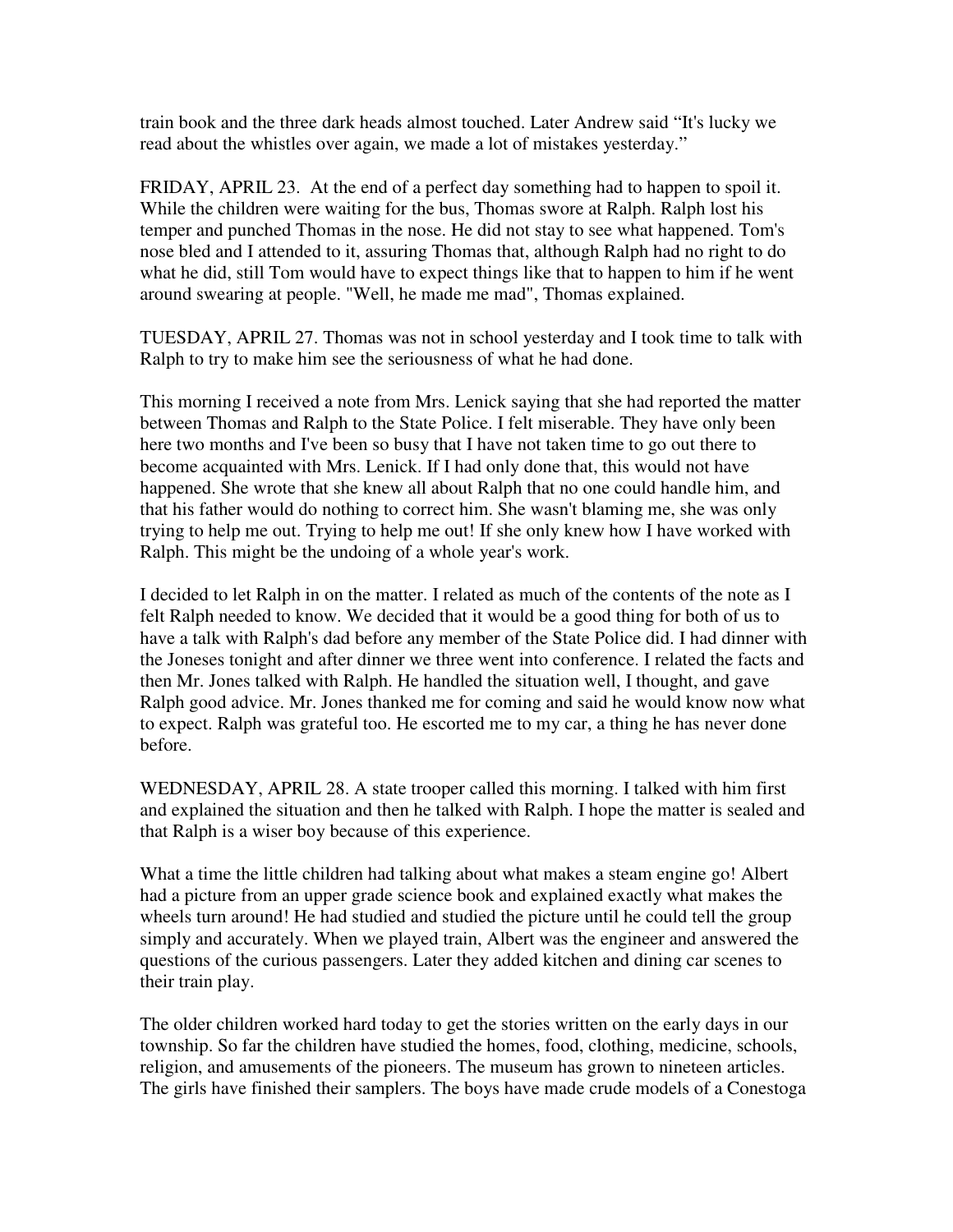wagon, a stagecoach, and a log cabin. Anna has crayoned her picture on the muslin wall hanging and has pressed the wax into the fabric. The hanging is now ready for the lining. Sophia's hanging has turned out to be a huge one, 3' x 9'. It tells much of the story of pioneer life. Various members of the group are helping Sophia color her hanging.

THURSDAY, APRIL 29. Eight mothers came to the regular meeting after school. We discussed the hot lunch program for the next year. The mothers are going to report to our neighbor across the road from the school when they have any surplus vegetables this summer. Then she will call together the older girls and some of the mothers to can the vegetables. The mothers will take turns helping with the canning.

THURSDAY, JUNE 10. The activities of the past month have kept me so busy that some things had to be crowded out, among them the luxury of writing in a diary. It did seem a luxury compared to the pressing activities, which demanded immediate attention. Although what I write from memory will be of less help as far as analysis and evaluation are concerned, I think as a matter of record I should summarize the events, which have occurred, since I last wrote.

The children worked hard on their puppet show. Mr. Wilson helped the boys build a platform, which fitted over the sawhorses. He taught the boys how to build frames for the curtains and for the scenes and how to provide lighting. The girls sewed new muslin curtains. The boys painted the scenes, made the properties and the handles for the puppet strings. The children practiced diligently and learned to handle their puppets well. They forgot themselves in the little puppets and the puppets became real people.

The little folks practiced their hand puppet show and got it into good shape. On May 21, the children gave the shows to a large group of parents and teachers at the County Achievement Day program. On May 26, they gave it at the schoolhouse. Since then fame of the show has spread abroad and already folks who have not met it are asking if we shall have another one next year.

This month we produced a seven-page newspaper, the third paper this year.

And, as if we did not have enough to do, we planned a pageant to be given at the annual Township Play Day. Each year the pupils and the teachers of the two schools in the township come together for a play day. Part of the afternoon program consists of an entertainment in which each school has a share. This year we dramatized the history of our township and presented the parents with a mimeographed copy of "Some Interesting Facts in the History of Valley View Township."

Probably the strongest impression I have of this period is of the fine spirit of co-operation which pervaded all the work. There has been a happy, busy, workshop atmosphere about the place.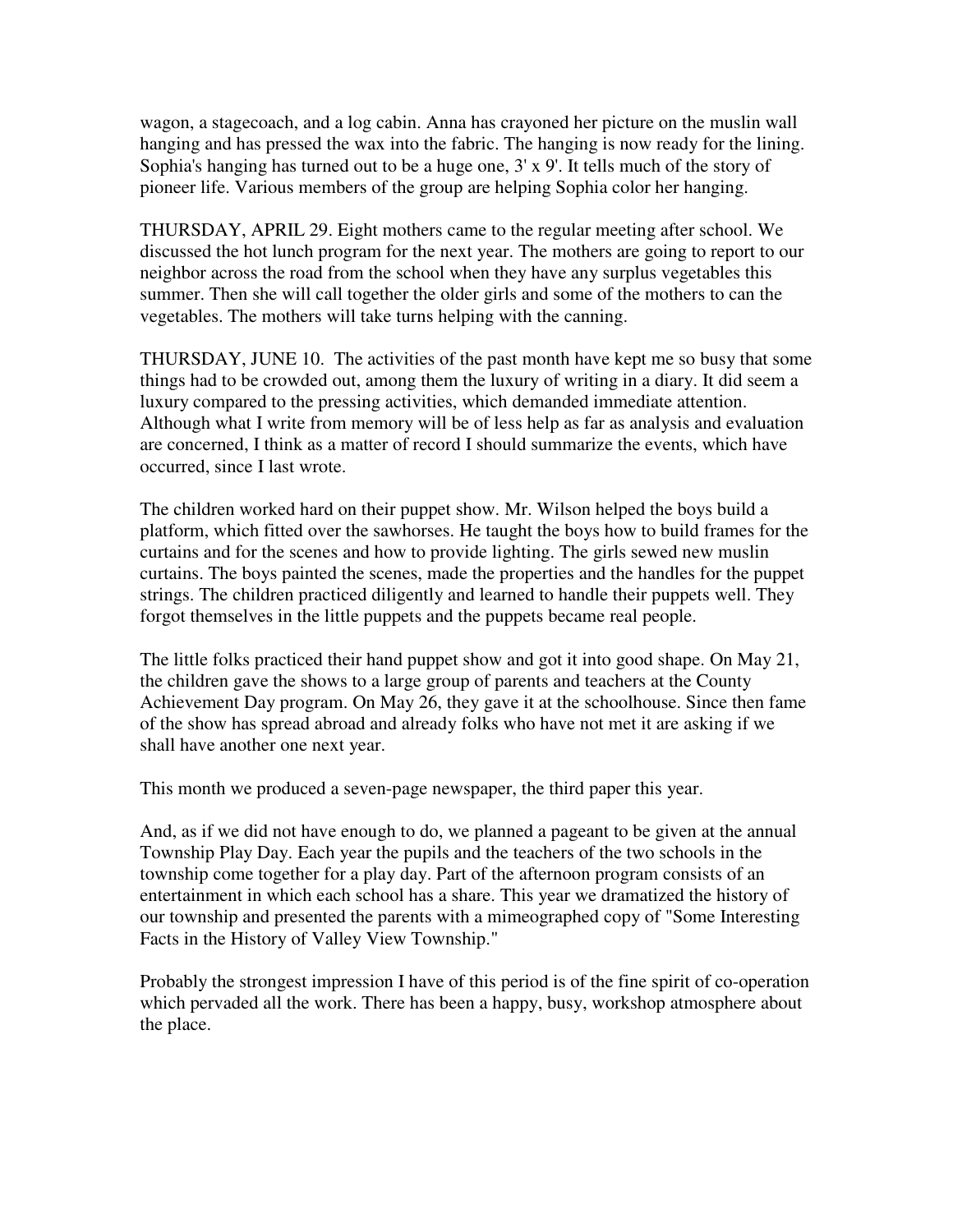As I look back over the year's work, I have the feeling that all our struggle and growing pains have not been in vain, and that all of us – children, parents, and teacher - have grown richer through our experiences in working, playing, and living together.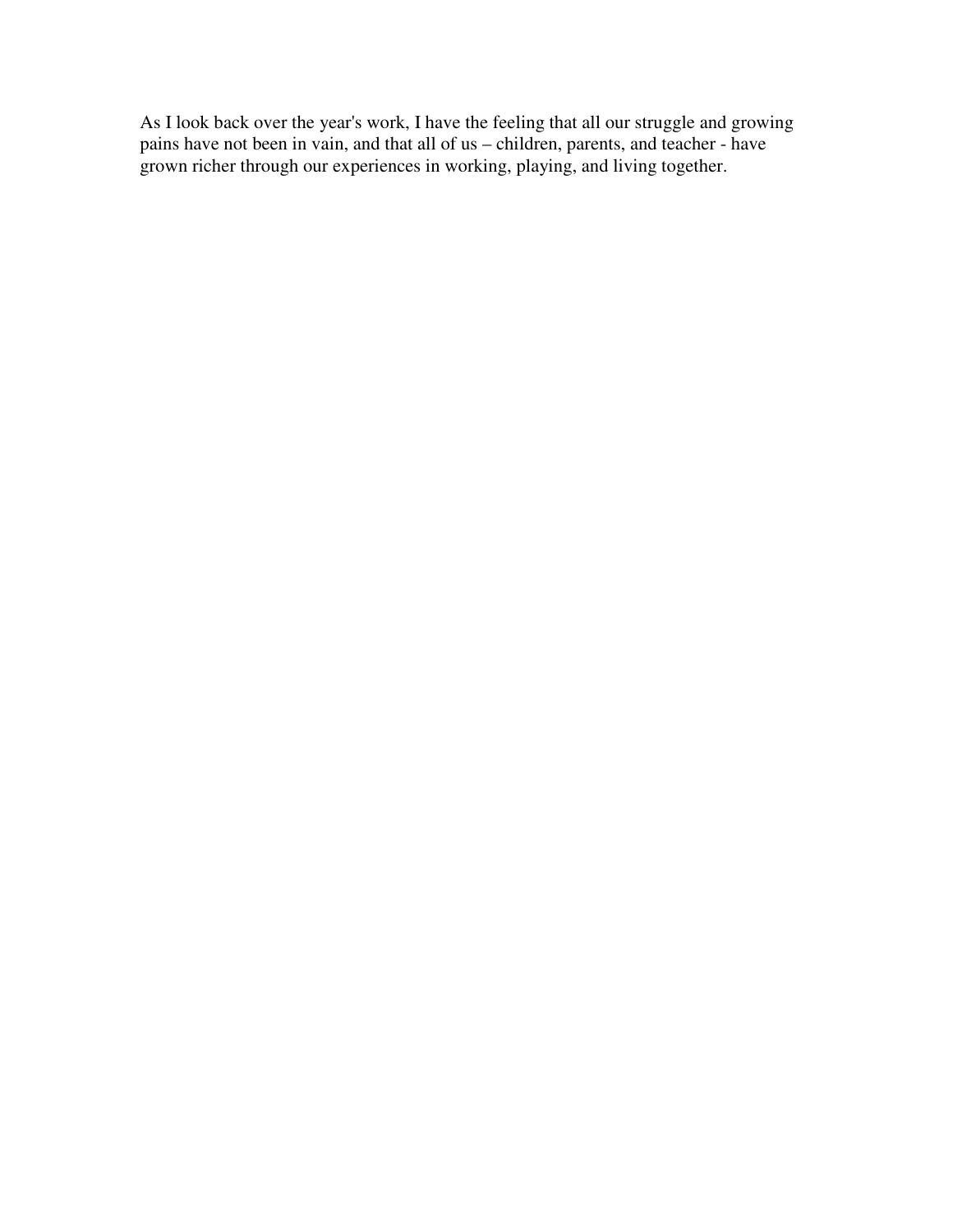## **THE SECOND YEAR**

### **4 We Make a New Beginning**

FRIDAY, AUGUST 1937. A busy summer is over and I must now turn my attention to the new school year. I studied the list of thirty-one children all of them a year older than they were when I first met them. The List includes four beginners:

Elizabeth Prinlak, age 7-8 Florence Hill, age 5-9 Charles Willis, age 5-1 Eric Thompson, age 5-1

Three children have left our group: Olga is working in the city, Anna has gone on to the town high school, and Fred Lutz moved away this summer.

I regrouped the children in reading, spelling, and arithmetic. We shall have two groups in social studies as well as in science and health. For the time being we shall use the daily program we followed at the end of last year, until we work out new plans.

MONDAY, AUGUST 30. I visited the schoolhouse today. The rosebushes on the trellises have grown. Ruth said that one of them had roses on it this summer.

I stopped to say "hello" to those along the way. Ruth has had 4-H Club camp experience. She showed me her insect collection. Mr. Thompson is still working as hard as ever on the road and between times he cuts and sells wood. I have not seen that man take a rest yet.

The Sametis children were glad to see me. Catherine is thin, but Sophia and William have gained weight. They have had summer boarders who rented rooms and did their own cooking. All the boarders stood around and listened while I talked with the children. Sophia has some orange crates to be used in school for making furniture. None of the children have had time to pursue their summer hobbies.

Mrs. Williams has been ill. The four children have spent little time at home. They have taken turns living with their various relatives, and this summer has been wholesome and good for them.

Martha, Inez, and their grandmother were the only ones home at the Joneses'. Ralph has spent most of the summer at the garage with his dad. I'm a little afraid of what this will mean when he starts back to school again. Martha showed me her insect collection and pressed leaves.

The Hill children rushed across the lawn to meet me. Mr. Hill was building a springhouse. Albert showed me where we can get some good modeling clay from the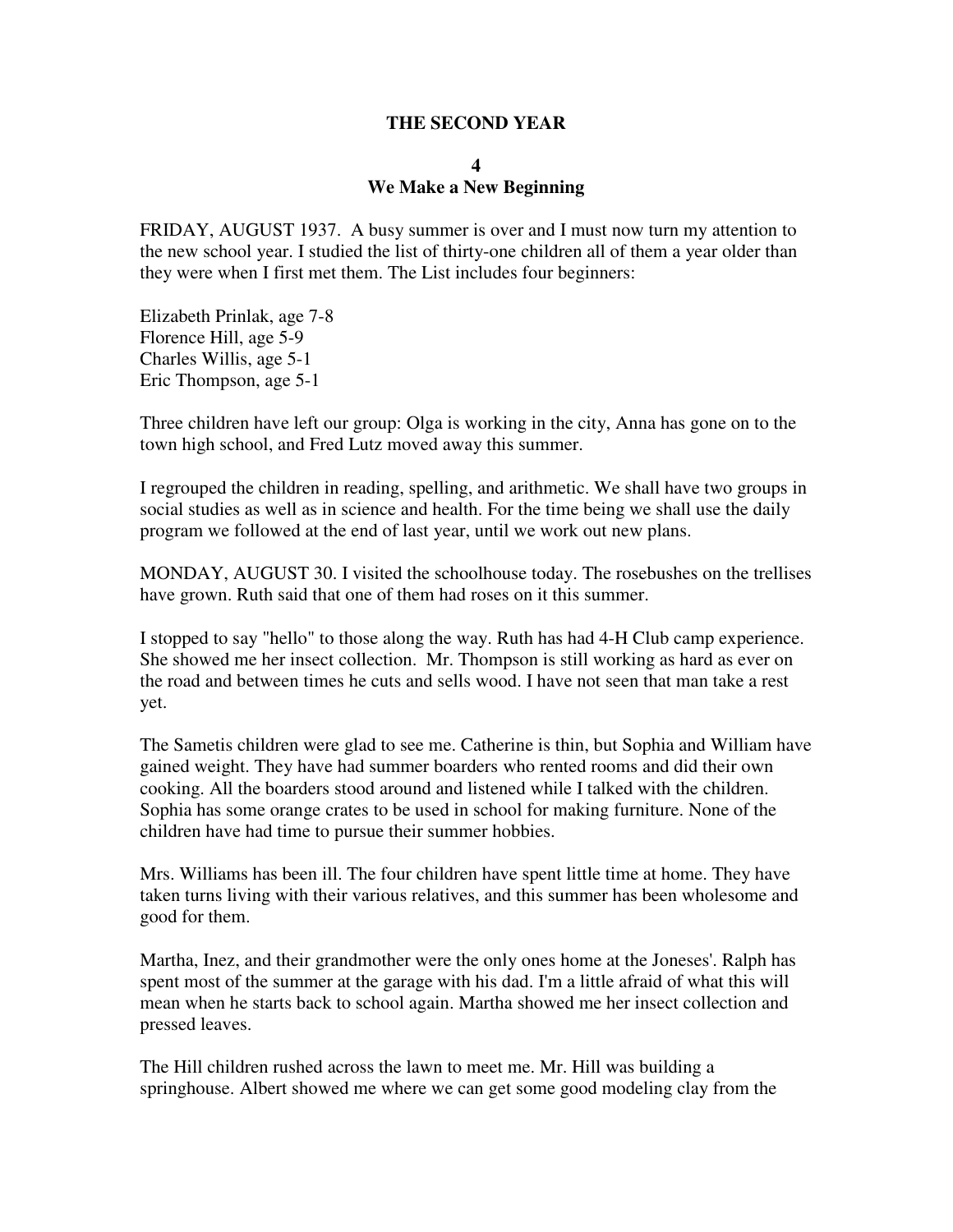brook that runs past his house. Warren showed me how his stamp collection has grown. The boys have also collected caterpillars and are feeding them until they spin cocoons.

Edward helped at school this afternoon, building shelves in our tool cupboard and putting in hooks on which to hang the new set of tools I bought this summer for seven dollars from our school fund. We went to the lumber company to order lumber for a threepaneled screen, and for easels.

TUESDAY, AUGUST 31. Such things as I have seen and heard today! It is going to take every bit of courage and understanding I have to meet the problems, which will come up in our living together.

The old feud between the Prinlaks and the Olseuskis has opened up again. There have been court trials, much name calling, throwing of rocks, and even some shooting. Frank, apparently, was the worst offender. The Olseuskis are asking help from me. What can I say?

At the Prinlaks' I learned that they are having a hard time making their small income do. Mr. Prinlak said to me. "If you're poor, you're poor as long as you live." Mrs. Prinlak was baking bread. Before I left she gave me four quarts of huckleberries to take home. When I hesitated, she said she had twenty-six other gallon jars filled. Frank and George went up stairs and hid when I drove up. They peeped and listened through a chimney hole all the while I was there. What can the school do for children who are so handicapped, I never felt more inadequate.

When I arrived at the Cartwrights' all the children hid and peeped out at me from behind the house. They smiled when I caught their eyes and jerked their heads out of sight again. The Cartwrights had a beautiful garden kept by the boys, but not one can of vegetables was put away.

Today, for the first time, I made the acquaintance of Thomas's father and stepmother. Mrs. Lenick seemed glad to see me and told me much of Thomas's life. After his parents were divorced, Thomas went to live with his grandmother. He went to school only when he chose. When Thomas's stepmother came to live with his father, Thomas resented her and was rude and rebellious. Mrs. Lenick is trying to make Thomas a "good" boy. She keeps him clean and has made a clean home for him. She still thinks he is a bad lot and won't amount to much.

Mrs Dulio took me down to the cellar and showed me rows and rows of canned vegetables, wild fruits, and mushrooms, which she and Andrew had gathered. She showed me where they will bury carrots and beets and the bins where apples will be stored. They have gone nowhere all summer. They have neither a radio nor newspapers. They have worked and worked on this little rented farm, hoping to save enough to be able to buy a small place of their own. Yet with all the hardships there is happiness in this home. When Andrew looks at his mother there is a loving light in his eyes. Mrs. Dulio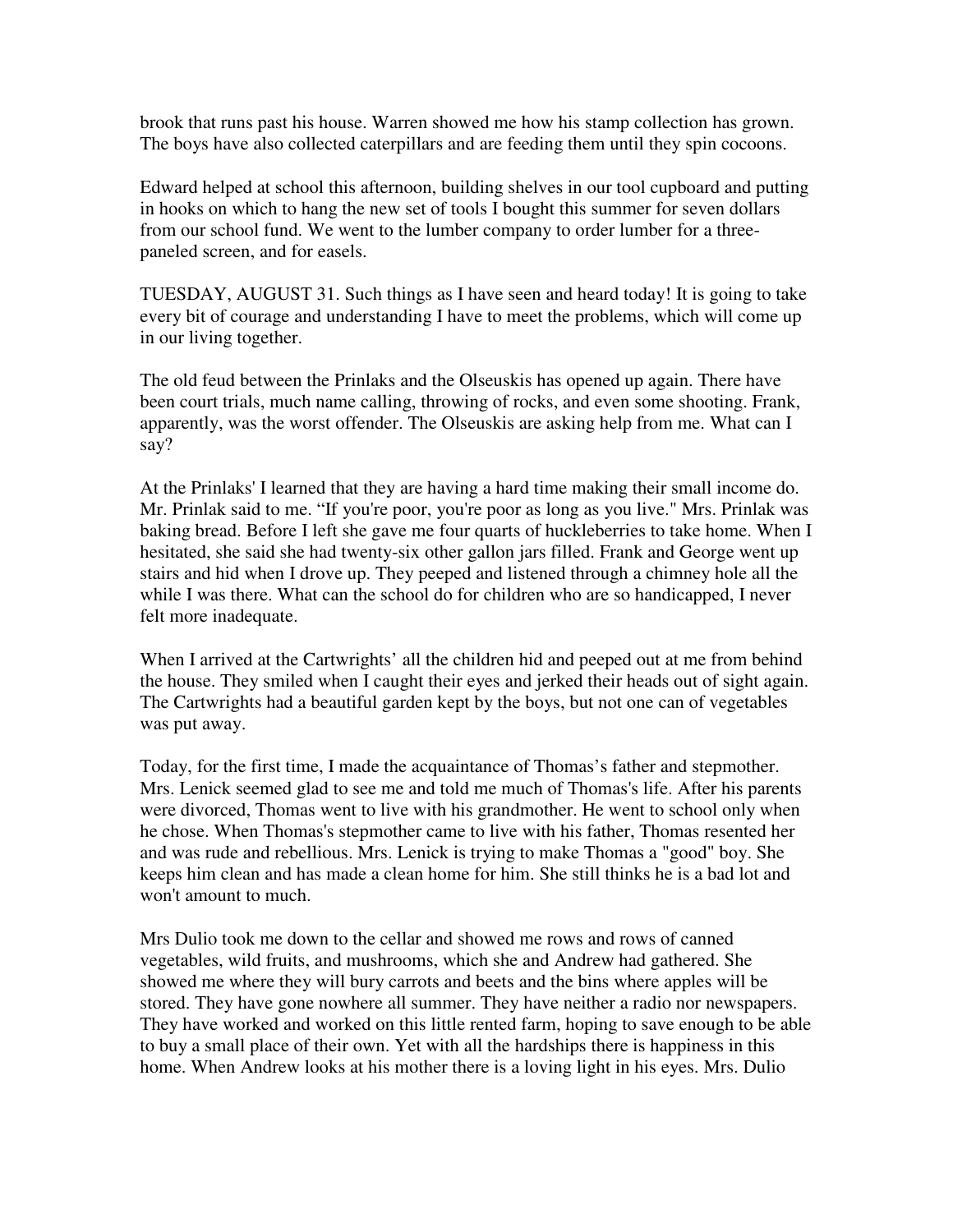calls him "my curly head." Their philosophy is simple: work hard and do not worry about what you cannot help.

Going to the Andrews' was like finding an oasis in the desert. The girls are eager for school to start they have ideas about things to do. Mrs. Andrews talked about the nice summer they have had. They went to the movies quite frequently. Doris had her tonsils out. The atmosphere was happy and pleasant. On the way home, I met Mrs. Ramsey. She has been sending her little daughter to the town school, but this year she wants Irene to attend Stony Grove became she has heard so much about it. Irene is six years old. She will bring our enrollment up to thirty-two.

And now, as I look back over the past two days, I'm just a little frightened at the task before me. Perhaps the best way to start would be to assume that we shall continue to live in school as we did in June. After that--?

SATURDAY, SEPTEMBER 4. Anna, Helen, Ruth, Sophia, and Catherine saw me drive up to the schoolhouse to clean this morning and came to help. We washed all the furniture and cupboards, took the books out of the closet and arranged the room. At the end of the day we rode to town and purchased material for curtains and cupboard hangings.

WEDNESDAY, SEPTEMBER 8. When I arrived, the little children were gathered around the door. The older boys were near the back of the schoolhouse, just a little shy to meet me on the first day of school. I set them to work at once raising and lowering seats and desks to fit the children, and they began to feel at home.

Irene was bright and cheerful today and told us she likes our school. Charles Willis cried all day long and had an "accident." He is as immature as a three-year-old. Eric hung on to Ruth practically all day, much to Ruth's disgust. Elizabeth and Florence made friends and adjusted quickly.

Last year we had talked much of certain inconveniences in our room. Before school closed we made a list of these and what we intended to do about them. One of our biggest problems was to find a place for the little children to play, where they could really talk and move. This year, with five additional desks, to find room for the little children is an even greater problem. Another of my big problems was to find ways of meeting the needs of the large boys who are over age for their grade and learn slowly. They need manual activities, which will stimulate them to learn in order to be able to carry out the activities. To attempt to solve both these problems, I suggested to the children that we build a playhouse outdoors, large enough for several children to play in at one time.

Another problem was to make use of our puppet-show table so that it would "pay rent" for all the room it took. We needed a screen to separate the kitchen from the cloakroom. We wanted curtains to make our room more homelike. We needed more easels. At nine o'clock we were ready to make some plans.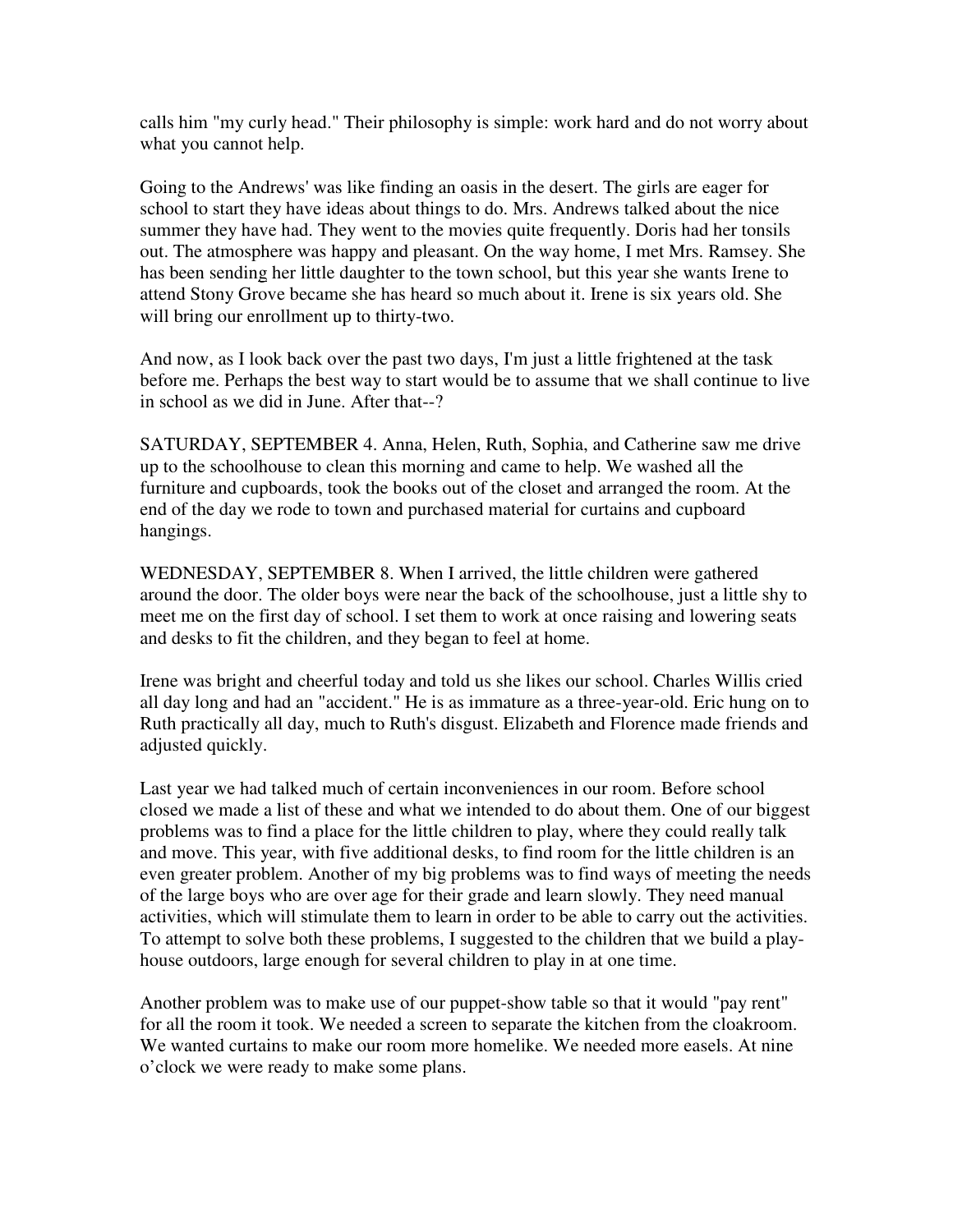Make easels from wallpaper sample bookracks and plywood – Edward and Ralph. Cover puppet-show table with inlaid linoleum – Frank Make three-paneled screen frame - Warren and George Make a skirt for the puppet-show table, tow cupboard curtains and window curtains – Catherine, Sophia, May, Doris, Ruth, Helen and Mary. Make orange-crate furniture for the playhouse – Alex, Gus, Andrew, Joseph and Walter. Make cushions and cushion covers for the chairs, dye rags for a rug – Verna, Alice, Martha, Pearl and Joyce. Make two looms for the rag rugs – Albert and William Tear rags for the rug – John and Richard Make bedding for crib – Florence, Elizabeth and Irene.

Before school, I helped Mary understand how to make the bedding for the crib and she helped the little girls with this. The older boys needed little help from me. I merely approved their measurements before they began to saw the lumber. Ruth helped the little girls with the cushions. I spent most of the time with the boys who were making the orange-crate furniture. We had a workshop until ten o'clock.

After the physical education period we began to talk about our summer activities. Mary made some drawings. Martha and Ralph have some insects. Catherine and Sophia have butterflies. William has some fossils. Frank made two airplanes and repaired two clocks. Ralph learned some new swimming strokes. Other children began hobbies but did not complete them.

I talked to the children about my summer experiences as a demonstration teacher in a one-teacher school in Michigan. I showed them the diary, which the children in Michigan had kept, and the fossils, which I brought back with me. We compared them with William's fossils. The health needs of new children are so great that I feel it is necessary to concentrate on them for a while. I plan to use the last half hour of each morning for this. Last year, many of our difficulties occurred in the afternoon after the noon play period. This year perhaps a quiet rest period for the first fifteen minutes will calm them for the afternoon's work. During the health period we discussed this matter of resting.

The rest period was successful today. Several children, who did not want to rest their heads on their desks, read easy books. We all became so relaxed that we kept yawning during the music period. We sang our old favorites today.

I started the little children on the review of the addition and subtraction combinations while the older ones continued the work they had begun in the morning. Each child has a pack of cards of combinations and as he completes one, it is checked off on his record sheet.

Late in the afternoon the older children began the review in their arithmetic books. And so ended a busy and interesting day.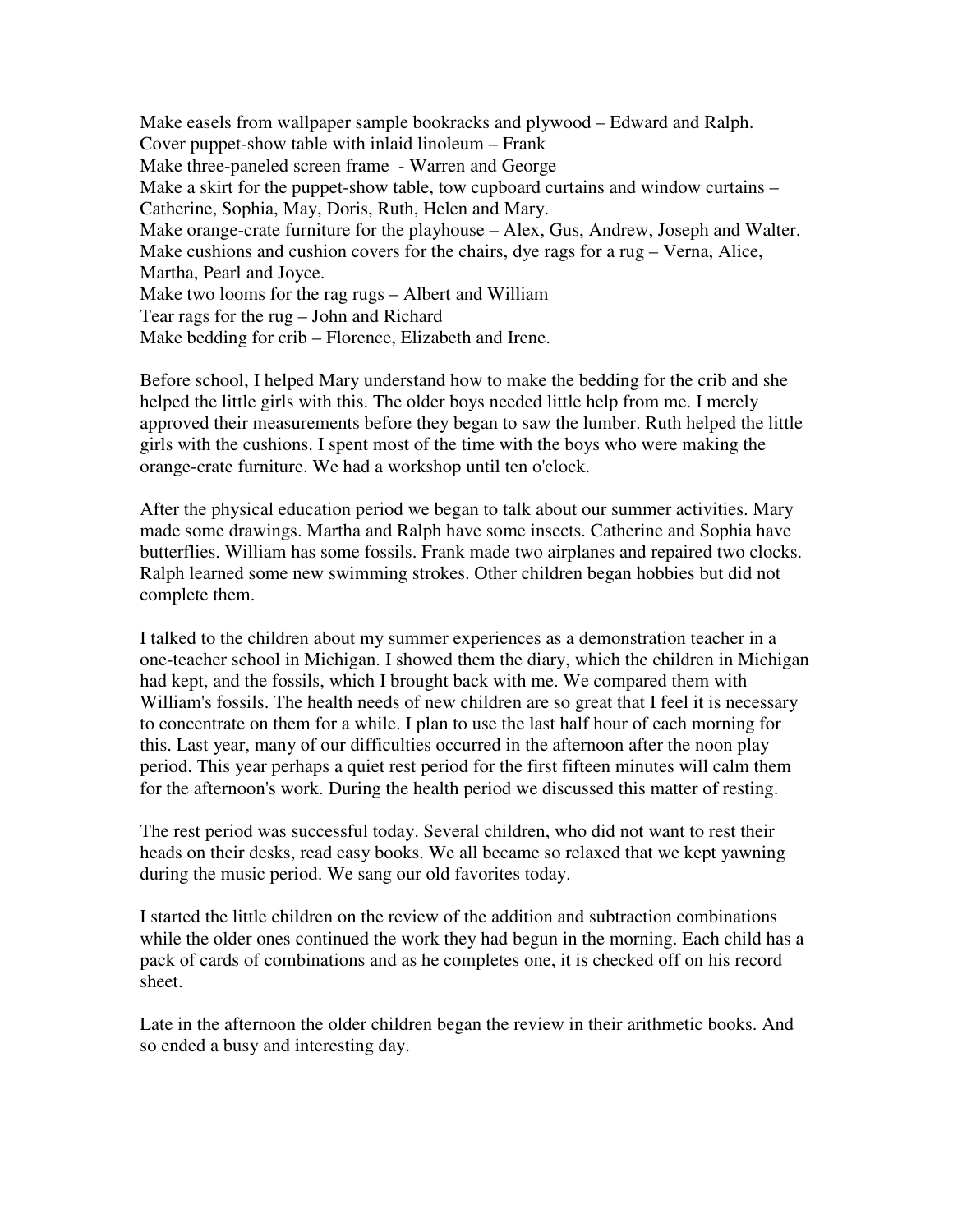THURSDAY, SEPTEMBER 9. Yesterday the children were glad to be back in school again and were too interested to get into trouble. It seemed as if we had never been away. Today, the effects of their summer experiences entered the schoolhouse.

We have no balls. Our good one was lost at the Township Play Day last spring. The other two need patching. We have a soft baseball, but no bat. Since there was no equipment to play with at noon, the boys stood around doing nothing. I suggested that we all get together and begin to clear the space at the edge of the woods for the playhouse. The boys pretended they did not hear. Only George remarked, "It's too much like work." They walked around to the back of the schoolhouse and began to tease the little boys. Albert, who thinks he is one of the big boys now that he is in the upper group, enjoyed the rough treatment and encouraged the attention he was getting until the boys hurt him. I called the boys in and talked to them. I pointed out that it would have been a happier noon hour if they had helped with the playhouse instead of fooling the way they had. Ralph said, "Why should we help with the playhouse? We aren't going to use it." I tried to explain that there are some things we do for the general welfare of all even though we get no direct benefit from it except the satisfaction that comes from helping. The boys did not react and vied to outdo each other with smart comments. We had to call an end to our conference with nothing accomplished and, I'm afraid, much harm done. As I look back now I realize what a mistake I made. I might have spoken individually to Ralph and Frank, who were the leaders, when they did not have a supporting audience. But I think it would have been better not to have made a speech at all. The only thing to do now is to get the balls fixed as quickly as possible, to get a bat, and to teach many new games. I'll have the younger boys start on the playhouse and when the older boys become interested, as they eventually will, we'll invite them to join. This, of course, is what I should have done in the first place. Fortunately for teachers, boys forget easily.

All the boys refused to play during the physical education period. Frank said, "Its too much like work. I do plenty of that at home." He was angry that he was not on Ralph's team. He said it was that way all last year and if he couldn't be on Ralph's side this year he wouldn't play. I talked for a while with Ralph, who was in a little better mood, and managed to get him to start a game while I went into conference with Frank. I said, "Frank, what has happened to your fair judgment? Last year you helped us work out our playground problems. I don't have to tell you what is wrong with having the two biggest boys on one team." I invited him to join in the game, but he wouldn't so I left him sitting on the steps watching us.

During the health lesson I brought up this matter of continual bickering on the playground. We discussed the relation of the attitude of the mind, general health. We talked about the unhealthy effects of idleness. Although the children listened attentively and contributed to the discussion, this lesson caused most of the trouble during the noon play period. They kept referring to our discussion of the trouble we can get into when we are idle. They tested it--to see how much trouble they could get into.

 FRIDAY, SEPTEMBER 10. Today was much better than yesterday. The work period in the morning always seem to go well. The children like what they are doing.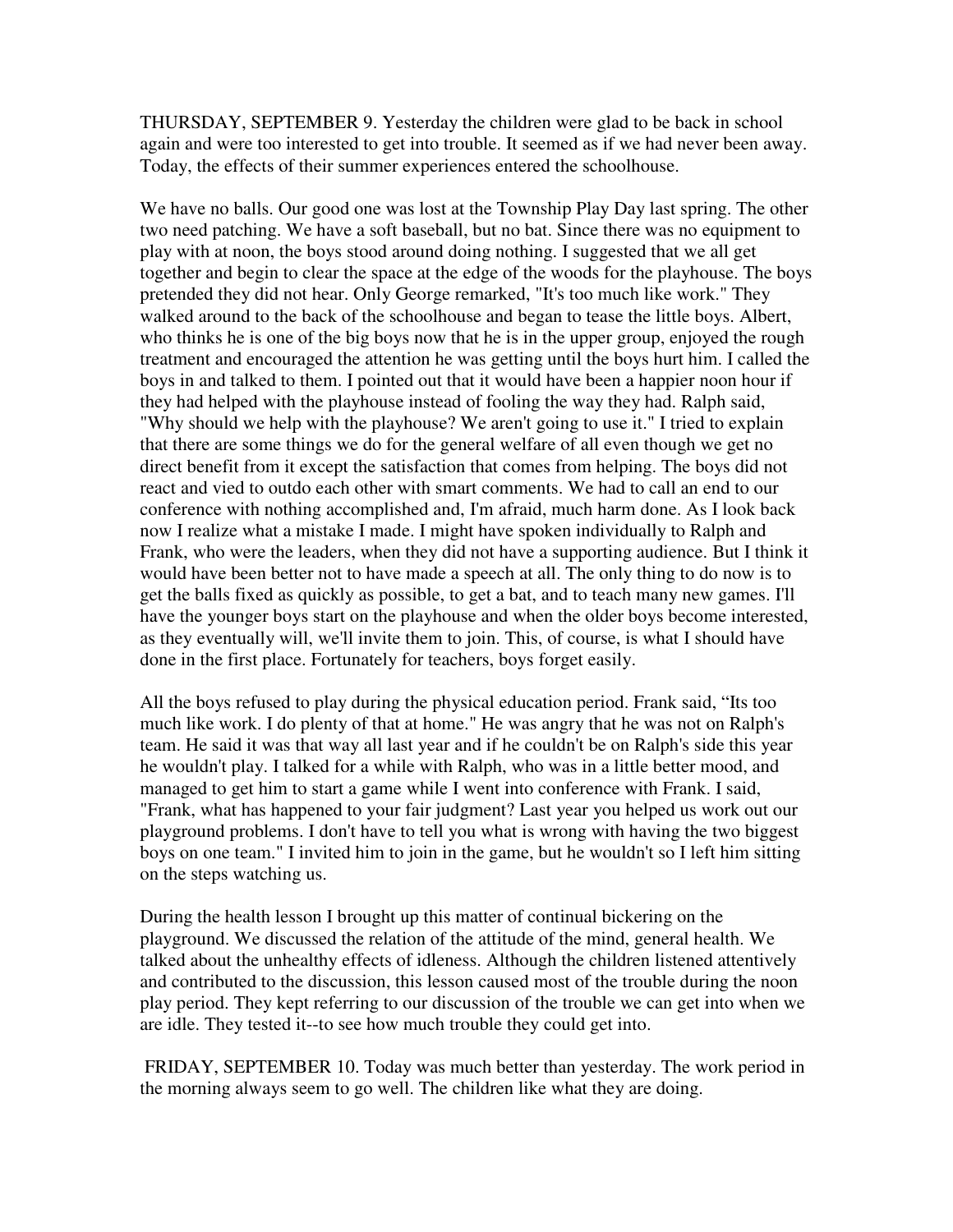At noon all the younger boys began to clear the space for the playhouse. The older boys watched most of the time. I'm sure they would have helped today if I had not made an issue of this matter yesterday. After school, as usual I inspected the toilets and to my dismay found obscene marking in the fresh paint in the boys' toilet. I could not tell whose writing it was.

MONDAY, SEPTEMBER 13. This morning I talked to the boys as they arrived at school. As I expected, no one knew anything about the markings. By a process of elimination I knew that one or all of the four big boys were responsible for it. While the others played outdoors I talked to the boys. I told them that it was too bad that we had to spoil the appearance of our newly painted toilets. I took this opportunity for some sex education. The boys listened attentively. I sent them out to repaint the defaced area.

It rained today, so we could not go outdoors to play. I made several suggestions about things to do and then joined a small group at the tables who were examining fossils with a lens and tripod microscope. We were absorbed and before we knew it Ralph, Frank, Edward, and George were interested too. Ralph cracked a few large rocks open and we found many tiny shells embedded in the rock. It was a pleasant twenty minutes.

The noon hour was not so happy, however. The little children found quiet games to play and the older boys proceeded to break up the games. Albert was interested in studying the fossils with the hand lens. Ralph went up to him and grabbed the lens. Since Albert was not willing to give it up, there was a tussle in which the frame around the lens was broken. I told Ralph simply that he would have to buy a new one (10 cents). Since the situation was getting no better, I asked the children to take their seats and to rest quietly. George and Edward did not like that and refused to work the rest of the afternoon. They just sat in their seats and sulked. I know I must do something positive about this situation, but what?

And Joseph! He hangs around the older boys and imitates them. He shouts at the top of his lungs and stamps around. He is getting too old to be easily taken care of in a public school.

Charles's father agrees with me that it would be better to keep Charles out of school another year especially since he cannot dress himself. I gave Mr. Willis a list of things to teach Charles before next year.

There was one other bright spot besides the morning play period. After we sang two songs, we shortened the music period to leave time for some original stories. Catherine told the nicest, most refreshing story about a little rabbit who would not obey his mother. Every child in the group thoroughly enjoyed it. They asked me to read to them. I read a fable from Aesop, similar to Catherine's story

TUESDAY, SEPTEMBER 14. Last night I thought my problem through carefully. The children are having their difficulties, it's true, but so am I. I want so much to meet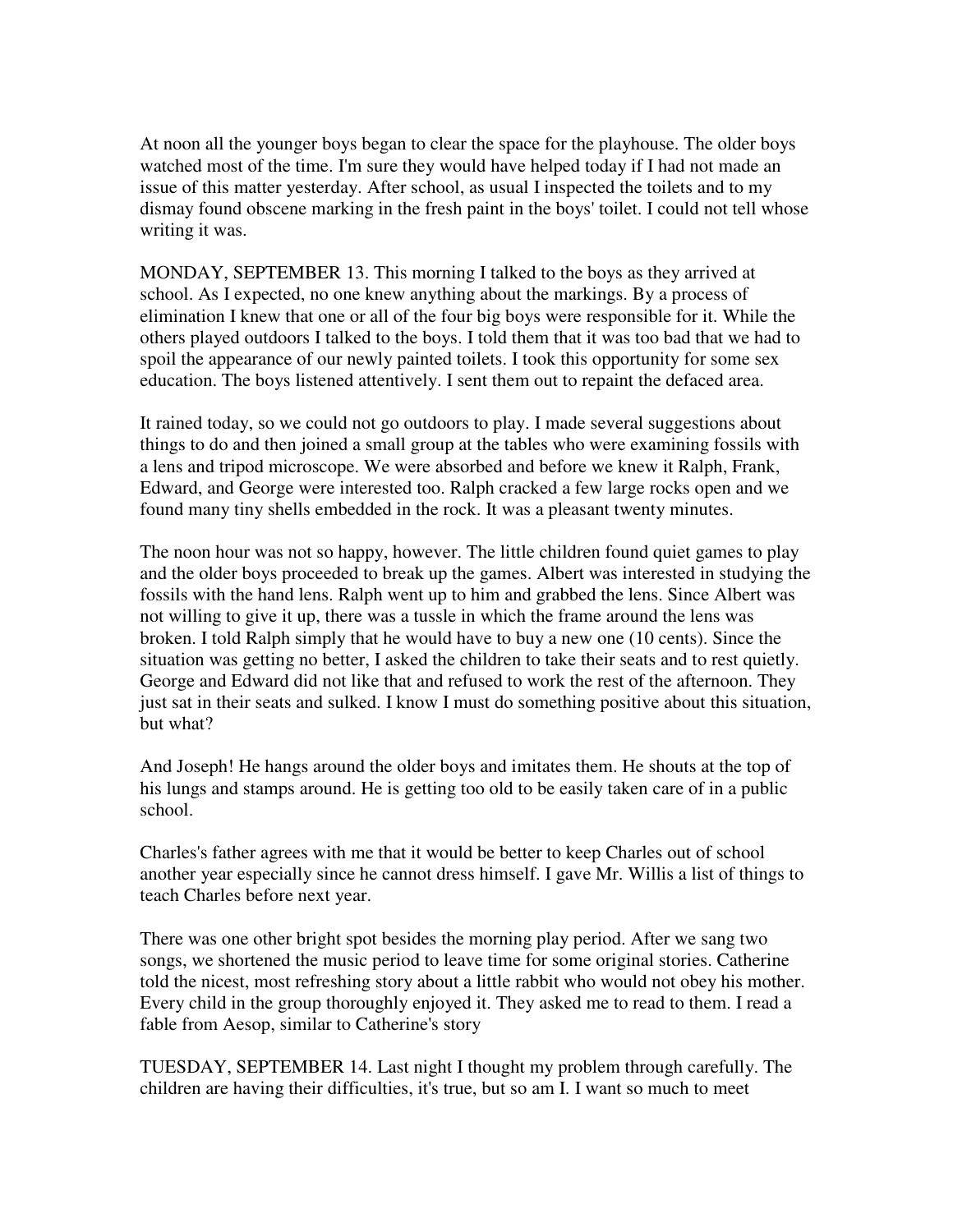genuinely the needs of these boys and girls, but I'm having such a struggle I've done more things wrong than I have done right since school began, it seems. This work taxes my ingenuity and patience heavily. How easy it would be to settle the problem by going back to an autocratically managed school. But I am not willing to give up the purposes of a democratic one, and these purposes cannot be accomplished by force.

I must give the children more challenging work to do. If I can keep them busy and interested perhaps I can guide their energies into more worthwhile channels. I have had the two balls patched and bought a bat with money from the school fund. Ruth took the baseball home to restring it.

Using the social studies period to make improvements in the appearance and efficiency of our room has been good. In addition to this, I decided to capitalize on the interest of the children in my trip to Michigan to give them something more definite to do. This morning I listed on the board the interesting things I saw in Michigan: many fossils, windmills, barns with round roofs and lightning rods, fields of wheat and corn, square farms and straight roads, sheep and hogs, oil fields, much flat country, few trees, and many lakes. We talked about the meaning of these. We found a map in our geographies and traced the route I took. Ruth read that I went through part of the Corn Belt. She explained that more corn was raised here than in any other part of the United States. The children studied the map and found that more wheat is raised in part of this region than in any other part of the United States. More cherries are raised here, more automobiles are manufactured, more flour is milled than in any other region of the world. I had the children encircle this region with their fingers and told them that for convenience in discussing it we call it the "North Central States." I asked the children to read to try to find out why it is that this region is important in so many ways.

While I was with the other children, the little girls under the direction of Verna, sewed cushion covers and did some weaving on the rugs, while the little boys, under the direction of Gus, painted the orange-crate furniture they had made. They put this work aside to plan for the playhouse. The children planned to make it seven feet square and six feet high. They want a peaked roof. At first they wanted windows all around the house until Andrew suggested that it would be too drafty. He suggested that we enclose entirely the north and east sides as his father had done with the chicken coop. We made a working diagram and then went outdoors to mark out the site of the house with wooden pegs and strings.

WEDNESDAY, SEPTEMBER 15. The older children set up some problems based on yesterday's discussion:

I. How did the fossils get to Michigan? II. Why is this region such good farming land? III. How can they raise so much corn and wheat? IV. How did these cities become so large?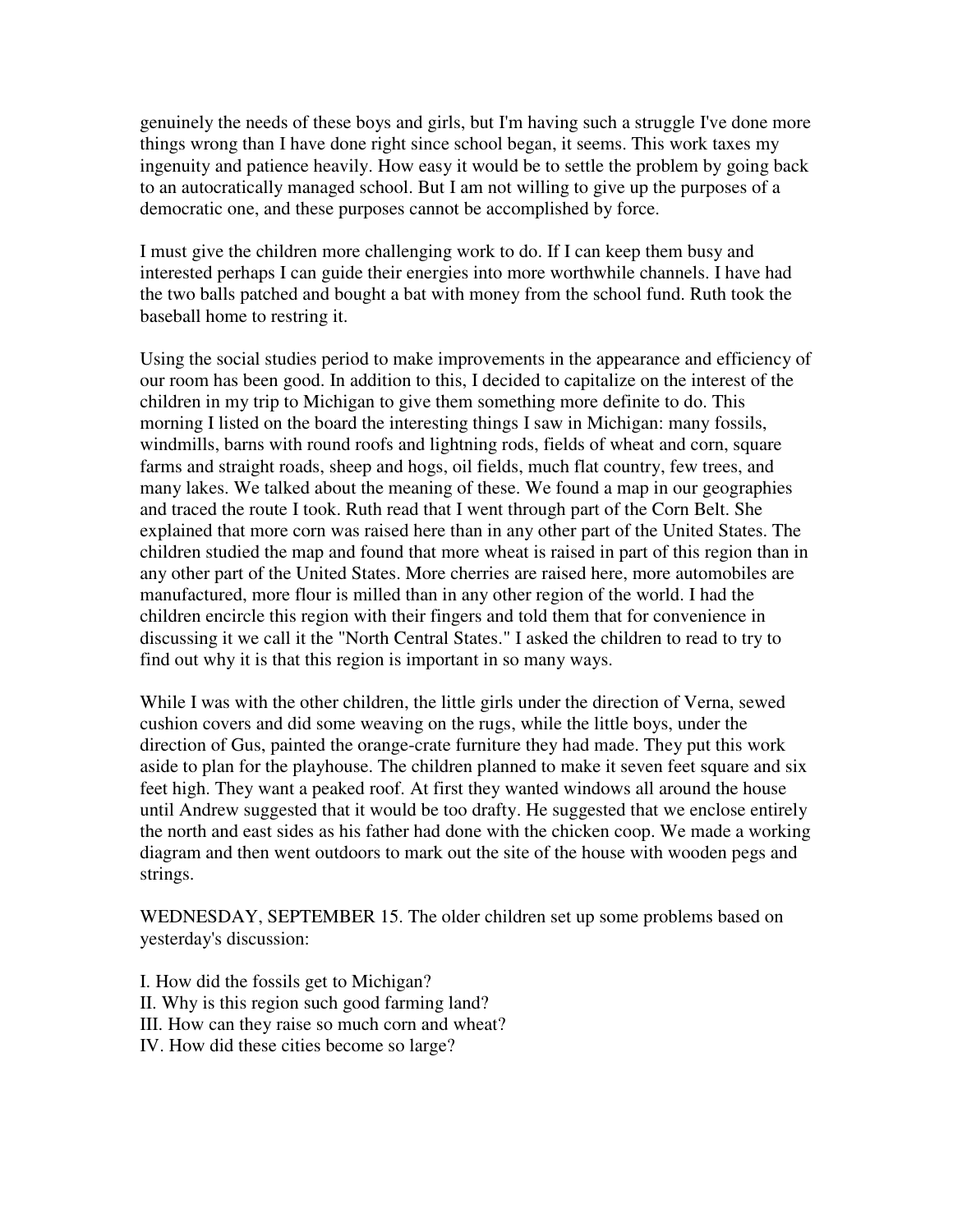The children began to read in their geographies to solve the first problem. I gave them some help with the index.

THURSDAY, SEPTEMBER 16. Albert, Pearl, and Martha are working with the older children this year. They were having trouble with using maps. While the older group continued to work on Problem I, I helped them with map study. I gave them a map of the United States on which they are outlining the North Central States and labeling them. The primary children continued the work they were doing yesterday.

This was the day the school doctor was to come to examine the children. We used the health period to prepare for him. I read to the children the story of the way Admiral Byrd picked his men for his trip to Antarctica. We discussed the value in frequent physical examinations and why it is a good thing to discover early any physical defects we might have which need correcting. Appropriately enough, the nurse and doctor arrived just as we had finished. I watched as the doctor examined the children and the nurse made notations on the health cards. Now and then I pointed out to the doctor observations I had made and he checked carefully to verify them. I shall work with the parents to have these defects corrected as soon as possible.

The children began to make their new progress books today. They wanted them to be extra nice, so we had an art lesson on border designs.

After school the girls went to our neighbor's to sew the rest of the curtains, as our machine is not working properly. Andrew, Gus, Alex, and I went to the lumber company to order lumber and to get some advice. Mr. Oaks figured up the bill on the adding machine, which interested the boys very much. On the way home, Andrew said, "Twenty-seven dollars is a lot of money. We will probably have to give two plays to raise it." Before we left, while I was helping the girls to get started, the boys washed their hands and faces, combed their hair, and brushed their shoes.

This morning, Frank carried to school, for a distance of two miles, a heavy rock filled with fossils. The children spent a great deal of time examining it with the hand lens and microscope and pointed out unusually good forms. We have some turtle eggs in our museum. Four hatched today while the children watched. It fascinated them. George brought two chipmunks that we are watching.

MONDAY, SEPTEMBER 20. This morning we took a walk to observe how seeds are disseminated. We identified as many of the seeds as possible and brought back for our museum examples of the various means of dissemination.

During our health period we discussed what makes a walk enjoyable. We talked about pace, rhythm, position of the feet, weight, carriage and posture, proper shoes, and finally the ability to appreciate and enjoy what we see. Because Ruth's feet ached when our walk was over, we drew an outline of her foot and found that her shoes are too small for her. All the children will make this test tonight.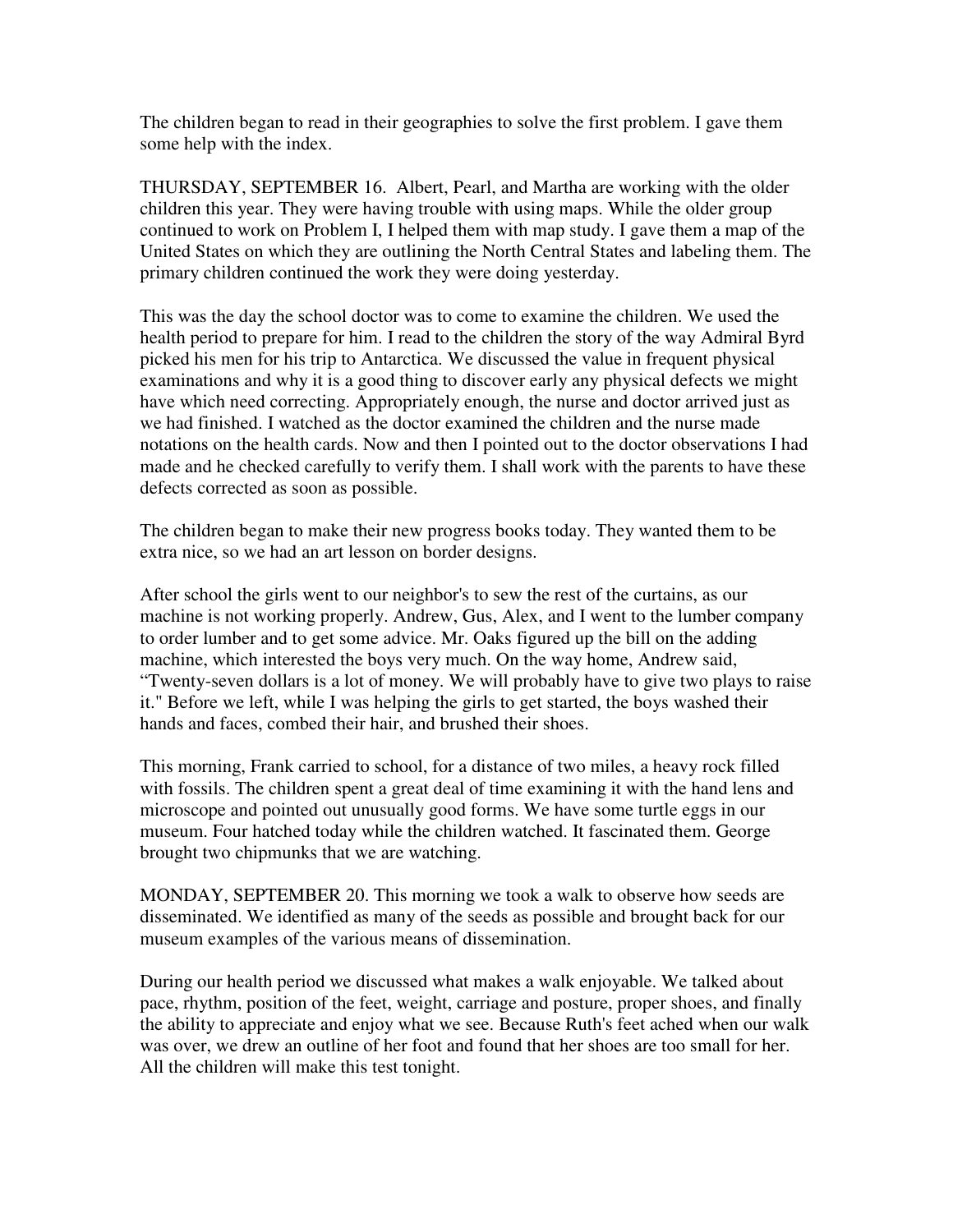This afternoon the boy decided they would like to build a log cabin in the woods. I heartily welcomed the plan as the first really absorbing interest they have had this year. The little children organized a game of center catch ball. A pleasant noon hour went all too quickly.

THURSDAY, SEPTEMBER 23. After school we had Forestry Club meeting to mount the specimens we gathered this summer. Surprisingly enough, the older boys gave up their plan to remain after school and work on their cabin in order to attend the Forestry Club meeting. Ralph had no collection of his own to mount, so he helped mount the seeds we gathered during our walk on Monday. Ruth, Catherine, Sophia, and Verna were identifying insects. Albert began to build a cocoon cage. Ruth made a chart to mount her bird feathers. Warren cut small square boards on which he is going to mount his birds' nests.

FRIDAY, SEPTEMBER 24. In the science lesson this morning we discussed what happens when a seed falls to the ground, how a plant makes seed, and the purpose of the flower. We discussed pollination and photosynthesis. Mary and Helen are going to make a chart of the plant cycle.

The boys want to work on their log cabin during physical education periods and they asked me for permission. I told them that it was up to the girls because it would be spoiling their game. The girls said they wanted to be fair but they felt the boys needed the group play. It finally worked out this way. The boys would use the morning physical education period to work on the cabin until they get a good start. In the meantime the girls can play with the little ones. In the afternoon, however, we would play together as usual. It gave me a little thrill to watch these boys and girls peacefully considering their problem and coming to such a wise decision satisfactory to all. We had to start again this year-but not from the very beginning!

SATURDAY, SEPTEMBER 25. The boys and some of the girls came to the schoolhouse to begin working on the playhouse. It is a big job and we had quite a time with the foundation. It took all morning and part of the afternoon to get the foundation of stones level and to make it fit the sill. We put up double posts in the four corners, the top plates, and the center nailing pieces. We braced the posts. The children learned about the fine steps in constructing a house and how to use a level. Andrew said he never realized a carpenter had such hard work to do.

WEDNESDAY, SEPTEMBER 29. During the social studies periods these days the larger primary boys are nailing the boards on the side of their house, while the smaller boys are working on the orange-crate furniture. The little girls are weaving their rag rugs and sewing bedding for the crib, curtains for the cupboards, and cushions and cushion covers for the chairs for the playhouse. I work with the little children for the first half hour to be sure they will know what to do while I work with the older children. Verna usually takes charge of the little ones when I am not with them. The older primary boys help the younger ones.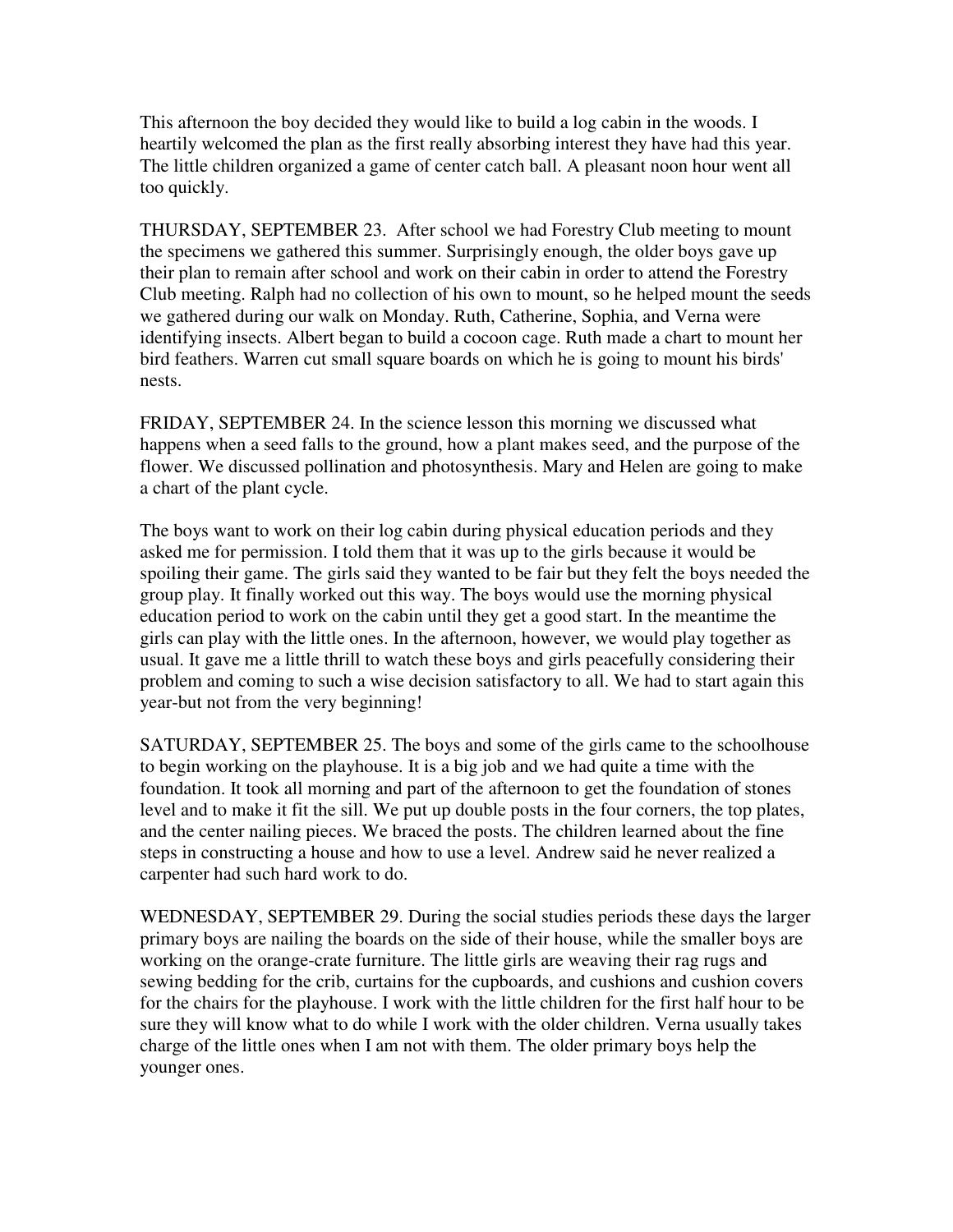The older children in the meantime gather information, which we discuss later. At present we are discussing Problem III, How can they raise so much corn and wheat in the North Central States? The children are especially interested in the machines used to harvest the wheat.

For our health lesson today we discussed posture. We reviewed correct sitting, standing, and walking postures and how to take restful postures while working. We practiced the postures to get the feel of them and gave helpful suggestions to each other. The Sametis children have poor postures. Catherine asked the children to remind her every time they saw her slouch.

After school the girls met to reorganize their sewing club. Only five girls were present. Most of the girls do not like to sew. They elected their officers, decided on Thursday for their meeting day and planned the next few meetings.

FRIDAY OCTOBER 1. After school we had a Forestry Club meeting. Only Ralph, Warren, Sophia, Catherine, and Ruth stayed. We have so few members in our clubs this year. They seem to think the clubs are too much bother. Yet, they need this so much. Those who did stay to the meeting had a good time because they really wanted to be there. Ralph is making a collection of twig specimens.

SATURDAY, OCTOBER 2. My dad had to help us today. He put up the corner rafters and taught the four big boys how to put up the center ones. Since there wasn't enough work for all the boys, those who could not help raked the school grounds and burned the debris. The big boys like to work with my dad and are happy about being able to work on the house. Yesterday I explained to the boys that the roof would be too hard for the younger boys to build and that we would need their help. They answered, "Sure, we'll do it."

TUESDAY, OCTOBER 5. Frank came in with a cheery smile and asked if he could help with the playhouse. The four big boys started immediately to measure and saw the boards and to nail them in place on the roof.

The little children have said nothing so far about making a booklet in which to record the experiences of building the playhouse. I brought up the subject today and only Albert said he thought he would rather not write stories. When the children got their bright paper for covers he changed his mind. The five and six year olds made pictures showing how we cleared the site for the house. Joyce wrote under her picture, "We will make a house." The rest wrote original stories about the plans they had made.

WEDNESDAY, OCTOBER 6. The boys were here bright and early to help with the house. They have completely forgotten about the log cabin and are putting all their energies into building a nice playhouse for the little children.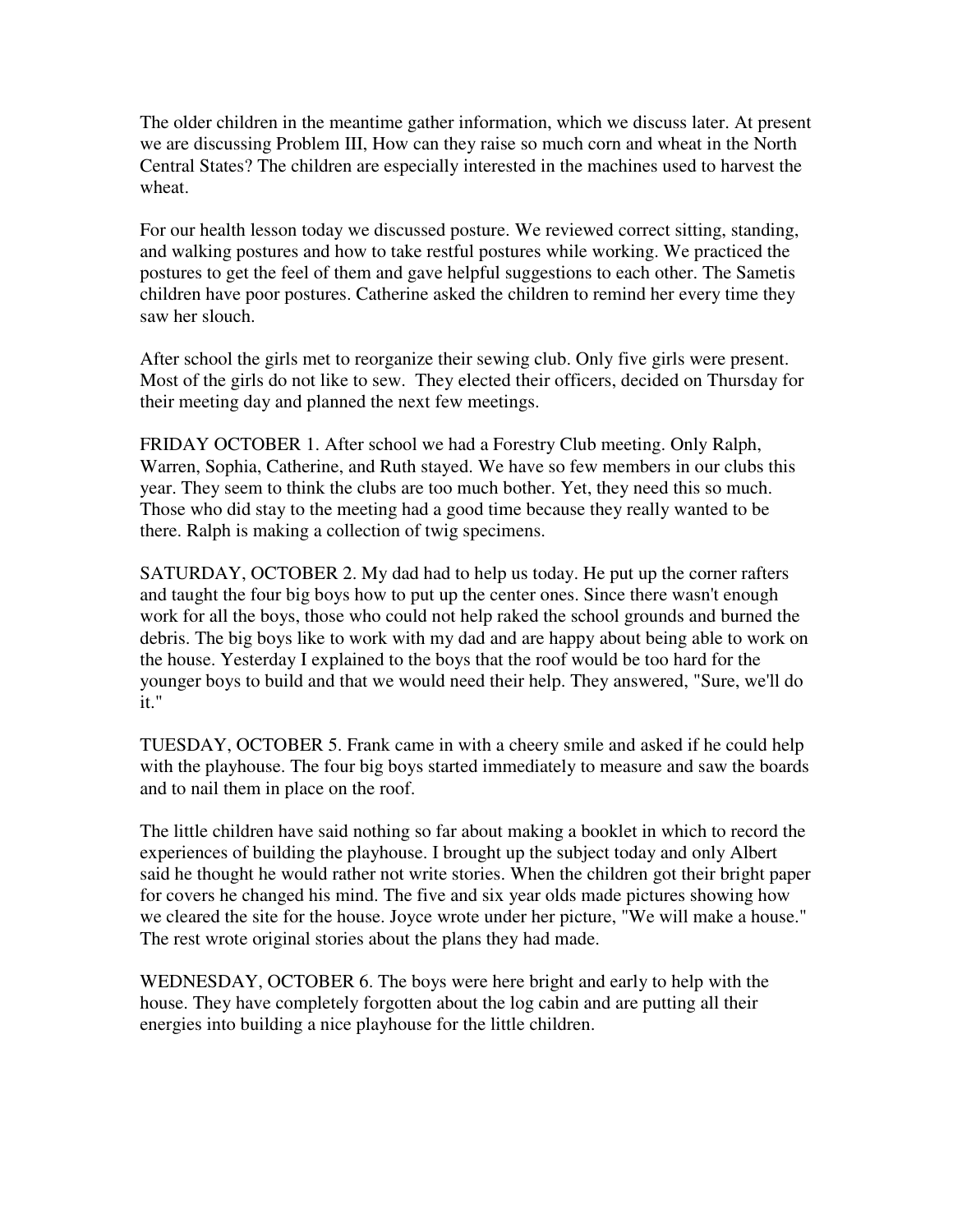The children want to give Robin Hood for their puppet show this year. I began to read it to them yesterday. They gather around me and we have a happy time. Ralph manages to get a seat right at my elbow. He loves the story.

During that nice half hour while the children rest, I read in Uncle Remus story. They learned an English round, "Come, Follow." and group. There was time left for Ralph, Martha, and Alice to tell original stories. Albert told one that was almost poetry. The best of the original stories will be written up for the school newspaper.

WEDNESDAY, OCTOBER 13. We had an art lesson today in which the children made charcoal sketches of trees. Pearl and the Hill boys got the feeling very nicely.

The children finished tracing the world map on the back of oilcloth. It is nine feet wide. Today they nailed it to a wooden rod and hung it on the wall.

The children have been learning many new games and the physical education periods have been happy.

THURSDAY, OCTOBER 14. The children feel that it is taking too long to finish the articles they are making for the room. They asked to have a whole day to work on these things and to get their notebooks in order. Each person made a list of the things he had to do. Some were working on their social studies problems. Some were getting their reading up to date. A few girls were sewing curtains. Two boys were putting oilcloth on the kitchen cupboard shelves. George was enameling the oil stove. Alex, Gus, and Andrew were putting siding on the playhouse. Catherine and Sophia were transferring their drawings to unbleached muslin for the hall screen. I spent practically the whole day with the little children helping them with their reading, spelling, and arithmetic.

After school all the children remained to Forestry Club and it seemed like old times again. The children are still mounting the specimens they gathered this summer.

FRIDAY, OCTOBER 15. Yesterday was so successful and, since there were still many loose ends to catch up, we repeated yesterday's procedure. Mr. Oaks from the lumber company was passing this way and stopped in to see how the playhouse was progressing. He was in the hall ten minutes before we knew he was there. Mr. Oaks was so interested in what he saw that he did not want to disturb us. He smiled and said, "Perfect discipline!" It made me feel so happy for now, at least, we are getting back the fine spirit we had in this school last spring. This spirit is beginning to spread, too, for tonight three of the high school girls joined the Sewing Club. At the meeting we studied the Sears, Roebuck catalogue and sent for samples of materials for dresses. The girls are beginning to assemble their sewing boxes.

SATURDAY, OCTOBER 16. This morning I took some of the girls to Weston to select patterns for their dresses. Again I was made aware of the limited experiences of the children. They had never been on an elevator or through revolving door. They stopped to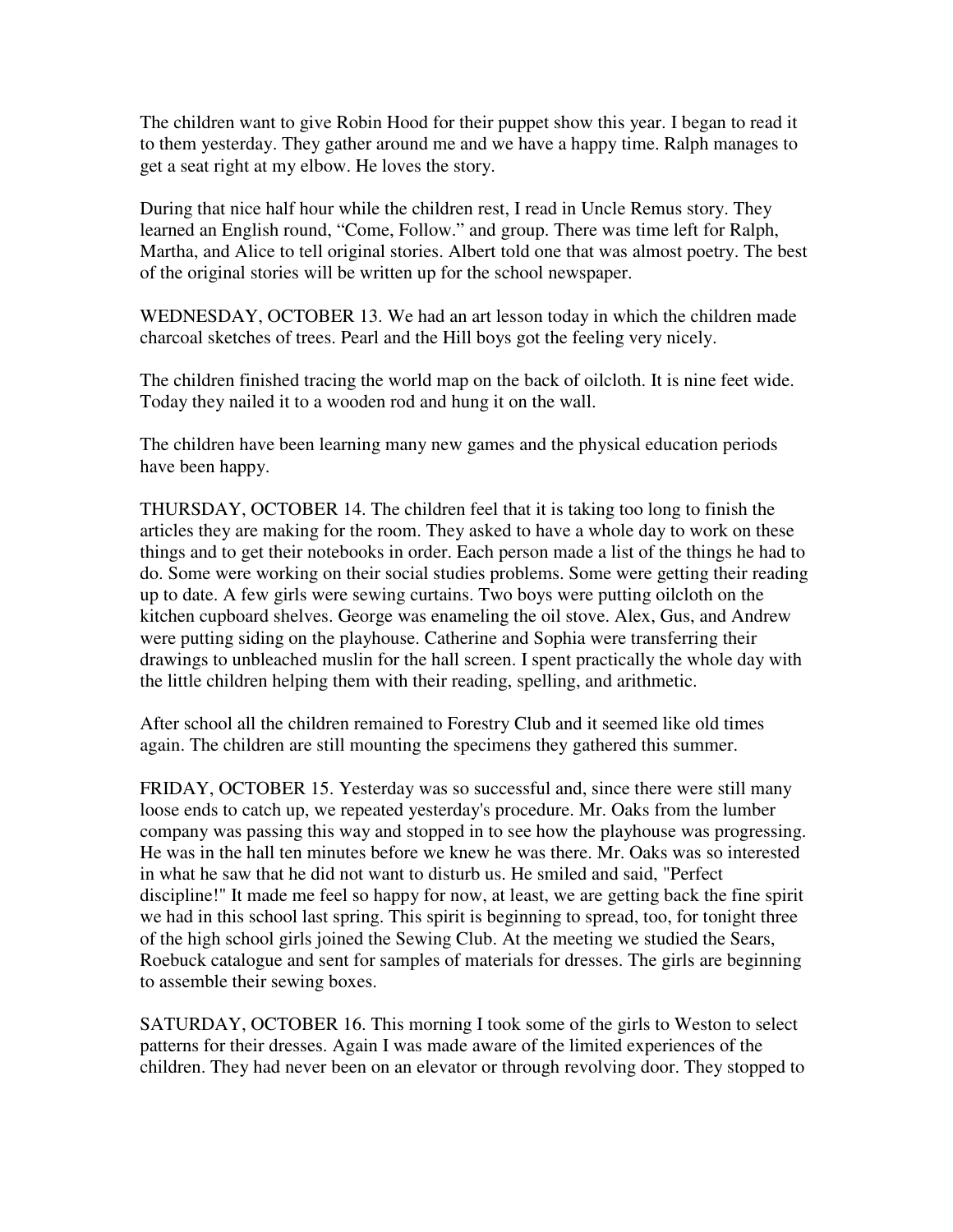examine everything and were full of questions. The woman who showed the girls the patterns has some understanding of children, for she was patient and helpful.

MONDAY, OCTOBER 18. As soon as Frank arrived at school he wanted to know if there was something he could do. He is general manager of cleanup for the next two weeks, so I took him around and showed him what needed to be checked.

We spent most of the afternoon getting the curtains up and putting the room in order. The girls were eager to complete the new hall screen, so they remained after school to press the crayon scenes into the muslin and to tack the muslin to the frame. We stayed until 6: 30 to finish up. I thank heaven for understanding and appreciative mothers! My dad helped the boys with the roof today. It is too difficult for them to do alone. Frank slipped him an apple, indirectly, the way he usually slips one to me now and then these days. Working with my dad put Ralph in such good spirit that he stayed to help Catherine, Sophia, and Ruth nail the muslin to the frame.

TUESDAY, OCTOBER 19. This morning when the girls arrived, they began to look at the room critically to see that everything was right. It is a cozy room. Near the stove is our puppet stage made over into a worktable. The top is covered with brown battleship linoleum. A pleated skirt of brown, orange, and cream print percale hung around it. Under this table we store the bulky materials with which we are working, our orange crates and lumber. In the front of the room, to one side, is our piano standing away from the wall to make a museum corner. On top of the piano is a black bowl filled with colored autumn leaves. Also in the front of the room are the two easels already showing signs of use. Around the room are hung the "works" coming from the easels. On the back bulletin board are charcoal sketches of trees, neatly mounted. On the wall are hangings which Anna and Sophia made last year. Under the windows on one side of the room are the problem and vocabulary charts for social studies and a few maps of the North Central States. The shelves in the kitchen are covered with brown, tan, and cream checked oilcloth. The screen showing fall, winter, and spring scenes on its three panels separates the cloakroom from the kitchen. The striped orange, green, and cream net curtains give a rosy glow to the room even on this dull day. The girls looked around, heaved a sigh of satisfaction, and exclaimed, "Doesn't it look nice, Miss Weber?"

WEDNESDAY, OCTOBER 20. After school, Irene had a birthday parry and all the primary children were invited to attend. Mrs. Ramsey, a friend of hers, and I transported the children over the mountain and back into the woods to the charming stone house which Mr. and Mrs. Ramsey and their caretaker have built. We ate ice cream and cake. Following the refreshments we took a long walk in the woods. When we retuned we sat on the floor and had a song fest. William said he wanted to sing the three-part "Amaryllis." I said, "You can't do that, none of the older ones are here." But they did it! They also sang the three-part round "Come, Follow" and did not need the older children to help them! I was as amazed as Mrs. Ramsey. I suppose you never cease to learn new things about the ability of children.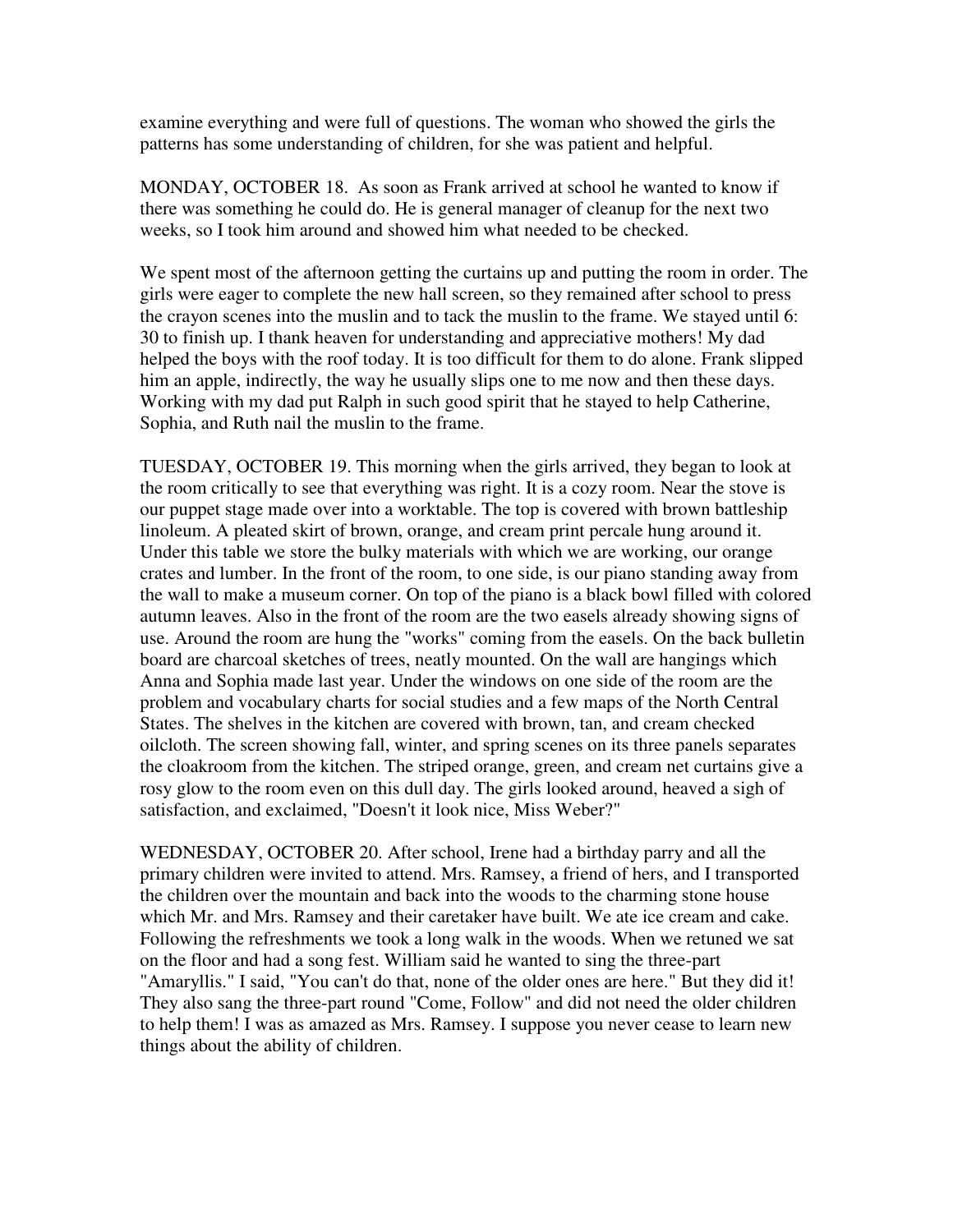The trip home was delightful. Albert, Florence, Joyce, Walter, William, Eric, Pearl, and Elizabeth were in my car. The moon came up and took all our attention. William wanted to know if the moon was hot. Albert knew the answer and explained about reflected light. He also told about the mountains and craters that form the face of the "man-in-the moon." They had fun with the moon. "Look, Miss Weber, the moon has a hat on," observed Florence when the moon went behind a cloud. "Now it has a mustache." "Now it's in jail." "Now it's playing peek-a-boo." Albert and Florence were the last ones off. When we left Eric, Albert said, "Let's sing and find out how many songs it is from Thompson's to our place." We sang and found the distance to be three songs long.

FRIDAY, OCTOBER 22. During the health lesson we talked about the necessity of taking a bath frequently. We have several children in the group who need this lesson very much. These children have to carry water from a distance and taking a bath is hard work. We talked about sponge baths and how it is possible to keep clean even though it is not possible to immerse the whole body in water.

Fourteen members were present at the Sewing Club tonight, which includes all the eligible girls in the neighborhood. The samples came from Sears, Roebuck and we examined them for quality and price. We rubbed them to see if they had a filler and then washed them to test for shrinking and fading. We talked a little about the colors suitable to our skin and hair coloring. Before the meeting was over we filled out order blanks and money order slips, and sent for the materials.

SATURDAY, OCTOBER 23. This morning I took to Weston those girls who did not go last week. They selected patterns for blouses and dresses.

MONDAY, OCTOBER 25. In social studies this morning we began to compare the North Central States with New Jersey and the Northeastern States. The children listed nine differences. The children have made nice notebooks about the North Central States and have a fair grasp of the content.

WEDNESDAY, OCTOBER 27. The first of our mothers' meetings was held today. Three committees remained after school to help. One committee prepared tea and cookies for refreshments and cocoa for the little children who must accompany their mothers. Another committee prepared games for these small children to play. The third committee was responsible for making the mothers comfortable and for acquainting them with our work. There were eight mothers present. Inez watched Ralph explain our work to Mrs. Thompson, Mrs. Williams, and Mrs. Hill. She said, "I never expected to see Ralph do a thing like that."

MONDAY, NOVEMBER 1. The children are becoming more interested in what is going on in the world since they are getting the *Current Events* papers and *My Weekly Reader.*  We are recording on the world map all the places we read about. Helen put China and Japan and Japanese territory on the map and explained it to us today. Since the Philippines are so near Japan, we got into a discussion of the relation between the United States and its possessions. The children thought it would be a good idea to number the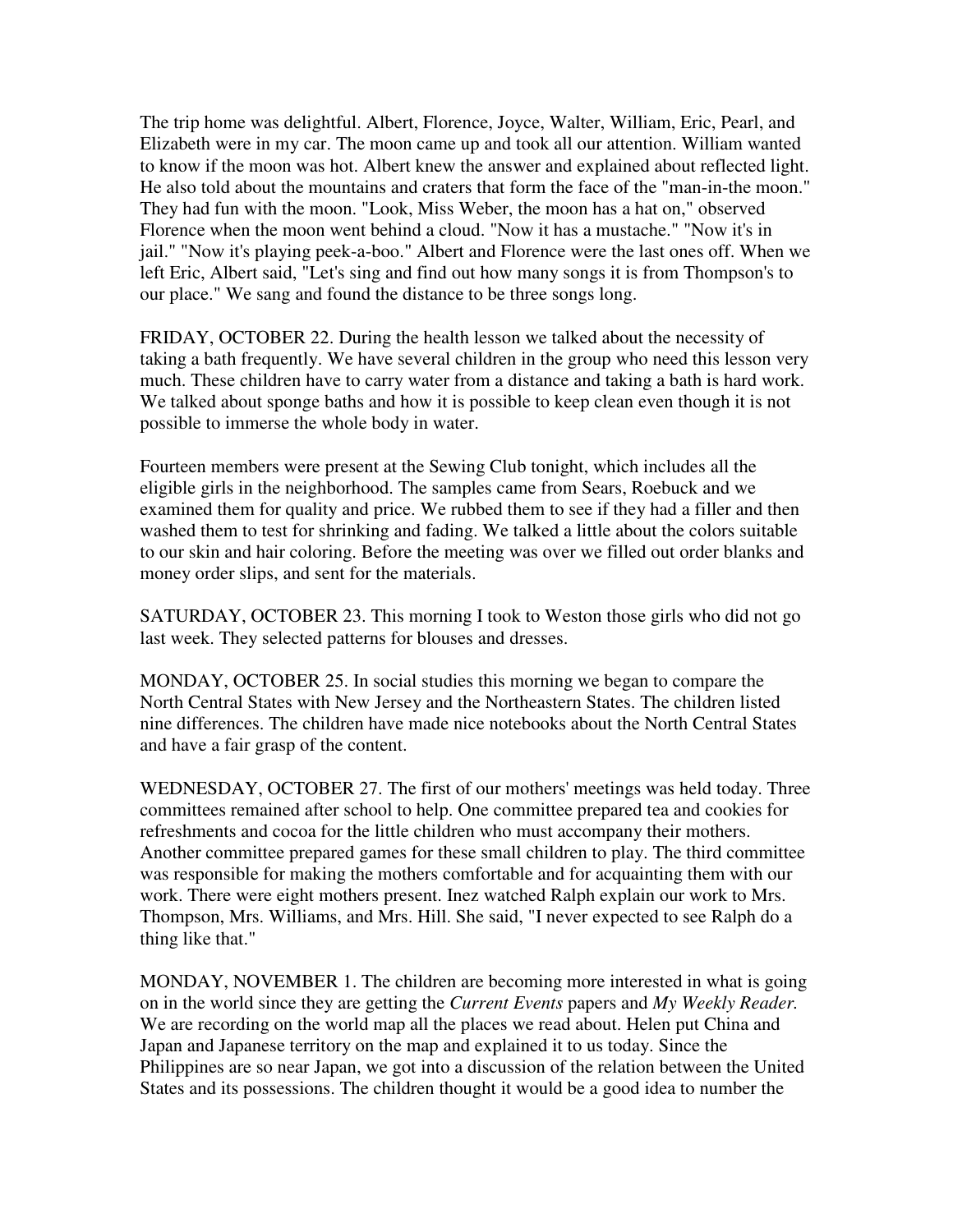places on our map and to have a key, which will tell the story of these places. The key will be in the form of a book with a page explaining each number on the map.

THURSDAY, NOVEMBER 4.This week the big boys have put the tarpaper on the roof of the little house to make it waterproof and have put the screens in the windows. Today, Frank and George helped the Cartwright boys and Andrew to put down the floor. They finished hinging the door. Walter and William shellacked all the knots and the boys began to paint the house.

This week has been calm. All are happily working and playing together. Ruth is a good general manager and she sees to it that the room is always clean and in order. Ralph is a good president, and the children accept his authority. Mary is a capable child. She reads to the little children every day and is teaching them nursery rhymes. The primary children work in clay, which we got from the Hills' stream and paint at the easels. They create stories, dramatize stories they read, and have rhythms twice a week. They are eagerly watching the progress on their playhouse and are impatiently waiting for it to be finished. The little children are getting more attention than they did last year.

FRIDAY, NOVEMBER 5. There was an interesting Helpers' Club meeting this afternoon. The children felt that, even though we were careful not to disturb others by unnecessary talking, there was still too much noise in the room. They made several suggestions to remedy the situation. The beginners pounding clay at the clay table made part of the noise. Mary was asked to teach the little children how to mold their clay with less noise. It was also decided to move the table to a part of the room where it would not be disturbing to have the little children work. The children set aside several periods appropriate for sharpening pencils so that this would not go on all day long. Ruth demonstrated how to open and close desks with less noise. Frank was appointed by the president to oil the seats to prevent squeaking.

After school the Sewing Club met. Two of the high school girls brought dresses to be made over and fitted. Martha and Pearl began to make potholders, since they have never sewed.

MONDAY, NOVEMBER 8. This morning I stopped in town to buy more paint for the playhouse. It made me a little late and I knew I could not finish all the work I had to do before school started. Ralph and Edward were standing outside and I called to them, "Boys, will you please make the fire this morning so that we can get started on time? I have so many thing to do." Edward grumbled but did come in and clean out the ashes. Then, mumbling "I did my share," he left. Ralph did not come in at all. As the other boys arrived, Ralph advised them, "Don't fix the fire for Miss Weber. Let her do it herself." In spite of that, five boys made the fire. Because of all the fuss, school began ten minutes late and we made up the time at noon. The big boys did not like it. I thought it best to ignore the matter. Perhaps it is only a temporary thing.

TUESDAY, NOVEMBER 9. The boys were cheerful this morning and we had a happy time until noon. A group of boys sat in the playhouse to eat their lunch. It wasn't long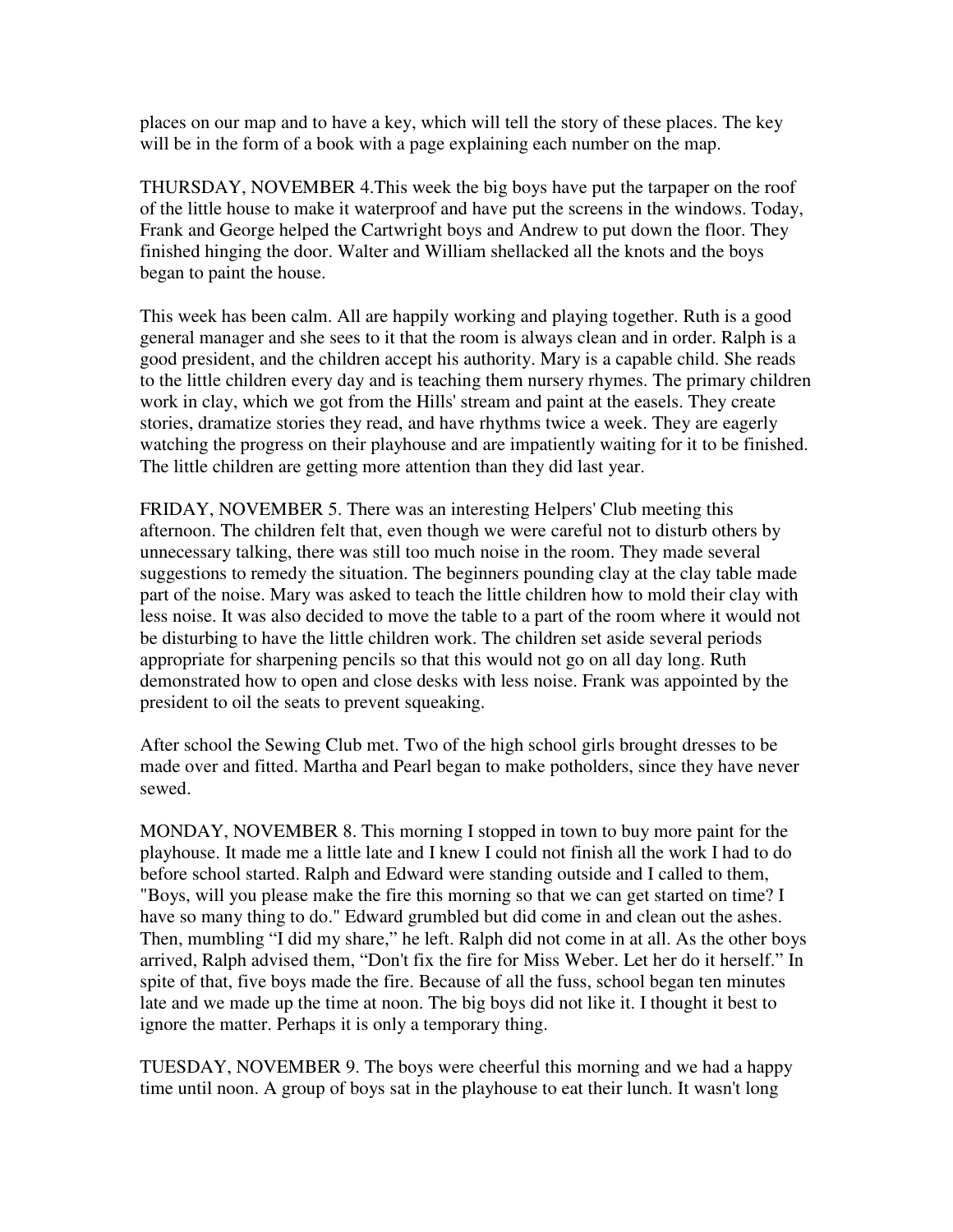before Joseph came to me, crying. Frank had pushed him against the wire screen and the edge had come loose. Frank said Joseph did it deliberately, but the Cartwright and Warren protested that Frank was not telling the truth. As calmly as I could I said, "Frank, you will have to repair the screen and you will not be able to eat in the playhouse for a while." When I left, Frank and Ralph came out of the house and began to stone it. Frank deliberately pulled out another screen. I became angry and lost my temper. I can't remember what I said and I certainly hope no one else can either. When I came to, I found myself the center of an amazed and bewildered group of children. After sending the other children off to play, I sat down with Ralph and Frank. I told them I was sorry I had lost my temper and that now we had to decide what to do. The boys offered to repair the damage. Everything was all right the rest of the afternoon but I was miserable about the mistake I had made. None of us felt like talking. It was a quiet and sad afternoon. As I look back, I know I was only feeling sorry for myself and treated this affair as a show of ingratitude on the part of the boys. Boys don't go out of their way to be ungrateful. It's something else that is making them behave as they do.

WEDNESDAY, NOVEMBER 10. This was the first day of the hunting season and Mr. Jones took Ralph with him. Without Ralph, Frank had no moral support and there was no trouble. He was silent but it was not a rebellious silence, as he willingly performed the few tasks I gave him. Several children told me this morning that Frank had shouted all the way home last night that if I ever went to his house again he would shoot all my tires off. I wish I knew how to find out what is troubling him. The attitude of the group is that of quiet sympathy. I have them with me.

THURSDAY, NOVEMBER 11. Frank went hunting today, and everything went well with Ralph. After school Ralph asked if he could ride with me to the garage. On our way I had an opportunity to talk with him. He has made up his mind that he isn't going to be a member of any of our clubs. When I asked him why, he answered, "What's the good of it?" We said little else. I knew that words would not convince Ralph of the good of anything.

FRIDAY, NOVEMBER 12. This morning I asked Ralph to get a bucket of coal. When he returned, he asked, "Miss Weber, in my spare time, may I clean out the coal house? We can't get into it to get coal."

When we were washing our hands for lunch, Frank stepped aside so that all the girls could wash their hands first. Then he said, "Go ahead, Miss Weber, I can wait." This afternoon he asked, "When are we going to work on the little house again?"

I was beginning to feel happy once more when the two oldest Jones girls came to visit. They arrived while we were, playing outdoors. Martha and Ralph began to show off so that it spoiled the game for everyone. The Jones girls enjoyed the show and laughed until the tears ran down their cheeks. Ralph had already begun to clean out the coal shed. After school he went home with his sisters and left the wood and boxes out on the school grounds. Because we could not leave these outdoors until Monday, the girls who remained after school put them back into the shed.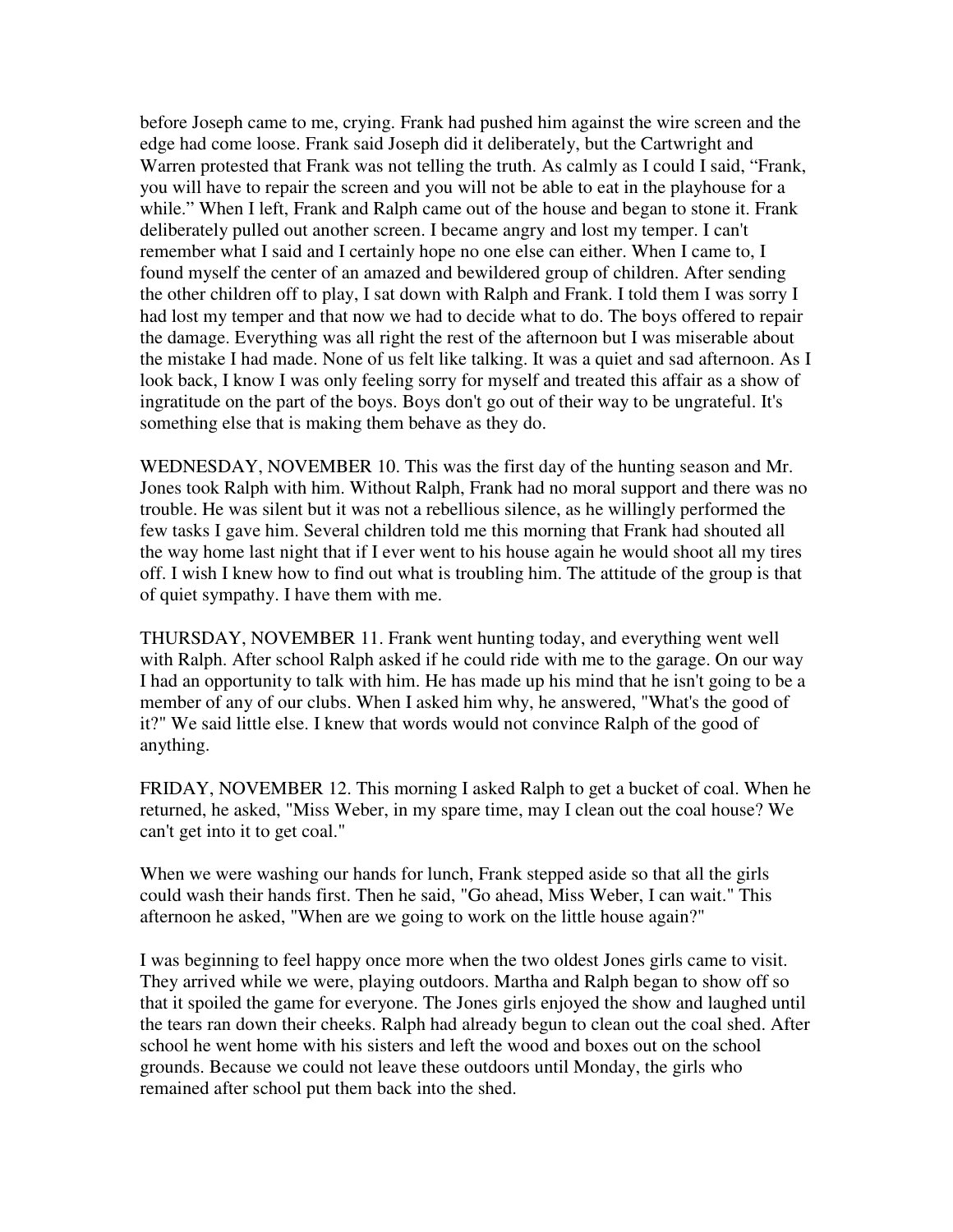Mrs. Olseuski came to visit after school. She complained about the Prinlaks and said that this past week they have been almost unbearable with their swearing and general nastiness. She threatened to move. Another neighbor is going to report the matter to the State Police if it keeps up.

SATURDAY, NOVEMBER 13. I did a great deal of thinking today. So many of our school problems this year have grown out of the larger problems of the neighborhood. It seems, then, that if the school is to make desirable changes in the living of the children, it must make changes in the community.

What is the function of a one-teacher school in an isolated neighborhood? Its first and most important function, I think, is to shape the curriculum to meet the needs of the children who come to it. In order to be able to do this the school must also extend in activities to meet the needs of the youth and the adults. These include the need for wholesome recreation and opportunities for study, for higher standards of personal and public health, for opportunities to learn better home economics and agriculture, for spiritual refreshment and beauty in their lives, and for co-operation among their members in order to find solutions to their common problems.

It is clear that the school cannot do the whole job, but the school must do whatever it can to improve the living in the neighborhood, for outside forces can be so powerful that they thwart the work of the school. Where do I start?

The young people are unsympathetic with the program of the elementary school because they do not understand it. They, especially Ralph's sisters, cast aspersions on the little school. These young people know no other recreation except walking the roads and fooling with each other. Perhaps if we could get together for social times at the schoolhouse it would make a difference in their attitudes. At least, it is a place to begin.

THURSDAY, NOVEMBER 18. Tonight we had our first young people's meeting at the schoolhouse. There were ten present. I taught them three country dances: "Shoe fly, don't bother me," "Yankee Doodle," and "A- hunting we will go." They want to learn social dancing. We selected a committee to get the victrola, records, and needles. All seemed to have a happy time, although it was a loud one.

WEDNESDAY, NOVEMBER 24. We have spent the past three days catching up. The boys finished painting the playhouse. The little children have furnished it with a linoleum rug, two rag rugs, a table, four orange-crate chairs with cushions, a doll crib, a trunk, and a cupboard. They have finished their booklets about the house and these are displayed around the room. The older children also finished their booklets about the Northeastern States. They have spent much time on their newspaper, writing articles and sketching illustrations.

MONDAY, NOVEMBER 29. It was like a spring morning. Last night we had a warm rain and the little peepers in the swamp began their noises. I felt the warm breeze blow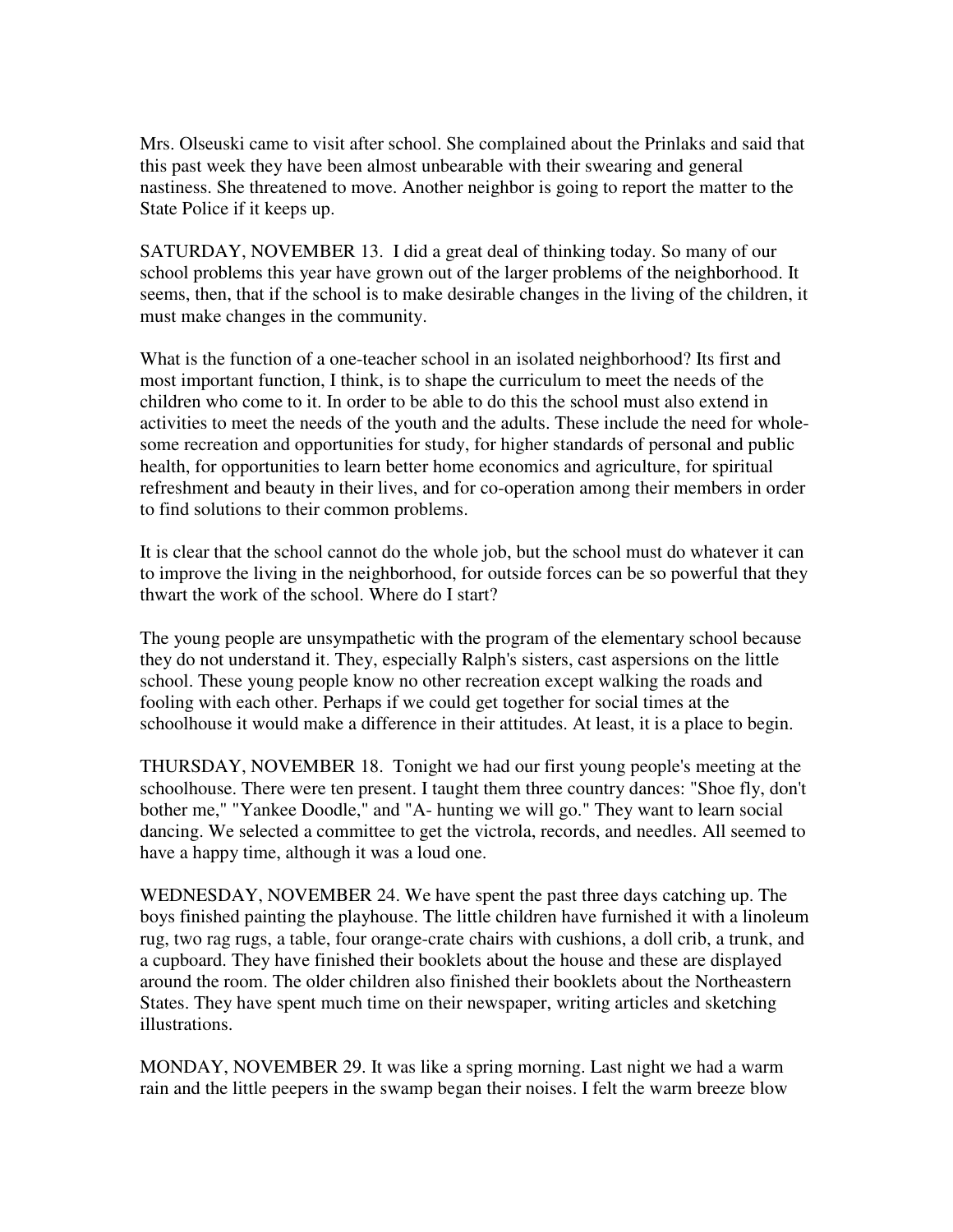across my face and the next thing I knew I was wide-awake, refreshed, and ready for work. Vacations are good! Perhaps that is why the day went so well. Eric volunteered a shy "good morning" for the first time. Many children were willing to help with the morning tasks.

The little children spent almost two hours in their playhouse today. This group play is especially important because these children live so far apart and school time is the only time they have for getting together. Florence was the mother and Richard the father. Joyce and Elizabeth were big sisters. Eric kept a store in the woods. Irene became a visiting relative. They washed doll clothes and strung them on a line. Richard carried the water. At noon the children came to me and said they needed a stove, dishes, and things to clean with. We are going to make what we can and buy the rest from our fund. After school Warren, Ralph, and I met to assemble the newspaper. The boys wrote a good editorial. After we had finished, Ralph wanted to read the poetry the children had written. So we three read and enjoyed the creative efforts of our little group.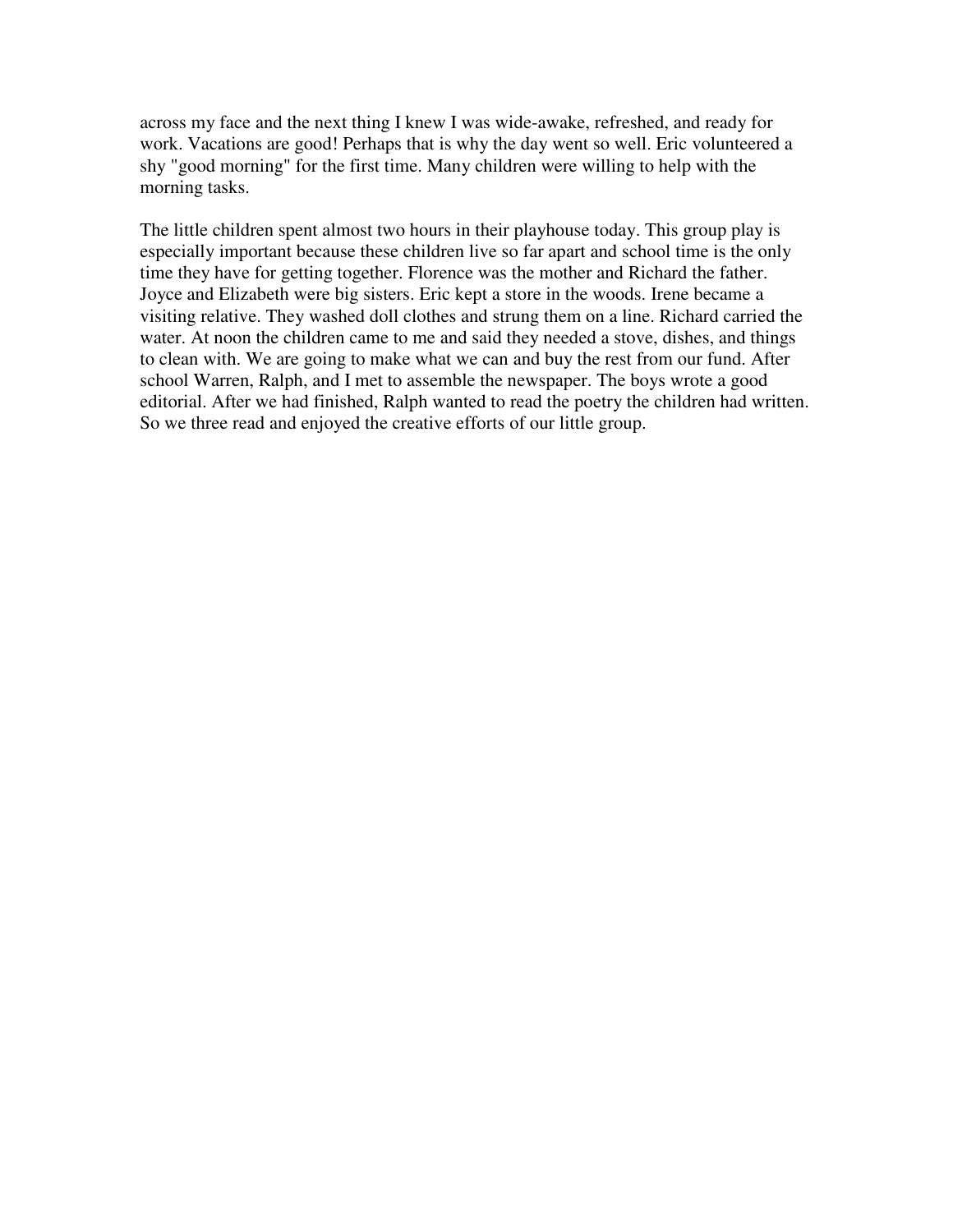## **5 We Experience Creative Power**

TUESDAY, NOVEMBER 30. As usual during the month of December we are to use the social studies period to prepare a dramatization for Christmas.

We live in an ever-changing world. To be able to live effectively in such a world, it is necessary to meet it creatively. All of us have unused resources of creative power within us. Before we can release creative powers, all the inhibitions we have built up through fear of criticism and through a feeling of inadequacy must be broken down. Choices need to be made in developing curriculum. This is a major responsibility of the school.

These boys and girls, shy and retiring, need to have a consciousness of themselves as creative individuals. They need to develop confidence and poise and become free. We shall work through creative dramatization, since that is a medium in which I feel fairly comfortable.

WEDNESDAY, DECEMBER 1. This morning I told the children the story of the French legend "The Sabot of Little Wolff." I gave it with as much detail as possible, describing scenes and inserting conversation. The children were impressed by it.

For a while we talked in general terms about how we could work the story out and about the possible scenes.

The first scene will be at the home of little Wolff and his aunt in a bare shabby room they are having their supper. All through the scene Wolff's aunt nags at him, for she hates the child and considers him a burden. Little Wolff begs to be allowed to go caroling with his schoolmates and finally his aunt consents. Albert and Catherine were chosen to make a beginning in developing the dialogue. Their attempt was still and colorless. The children felt that Catherine was overdoing the part and it did not seem real. Albert was very much himself and not at all like Wolff. We tried Mary and William next. William made the children sit up and take notice. They decided then and there that he was a natural for the part. Other children took turns at these parts and gradually we added more and more to the dialogue and began to develop the characterization.

I watched the eager, absorbed expressions on the faces of the children. There was no embarrassed giggling and many of the children were aggressive in their desire to take part.

THURSDAY, DECEMBER 2. We continued the dramatization today, paying more attention to the characterization. Warren was little Wolff and acted like a spoiled, begging child. The group did not think it was good. What kind of a boy is Wolff? What would a boy like this say to his aunt? How would he say it? We asked similar questions about Wolff's aunt. We talked a little about the reason some movie stars can give a sincere delineation of a character. They know and understand the character so well that they forget themselves and become the character. The children have been reading in their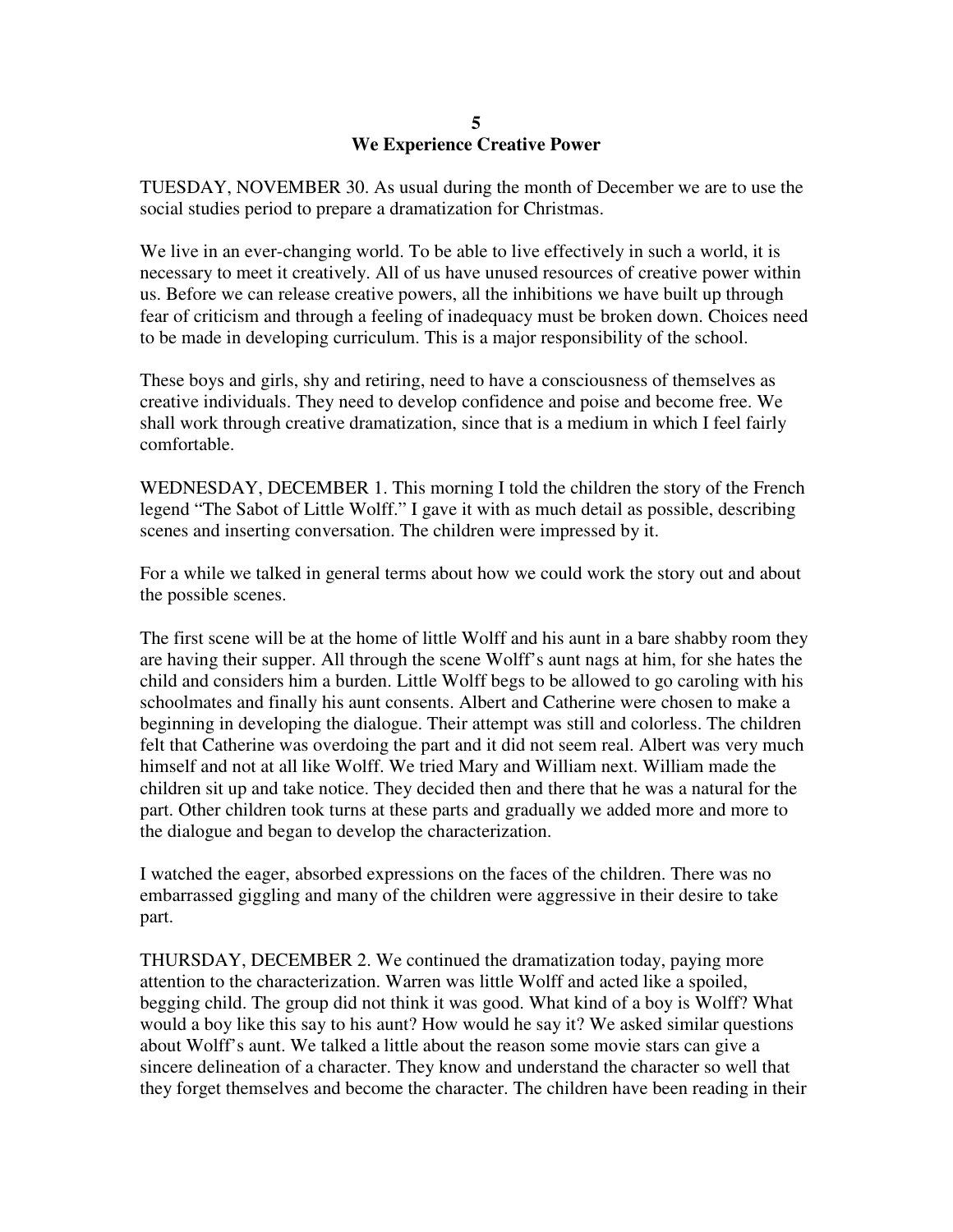*Current Events* about the amount of research Paul Muni does before he acts a part. The next time Catherine and William did so well that their efforts were applauded. The feeling was good but the language was crude. We spent some time talking about appropriate words to express what we want the audience to understand. We talked about the length of sentences. The children have been using such short sentences that the dialogue is choppy.

FRIDAY, DECEMBER 3. We got into the second scene today and concentrated on working out the plot. We planned to make this a street scene in which Wolff meets his classmates. While they are waiting for the schoolmaster they taunt Wolff. When the schoolmaster arrives they start off to the church leaving Wolff to tag along behind. Ralph asked to be the schoolmaster and added much to the part. Edward and George were the only boys who did not care to contribute. I think it is from shyness rather than from lack of interest. After we had a general idea about the plot, several boys stood in the front of the room and began to work out the conversation. It moved slowly because the boys were thinking up speeches and reciting monologues. Ruth suggested that they should listen to each other and follow up leads. Before the boys tried again, we thought about some of the things they might say and this time the conversation was more smooth.

MONDAY, DECEMBER 6. The children are happy about their third scene, a church scene, and expect to make it beautiful. The exterior of the church will need to be shown, for we must show a small child asleep on the church steps. The children thought it would be no fun for the audience to watch a stone wall all the time they were listening to the church service. They planned to have a large stained-glass window through which the audience would be able to see the shadows of the worshipers.

We began to develop the conversation which the boys have as they leave the church. Wolff, who is the last one to leave, sees that the feet of the little child are bare. He leaves one of his own shoes so that the Christ Child may leave a gift for the sleeping boy when He passes that way on Christmas Eve. The children had a difficult time to keep in character. How would these boys who taunted Wolff react to the child on the church steps? Would they be indifferent? Would they be curious or cruel? Would all the boys react in the same way? We gave each boy a background at that point and made up a life story for him. This was much fun. Each boy chose the part he thought he understood and they went through the scene again. If made a great difference and the children were pleased with themselves. They are becoming excited about the dramatization and keep making suggestions all day long. They interrupted so many times that I had to ask them to jot down their ideas and save them until we work again on the dramatization.

The program is simple these days. We work on the dramatization for an hour in the morning. The little children contribute or listen for a half hour, after which one of the older children takes them into the hall. They are teaching the little children the Christmas story as found in Luke 2:8-20, which they will recite in the church scene of the dramatization. When the little children begin to get tired, the one in charge reads to them or the children practice the familiar carols.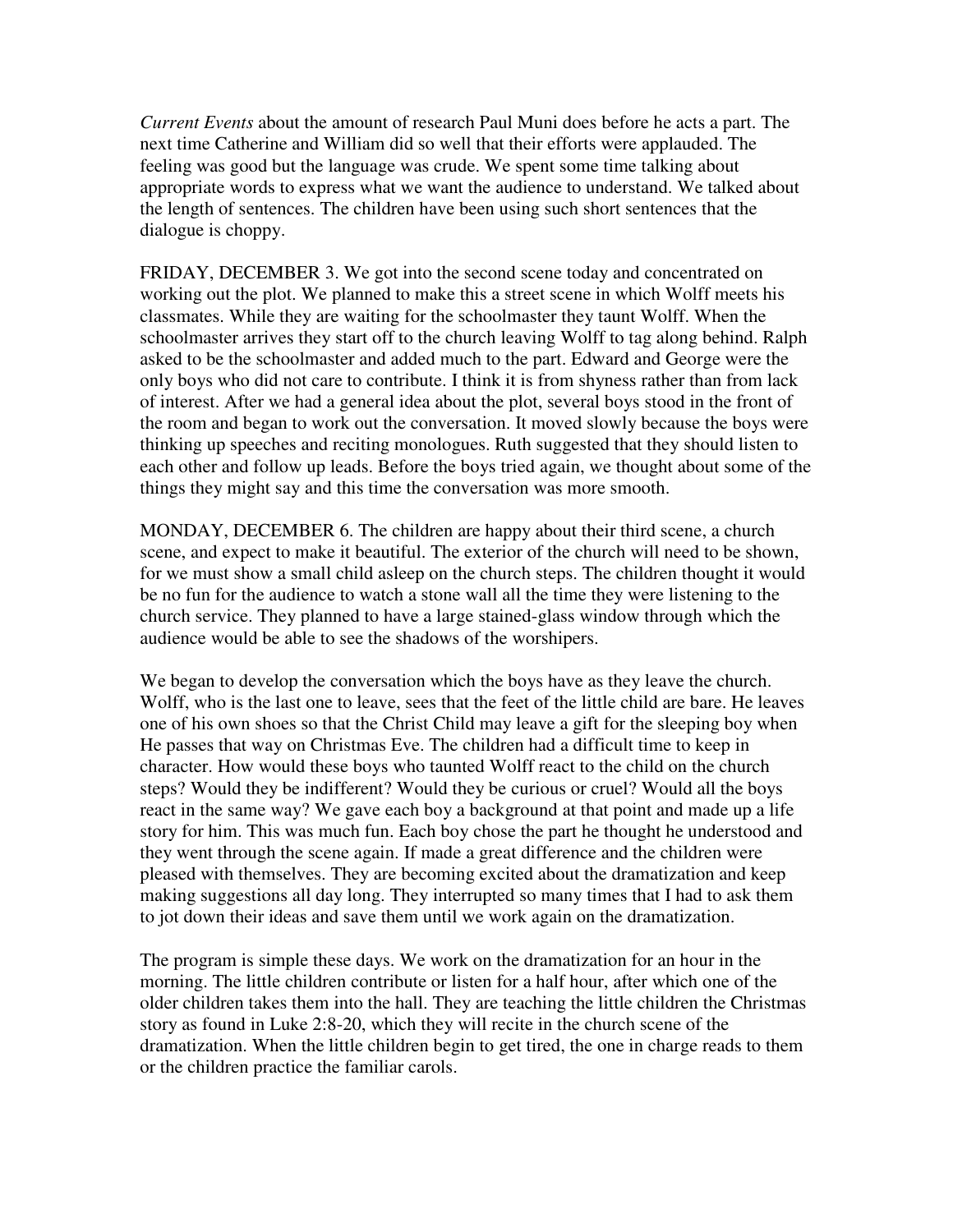After the morning physical education period the room assumes a calm as everyone settles down to the reading program. As the children finish their reading they begin to work on their Christmas gifts. The older children are making pin trays, sewing baskets, and handkerchief cases of raffia and cord. The little children are painting tins for canisters and matchboxes. Some of the little boys are making breadboards from plywood.

At 11:30 on two days we have health lessons and on the other three days the geography and history necessary for informed discussion of current events. The little children listen and contribute to the health discussion, but they play in the little house on the other three days if the weather permits. The older children take turns being with the little ones in the playhouse. They help the little children plan what they will do but do not interfere with their play. They read or work and keep an eye on the little ones so that they do not form bad habits.

After lunch we rest for fifteen minutes, and then learn carols for a half hour. While the little children have their drill period in spelling and arithmetic, the older ones do any work that has to be done in connection with their health and current events and then continue to work on their Christmas gifts. At the end of the day the upper groups have spelling and arithmetic as usual.

TUESDAY, DECEMBER 7. We outlined the last two scenes today. In scene four, Wolff is reprimanded by his aunt for giving away his shoe. He is sent to bed with the threat that the Christ Child will leave in his remaining shoe something with which to whip him in the morning. In the last scene, Wolff and his aunt find their fireplace filled with gifts and both of Wolff's shoes. There is a clamor outside and they find the whole village laughing at the boys who expected fine gifts but received nothing but rods. A priest enters then and tells that he found on the church steps, where last night a child lay asleep, a circle of gold encrusted with precious stones. The people bow before the miracle. The children like this last scene and have not questioned its validity. Frank asked to be the priest and took the part with understanding. We now have the outline of the whole play. It needs to be worked over and the details carefully planned.

WEDNESDAY, DECEMBER 8. We spent most of our time working out the conversation for the last scene. All but George are taking part. George said he would like to take care of the scenery. We made him property manager.

The Christmas spirit is in the air. It makes all of us considerate and cheerful. The boys went out this noon for material to make wreaths for the windows. They talked in low, quiet tones as they worked. This hour was such a contrast to some of the noisy noon hours we have had.

THURSDAY, DECEMBER 9. The dramatization has become an important thing in the lives of the children. Catherine came today with an old black dress, which she thought suitable for Wolff's aunt. We talked about the costuming of the other characters. This will not be difficult. The properties present a greater problem. The children drew sketches of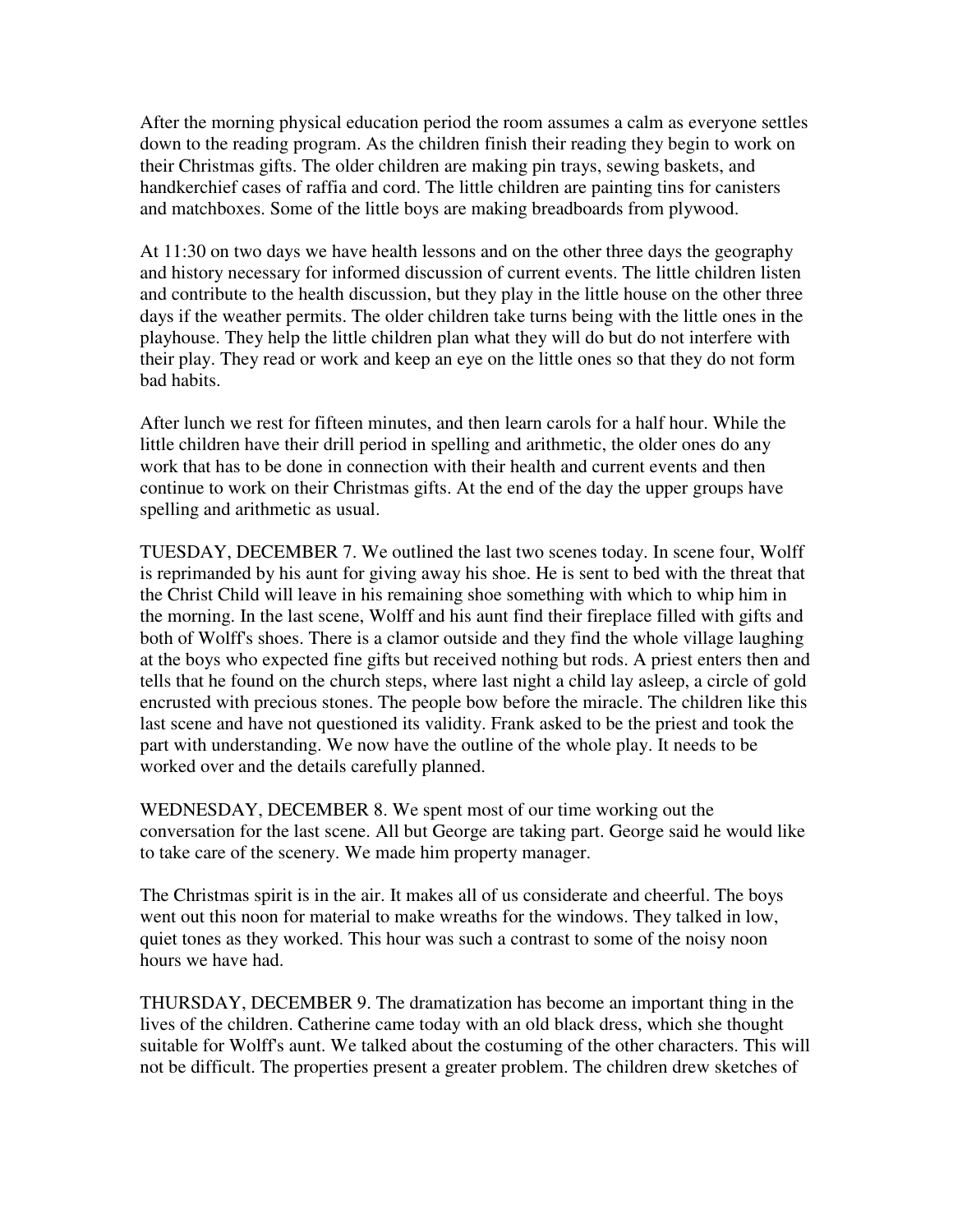the various scenes to get an idea of what we would need and how we could best arrange the properties.

FRIDAY, DECEMBER 10. We moved the furniture from the front of the room in order to have space to practice and a place to put the properties. The boys brought some laths and began to construct the framework for the large fireplace.

Most of our time was spent on the first scene. We decided today to have William and Catherine take the part of little Wolff and his aunt. The children are not memorizing their part. I note down the lines as they are worked out and read to them what they have developed so far. They begin here and try to improve it.

The boys followed the action closely and were concerned with the position of the fireplace. They decided finally to have it at the side of the scene slightly slanted so that the audience could see the iron kettle and the fire. This would leave room for a crude wooden table and a bench.

MONDAY, DECEMBER 13. The boys covered the framework of the fireplace with brown wrapping paper and began to paint it to look like a stone fireplace. Some of them began to build the table.

The children now know five French carols in two parts which they will sing during the dramatization: "Shepherds Shake Off Your Drowsy Sleep." "Gascon Carol," "Angels Sweet We Heard on High," "Bring a Torch, Jeannette Isabella," "Noel Let Us Sing Now." We spent much time practicing the familiar carols, which the audience will sing with us. A musician friend of mine will be at the school tomorrow to practice with us and we want to be ready for him.

TUESDAY, DECEMBER 14. We sang a good part of the day, stopping only for breath now and then. The children were fascinated by the cello. Mr. Raeppel told the children simply and with humor about the cello in the family of stringed instruments and how it is played. The children showered him with questions. It was the boys who showed the greatest interest.

We sang the nine Christmas carols with piano and cello accompaniment and then we had to sing them all over again. The children could not seem to get enough of music. Mary conducted the group for a while and then Sophia took the baton. When Mr. Atwood, the county superintendent, arrived late in the afternoon we wanted to sing the carols for him. We played some of them on the harmonica, for Mr. Atwood says that is one of his favorite instruments. We have been having harmonica practice after school.

The little children would not go home at two o'clock. They begged to stay as long as the older ones did. The children know nothing about concert etiquette, so it was not convention but genuine interest that made them sit motionless for such long periods and listen without a sound or the squeak of a chair. Ralph did not once take his eyes off Mr.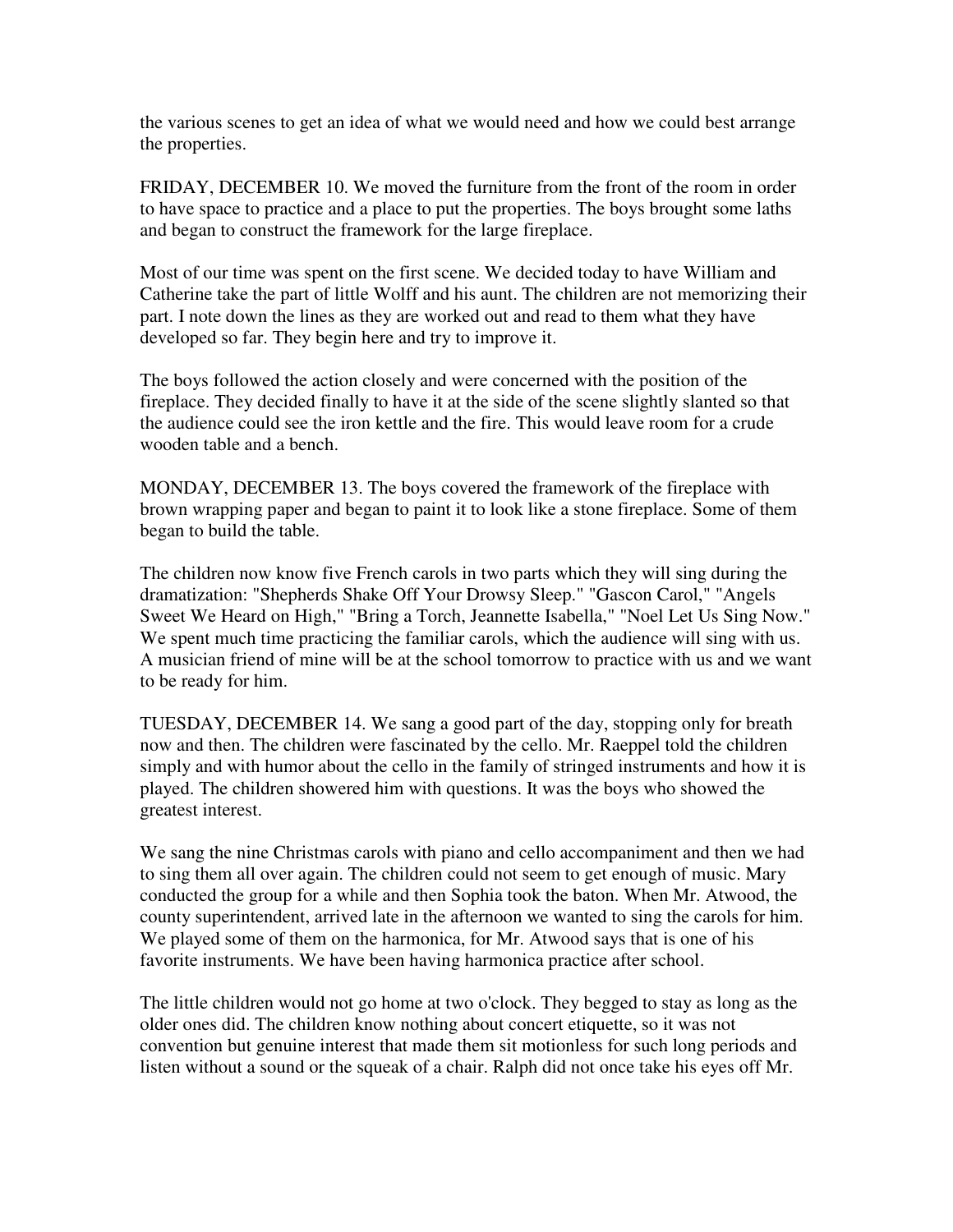Raeppel. Frank smiled his nice smile after each number and said, "Play us another one." I felt as if the millennium had come!

WEDNESDAY, DECEMBER 15. It was difficult to get settled today. The children kept wanting to sing. I taught them an Old Latin carol with the Latin words, "Queen Pastores" We thought this would fit nicely into the church scene. We worked out a simple program for the church service.

The girls begin to make the properties for this scene. They covered the large puppet-show frame with brown paper and began to draw the framework for two windows. The boys are working on a street lamp for the second scene. They plan to have the room darkened. The only light will be from a kerosene carriage lamp set in the street lamp the boys are making.

THURSDAY, DECEMBER 16. It was icy today and this kept the little ones home, it gave us a splendid opportunity to turn the school into a workshop and to get our properties made. The boys succeeded in making the street lamp look like the ones we usually see on Christmas cards. It is on a post taller than the boys. They took precautions to make it sturdy so that then would be no danger of accident. Frank gave us instructions about blowing out the lamp before we remove it from the post at the end of the scene.

FRIDAY, DECEMBER 17. The girls cut the design in the church windows and pasted varicolored cellophane pieces over the openings. The little children watched the procedure with wonder and admiration. Sophia stood back and exclaimed. "Just think. Miss Weber, all that work and the people will only look at it for about five or ten minutes." Doris, who stood beside her, retorted, "Yes, but they won't forget it in a hurry." Deep down inside of me I knew that our work this month had not been in vain.

MONDAY, DECEMBER 20. The boys went for the tree today and brought back a twelve-foot cedar. The little children made some decorations for it and we trimmed it this afternoon. We wrapped the Christmas gifts the children have made for their parents and put these under the tree.

We put the finishing touches on the properties and smoothed the rough places in the dramatization.

TUESDAY DECEMBER 21. We went through the program just as we are going to have it on Thursday night. There were many hitches in moving the properties, for the room is so tiny. Everyone got into everyone else's way but I did not hear one cross word spoken. It was "Will you please move to one side, Helen" and "be careful not to poke your elbow through the church window." We put our heads together and almost mathematically we planned how the properties should be moved. Each child knew exactly what his responsibility would be. This afternoon we repeated the performance and I sat at the back of the room, a relaxed, appreciative audience.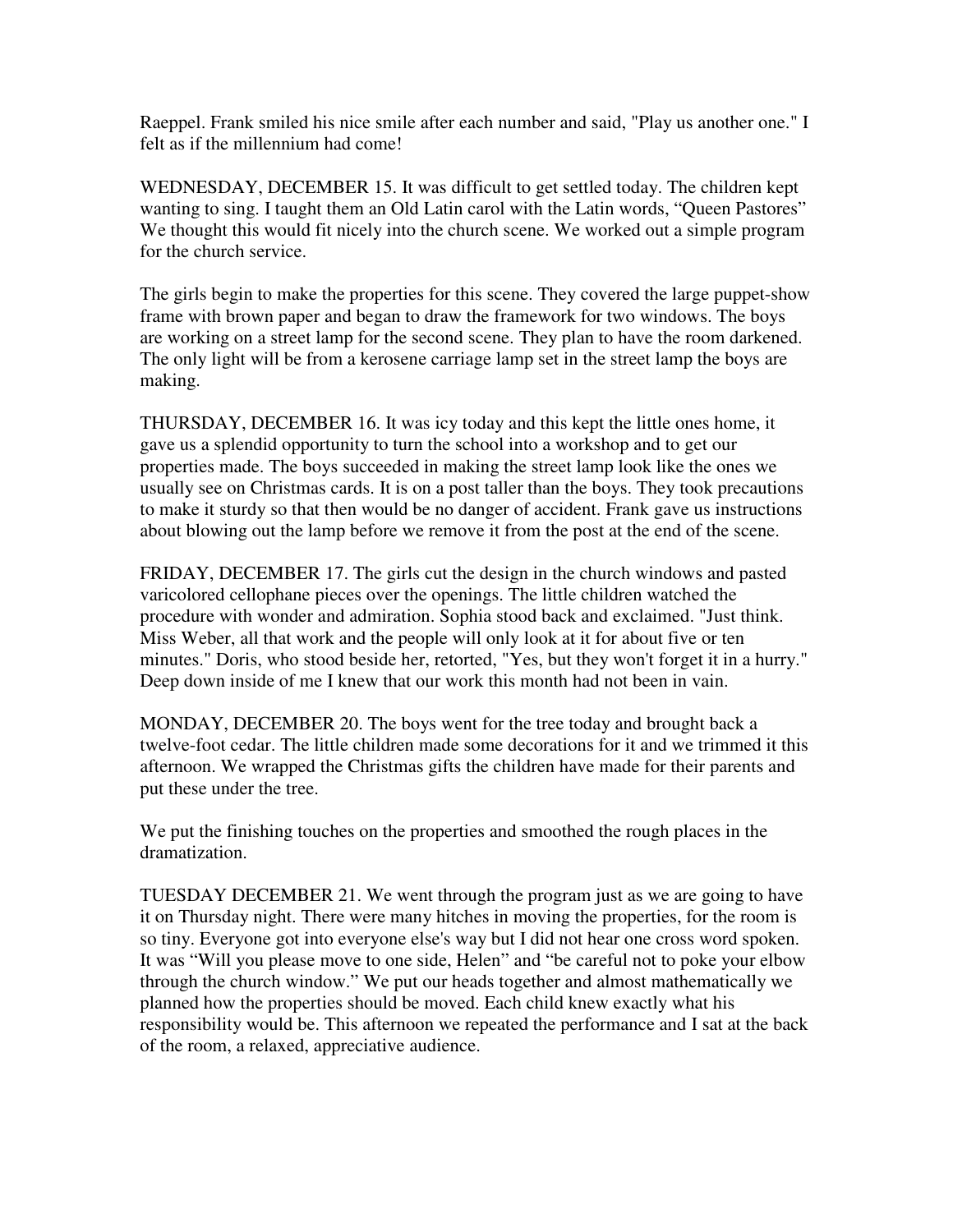WEDNESDAY, DECEMBER 22. We thought about our voices especially today. We practiced saying certain line in the dramatization by changing the emphasis on the words and giving various meanings. We chose the emphasis that gave the correct impression. We practiced vowel sounds in words such as "down" and consonant sounds in words such as "nothing." We practiced lines, which expressed anger, surprise, ridicule, and the like to make them real.

THURSDAY, DECEMBER 23. We went through the program once this morning and then we cleaned the room and organized it for tonight. The little room was crowded with proud parents and friends tonight. The young people were strung along the back of the room. They have been meeting every Thursday night at the schoolhouse. At the last meeting I talked to them about the amount of preparation the children have put into this dramatization and how much it means to them. I called on them to help keep the hall clear and to quell any disturbance. Since the children knew exactly what to do, I was able to sit in the audience and I had an opportunity to watch the faces of the young people. They were surprised and pleased with the performance and at times expressed incredulity that their little brothers and sisters could possibly be doing what they were.

While we were having the community singing at the end of the dramatization, Edward's brother, who at one time was a leader in creating disturbances at school entertainments, slipped out to put on a Santa Claus suit. He came in jingling his bells and the children recognized him at once. They enjoyed watching him distribute the gifts to the parents. Dr. and Mrs. Breed gave the children candy and oranges.

This was a happy evening. Every man, woman and child in that little place had an active part in the program.

After the program Edward's brother (Santa Claus) and I piled the older children into the station wagon and my car and started out to make the round of the homes, singing carols at each one. We were invited in and given cakes and candy. All the parents were prepared for us; the secret had leaked out.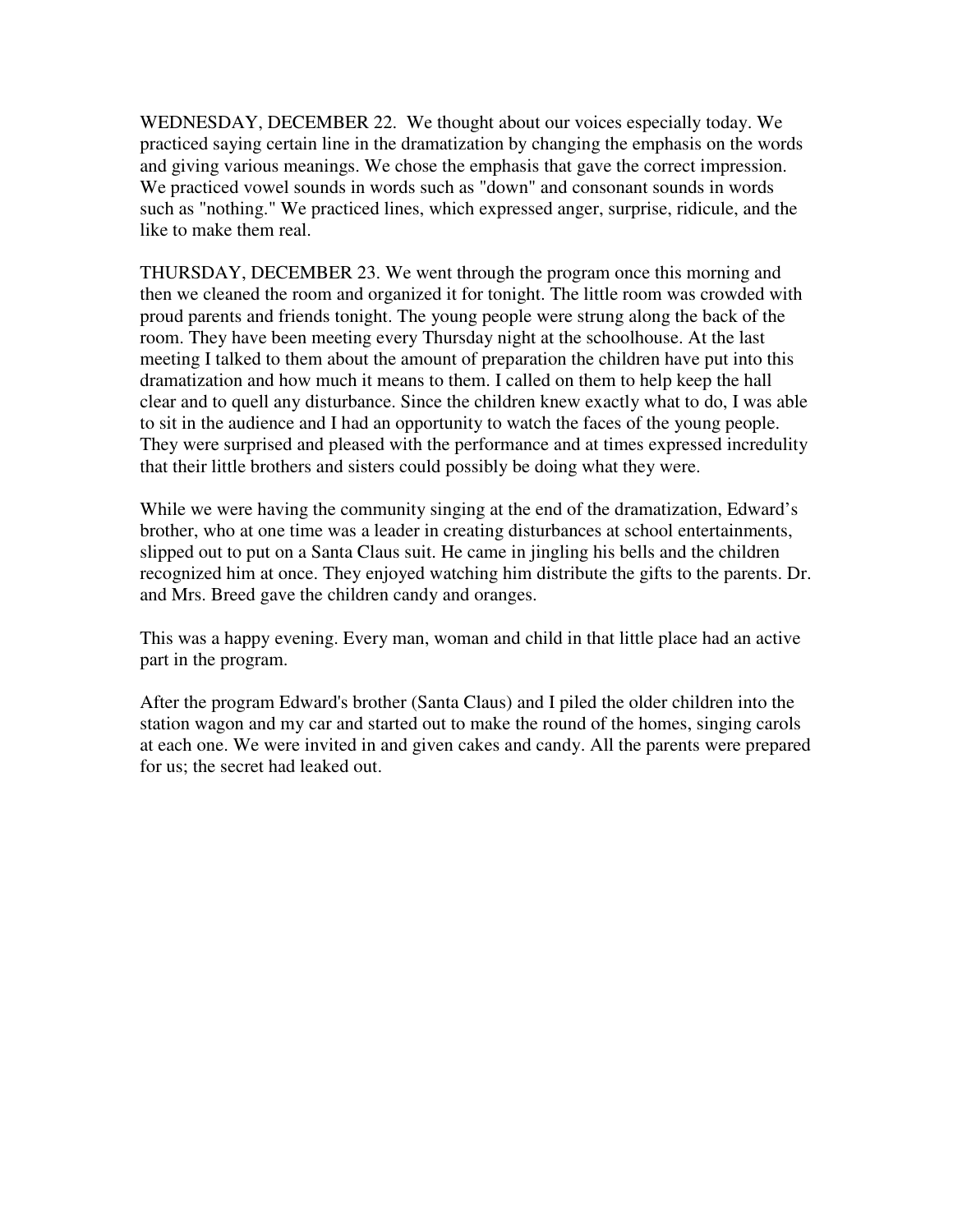## **6 We Study Our Community**

SATURDAY, FEBRUARY 12. During the Christmas holidays the children and I had a rare opportunity to feel something of the romance of our country. This year marks the 150th anniversary of the Ordinance of 1787, the opening of the North-west Territory. To celebrate the occasion, a group of young people is traveling from Massachusetts to the Ohio country in pioneer fashion. They are stopping at various points along the way to give a pageant. Mr. Hill and I provided the transportation for the older children to see it. In the pageant the young men made the laws that would govern them when they arrived in the new country. The children were much impressed with the enthusiasm and the debating with which these laws were made. Catherine said, "That is just the way we make laws for ourselves in our Helpers' Club."

The intermediate children were especially interested in the clothes the young men wore, the way they traveled, and the hardships they met. They looked up the Northwest Territory on a map and traced the route the young folks are taking. Albert wanted to know why the pioneers chose this territory. Did they know about it before they left Massachusetts? The older children, on the other hand, were more interested in the way the laws were made.

The children divided into two groups to do some research along the lines of their interests. The groups came together for reports and discussions.

The intermediate children produced a movie on the settlement of the Northwest. They kept notes on their research from which they drew necessary information for their movie. The older children studied the Ordinance of 1787. We spent some time considering how fine it was that a group of ordinary men could get together to decide how they wanted to live and to govern themselves. The laws they made seemed sensible to us. I asked the children, "Where do you suppose they got their ideas?" The children said they thought the men must have known from past experience that this was what they wanted. We then examined the governments set up by the Mayflower Compact, Virginia, Massachusetts Bay Colony, Maryland, Carolina, Georgia, and Connecticut. We began to compare the governments of these colonies with the Ordinance of 1787. We found that the Ordinance was a fine document picking the best from all the colonies and adding even more democratic measures.

We also compared our present government with that of the one set up by the Ordinance. We listed the things we have that early governments did not have. Catherine said that Constitution gave us a better form of government than the pioneers had. I asked the children if they knew how we got our Constitution. Ralph said it was because the colonists needed a plan to run the affairs of the country. I told them that the colonists already had a plan. What about the Articles of Confederation? They did not know about the Articles so we looked them up. Our history book gave a list of the defects of the Articles of Confederation. Ruth said, "That is why the soldiers had to go out to the Northwest. The government was not strong enough to collect taxes and so had no money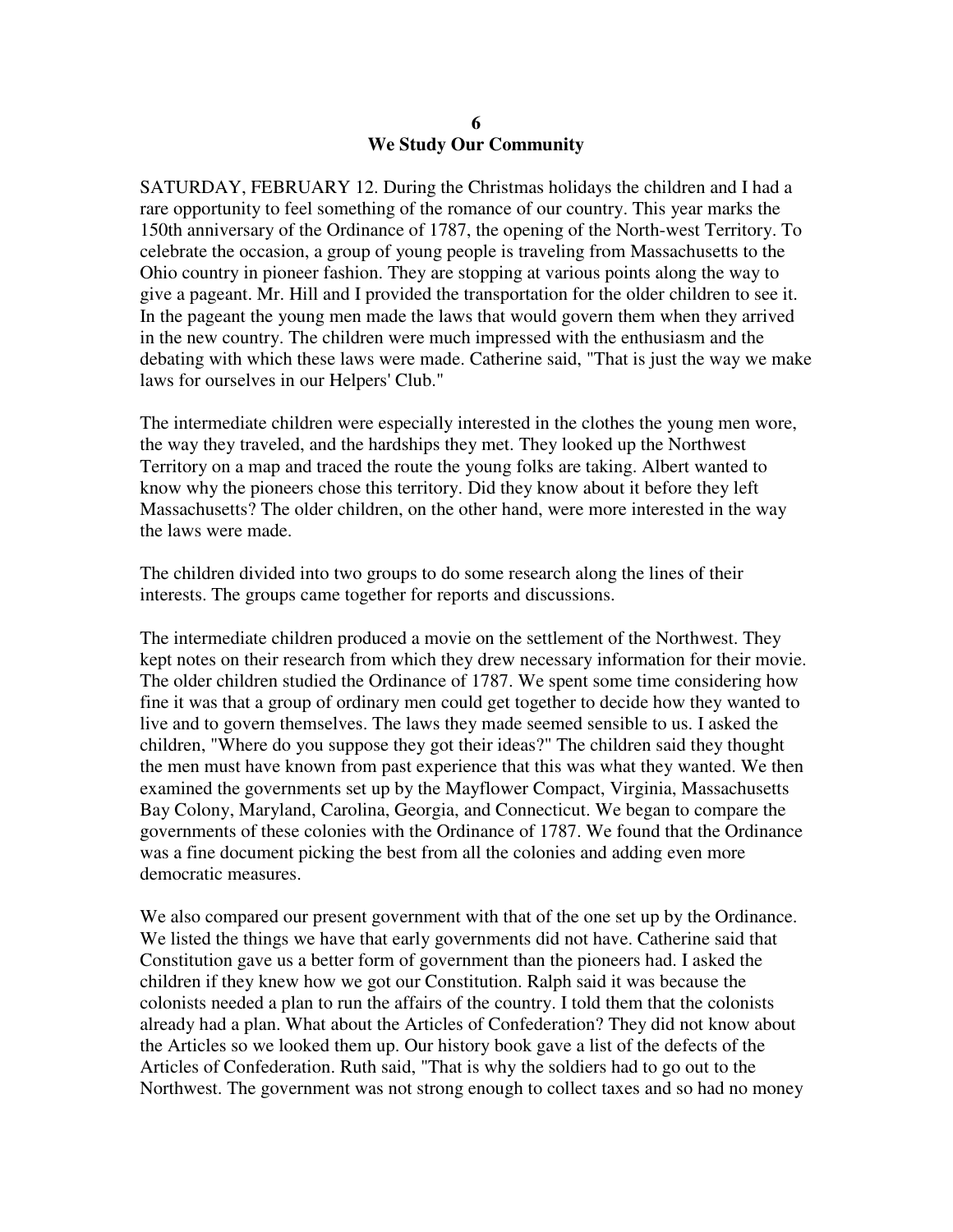to pay its debts." I asked if the Constitution remedied these defects. The children said that it made a head, who had power to carry out laws. It made a representative lawmaking body and courts for trials. We examined the duties of these three branches of our national government and the system of checks and balances.

In their reading the children found that the Constitution was not accepted at first because it made no mention of the rights for which the colonists had fought. The Bill of Rights was added. The children studied this carefully and made a list of all the rights it provided. This led them to compare the state and national governments and their functions. We made a list of all the ways the state and national governments touch us in our township. To understand our township government, we interviewed the chairman of the Township Committee and the president of the Board of Education. We visited also the County Court House and interviewed the county superintendent of schools. The warden took the children through the county jail. We also saw the surrogate's and the county clerk's offices and learned something of county government. Through all this the children have begun to build a fairly clear picture of what government means.

The primary children during this period have been studying the community. We followed the outline in the *New Jersey Handbook of Social Studies.* This included a study of the school and the physical aspects of the environment. The children made a map of their neighborhood and learned to use it. They studied about the workers in the community and the services that are provided. They spent some time learning about homes and extended this study to include homes of animals and birds. They built birdhouses and feeding stations and began to feed the birds that stay with us during the winter. I am gradually learning what to do with little children in a one-teacher school. The older children work with purpose when they are not with the teacher but younger children, whose attention span are much shorter, cannot profitably spend long periods of time alone. I am beginning to use the older children to help in such a way that they, as well as the little children, will benefit. Gradually a more effective daily program has evolved.

In our health lessons we made a fairly intensive study of food values. These lessons are beginning to influence the eating habits of the children. Most of them do have good breakfasts and we no longer have anyone in the group who comes to school without having eaten something. When I visited Mrs. Sametis, I heard that the girls are eating greens they refused in the past. They are helping their mother prepare the greens in nutritious and palatable ways.

The hot lunch program has not had a hitch in it for a long time. Everyone likes to work in the kitchen. The kitchen crew this week named the large pot "Mr." and the small pot "Mrs." The cups are all the children with single ears. They gleefully wash each child inside and out. They are proud of the way the kitchen looks and the way they are able to finish their work before the afternoon session begins. Ralph was supposed to be dishwasher this week, but since he was not in school, Frank volunteered to wash dishes, evidence enough that working in the kitchen is fun.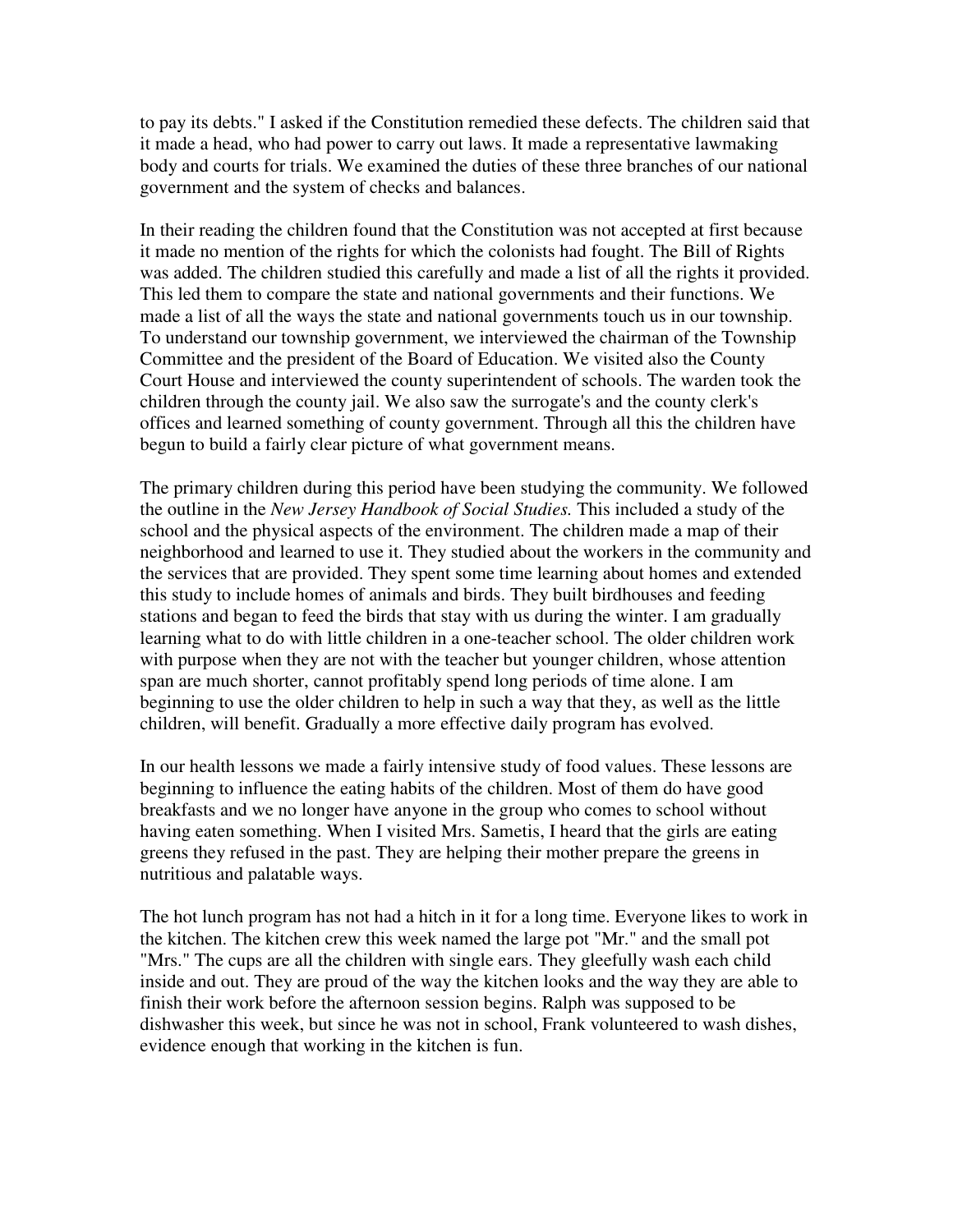The easels have been in use constantly. The children painted so many snow scenes that we do not have space for them in the room. We mounted them and made a book called *Winter Scenes*.

This month I found time at the end of each day to give Ralph and Catherine some help with English grammar. There are certain things, which the high school will require and I am vying to help them to get those things. They worked so willingly with me and even did extra work at home.

Yet, with all of this, somehow the work of this past month has not been so satisfying as it was during the month of December. Miss Everett and I have been working together all week and she has been helping me to analyze the situation. Because the children have learned a satisfying way of acting and because there have been no pressing problems the work of the school has gone along smoothly enough, but the trouble is that we have remained on one level. I suppose psychologists would say we have reached a plateau in the curve of learning. I know that I am not using in my teaching all that I know about good education. It's terribly hard. To know the words is one thing, but to be able to translate the words into action is a much more difficult thing.

Together Miss Everett and I considered how we could more significantly affect the living of the children. We think that the children should be helped to understand the experiences they are having in their immediate environment. Because they will be dealing with actual situations, the children can learn to make the necessary adjustments to their environment and even to make desirable changes in it. They can use what they learn in this way to begin to understand the wider communities of the county, state, and world.

I have already used the resources of the community to provide educative experiences for the children. We have gone out together to explore and to get an increased understanding and appreciation of the flora and fauna and geology of our neighborhood. We have explored the neighborhood for its Indian lore and early history. We have investigated it for an increased understanding of the government from the local to the national as it affects us in our daily living. Miss Everett suggested that perhaps now the children ought to find out more about their present-day community. Perhaps in analyzing the community we can find a way of meeting the needs of its members.

Miss Everett made the following outline to help me get started. She also got some census figures for us.

TUESDAY, FEBRUARY 15. To get the children started on the study of our present day community, I had written on the board the question, "How is Valley View today different from Valley View of colonial days?" Several of the children had copies of the booklet we made last year about the early history of our township. I listed on the board the differences the children noted.

"There are fewer people." (Ruth)

"There are more modern homes." (Mary)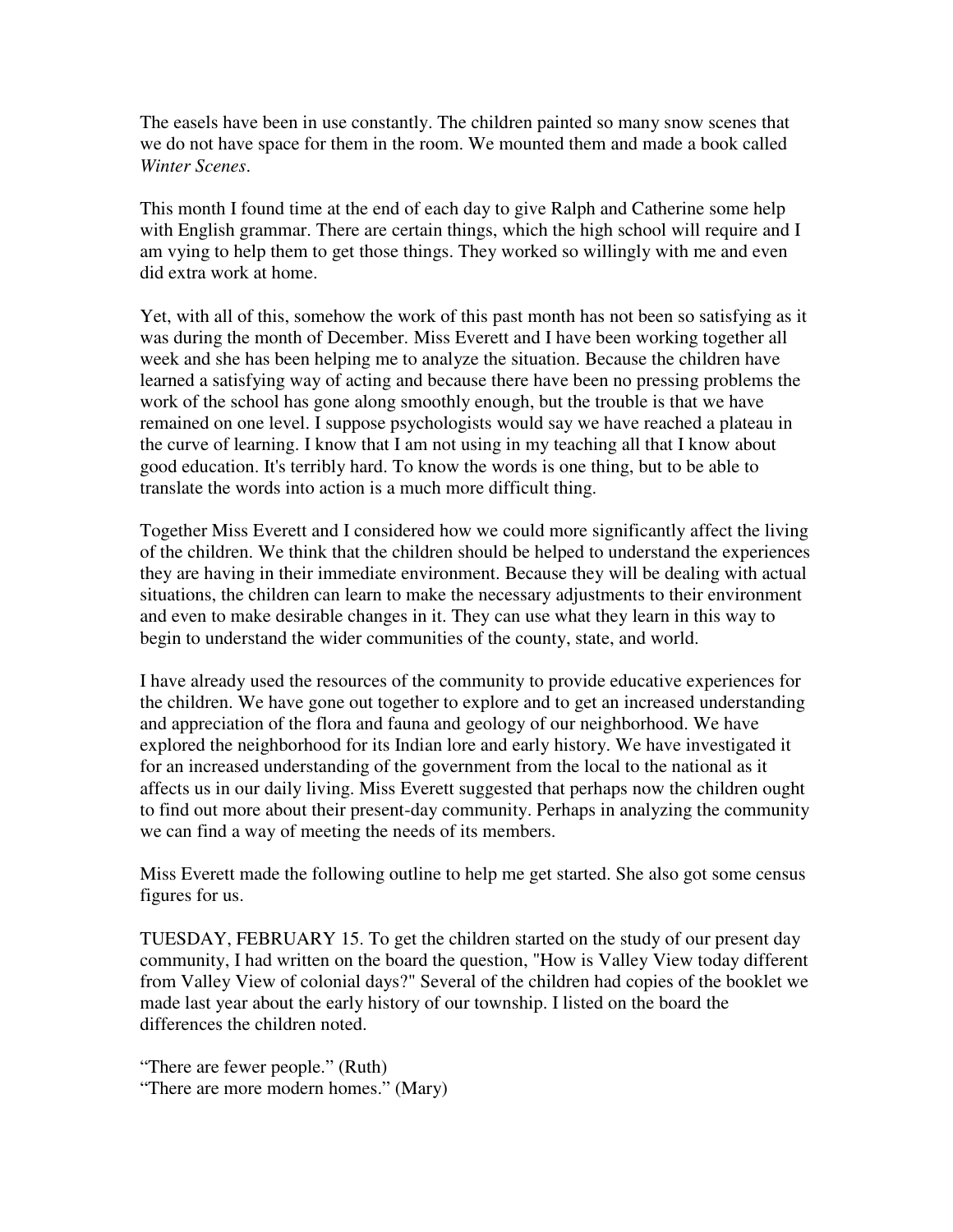"There are cars and better means of transportation, and especially better roads." "We have better equipment to work with." (Warren)

I asked Warren what he meant by this and he explained:

"It is easier to get things because they are made by machine and because certain people do things for everybody."

"The government has to help us today" (Thomas)

"People help others, they do not make things only for themselves" (Helen)

"We take milk to the creamery and do not produce only enough for ourselves" (Catherine, illustrating Helen's point)

I explained that when this is done it is called specialized farming. In early days farming was general. We illustrated with general and specialized farms in our neighborhood.

"There were towns before where there are only fields and woods now. People have gone away." (Sophia)

"There were tanneries and grist mills in those days and we don't have these now." (Warren)

I listed on the board the following census figures:

| <b>YEARS</b> | <b>POPULATION</b> |
|--------------|-------------------|
| 1810-1820    | 3360              |
| 1820-1830    | 1962              |
| 1830-1840    | 1957              |
| 1840-1850    | 727               |
| 1850-1860    | 792               |
| 1860-1870    | 638               |
| 1870-1880    | 538               |
| 1880-1890    | 503               |
| 1890-1900    | 400               |
| 1900-1910    | 405               |
| 1930         | 331               |

The population from 1810 to 1930 in Valley View decreased markedly, whereas the population in the county for the same period increased from 13,170 to 43,187. Sophia asked why this happened. I turned the question back to the group, These were some of the remarks they made:

"We read that in early days people were not very careful of land because there was so much of it and they moved on when it was wed up. Perhaps the land in Valley View became less usable and the people went in search of better land." (Mary)

"Perhaps they went West to spread out, as many people in the East did." (Albert thinking of his recent study of the movement westward)

"There was a great decrease in the population between 1840-1850. Perhaps the gold rush took some." (Warren)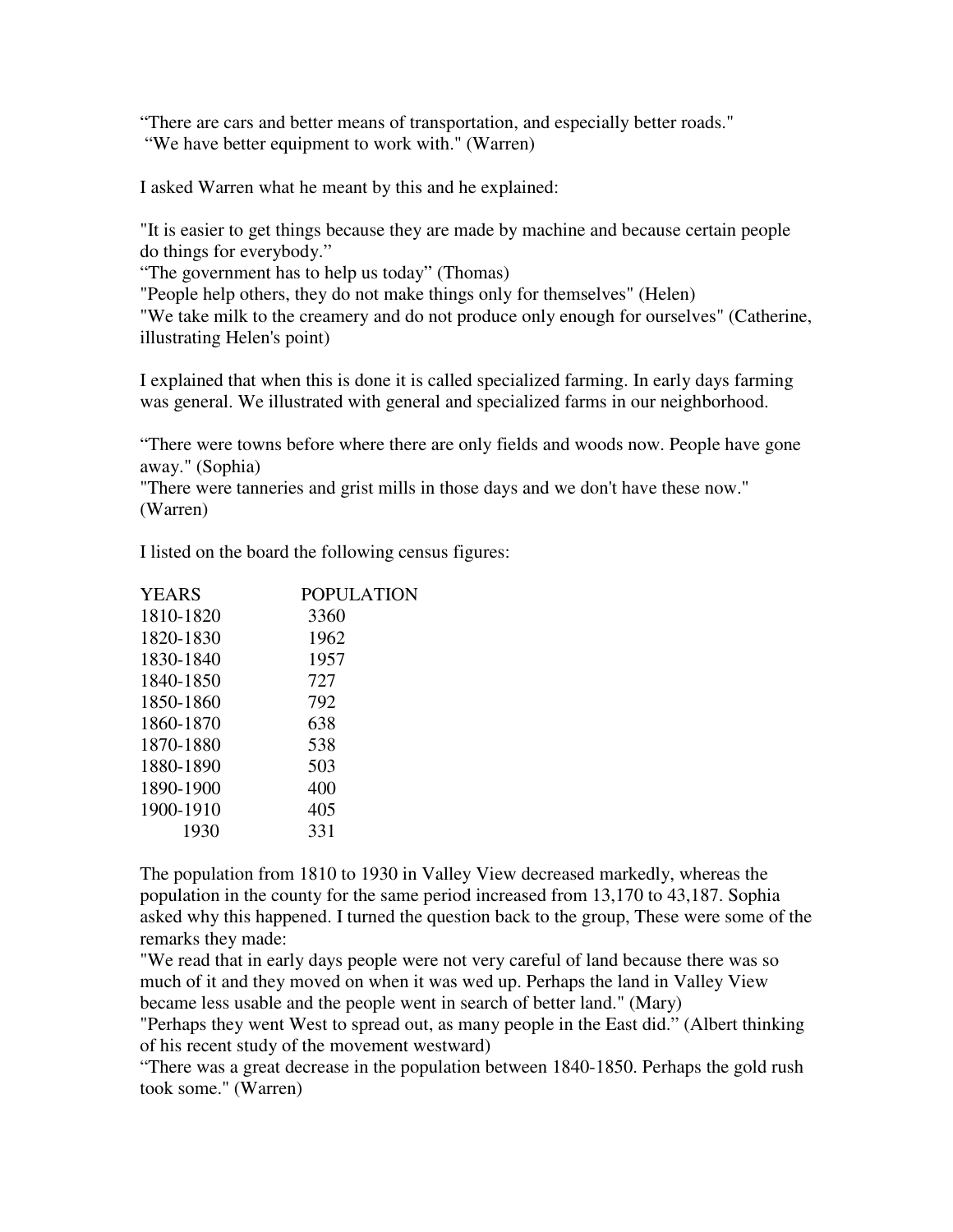"Farming did not pay because it was cheaper to get things from the West where soil and transportation were better." (Sophia, reading from our Valley View booklet)

Since the time was almost up, I suggested to the group that we list the questions growing out of our discussion to be answered later.

- I. Why are there fewer people in Valley View?
- II. Will there be even fewer people in years to come?
- III. What happened to the young people who grow up here?
- IV. What jobs do we have today that we did not have before?
- V. What jobs did the early people have that we don't have?
- VI. Do we have any jobs that the early settlers had?

I asked Warren to be our secretary and to jot down notes of our discussion. He needs the practice.

WEDNESDAY, FEBRUARY 16. The children reviewed briefly what we did yesterday. We read over our problems and began to think how we could find answers to them. Frank suggested that to answer the fourth question we would need to make two lists, one showing what work is done today and the other showing what work was done in the past. He said this would help us answer the other questions. I suggested to the group that pictures and graphs help us to see things clearly. The size of Valley View has decreased as well as the population. May, Helen, George, and Edward are making maps to show the area of Valley View at various times. Sophia, Ruth, Thomas, and Warren are making a list of the occupations in the community at present. Mary, Albert, and Doris are going through the Valley View booklet to list the occupations the early settlers carried on.

THURSDAY, FEBRUARY 24. The primary children have been continuing their study of the community services provided. Today William asked if we were going to build a post office. While I worked with the older ones, the primary children looked through the books in our library to find information on the post office.

The committees in the upper group reported on their findings and on the charts they had made. Ruth reported for her group and pointed out that dairying is the most important present-day industry in our township. I chose to follow this up because a more intensive study of the dairy industry seems to have great learning possibilities. Through it they may be able to see social trends, and why their community is what it is. I asked the children if this was so in the early, days. Ralph said, "No. In the early days each family supplied its own needs." "Didn't they have anything to sell?" I asked. "Oh yes," answered Ralph, "they had some surplus milk which they made into butter and took to market along with other crops." Warren added, in answer to my question, that the reason they took butter instead of milk was because the milk would have been sour by the time they got it to the city. In the course of the discussion they gave these reasons for the growth of the dairy industry in Valley View: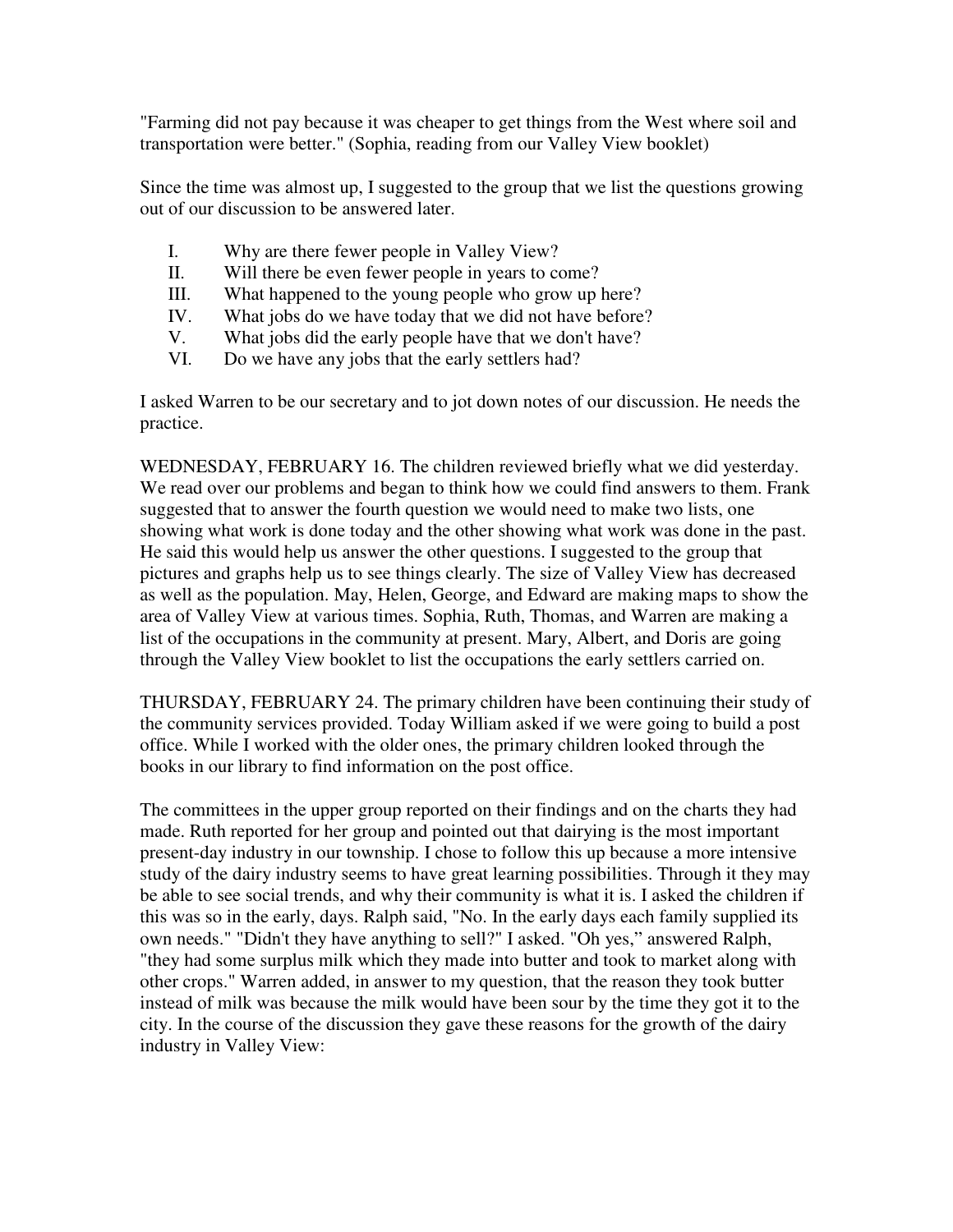Rocky ground makes it less suitable for other farming but it is good pastureland. There are larger markets; people in New York and Newark need milk and can't keep cows.

There are better roads and better means of transportation that make it possible to get milk to the city in good shape.

There are better means of handling milk, which makes it profitable to produce for others.

These problems came up in the course of the discussion and May will add them to the problem chart:

Why was dairying not important as a specialized industry in the early days of Valley View? Why has dairying developed as a specialized industry since? How is dairying carried on now? What modern methods are used on dairy farms? What does surface and climate have to do with the development of dairying in certain regions? Where are the markets for the milk produced in Valley View and in other parts of New Jersey? How do good roads help?

TUESDAY, MARCH 1. The primary group made plans to visit the town post office. Alice said it will be important for them to keep their eyes and ears open and to learn all they can. They made a list of questions they want to ask the postmaster. The children are beginning to read what they found in the library about the post office. I helped each child select a story he could read. To answer their question about the relation between dairy regions and the physical features and markets, the older children knew they had to find out where the dairy regions are and what characteristics of the regions make them suitable for dairying. The children formed working groups to map out the daily regions in our county, state, and in the world.

WEDNESDAY, MARCH 2. This morning we left the older children making their maps of the dairy regions while the rest us went to the post office in town. The postmaster took the children through the building and answered their questions. He gave them money order blanks and samples of the cancel stamp. The children saw how mail is sorted and put into bags to be taken to the train. They examined the letter slots and windows and asked about the purpose of each.

When we returned, the older children were happy to be able to tell us that they behaved well and accomplished much work. "We were very busy all the time, Miss Weber," commented their president.

THURSDAY, MARCH 3. This morning the little folks made plans for their own post office. They want it in the comer of the room where the easels are now and they will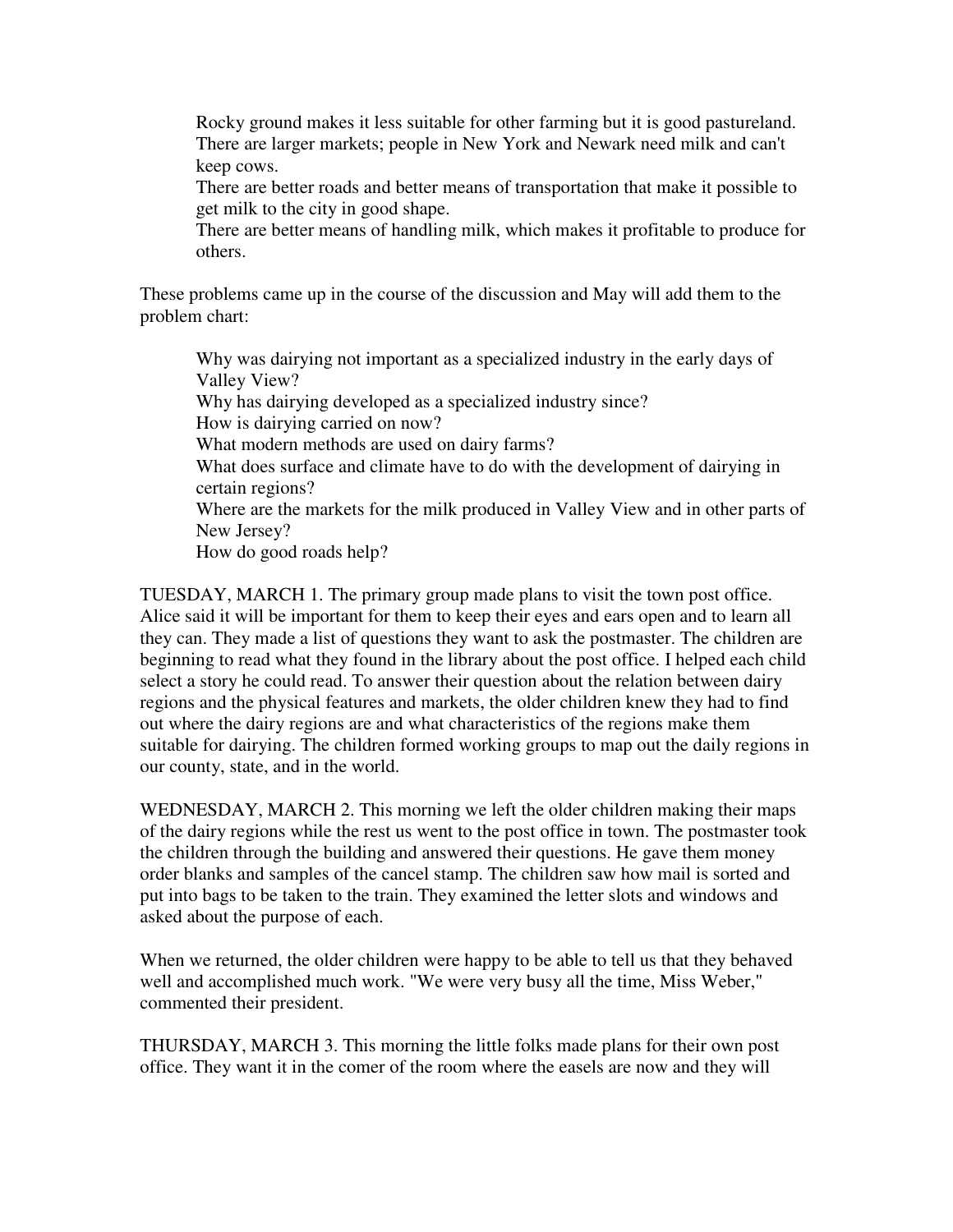build it of orange crates. Alice acted as secretary and made a list of all the things to be done.

FRIDAY, MARCH 4. The children conducted a fine club meeting today. I take little part in the discussion these days and the children have stopped turning around to address me when they make their motions and comments. In fact, they seem to forget I am there. Sewing meetings are happy times. Each week as we sew we talk, and I am learning some innermost secrets. I know how the girls feel toward each member of their families, what their pet likes and dislikes are, what they think the future holds for them, what they think about marriage, divorce, friendship, love, and raising children; what books they like to read, how they feel about money, and many other things. I have had many opportunities for providing wholesome sex education.

MONDAY, MARCH 7. George and Edward are helping the younger boys with the building of the post office. The rest of the little children selected from the list what they wanted to do.

The older children have finished their maps of the dairy regions of the world and are now studying these for facts about surface, climate, the number of and nearness to markets, and the kind of roads and transportation.

TUESDAY, MARCH 8. We had a review of what we have learned about Valley View by answering as far as we could each question on our list. During a discussion of modem dairy methods two questions were raised:

How does a milking machine work? How do they pasteurize milk?

THURSDAY, MARCH 10. In order to find out what modern methods are used on a dairy farm, the children plan to visit the best dairy farm in the township. We listed the things we want to find out when we visit.

How is milk tested? How does a milking machine work? How do they cool the milk? How much milk does Mr. Raymond get? How many cows does he have? What does he do with the milk to prepare it far the creamery? How long does it take him to milk? What does he have to do before he can sell his milk? Must there be a certain number of cows? What does he feed the cows to get the best milk? What standard does milk have to reach before the creamery will accept it? How is a cow tested for tuberculosis? What happens if the cow doesn't pass? How must a farmer care for a cow in order to have it give the most milk?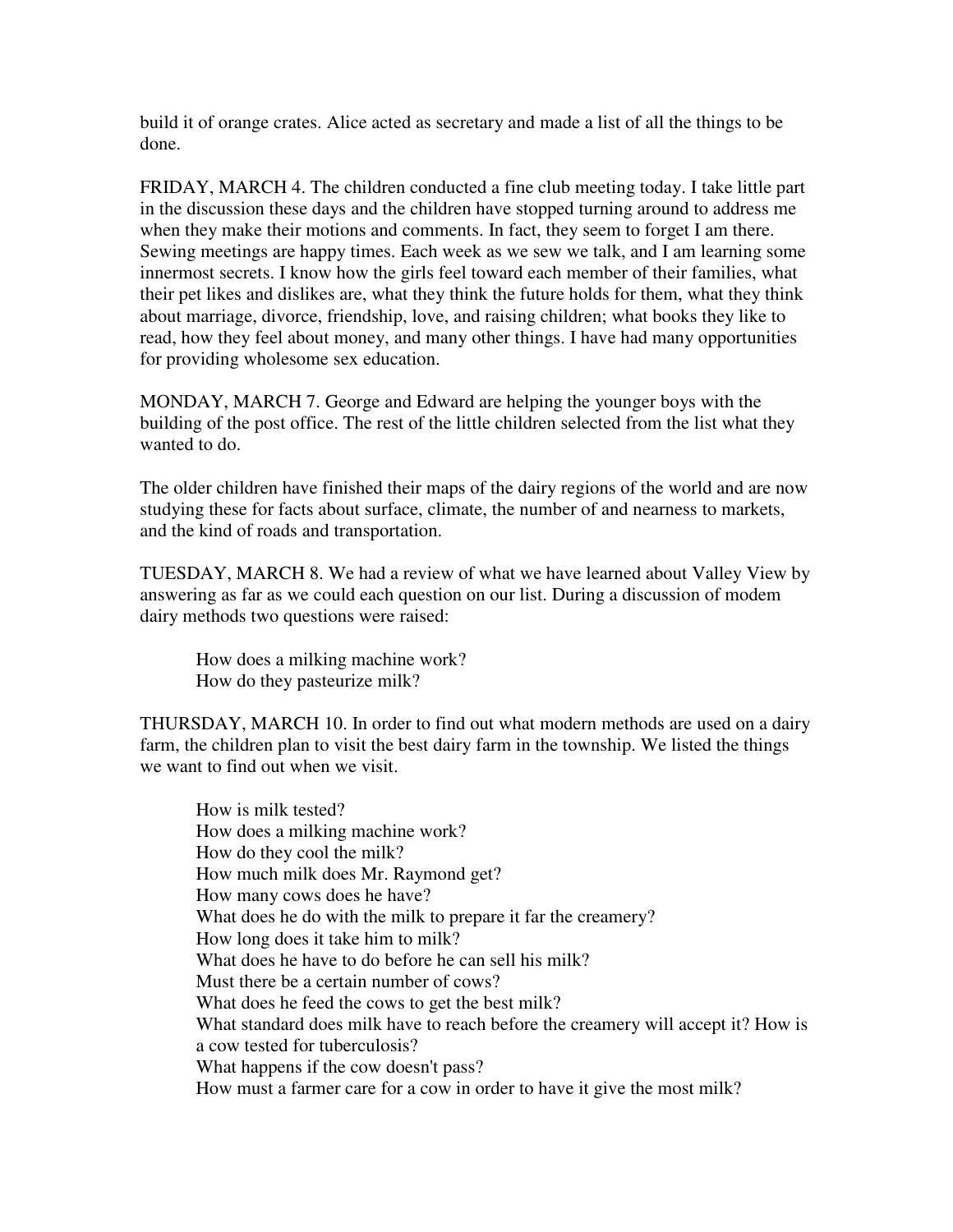How does Mr. Raymond's milk test? Does Mr. Raymond belong to the Dairymen's League? If so, what does it do for him?

After school, Ralph and I went to Mr. Raymond's to make arrangements for an interview. We left our questions with him so that he would have an opportunity to prepare for us.

THURSDAY, MARCH 17. The ice on the roads has kept many children at home during the past three days. I was able to spend much time with each child on his individual needs, and many difficulties have been cleared up. The children enjoyed the first two days and commented often; "I wish it were always like this." But yesterday they began to miss their classmates and the stimulation of group discussion. Catherine exclaimed, "it's just like being a hermit, always working by yourself. I wouldn't like to be a hermit, would you, Miss Weber!"

Too much rain and stormy weather have a bad effect on me and it carries over to the children. Children react to and reflect every mood of the teacher. We were all on edge and tense today, and in spite of the fact that I made a desperate effort to appear calm, I found myself speaking in curt, abrupt sentences. The storm within us seemed to pass away as we sang. Tonight we went to see the movie *Snow White and the Seven Dwarfs*. The children would not leave until they had seen it twice. The witch did not seem to bother them. The children were fairly bursting with joy at the little animals. Helen could hardly contain herself. She kept saying over and over, "Oh, I love them, I love them."

MONDAY, MARCH 21. The first day of spring was beautiful and warm. Before school began we sat around informally and talked about the signs of spring we have seen.

While we were eating at noon, I announced to the children, "it's spring and I'm working in the rock garden today. Who wants to work with me?" Sophia and Ruth volunteered. We were surprised when we got out to the garden to see how many tiny plants were already coming up. Verna got excited and began to jump up and down shouting, "Come and see, come and see what we have in our garden!" May, William and Mary came to see. Later Catherine, Alice and the rest of the little people joined us. Before long even Ralph came to see if he could help. We were all sorry when the noon hour was over.

The little children are playing in their house again. Today they prepared a hand puppet show with Martha's help. They wrote invitations to the older children to visit at their "home" to see the show. Martha helped them with the spelling. Even Andrew, Alex, Gus, Verna, Pearl, and May play house. Andrew loves to play but he says sometimes the girls are too "bossy."

TUESDAY, MARCH 22. We all have spring fever badly. Six teachers from another county were visiting today and none of us felt at all like working. We lengthened the play periods and shortened the work periods but even that did not help. Every once in a while one of the children would quietly leave the room, wander around outside in an attempt to wake up, and then come in to work again. But it was of no use. After our visitors left we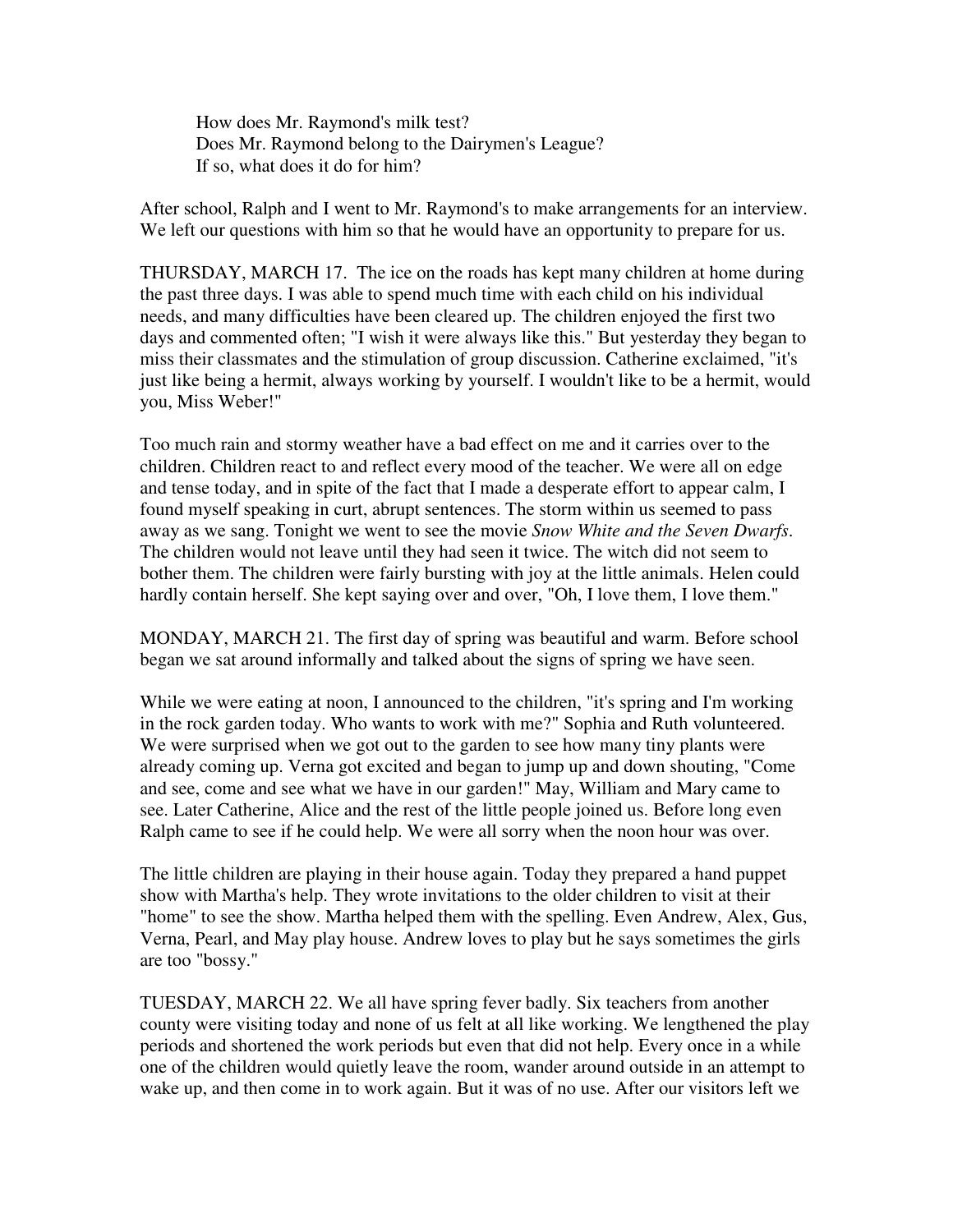just gave up entirely and went out to the garden to work. The older boys carefully removed the mulch from the bulb bed while the rest of the group cleaned the rock garden of weeds and leaves and swept the paths of stone slabs clean.

WEDNESDAY, MARCH 23. The children made up for yesterday by working like little Trojans.

We had an interview with Mr. Raymond. He was fine with the children. We sat in the living room while he answered the children's questions. Each child was responsible for taking notes on certain ones. Mr. Raymond took us to the barn to show us how he milks a cow by machine, how he takes care of his equipment, how he feeds and cares for his cows. Martha, Helen, and Warren asked questions continually.

THURSDAY, MARCH 24. This morning we reviewed what we had learned at Mr. Raymond's. Ralph wanted to know what happens to Mr. Raymond's milk when it goes to the creamery. We planned to visit the creamery to find the answers to these questions:

Do they make anything from the milk? How do they pasteurize milk? How is the butterfat test made? How do they bottle milk? How do they weigh milk?

MONDAY, MARCH 28. The older children have been spending much time searching for information about the dairy regions of the world. Today we sat in a comfortable group with our notes and maps before us and made the following statements of our findings. This is the list Warren gave to me:

- I. The dairy regions are mostly in the North Temperate Zone.
- II. There are some dairy regions, but not as many, in the South Temperate Zone.
- III. There are no dairy regions in the dry parts of the world, with one exception. In South America where there is little rainfall and it is warm, there is just enough dairying to supply the white population with milk.
- IV. Dairying regions are in rolling upland and forested areas. They are often where it is difficult to do fanning, but the soil is good enough for forage crops and pasture.
- V. Dairying is also carried on in low flat places when the land is good for agriculture. In these places they prefer dairying to raising crops because 1. The countries are small, and large areas are needed to raise bread crops profitably. It is easier to raise only what they need for cattle. 2. They can get bread crops from other countries where it is cheaper to raise them.

The children compared the wheat belt and the Corn Belt in this country to illustrate these last statements. Another question came our of the discussion: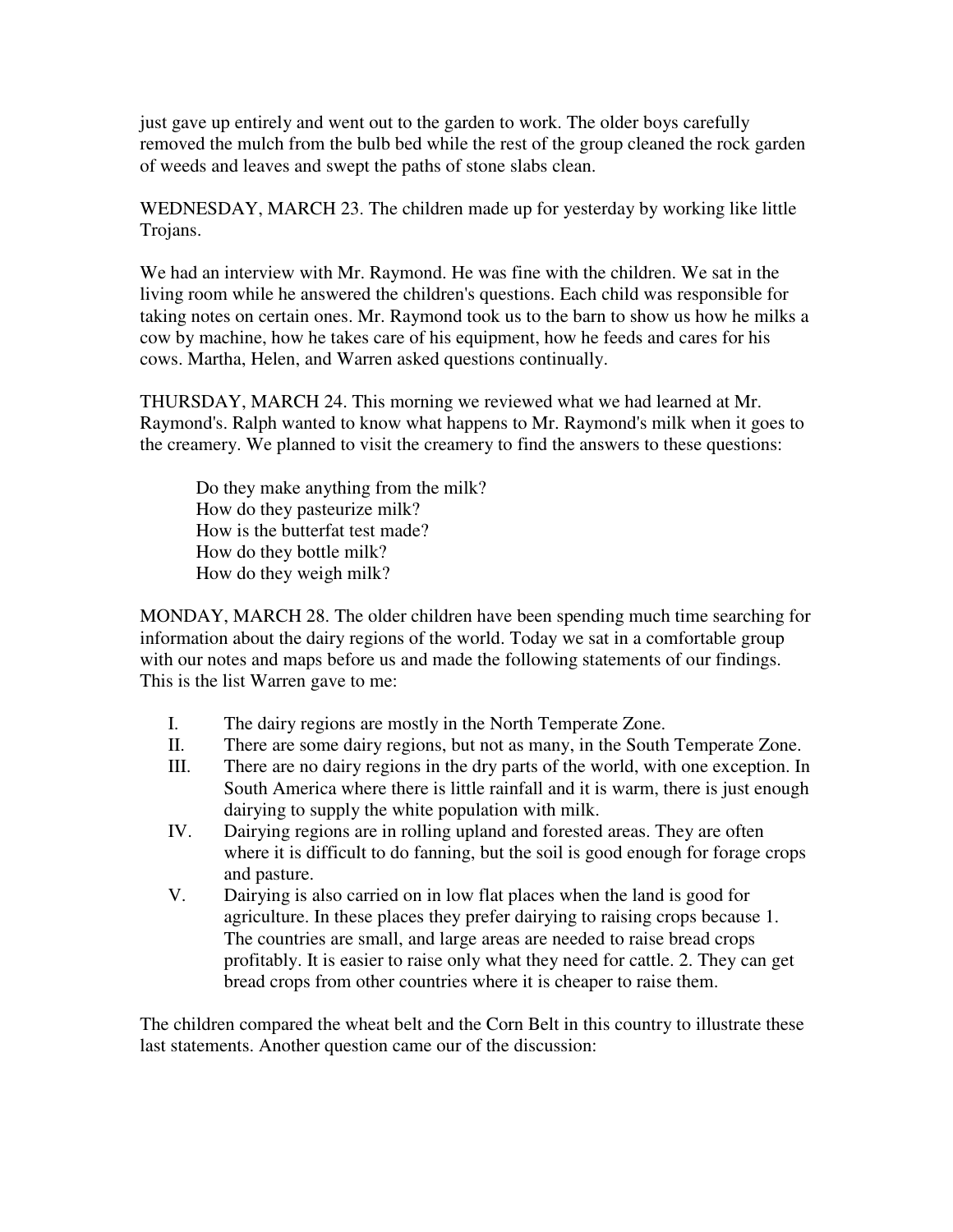If milk is so important in our diet, what do they do for milk in countries where dairying is not carried on?

TUESDAY, MARCH 29. The older children began to search for information to answer the question they asked yesterday. During the noon hours the children are occupied with a marble tournament, which they have organized. Helen and Ralph paired off the group. The winners of these pairs were paired off again. This will go on until only one pair is left and the champion determined. As the children have been eliminated from the contest they have organized games of their own. Sometimes I think these children do not need a teacher, they go ahead and do so many things themselves!

WEDNESDAY, MARCH 30. The little folks have finally finished their post office. Today they learned letterform and wrote their first letters to each other. They chose a postmaster who sold them stamps, canceled the stamps, and distributed the letters from the mailboxes. The older children brought their notes to the group discussion to answer the question, "What is done to get milk in regions where dairying is not carried on?" We discussed the camels of Arabia, the yak of India the reindeer of Lapland, the goat of Italy, and something of the way the people of those countries live. They found that the surface features of the countries, the climate, the amount of food they can raise, the wealth of the country (necessity of using the same animal for labor as well as to obtain milk), all determine which animals are used.

We found today that it will not be possible for us to visit the creamery; it is closed for repairs. We decided to add the questions we had intended to ask at the creamery to the list of questions we will ask at the Walker Gordon farm tomorrow.

THURSDAY, MARCH 31. At Plainsboro, our guide took us to the bottling plant, the barns, the dehydrator, and the rotolactor. We had our lunch here and each child was given a half pint of milk. Our guide told us that when some of their American customers travel in Europe they miss the milk so much that they have the Walker Gordon Company send milk to them. Of course the children wanted to know how they do that. They received literature to take with them. Martha said she was going to read all of it to her grandmother. If this trip does nothing more than to establish a better relationship between Martha and her grandmother, it will have been worthwhile.

MONDAY, APRIL 4. This morning the children discussed what they saw at the Walker Gordon dairy. We stated our purpose for visiting and made the following list of reasons why this dairy is considered the finest in the world:

*There is absolute cleanliness in everything.* 

*They maintain a good herd giving good milk through proper feeding and care.* 

*There is a system of complete cooperation among the workers, which makes the whole run smoothly.*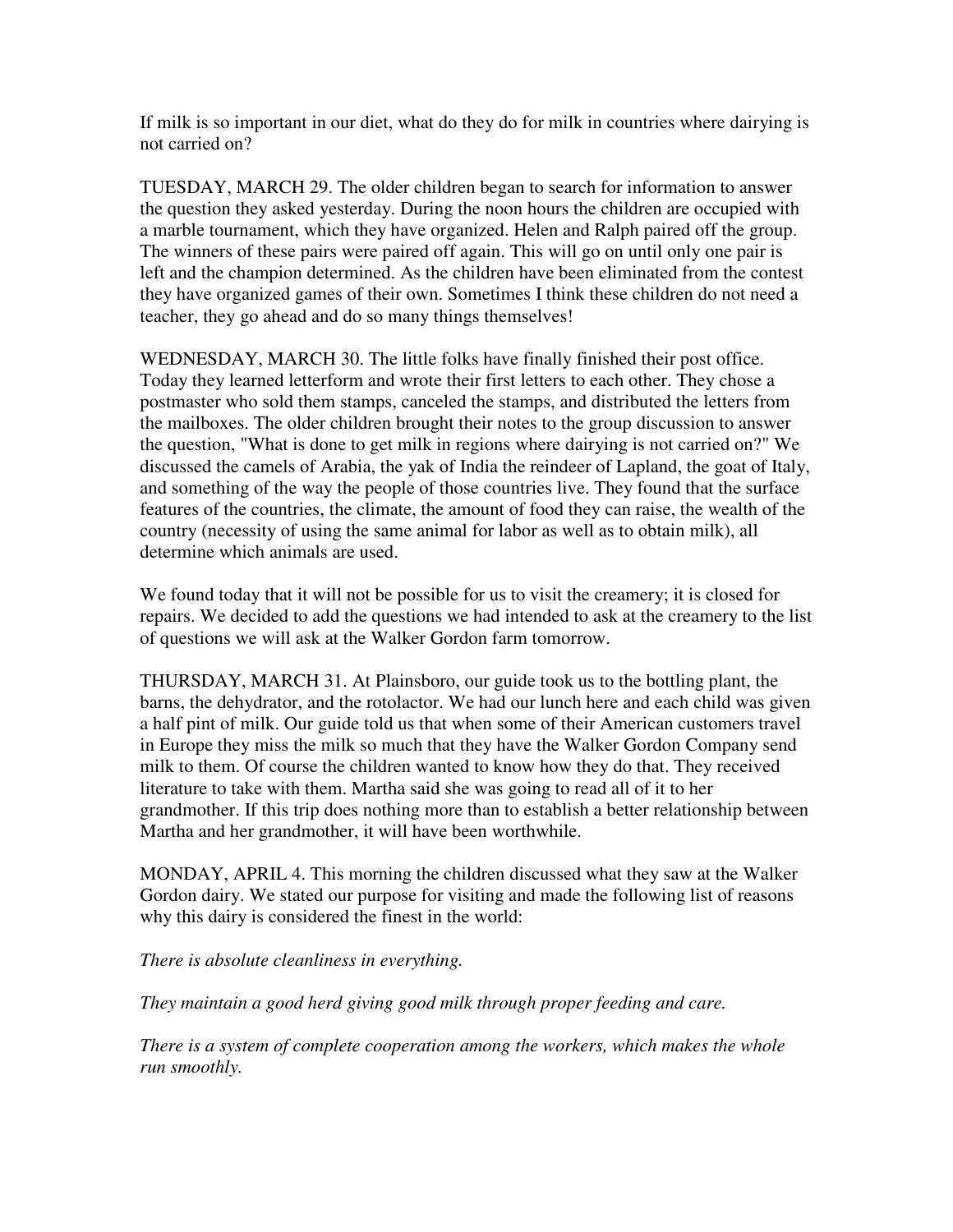Frank was impressed by the fact that the feed is weighed and mixed to give the cows the proper amount of vitamins and other necessary food elements. He said they take better care of the animals than we do of ourselves.

I was happy to hear Warren say that Mr. Raymond does all the things that the Walker Gordon dairy does except on a much smaller scale.

TUESDAY, APRIL 5. We reviewed all we have learned about the dairy industry so far. The children are beginning to see that our township is favorable for dairying. I asked them if they thought we should have more dairying to add to our income. We could not answer this question to our satisfaction. I suggested that we might ask Mr. Raab, the county agricultural agent, to help us. Ruth, the secretary, will write him a letter asking him to visit our school.

MONDAY, APRIL 11. We began to plan for our visit with Mr. Raab and listed the following questions, which we want to discuss with him:

*What dairies are there in our region? Do they belong to cooperatives? From the standpoint of conservation would it be advisable to have more dairy farms in Valley View? If Valley View had more dairy farms could all the milk be used or would there be a surplus? Is it good to belong to the Dairymen's League? What is the difference between private creameries and Dairymen's League creameries? How is the price of milk determined? What is the State Milk Control Board and what does it do?* 

I suggested to the children that we would understand better what Mr. Raab tells us if we do some reading and have some understanding of the marketing of milk.

A new German family by the name of Mann moved into the neighborhood this week. Henry came to school today. He seems to be a fine youngster and the group accepted him wholeheartedly. Warren and Henry became fast friends; I worked with Henry and found that he will fit well into the older primary group.

TUESDAY, APRIL 12. In our discussion today we began with surplus milk. We found that the New York milk shed, which includes our region, is the largest market in the world. It has the smallest surplus. But in spite of that, we cannot afford to have a surplus because the cost of labor is higher. In order to compete with industrial labor, feed has to be bought because land is scarce, maintenance costs are high because of rightful rigid Board of Health requirements. Three children in the group gave illustrations of these, showing that their parents cannot afford to hire help, they must buy part of their feed, and they have to meet a long list of requirements, such as putting in electric coolers. All this makes their net income low.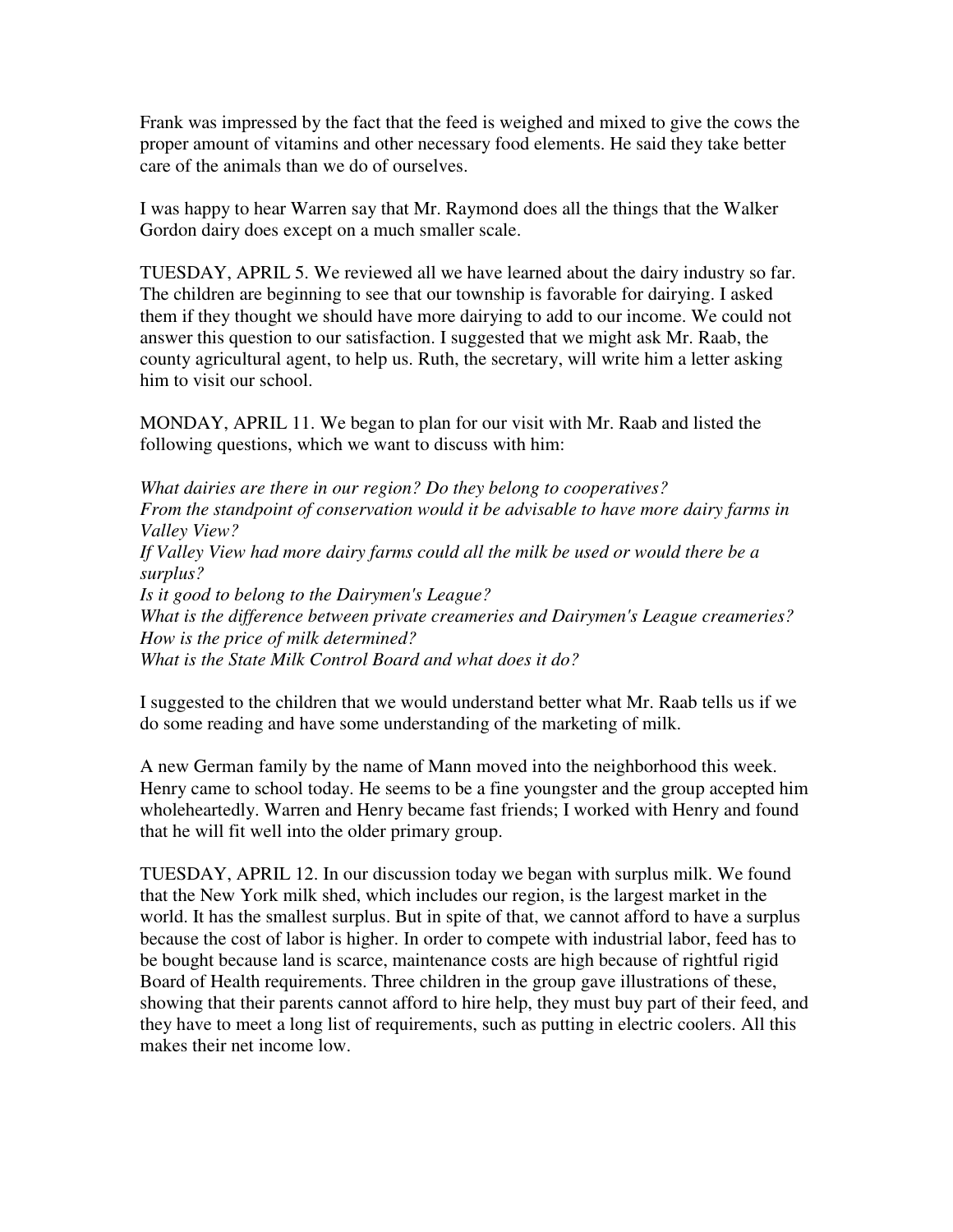One paper stated that farmers have surplus milk because they do not regulate their seasonal production to meet market needs. If dairy farmers would cooperate they could regulate their production and everyone would benefit. Edward said that was so: that his father gets half price for surplus milk. His father has more surplus milk in June because the cows have calves about that time. Also, the cows are getting out to pasture in June and are producing more milk because of better feed. I asked what the Walker Gordon dairy does about this. The children answered that they feed the cows the same way all year round and they have new cows ready to replace old ones so that the quantity and quality of the milk remains uniform. Mr. Raymond does this also.

The Sametis children said they could not see why there should be a surplus. Why couldn't they sell more milk and not charge so much? Last winter when they were in the city they could not drink all the milk they wanted because they could not afford to buy it. This was one of the reasons they returned, for they can keep a cow here.

WEDNESDAY, APRIL 13. We continued the discussion of surplus today. Edward told us that the creamery counts as surplus anything that is not sold as fluid milk. We talked for a while about what is done with surplus milk, how butter and cheese and other milk products are made. We got into an interesting discussion when Martha read that lactic acid - producing bacilli were added to butter to make it "come." The children knew what lactic acid meant and that bacilli had to be raised, but no one knew how. Sophia said perhaps they just use some old butter. Her mother uses a piece of cheese to start the curds when she is making new cheese. Mary and Edward said their mother used a piece of dough saved from the last batch of bread to use as yeast for new bread.

Yesterday the children found some interesting stories in their readers about the history of cheese, the kinds of cheeses, and how they are made. Warren will bring some Edam cheese for us to sample.

THURSDAY, APRIL 14. We had a party this morning. The refreshments were little red balls of Edam cheese, which the group enjoyed.

The question came up yesterday, "What did people do with their surplus milk in colonial days?" To answer this question we learned about the first milk train, early refrigeration, modern transportation, and modern refrigeration. The coming of the railroad was important to the growth of the dairy industry.

WEDNESDAY, APRIL 20. Before school this morning Sophia and Catherine came to me overjoyed that the flowers in our bulb bed are blossoming. They and Ruth had been up to visit the wild-flower rock garden during the holidays and had a list of fourteen wild plants that are growing. The boys got a long rope and jumped to their heart's content-"Ah in together, boys." I talked with Frank and Doris about work they are to help the little children with today.

At nine o'clock, Doris and I went out to the little house with the five- and six-year-olds. We planned where to lay out a yard and how large it would be. While we were doing this,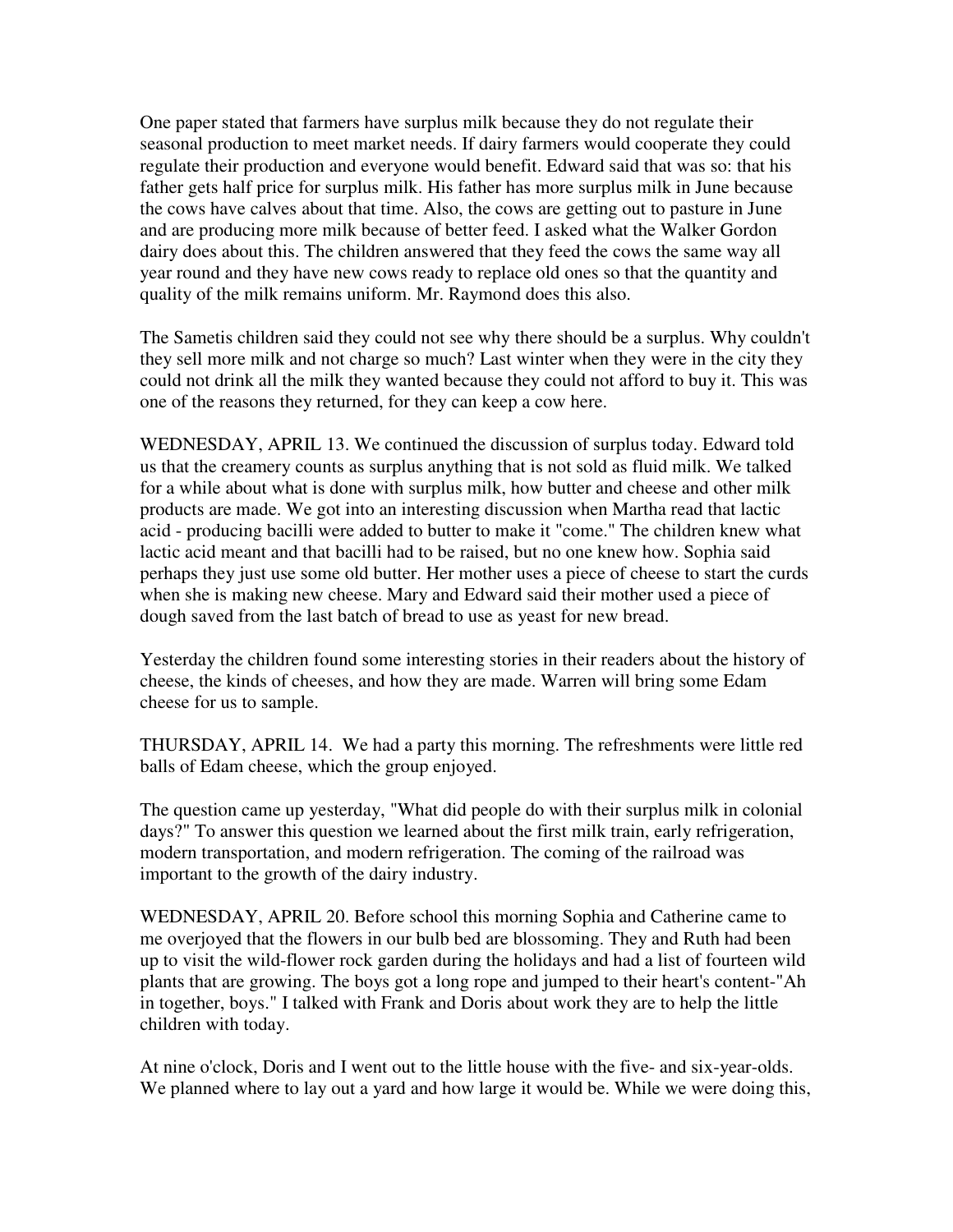Eric said, "Miss Weber, my father is plowing the garden today." Immediately Irene said, "Oh, could we have a garden? It would be fun to watch things grow." Florence told us that her mother was making a rock garden. Richard advised that it would not be hard for us to have one because there is a rock pile behind the little house. I asked them what they would like to do first. They planned to clean up the sticks and papers, to outline their yard with fieldstones, and to make a walk of flat stones up to the door. Then I left Doris in charge after cautioning her that she should not allow the little children to lift large rocks and that the children should do their own planning.

During these first ten minutes, the rest of the primary group wrote letters to Walter and Joyce who have moved away and who have written to us to tell us about their new school. When I came in from outdoors I helped the children with their letters. By ten, all the letters were finished but not all had been recopied. Some of them were interesting and of considerable length.

 At ten o'clock we were ready to play. The older children played sticks and stones. The little children and I played "I'm on Tommy Tiddler's Ground." They would not play though until I had inspected their morning's work. There was a square of stones at the front of the house and the yard was neatly swept. They stopped ten minutes early to wash their hands, to rest, and to view their work. "They think it's nice," said Doris.

After the play period the whole school settled down to read. The five- and six-year-olds and I looked at books and talked about them.

Group II prepared carefully while I was with Group I and were able to read their story nicely. Following their reading period they had some follow-up work in their workbooks and then Frank took them outdoors to build window boxes. Andrew and Gus had experience in sawing and nailing. Verna measured the boards. During these thirty minutes the five and six-year-olds played in the little house.

At 11:10 Verna and Gus joined us in the practice of *Robin Hood*. Andrew joined Albert, Martha, Alice, and Mary in the practice of *Winnie the Pooh*, which will be the primary children's share in the show. Until we have the puppet show on May 12, we want to have a half hour of practice each day. We are taking this time from our reading period so that I will meet with groups III, IV, V, and VI only once a week instead of twice. They will meet once a week by themselves and will also do silent reading which will be checked for comprehension. We will use the following program:

*Monday* III meet with me; IV meet by themselves; V and VI have silent reading, checked for comprehension.

*Tuesday* V meet with me; VI meet by themselves; III and IV have silent reading, checked for comprehension

*Wednesday* IV meet with me; III meet by themselves; V and VI have silent reading, checked for comprehension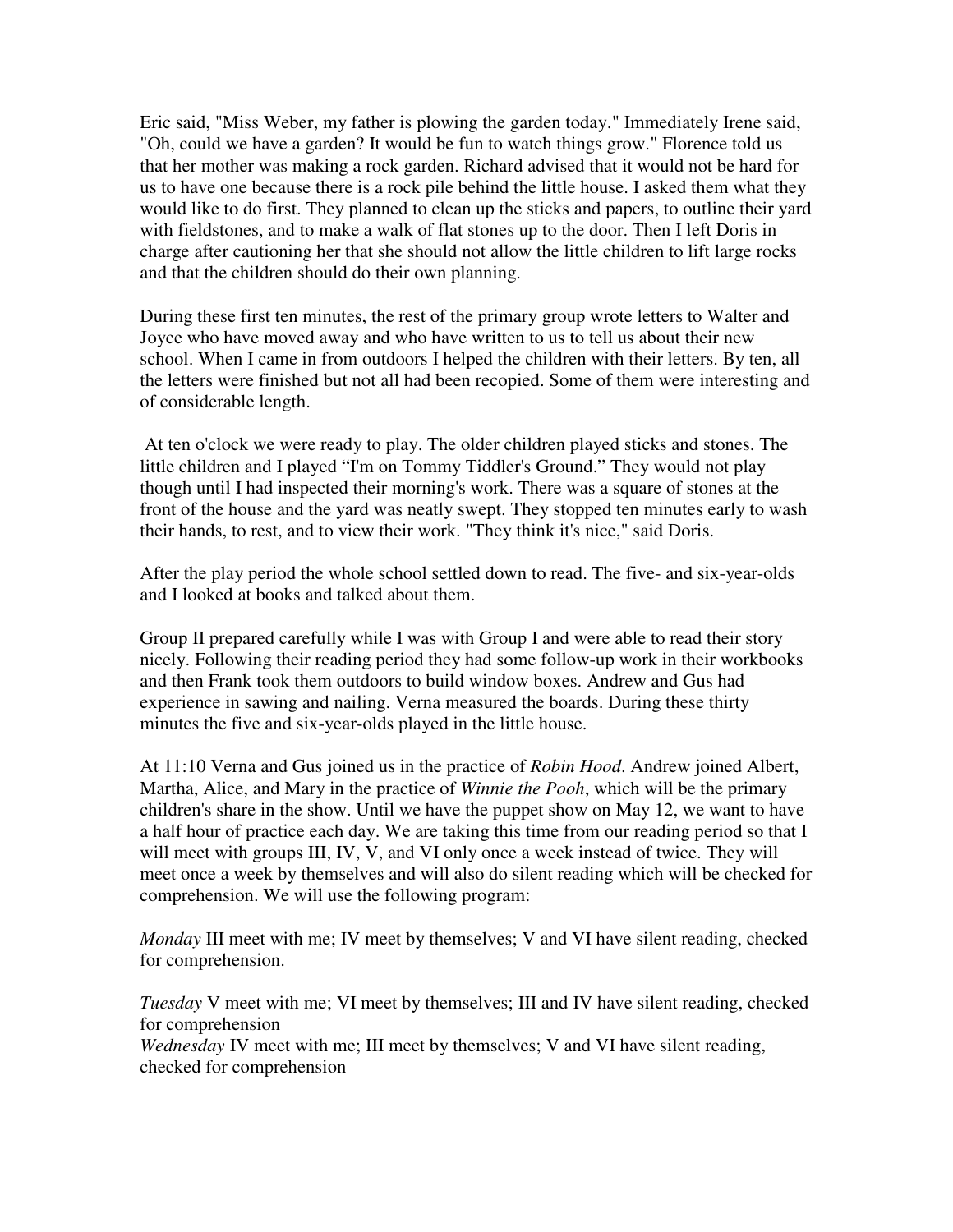*Thursday* VI meet with me; V meet by themselves; III and IV have silent reading checked for comprehension

At 11:30 the primary children chose easy books from the library and went outdoors with Warren. They read silently until they were ready to read to each other.

After the rest period, the little children had rhythms. They sat on the rugs and I played the ball-bouncing rhythm. They recognized it and took turns bouncing the ball to music. Also in response to music they interpreted the movements of animals. The older children, in the meantime, worked at various tasks. Warren and Ralph worked on the scenes for the puppet stage. Ruth wrote an article to add to the current events notebook, which goes with our world map. Helen, Martha, and Albert strung puppets. Catherine embroidered the features on the owl puppet. A committee met to apportion the duties of cleanup for the rest of the year. The children turned to these tasks whenever their regular work was finished.

From 1:30 to 2:00 the five- and six-year-olds played in the little house. Irene joined them after she had practiced writing some spelling words. She wants very much to write. I dictated new spelling words to the rest of the primary group. They went over their words carefully to find which ones they will need to study. In the little time that was left I helped them individually with their arithmetic.

At two, the primary children went home and I played baseball with the older ones. After play I helped the older groups with arithmetic.

In the 4-H Forestry Club manual there is a description of the study of a plot of ground about one-fourth of an acre in size. Children study the plot to learn about everything in it: plants, animals, water life, and the like. We found a plot in the woods that seems to have "everything" in it. It began to rain, so we could not explore it. We were rewarded, however, for we saw a double rainbow, the first any of us had ever seen. The children asked how a rainbow is formed. Warren knew and told the group. None of us knew why there should be two bows and I suggested that we look it up when we have an opportunity.

While we were waiting for the rain to stop we discussed how we would go about studying the plot. Catherine said we should go through it first to find everything we know. Warren thought we should make a diagram of the plot and put on it the things we find. I asked Warren what he meant by "things we find." He suggested holes where there might be animals, holes in trees, swamps, fields, and woods. I asked if we could put on it the wildlife we found. "No," was the answer. "The map would not be big enough." Ralph said, "We could make a big map." Albert said that we could not carry this around with us. Ralph added that we could have our own maps to take with us and a big map to work on at school.

THURSDAY, APRIL 21. Ralph brought a beautiful bouquet of June berry blossoms to school. He asked Sophia to arrange them for him and even got the vase for her. We all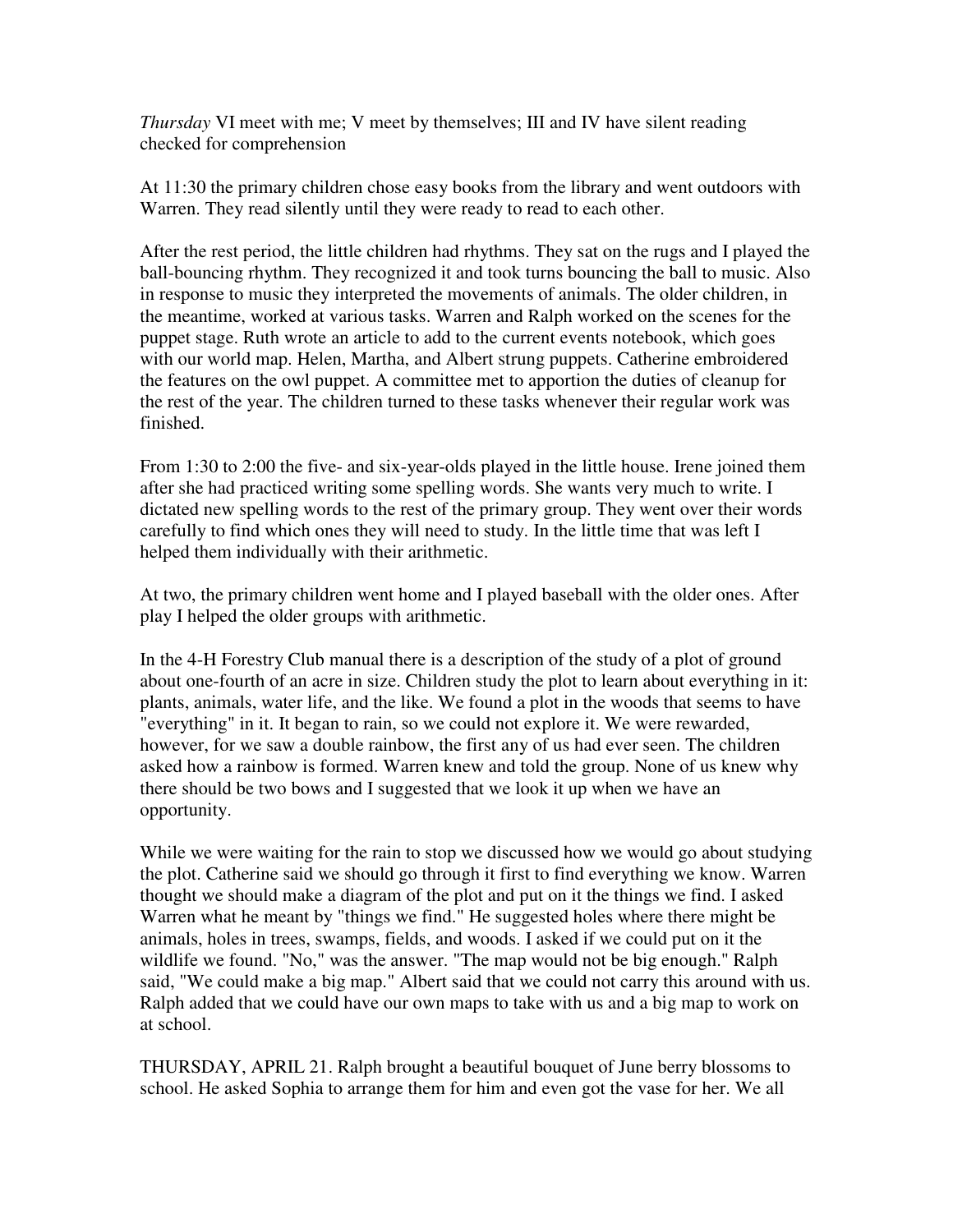went out to the garden to see what is new. Wild geranium, marsh marigold, and ladyslipper are up. I spent a little time making some plans with May, who will work with the little children today.

The primary children worked with Frank on the window boxes. Verna and Alice painted one. William, Andrew, and Henry sawed, hammered, and measured and made another box. Frank works well with the little children. He never does anything for them that they can learn to do themselves.

The older children talked about their newspaper. The children decided that the first paper was much better than the second one because we began to write the articles sooner, we had many interesting things we wanted to write about and everyone co-operated and contributed. They suggested that we begin immediately to prepare for our third paper. Mary said we should be reminded about it every day. Warren thought it would be a good idea to have a chart on the bulletin board with everyone's name. As we make a contribution we can record next to our names the nature of the contribution. Mary added that if we have enough articles we can select the best and have a really good paper. May will make the chart for us.

We made a list of interesting school events to write about for our newspaper. When we had completed the list, Ruth said, "We ought to learn how to write a good book review." "Yes, and an article too," added Warren with a laugh. "Let's do that tomorrow," Mary said.

After school, sixteen enthusiastic youngsters remained for the plot study. The number had swelled since yesterday. Albert summarized for the newcomers what we had planned before. We gathered up tablets and pencils and Ralph led us to the woods. We lost no time in bounding the plot. As the children sketched the plot on their tablets, they talked. "Miss Weber, can we have plots of our own?"-- this from Ralph. "Perhaps my dad will take us on nature hikes this summer. He knows a lot about nature," mused Warren. Ralph almost made me stop breathing when he said, "Maybe my dad will too. I'll ask him"

FRIDAY, APRIL 22. The older children made a list of standards for a good article. Ruth, who is our secretary, is making a neat copy for the bulletin board so that the children can copy the list into their progress books when they have the time. The children spent the rest of the period evaluating the articles they wrote yesterday in the light of the standards they set up today.

After the reading period the little folks voluntarily had a club meeting of their own in the playhouse. Alice helped them and gave me this list of rules the little children made for themselves.

- I. Finish the steps.
- II. Not to break any toys.
- III. We are not to pull the stones out of the steps.
- IV. We are nor to break the bed.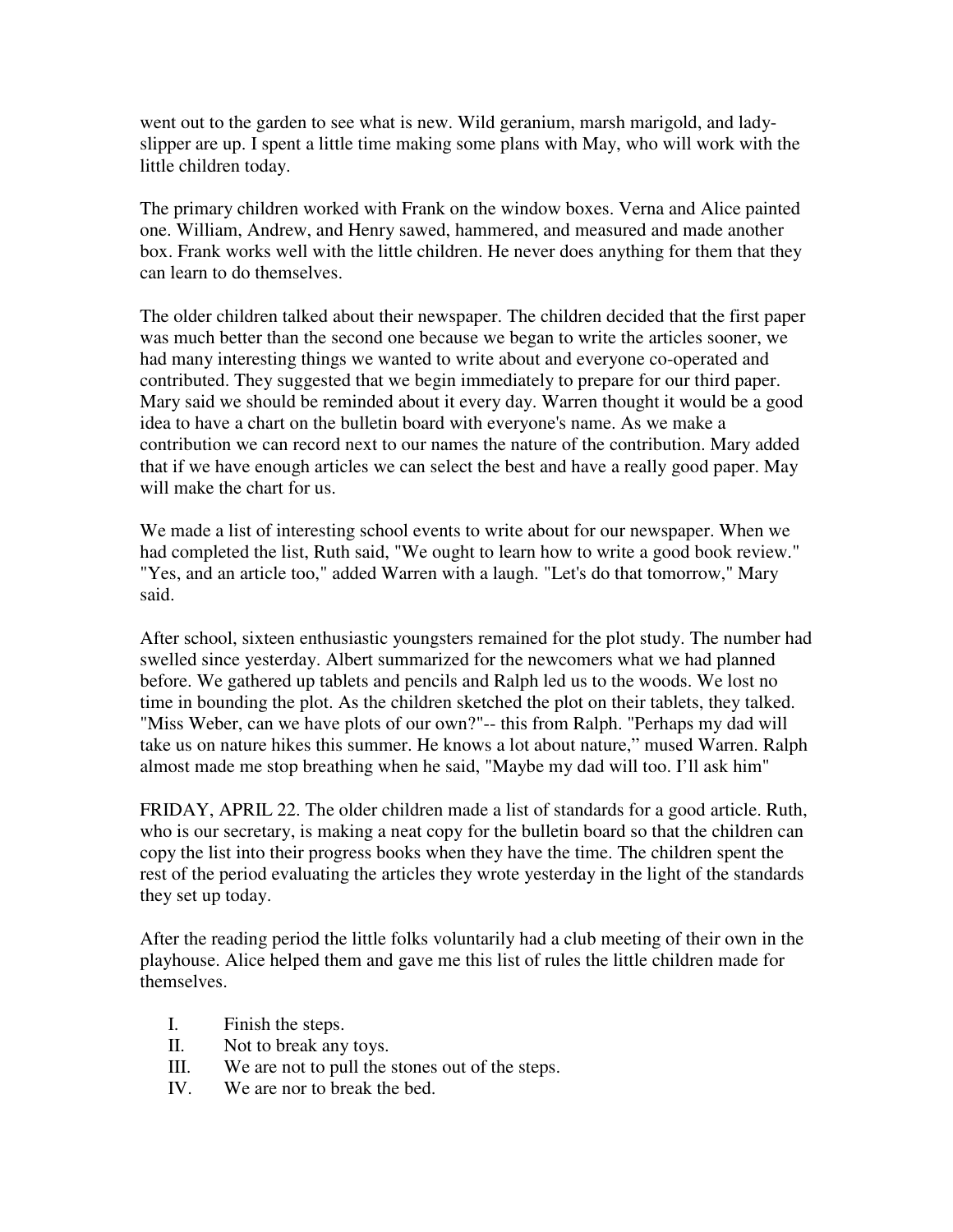- V. Not to say bad words.
- VI. Clean your shoes when you come in.

TUESDAY, APRIL 26. I went outdoors with the little ones and Florence told the story of the Gingerbread Man. It was fun to dramatize it today because we had the whole school grounds to run in. To my surprise, Irene said that she wanted to be the cow. She has always wanted to be the most important character. The older children, in the meantime, worked on their newspaper articles. When I came in, Doris gave me her paper and said, "Miss Weber, I went over it according to our ruler, and I think it's all right." There wasn't a single mistake in it! It was also well written.

WEDNESDAY, APRIL 27. Frank worked with the primary group making window boxes. He takes his responsibility seriously and reports to me how the work progresses. Today he said, "Miss Weber, sometimes they shout at each other when they get in each other's way. I told them that wasn't nice. William wouldn't work for a while because Verna pushed him. I made her say she was sorry and then they had to shake hands. Everything is all right now."

THURSDAY, APRIL 28. The little folks did not want to come in to help plan the day's work. They wanted to get started on their garden. We excused them and Edward helped them dig and rake and plant nasturtium seeds.

Mr. Raab came to answer our questions. He gave the children a general idea of dairying in Valley View as compared with other regions in the county. He helped them to understand cooperatives and their value, how the price for milk is determined, and the work of the Milk Control Board in New Jersey. The children learned that if more soil were kept in grass instead of being plowed, more dairying would be desirable in Valley View. That would improve the ground instead of destroying it. But if keeping more cows would mean plowing more ground for corn, then it would run the farms down.

As far as surplus is concerned, New Jersey does not produce enough milk. The county agent told us that it produces only 40 percent of the milk it consumes. But it has to meet competition from the rest of the milk shed, which includes part of Pennsylvania and New York. Mr. Raab told us, too, that the cost of starting a dairy farm is so great that it is improbable that more will develop in the township. Those dairies now in existence were started many years ago. Throughout the study the children have made the following generalizations:

- I. Co-operative dairying insures markets.
- II. Co-operative dairying keeps the quality of milk high.
- III. Dairying is desirable in Valley View both from the standpoint of returns and conservation.
- IV. Some land is being plowed which should soon be used for pasture or woodland.
- V. Specialized farming has resulted from better transportation, better machinery, and more scientific methods.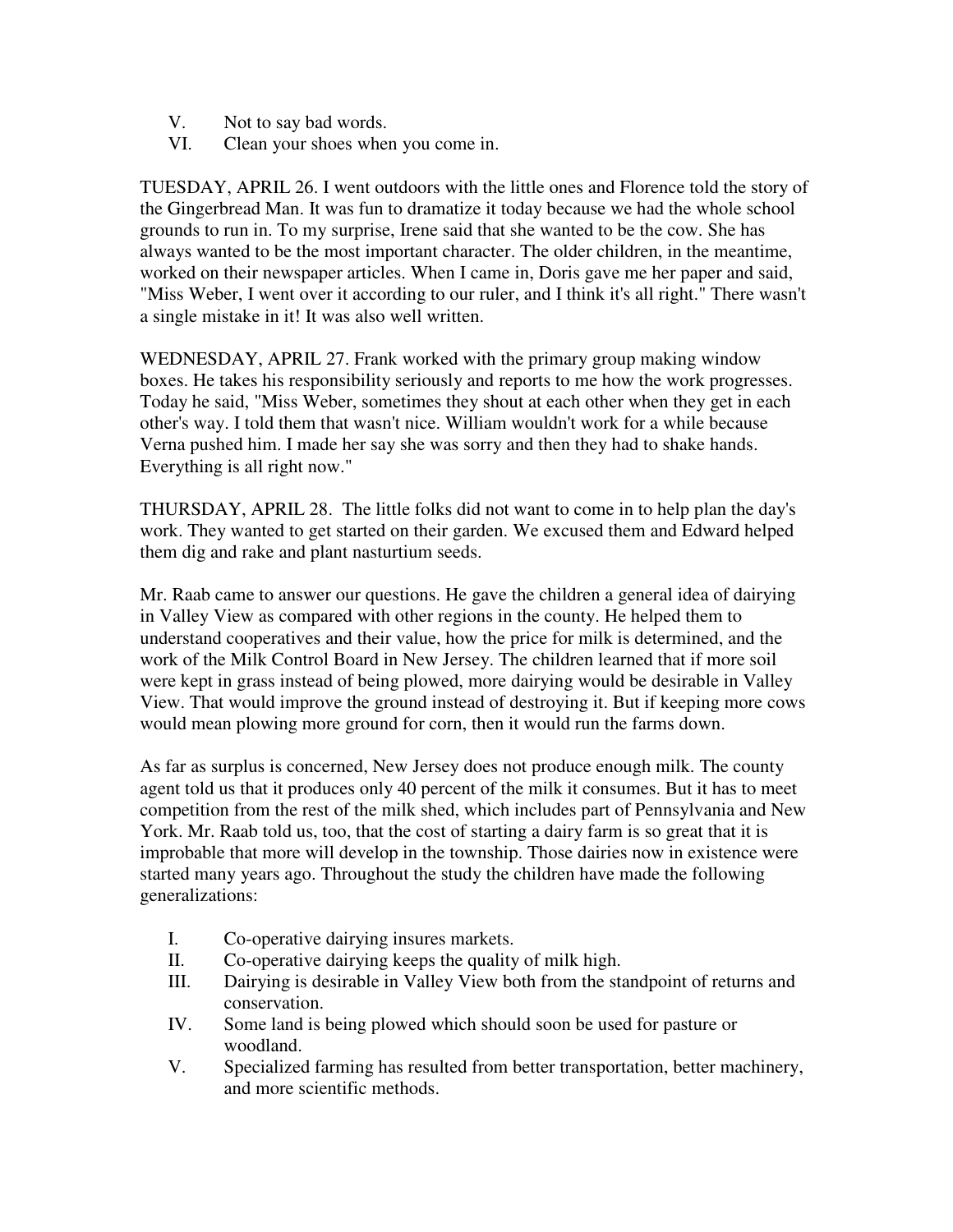- VI. There is something wrong with the method of distribution when many people in the city cannot have milk to drink because they can't buy it, and farmers have a surplus and can't sell it.
- VII. Milk is an important part of our diet.
- VIII. Cows produce better quality and greater quantity when properly fed and cared for.
- IX. Milk is clean and safe when it reaches our homes and should be kept that way.

Mr. Raab came ten minutes before the play period, so the children did not get out to play until late in the afternoon. Not a child spoke about it. No sooner had Mr. Raab said, "I guess that's all," than Ralph, asked him if he wanted to play long ball with us. Mr. Raab said he had fifteen minutes. They lost no time getting out. With common consent they put Mr. Raab on the side with the fewer players. Thomas stationed Mr. Raab on long base saying, "You can catch the ball because you are so tall and we won't have to run down the road every time." We had a happy playtime.

I tried to analyze the value of our study of dairying. The children became aware of one of the ways in which the people in our community make a living and the problems connected with it. They discussed these problems with their parents so that they too have become increasingly aware of them-- enough so, that Edward's father called in the county agricultural agent for advice.

They have begun to understand that there are economic problems, some of which arise through lack of cooperative action, while others are a result of gradual developments throughout the history of our nation. The children are becoming aware of the inconsistencies of surpluses and conditions of dire want, of the struggles of labor, of price controls. They are beginning to feel the impact of the great community of the world on our own little neighborhood.

They are seeing how climate, surface, and transportation in other parts of our country and in the world affect an industry in our community. They are seeing how the growth of our country has affected us. They are beginning to appreciate the scientific advances in public health, farming, industry, and transportation.

To be sure, the children can do little about these situations as yet, but these learning's are important in the formation of attitudes which will condition their actions as they grow older. This "intellectualizing'' must not be allowed to go beyond the genuine understanding of the children or it becomes merely propaganda or verbalizing that is dangerous.

The children could actually see in the community the things they were studying about. The time spent in school was used in reading and discussion to prepare them for intelligent observation, and afterwards to try to understand what was seen. Books have been used to interpret and extend their experiences.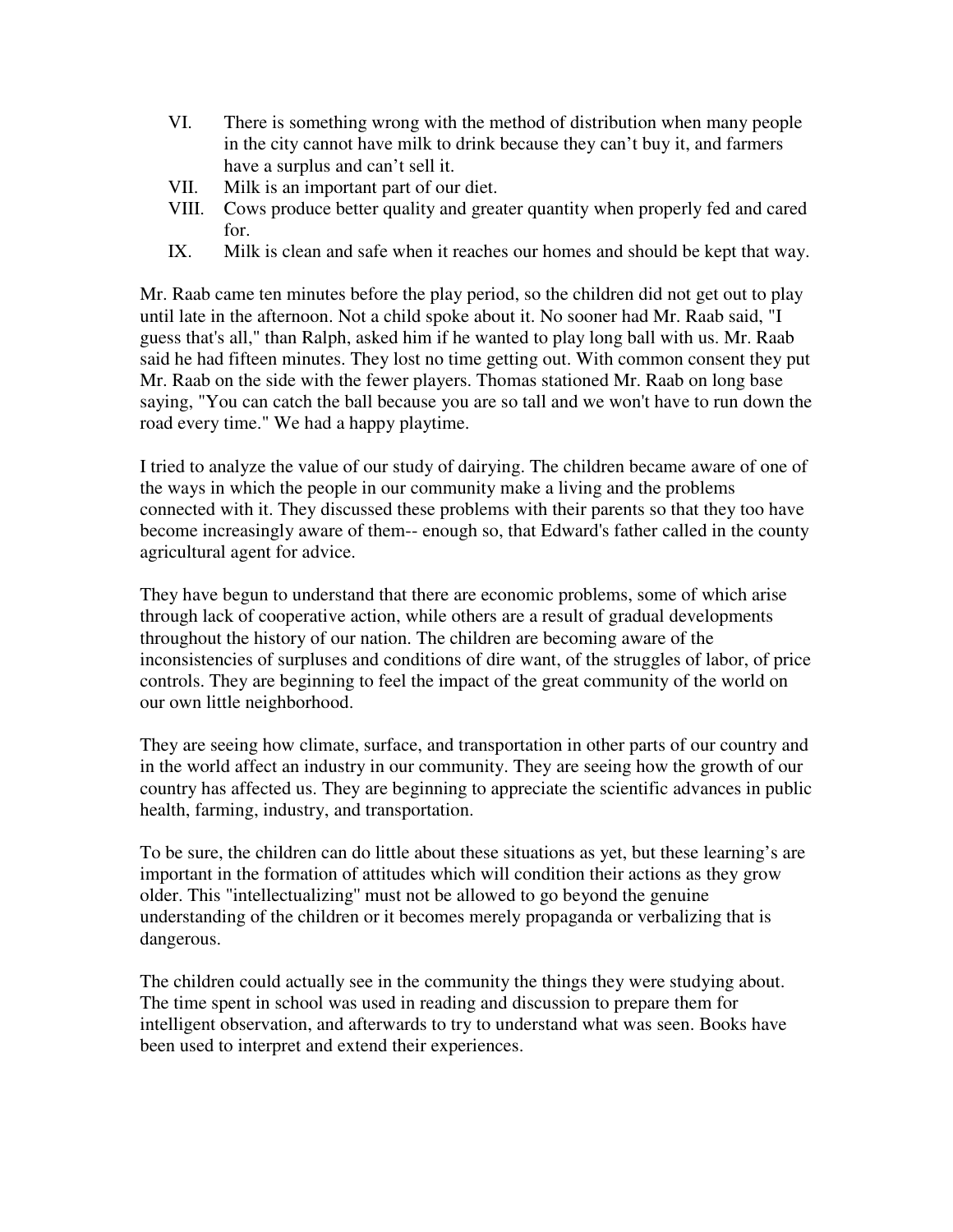The social contacts of the children are very limited. The trips taken during this study have given them practice in conventional behavior in public. Using maps and planning and taking their trips have made the children more observant and alert. Not only have they been helped to find meaning in their immediate environment, but their environment has been extended, their horizon broadened.

FRIDAY, APRIL 29. We used the science period to go over what the children learned about their plot yesterday. They had discovered nineteen holes, which might be homes of mice, snakes, chipmunks, or other small animals and insects. Helen suggested that we draw what we see because if we draw them accurately we would have to know exactly what the things looked like, whether they had four legs or scales. Warren suggested that if we read we will know what to look for. They decided to keep notebooks of the information they gather. "How are you going to study the plot?" I asked. "Do all of you want to study one thing or do you want to divide into committees!" Catherine thought it would be better to study one thing at a time, and then everyone would know everything about everything. Helen said, "Let everyone do what he wants." Albert stood up and made a long speech, for him: "I think we should divide up into committees. There are not enough weeks left to study everything. If we have committees we can cover more ground." He sat down and then got up immediately. "And besides, we can learn about the other things by listening to each other and by reading each other's books." Mary added, "Then everyone will be doing what he wants and we won't waste time. It will help us to know all the things we can look for in our plots this summer." The children chose what they wished to study.

 THURSDAY, MAY 5. At our plot the committee groups carried out the plans they had made last week. The water life group examined, sketched, read about, and took notes on the appearance and habits of a spotted newt. The flower group listed all the flowers they already knew. May studied the salient features of five trees. She can now tell the difference between two white oaks and between the wild cherry and the cherry birch.

FRIDAY, MAY 13. The end of the school year always seems to be the busiest time. What every teacher in a one-teacher school needs is a good secretary who can spend her time recording, and then the teacher can be free to evaluate and plan.

The children gave the puppet shows of *Winnie the Pooh* and *Robin Hood* last night and tonight--to a packed hour both evenings. News of last year's show had spread and the towns- people came up on the hill in goodly numbers. It gave all of us satisfaction to produce something that would cause the town to go out of its way to see. Many of the visitors spoke about the fine way the children managed themselves. There were stage, lights, and property managers to see that the dramatization moved along efficiently. Each child knew exactly what his job was to be.

There was no need for a prompter, for what the children did not remember they improvised. This added several amusing touches. In the second scene, when Robin Hood and Little John met on the narrow bridge and had their famous argument about which one should make way for the other, Robin Hood left the bridge for a while to cut himself a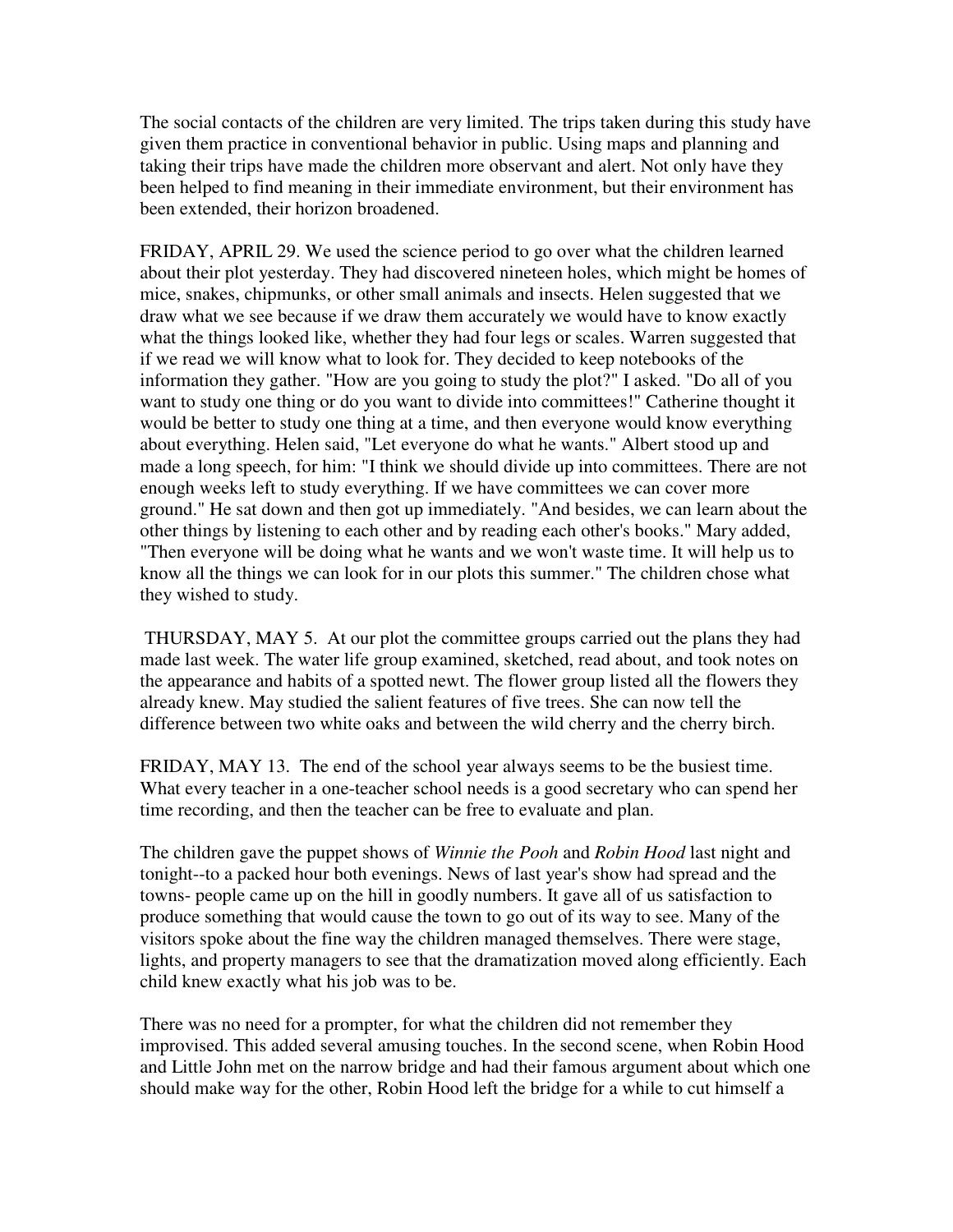cudgel. Behind the scenes the children had some difficulty adjusting the cudgel so that it would stay in Robin Hood's hand. This meant that Little John was left standing on the bridge for a much longer period than we had planned. Ralph was equal to the situation. First Little John began to tap his foot impatiently. Then he scratched his head. Finally he walked back and forth on the bridge in so lifelike manner that the audience lost all control. Ralph did not need to speak a word. The pantomime his puppet played expressed the whole story. From then on, the audience took a wholehearted part and the children responded in a way that was a surprise even to me. The town hardware store proprietor slapped his thighs, doubled up with laughter, made comments to his neighbors, and said that this was the best performance he had ever seen in his whole life.

The children sang five English ballads about Robin Hood's time. These songs have become great favorites.

When the show was over, the audience moved behind the scenes in a body and the children put on demonstrations. There was no showing off and they accepted their many compliments gracefully. My, but they were happy! They have a new confidence in themselves that was never there before. Incidentally, we made \$60!

 MONDAY, MAY 16. After the puppet show was out of the way, we began to plan for the annual Township Play Day. We chose to dramatize *Rip Van Winkle.* This is suitable for outdoors because most of it can be in pantomime. There can be much action, music, singing, dancing, games and stunts. These can be drawn largely from what the children have been learning all year, and every child will have opportunity to take part.

The little children have been making up games this spring. They told me about their newest one today and I think it is good. They call it "Around the Tree Trunk."

THURSDAY, MAY 19. We had an unusual stroke of luck today. As we were studying our plot, Warren came running up to us, shaking with excitement. "Come quickly," he was saying. "See what Albert found." We followed at his heels and found Albert in a clearing holding what seemed like a huge mass of feathers, which was emitting the most raucous sounds. We gathered around and made observations. The bird was obviously only a baby although it was a huge one, overflowing both of Albert's hands. It was black and white, with a red crest. We could tell from its tongue, tail feathers, and claws that it was a woodpecker, but we had never seen one like this before. We were startled by the familiar raucous sound overhead. There was the mother flying back and forth, scolding us but not daring to come close. Albert set the bird gently on the ground and we moved off to a distance to see what would happen. The young woodpecker hopped slowly up a long inclined tree stump and entered the end of it. The mother followed. We left the birds to the peace of their sanctuary. When we arrived at the schoolhouse and looked in our bird book we found that we had made the acquaintance of a pileated woodpecker, a comparatively rare bird.

MONDAY, JUNE 6. The last two weeks have flown down by. More of our time has been spent on the *Rip Van Winkle* dramatization for play day. It is in good shape now.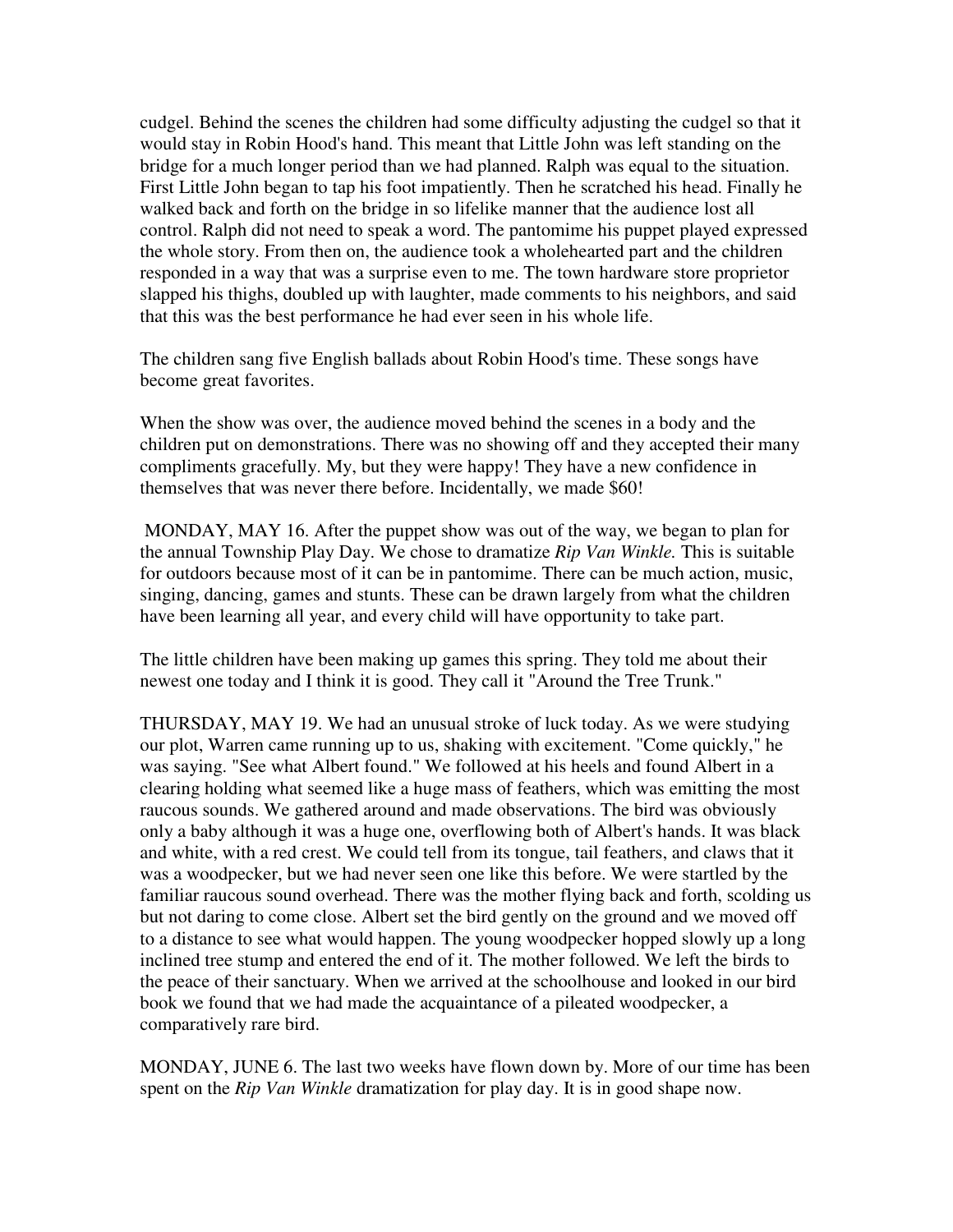Last week we began to refinish our desks. The children used glass, reinforced with tape so as not to cut their hands, to scrape off the old varnish and enough of the wood to give the desks a smooth surface. They sanded the desks with coarse and then fine sandpaper. We used dark-oak varnish stain for refinishing. Most of the desks are finished and look new. The children are proud of them.

While we were working on the desks the children talked about other improvements we need in our room. Above all, they feel the need for more bookcases. The librarians have a hard time keeping the books in order because there is no place to put them. We also need museum shelves and a cupboard for the little children's toys. We decided to make these stationary and to build them right into the room. The boys felt that we could not very well use school time for this as it would interfere with the other things going on, the room would be upset for too long a period of time, and besides this kind of work can best be done in long periods with no interruption. We made plans to do this work in August before school starts and after I get back from summer school.

FRIDAY, JUNE 10. We had our Township Play Day and the dramatization of *Rip Van Winkle* was well received. It was very picturesque outdoors. The dwarfs with their colorful peaked hats came out of the woods and over the fence and scurried around like busy little mice. Dame Van Winkle was popular with the audience as Catherine once again displayed her dramatic powers. The little children playing with Rip were natural, and Thomas made Rip a lovable character. It was a pleasant way to end the school year.

The diary notes of this year clearly show what a struggle it has been for me to try to meet the needs of these boys and girls. Yet, with Miss Everett helping me all along to analyze and evaluate the situation, I feel that I have learned a little more and I know that some gains have been made.

I believe so firmly that a democracy is the best social arrangement that I have tried in spite of all obstacles to develop democratic thinking and acting in our everyday living together. We are accomplishing this, for as I look back over this year it seems to me that the outstanding characteristic of our work is the strong sense of group membership, which has developed. There has been continually increasing democratic participation. The children have begun to share all the responsibilities and duties of their school life, which they are capable of undertaking. I believe we are making a genuine beginning of what Harap has called "ability and inclination to co-operate in doing the work of the world and finding enjoyment in it."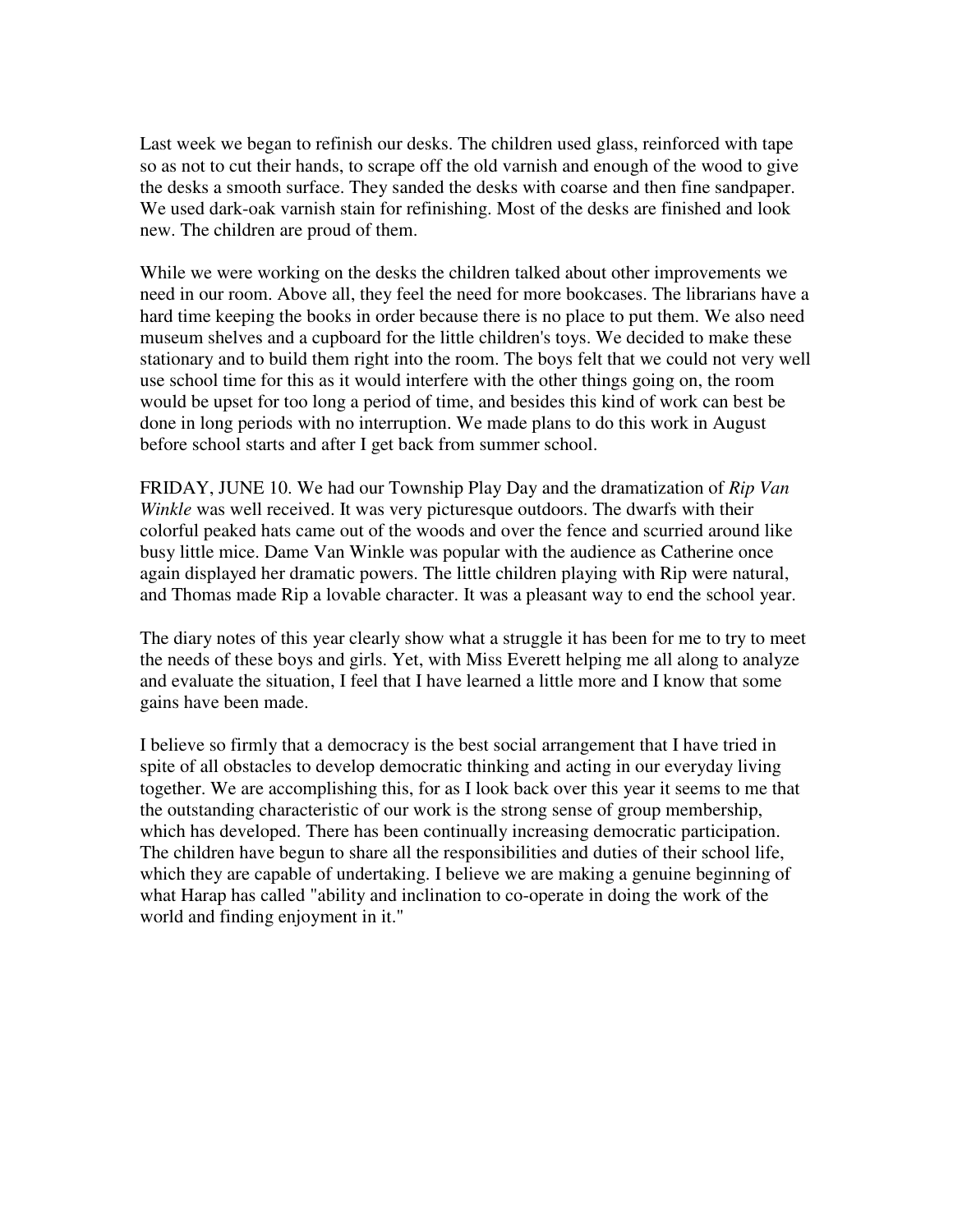## **~ THE THIRD YEAR ~**

## **7**

## **I Continue to Try to Put My Philosophy into Practice**

THURSDAY, AUGUST 18, 1938. I am home from summer school and all settled. At last I have had some spare time and a quiet room so that I have been able to put into words what I believe about the direction in which I think our society should go, about the place of the school in this society, and about the children we teach, what they are like, how they learn, and the school's responsibility toward them.

It seems to me that in teaching we must keep in mind some social goals determined by our idea of the kind of society we want. We teachers have to have a picture, broadening as our own lives broaden, as to what we think is a good way of life for people. Then in the light of these values we must study our children to see how their lives may improve and develop in these desired directions. As it becomes apparent what our children need, we must try to provide the kind of program that will meet their needs.

FRIDAY, AUGUST 19. I made the rounds of the homes today to get reacquainted and to thank the children for the many fine letters they sent me. Thomas scraped the door of a large room, removed the varnish, and then refinished it this summer. The Andrews girls were refinishing furniture when I arrived. Mr. Jones took Martha and Ralph to the circus, the zoo, and the children for Sunday rides. The Hills took trips to the seashore and to New York. The Mann and the Hill boys spent much time playing circus and store. The Sametis children saw two movies, *Hoosier Schoolboy* and *Kidnapped*. They also visited the Planetarium and the Natural History Museum. Practically all the children found time to pursue their hobbies. The influence of the school is clearly seen in these recreation programs! The outlook for the New Year is for the most part encouraging.

THURSDAY, FRIDAY, AND SATURDAY, AUGUST 25, 26, 27. All the older boys met these three days to build the cupboards we had planned before school closed last spring. Ralph joined us in spite of the fact that he will be in high school and not with us to enjoy them. His present attitude is so different from that which he had at the beginning of last year when he refused to help with the playhouse because he would not be playing in it.

While we were waiting for the lumber to arrive, we made diagrams of the cupboards to scale. The eight boys were divided into three groups, one group to work on the library shelves, one to work on museum shelves, and the last to work on the toy cupboard. Each group measured and sawed the lumber according to their plans, put up the shelves, sandpapered the boards and painted them.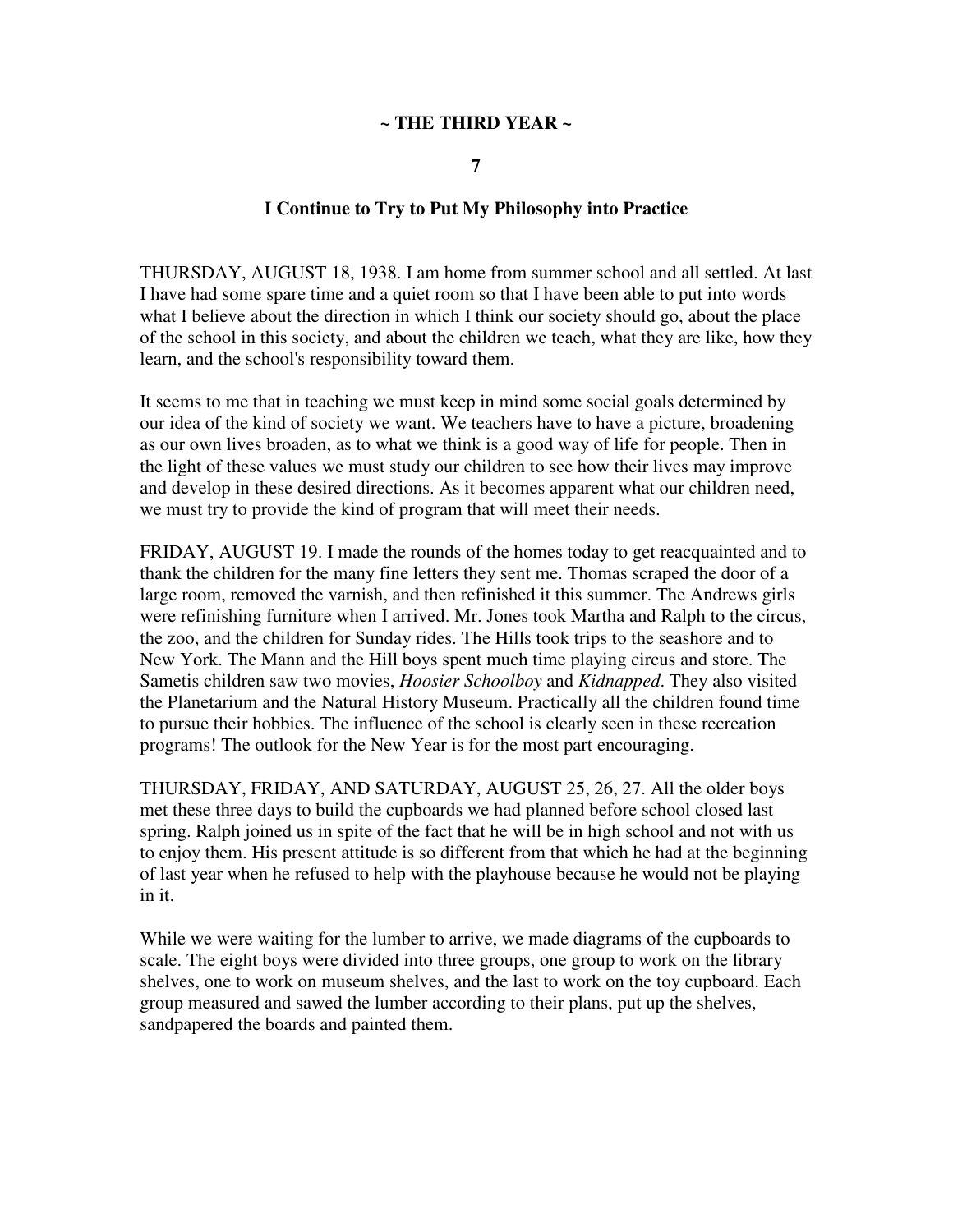While we were working, several men stopped to watch us. They thought the boys were doing a surprisingly fine job. The boys are proud of themselves and feel that they add considerably to the attractiveness and efficiency of our room.

FRIDAY AND TUESDAY, SEPTEMBER 2, 6. The older girls came to the schoolhouse to help clean and to get the room ready for the first day of school.

WEDNESDAY, SEPTEMBER 7. School officially opened today although most of the children are already attended. There are thirty-one children this year. Clarence Cartwright and Charles Willis are the beginners. Bertha Schmidt is a new girl from the city and she will be in the primary group. Sally Lenick, who will also be in the primary group, is from the city, too. Her parents are caretakers of some property in the township. Sally is a cousin to Thomas.

While the children rested this afternoon, I read to them the story of Ferdinand, the Bull. The children enjoyed it and thought it would make a good puppet show. Albert said it wasn't long enough. Warren wanted to know why we couldn't have four or five short dramatizations instead of one long one this year.

We spent much time outdoors cleaning up the school ground of papers, broken branches, and cans left by picnickers.

THURSDAY, SEPTEMBER 8. During the planning period this morning I drew the attention of the children to the weed patch behind the schoolhouse and suggested that it would improve the appearance of the school grounds if we cleaned it up and put a lawn there. While Alex and Gus worked with the little children, and Andrew and Edward patched the torn places in the muslin shades in the little house, the rest of us went to work on the weed patch. The girls began to pull weeds around the girls' toilet and the boys around the boys' toilet. As we worked, the suggestion was made that we have a contest to see whether the boys or the girls would do the better job.

Ten o'clock came all too soon and the children prepared to play in their respective groups. The children take it for granted now that they are going to play together. Henry informed me today that he did not yet know the alphabet and felt that he should. Some of the other children said they had to think hard when they looked up a word in the dictionary as it was difficult to remember whether "p" came in the first half of the alphabet or the second, or how near the end "t" came, etc. During the spelling period, Henry settled down to the task of learning the alphabet while the others had dictionary study. The middle group of children found in their dictionaries certain words I had written on the board. They recorded the page on which they found the word. They also put words into alphabetical order. The older children did not need this practice, so they learned to use the key or guidewords to find a word in the dictionary. They also noted all the things a dictionary tells about a word besides its meaning.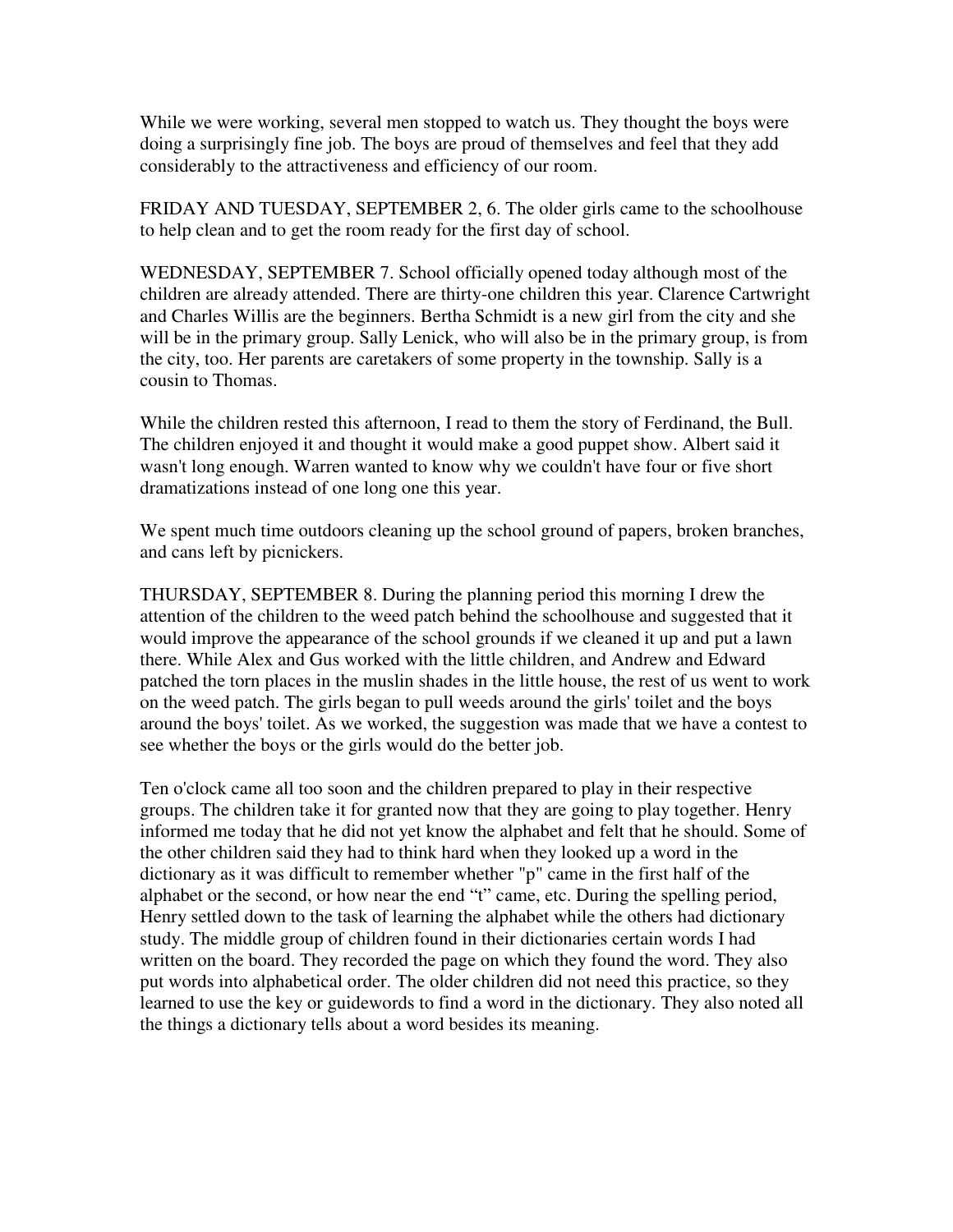Last spring the children took the window boxes home to care for them over the summer. I brought them back to the schoolhouse after school today and put them in their places. The children had taken good care of them and the petunias are lovely.

FRIDAY, SEPTEMBER 9. When we went out to work on the weed patch, the girls compared their progress with that of the boys and if did not compare favorably. Doris said, "We can't do a good job because the brambles scratch our bare legs. The boys have long trousers and they don't mind." Thomas suggested that the boys would clear out the brambles if the girls wanted them to. Doris offered that, in turn, the girls would pull the weeds on the boys' side where there weren't any brambles. "Well," said May, "we can't have a contest if we are going to help each other." "What's the difference," retorted Thomas. "The work will be done better." The children learned a valuable lesson today.

After play time, the little children and I made plans about playing in the playhouse. In five minutes we had chosen a mother, father, children, schoolteacher and relatives, and had planned a play program. May went outdoors with the little children to be available if needed. She was quiet and gentle with them.

For two years now we have been trying to get someone to help us fill in the hollow spots on the school grounds and especially to terrace the section in front of the schoolhouse for a lawn. We have not been successful, as no one seems to have any jurisdiction over this. The parents' are all too busy to help us. This morning we hit upon the idea of writing a letter to the head of the WPA in our township to ask him for advice about getting help from that source.

Our nice, new, hard-covered notebooks arrived today. Last year we had so many different notebooks before we finished that the children expressed a desire to have only one and tab the sections the way I do mine.

WEDNESDAY, SEPTEMBER 14.While half of the primary children played in the playhouse, the other half made large paintings at the easels. Then they changed about. It was Sally who had the most wonderful time with her picture, which was a portrait of her Negro doll. Sally told us, "She has pigtails and I call her 'Sunshine.' I have a duck, too. He sticks out his chest and thinks he's boss." The children want to see her doll, which she will bring in tomorrow.

Eric does not play well with the little ones. He pinches them and twists their arms. He is especially unkind to Charles. At first, I thought the other children teased him, but I watched closely today and found that it wasn't so. Eric is dominated by his two older sisters. This may be causing him to "take it out" on those smaller than himself. I'm not sure. If it's true, he needs a harmless outlet for his resentment.

At 11:30 Doris read to the little folks outdoors while the older children had a lesson in manuscript writing. They want to make a collection of their original poetry. I read the life of Mozart and asked the children if they would like to dramatize this story for an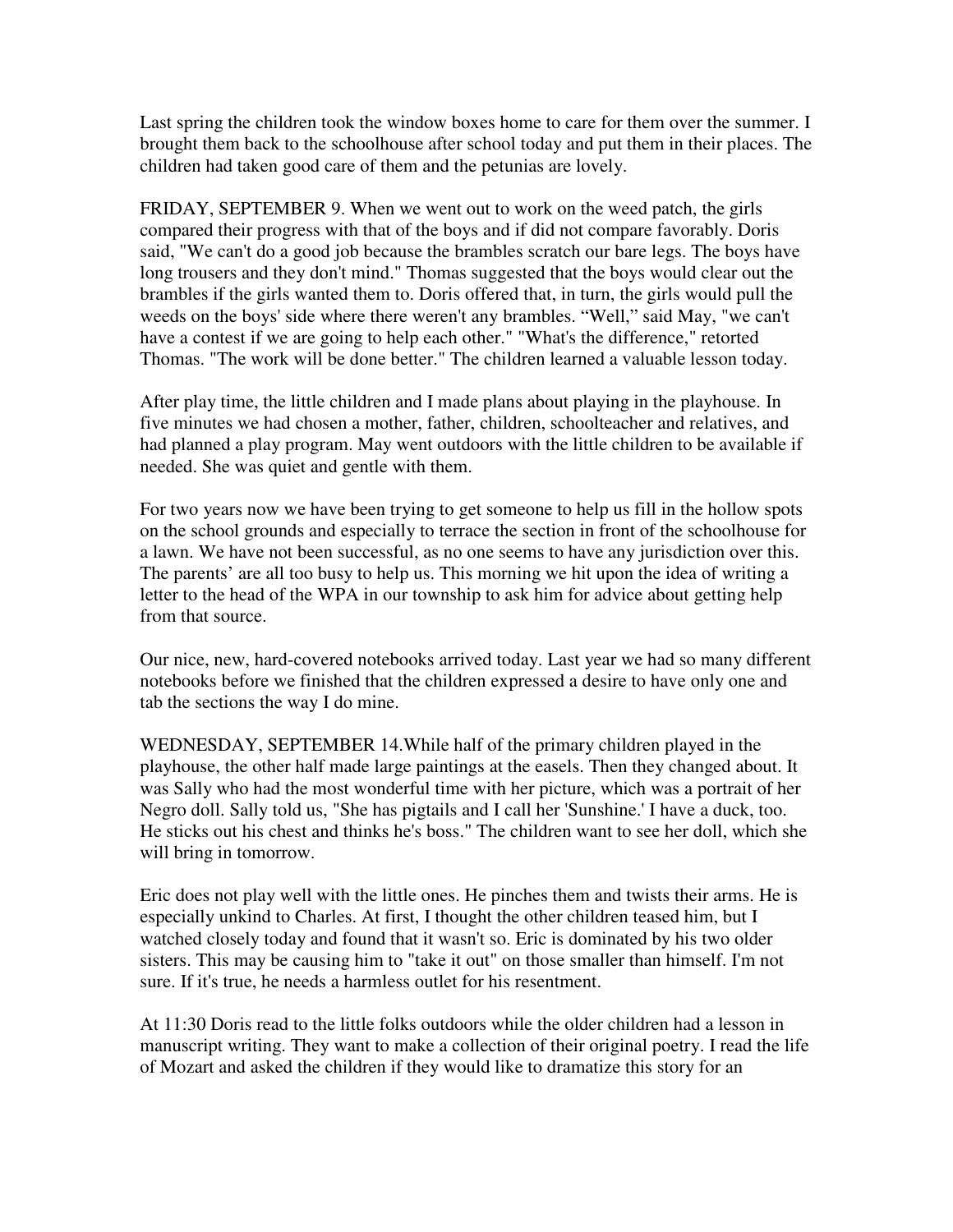entertainment in October. Albert said he would like to hear about the lives of other musicians first.

THURSDAY, SEPTEMBER 15. I read the stories of Bach and Hayden to the children. They like the Mozart story best.

The primary children talked about Sally's doll, and we made a chart story. All the children learned to read the story. While I had reading lessons with groups IV and V, the little children played in their playhouse.

At 11:30 we stopped to learn the poem "The Wind Has Such a Rainy Sound." We talked about the poet's meaning and tried to read the poem to convey that meaning. Warren said this poem was different from the poem last week because it was stormy and sad. Henry said it was "full of worry."

The little folks this year are eager to learn. Often one of them will stop playing and will take his seat to practice writing his name. Or we will find them in the library corner thumbing the picture books. Charles asks every day, "When am I going to read?"

FRIDAY, SEPTEMBER 16. Mr. Riley answered our letter today and said that in order to get the school grounds filled in we would have to get the Board of Education to draw up a legal project for it.

MONDAY, SEPTEMBER 19. During the health lesson, we summarized all the things we did last year to keep healthy. We will make a check list of those which need special attention this year, and then consider them one by one until we have formed new and better habits through an intelligent understanding of the reasons for them.

I noticed today that, although the children worked continually, some did not have their work done at the appropriate time. When I investigated further I found that they did have work done which was not due for a while. They do the things they like to do first. Tomorrow I shall have to help them plan study schedules for themselves. It seems to be necessary to go through this procedure every year.

TUESDAY, SEPTEMBER 20. We spent some time in discussing and planning study programs. Each person worked out a study program satisfactory for him. These will go into their notebooks to be referred to when necessary.

MONDAY, SEPTEMBER 26. With the older children I introduced a study of the fruit industry. Our county is becoming important in the apple-raising industry. Since we have an apple orchard in our township, I thought we could use this resource to bring out certain understandings, which the children did not get in the study of dairying. Apple raising may be a solution to some of the economic problems of the community.

We talked about the orchard owned by Martha's grandmother and the growth of the apple industry as a specialized industry. We discussed the value of fruit in our diet, how it was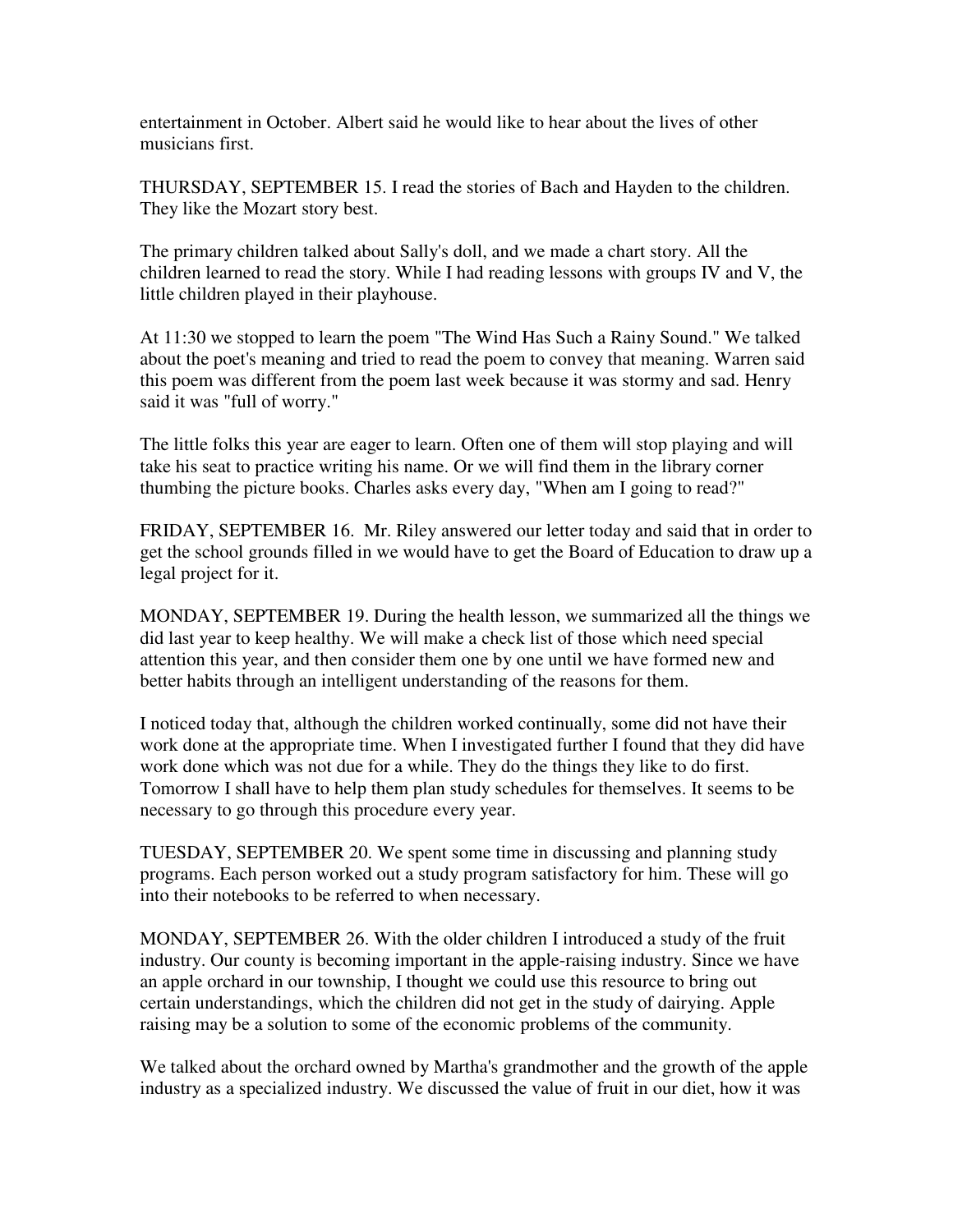cared for in early days, and how we care for fruit today. I asked if it is possible for us to have fresh fruit all year round? Warren said it was possible to buy it in the store but we couldn't always afford fresh fruit in winter because of the price. I asked if canned fruit would be just as good. No one knew. Sophia said that oranges were inexpensive last year but she could not give a reason. Warren thought this was inconsistent because oranges travel a great distance to get to us. He had read also that oranges were hand picked and it must take a long time. I asked, "Do you suppose the pickers get paid very much when oranges sell for fifty cents a crate?" We did not go into this more deeply. All I tried to do today was to open up many aspects of the fruit industry. We touched upon the food value in fruit, the growth of the fruit industry, prices, the fact that labor has something to do with price, the value of fresh and canned fruit, proper canning and care of fruit.

TUESDAY, SEPTEMBER 27. For the past few mornings the children have been bringing in news about the European crisis, which they get, from their newspapers and radios. We spend fifteen or twenty profitable minutes each morning discussing them. The upper group began to make a bibliography for their fruit study. The older ones in the group worked by themselves, for they had learned to do this last spring. I helped the younger ones.

TUESDAY, OCTOBER 4. I had to spend more time with the older children this morning teaching them to use their study time profitably.

At the end of the day, instead of having arithmetic, a committee called a special meeting of the Helper's Club to ask for Thomas's resignation. They said he was not ready to be president, as he does not try to help the group. This was the result of a series of disturbances. Thomas would not play unless the game suited him. When he did play his decisions were unfair. Also, he has been unusually loud in the room. Andrew made the motion to ask Thomas to resign and the group moved unanimously. The children have come a long way in being able to make decisions and to solve the problems, which arise in their daily living.

A new problem is arising which will need to be carefully handled, for it is one, which the children cannot solve without help. Ruth, Doris, Mary, May, and Sophia have matured rapidly since last spring. Ruth and May spend considerable time on the subject of boys. The girls would rather sit around during the noon hour to talk about coming and past movies than to play a game. They do their work carelessly and inefficiently. May has accused me of losing her papers and then she finds them tucked away in one of her books. All the girls are growing and developing rapidly.

Ruth seems to be the leader of the group. I have never been able to convince myself that retarding is ever right. When Ruth was approaching her last year in the elementary school her mother felt that, since she was improving so rapidly and there we hope that she would be a good student in high school, perhaps it would be a good idea to keep her in the elementary school a year longer. Since Ruth agreed with her mother, we decided to do this. This year, I am firmly convinced that we made a mistake. Although Ruth has learned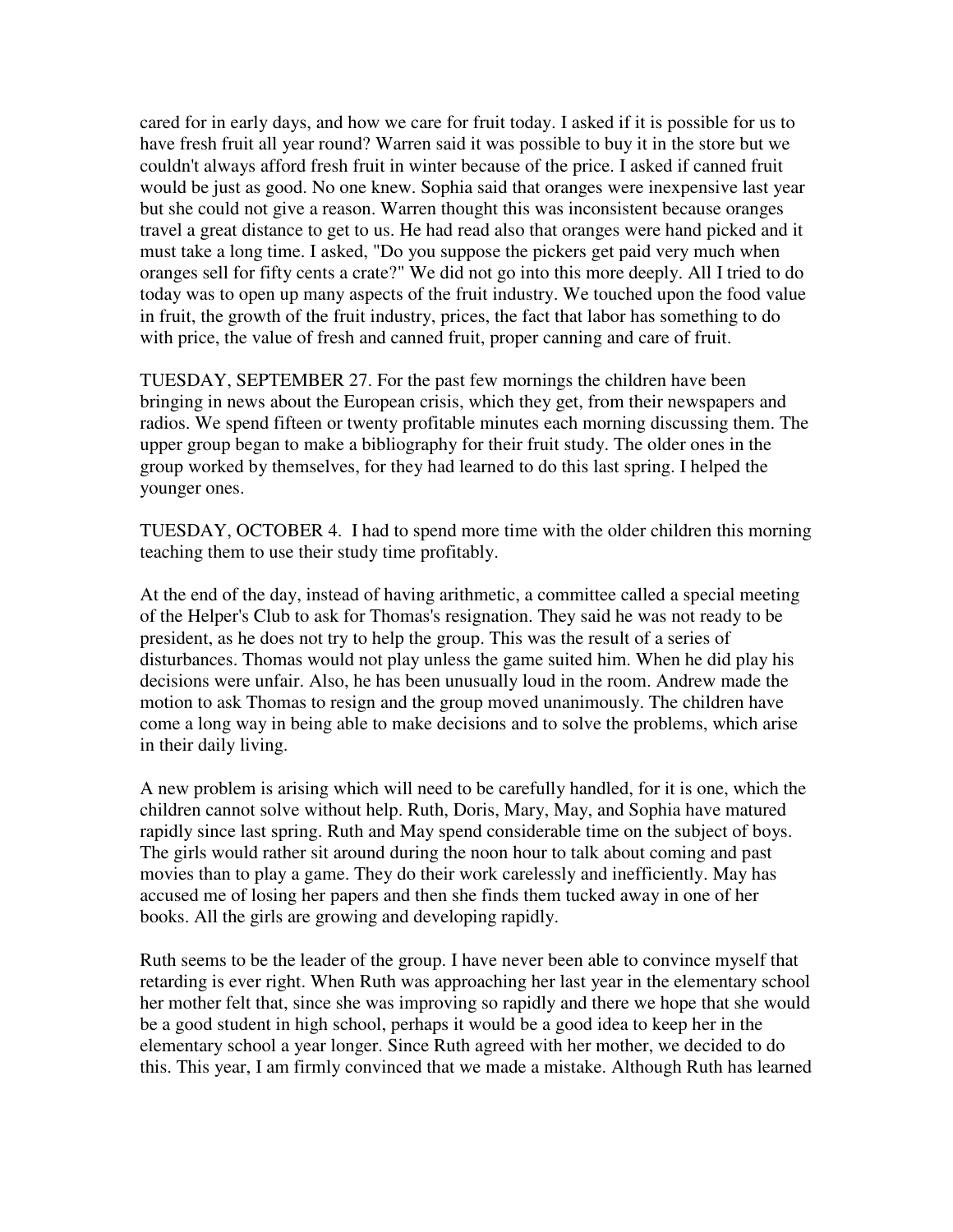much, she should be with children who are physically and emotionally as mature as she is.

FRIDAY, OCTOBER 7. In discussing the marketing of apples, Martha told us that her grandmother sells her apple to Mr. Scott, who buys a good part of the apples in the county and resells them. I suggested to the children that we visit Mr. Scott and today we made a list of the questions we want to ask.

WEDNESDAY, OCTOBER 12. At 11:30 today the children in the upper group started out for Scott's farm. Mr. Scott took then around the orchard. When we returned to the buildings the children saw the cider press, cider filter, the icebox, the storage room, and the room where the apple were sized, graded, and packed. From Scott's we went to Valley Lake for a picnic supper. Thomas said this was mixing pleasure with business. We sang awhile, played baseball and then, because it was getting dark, we started for home. This was a happy, profitable day.

THURSDAY, OCTOBER 13. I've been rereading my diary notes and find them meager and lacking in adequate evaluation. The study of the fruit industry is not really challenging the children, and I am doing nothing satisfactory for these adolescent girls. Besides trying to teach, I am taking that long trip in to New York every weekend for courses. Although it is early in the school year I feel rather tired and not too ambitious. My energies are not properly directed.

SATURDAY, OCTOBER 15. As usual when I get to a low ebb, I went to see Miss Everett. Problems have a way of clearing up when I talk them over with her. Miss Everett suggested that the course I am taking would be more effective and less burdensome if it were related to my work. We did some thinking about what problem I should choose for study. We began by asking ourselves "What next for the children?" They have done some studying of the agricultural phase of that community. They have noted changes that have come about since the beginning of the community. The question of what brought about the change has come up frequently, but have never been adequately answered. We thought the children could profit by considering the answers to this question. In this way they could get a better understanding of the changing world and especially the change brought about by the Industrial Revolution.

There are pressing health needs and the problem of meeting the particular needs of the adolescent girls.

It seems to us that these needs might be met through a study of textile. In working out such a study with the children I can begin to experiment with some new techniques. I can get help with this and with the problems that arise all along from my professor in the curriculum course. Then, the paper that I write for the course can be the story and evaluation of the children's project.

Miss Everett felt that, since the children were not really interested in the fruit industry, it would be better to bring the study to a rapid and as satisfying a conclusion as possible.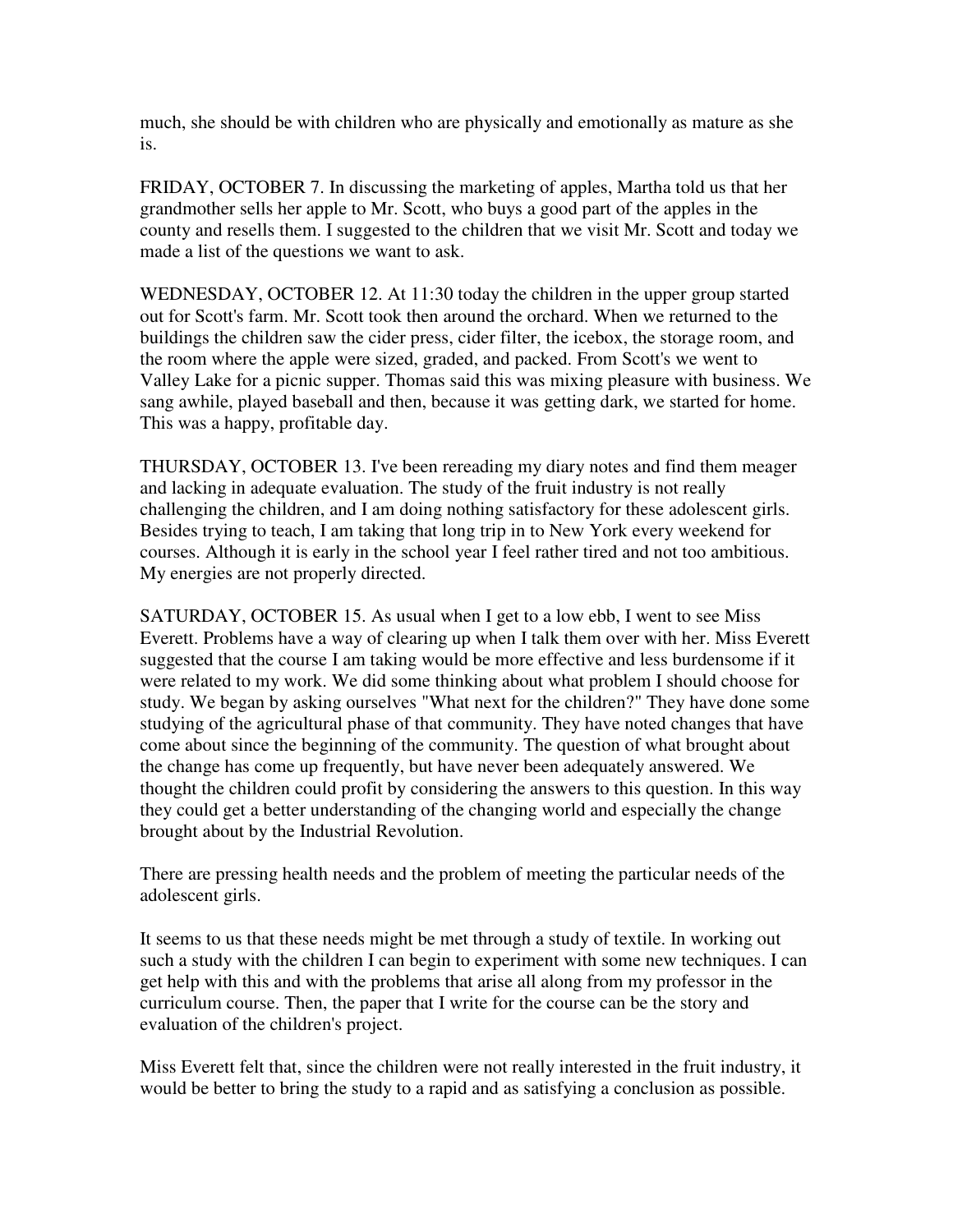Many of the learning's we expected the children to get in this study, we can get in the study of textiles.

MONDAY, DECEMBER 26. For two months I have not kept a diary because it just got to be one thing too many added to all the other things I had to do. Today, though, I want to record the impression I have of this period.

Things we did in this period:

- 1. Completed the study of the apple industry.
- 2. Issued the first number of the newspaper.
- 3. Gave a play on the life of Mozart.
- 4. Sang over the radio.
- 5. Gave Dickens's *Christmas Carol* for our Christmas entertainment.
- 6. Sang Polish, Swedish, French, Italian, Russian, Hungarian, and German carols in the native languages.
- 7. Made many useful Christmas gifts.

# The situation:

At the end of October matters were a little strained, but the tension gradually disappeared as December approached. Most of this trouble, I am sure, was due to the fact that I was tired and was not as sensitive to what went on, as I should have been. The club meetings began to reflect my attitude. The children fussed and found fault with each other. Then one day in the beginning of November, I reprimanded Ruth for talking in a sharp tone of voice and she said, "That's the way you talk to us" It was a shock, but it made me realize what was happening. At the next club meeting we brought the problem out into the open. We tried to see why we were acting as we were. None of us could say how it all started but we could see that one unkind word had led to another and that, now that we were not cooperating as we should, the situation was bound to get worse. At the end of the discussion, Mary wrote in her minute's book, "It was decided that we should all try very hard to be more kind to each other."

# About the children:

Ruth, Sophia, May and Doris make a little clique, behaving like typical adolescents. They are interested in themselves primarily, in their clothes and their hair, and then in movies and their favorite screen stars. School is not vital to them. Ruth was continually criticizing everything I did at the end of October. She refused to help in keeping the room in order. On November 2 we sat down on the grass together to talk things over. It was much the same kind of talk I had with Ralph about the same subject the first year. The elementary school girls and boys are not eligible to the Young People's Club but on this day I made an exception of Ruth and invited her to join us. It was easy to explain it to the other children on the ground that Ruth really would be in high school if she had not chosen to remain with us another year. Ruth suddenly began to want to manage things. We gave her the opportunity to take full responsibility for the refreshments for the Mozart play. She selected her committee, made a list of refreshments needed, assigned to the members of the group what each should bring, and managed the sale of refreshments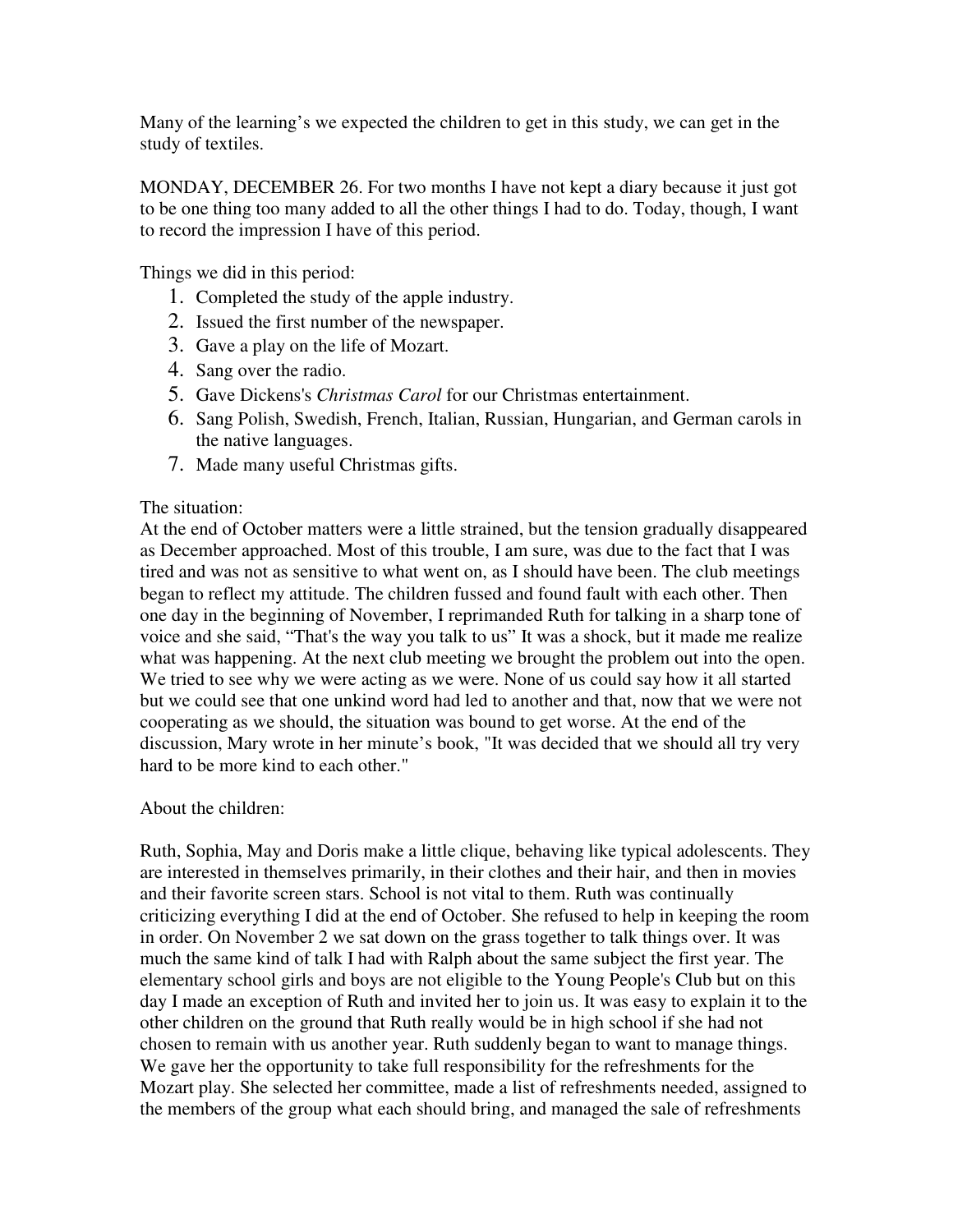the night of the entertainment with no help from me! As soon as Ruth became more cooperative, the other girls did also.

May is becoming more like her sister and reflects her dislike for school. I feel badly about this, for May was on the way to becoming a fine, well-adjusted child. I feel that I have helped her less than anyone else in the group. Her sister Doris has changed from a quiet girl to a loud one. On November 10, I visited at their home and was coldly received. I miss the warm welcome with which they greeted me when their mother was alive.

I invited Edna, an older sister who is looking after the family, to visit us. She did get to one Young People's meeting and I spent considerable time with her telling her about our school program. The oldest sister, who is a nurse, visited them for the Christmas holidays and Edna brought her to our entertainment. Blanche came up to me after the performance and said it was the finest dramatization by children she had ever seen. Blanche has helped to give Edna a new point of view.

Sophia is not so mature as the other three and imitates them because she wants to belong.

Mary is not well liked by the clique because she tells them bluntly what she thinks of them. It makes her lonesome at times, so she joins the group and pretends there is nothing between them and that she is having a good time. It works on the surface but Mary has told me in conference that she isn't always happy when she is acting that way. The boys like Mary, though, and think the other girls are "silly." She is also popular with the little folks.

Thomas has made a splendid improvement since he came to this school. He came as a cowed, frightened little boy who was ready to fight for his rights at the slightest provocation. Last year at some time or other he wanted to butt up every boy in the group, especially Ralph. This year, although he still displays his temper, these outbursts are becoming less frequent. He is beginning to adjust to our little group and to contribute to it. The children, after having removed Thomas from office in October, elected him president in November to give him another chance. Thomas made the most of his opportunities and was re-elected to a second term in December.

A college student came to visit in December. He is to come to observe our work several times. When Thomas heard this he became conscious of the obscene markings in the boys' toilet recently put here by some older boys outside of the neighborhood. He got his "gang" together, planed off the markings and collected twenty-one cents, which he gave me to buy paint for them to use.

Henry worries continually for fear he will make a little mistake. He watches the clock for fear he will not get his work finished. He works so slowly that often he has no time left to enjoy other activities. He wants to be accepted by the group. This fall the boys teased him good-naturedly during the lunch period and he was not able to finish the substantial lunch, which his mother provided for him. He did not want his mother to speak to me for fear the boys would dislike him. Mrs. Mann talked it over with me in Henry's presence. I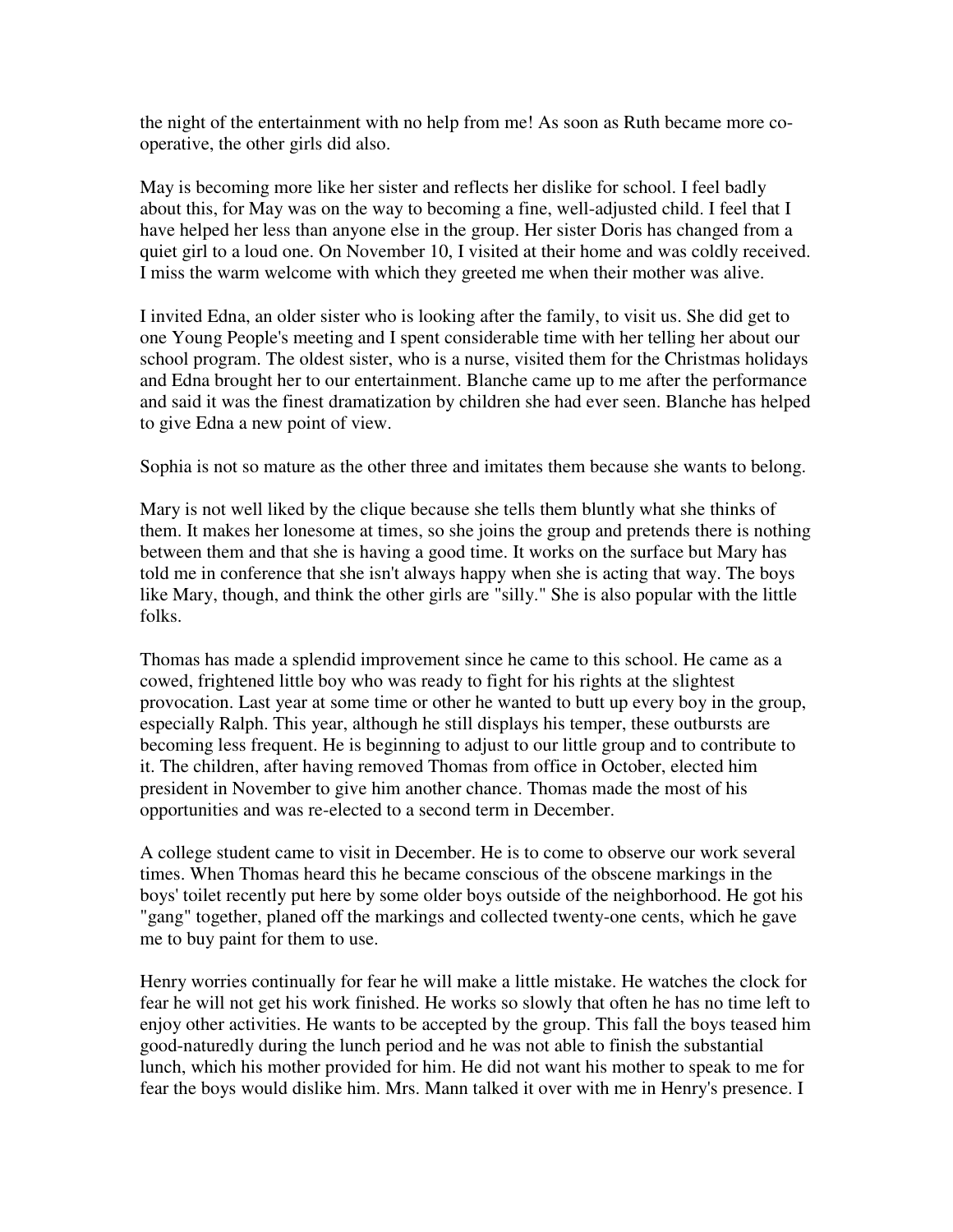talked with Henry and told him that the boys liked him and would respect a little show of courage. At the next club meeting Henry brought up the matter. It was discussed and cleared up. Mrs. Mann and her mother-in-law are anxious that Henry do everything well. The pressure is a little too great. We are working on this together.

Warren, Albert, Martha, Mary, Thomas and Henry make the greatest contributions to discussions that call for any use of abstract ideas.

Pearl Alice, Elizabeth, Warren, Albert, Martha, Mary, Helen, Thomas, Henry, and Andrew contribute most in the way of practical suggestions and good hard work.

The little children are active. They have come a long way from shyness. They are interested in all kinds of things, love to play, and ask many questions. They do not always get along well together. Eric and Irene do not like Charles and sometimes make life miserable for him. Irene doesn't like to work in school. I suspect that she is pushed a little too much at home as her mother is eager for her to excel in everything.

Sally is good for this group. She abundantly enjoys living and is such an uninhibited child that her joy shines out all over her. She makes up poems, songs and dances and never ceases to find something fascinating to do.

The Cartwrights have been absent more than half the time because of lack of proper clothing. They work hard when they are in school, but are painfully shy. I paid special attention to them during the Christmas gift-making period. Alex made a tie-dyed bureau scarf, which he hemmed and fringed himself. Gus made a batik wall hanging and lined it. Without a doubt these are the only lovely things in their house. Verna came for a few days and made batik, which she did not have, time to line. Richard and Clarence made stenciled table mats and needle holders.

About the parents: Mrs. Thompson is cooperative and sympathetic with Ruth, and we are trying to help Eric to be more secure by praising him for things he does well. We try not to be continually correcting him.

Mrs. Hill and Mrs. Lenick (Thomas's mother) thank me over and over again for what the school has been able to do for their children. I have been taking Thomas's graphs of improvement to Mrs. Lenick and she is beginning to think there is hope for Thomas and that he is learning something. She thinks he is getting to be a much better boy. Mrs. Sameti is always asking for advice, for she is hurt by the critical attitude of the children toward her. She does not understand what is happening to her girls and it worries her much more than it should.

Mrs. Olseuski is always offering to help when she can. Mrs. Dulio is generous in her contributions to the hot lunch.

The Prinlaks are always urging their children to cooperate in everything and to help their teacher because she does so much for them. And they do help! I spent two happy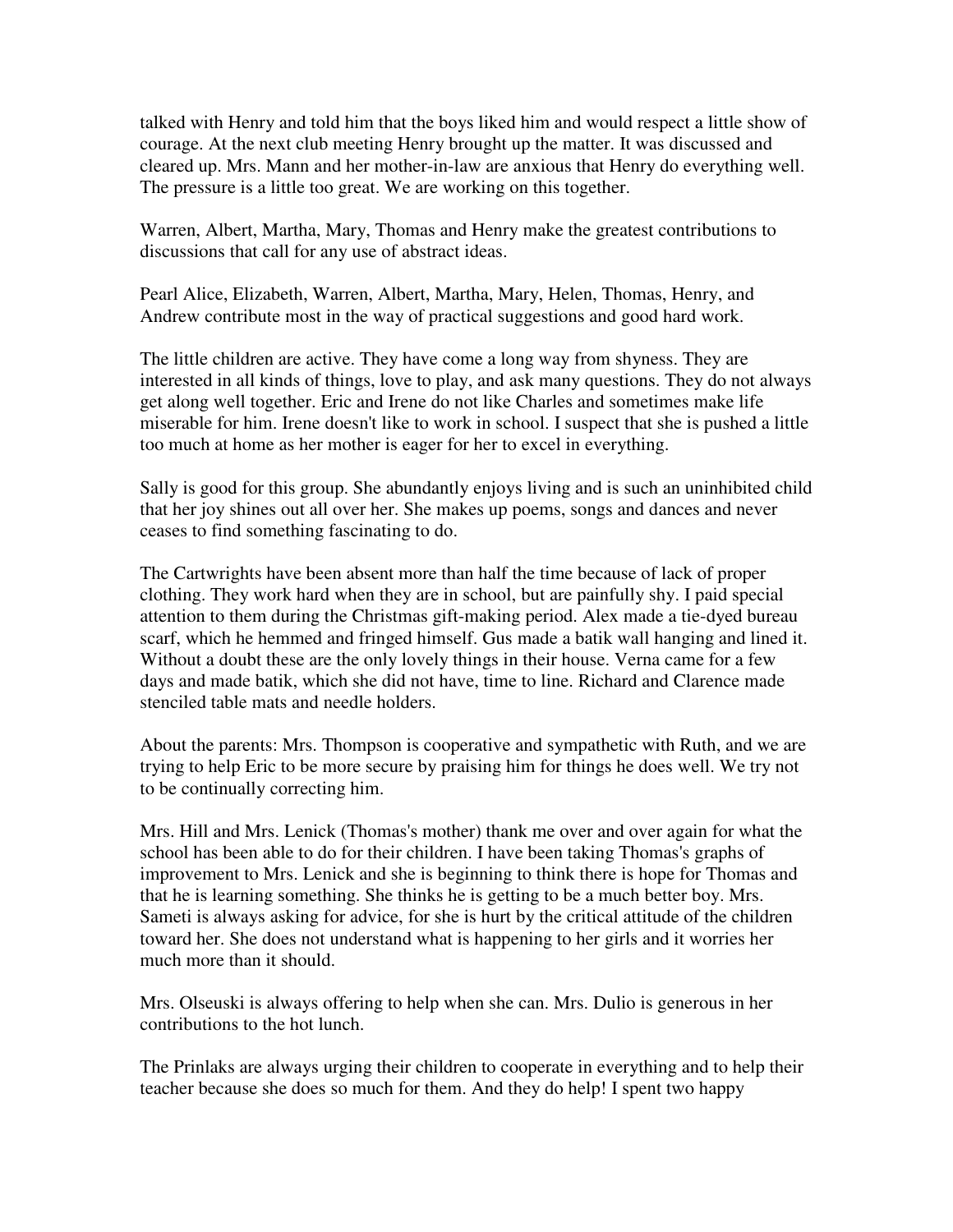afternoons with Mrs. Ramsey during this period and got better acquainted with her. She told me the fascinating story of her life: how her parents had to flee from Russia during the Revolution, how her mother nursed the Finnish peasants until she had money to bring her family to this country. She told about her happy childhood and about her college education with a major in chemistry, and about her twin sister who is now the wife of a philharmonic orchestra conductor.

I also got to know Sally's mother. She is young and ambitious for Sally. She is sorry Sally has to go to a country school because it is making a tomboy of her. Sally went to a private school in the city where she was learning to be a little lady. I told her how much Sally loves everything she does and what a wholesome, well-adjusted child she is. Sally loves her big cousin Thomas, who is gentle with her.

On the whole, the attitude of the parents is fine. They are cooperative, friendly, and sympathetic, and I have a deep sense of obligation to them.

About the study of the apple industry:

We came to the conclusion that apple orchards would be profitable in our township. The physical aspects are so favorable that our county produces a moist, flavorful apple that is in great demand. The county does not produce enough apples to meet the demand. Roads and marketing facilities also are favorable. There is adequate information available about the production of apples. There is no great outlay of capital required to start a small orchard but there would be no returns for about seven years.

This study did not hold the children the way the study of dairying did. I still have much to learn about putting into practice the phrase "Purpose is at the heart of a wholesome learning experience."

About the play on the life of Mozart:

This was one of the most interesting dramatizations I have ever helped the children give. It was developed creatively as we have developed the Christmas dramatizations in the past. Several different children took the part of Mozart throughout the play, showing him at various ages, from three to fourteen. Sally was Mozart at the age of three. In the first scene the Mozart family celebrates the anniversary of the fortieth birthday of Leopold Mozart. It is in this scene that Wolfgang says the lines which have become famous: "Dear Papa, I love you very, very much; after God, next comes my papa." Sally stood up on a chair, put her arms around Thomas's neck, said her lines genuinely, and then kissed him on the cheek. Both youngsters were entirely unselfconscious. They were not Thomas and Sally, but Leopold Mozart and his three-year-old son Wolfgang! It was so real that no one in the audience laughed.

Irene was Wolfgang at the age of six. In the second scene Leopold and his friend came upon Mozart busily writing. The following conversation ensued: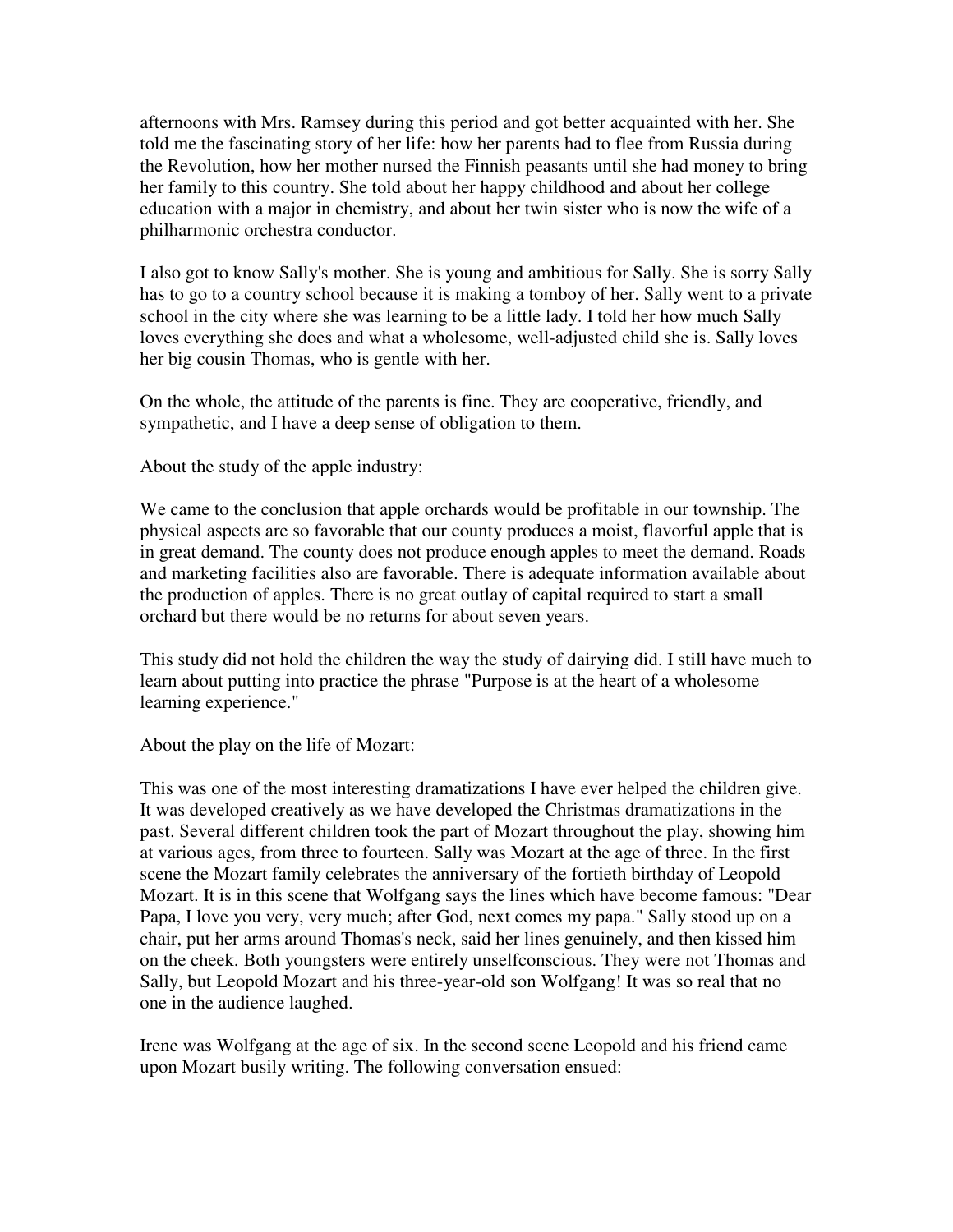Leopold: And what ever are you doing. Wolferl?

Wolferl: Oh, papa, a piano sonata, but it isn't finished.

Leopold: Never mind that, let us see it. It must be something very fine. Look, my dear Schachtner. See how correct and orderly it all is, all written according to rule. One could never play it for it seems to be too difficult.

I shall never forget how Irene looked when she raised her little head and earnestly said to Thomas, "But it is a sonata, papa, and one must practice it first, of course, but this is the way it should go." Playing the theme from the Sonata in A marked Irene's piano debut. You would think she really believed she was Mozart!

Throughout the dramatization there was opportunity to include the music of Mozart, which the children studied, and before the dramatization the children sang several songs set to his music. The children gave a sincere performance and the audience liked it

About singing on the radio: Each month, Station WEST has been putting on a half hour educational program, the material for which is drawn from the county. The children were asked to sing in December. They presented this program:

Choral Speaking: Soap Bubbles The Wind Has Such a Rainy Sound Little White Horses The Main Deep

Folk Songs: Irish-The Galwaypaper Italian-To Italy German - Little Dustman Russian-Cossack Horseman

From the Works of the Masters: Brahms-In Poland There's an Inn Haydn- The Winds Mozart-Sleep and Rest Beethoven-Night and Day Bach-The Eighth Psalm

Christmas Carols: Silent Night Bring a Torch, Jeanette Isabella O, Sanctissima

They were happy to receive several telegrams telling them how well they had done. Proud parents listening in at home were happy too. The children were fascinated by the station and asked many questions which were answered by the sympathetic station staff. This was a worthwhile experience for the children. About the Christmas dramatization: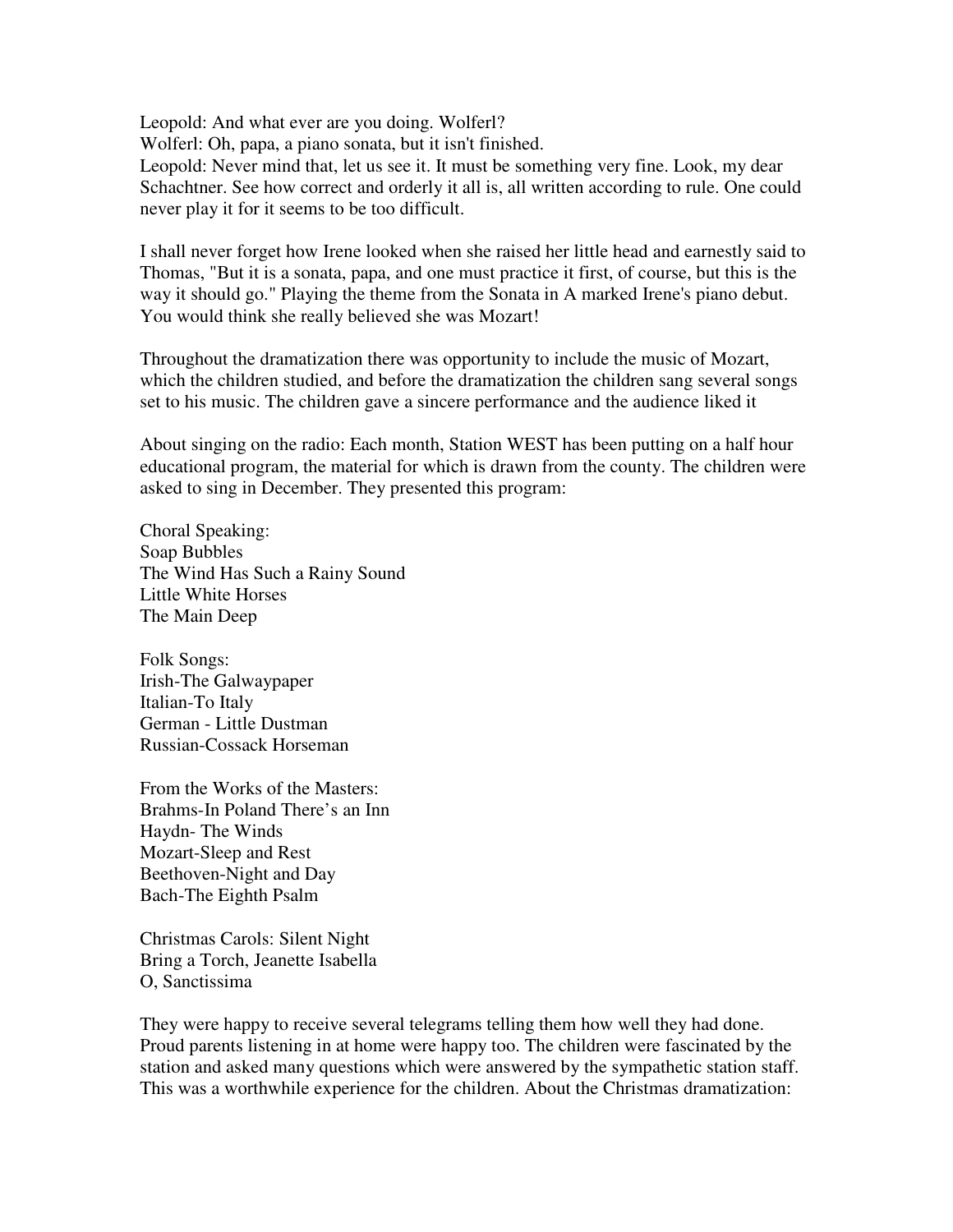Thomas climaxed his dramatic career with his creative interpretation of Scrooge in Dickens's *Christmas Carol*. Everyone in the audience congratulated him and Dr. and Mrs. Breed shook hands with him. The next morning while we were cleaning up he said to me modestly, "I must have been pretty good at night." He was good! The whole community has a new respect for Thomas and Thomas has a new respect for himself.

 In the second scene, for Fezziwig's Christmas party I taught the children to dance the Sir Roger de Coverley. As far as the big girls were concerned, this was the most important part of the play. They had quite a discussion about their gentlemen partners. Henry was popular because he was the most graceful. It was not an uncommon sight during the month of December to see one of the girls take her partner into the hall to practice with him to be sure he would know the steps.

Albert and Warren had seen the movie version of the *Christmas Carol* and were able to give us much help. Warren did a good bit of the directing.

 Everyone had a part in the dramatization all the way down in size to Clarence, who made a good Tiny Tim. The audience took part as usual in the singing of the carols and in their active appreciation of the dramatization.

WEDNESDAY, DECEMBER 28. And now I must think about planning for the rest of the year. I shall be expected to write a report for this course in curriculum, which I am taking. Since it requires a great deal of time if it is to be worth anything to me, I think it would he better if I limited my writing to this for the next few months and not attempt to keep any other diary notes. I have prepared a new program.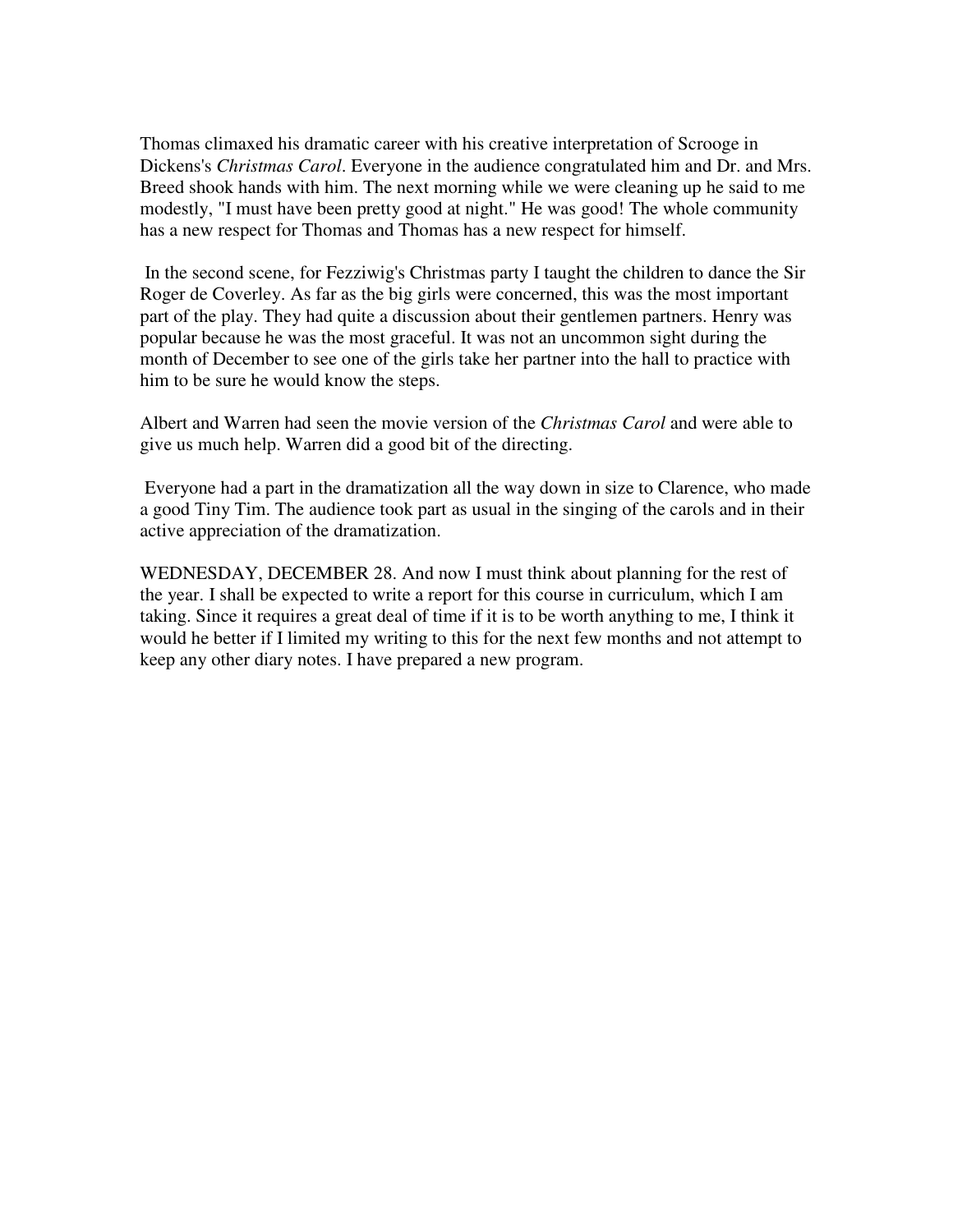#### **I Learn New Techniques**

We began the textile study after Thanksgiving. During December the children had the experience of making linoleum block prints with which they printed Christmas cards, tablecloths, and sews. They made batik wall hangings and tie-dyed bureau scarves, table covers, and window draperies. I spent some time, before the children began to design the gifts, teaching them about design. This I found to be a mistaken and backward procedure. The children were not really understanding. I was not considering how children learn when I doled out subject matter in nicely organized form. I did not give the children an opportunity to experiment and to discover design for themselves. I was limiting them instead of allowing them to expand what design sense there was already within them. What saved the whole study was that the children enjoy working with their hands and once they actually began to do things they began to learn and to enjoy learning. What is the next step? How shall I begin after the Christmas holidays?

Perhaps I should consider first what needs of these children might be met to some extent in a study of textiles. They need to have an understanding of the kinds of clothing to wear at the various seasons and for various occasions. The children need to acquire good taste in selecting new clothing. They need to make the best use of their clothing budget. They need to understand the problems of the consumer in purchasing clothing and to use this wisely. They need to understand about labels and the stories they tell about the quality of the material and the workmanship, and the conditions under which the material or garment was made. They need to learn to read advertisements intelligently. They need to understand how changes are brought about in the world and living by inventions such as those used in the clothing and textile industry.

There is a need to fill among the adolescent girls who are at present much interested in themselves and in being attractive. The boys, and especially the big, slow boys, need to work with their hands, to do things that will open up a broader world for them within the range of their understanding.

Perhaps if I take a box of materials to school and we examine these and our clothing to try to find what they are made of, this might arouse interest.

TUESDAY, JANUARY 3, 1939. Today I started out by asking if the children knew of what materials their clothing was made. We found clothing made of cotton, wool, silk, and rayon, but not of linen. The children carefully examined the pieces of material from the box and kept asking, "Is this linen?" Then came the first question, after the children had made several mistakes, "How can you tell?" I turned the question back to the group. Helen raid, "it wrinkles easily." Others pointed out that all the materials wrinkled. You couldn't tell that way. Albert said some cotton looked like linen and that made it hard to tell. Andrew said his brother could tell materials by feeling them. The children began to pick up pieces of material to feel them. While they were doing this Warren said that you could burn wool and tell by the smell. We tried this. The children easily recognized the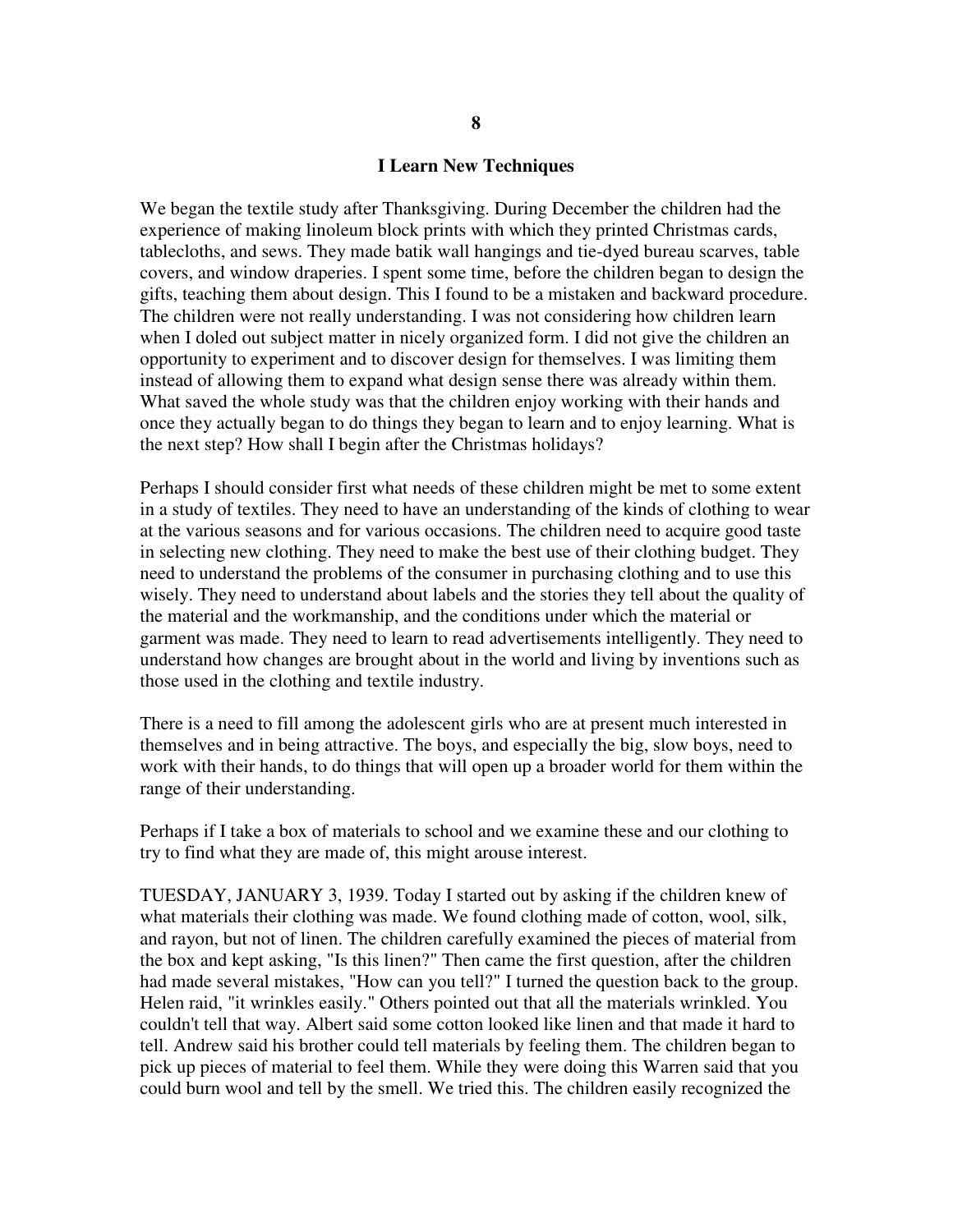animal odor of burning wool. There were some pieces that looked like wool but did not act or smell like wool during the burning test. Martha said that perhaps the material was mostly cotton with a little wool in it. She said she once got a sweater that was a mixture of wool and cotton. The children suggested burning other materials to see what happened. George burned silk while we watched. The children found that every piece of silk left a crust the way burned wool did and that there was a characteristic odor. Some piece of material, which looked like silk but were not so soft, left stubby, charred ends. "That must be rayon," observed Ruth. George burned cotton and found that it acted like rayon. "That won't help us to tell them apart, will it?" muttered Albert. "It's easy to tell the difference between cotton and rayon, anyway. One's shiny and the other isn't," commented Paul. "Oh, no, it isn't," Ruth contradicted. "The dress that I'm making in sewing club is made of broadcloth, and that's shiny." "But it's much heavier than rayon," retorted pearl. "Miss Weber has a nylon dress that's just as heavy as my broadcloth and looks like it, mo," Ruth said with finality. Since the time was almost up, I suggested that they look at materials they have at home and talk with their parents about ways of telling them apart.

WEDNESDAY, JANUARY 4. Today I asked the children what they had learned at home. Warren said that his mother told him that wool and silk are animal fibers and that is why they have that funny smell like feathers. Cotton and linen are vegetable fibers, made from plants. Ruth said rayon was a vegetable fiber, too. "Isn't it made from trees?" Warren said rayon is called a synthetic fiber.

The children liked the idea of making a collection for their notebooks of samples of the various kinds of materials so we began to separate what we had into piles of cottons, woolens, silks, rayon, linens, and unknowns. "Can't we use the sample we got for our sewing club from the Lining Store?" suggested Mary. "That already tells on the back what it is and we can be sure." Mary brought them to the table and the children noted how the samples were cut and mounted.

While they were doing this, Sophia noticed how many different kinds of cottons there were and how different denim and *nainsook* are. I told the children that rayon had many names; too, but that since the rayon industry is new, we were not as familiar with these. Doris held up two pieces of wool and said, "There are different kinds of wool, too. This piece from the Lining Store is labeled wool crepe."

Warren, who had been quiet for some time, looked up from his busy sorting of materials and said, "We can't ever tell if we are right. What do factories that buy materials for clothing do? Do they have any way of being sure?" I told him that today it is practically impossible to tell materials apart without a microscope. As soon as the words were out of my mouth, I realized that we might possibly get one from Dr. Breed's school. What a fascinating experience this would be for the boys and girls!

MONDAY, JANUARY 9. On Saturday I was able to get a microscope from Dr. Breed, and I brought it to school today. The microscope disrupted the program of the whole day. The little children too wanted to see what was going on. I mounted a cotton fiber under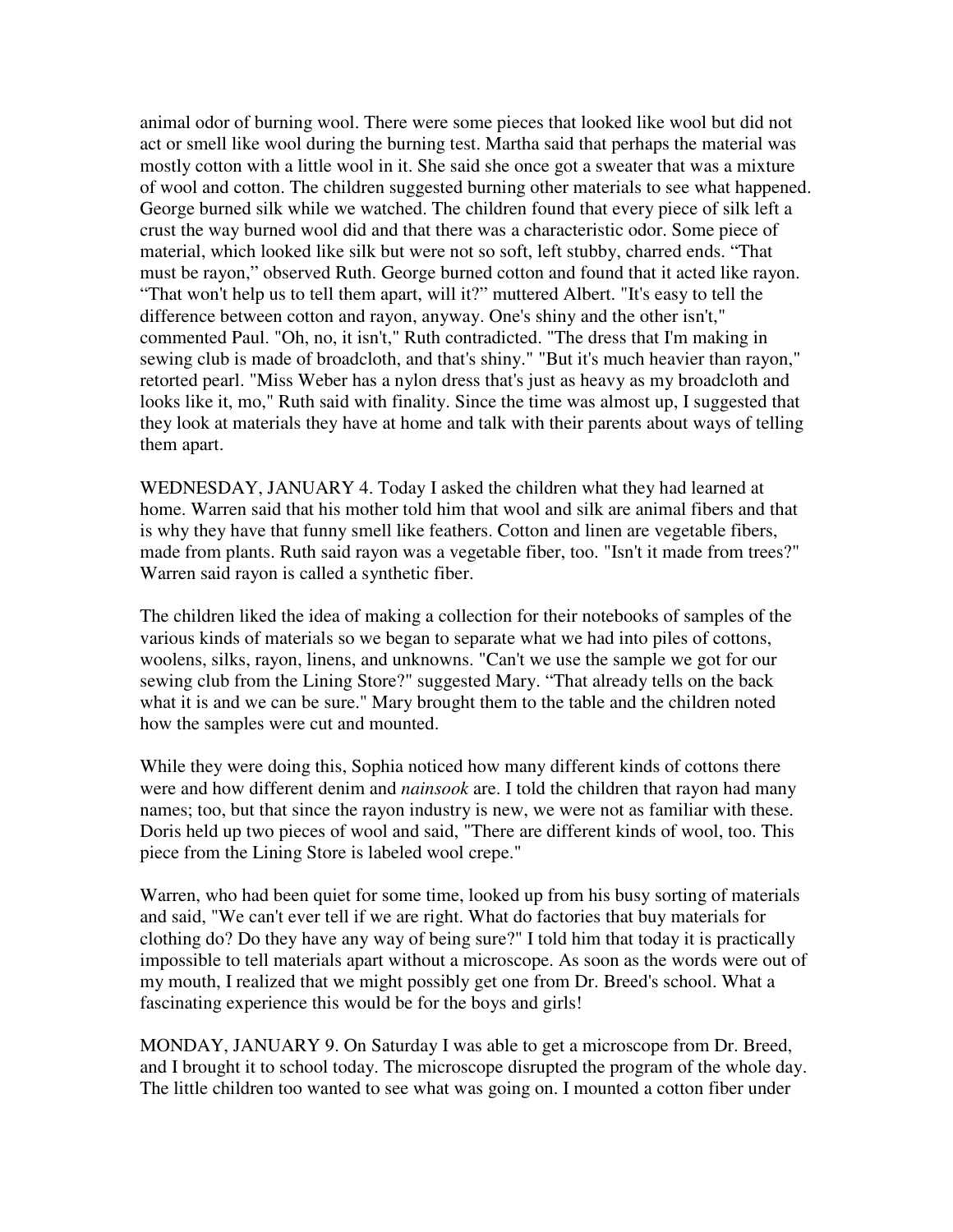the microscope and each child took his turn examining the enlarged fiber. There were all sorts of awesome ejaculations. The children learned to distinguish the various fibers. They planned to make drawings of these for their notebooks.

At noon the children examined other things under the microscope. Warren used all his spare time reading in the Encyclopedia Britannica Jr., studying the parts of a microscope and how it works.

TUESDAY, JANUARY 10. This morning we began to examine under the microscope fibers from the materials in the "unknown" pile in order to determine their nature. As the children suspected, many of the materials were made up of mixed fibers.

During all this time, I was the only one who handled the microscope. At noon Warren begged me to allow him to manipulate it. He said he knew all about how it worked and how to take care of it. I watched him work it for a while and then left him with a group of interested children. From where I was working I could hear his voice. "Do you remember last year," he was saying, "how we used both our magnifying glasses together to enlarge what we were looking at? Well, that's the way a microscope works. Only it's stronger because often there are more than two lenses." He understood clearly what he was talking about and made the children understand it.

It was during this noon period that the children began putting pieces of material under the microscope to see the pattern of the weaves. They were interested only in how lovely the materials looked.

WEDNESDAY, JANUARY 11. This morning I asked the children to look more closely at these weaves. They examined many pieces of material and found that three different kinds kept recurring. I gave May a book and asked her to see what she could find about weaves. May found that we were examining the three primary weaves. The children decided to put illustrations of these weaves into their notebooks. When we were looking at a piece of satin cloth, Martha asked, "How is it done?" I asked the children if they would like to make looms and do some weaving themselves. They were enthusiastic.

MONDAY, JANUARY 16. Together we planned a letter to send to Dr. Breed thanking him for allowing us to use the microscope. The letter had a warm grateful spirit, which showed clearly how much the microscope meant to the children. Doris, who is the present secretary, copied the letter in beautiful manuscript, and sent it.

TUESDAY, JANUARY 17. I gave books to Ruth, Doris, May, and Sophia and asked them to find out about a Navajo Indian loom, a box loom, a lap loom, and a loom frame with a string heddle. I helped the girls to get reports organized to describe these looms to the group. The rest of the group, in the meantime, continued to work in their notebooks.

WEDNESDAY, JANUARY 18. The girls reported today and the children listened so that each would be able to select the kind of loom he wanted to make. The primary children also listened. Several of them have expressed the desire to make looms and to do some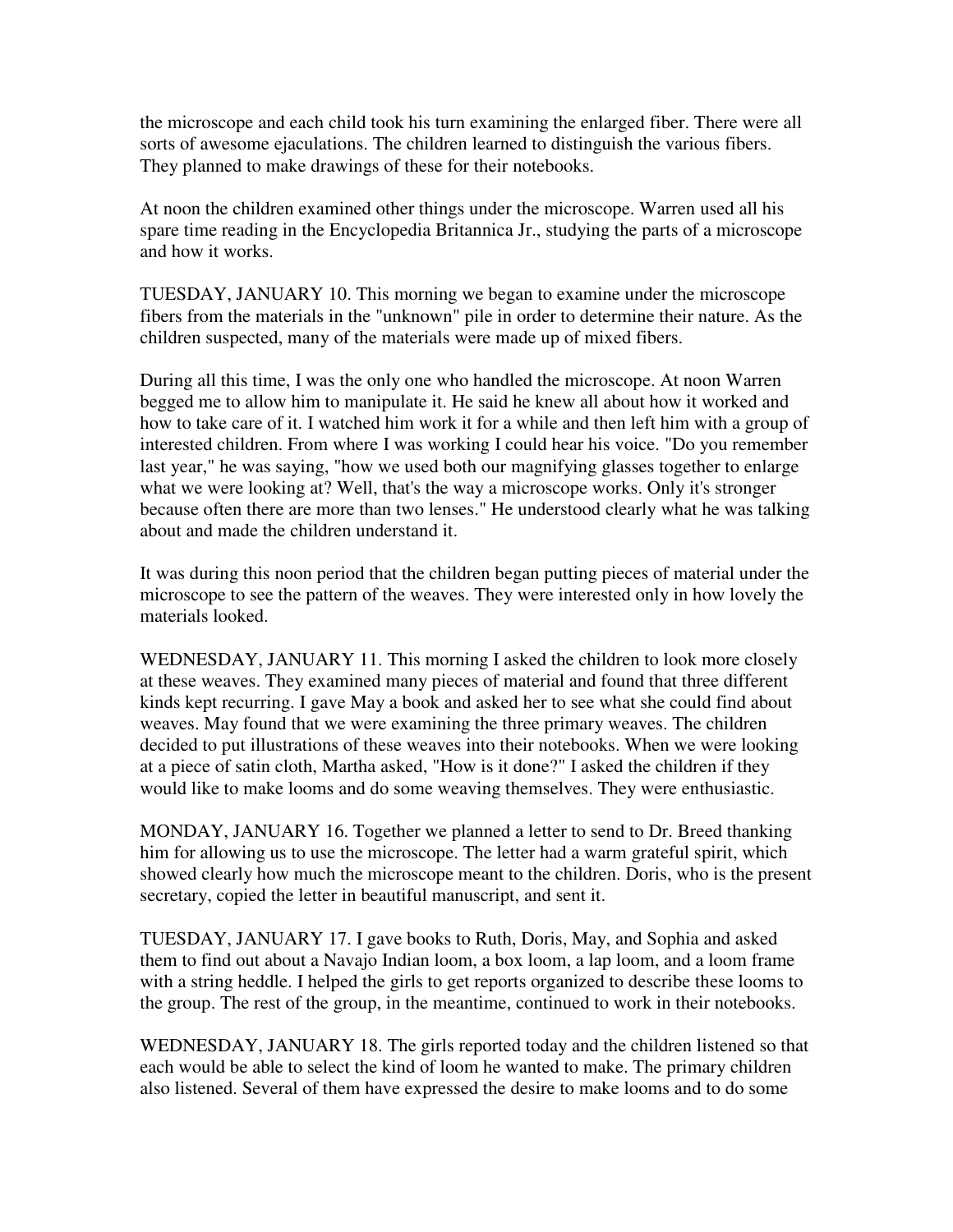weaving. Ruth said that, since a small Navajo Indian loom wouldn't be hard to make, the primary children could make this type. When the five- and six-year-olds felt put out, I promised them that they could make cardboard looms and weave potholders of strips of material.

FRIDAY, JANUARY 20. The boys made a memorandum of the lumber we would need for the various types of looms and after school we went to the lumber company to buy the materials. Doris wrote to the industrial Arts Cooperative Service in New York for cotton and wool yarn. The children have decided to make pocketbooks and belts. The little folks will make table man of heavy cotton cords on the Navajo-type loom.

FRIDAY, FEBRUARY 3. For the past two weeks we have been making looms. I hadn't read the directions carefully, which was good because the children had to do a considerable amount of planning and following of directions on their own. This has resulted in increased independence. Every one of the older children, I am sure, could make another loom entirely without help. Edward, who is a poor reader, read the directions and made a box loom without help from me. He helped three others, who were also making box looms, to overcome their difficulties. George learned how to make a Navajo Indian loom and taught the primary children how to make them. He supervised the entire job.

This part of the study helped to fill a need and a desire on the part of the children, especially the older boys, to do things with their hands. They worked hard at reading directions because they had a strong purpose.

At last May is interested in something we are doing. She made a box loom with a little help from Edward, and is now weaving a pocketbook. All the other girls have been much interested since we began to examine materials.

FRIDAY, FEBRUARY 17. Another two-week period has gone by. The children have been busy with their weaving which they always return to as soon as their other work is finished. All this time I've been wondering where we go from here. There haven't been any leads from the children; they are perfectly content to weave. In the meantime, I've been reading and reading about textiles until I'm saturated. This part of the study has taken about seven weeks. That seems like a long time. But how are we to judge this? As the study progresses, them may be outcomes other than those I have listed, outcomes which are not obvious as yet but which will help them to understand better what will come later. That, I think, will be one test of whether or not this period has been well spent.

We have had no formal discussions during this whole time. We worked every period. When we needed to know something, we stopped, found out, and went on again. This technique seemed to be good, but I need to continue to evaluate it. The children have asked a few questions which helped to take the study forward for the most part. Next steps have been suggested by me when interest was high. This technique and these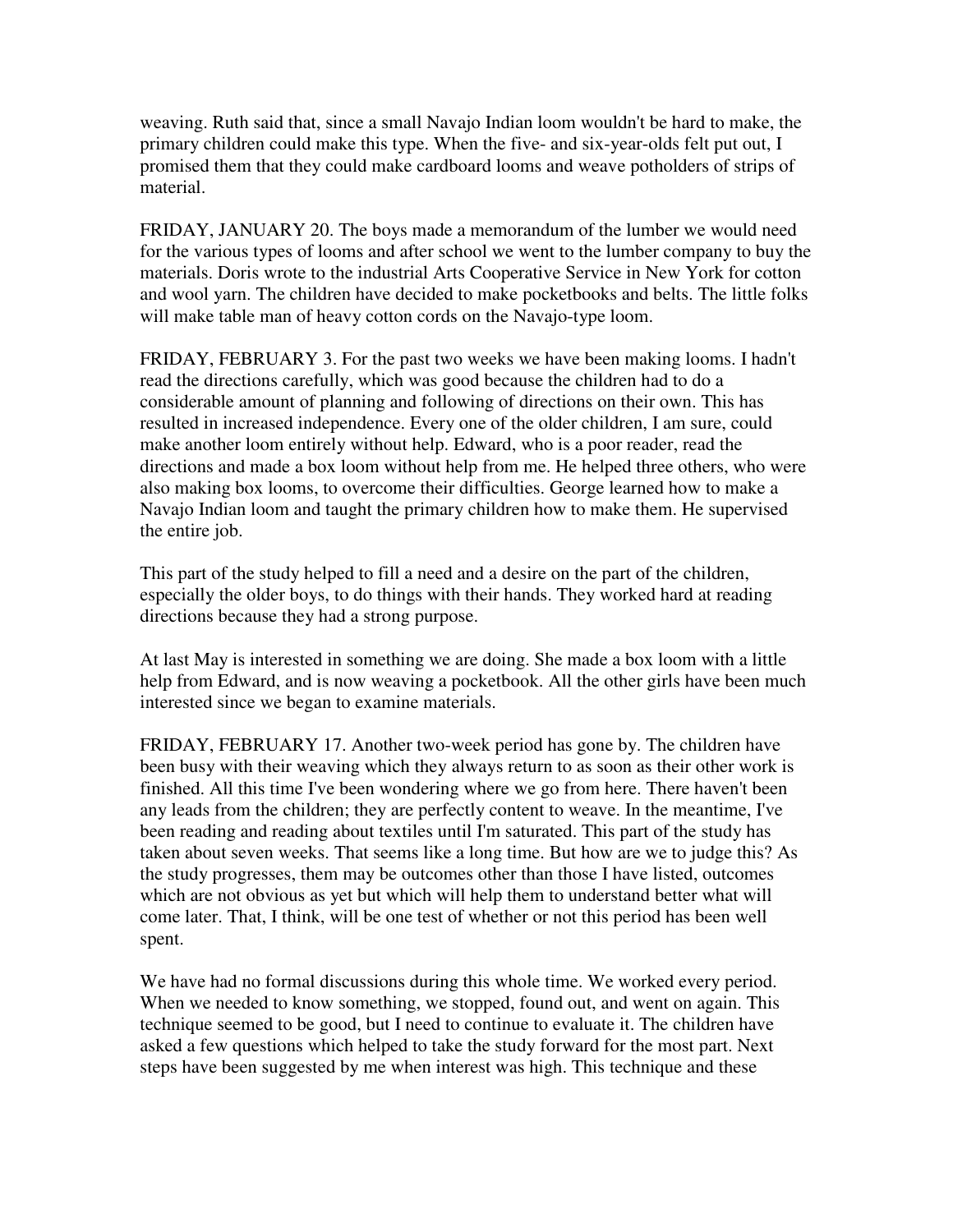opportunities are new for the children as well as for me. It may be that increasingly they will raise the questions. This is part of what I must observe as the work proceeds.

What are the next steps? Through a study of the processes used in making cloth from the various fibers, for example, the nature of the wool, its care, the whole process of making it into cloth and clothes, what determines whether it is a good or poor conductor of heat, whether it can be washed or cleaned easily, whether it is expensive--through such a study I can see possibilities for meeting some of the health, the economic, and the social needs of the boys and girls.

Probably now I should try to guide this interest of the children in weaving into a deeper study of processes. So that I do not fall into the errors of the first part of this study by outlining subject matter to be learned, I think I shall start off taking some raw wool to school and suggesting to the children that we wash it. The children have seen our neighbor's sheep shorn. They know where wool comes from. We will start with wool because it is the easiest fiber to spin and it can be worked more successfully than cotton.

Giving the children a stimulating experience seems to be a good way to begin and I shall continue to use it until I validate it or find some reason to reject it. These experiences should not be blindly chosen. An experience should open up possibilities for growth and for further experiences. It should arouse curiosity and set up strong purposes, which will impel the children to learn.

There are some questions I must ask myself as the study continues. Are they keenly interested? Are they able to understand? Are they using accurate varied facts as a basis for thinking? Are they learning to live with each other? Can they do something now about what they learn, no matter how small? Are they really increasing in understanding of the world in which they live?

TUESDAY, FEBRUARY 21. I took to school some unwashed raw wool from the Industrial Arts Cooperative Service and asked the children if they would like to make a piece of cloth from it. Immediately the question came, "How can we do it?" Since there wasn't enough wool to go around, I suggested that the girls wash the wool. They got together in a group and read to find out how. I showed the boys a wool card I had found in our attic. George and Edward offered to make two more like this one so that more than one person will be able to card it at a time. They got their tools and began to work in the hall. I showed the rest of the boy's three spindles with weights, which I had purchased from the Co-op. I showed them how to spin as my mother had taught me. This was much fun.

THURSDAY, FEBRUARY 23. To get us back into the spirit of what we were doing before the holiday, each group told the others what they did on Tuesday. Sophia showed us a clean piece of raw wool and explained the precautions they had taken to keep it from matting. George and Edward explained about the cards they had made and demonstrated carding wool. Albert demonstrated the method of spinning by hand with a spindle. We spent the rest of the time carding the wool and spinning. I suggested to the children that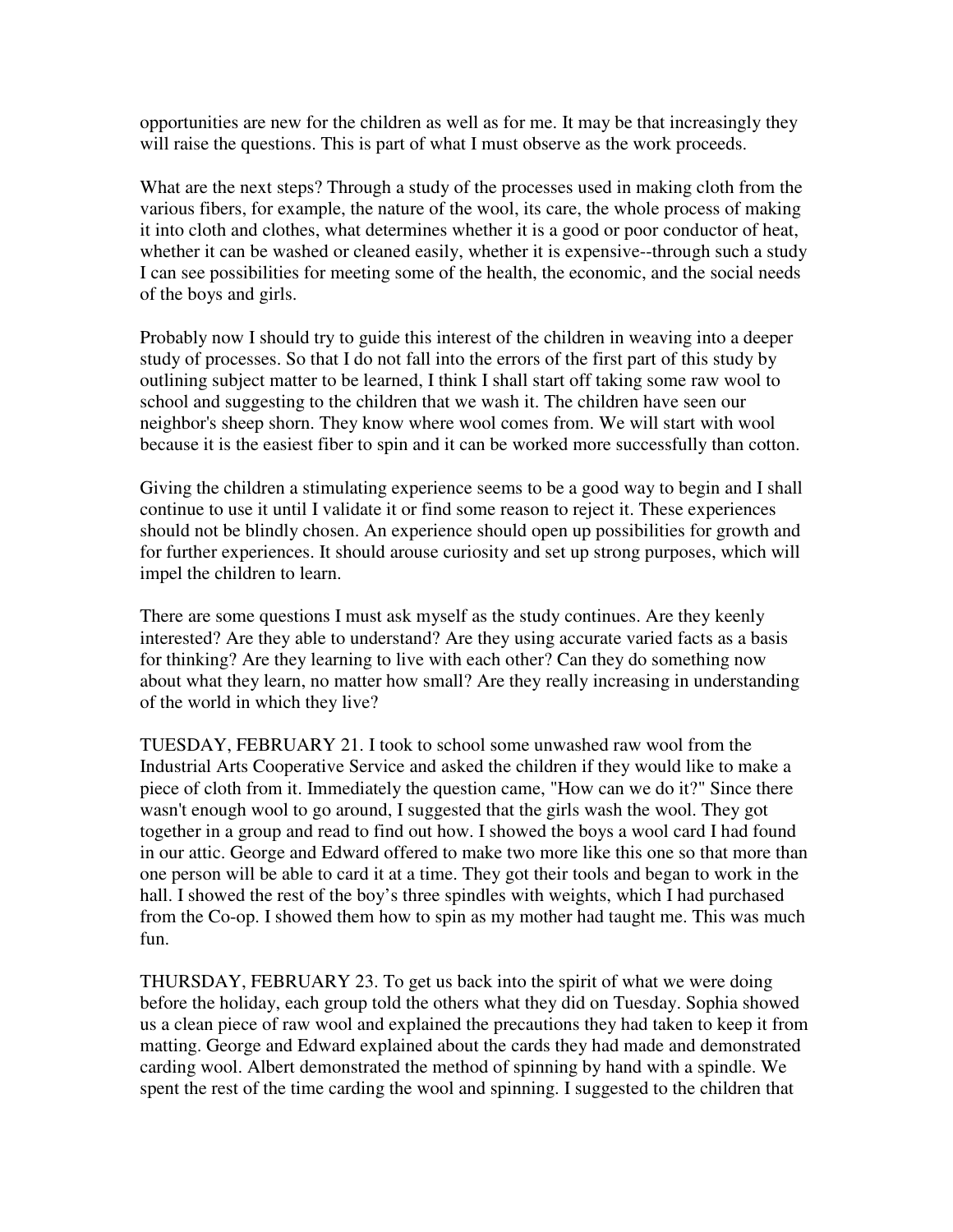we keep a record of the time it takes us to spin and weave a small piece of cloth. I'm hoping that some valuable generalizations will come from this.

The children were so interested that they kept returning to the spindles all daylong, as they finished their other work. Each time, they recorded on the blackboard the number of minutes they had worked. Before the day was over they had used up all the raw wool.

FRIDAY, FEBRUARY 24. Ruth has a small metal adjustable loom and the group suggested that we use this one to weave a piece of wool cloth. Since Ruth already knew how to work the loom she set the warp threads and taught the others how to weave the wool threads. The children's records showed that it took four hours to spin twenty-seven yards of wool yarn and to weave two small pieces of cloth five inches by five inches. They were rough pieces of cloth, full of thick places. It takes a great deal of practice to spin an even thread. The children made the remarks I had hoped they would be able to make. "It takes so long and it's so hard to weave by hand." "This is fun for us, but it wouldn't be if we had to make clothes for the whole family." "It takes a long time to make a suit or a dress this way. Did it take people in colonial times as long as this to spin and weave?" George found a picture of a small spinning wheel and decided to try to make one.

TUESDAY, FEBRUARY 28. We received from Miss Moran an exhibit on the processes involved in the making of rayon. The children examined it with much interest. Martha asked, "Why can't we do this to show the processes wool goes through in being made into cloth?" Ruth suggested that we dye one of our pieces of "homespun" for this exhibit. We talked for a while about making an exhibit for our museum and the children suggested that we put into it the following articles: unwashed raw wool, washed wool, carded wool, homemade wool yarn, a sample of woven homespun, a dyed sample of woven homespun and the legends to go with these. I suggested to the children that we might experiment with home made dyes before we dyed the piece of homespun.

WEDNESDAY, MARCH 1. Together we read and discussed a bulletin from the industrial Arts Cooperative Service on native dyes. The bulletin suggested making charts which show the results of dyeing cotton, wool, linen, and silk with a native dye, walnut hulls, for instance, using the following mordants: acetic acid, soda, alum, iron sulphate, and cream of tartar.

We made several such charts for our notebooks and left spaces for sample squares of materials. Tomorrow the children will bring bark of maple, white oak and red oak, sassafras, wild cherry and walnut, and some onionskins. George, Edward, and Thomas completed the small hand spinning wheel and tried spinning some wool today. It didn't work very well and for us it was no faster than using the spindle, but it helped the boys understand the spinning process.

THURSDAY, MARCH 16. For the past week we have been experimenting with dyes. As the dyed squares of cloth dried, the children put them into their notebooks. They have been writing up the processes and results of their experimenting. May and Doris have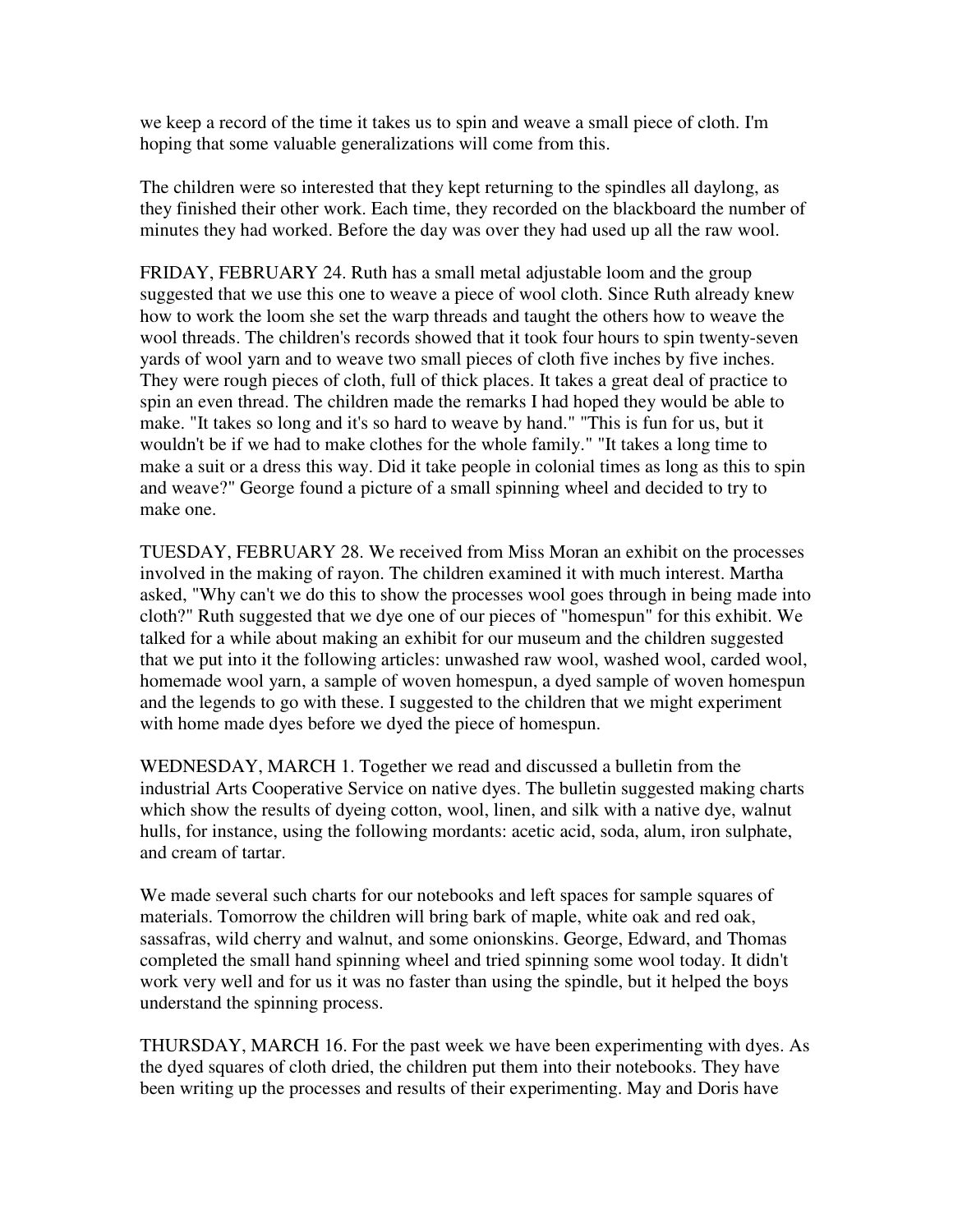been much interested but Pearl continues to be our chief dyer. She and Alice have been trying some experiments of their own at home.

We have spent most of the social studies periods discussing current events. The children are using their history and geography books as references whenever they need to get a background for the situations, which the *Current Events* papers and the *Weekly Reader* bring to their attention. The current events section of their notebooks is by far the thickest section. They record all the places they study about on the large wall world map.

This morning Ruth said to me, "What a nice new sweater you have on, Miss Weber. Is it Angora?" "No, it's alpaca," I answered. "What's alpaca?" Ruth wanted to know. I explained, and Ruth stated, "I didn't know wool came from other animals besides sheep and goats."

During the social studies period I told the group of the morning's conversation. I showed the children the label in my sweater. They brought their coats and sweaters into the room to see if they could find other sources of wool. The children found labels that said "wool" and "worsted" and a Consumers Union label.

While all this was going on, Ruth found in a book that we get wool from yaks, llamas, camels, alpacas, sheep, and goats. "Of course, camels," she exclaimed. "I should have known. My sister has a camel hair coat." Andrew suggested that it would be nice to make a world map and to put on it pictures of wool-bearing animals. In the same breath he said, "I'll do it" He got his idea from a picture map showing the industries of New Jersey. This map is a great favorite with the children.

Before the close of the period I suggested to the children that we had raised several questions today, which we do not want to forget. What is the difference between worsteds and woolens? What does the Consumers Union label mean? What are the animal sources of wool? We listed these questions on a chart for further study.

FRIDAY, MARCH 17. The experimenting with dyes is finished now, as far as we are going to take it as a group. The onion dye with the alum mordant, a lovely yellow, turned out best for wool, so we used this to dye our piece of homespun. Pearl had the honor of doing this. After looking over the squares of grayed color, Warren remarked, "it's no wonder the clothes of the early settlers in our country were so drab."

MONDAY, MARCH 20. Interest in reading labels is high. A man picked up William and Henry on the way to school this morning and the boys asked to look at the label in his coat. It was a coat made of llama wool. The man told the boys that it was an expensive coat. When the boys arrived at school they excitedly told us the story, and Henry asked, "Why are some woolen clothes so much more expensive than others?" We added this question to the chart we had started on Thursday.

Andrew wanted to work on the world map of sources of wool. In order to have the information for Andrew when he was ready for it, the children thought we had better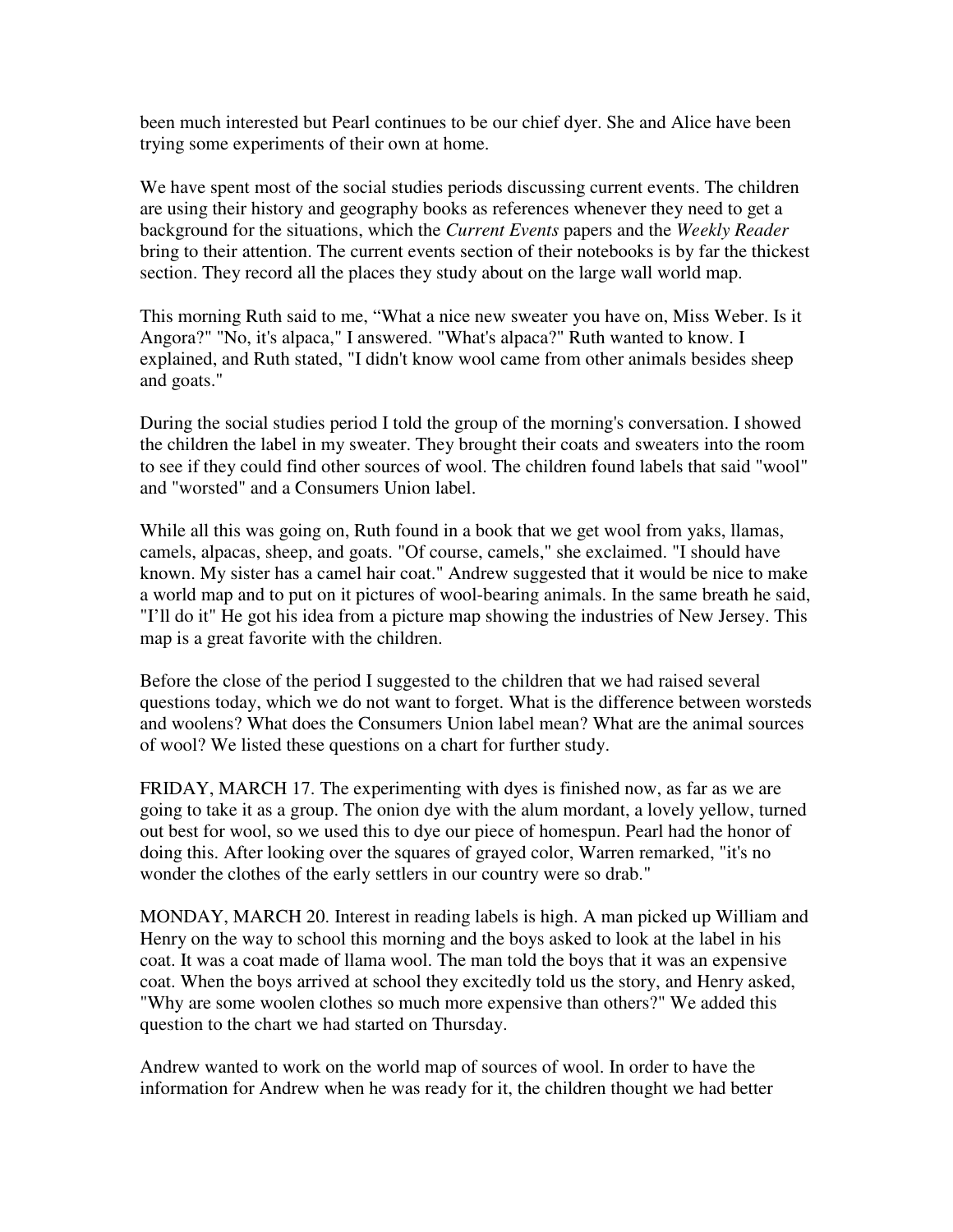begin the research on the question "What are the animal sources of wool?" While Andrew begun to draw a map on a large piece of craft paper, the rest of the children turned to the geography books and other references. I suggested that if as they read, they should find answers to the other questions, it would be a good idea to note these references on bibliography cards and to place them in the card file as we have done in the past. As the children worked I moved around helping them to take notes. I helped the younger children in their use of the index and selection of reference.

TUESDAY, MARCH 21. We began to discuss what the children had made. They made a list of wool-bearing animals and discussed how these animals live in their particular regions. They found good pictures of these animals for Andrew and showed him where on his map he should draw them.

Doris found that there were many kinds of sheep and added, "That's one reason there is a difference in price." Warren added, "Sheep require a great deal of care to keep the wool clean and free from foreign material. That makes a difference in price, too." It wasn't long before we could see an outline forming:

The cost of a wool garment is dependent upon,

- 1. the kind of sheep, goat or other wool-bearing animal.
- 2. the care of the animals.
- 3. the process by which the cloth is made.
- 4. labor.

Now the study and discussions can be more pointed. This is more a technique of a new kind. We planned to consider the first item in the outline tomorrow.

WEDNESDAY, MARCH 22. We began to discuss the question, "How does the kind of animal from which the wool comes make a difference in the price?" While we were discussing this question, Sophia told us the difference between woolens and worsteds. The difference was apparent in the clothing of the children. The discussion was not so smooth as it should have been. It is time again, I think, for the children to check on their discussion procedures.

THURSDAY, MARCH 31. We talked about the discussion of yesterday and the children listed the following points to keep in mind.

- 1. Keep the conversation to the topic.
- 2. Listen carefully so that we do not ask questions which have already been answered.
- 3. Talk to the whole group.
- 4. Have the information in a form in which it can be readily given.
- 5. One speak at a time. Others await their turn patiently.
- 6. Speak courteously in making corrections or suggestions.

TUESDAY, MARCH 28. The children had found some interesting facts to answer the question, "How does the process by which wool cloth is made, make a difference in the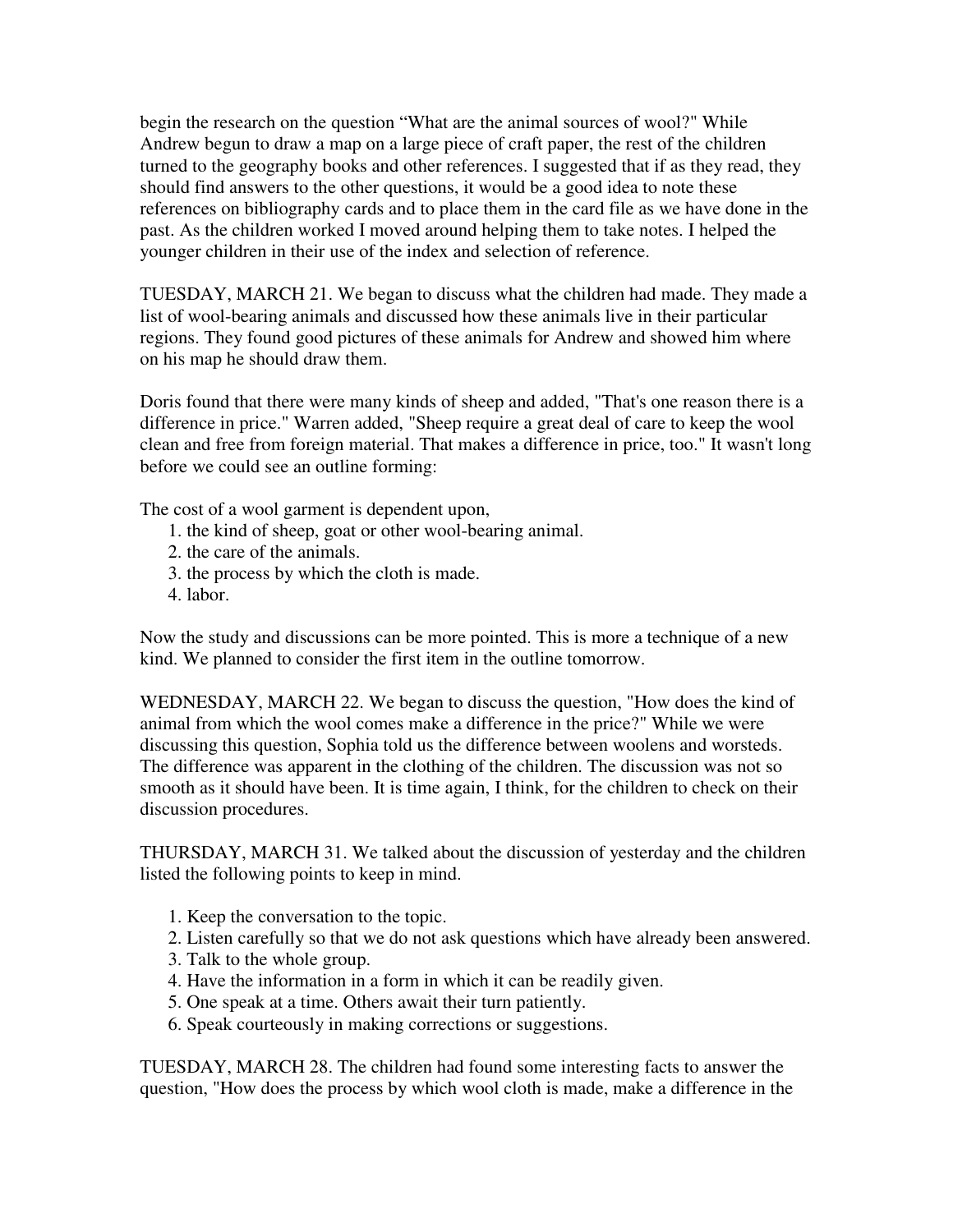price?" Thomas found that machines reduced the price of goods greatly. He stated that in 1700, when machinery was used for weaving, the price dropped from 50 cents to 9 cents a yard. "How did these machines come to be invented?" asked Sophia. We added this question to the others on the chart.

FRIDAY, MARCH 31. The notebook work lagged behind the discussions, so we have used the social studies periods as well as the English periods for the past three days to organize the material gathered and to get the stories written for the notebooks. We took time to check the vocabulary chart to be sure everyone understood all the words listed. The children learned to spell some of the words.

MONDAY, APRIL 3. The children read about the textile machines, which greatly reduced the cost of woolen goods, and about how they came to be invented. They studied about the spinning jenny, about the spinning machine of Arkwright, and about the weaving machine of Cartwright. As I moved around helping the children, one by one they began to ask questions. Why were all the inventions made in England? Why did the people hate these inventions? Why was Arkwright called the "Father of the Industrial Age"? What were the factories like in those days? Why did women and children work in those early factories? Do these conditions exist today? We added all these to the question chart.

WEDNESDAY, APRIL 5. Yesterday we continued to read and study. We are finding a wealth of material but much of it is too difficult for the children to understand. I helped the children to use only what they could actually grasp, as evidenced by their ability to talk about it in their own words. Today we began to try to answer the questions we had raised. Henry, William, and Albert told the stories of the inventions of the spinning jenny and the machines of Arkwright and Cartwright.

May told the group that these inventions would naturally come about in England because the setup was already there. Groups of people were already brought together for spinning and weaving. England had division of labor. We talked at great length about the advantages and disadvantages of division of labor and I saw that the children really understood it. At Christmas time we had read about a clockmaker in the Black Forest. Doris said today, "Workers in a big clock factory today could never get the satisfaction from their work that this clockmaker did." "No," mused Warren, "but there is a kind of thrill in being a part of a big factory, I should think." "I'd like to visit a textile mill," said Thomas. "I'd like to see a big weaving machine. They must work fast."

During the English period Thomas wrote a letter to the Passaic Chamber of Commerce to ask about visiting a weaving mill.

THURSDAY, APRIL 6 Martha told the group that people broke up the machines because they were afraid the machines would take away their jobs. Manufacturers didn't like the inventions either, because they would have to make new machines and modernize their factories. "Invention of modern machines is one of the causes of unemployment today, too, isn't it?" asked Ruth. "Didn't a great many people leave our township for that reason,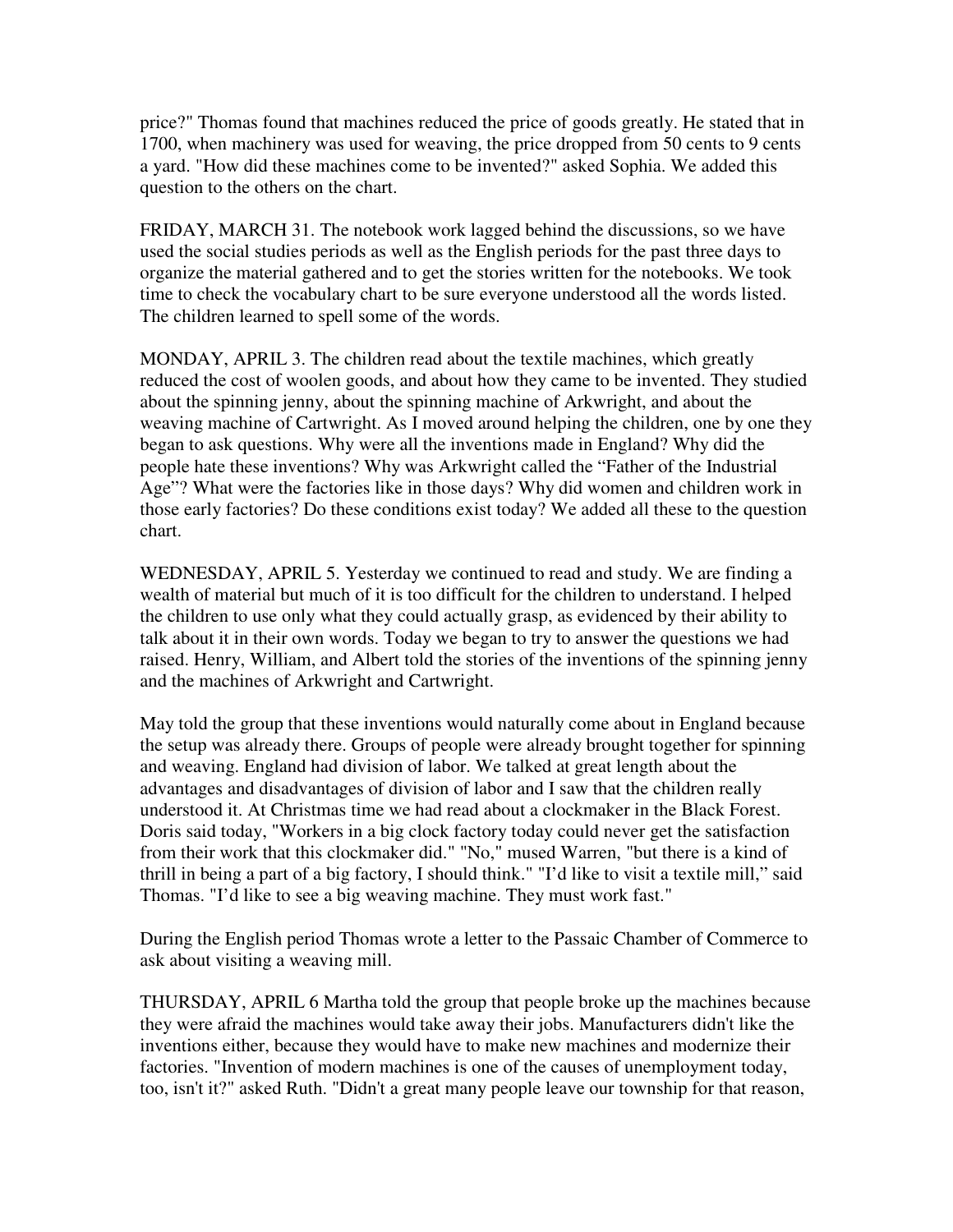when reapers and binders and combines were invented and grain could be raised more profitably in the West?" "And didn't the coming of the railroad have a great deal to do with that, too?" added Warren. "We read not long ago in *Current Events* that people of the South are fighting the cotton picker because it would put millions of people out of work," Thomas reminded us. They are being helped to understand the world in which they live!

Mary told about the early factories. She stated that Arkwright had good factories where he enforced health rules and working conditions, which were good for those days. Later children were introduced into factories because they found that they could run machines and be paid practically nothing. Women and children were paid less than men. There were long hours, low wages, unsanitary conditions. Goods were fairly cheap, much cheaper than they could be made at home. Machines in factories made it possible to produce goods in large quantities and this also reduced the price.

TUESDAY, APRIL 11. We have been reading to find the answer to the question, "Do these conditions exist today?" Pearl brought in some newspaper pictures, which showed children, crippled because of work in factories and of children picking cotton in the South. The group is unusually interested in the labor problems raised by the coming of the factory system. We read and discussed laws that have been passed and efforts that are being made to better labor conditions for men and women and to eliminate child labor. We discussed what New Jersey is doing in regard to child labor. We discussed also consumer co-operatives, women's leagues and the like which are trying to better conditions under which goods are produced. Warren brought in consumer magazines, and this noon Sophia introduced the group to a radio broadcast. "Consumers' Quiz" which she had discovered. Our school was wired for electricity this month and the first thing we did was to buy a small radio.

While we were discussing child labor, May read from an old book that a child labor law was to be made the Twentieth Amendment. She stated that it must be the Twentieth Amendment by now. Ruth looked it up and found that the Twentieth Amendment had nothing to do with child labor. The amendment had not been approved.

Thomas told us today that prices of materials and clothing were raised somewhat due to better pay in factories and reduction of sweatshop labor. I pointed out to the children that when we pay attention to labels we are helping the cause of better conditions for labor and we will be rewarded by a better quality of goods.

WEDNESDAY, APRIL 12. The older girls in the 4-H Sewing Club have been studying the care of clothing. At our last meeting we began to consider how to store away winter clothing. I felt that this part of our work might well be extended to all the children in the school. We discussed this today and I suggested that it would be a good idea to have demonstrated the washing of a sweater, a woolen that could be made wet; and the cleaning of a wool jacket, a woolen that would be damaged by washing. "What do we know about wool that will help us to know how to handle the cleaning of woolen articles?" I asked. As the children stated the characteristics of wool, I listed them on the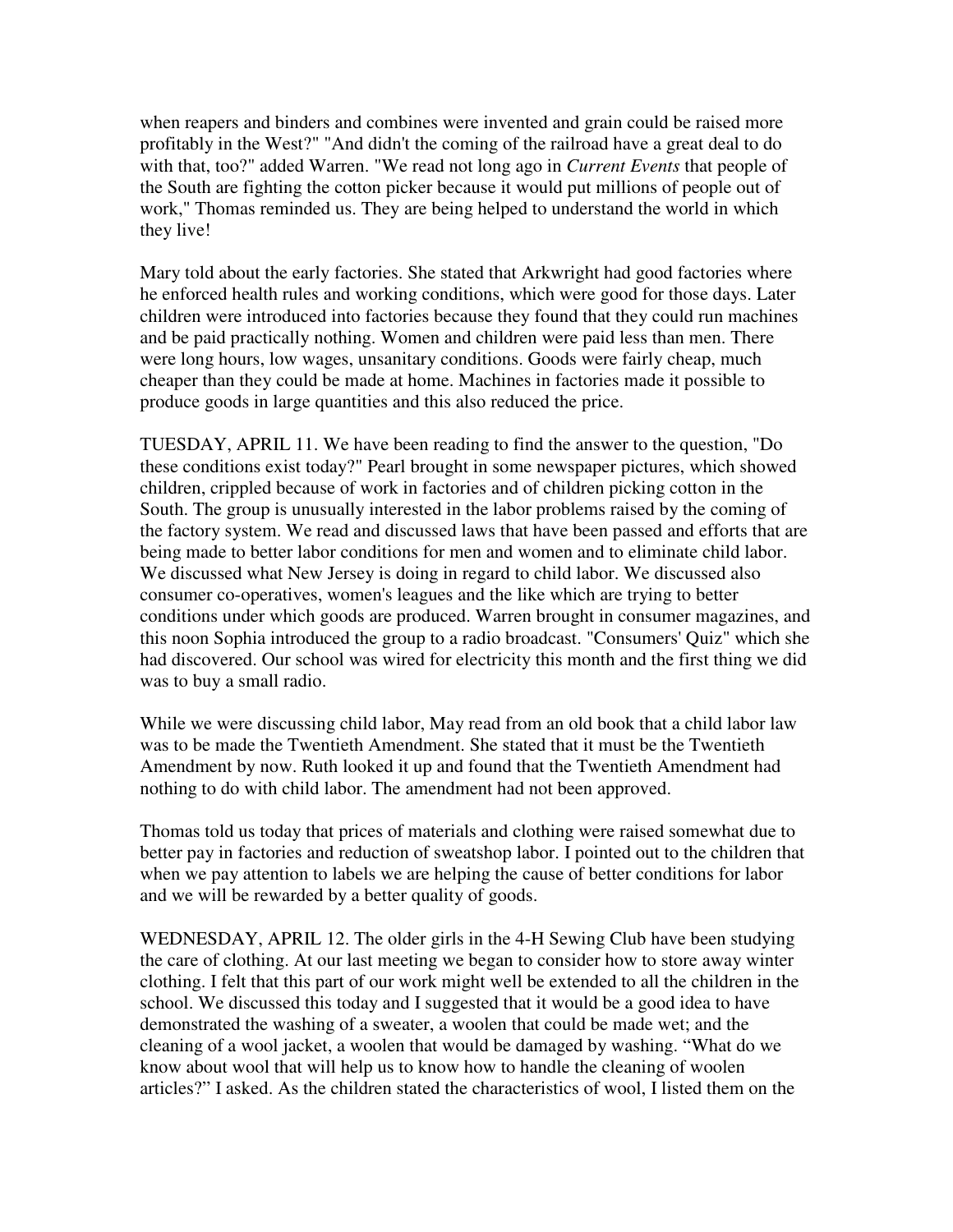board. Under the microscope we found that the sections of the fiber telescope into one another and that the rod-shaped fiber is covered with scales. These make it possible for the fibers to shrink and mat if they are not handled properly. Wool fibers are less strong than cotton. Hot wash and rubbing weakens and breaks them. Wool takes dye readily. Discolored woolens may be re-dyed. Wool is affected by heat and sudden changes in temperature. Wool, a poor conductor of heat, is a valuable winter fabric. It is not a good summer fabric as it holds odor and is affected by body secretions. Even in winter it is good to make shields in wool dresses. Wool absorbs a great deal of moisture and takes a long time to dry out. The children gave all these from their firsthand experience with wool. It was not merely a verbalization of something they had read. The children put these characteristics of wool into their notebooks. Doris thought we ought to put down the characteristics of the other fibers also.

TUESDAY, APRIL 13. Mary washed her sweater according to the directions she found in "Clothing Care," a bulletin of the Extension Service, New Jersey College of Agriculture, New Brunswick. She demonstrated while the group observed how to make a mild soap solution, how to wash the sweater and how to dry it. The children put the directions into their notebooks.

FRIDAY, APRIL 14. I made a detergent, the directions for which are also in "Clothing Care," and cleaned William's jacket. I also demonstrated how to press woolens. The children put these directions into their notebooks. Doris and May asked to take home the detergent that was left over, so they could clean some of their woolens. Word came today that children are not permitted to visit the factories in Passaic.

SUNDAY, APRIL 22. We left the study of textiles last week so that we could concentrate on preparing for the puppet show which we gave on Thursday night and last night and which we shall repeat tonight. All year, folks have been asking us whether or not we would have a puppet show this year. We advertised early and widely so that we would reach all the folks who wanted to come. On Thursday night, the little school was filled to overflowing so that some of the men who had paid for their ticket had to stand outdoors looking in at the windows. We gave them "rain checks" so that they could see the show on either one of the other two nights. Folks came from the next county fifteen miles away, from the county seat twenty-two miles away, from Pennsylvania and New York City. Tonight a group is coming from Newark.

The children are happy, but they are poised and restrained. They talked afterwards with the visitors with the assurance of those who know they do their work well. The scripts *of Nicodemus, Ferdinand, The Chinese Nightingale,* and a revival of *Winnie the Pooh* were original dramatizations of those stories, far from static. Each night the children changed and added to their performances.

I think these dramatizations have done more for these shy children in the way of wholesome personality development than my other one activity. The growth in judgment and intelligent management has been great. As I sit at the back of the room calmly enjoying the show and watching the reactions of the audience I am especially conscious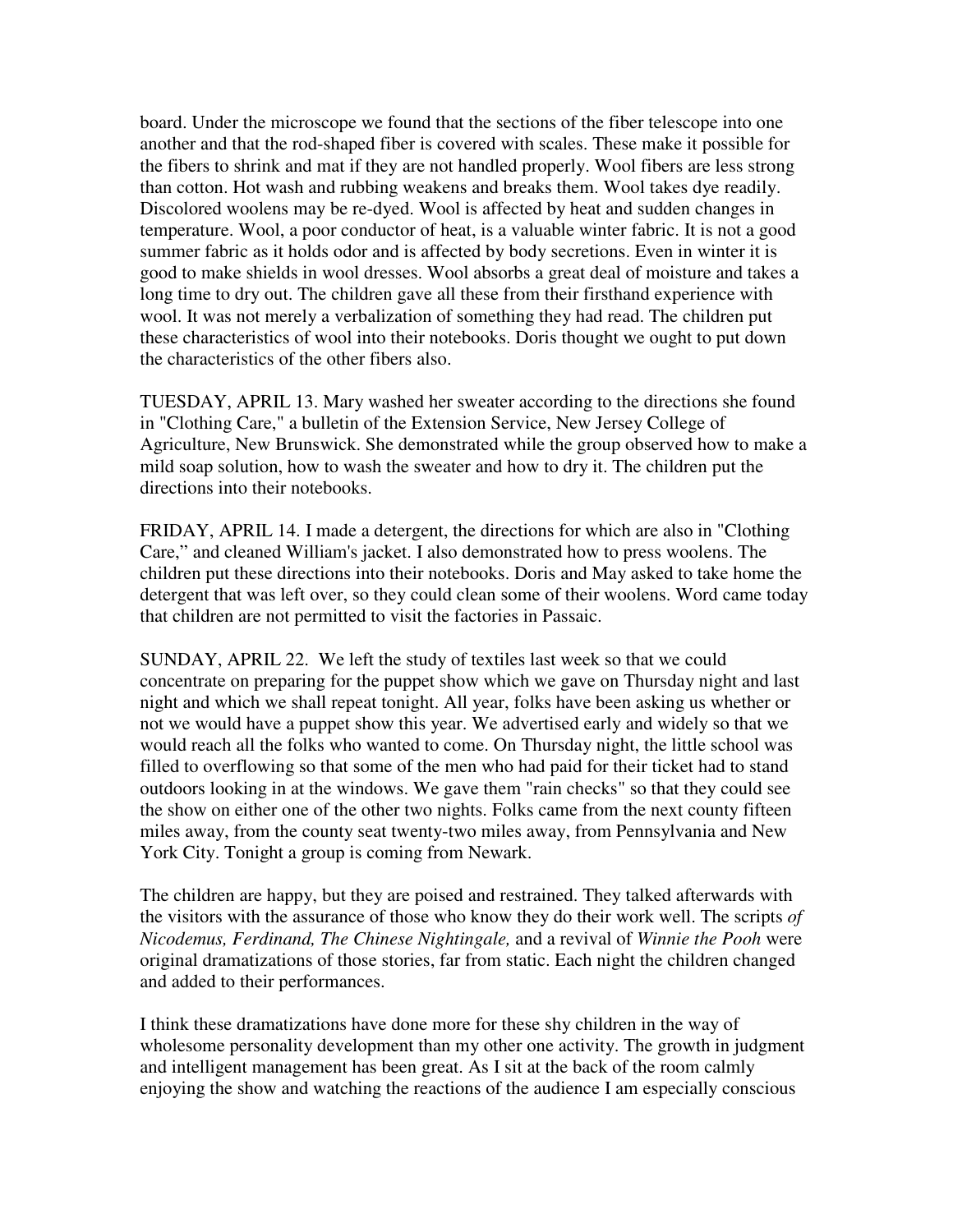of the scope of the growth. The children move in an orderly, quiet way behind scenes, each with his particular responsibility to perform, but so closely co-operating that any one of them can take over any task in an emergency. Here, social control rests with the whole group engaged in an enterprise to which all have an opportunity to contribute and to which all feel a responsibility.

This growth in organized co-operative action is the result not of accident but of careful planning. I have tried to create a situation in which the children do not follow a leader blindly but bring intelligent thinking to bear on the solution of their problems. The children have had many opportunities to plan, judgment to carry out their plans and to evaluate them so that they were continually growing in the power to act more intelligently on the basis of each evaluation. This makes for democracy!

Between the scenes of the puppet show, the children sang the songs they have been learning since Christmas. They sing so beautifully that Dr. and Mrs. Breed asked us to sing at the Vesper Service last Sunday for the boys at the academy. We gave the following program:

Selections from the Masters: Bach – A Chorale Beethoven – Sing of Day Hayden – Echoes Mozart – Spring is Coming Mozart – In Tyrolean Hills

Folk Songs: Southern Appalachian – The Frog Went A'courtin' English – Frog in the Well English – Little Old Woman Irish – The Meadow Russian – Fireflies Russian – Canoeing Finnish – Dusk Italian – Street Fair Hungarian – Caraway and Cheese Dutch - In the Poplars Dutch – The Singing Bird Slovakian – Morning Comes Early

Mr. Allen, the hardware store man, from whom we bought the varnish stain for refinishing the desks last spring, came to me after the performance and said, "Do you know, Miss Weber, I've been examining every one of these desks and I haven't found a single mark on any of them! How do you do it? How do you do it?"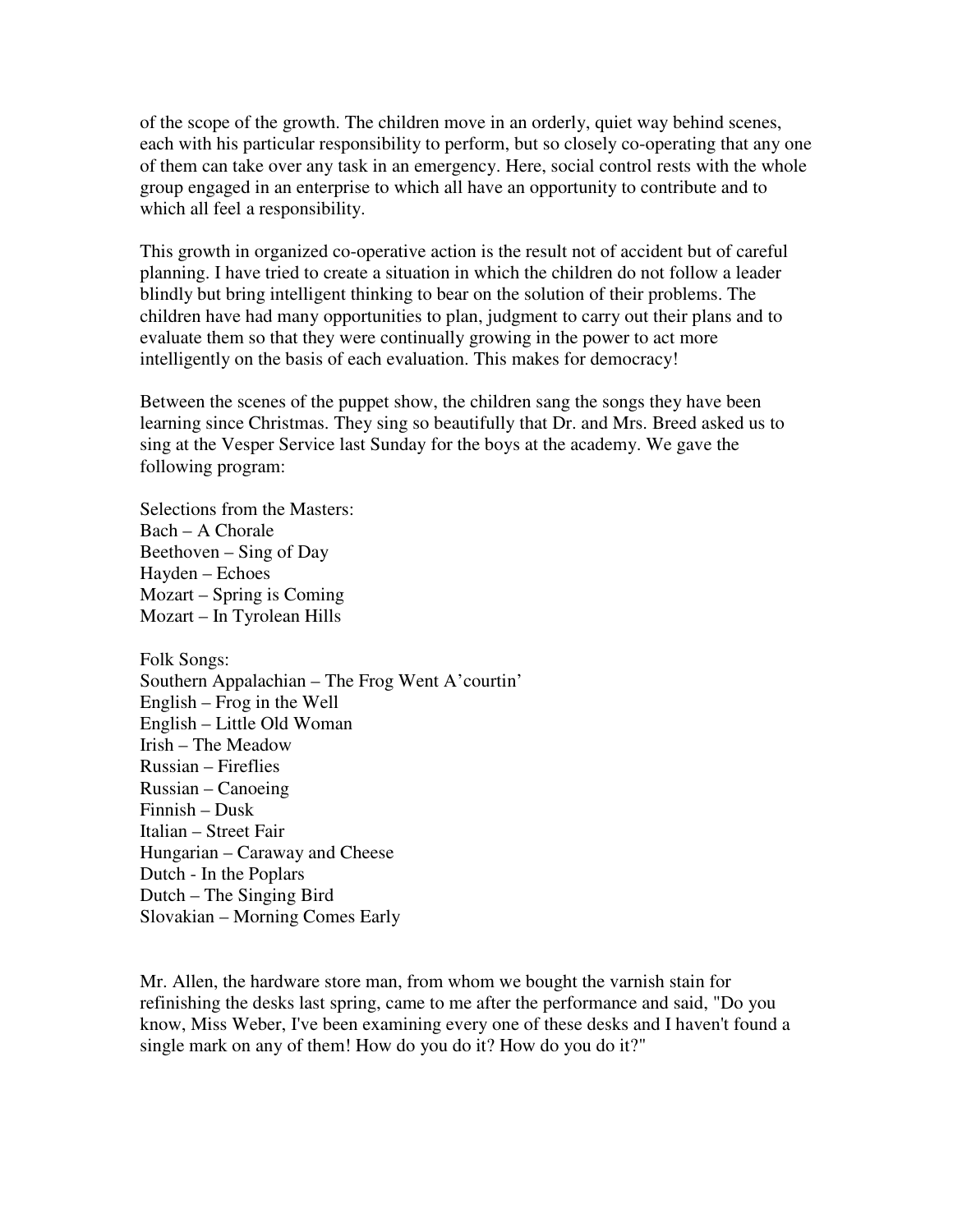It is time again to evaluate what this part of the study of textiles has done for the children. It is meeting some of their health needs. The children have learned to brush the clothing they are wearing. Mrs. Sametis told me at the show last night that William brushes his jacket every day since I cleaned it, and hangs it up. They learned how to wash knitted woolens and how to clean spotted ones. The Andrews girls are cleaning all their winter clothes carefully before they put them away. The girls are using shields in their dresses to protect them and cotton dresses are laundered more frequently.

The study is meeting some of the economic needs. The children learned how to make their woolens last and wear well by learning the proper care of them. They learned to tell fabrics apart and so can give them appropriate care. They are learning to purchase fabrics wisely. The study is meeting social needs. The children have a better understanding of the problems of the consumer in purchasing clothing. The girls, in their sewing club, have been paying special attention to descriptions of materials, the weaves and number of threads, the twist of the thread, and the like. The children are paying attention to labels concerning the quality of the fabric and for the conditions under which it was produced. They have some appreciation of what goes into the making of clothing and of some of the changes brought about in the world due to inventions in the clothing and textile industry, and the problems that have come with them. Some of the children have an opportunity to use the knowledge they have gained in selection of clothing. The older children select their own clothing for the most part. William and Henry have interested their parents.

This study is meeting other needs. The adolescent girls found strong purpose in the study of clothing care. They used the 4-H Club bulletins and extended care of clothing to care of hair and nails. They are more conscious of good grooming. The bigger boys had opportunities to work with their hands and to experiment. All the children learned and practiced a few good habits in carrying on a discussion. They learned to read to select important points and to share these with the group in discussion. The children are beginning to ask questions because they are interested, and because what they are doing is meaningful to them. They are learning to make more intelligent use of the newspaper and the radio.

What are the next steps? A study of cotton seems to have many possibilities for meeting the needs of the children and also for the formation of certain generalizations. Some of these generalizations, which the children should be making are as follows: The way a garment is produced affects the price of the garment. Nations depend upon each other for raw materials. Because of the invention of machines and the coming of power, great changes have been made in ways of working and living. Nations trade when other nations have something they need. There is already some indication that the children are beginning to make these generalizations.

TUESDAY, APRIL 25. One of my friends gave me a book of photographs, *You Have Seen Their Faces*. It gives such a splendid picture of the problems of the South that I decided to show it to the group. Also, I was sure that questions would be asked, as it is a thought-provoking book.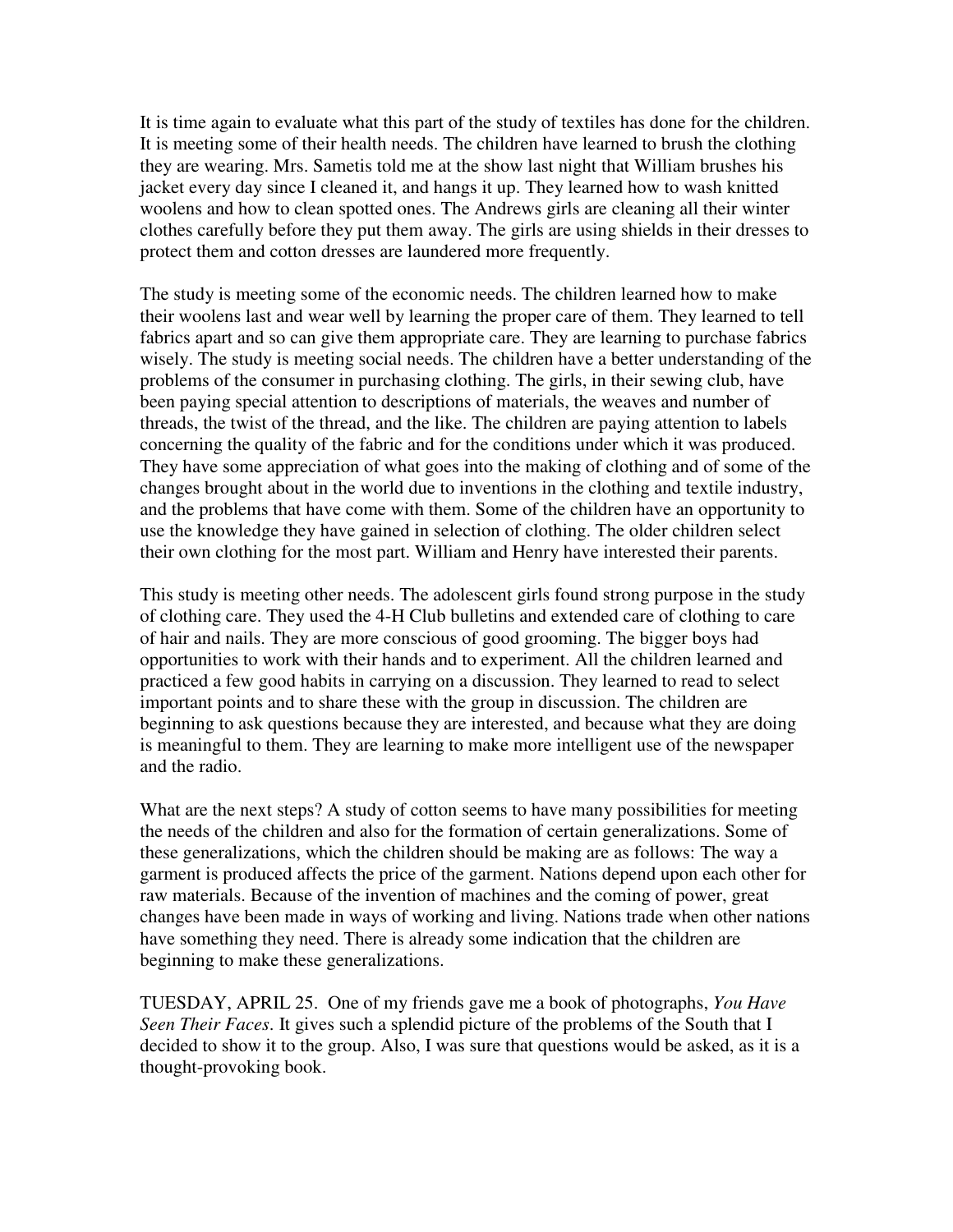It has taken us two days to study the pictures and read the captions which were actual statements made to the photographers by the farmers, the Negroes, and others, such ones, "Somehow I've always done the best I could but it didn't get me anywhere" and "The auction boss talks so fast a nigger never knows what his tobacco crop sells for." As we studied the book, the children asked these questions: Why do the farmers in the South live so poorly? Do they have to live that way? Why don't they do something about it? Why can't the farmers make a living? These questions were too big to answer as they came up. I tried to keep the questions open by saying, "We ought to try to find out," and I suggested that we write the questions down so we won't forget. Helen acted as secretary. The children spent a great deal of their spare time looking through the book either singly or in groups and discussed it together.

THURSDAY, APRIL 27. Yesterday the group read to gather information about the South to answer the questions. Martha started the discussion today by saying, "I can tell how cotton is raised." Mary said that after Eli Whitney invented the cotton gin, a great deal more cotton could be raised. Who was Eli Whitney? What did the cotton gin do? Why is so much cotton raised? These were questions, which followed Mary's remark, and they were added to the question chart. Andrew told us he was ready to put on his map the sources of cotton. Some of the children began to read for this purpose, while the others continued to read to answer the questions raised.

WEDNEDAY, MAY 3. Today we continued the discussion from where we left it on Thursday. Thomas told how the cotton gin came to be invented. The cotton gin could clean as much cotton in one day as several people could clean by hand. Since so much could be easily cleaned, the South began to raise much more cotton. Since so much more was raised, they needed a lot more people to pick cotton then. Cotton was cheap and there were many workers. Maybe that's why they couldn't pay them so much. I asked Thomas whom he meant by "they." He said, "The men who hire the tenants or lend them land and tools." A long discussion followed concerning cheap labor and Negro labor, and how they worked to the advantage of the plantation owners. The children could begin to see also how an invention like the cotton gin, freeing man from tedious labor, also brought problems with it. They had already discussed the cotton picker and the problems that lie in its wake. They returned to it again today, and realized what an unsolvable problem it seems.

THURSDAY, MAY 4. Mary read the statement that the boil weevil is really a blessing. That statement was challenged by our new boy, Daniel. "How can any insect be a blessing?" "Because it made some farmers stop raising cotton," answered Mary. "Is that a good thing?" I asked. "Yes," came from many of the children. "If there is no cotton, the insects die because they have nothing to feed on. The ground has a chance to rest. The ground is poor because cotton has been raised there so long. It reduces the surplus." These were some of the reasons the children gave in answer to my question, "Why?" I asked, "I wonder if there are any other reasons?" We turned to our books to find them. We read that, although there were some changes for the better because of the bob weevil, they were small and not far reaching.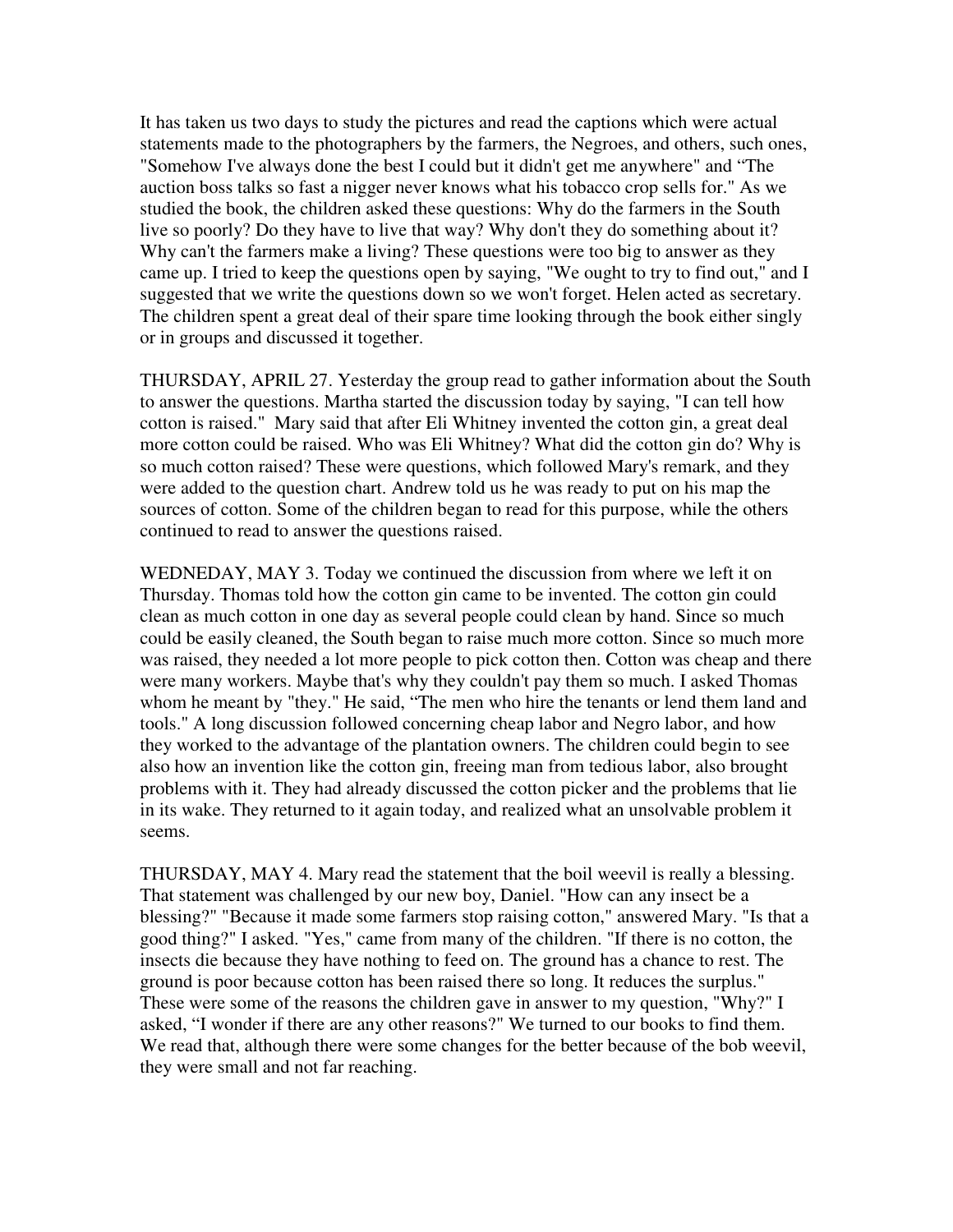MONDAY, MAY 15. The children have been reading and thinking about the way the people in the South farm, how they market their cotton crop, and about the whole process from the gin to the manufactured article. They wrote up the stories for their notebooks.

While the children were writing stories today, Edward said, "There certainly are a lot of things that happen to cotton before we get it."

TUESDAY, MAY 16. I reminded the group of what Edward had said and asked if this had anything to do with some of the problems we had raised in the beginning. An excellent discussion followed. Cotton has to go through so many hands and all those who handle it want to make some money. The man who has the money to begin with is able to make more money, while the tenant farmer who begins with nothing and is kept ignorant doesn't have a chance. The manufacturer wants to make a large profit regardless, often, of how he does it. The lack of education keeps the people in ignorance. The children stated that the labor problem in the South was similar to the labor problem in the North. More perhaps has been done about labor problems in factories in the North, however. They drew on the knowledge they gathered during the study of wool. The children said that it usually is the first person in the line of production who has the hardest time. They compared this with the plight of the dairy farmer today in our own region and referred to our dairy study of last year. In the course of their discussion on the small amount of money the farmer gets for his cotton, Warren said, "Who tells what the price of cotton should be? How do they know?" We read to find out.

WEDNESDAY, MAY 17. If was difficult for the children to understand about exchanges. We took what we could understand of it. We found that the United States is an important factor in determining the price since it raises half the world's cotton. More than half the cotton England uses comes from the United States. Germany, Italy, and Japan also use United States cotton. There are exchanges in Liverpool and New York. These are places where cotton is bought and sold through contracts. The weather and insect plagues are closely watched by price setters. Climate, supply and demand, ease of transportation, all influence the price. England and Germany are trying to reduce the amount of cotton bought from the United States. England is experimenting with cotton to get better crops in Egypt and India. Germany is experimenting with substitutes.

THURSDAY, MAY 18. We read in recent issues of *Current Events* and the *Weekly Reader* that cotton was no longer "king." European demands for United States cotton are less. Rayon is a substitute fast taking the place of cotton. The children asked if this would increase the problem in the South and what was to be done about it. They discussed the problem of surplus crops, compared it with the problem of the surplus of milk and showed how conditions were similar--a surplus in the face of need for these products.

They felt that plowing cotton under was wrong but realized that it was a debatable question. They felt that teaching farmers the values of diversified farming was better.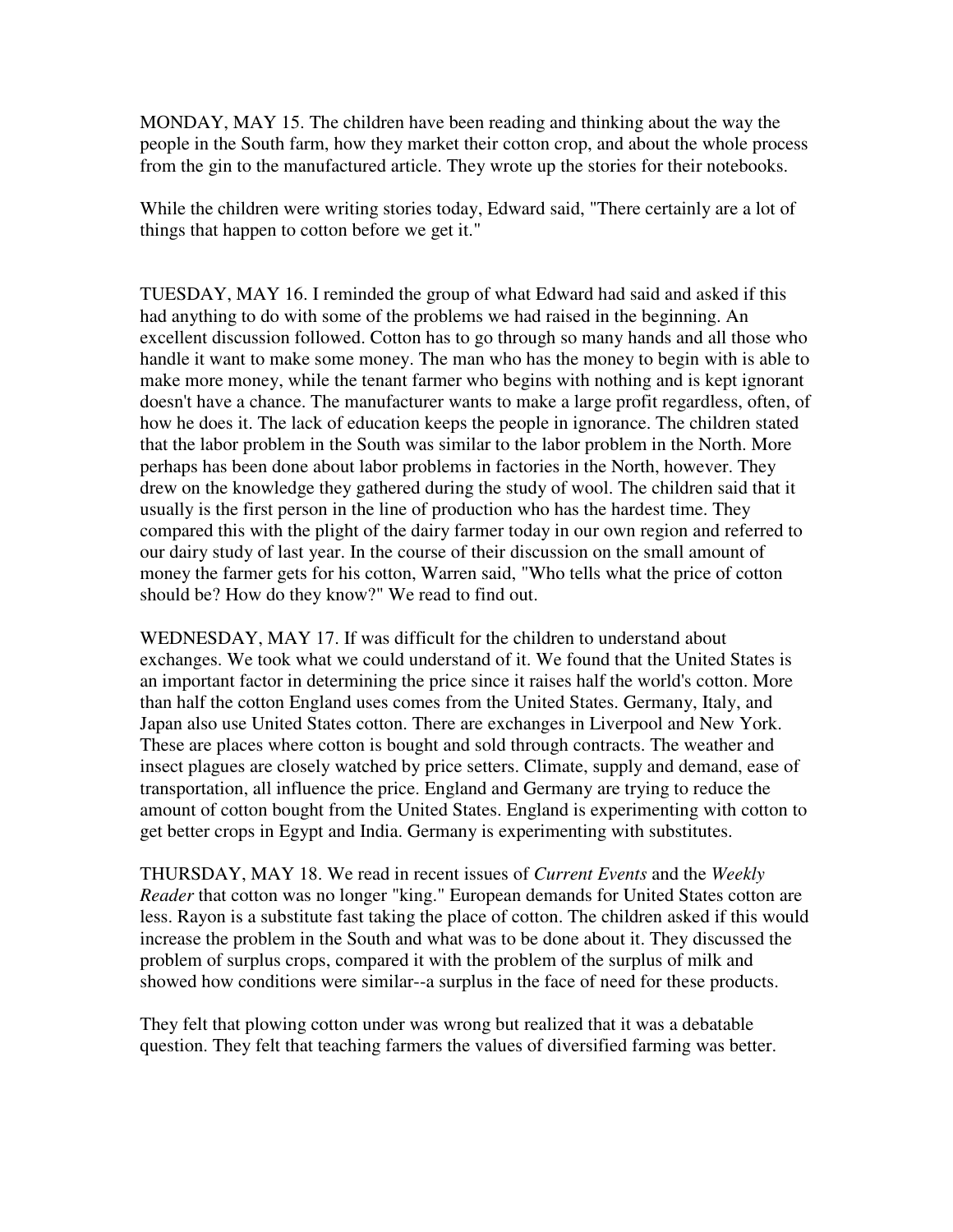SATURDAY, MAY 10. This part of the study has been interesting for several reasons. The only experiences involved were looking at pictures and reading. The children continually drew on past experiences and material gathered in other studies. All the questions and developments of the study came from the children. And, finally, for the first time, generalizations became apparent.

This part of the study was difficult. Here is a problem that is an important national one, and one which touches the lives of all people. However, these children do not come into direct contact with it and, as far as I can see, there isn't anything they can do about it. For these reasons, I doubt if this study had as much value for these children as the wool study. The chief value was that it aided in forming generalizations to help understand their own situation. The generalizations I listed before the study began were stated, though not in the form in which I put them down. Other generalizations stated were:

Climate is very important in the life and work of any people.

One crop farming has certain evils.

Diversified farming is good for the soil, the crops, and the people.

Interests of manufacturers, producers, and laborers are different and often clash and cause problems.

Even though there is "overproductions", because of problems in the distribution this "overproductions" cannot be used where it is needed.

The children were thoroughly interested as was shown by the questions they asked, and their willingness to find material to help answer their questions. Their interest was to a great extent due to the dramatic duality of the material and I had to be careful to keep the discussions on a factual basis rather than on an emotional one. It was important to keep the study in the hands of the children, to keep their interest, or so much reading and discussion would have become monotonous and too difficult.

WEDNESDAY, MAY 14. For the past three days we have been helping Andrew put on his map the sources of flax, silk, and rayon. It is a beautiful map, done in pastel water colors on illustration board. Andrew is very proud of it. The children listed on charts in their notebooks the characteristics of cotton, linen, silk, and rayon fibers.

This is where we left a profitable study. It was profitable to the children because it began to meet many of their needs, as has been pointed out. It was profitable, for it taught me that old techniques will not do if education is to make a difference in the living of the children. We need to be continually evolving new techniques for new situations. I think I appreciate a little more fully the words I wrote last summer concerning the educative process and the making of curriculum.

WEDNESDAY, MAY 31. During one of the science lessons this winter, I discovered that none of the children except the Hills had ever seen the ocean. I felt that a trip to the sea would be a worthwhile experience for the children. Then one day, after I had related this fact to a friend who is interested in our little school, Mrs. Kollmar said, "Why don't you take them to our place," Her home is right on the beach and is private.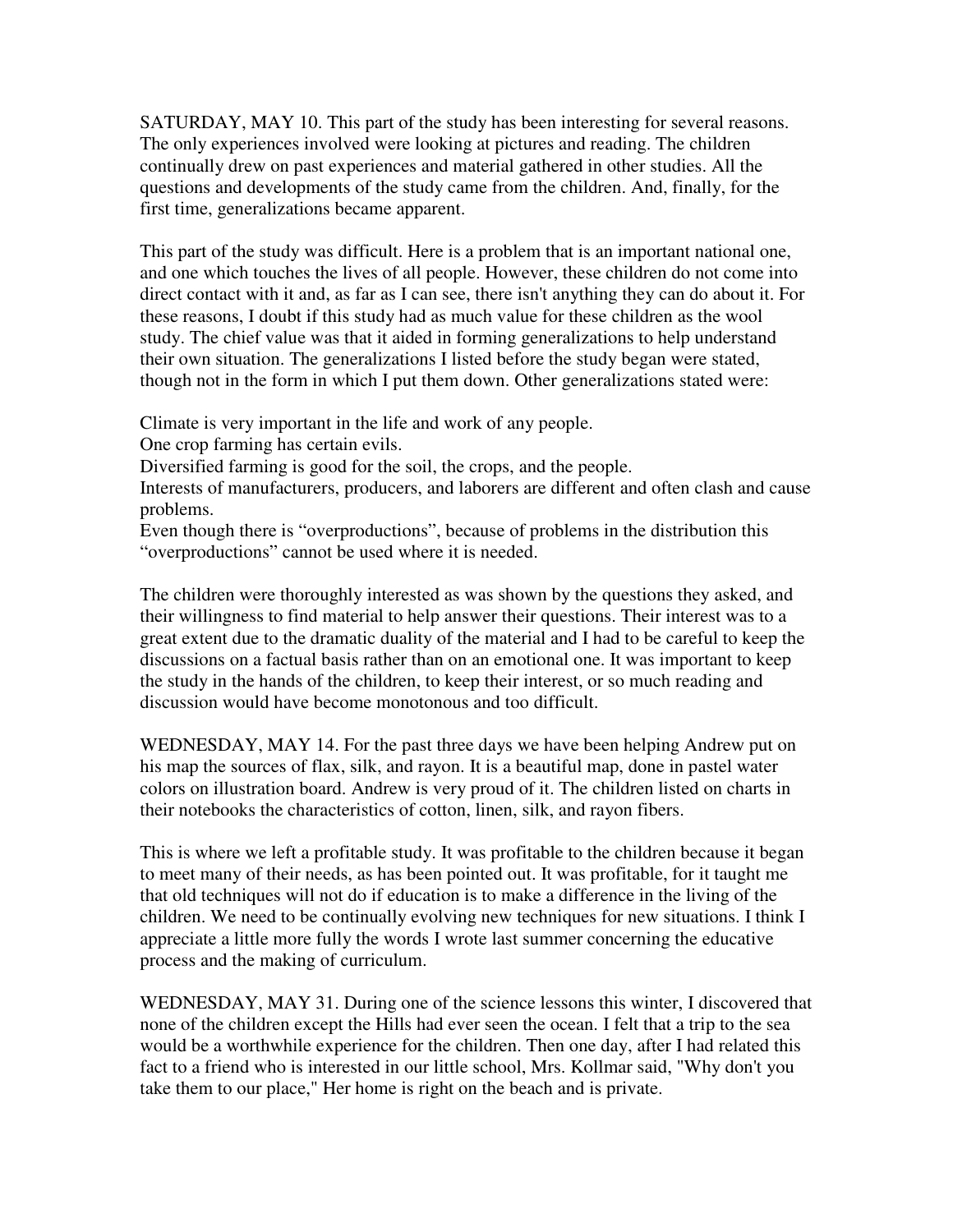And that is how I came to be visiting after school today the president of the Board of Education, explaining to him what such a trip would mean to the children, and asking him if we might use two school days since it would be safer to drive a number of cars to and from the seashore on week-days than it would be on these warm spring weekends. He told us that we deserved a vacation, since we put in so much overtime at Stony Grove. And then, because he understood how much children can learn from such an experience, he granted permission.

THURSDAY, JUNE 1. The first thing the children did was to write notes to their parents to get their written permission to go on the trip. On the way home last night I got enough New Jersey road maps so that each child could have one, and now we began to study our route. We traced the direct route and then studied the picture map of historic spots on the back of the road map in order to plan to visit as many of these places as possible.

MONDAY, JUNE 5. We have been spending practically all our time this past week studying the significance of the historic spots we are going to visit. The children have been absorbed by the Revolutionary period and the part New Jersey played in that war.

Tomorrow is the big day. I don't believe any of the children will sleep tonight. We are taking only the children in the upper group, as it would be too difficult to look after the primary children on a trip of this sort. We promised to bring home for them as much seashore sand as we could.

THURSDAY, JUNE 8. It's over now, and today we were unusually quiet. None of us could find words to express how much the past two days meant to us. But whenever the children caught each other's eyes or mine, there was warm understanding.

We had left at 8:30 and made our first stop at Princeton where we saw the Princeton president's gardens, the Chapel, and Nassau Hall, which was a barracks during the Revolution, the dormitories, and the classroom buildings. From here we went to Tennent Church. They looked fondly at the 250- year-old oak in front of the church and tried to imagine what that spot was like when the tree was a sapling. Not far from Tennent Church we saw Molly Pitcher's well - both of them. We stopped along the road at a vinecovered eating-place and bought milk to drink with the lunch we had carried from home.

At three o'clock we were driving down Barnegat reef with the ocean on our left, the bay on our right, and soft breezes between. The children could hardly contain themselves. As soon as they arrived they wanted to go in swimming. One of Mrs. Kollmar's sons, a veritable fish in the ocean did lifeguard duty each time the children were in the water.

After a delicious supper some of the boys helped with the dishes while the rest gathered driftwood for the campfire. At dusk the campfire was lighted and the children wrestled on the sand and played hide-and-go-seek in the shadows of the dunes. Gradually they gathered around the fire and sang. Albert asked, "May we stay up as long as we want tonight?" "As long as you want" I answered. "Until twelve o'clock?" "Until twelve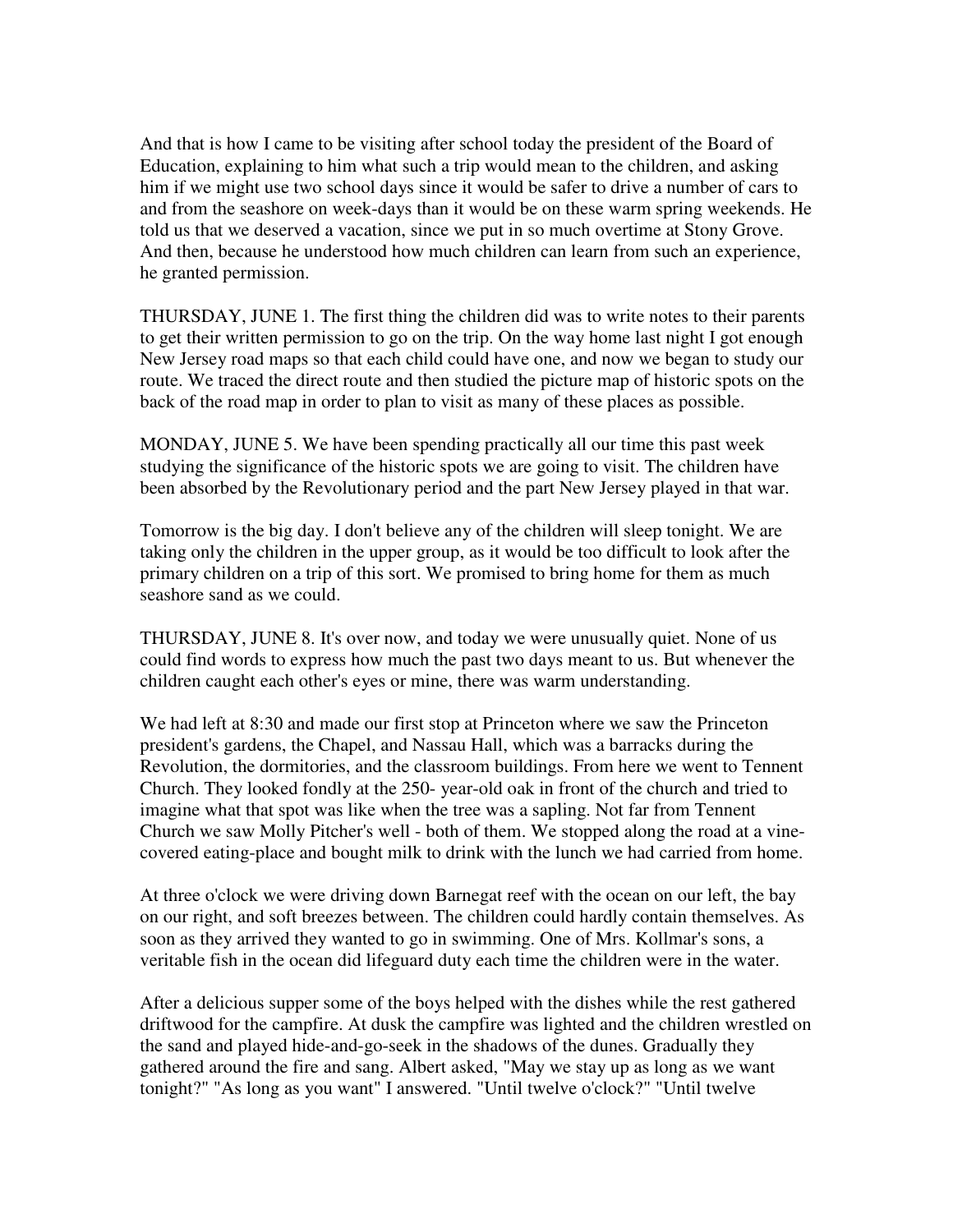o'clock." "Oh, boy!" exclaimed all the children at once. But at 9:30 Ruth asked, "Do we have to stay up until twelve o'clock?" We had a good laugh and were ready for bed. The boys decided that they would get up early to watch the fishing boats come in.

At 5:30 the next morning I heard Tom's voice in a loud whisper on the other side of the partition "Hey, Warren, you awake?" Warren answered, "Yes, do you hear that? The fishing boats must be coming in. Let's go." In less than a minute I heard their footsteps on the stairs. These were followed by another pair, and then another. By six o'clock we were all out on the beach and found the fishing boats just going out to sea to attend the nets. While the children waited for the boats to return, they enjoyed for the first time the pleasure of building sand castles and forts to keep out the aggressive water. They discovered sand crabs and dug them up just to watch the amazing speed with which they burrowed into the sand again.

The children watched the men as they sorted the many "funny kinds of fish." as the children called them. The fishermen were friendly and talked with the children. As Warren came in to breakfast he said, "You know, Miss Weber? They talk just like real fishermen." He was pleased that the fishermen he read about really existed. Breakfast time was fun. The children ate a tremendous amount. They poured prepared cereal over cooked cereal and flooded the mixture with milk. Then there were orange juice, an egg, bacon, toast, and all the milk they could drink. Lloyd, who came to our school for the first time on Monday, felt perfectly at home with us. When breakfast was over he stuck out his chest and patted his stomach and sighed pleasurably. "Mrs. Kollmar must be a taxidermist," he laughed, "because she has stuffed so many little animals."

This time it was the girls' turn to do the dishes. Since I had told the children they would have to wait for two hours before they could go into the water, they began to find ways of using up the time. Warren and Andrew took their sketchpads to the beach and each produced two good sketches. The rest of the boys, flat on their stomachs on the floor of the porch, surrounded a game of Chinese checkers. When the girls finished with the dishes they took a long walk on the beach. The tide was low yesterday morning and the children had a fine time in the water.

After another enormous meal, Mrs. Utter, Mrs. Kollmar's mother, told the boys and girls about her memories of the Civil War and also about her experiences in a California earthquake. Mrs. Utter is a fine storyteller and the children were spellbound.

When we were saying good-bye, Mrs. Kollmar told me she had never seen such a wellbehaved group of children. That is a teacher's greatest reward.

On the way home we stopped at New Brunswick so that the children could see the Agricultural Experiment Station. While we were there we drove around the campuses of the New Jersey College for Women and Rutgers. At Bound Brook we stopped to see orchids. We were at home by seven o'clock, and it was just beginning to rain. We didn't fare, though--we had been favored with two warm sunshiny days.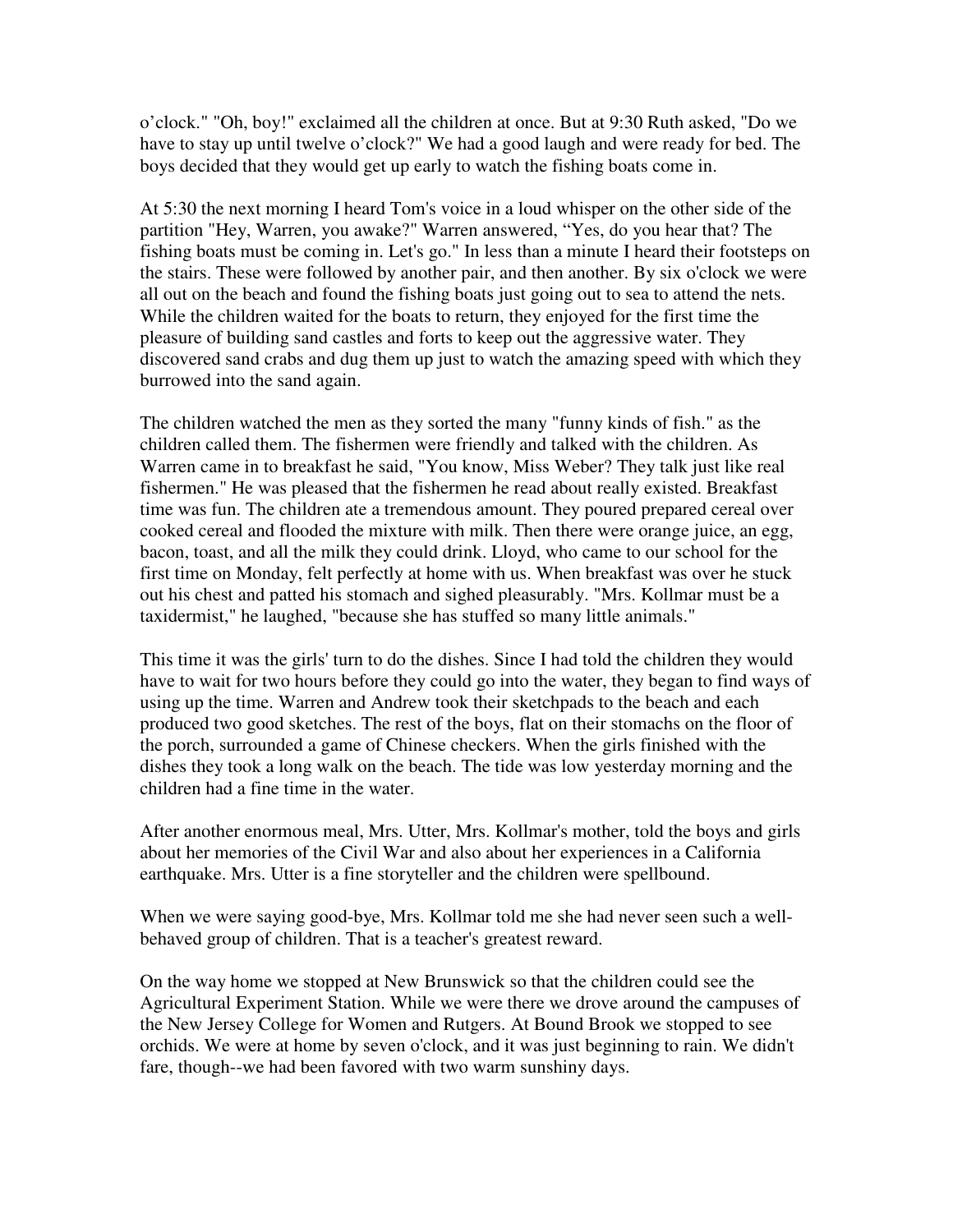FRIDAY, JUNE 9. We were back to normal again today and found ourselves swamped with work. There was the third number of our newspaper to get out. We held up the layout so that we could include articles on the trip to the seashore.

Also, we had to get on with plans for the Spring Festival. During the winter, whenever it was not possible to play out doors, I taught the children folk dances. The children enjoyed this so much that as the weather got warmer we continued to dance outdoors. One evening, soon after the electricity was installed, Martha visited the Young People's Club with her brother. When she saw the school grounds lighted up by the glow from the porch light, she had an idea. "Wouldn't it be fine," she exclaimed, "to have a festival to celebrate our electricity? We could do the folk dances outdoors and I have flood-lights and everything." So it was decided, and the young people offered to help. Our good friends, the Breeds, offered to lend us floodlights and extension cords.

Today we planned which dances we wanted to include. Henry was made chairman of the publicity committee to advertise the festival to the community. This is to be strictly a community affair and no admission fee is to be charged. Sophia is to appoint her committee to take care of refreshments. Ruth is to see that everything goes smoothly, and that the radio is turned on for social dancing at the end of the festival. Edward and George are responsible for seeing that there are receptacles around for the proper disposal of napkins and paper cups, and, as the group ordered, to see that they are used. Doris and May volunteered to see that any utensils we use are properly washed and that the kitchen is cleaned.

We spent much of the day reviewing the dances, first with the primary children and then with the rest of the group. We have the program satisfactorily arranged.

THURSDAY, JUNE 15. Sophia, Ruth, Doris, and May began to clean the kitchen as soon as they arrived this morning while the rest of us stood around and talked about the success of the festival last night. The dances looked pretty in the colored lights. This was our program:

1. European folk dancer by the upper group: Children's Polka Rovenocka – Bohemian Csebogar – Hungarian Come Let Us Be Joyful – German Mountain March – Norwegian Ritsch, Ratsch

2. Dances by the Primary Children A'hunting We Will Go Shoemaker's Dance O Where Has My Little Dog Gone

3. American Folk Dances by the upper group: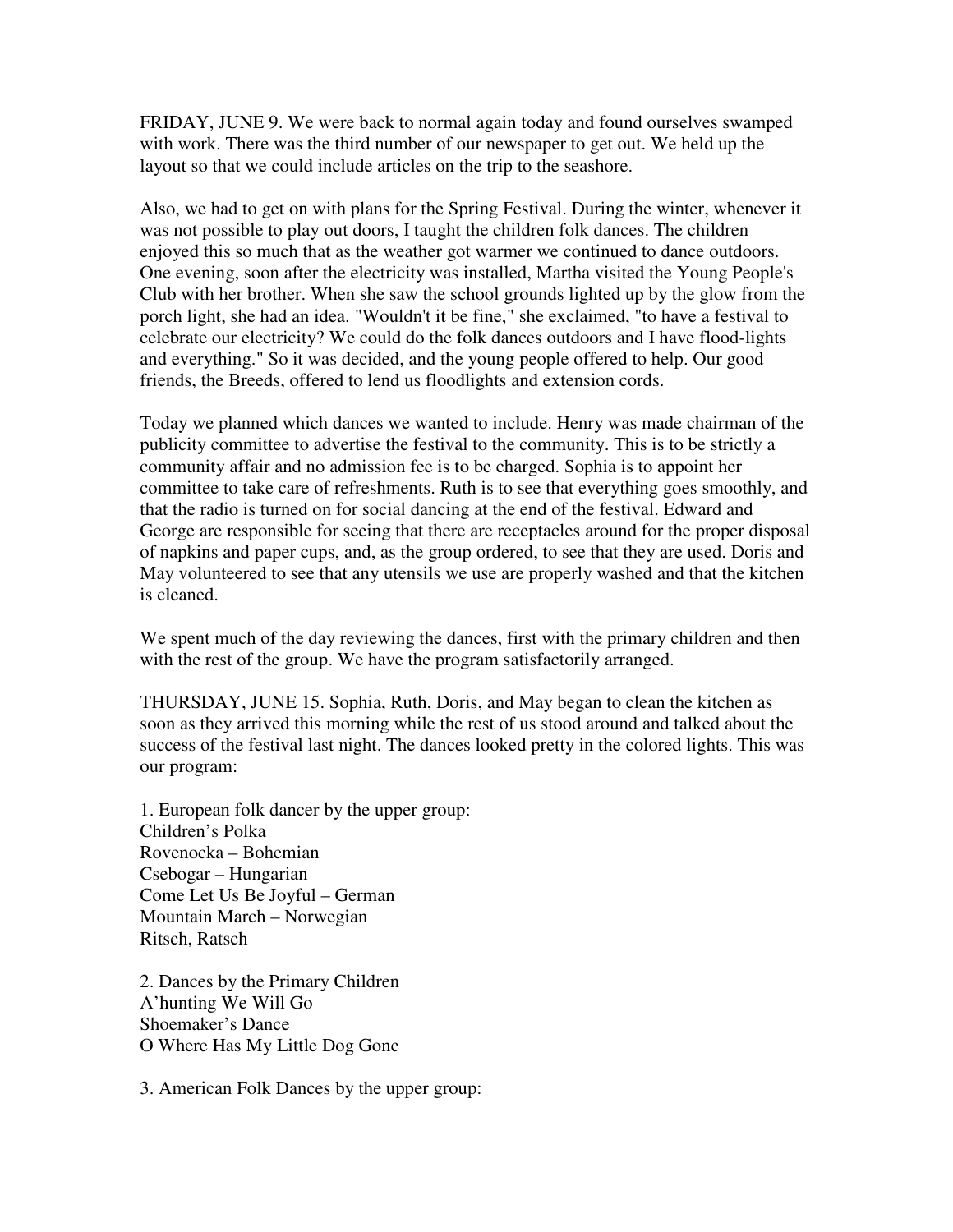Captain Jinks The Girl I Left Behind Me Pop Goes the Weasel Virginia Reel

4. Social Dancing

The young men had helped to move the piano outdoors, and then back into the room again before they left. All the young people danced and their parents were pleased. The parents were content to sit around and talk after the children had performed. The children moved among them with trays of lemonade and grape juice and stacks of homemade cookies. As school is over tomorrow, we did little today except to get the schoolhouse ready for the summer.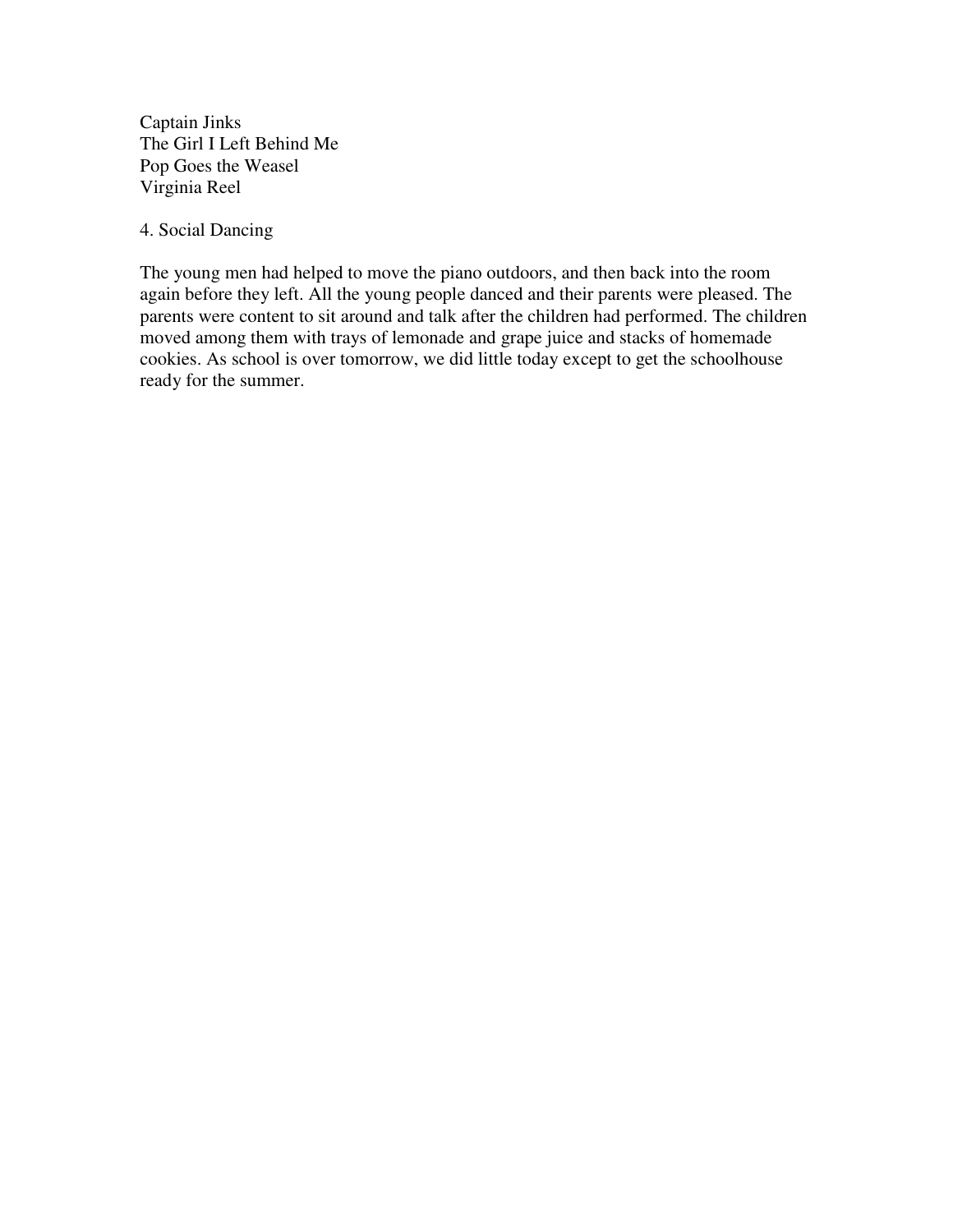## **~ THE FOURTH YEAR ~**

#### **9**

#### **We Learn to Live in a Democracy**

SUNDAY, SEPTEMBER 3, 1939. This summer has been a restful one. I spent much of my time outdoors hiking and swimming and now I feel luxuriously healthy. I spent many peaceful hours on top of the hill overlooking the winding river, under my favorite apple tree. Often, when my eyes would get tired of reading, I'd roll over on my back in the grass and gaze up through the branches of the gnarled apple and watch the clouds drift by. I'd think about myself and all the wonderful things that are happening to me. All those things that I want for the boys and girls I teach, are coming to me too. I, too, am becoming increasingly aware of my capacities and of my place in the world. I study hard and listen to those who have had other and more experiences than I and I think I know the meaning of every word they say. I try, often painfully and discouragingly, to test these words and to turn them into action, again and again, and suddenly all the words take on new meaning, I realize that I did not really know before, but now I do. I am also aware that many of the things I now think I know will take on new and fuller meaning as I continue to experience consciously. I have found that I can learn to do things I never did before. I, too, can meet life creatively and help to make it a better place for me and for my fellow men. It is the most wonderful, most encouraging and hopeful feeling one can have! I think I can understand a little better why Walt Whitman always wanted to sing about everything.

And I'd think often about the coming school year and all the new possibilities for growth it holds for all of us. I'd think about each of the children in turn. It will be good to be back with them another year, working together to improve our living. For no matter how impossible the way seems, if we do the little we see to do as we see it, the next step becomes clearer.

Little children, when they start out in life, are curious, exploratory human beings. They use all their senses to seek out the wonders of the world. They learn just by living fully. But not only that, they act upon what they learn. They make use of what they learn in similar or new situations. Then the children come to school and the school "ties" their senses. They must not talk. They must not move around. They must not feel. They must not see except what the teacher wishes them to see. For three years I have tried to bring back to these children this spontaneous desire for learning which they have in the first few years of their lives and which their parents and teachers, including myself, have been busy taking away from them. For, since I was brought up in the traditional school, I find myself, unless I am continually watchful, reverting to the kind of schooling I had. Gradually, I think, I have helped the children to desire to go on learning. This is the most important attitude which can be formed, for, without it, not only do they stop preparing but they also lose native capacities which would make it possible for them to cope adequately with the situations that come up in their living. Now that the children do want to learn, the best way that I can prepare them for the future is to help them to get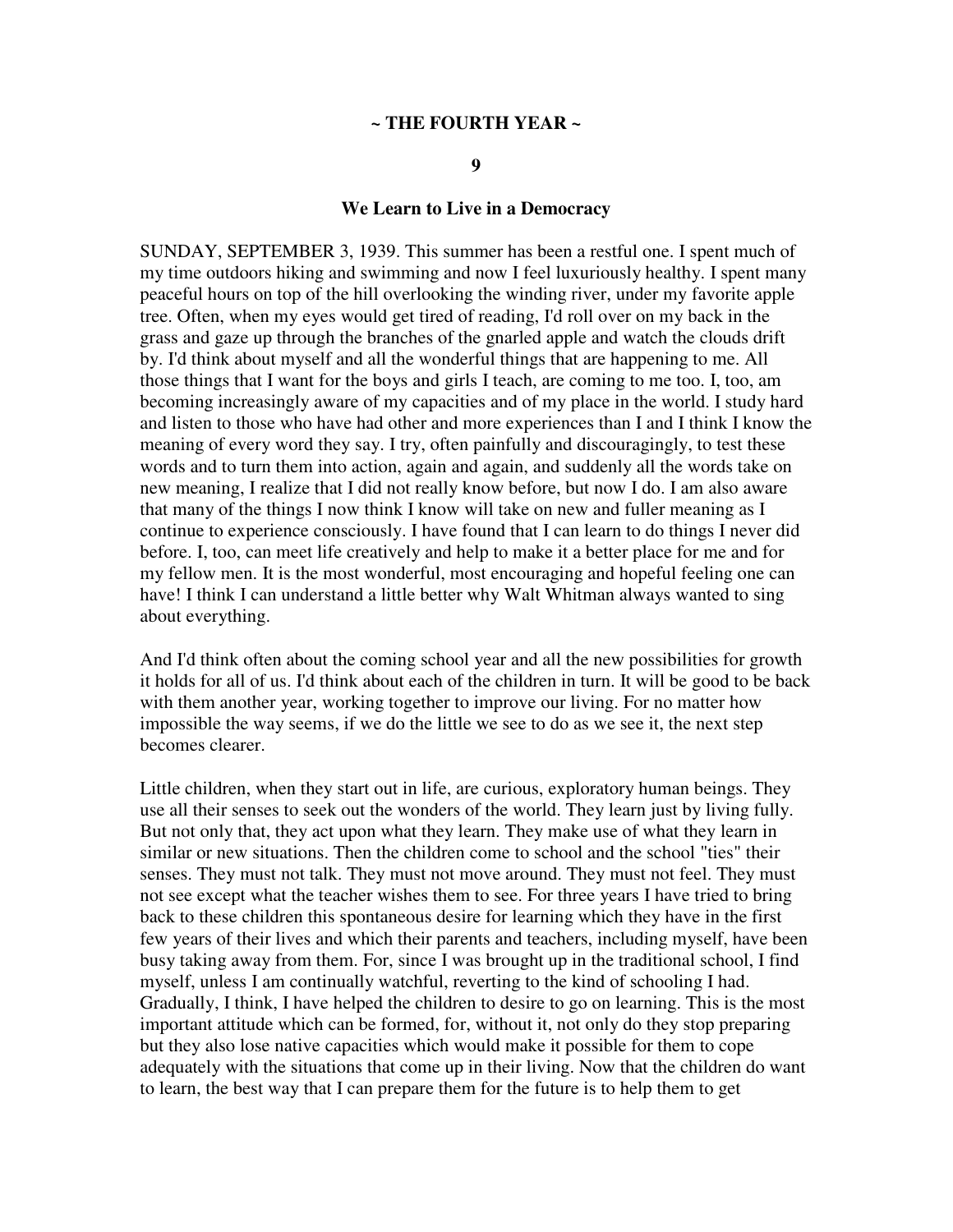worthwhile meanings out of each present experience they have. Living in the present as fully as possible will prepare them for deeper and broader experiences later.

MONDAY, SEPTEMBER 4. Today eight mothers and six high school girls met at the schoolhouse with Miss Moran to learn how to can vegetables in the best way. Mrs. Prinlak left the new baby with Mr. Prinlak, who willingly took care of it so that his wife could get some new ideas on canning. Mr. Prinlak certainly must be revising his ideas about learning when they include even adult education!

Last spring the parents expressed a desire to learn more about making the most of their gardens. I called in Miss Moran and Mr. Lorenzo to help. They, in turn, secured the services of Miss Doerman, the food specialist, and Mr. Nissley, the garden specialist, from the State College of Agriculture. At a meeting on April 28, fourteen parents, young people, and children, representing more than half the families, met at the schoolhouse with the state specialists and the county agents to make plans for their spring gardens. We discussed our problems, received advice, and helpful printed material. Two future meetings were planned, one to learn better canning methods and the other to learn how to store bulky vegetables.

WEDNESDAY, SEPTEMBER 6. The children greeted each other and their teacher heartily, today. Mrs. Lenick told me that Sally could hardly eat her breakfast, she was so eager to get to school. The children seem to have lost all the shyness they usually have at the beginning of each year.

There are thirty children in school this year. The Dunders moved to town soon after Christmas last year and Joseph was placed in an institution. Bertha Schmidt left also, as her mother moved back to the city. The Olseukis moved to the William's place, far from the Prinlaks, which gave both families a pleasant, untroubled summer. Two new boys entered school last spring. Daniel Cole's parents bought the Olseuski farm in April. Mr. Cole was an automobile mechanic in the city but because of his health he was forced to give this up. Mrs. Cole is a friendly woman and added much to the fun of canning on Monday.

Lloyd Matthews came in June. When we heard there was a new boy in the neighborhood, we invited him to come for the last few days. His mother has been thanking me ever since, for she said that Lloyd is a nervous child who would have fretted all summer wondering about the new school and whether he would like us and be liked in turn. Lloyd went with us on the trip to the seashore and had the time of his life. This fall he is not a new boy, but one of us. Mr. Matthews is a landscape gardener who is looking for a place to farm. Mrs. Matthews had a happy time canning on Monday, too.

Mr. Ramsey is building some log cabins and is renting them to summer folk. The Moody's rented a cabin and spent the summer in Valley View. They decided to spend the winter here in order that Arthur, a six-year-old, might have the experience of coming to our school. Mrs. Ramsey thinks the school has done so much for Irene that Mrs. Moody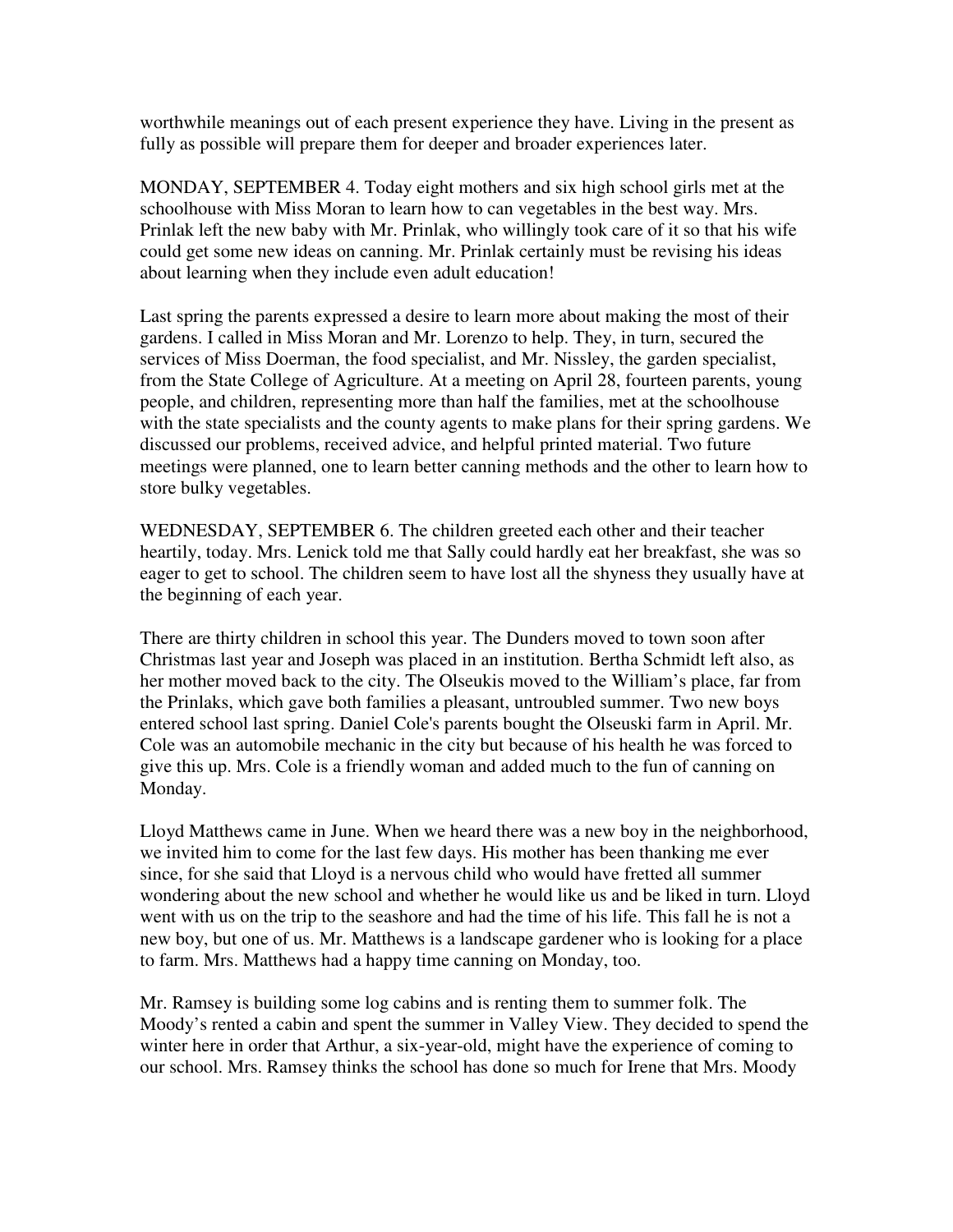hopes it will do the same for Arthur. Mr. Moody is an insurance agent and will have to commute to New York daily.

There are three beginners, another Prinlak, another Mann, and Robert Linden. The Lindens are caretakers of a boys' camp. We started the first day properly enough by calling to order a club meeting for the purpose of reorganizing the club. Three committees were appointed, to evaluate last year's club meetings and to make recommendations for the coming year, to plan exactly what needs to be done in connection with each housekeeping duty, and to examine the constitution to propose additions or changes.

When we returned from play, I introduced the children to the books I had brought from the library, telling them interesting things about each book. The children made their selections and settled down to a quiet period of reading. While the others read, the fiveand six-year-olds talked with me about their summer fun. They were especially intrigued with their new school clothes and the preparations they had made for the first day of school. They dictated a story about this and I put it on a chart. Each child began to make a picture of himself coming to school in his new clothes. Until 11:30, groups II, III, and IV in turn had their reading periods. As the little children finished their reading and their pictures, they went to play outdoors with large balls.

During the story hour the whole school moved outdoors. I told the primary children the story of "The Three Pigs" and they dramatized it. Martha was with us because she will be with the little folks tomorrow. The rest of the children worked under the trees in their respective committee groups. William helped the little children wash their hands before lunch and he and Martha ate with them. The committee chairmen had a luncheon date with their teacher to discuss the progress of the committee work.

The rest period was indeed restful. Pearl read silently as she kept an eye on the little folks stretched out on the warm grass in the sun. The older children sat relaxed listening to Walt Whitman's poem "The Commonplace." We talked quietly about what it means and we all felt lucky that many of the wonderful things in life were free to us here in the mountains.

Following this, while the primary children worked with me on spelling and number, the committees met to complete the work they had begun in the forenoon.

At the end of the day, a meeting of the club was again called to order. Martha acted as president pro tem and did a really fine job. She called for the report of the Constitution Committee first. Warren reported that the committee was satisfied with the constitution as it stands except for one thing. They added that from now on the group should vote how the school money is to be spent. He read the revised constitution to the children and they voted to accept it.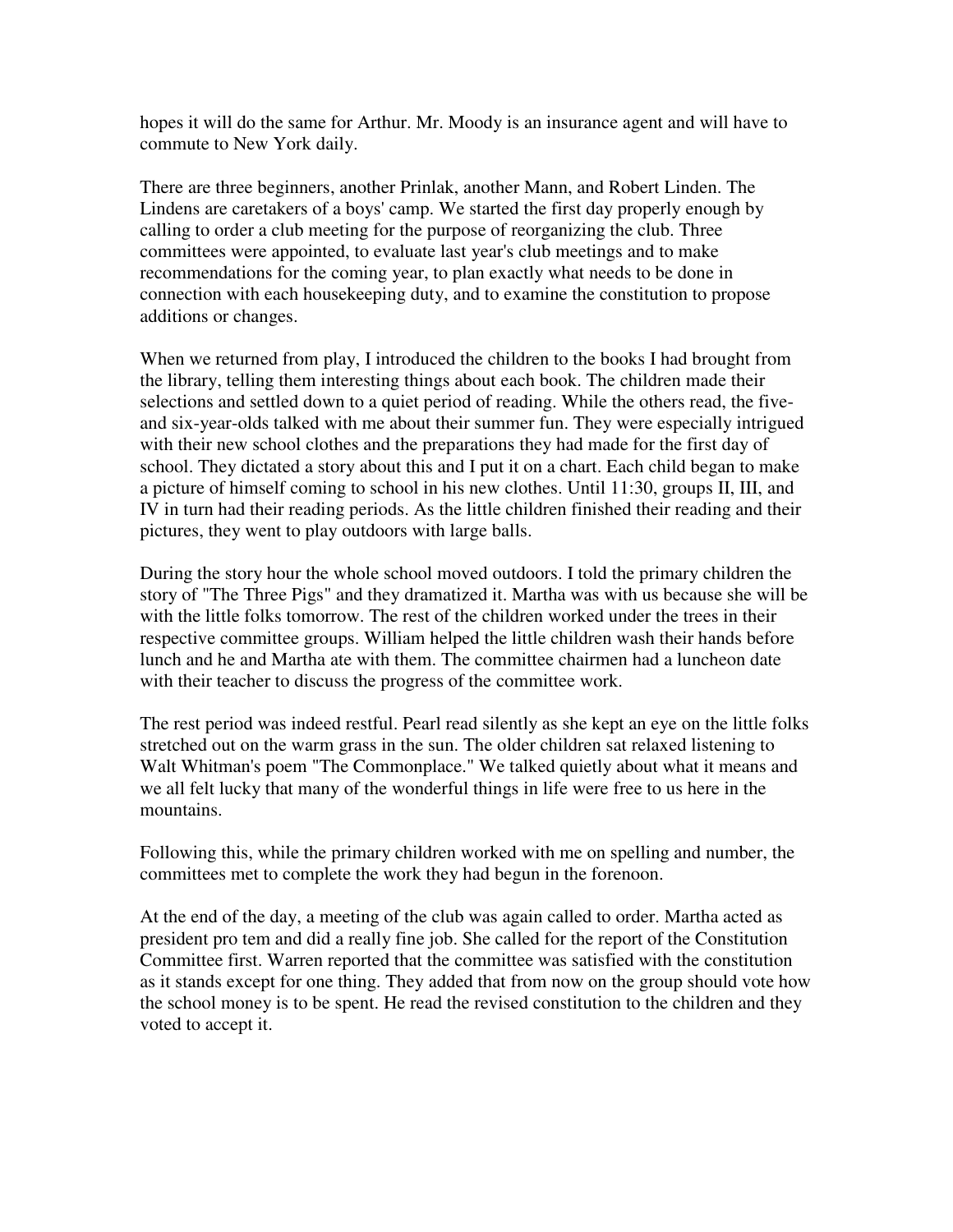Helen reported for the Committee on housekeeping. They had decided that it would be a good idea to make oak tag cards listing on them what needs to be done in connection with each job as:

Dusting  $(1)$ \*Dust ledger around the room \*Dust doors \*Dust base moldings \*Dust stove \*Dust the two small cupboards \*All this to be done in the morning before school

Dusting (2) \*Dust desks and seats \*Dust worktable \*Dust piano \*Dust library furniture \*All this to be done in the morning before school

Librarian

\*Dust library in the morning

\*Keep cards from books in use in a box

\*Cross-off the name from the card when a book is returned, put card into book and return book to shelf

\*Keep books in proper sections all day

\*Have office hours at end of the day to sign out books that are to be taken home

\*Make out cards for new books acquired

Then as the jobs change, the cards change hands also and everyone will know what to do. The group voted that the committee makes the cards.

Albert's committee decided that club meetings are important and should be taken seriously. They felt that the president should be most carefully chosen and should be one who has given full co-operation to past presidents. The committee felt also that they would learn more about running their affairs if I took no part at all. They want to try to manage their club by themselves and to call on me for help when they need to. This was voted upon and passed.

Next came the election of new officers. Warren was elected president; Helen, vicepresident; Edward, secretary; and Andrew, treasurer. The group voted to spend some of its money for percale to make new cupboard curtains, for paint to clean up the little house and the furniture in it, for oilcloth to make a new world map to replace the one we filled with current events last year, and for lumber to build a new library table. I sang all the way home tonight. This is going to be a wonderful year!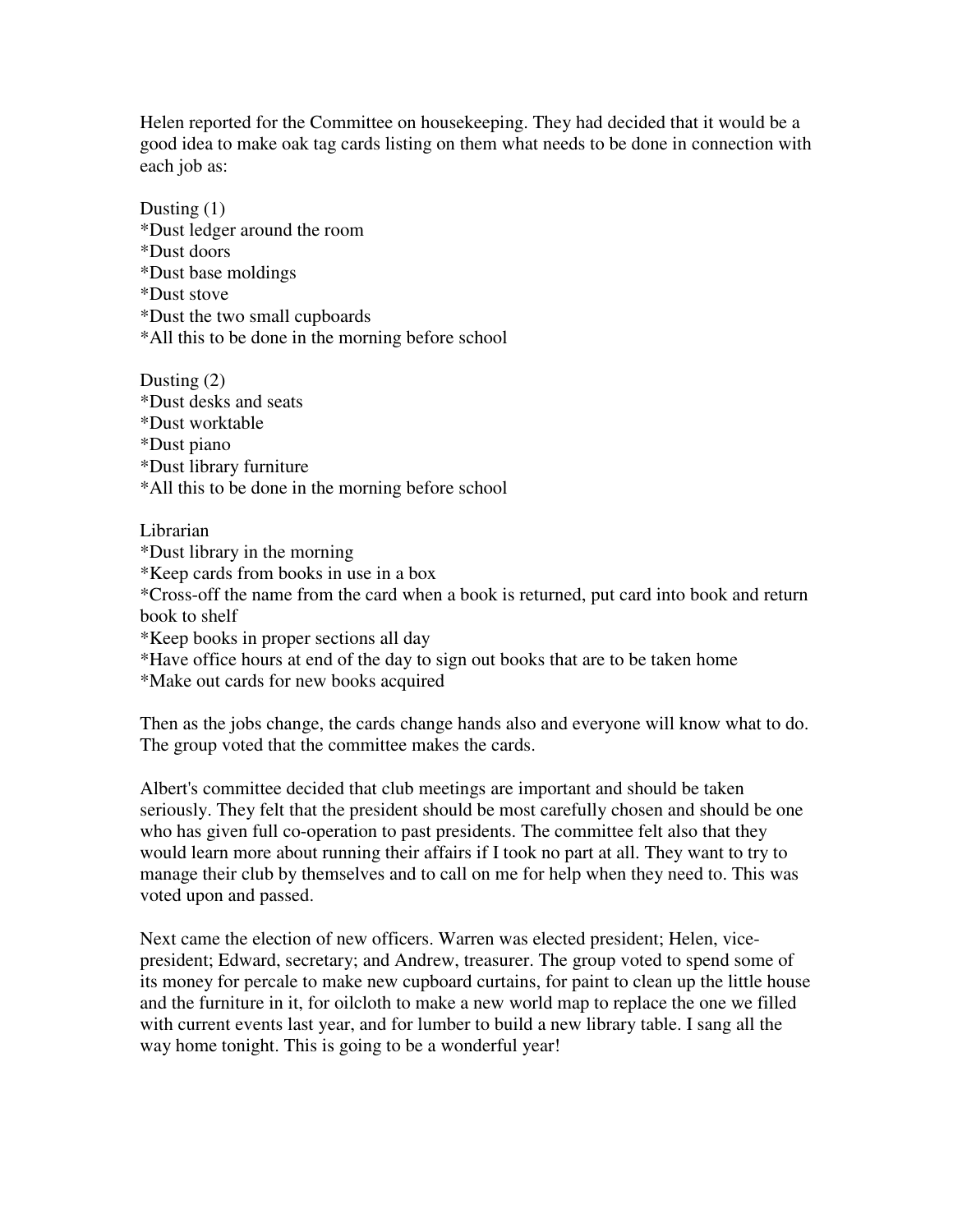THURSDAY, SEPTEMBER 7. This day progressed even more smoothly than yesterday and the atmosphere was a happy one. Arthur Moody overflows with joy. As he sat at his desk drawing a picture of himself in his new high-top shoes, which he could not keep for winter, he kept mumbling emphatically, "I just love this school! I just love this school!"

This morning we began the usual sewing, painting, and repairing that puts our room and grounds into working order the first month of each school year. We are still thinking about the school grounds. They were not filled in last year, for the WPA project was removed from Valley View.

FRIDAY, SEPTEMBER 8. We all felt today as if we had never been away from school at all. As soon as the children arrived at school they began to work at the activities they started yesterday. When it was just about time to clean up we had a visitor. While I was occupied in this way, Warren and Helen conducted the cleanup, planned the game with the group, supervised the play, and called the group in on time to begin work. The children settled and worked for twenty minutes. Martha, with assurance, began the reading with the primary children. That, for the third day of school, shows a tremendous carry over from last year.

Much credit goes to Mrs. Mann, who gathered up the boys who wished to go and took them for swimming lessons daily this summer. The Hill children found nice friends in some summer people who lived near them. Mr. Prinlak dammed up the stream so that his children would have a place to swim. There is one other element that is important. I have worked especially hard to build up self-respect in the four big boys. Gradually their work has been improving and last spring they felt so encouraged that they began to look forward to high school, as it no longer seemed an impossibility. They continually anticipated this year with questions such as these. "Will you give us writing lessons so that we can improve our writing?" "Will you give us extra time with our spelling?" "Will you teach us good ways to study?" It is little wonder that they were ready to get started.

WEDNESDAY, SEPTEMBER 13. I love to watch Andrew with the little boys who are painting. He wipes paint off their hands and speaks gentle words of warning about their clothes. He ties their aprons for them and teaches them how to fold their aprons to put them away.

Helen and Alice have been fine help, teaching the little girls to sew and to thread their own needles and to make their own knots. Verna has been like a little mother, teaching, giving advice, protecting.

The county librarian came while we were singing. As the older children selected their books, Helen and Martha gathered the little folks together and occupied them with singing games. One by one the older children each selected a book and found some shady nook and became lost to the world. The scene was so peaceful that I could not disturb it, so I postponed the art lesson until tomorrow.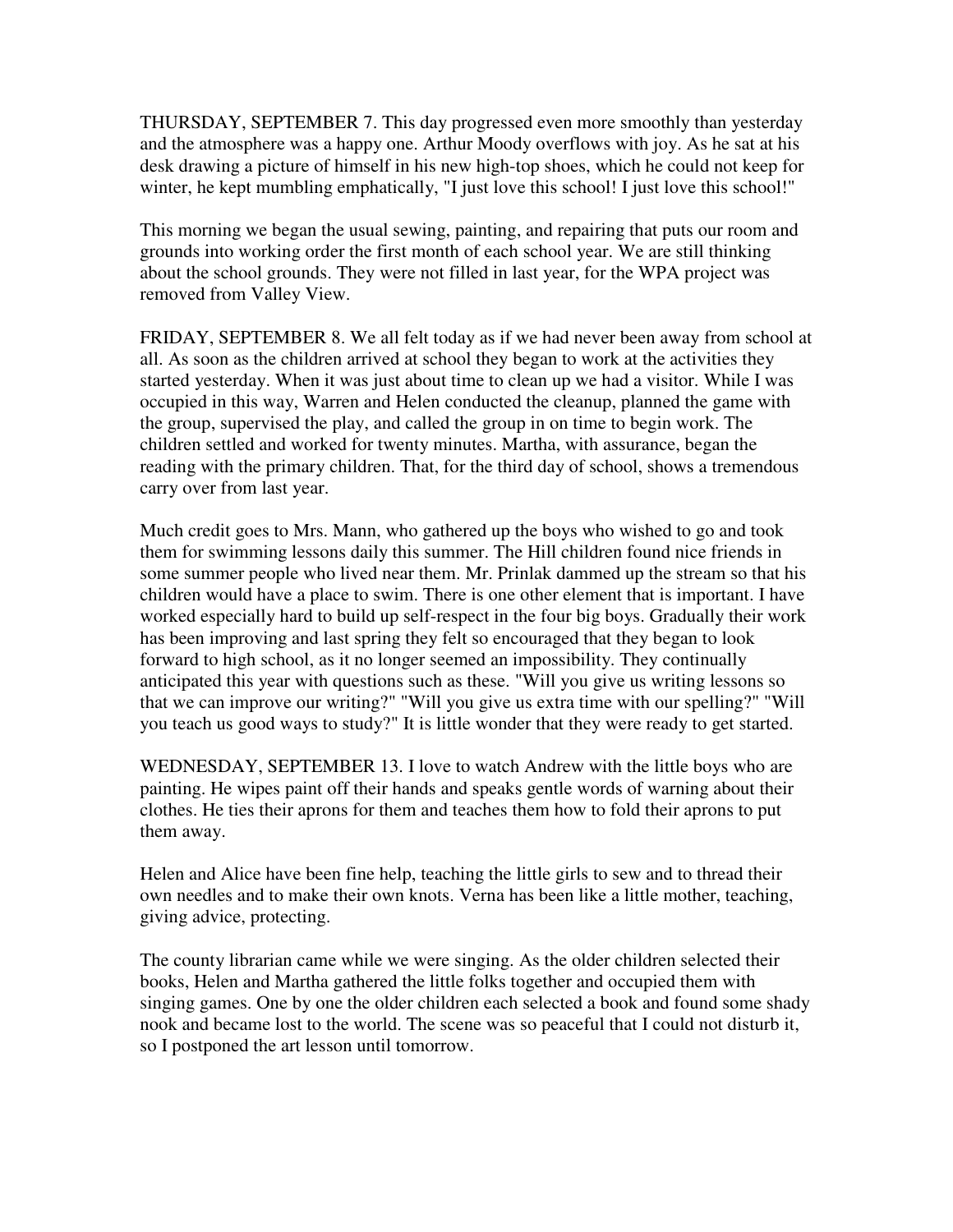FRIDAY, SEPTEMBER 15. Since the children are very much interested in current events these days, I thought I would use the social studies period to give them a beginning in learning how to evaluate what they read and hear. They are inclined to believe that everything, which comes over the radio or is in the newspaper, must be true. We talked for a long time today about the problem of the Polish Corridor.

The high light today was the sandbox, which the boys finished sinking into the ground in the playhouse yard yesterday. They filled it with the sand we had brought back from the seashore for the little folks who could not go with us. The little children could hardly wait until it was their turn to play in the sand, as the box is not large enough to accommodate all of the children at once.

MONDAY, SEPTEMBER 18. The paint on the little house was entirely dry today. The primary children furnished it neatly and played happily. By the time the morning physical education period arrived, they had a "react" in the oven and, since we could not leave that to burn, they continued to play in the house through the physical education period. The little children have grown much through their dramatic play. Their vocabularies have increased, they are more self-reliant, they are confident and poised, and their imaginations have developed. They do not have an opportunity to build up barriers of inhibition. This playhouse has been worth many times its cost. The group is intensely interested in the situation in Europe. We listen to the radio every morning before school and spend a great part of our noon hour discussing what we hear.

TUESDAY, SEPTEMBER 19. Habits take a long time to form and it seems we can never be sure they are fixed. We need constantly to be checking. A little undercurrent of fooling and waste of time is starting. Before it goes too far I think it will be best to tighten up on privileges. In the fooling today Pearl tore up an arithmetic paper of Verna's after Verna had taken special pains to have a neat paper. Pearl thought it was a great joke to see Verna doing it over. Every once in a while Pearl exhibits this mean streak.

Helen fell back into an old habit today, too. She gloated over everyone's misfortunes until she had the group quite on edge. At noon, as we were playing two-o'-cat, Thomas threw the ball to Helen and she missed it. Thomas could not resist the temptation to rub it in. He said, "Why didn't you catch it, you're so good!" Helen threw the ball at Thomas and it would have hit him if he had not ducked. Thomas laughed good-naturedly, "You don't have to almost kill a guy." Helen left the game mumbling that she would bust his teeth in. The other children continued to play and the matter was ended and forgotten, I thought. In the afternoon, however, while I worked with the little folks and the older ones studied out-of-doors, Helen had a real battle with Thomas. She was on her way home before I knew anything about it. None of the children interfered, for they said, "She is better off at home if she feels like that." I called Thomas in and took away his privilege of studying outdoors for the rest of the week. The spirit of the rest of the children was fine. They gave an unbiased report of what had occurred and their accounts agreed. 'They both have tempers and pre show-offs," the children informed me. It was somewhat amusing, but it spoiled an almost perfect record since school began.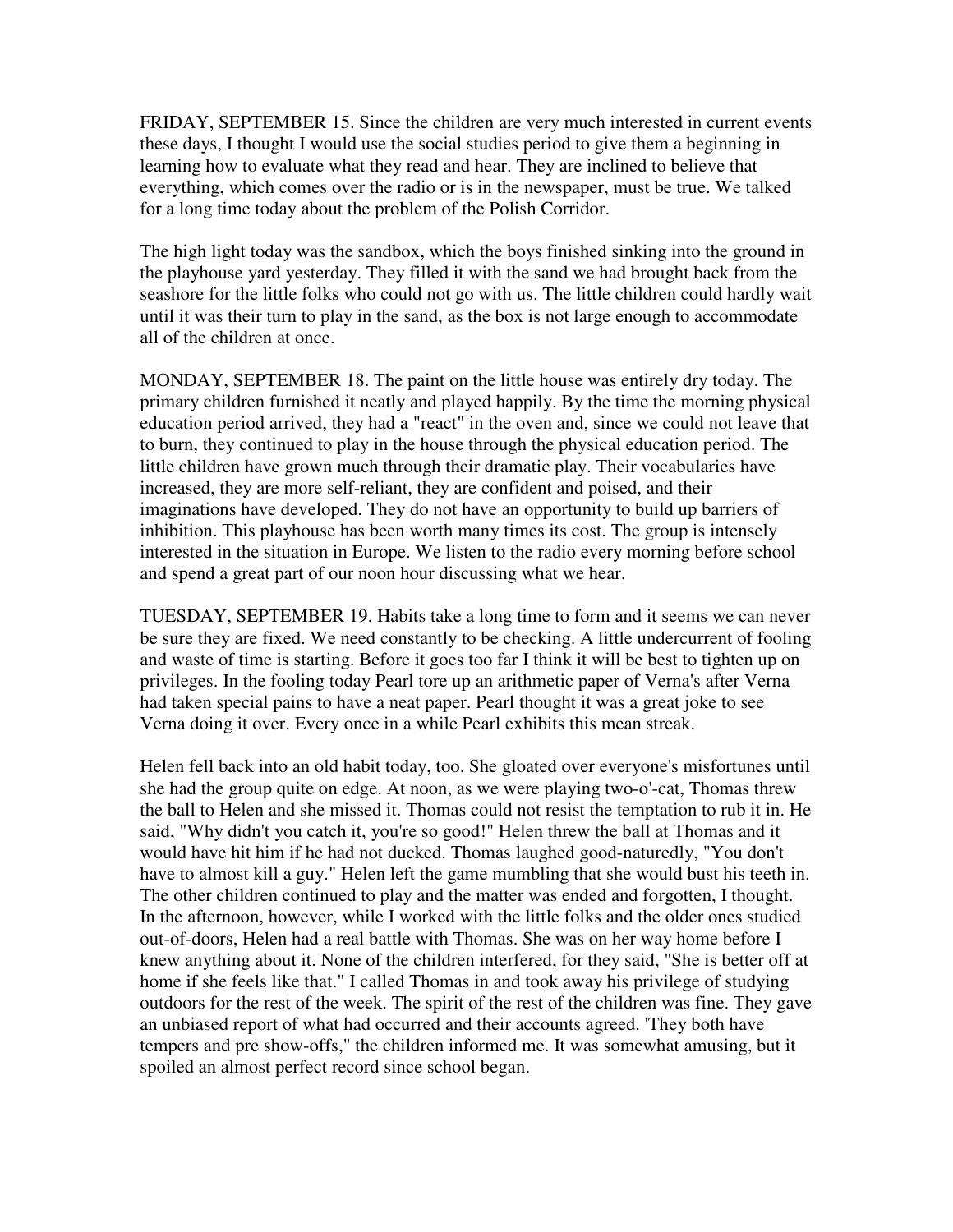Each year we have given a dramatization of Christmas in other countries: Germany, France, and England. This year Mrs. Ramsey promised to help us with a Russian dramatization of a Christmas legend. She related the plot to me today and it is a good one. It makes provision for all the members of the group, especially the big boys. It has dramatic quality and opportunities for using lovely scenery and much Russian Christmas music.

WEDNESDAY, SEPTEMBER 20. Today was a decided contrast to yesterday. Warren took charge while I took a nature walk with the little ones. The children felt relieved that I would trust them after what happened yesterday. Helen and Thomas both promised to behave themselves.

On the walk, Richard found a katydid and we had a good time listening to it "talk" and being tickled by its feelers. Richard and Clarence are so much more alive than they used to be. Playing with Irene and Sally has been good for them. Florence and Richard kept calling to the attention of the group the beautiful things they saw, a tiny red maple, a cushion of bright green moss, and they would describe them in those terms. When we returned we made a terrarium and I sealed the battery jar. The children wanted to know how we would water it. I asked them to wait until tomorrow and perhaps they could tell me. We did not have to wait, however, for the dew began to form on the top of the jar this afternoon. Richard said, "I know. It's going to rain on it all by itself."

When I joined the little ones in their story hour, I announced, "I know a story." "Tell it to us," they all shouted. I told them about "The Mouse and the Sausage." When I finished I asked, "Now, who else knows a story?" Sally told the story of "The Three Pigs" delightfully and she held the attention of her young audience. Florence did well with "The Lion and the Mouse." Irene told a story of old Russia, which she had read in her Russian folk-tale book. These children have learned to tell a story fluently and well.

THURSDAY, SEPTEMBER 21. We stopped at three o'clock today to listen to President Roosevelt's address to Congress on the Embargo Act. I was afraid it would be difficult for them but all listened intently. Daniel played with things in his desk and Albert whispered to me and asked if he could do something else as he wasn't understanding the address. Warren and Helen remained after school to hear the whole of the speech. The little folks put together their booklets of the stories they wrote about playing in the little hour. The older primary children write good original stories. Eric still has difficulty. Irene, Elizabeth, and Florence write stories of nine and ten sentences.

FRIDAY, SEPTEMBER 29. This has been a busy and fruitful month. I have managed to visit all the homes of the children and to use part of the drill period to have a conference with each of the older children. The co-operative spirit of both the parents and the children has been marked. The children have organized their notebooks into sections marked by little tabs. Their notebooks include at present:

- 1. Things I need to do
- 2. My special needs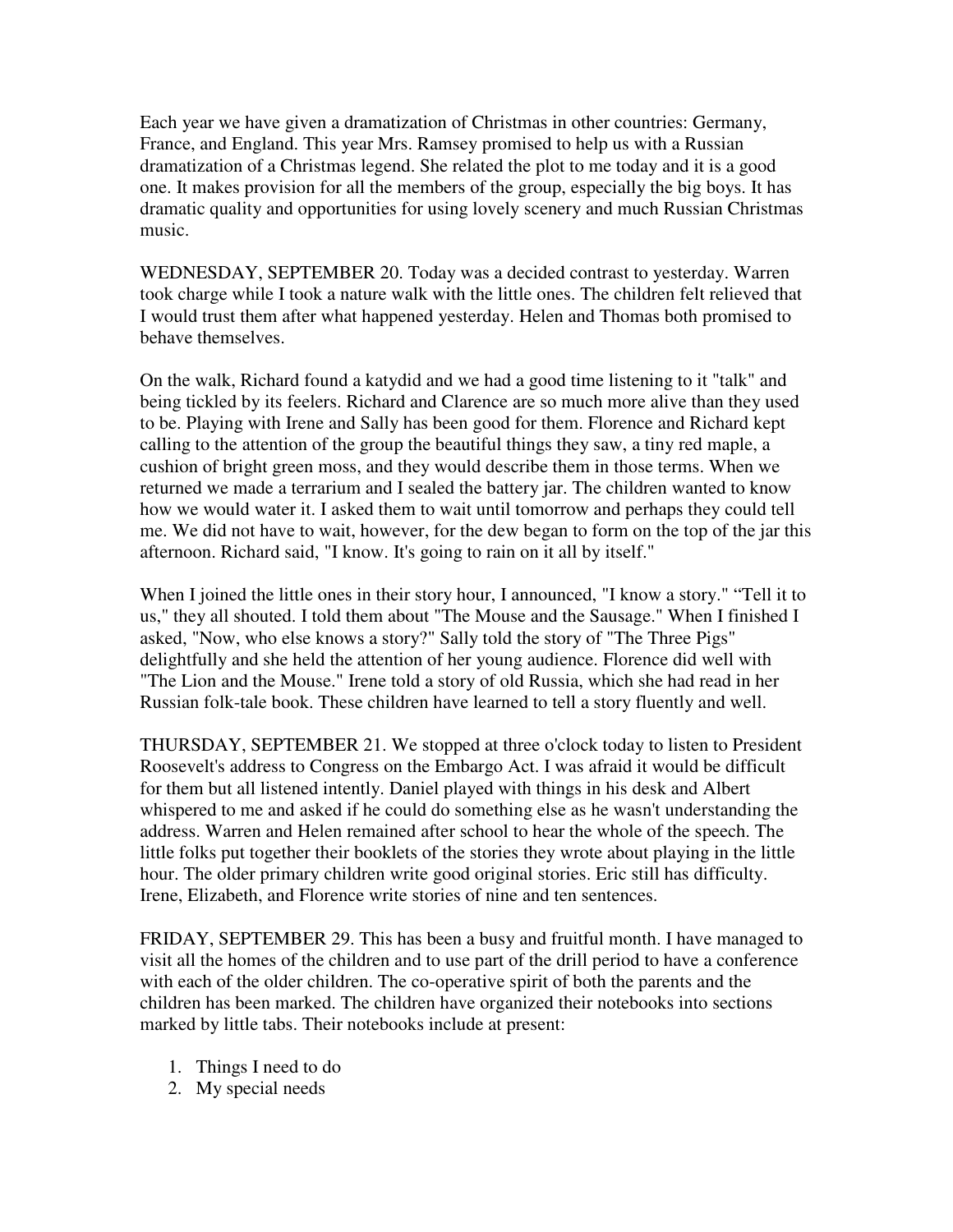- a. My errors in written language
- b. My speech errors
- c. My errors in spelling in written work
- d. My arithmetic difficulties
- e. My reading problems
- f. Health habits I need to form
- g. Health defects I need corrected
- h. Daily cleanliness check sheet
- i. How I want to improve this year
- 3. My special accomplishments
	- a. Books I have read
	- b. Poems I like
	- c. Poems and stories I have written
	- d. Reports I have made
	- e. Committees on which I have served
	- f. Offices I have held
	- g. Things I have made
	- h. Things I have managed by myself
	- i. Things I would like to do
- 4. Social Studies
- 5. Science
- 6. Health
- 7. Current Events
- 8. 4-H Club Work

Each New Year finds us on a higher plane of living. Visitors to our school this month have commented on the clean look of the schoolroom and the children. The children are beginning to have a greater respect for each other and their families. Thomas and his stepmother get along so much better. Helen's sisters are beginning to see that she does have some abilities. Helen may learn now that she does not need to assert herself. The children have shared willingly in the work that needed to be done whether it was cleaning or making adjustments in their self-government. They are building a sense of values as is clearly seen in their attitude toward those who are poor citizens of our group. Their standards of work are much higher than they have ever been.

The children have had folk stories, music, and dances, which are part of the heritage of every child. They have had much storytelling and dramatization, which frees them and makes them comfortable with language. Painting, clay modeling, sketching, and writing poems and stories have given them other mediums of expression. They are beginning to be genuine in their writing, expressing what they know and feel. They are increasingly interested in the writings of others. We love our library period when we informally share with each other the books we are reading. The children's tastes in reading are unusually good; as the librarian pointed out the last time she was here.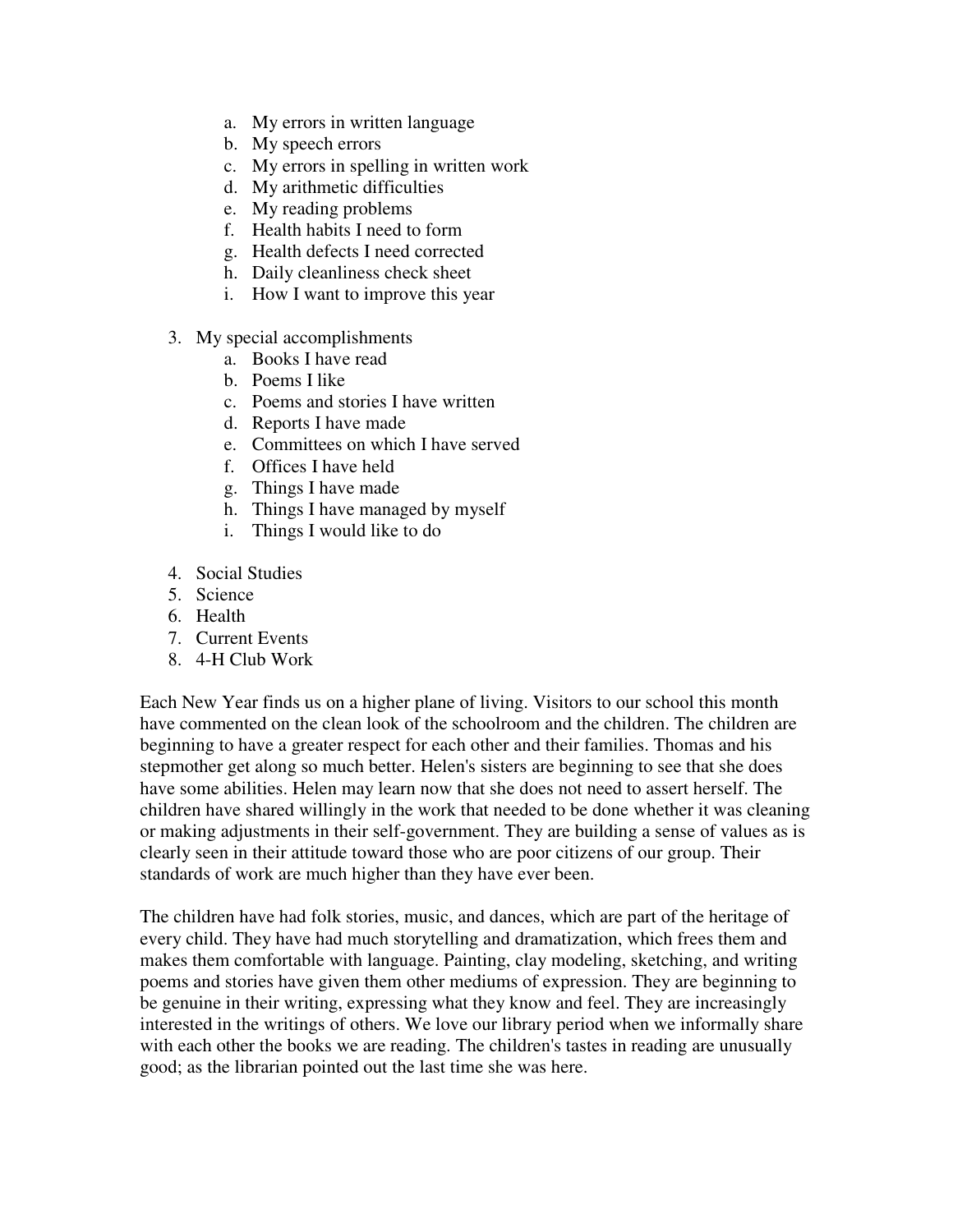They have an increasing interest in the world and its relation to us.

There were problems, too, this month. I have learned to look at these from a new point of view. During all my years with the children new problems were continually arising and it seems that there will always be new problems as long as people live together. We must not regard these problems, as irritating and inconvenient but must learn to face them and to do something about them. With this point of view, we cease to nag and blame children but seek to find the cause of the problem and together work out a solution. The children, too, have grown to recognize that whenever it is necessary for me to exercise direct control, it is not merely an imposition of my will, but that I am acting in the interests of the group as a whole, and they co-operate with me.

MONDAY. OCTOBER 2. This afternoon, Mr. Nissley, the garden specialist from the State Agricultural Experiment Station, met with the parents, some young people, and the school children, to teach them how to store vegetables. For an hour, on this damp day, we sat around the cozy fireplace in the Hill home and talked about ways of storing vegetables in the cellar and kitchen, in bins and barrels. Then we went out-doors and Mr. Nissley picked a good spot for an open pit and explained how to build one to keep vegetables fresh all winter. The Coles, the Matthews and the Manns, who came from the city and have only recently been farmers, asked many questions and were eager to learn. The children, too, asked questions and made contributions. I could not help but feel a thrill as I watched the eager faces of children and adults learning together. I felt very privileged to be with a group that is making a small beginning in planning a better life for its members.

THURSDAY, OCTOBER 5. While I took the little ones on a nature walk this morning, the older children worked for forty minutes alone. When it came time for the physical education period, Andrew, who is president, helped the group make plans for play while they ate some fruit from their lunch. Then he excused them for play, supervised the play, and brought them in again for work. In the meantime, Miss Everett had come. Andrew gave her a copy of our school newspaper to read, and asked her to make herself comfortable until I returned. From behind the newspaper Miss Everett observed all that was going on. Whenever things go wrong in spite of our best efforts, Miss Everett and I use the phrase, "Democracy rattled." I found a little note on my desk when she left, saying, "Today, democracy did not rattle!"

This democratic control can come about only in a situation in which the children have freedom to work out the solutions to their own problems. Freedom of outward action has helped to do this, but I have worked hard not to allow such freedom to become an end, for then it is not freedom at all but enslavement to individual whims. The kind of selfcontrol these children have really frees them to grow.

Democracy is far from rattling in other respects also. The children have been conducting their club meetings entirely by themselves this year. In other years I had continually to remind the secretary to write up the minutes. Now, the minutes are written regularly because of pressure from the group. There was much business to discuss today. After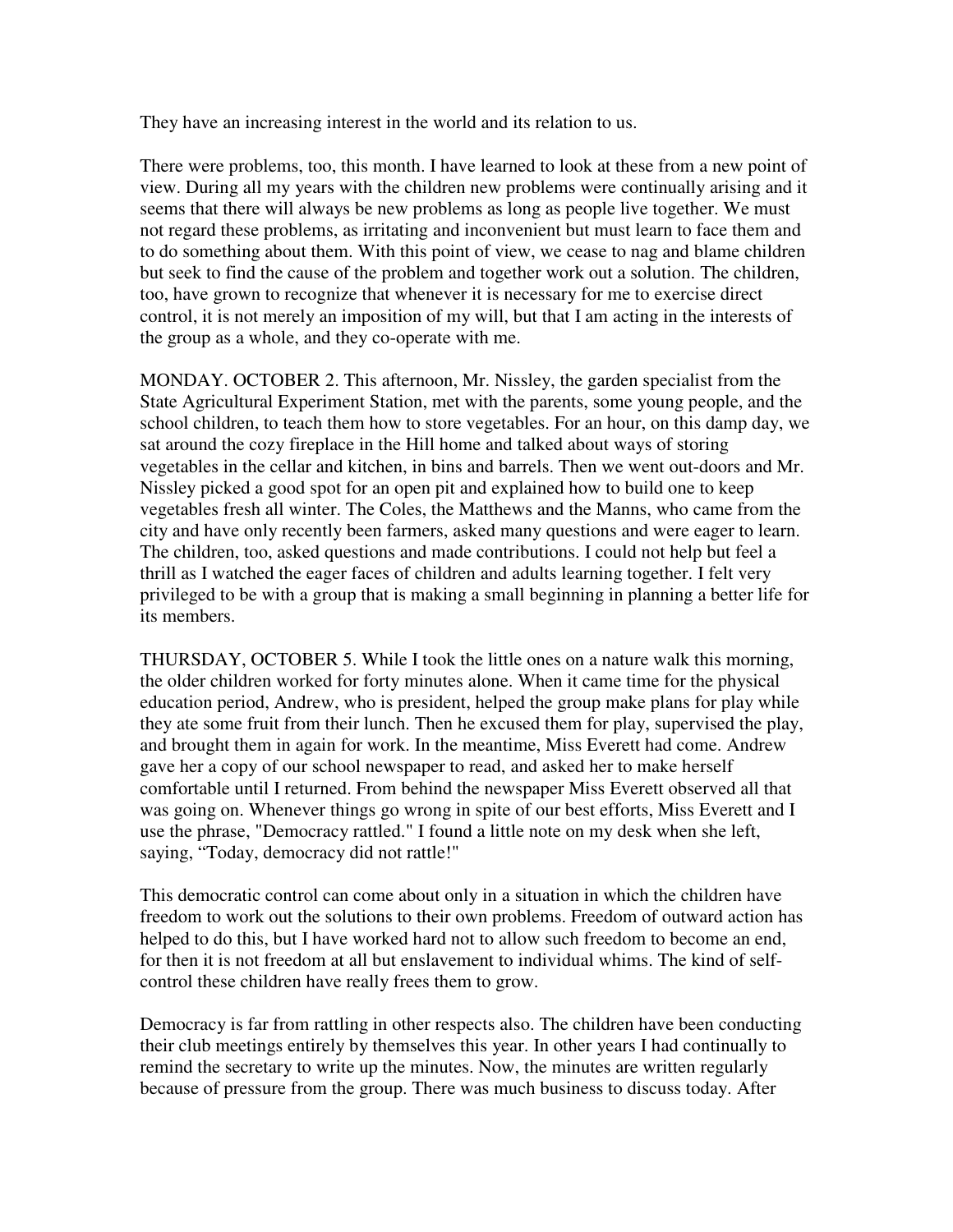consulting the treasury, they decided to wait before buying new curtains. They also discussed play at noon on the playground and made the decision that any person who spoils the fun of the others should be asked to leave the group. If he refuses to leave the group or continues to annoy in any way, a committee would come to me for advice. At the end of the meeting, someone remembered that new games and new teams had not yet been chosen. This was interesting. In other years choosing teams and games was the most important business and always came first. Then other business was dragged in, often just to have something to talk about. Gradually new business came to include matters the children really did want to do something about, until now they get at their significant business first and leave routine matters until the end.

On my way home, I thought about all this. We hear so much these days about preserving democracy. What does it mean and how are we to do it? It seems to me that in order to be fully aware of the advantages and responsibilities of democracy, to desire it, the children must practice truly democratic living in their schoolroom. But this is not enough. Since their school life is only a part of their whole living, they must also share in the democratic living of the community as far as they are able on the level of their maturity. To follow only these two practices would give us a very narrow sense of democracy. Since we live in an increasingly interdependent world, it is necessary for children to get an understanding of themselves in this world, in respect to place and time.

As I think back over the past three years in the light of this conclusion, there is one area lacking in the experience of the children. They do not have a connected picture of mankind's advance through the ages. They need to orient themselves in time as well as in space.

I am finding it good policy to use the social studies period for the first few weeks of school to have the children fix up the schoolroom. This gives us time to get settled and to iron out the difficulties we have in the beginning of the year. Also, I have an opportunity to study the children, their interests and more about their needs. The social studies work, as well as all the other work of the school, should grow out of the problems, which arise through the experiences the children have in their daily living. This year they are much interested in the war. We have gone back into history to understand certain phases of it, just as we have always used history to understand the current events. As I listen to their questions, I think it would be wise this year to capitalize on those that will take us back into the past so they can begin to orient themselves in time.

MONDAY, OCTOBER 16. The little children took a walk today to study the turning leaves. As we walked down the road the children remarked how beautifully the sun made the leaves shine and also that it was "mining" leaves. Richard asked, "What makes the leaves come off the trees?" We sat down at the side of the road and I helped the children to understand how a tree gets ready for winter. We examined branches for healed leaf scars. All the children learned to identify several trees they did not know before. These children like to smell things. They smelled birch and sassafras roots and liked these so well that they proceeded to smell everything in sight. They use all their senses when they take a walk. Seeds did not go unnoticed although the main emphasis was on trees. On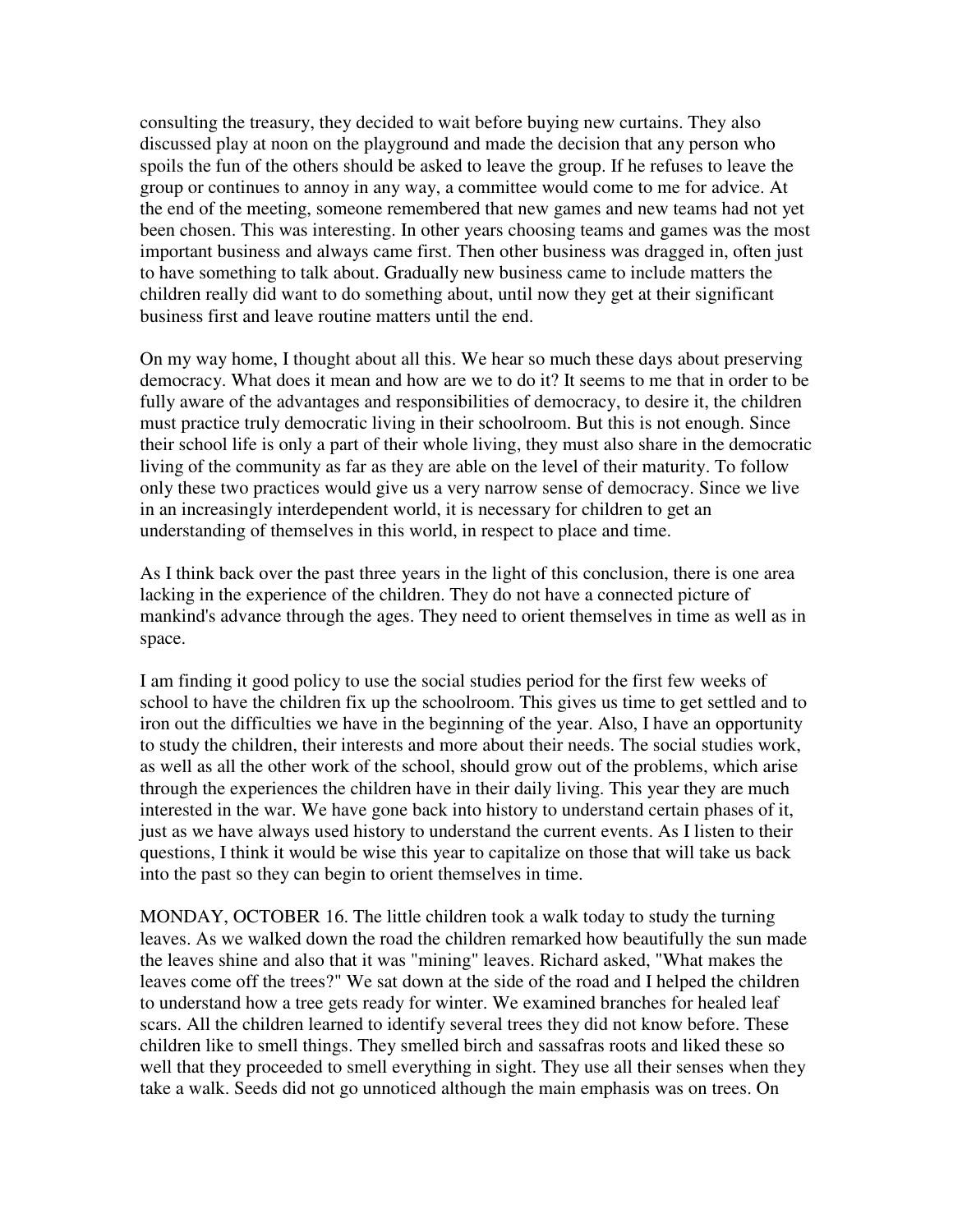Friday we had put our nature storybooks together considering them quite finished. When the children came back from their walk today they wanted to add another page with colored leaves. Arthur said, "I'd like my story to be, 'Here are some pretty leaves.'" He asked me to write it on the board so that he could practice it. It is no hardship for these children to learn to write. They have a purpose for writing.

TUESDAY, OCTOBER 17. In this week's issue of *Current Events* there was an article entitled "Our Free press Celebrates a Birthday." We wandered away from the article in the discussion because several interesting questions came up:

- 1. How did the first free press come to be established in America and when?
- 2. Why didn't Reverend Glover's press escape censorship in America?
- 3. What made the press free?

We talked at length about the meaning of censorship and its place in the present war. Thomas pointed out that it was possible to give wrong impressions by leaving out things even though all the rest was true. In discussing the third question, we found that the press was made free through the statement of the First Amendment to the Constitution. Other questions came up. Why did we need a constitution? Why didn't they have one before 1791? How did the Revolutionary War make America free? How could a small country like America win a war against a large nation like England?

Andrew left us today. His father bought the farm he had worked so hard for. The group was sorry to lose its president and I felt all kinds of pangs at losing the curly headed boy. He belongs in this type of school where the kind of ability he has to offer is important.

This year I would like to acquaint the children with the County Library. After school today I took the first group to the county seat to get books for the rest. Florence, Elizabeth, Alice, and May had a fine time with the books, commenting, "Albert would like this." "Here is a good picture book for the little ones." "The words in this are easy enough for Alex to read." "This book will help the big ones in studying about the Constitution."

On the way home, the sun was just beginning to set. The clouds were continually turning various colors and the mountains were red and purple in turn. We made up word pictures about them. It was such a happy time! The children were overflowing with conversation, whereas a year ago this group would have been silent. Thomas was bursting with helpfulness today. He certainly has a tremendous ego. He thinks of everything in terms of himself these days. Now he pictures himself to be the "devil- may-care" type and won't comb his hair. It is when he is in helpful moods that I find these things out, for he hangs around and just talks, usually about himself. And yet underneath each new pose you can see a sensitive, intelligent boy who has a nice face and a ready wit. One can't help but like him.

WEDNESDAY, OCTOBER 18. We continued the discussion of censorship from yesterday. In our *Current Events* there was a photograph of a French paper with a large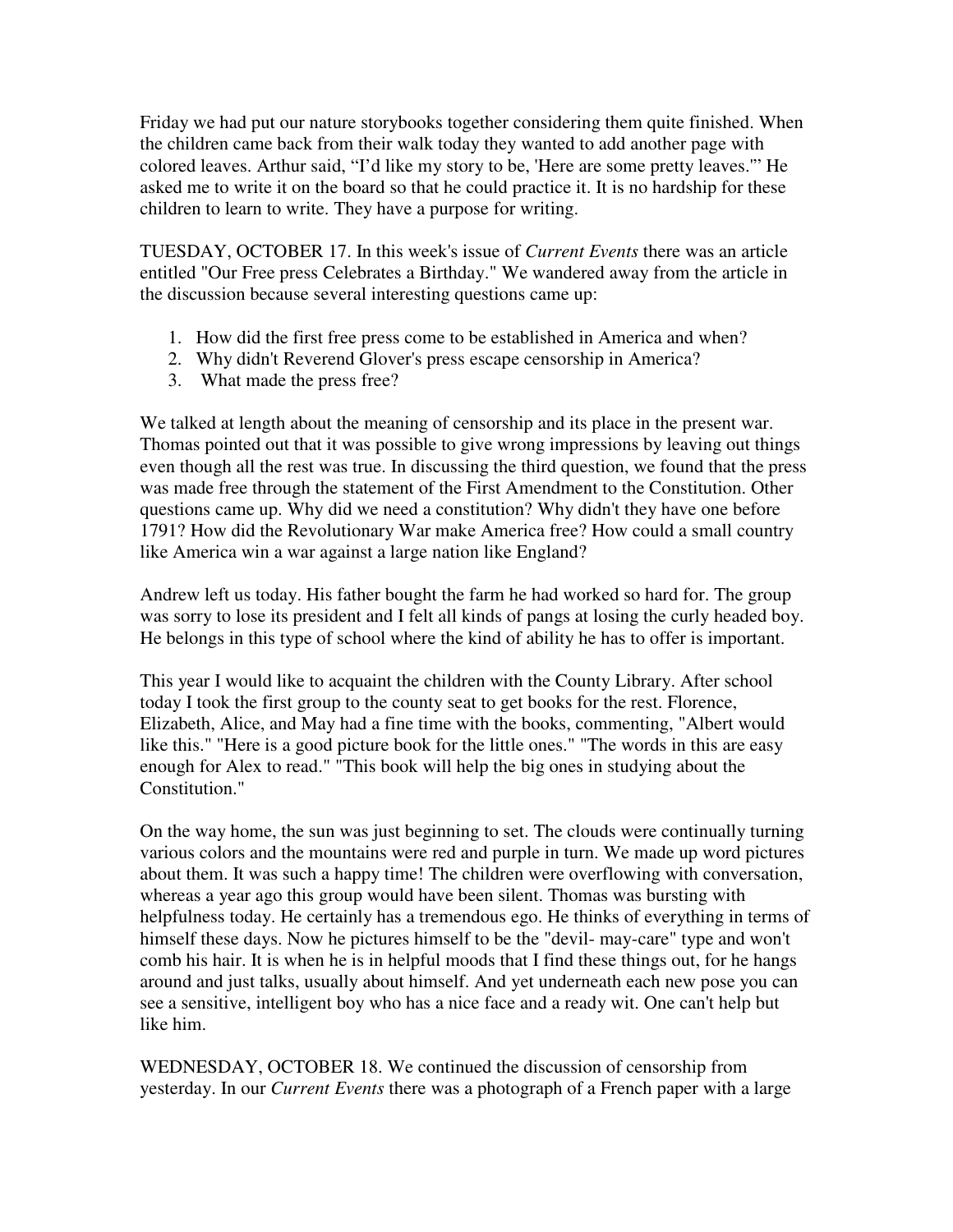black space over which was written "Censure." I asked the group if they had ever seen an American newspaper, which had blank spaces such as this one. The children never had. "Does that mean that our newspapers print everything?" I asked. This brought us back to a discussion of propaganda and the difference between opinion and fact. Warren contributed much to the discussion. He told about the use of editorials and how we could find out how a paper stands on various subjects by reading the editorials and we could judge the articles accordingly. I asked the children what newspapers they get at home and how they read them. This is what we found:

8 families get the New York *Daily News* once a week 1 family gets the New York *American* on Sunday 2 families get the New York *Times* on Sunday 2 families get the New York *Herald Tribune* on Sunday 1 family gets the Newark *Sunday Call*  All get the weekly town paper

Warren looks at the right-hand column and the headlines first. Edward also looks at the headlines. Albert looks at the "funnies" first and then at the news on the first page. Ten in the group look at the "funnies" first. Five read only the comics and nothing else unless they are looking for something for school.

Since the study seems to be taking an important direction, we chose two secretaries to take notes on our discussions. These will be kept in two separate notebooks for future use. Each day we shall select two new secretaries.

THURSAY, OCTOBER 19. I brought seven different newspapers to school today all dated "Wednesday, October 18." We listed on the board what each paper considered the most important event and it became evident that the papers did not agree as to what was the most important, nor did they agree on the facts. Albert asked, "Why are the facts different in each paper?" The secretaries recorded the question because we could not answer it yet. The children also noted that the most important news was treated in the right-hand column.

FRIDAY, OCTOBER 20. After we had listed on the board the news each paper considered of second importance, the children made these observations. The papers differ on what they consider the most important news. What is the most important news in one paper occupies second place in another. Local news is important. War, which affects the whole world, is more important than local news. In all the papers the war news was most important but in two New York papers and in the Philadelphia papers local news occupied the place of second importance. Thomas commented, "I bet these would be the most important if there wasn't a war because people are mostly interested in the place where they live."

Richard brought three bricks from a brickyard he had visited to put into our museum. One was a wet-clay brick, the second a sun-dried one, and the third a baked one. Yesterday he brought in a small field mouse and he busied himself in all his spare time making an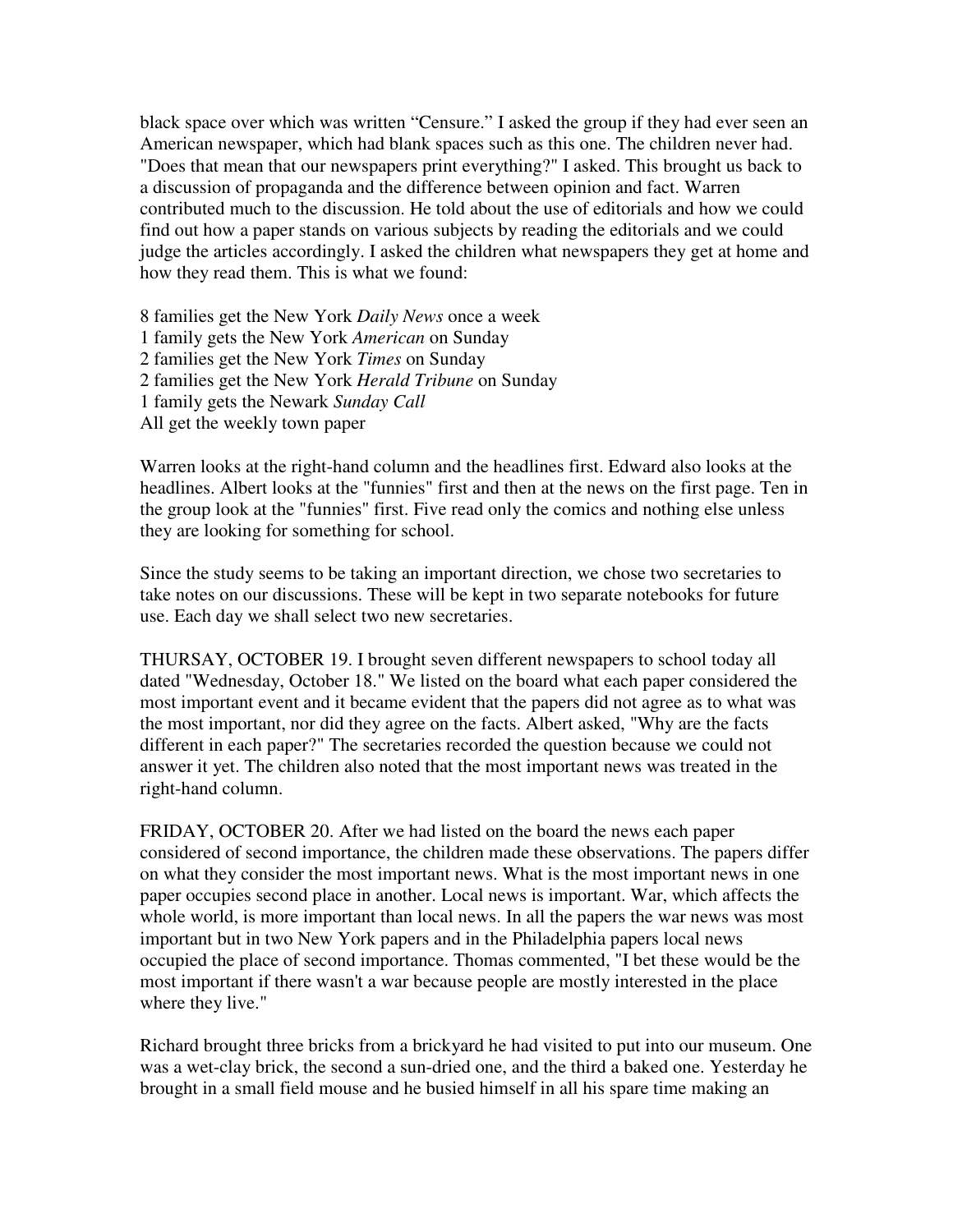observation cage for it. At the end of the day he tucked cage and field mouse under his arm so that he could take it home and care for it properly over the weekend. The little children have been much interested in the museum since they have a section all their own. They spend much time studying it. The glass vial of steel filings and the magnets fascinate them. Florence and Clarence tried the magnets on everything in the room today, including their hair. Arthur spent ten minutes turning the big wheel on the spinning wheel, which the big boys made last year, and watching the little wheel turn. Then he explained to me elaborately how it works, as if he had been the first to discover it.

Thomas came to me today and said, "Miss Weber, would you mind sitting in on our club meeting? We need some advice." The children were gathered around the president and secretary in an informal circle. Warren brought me a chair, asked me politely please to be seated, and then proceeded in a businesslike fashion to explain that they wanted a Halloween party and would like to have me help them with their plans, program and refreshment committees were chosen. Helen and Martha as chairmen of the committees approached me when the meeting was over and asked if I would eat lunch with them on Monday to help them plan. The children love these luncheon "dates." It makes them feel so business-like and grown up.

MONDAY, OCTOBER 23. This morning on my way to school I was awed by the beauty of the earth. When I crossed the hill, I saw the little valley ablaze with light and color. The sky was heavy and dark and turbulent. The shadow of the sky fell upon the mountains in the distance and they appeared a deep blue. The light in the valley came in streams from behind me. I wanted to share this experience with the children. I described to them what I saw and suggested that we take a walk to enjoy it together. It would have been sacrilege to go on with the program I had planned when there was so much to be learned outdoors, so much that would remain perhaps only for today. As we walked, we talked of the things we saw, of the color of the mountains in the distance, of the shadows of the clouds on the mountains, of the patches of bright green where winter wheat and barley are growing, of the various blues, grays, and whites of the sky, of the color of the various kinds of trees, of the open quality of all the trees at this time of the year, of the deep color of the streams. Arthur walked beside me for a while looking intently ahead. "What are you looking at, Arthur?" I asked. "You're quite right, Miss Weber," he answered. "The mountains are blue."

When we returned, we sat for ten minutes and just talked. It was thoroughly enjoyable and refreshing. Warren wanted to point some of the things we had seen. Since many of the children wanted to do this, we put aside the regular morning program. Helen and Martha did not paint. Instead, they put some finishing touches on sketches they had made on the walk. I have been encouraging the children to do this.

TUESDAY, OCTOBER 24. The children wrote some beautiful poetry about the things they saw yesterday. The best of these are going into our newspaper. The children do so much writing now that we can select and thus raise our standards.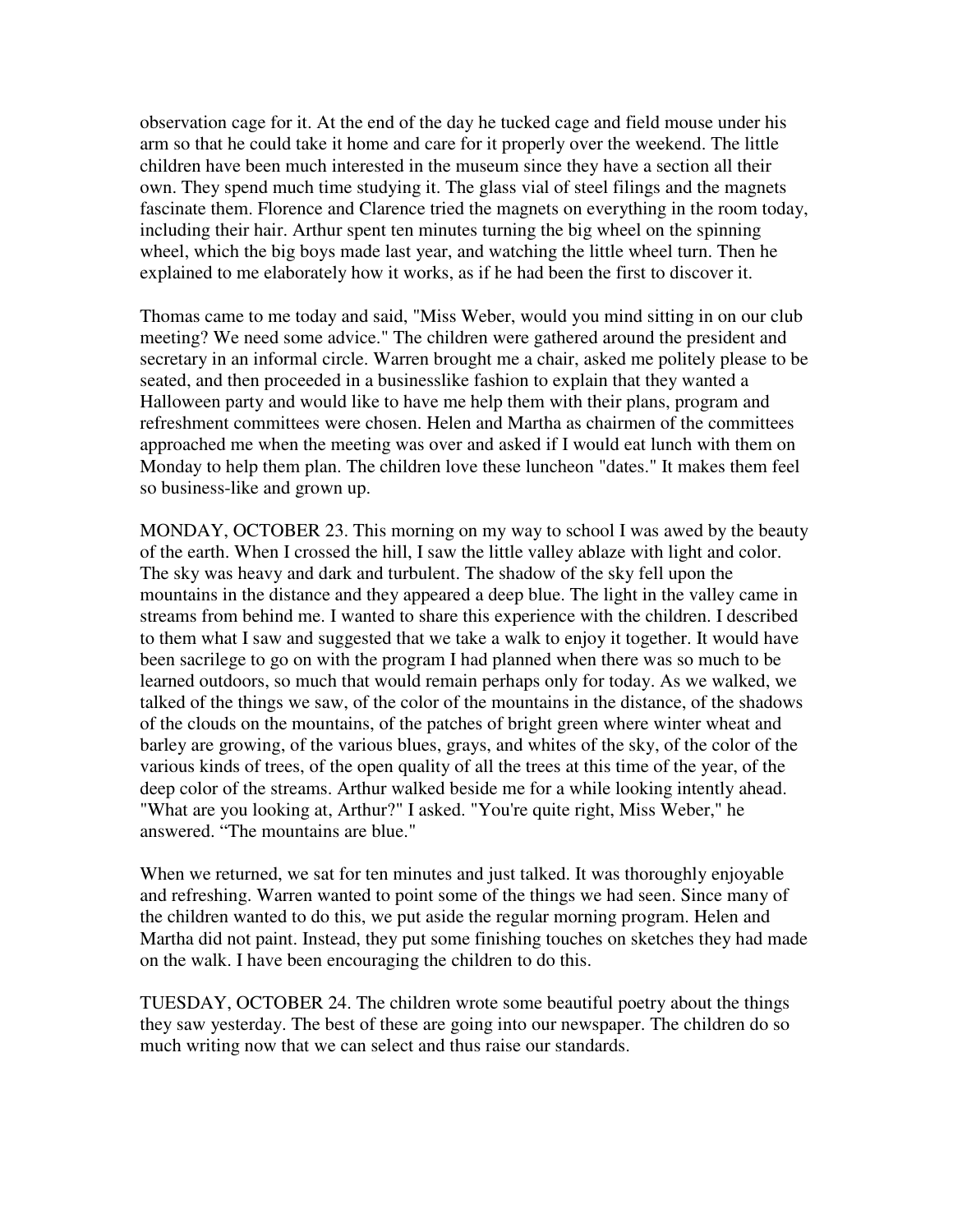The little children liked so much the hectographed copies of a song they composed that they want to create other songs and compile them into a booklet to give to their mothers for Christmas. Irene, Elizabeth, Florence, and Sally also want to make a collection of the poems they are learning and illustrate them for their mothers. During the story hour I told the little children the stories of "Discreet Hans" and "The Booby. When I finished they wanted to know what "discreet" meant. When I told them, Sally said laughingly. "The Booby was really smart and Discreet Hans wasn't discreet at all." Seven-year-old Sally had caught the implication of the words in these stories!

THURSDAY, NOVEMBER 2. The older children were glad to get back to the study of newspapers. We detoured for a few days to find out what Germany lost in the World War and why a man like Hitler would appeal to the German people. Today we looked through the papers and located the editorials. As the children dictated, I wrote on the board the topics covered by the various papers in their editorials. Then each child selected to read an editorial and also a news article on the same subject dealt with in the editorial, to compare them and to discover the difference between them.

MONDAY, NOVEMBER 6. The children had such a difficult time yesterday reading so much material in the newspaper that I decided to read to them instead. After all, my purpose to help them to see the difference between an editorial and an article, and wading through much difficult reading material makes the children lose sight of their objective. I read an article in the New York Times on the proposed pact between Russia and Turkey, which had failed. I then read the editorial on this subject and the difference in the tone of the two was immediately seen.

TUESAY, NOVEMBER 7. I read an article in the Easton *Express* about blood donors and then read the editorial on it and the children were quick to see the difference. Warren thought it would be interesting to read the Scapa Flow incident in all the papers. The contrast amused the children. The type in the New York Times was modest and the article was in the center of the page. It was careful to state sources as "The Admiralty said..." or "The German paper said..." The New York *News* considered this the most important incident on this date and used huge type on the front page. The third page carried the story, which used sources as "An eye-witness said..." or "It was believed..." The language was dramatic and it told about the attack in such a way that the children said you would think all of Scotland was fighting or hurrying to shelters. The Times used one sentence to mention air raid alarms and dealt mostly with Chamberlain's report to Parliament.

WEDNESDAY, NOVEMBER 8. I read about the Scapa Flow incident in other papers today and again the contrast was strong. The children are beginning to distinguish between fact and opinion. The New York *Journal American* did not have an article about the Scapa Flow incident but it did have an editorial. The editorial began with the incident, commented on the weaknesses of the British Navy, and blamed the whole thing on Roosevelt. Thomas could not see the connection and said, "He doesn't like Roosevelt, does he? It sounds as though he is using the Scapa Flow incident to get in an extra dig." Then we considered what a good paper tries to do in its articles. It tries to give facts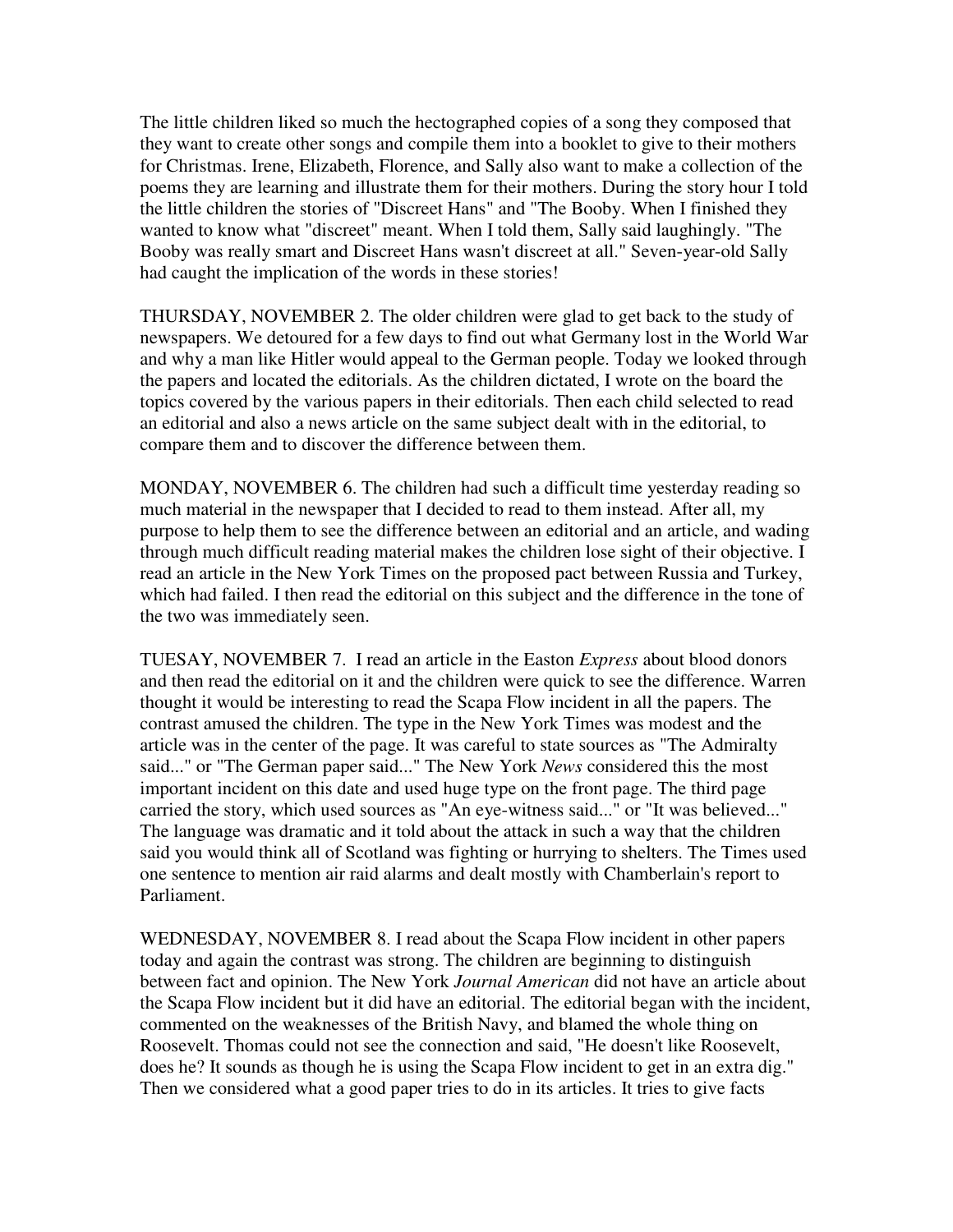which are accurate and which give true impressions. It quotes authentic sources and appeals to the intellect rather than to emotions.

FRIDAY, NOVEMBER 10. It is so satisfying to watch a group of children taking care of themselves. The children seem to teach themselves through the experiences they have every day. They are becoming more curious about the things they see and hear around them. Martha is probably the most curious and the most active. She finishes her daily work quickly, does considerable extra research or experimenting, creates poetry prolifically and then has time to spend for a story hour with the little folks. There are times when she gets silly and annoying. We usually ignore her until she gets over it. She is gradually finding that she gets more attention when she is co-operative and contributing.

Alice and Pearl have some artistic ability. Both girls are developing along these lines in a way I did not think possible. You never know what abilities are latent within a child until you have made possible all kinds of opportunities to uncover and develop them. There is something fine in all these Prinlaks that is worth cultivating. Stanley is a little shy when he arrives in the morning but he never fails to smile at me and say "'lo." As the day goes on he loosens up more and more and takes an active and enjoyable part in everything. Elizabeth is a good friend of Florence's. Florence says, "I like Elizabeth, she is so good."

Walter Damrosch is on the air again and we listened to his program today. Martha was happy because she recognized at once the Beethoven selection as the one we sang last year. Many children have heard over the radio songs we sing in school.

MONDAY, NOVEMBER 13. We continued the newspaper study by reading the date lines to see how the news is gathered. They learned about the AP, UP, and INS news organizations set up so that even smaller papers, which could not afford to have correspondents in Europe, could get foreign news. The New York *Times* and *Herald Tribune* had many articles herded "by special telephone" or "by special cable." The children could see that it was only the larger papers that could do this.

We summarized today all we have learned about the difference between an article and an editorial. A good article is accurate; reliable as to source, gives all sides, and is not sensational. A good editorial expresses the views of the editor, uses facts accurately and is not petty. The children are ready to write some news articles and editorials for their own paper. Every day the children get more and more dissatisfied with the way they have set up their school paper in the past.

After the reading lesson, I told the group the Russian Christmas tale Mrs. Ramsey had arranged for us. The children like it and are eager to begin work developing the dramatization.

Lloyd asked to have his seat changed. He said that he and Warren are such good friends that the temptation to carry on social conversation is too great. He knew that if he could change his place it would strengthen his will power and improve his work. After the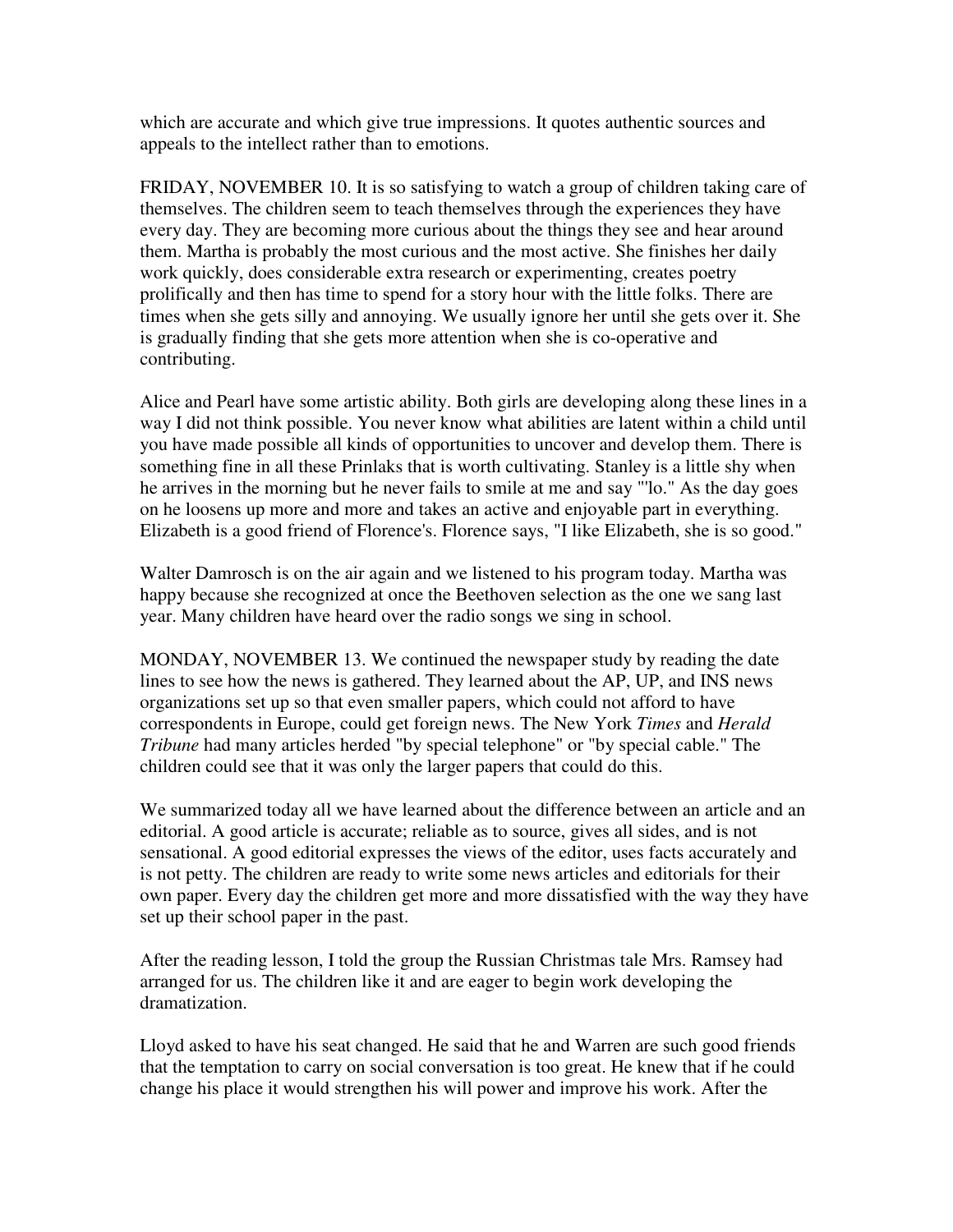group had a good sympathetic laugh, we moved a few seats around and Lloyd settled down to business.

TUESDAY, NOVEMBER 14. The dramatization period proved to be interesting. All the children take part eagerly and confidently except the two new boys, Lloyd and Daniel. They are as silly as the other children were when we began dramatizing three years ago. Daniel did take a part finally and managed to contribute a few lines although he did it with a red face. The other children sympathetically did everything they could to make him feel at ease. They turned their questions to him to give him a cue and they directed him with their statements.

FRIDAY, NOVEMBER 17. We are continuing with our study of current events along with the study of newspapers. Martha gave a report on Wilson's fourteen points and was firmly convinced that if they had been carried out, we might not be having a war today. She backed her statements.

Walter Damrosch discussed canon and fugue today. The children had an enjoyable time picking out the fugue theme every time it occurred.

MONDAY, NOVEMBER 20. All the children in the upper group went together to see the movie *Mr. Smith Goes to Washington.* They enjoyed it thoroughly. We could hardly get Martha to come away.

TUESDAY, NOVEMBER 21. We discussed the film we saw last night and reviewed how a bill becomes a law, how bills are introduced, filibuster, parliamentary procedure, free speech, and control of newspapers by powerful men. Newspapers and censorship took on a new meaning for these children.

WEDNESDAY, NOVEMBER 22. For some time the little ones have been planning some sort of surprise for me. They have managed to keep it a secret. Today I was invited to sit in on their story period. Florence announced, "Miss Weber, our surprise is a play called *Rickety Rackety Rooster.* We are doing this because we love story hour so much." Then followed a unique dramatization that almost put me in tears, it made me so happy. I wish I could express in words the feeling they put into their little dramatization. Martha, who had directed it, sat next to me as we watched. She whispered, "You mustn't mind a few mistakes, Miss Weber. They are a little shy and nervous." All this was enough to give me a truly happy Thanksgiving.

MONDAY, NOVEMBER 27. The children have begun to think about reorganizing their own newspaper. Today we studied the commercial newspapers to list all the sections into which a paper is divided. We crossed off those we could not possibly have in our own newspaper, such as the financial page. We studied the commercial papers again and saw how fitting the names were. The children noticed that some papers had two names. Warren found a corner in the editorial page, which said that the *Herald Tribune* was, at one time two papers. The date of the merger was given. I asked the children why this was a good thing from the point of view of the two papers. The children gave reasons easily,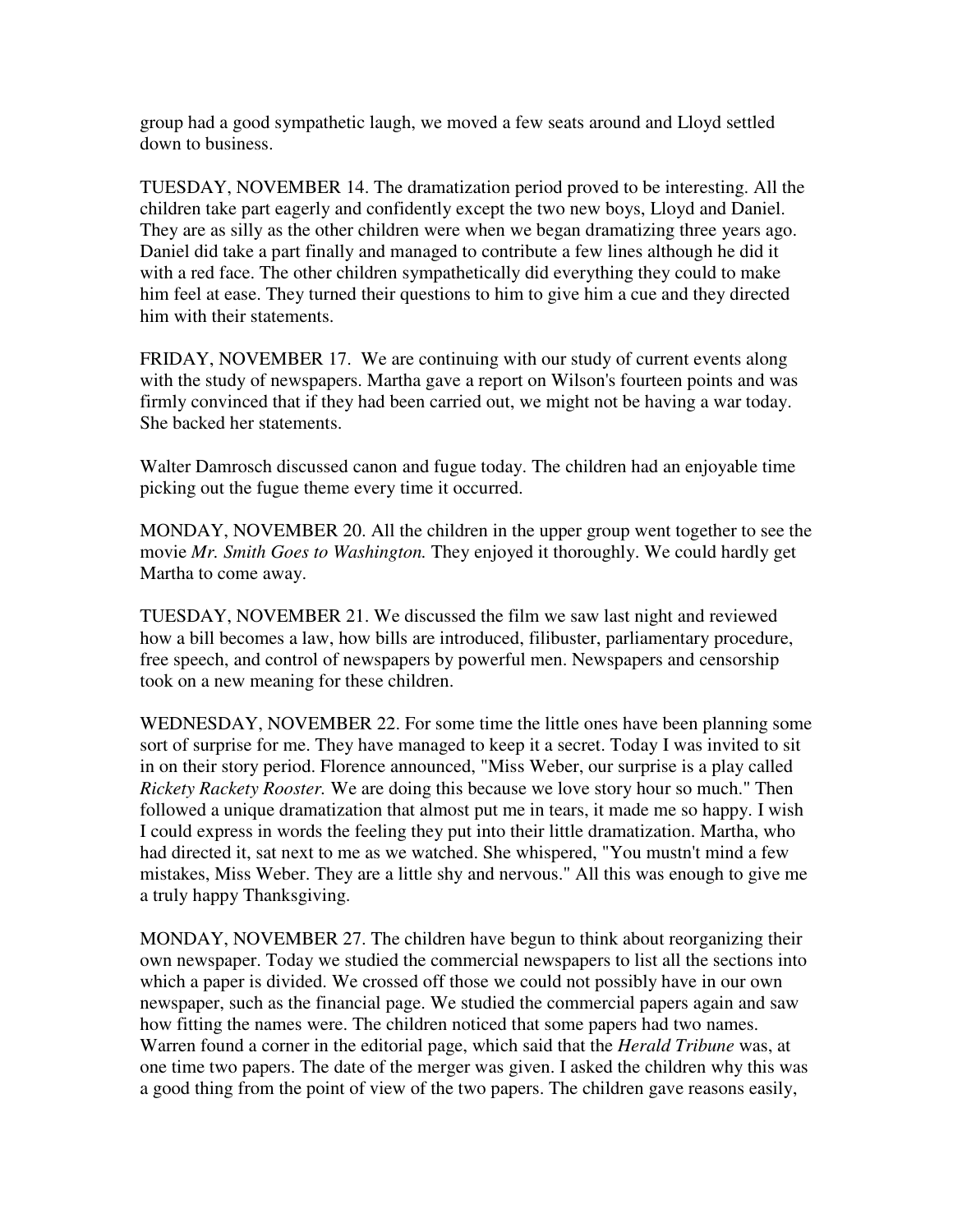that it would increase the circulation, that increased funds would pay for correspondents abroad and for better equipment.

When I entered the room after the club meeting today I was greeted on all sides by "This was the best club meeting we ever had." Warren told me afterwards that they learned a great deal from *Mr. Smith Goes to Washington.* 

TUESDAY, NOVEMBER 28. What a busy day this was! We listed the departments we would need for our newspaper and elected an editor for each department. The children felt that to be truly democratic, the little folks should be represented on the staff and should elect their own editor for the children's department. Florence was elected editor of the Children's Page. Then the articles were given to reporters to write. As the writers finish their articles they are to give them to the proper editor, who accepts or rejects them and makes suggestions for improvement. When the morning physical education period came, the children wanted to be allowed to use the time to finish writing the articles as they were right in the middle of them and did not want to lose their train of thought. They had their playtime at eleven, however, for they had been sitting still for a long period.

WEDNESDAY, NOVEMBER 29. The Christmas spirit is in the air and the children work feverishly to get many things done. The play is progressing. Christmas gift making turns part of the day into a workshop. The editors of the various departments squeeze in some time to correct news articles as well as to goad some slow reporters into writing them. The boys brought in some material for making Christmas wreaths and placed hemlock boughs around the room. The little children are finishing up poem and story booklets, music booklets of their original songs, and booklets about the study of the way nature gets ready for winter, as Christmas gifts to their parents. And with it all, there is always some time left to do the daily stint of reading, spelling, and arithmetic.

MONDAY, DECEMBER 4. We had some visitors from the Hawaiian Islands and the Philippines and again the children demonstrated how much factual material they have acquired just by following up the experiences they have in their daily living. The visitors were surprised that the children knew the name of the Philippine president and that they were aware of some of the islands' problems. The children asked the visitors if the Philippine people really wanted to be independent of the United States. The children also asked about the schools in the Philippines and the kind of country it is. The visitors sang native songs and talked in their native tongue. In turn, we sang American folk songs and did some American folk dances.

WEDNESDAY, DECEMBER 6. The newspaper staff met after school to put the paper together. We cut large sheets of brown paper, each representing a page in the paper. They began to think about the layout first. The staff decided on three columns, as less would not make it a newspaper and we have no room for more than three. They changed the name of the paper and chose to have a town crier as the symbol and "Hears All--Tells All" as the slogan. They decided that, since the newspaper study is the most important thing we are doing, the article concerning it should occupy the right-hand column and should have the largest headlines. They began to pin the articles on the brown paper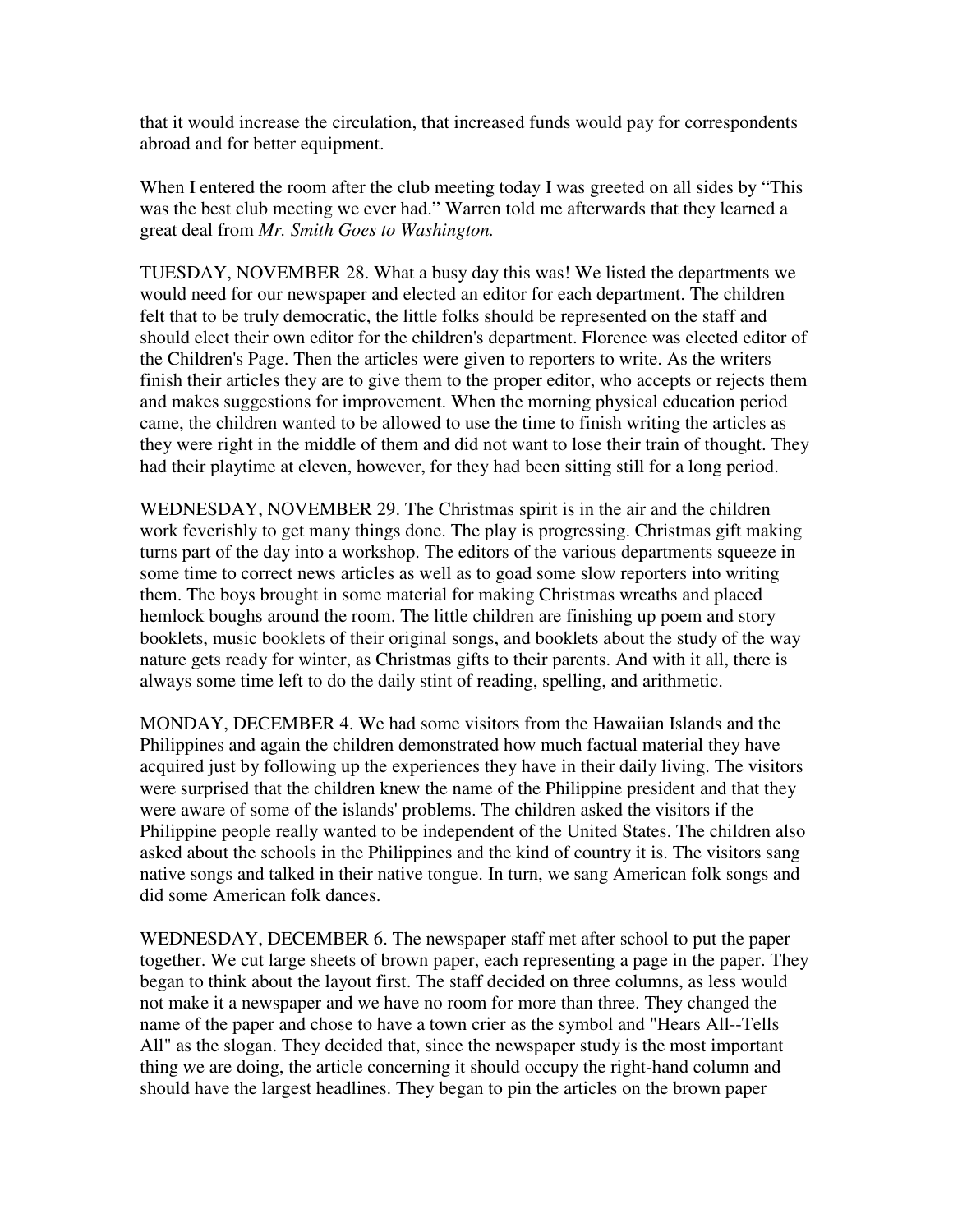where they thought they should go. At five o'clock we were still busy and the group did not want to go home.

THURSDAY, DECEMBER 7. This morning I decided that the rest of the children should have the experience this group had since it was so enjoyable and valuable. While the rest of the group helped with the layout, those who met last night began to proofread and to rewrite articles. The children worked with a diligence that was satisfying to watch. Lloyd is a fine editor and insists on good quality in the articles. His pencil is busy putting question marks next to sentences that are not clear and in cutting out irrelevancies.

WEDNESDAY, DECEMBER 13. The first issue of the newspaper is out. We spent an hour reading it together and we know it is the finest piece of work we have produced. Albert said, "Boy, we're good" They want to give everyone they know a copy of the paper. They have a right to be proud! Thomas made an important comment today, which gave me a lead as to the next steps. He said, "It has taken us a whole month of hard work to put out a twelve page paper. How can big newspapers get so much work done every day?" I suggested to the children that we might visit a newspaper plant after Christmas.

TUESDAY, DECEMBER 26. The last two weeks have been so busy that there was no time to write in a diary. I do want to record a few impressions of this period, however. The dramatization was quite successful, although for a while I was afraid it wouldn't be. Lloyd, who finally had an important part, got silly and did considerable talking and fooling behind the scenes. Before the entertainment he kept saying, "Oh, Miss Weber, I'm so nervous. Do you think I look all right? Do you think I'll do all right?" No one was important to the play but himself.

The group met the next day to clean up and to restore the room to its original working form. While we worked, the children discussed the play. They resented Lloyd's attitude and told him so. William was reprimanded for being so easily led by Lloyd. Henry and Daniel were commended for their fine work. The children were nor at all satisfied with the dramatization and felt that it did not equal those of other years. Their main criticisms were that the group did not speak clearly enough nor did they put enough feeling into the conversation.

The audience enjoyed the dramatization and commended the children highly. From the conversation during the cleanup, I knew that the children were not flattered by these praises. Their standards are high and they diagnosed correctly what was wrong with their play.

The girls who have gone on to high school asked to continue their music at Stony Grove. We have been meeting every week since October. On the night of the Christmas entertainment the girls had an opportunity to sing. They sang "Lo, How a Rose," a sixteenth century melody harmonized by Michael Praetorius; 'The Holly and the Ivy," an English carol; and "Silent Night." a German carol. All of them were sung in three parts. The girls had lovely tone and nice expression. The children wrote much poetry this month and all of it was about things the children had experienced. The children loved the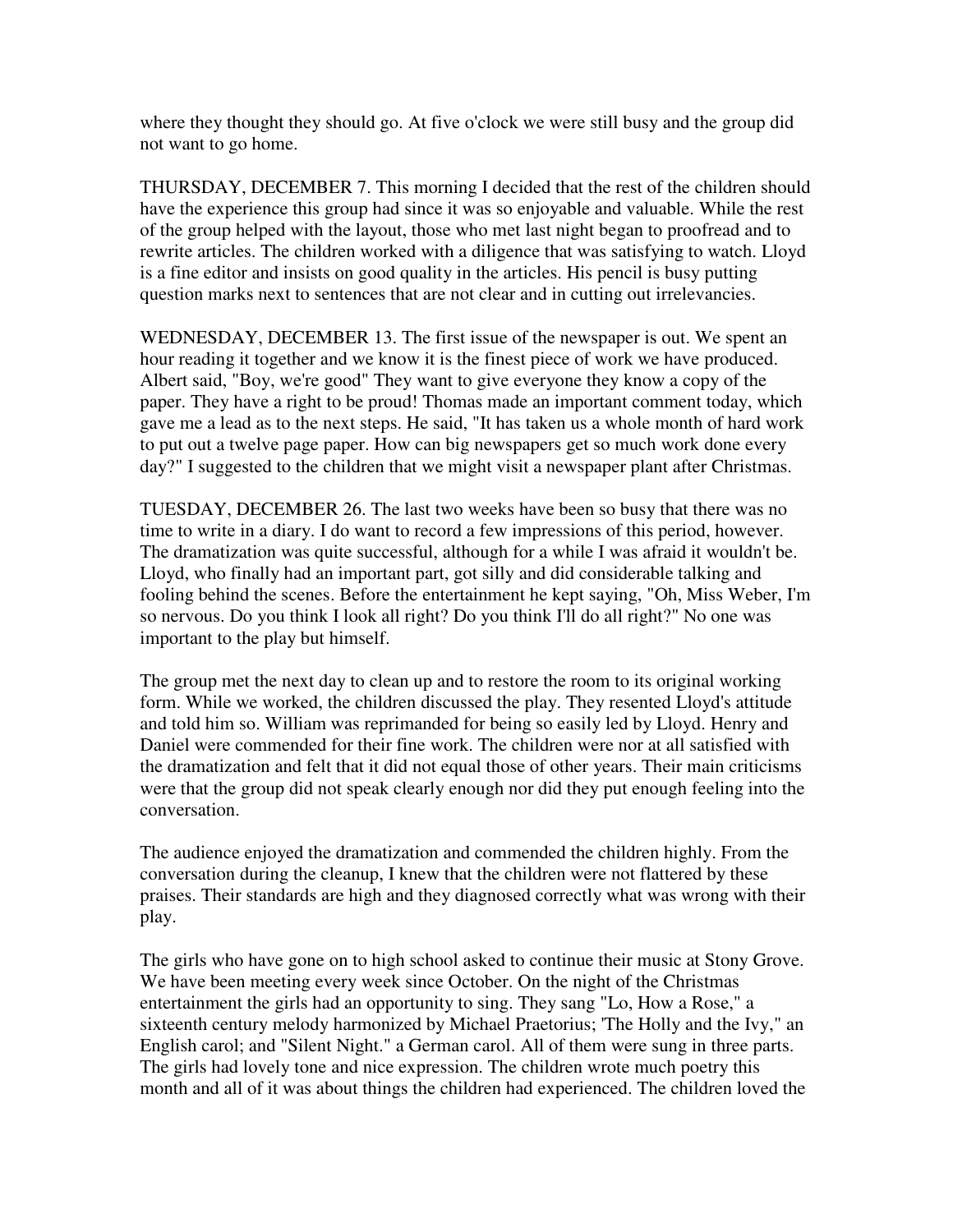snow and delighted in getting covered with it from head to foot. Their observations were keen as their snow poems show.

SUMMER, 1940. Complete diary notes were not kept for the rest of the year, but several things occurred which are worth recording. Most important of all was a study, which grew out of interest in the newspaper.

During December I read *Jim of the Press* to the children. Although this book is written on the high school level, these children learned much from it because of the background of understanding about newspapers they brought to it. Armed with knowledge, which they received through their study of the newspapers and with the insight, which *Jim of the Press* gave them; they visited the Easton *Express* building on January 6. The children saw the composing room, the linotype battery and the whole process of making and printing a newspaper. They were so interested and asked so many questions that it brought forth a comment from our guide: "They haven't missed a thing, have they?

On the way home the conversation was fluent. The children marveled at the speed at which everything was done. The linotype machine fascinated them most. How different this was from setting each tiny letter by hand. Mr. Matthews, who helped to transport us, told the children that when he was in China he had a small paper and had to set each article by hand, letter by letter. It was hard on the eyes, muscles, and nerves. Lloyd said that the man who invented the linotype must have been a very smart man. "Who invented the linotype and how did he get the idea!" he asked. Warren asked, "How long ago was printing invented? I saw pictures of old presses. They aren't anything like the ones we saw today." Albert was much interested in the way pictures were printed. He had examined carefully the tiny raised dots. "How did they make the dot?" he wanted to know. On the way home we stopped at the County Library and collected all the books we could find on printing and ordered others from the State Library Commission.

On the next school day we talked more about the visit we had made. We discussed for a while the tremendous influence of newspapers. Albert stated that we had the radio, telephone, telegraph, and other means of communication. Thomas pointed out that there were certain values in a paper not afforded by these others. You can pick up a newspaper whenever you want to and read it over any number of times to get the facts in mind. It was at this point that the group thought it would be a good idea to have a paper come to school each morning for the rest of the school year. I was authorized to use some of the money from the treasury to order one. The children were much interested in the paper all year and spent much of their spare time singly and in groups reading it. A few would always gather around to skim through it as soon as the paper arrived in the morning. Its contents became the topic of conversation for many noon hours. Pearl, especially, got much joy from it.

When the children began to read about printing in the books we had brought back from the library, they became so interested in what they were finding that they began to read aloud to each other. "Whew, listen to this," one would say, and the others would stop to listen as he read. One book said that John Gutenberg invented printing. Another said that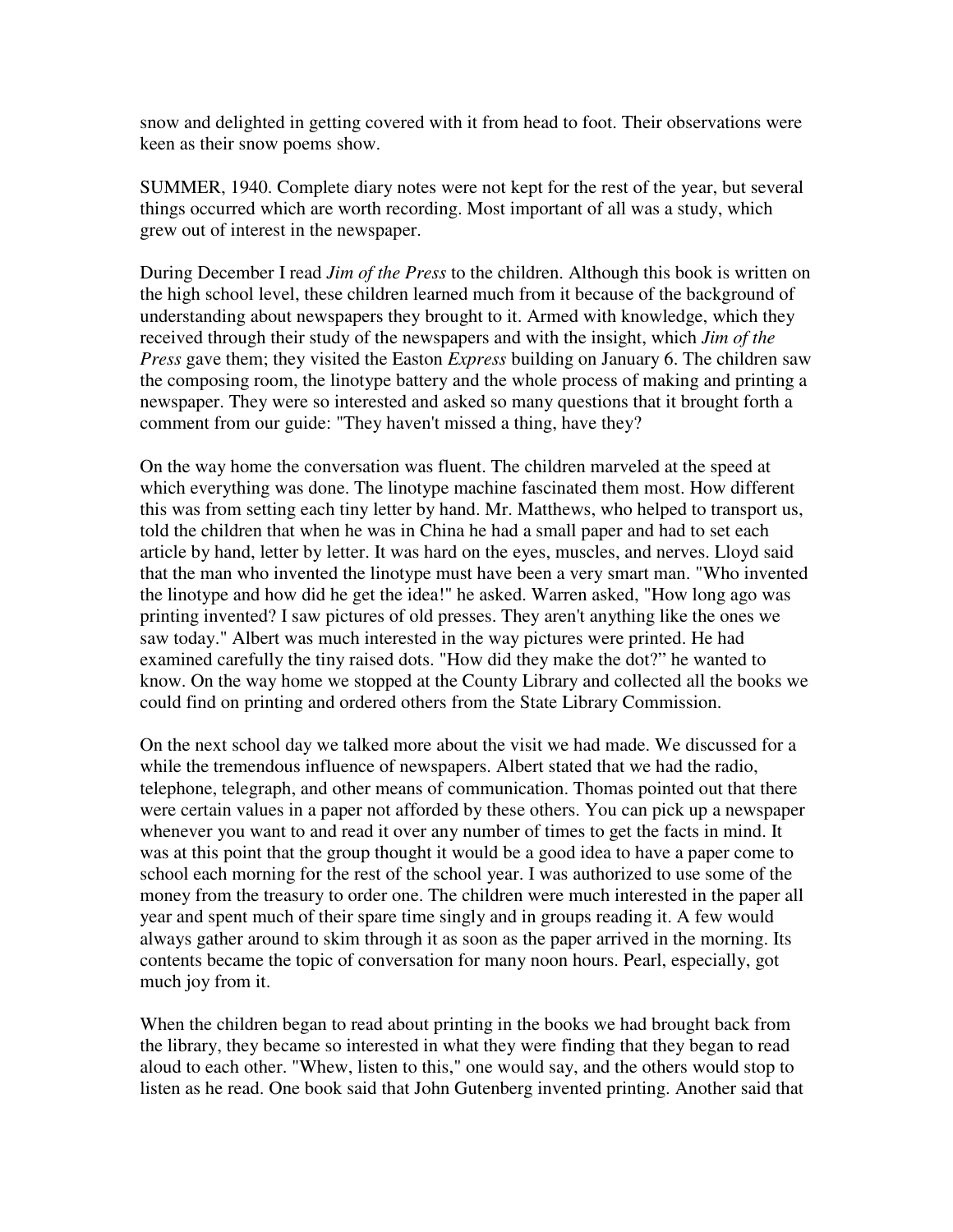it was not John Gutenberg at all but the Chinese who did. They did manage to take some notes for future discussions. Lloyd had never taken notes on this kind of reading before, so I took a little time to teach him how to go about it.

In the discussion that followed, the children agreed that we needed to find out more about the following topics:

**Gutenberg** Invention of movable type Printing before Gutenberg Invention of the printing press Improvements made in the printing press Spread of printing through Europe and to America The linotype Coster, Fust, and Caxton Printing of pictures

Each child selected the topic in which he was most interested and began to do the research for it. Warren went to the town newspaper office to find out more about the linotype. Since this paper comes out only once a week, the newspaper- men were not busy and had time to give to him. Warren had read in Compton's Encyclopedia how the linotype operates, and was able to explain it to the men. They were so impressed by what he knew that they allowed Warren to work the linotype and to make a slug of his name and address. Warren exhibited it proudly to the group and said he would put it into our museum for a few days.

After two days of reading, we discussed how printing was invented. Through the discussion we found that it really was the Chinese who first invented movable type but that, since they did not have an alphabet, it was impracticable. It was difficult to keep 40,000 characters in some sort of order. Edward asked, "Why don't they adopt an alphabet? How did they come to have the system which they use?" Daniel wanted to know how we got our alphabet. The children read that John Gutenberg got his idea for printing by movable type from playing cards that came from China. "How did the Europeans get the cards from China?" they wanted to know. Martha read that it was the invention of papermaking, which made printing practicable. Henry wanted to know what they used before they had paper. How is paper made? Henry is also much interested in Marco Polo, so much so that he continually has part of the group reading over his shoulder as he points things out to them. He found that it was Marco Polo who created interest in the East and made it possible for Gutenberg to be playing with Chinese cards. We listed these topics we wanted to know more about:

Invention of the alphabet Invention of papermaking Writing materials before paper Marco Polo The Crusades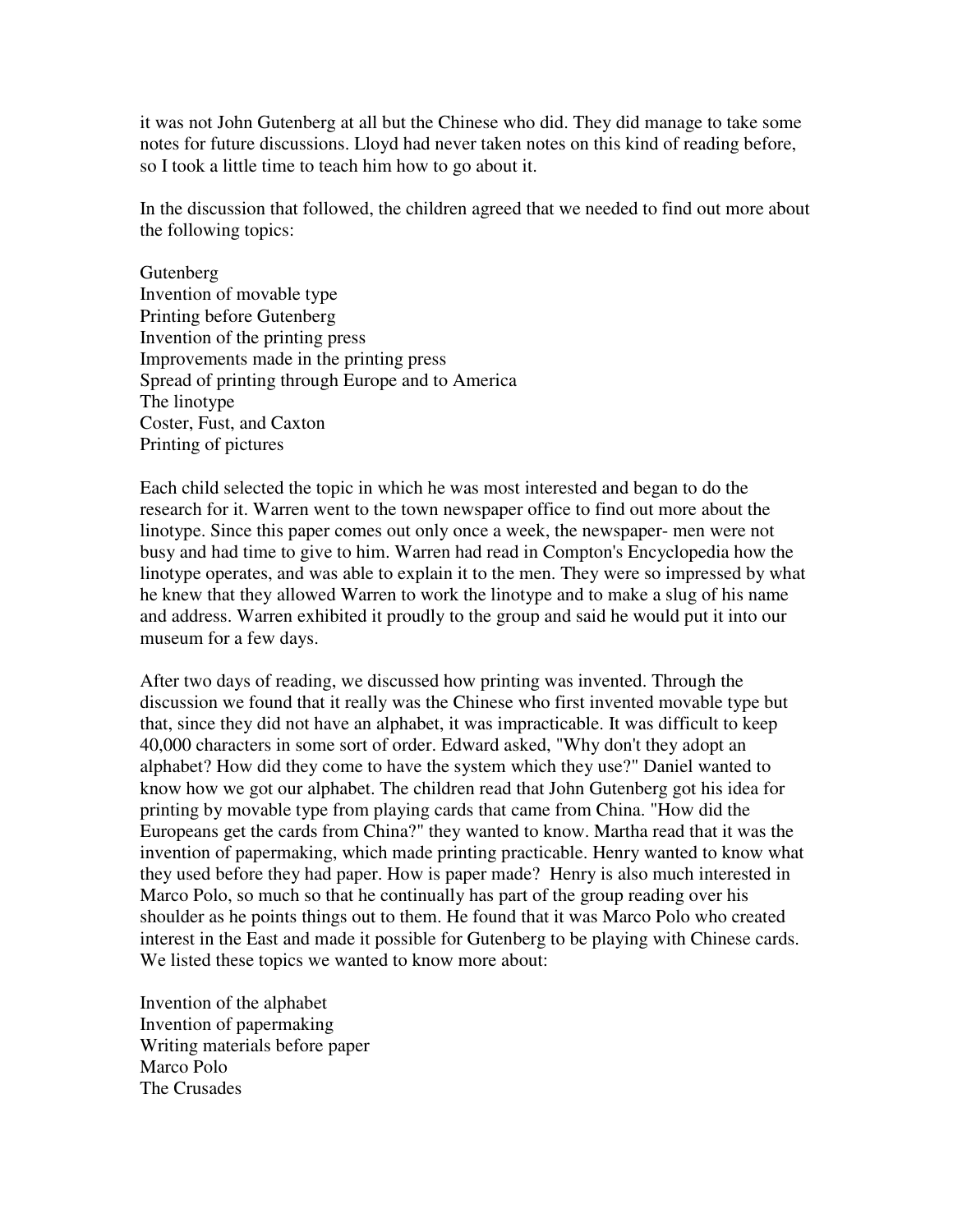China in the time of Marco Polo Europe at the time of Gutenberg

There were now enough topics to go around and each child selected one. Then began a series of research periods, reports, discussions, and more research. They made contributions and asked questions, which sent the reporters back to their books again. As the reports were made, the topics were broken down into more detail. For instance, "Europe at the time of Gutenberg" got to be too big a topic and was divided into:

Monks and monasteries Castle life and warfare Towns and guilds

"Invention of the Alphabet" gave rise to:

The Incas and their writing The writing of the American Indians Legends and the Song of Roland Egyptians **Phoenicians Greeks** Romans

As we read and reported, our notes became more and more voluminous. The children had notes on their own research and some had notes on the reports of others. What to do with all this material became a problem. It was too valuable to discard and yet in its disorganized form it was not worth much. Thomas said in jest, "We ought to make a book, we have enough material for one." I surprised him by saying, "Why not?" The more we thought about it, the more it seemed a sensible thing to do. It was then that we really went to work, being careful to keep our notes accurate and full. As the children read and came across material suitable to a topic someone else was working on, a bibliography card was made for the reference and given to the person working on that topic. As the children were ready to report, they signed up for certain days. The group would listen, giving suggestions and criticisms.

Thomas reported one day on the Crusades. He had a difficult time of it, for he was trying to use the words of the book as he read from his notes. "Say it in your own words, Thomas," I suggested. "Forget your notes." Then followed an exciting tale of the Crusades with all the gory details. He barely mentioned the Children's Crusade, and Helen suggested that he get his material for this from *Boy of the Lost Crusade*.

When Albert gave his report on the monks, Martha said to him, "Have you read *Gabriel and the Hour Book?* That is a beautiful book. Miss Weber, you ought to read it to us."

Some of the reports were unusually well prepared. Lloyd gave a report on the evolution of the book. He had on the desk before him small reproductions which he had made of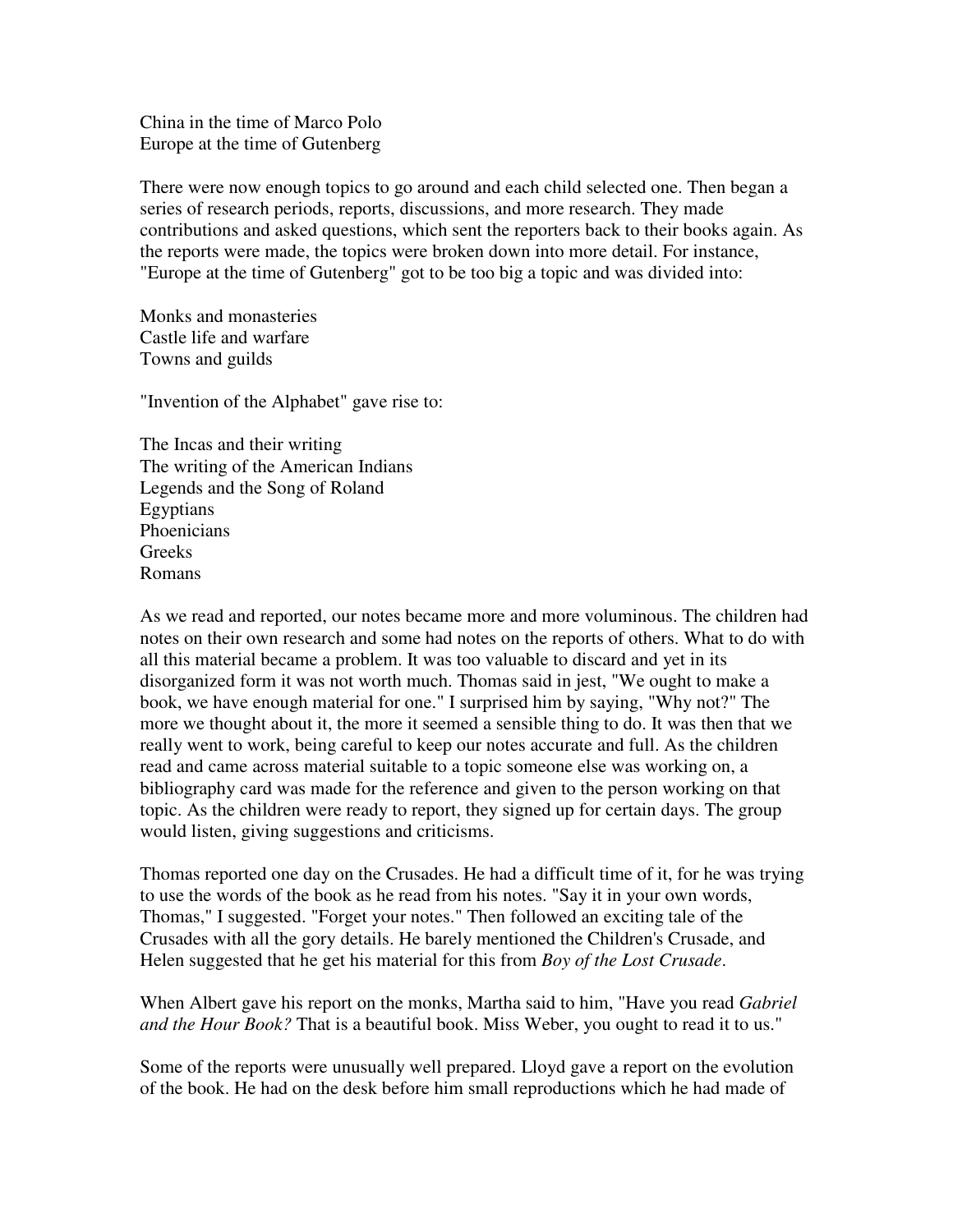the steps in arriving at our present book form. As he talked, he demonstrated. He showed that the oldest book form was a parchment scroll, which stretched often sixteen or seventeen feet in length. Lines were written across the scroll and the scroll unrolled from top downward. In the Buddhist scrolls, the writing ran the entire length of the scroll, which was unrolled sidewise. This was no inconvenience though, as it was not actually read. The Hebrew scrolls of law had the lines written in columns so that the page form could be easily seen. The page form of this scroll gave someone the idea of folding it like on accordion and putting it between blocks of wood. This made it much easier to store the books. Lloyd picked up each of his scrolls in turn and demonstrated exactly what he meant. He folded the Hebrew scroll before the group. Then he picked up a pair of scissors and cut the pages of the folded scroll to show how the next step came. Now if was possible to write on both sides of the leaf and our modern book form came into existence. He put his illustrations into the museum.

The research was hard for Edward and George and they were not much interested until we began to experiment with making paper. These boys made a deckle and mold for us following the directions in Bonser and Mossman, *Industial Arts in the Elementary School.* We made some rag paper, following directions given in this book also. This paper was successful. Our experiment in making parchment was not so successful, however, as we did not stretch the lambskin properly. We also wanted to make paper from papyrus and ordered some from the industrial Arts Cooperative Service. They get papyrus from Florida and as this year was an unusually cold year in Florida, all three crops were frozen.

The children continually added to the museum. They added wood pulp, a piece of commercial parchment, homemade parchment, and homemade rag paper, cardboard type molds which we got from the Easton Express, engraved copper plates, colonial wax tablets, replicas of Babylonian clay tablets, a plaster replica of the Hebrew Code of Laws, and a newspaper photograph of the group, taken while we were at the Easton Express and published in the paper the following Monday. We added to the library also and the shelves became so crowded that they were inconvenient. The boys met one weekend and added shelves the whole length of one side of the room under the windows. The books and museum pieces were spread out. It added much to the attractiveness of the room is well as to the efficiency. Warren exclaimed, "Our room doesn't look like a school any more."

The children visited the County Library in groups for books. They have learned to love books and care for them affectionately. Although we used several hundred books this year, the children did not low or deface a single one.

When all the material was gathered, the group became an Editorial Board. We listed on the board all the topics about which we had found information. We studied the list to discover the organization best suited to it and grouped the topics in this way:

**About Newspapers:**  Printing a newspaper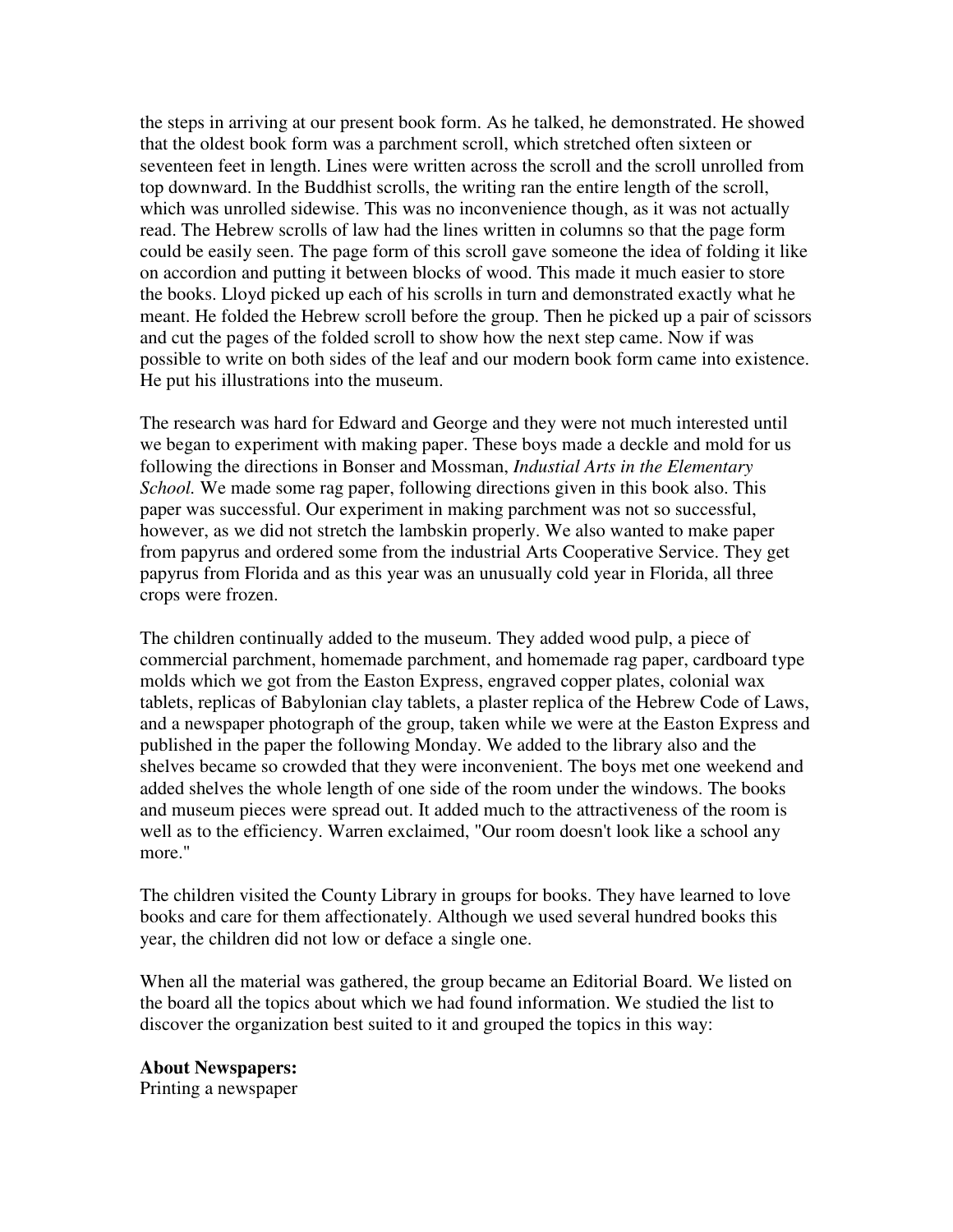The linotype Printing pictures Printing Presses

## **About the invention of Printing:**

Invention of movable type Life of Gutenberg Printing before Gutenberg The Crusades Marco Polo Life in the Middle Ages Castle life Towns Monks and monasteries

## **About the Alphabet:**

Invention of the alphabet Incas Writing of the American Indians The Song of Roland Cave writing Egyptian hieroglyphics Phoenician spread the alphabet Romans spread the alphabet

## **About Writing Materials:**

Egyptian inscriptions Skins used by the shepherds Clay tablets of Babylonia Chinese rag paper Evolution of the book form Papyrus scrolls

## **About Early Civilizations:**

Egyptians Greeks Romans Babylonians Rosetta Stone Sumerians Assyrians Chaldeans **Phoenicians** 

#### **About Modern Writing Materials:**  Pens Pencils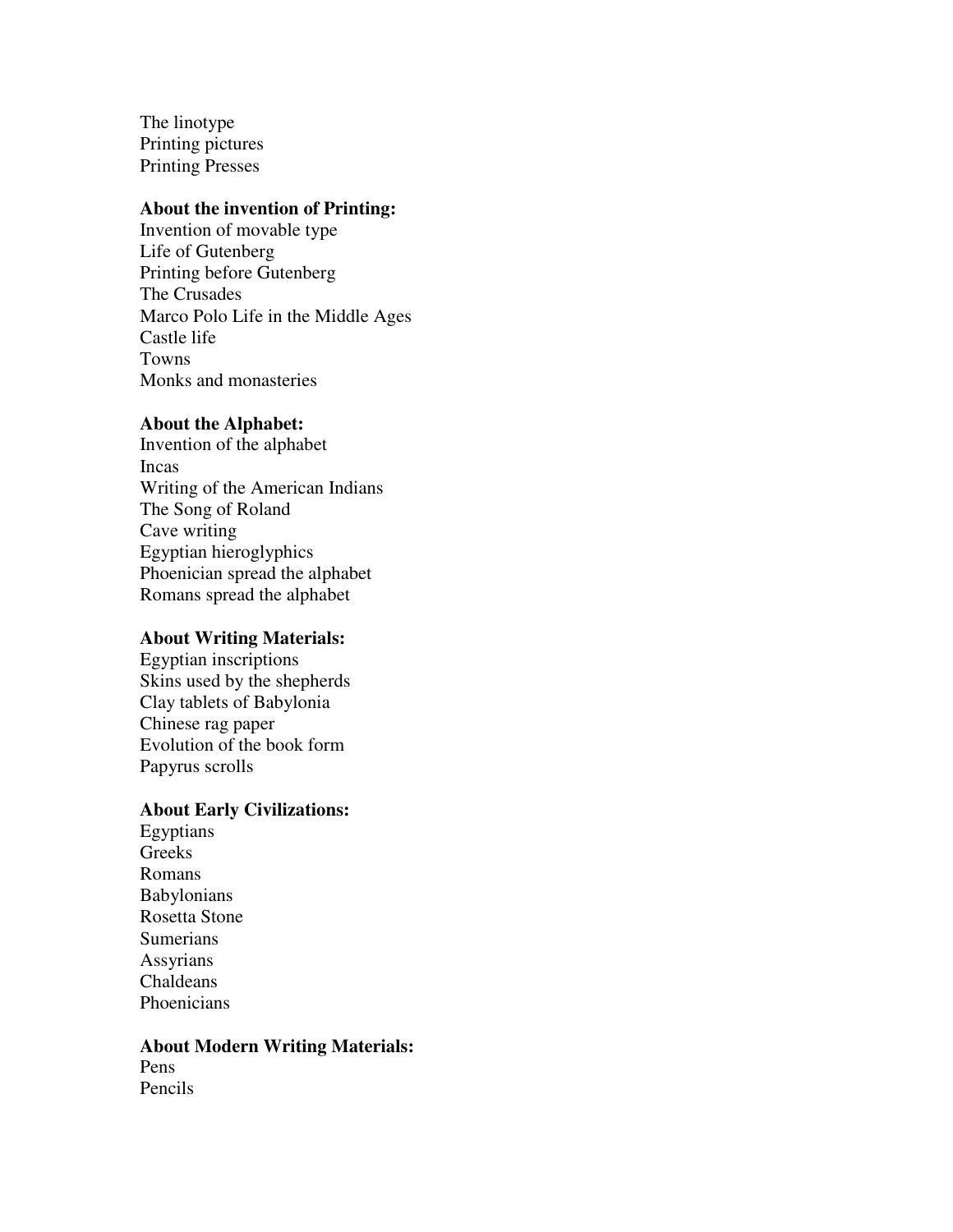# Paper Bookmaking

There were fifteen children in the upper group. (The Cartwrights had moved away after Christmas.) I selected five of the most capable children to serve on the first editorial committee: Warren, Helen, Martha, Lloyd, and Thomas. The rest of the children were divided up among the other five committees. On the first day, I met with the first committee and helped them to learn how to edit material. We followed this procedure:

- I. Read all the material to be familiar with the contents.
- II. Organize the material and divide into chapters.
- III. Compose topic paragraphs to tie the chapters together so that it will make a running story rather than isolated topics.
- IV. Make any changes necessary in the body of the chapters to bring out the point of view indicated in the topic paragraphs.
- V. Go through the whole, correcting English and spelling errors.

I left the group to do the work by themselves. When they were ready, Martha reported to the group. She outlined how they went about their work and then read the topic paragraphs for criticisms.

This committee had divided the material into four chapters in this order:

Printing a Newspaper The Linotype Printing presses Printing Pictures

They began the first chapter with:

*The newspaper is one of the quickest ways of informing us of recent happenings. How a newspaper does this is a fascinating story.* 

To tie the first chapter with the second, they wrote:

*If it were not for the linotype, the printing of newspapers would be a much slower process. Due to the brilliant and ingenious mind of Ottmar Mergenthaler, who invented the complicated linotype machine, we are able to keep informed of events almost as soon as they occur.*

At first Martha said "genius mind." Lloyd said they had argued about this in committee. He thought it should be "ingenious." I asked the group what they thought; as no one knew, I suggested that they look in the dictionary. They could not tell even then, until I suggested that they look at the letter in italics. Henry found "n" after "genius" and "adj." after "ingenious." "I know," he said, "it should be ingenious, because it is an adjective we want."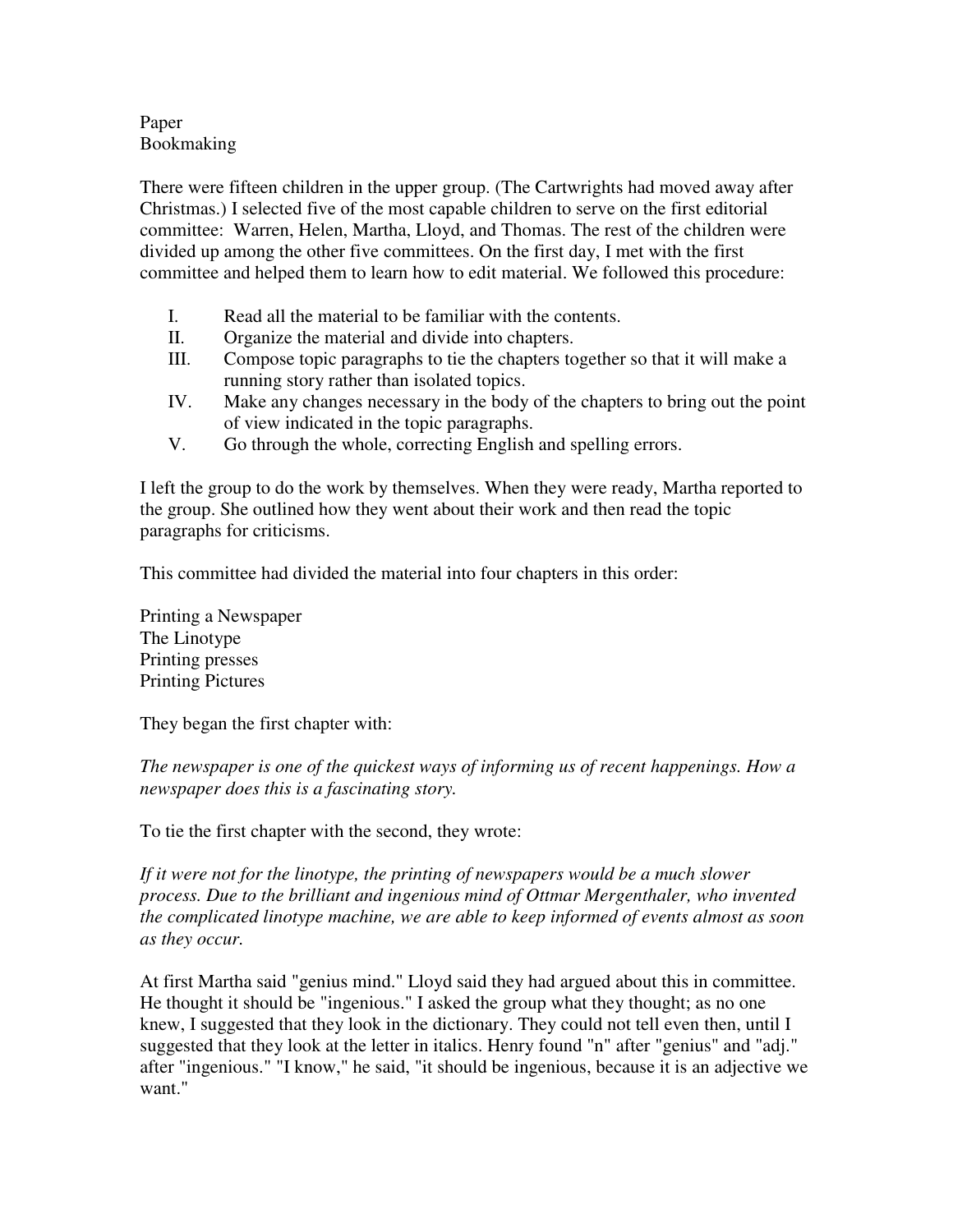They began their third chapter with:

*Printing presses were not always the efficient machines they are today. The earliest presses were very simple and crude.* 

The fourth chapter began:

*Pictures make up an important part of newspapers. They are prepared for printing in a very interesting way.* 

Each member of this committee then became the chairman of one of the other committees to guide them in their editing. As each committee was ready, the members reported to the group for suggestions and criticisms. They considered the suggestions and made further corrections. No one ran out of work, for even after the organizing was done, there was much correcting of English and spelling to be done and some rewriting. The children worked over the stories again and again. Each story went through the hands of practically every member of the group. Many of our chief difficulties were brought up and discussed during English periods. The result was a piece of work of remarkable accuracy and beauty of expression. It took several months of hard work to achieve this but it has been extremely worthwhile.

# **Group II put their material into six chapters.**

The invention of Movable Type Printing Before Gutenberg The Crusades and Printing Marco Polo The Spread of Printing Books in the Middle Ages

These were the topic paragraphs they composed:

*Chapter 5. Reproducing by means of engraved blocks was a slow and difficult process. It wasn't until the invention of movable type that printed material became available to more than a few people. We credit the discovery of printing with movable type to John Gutenberg.* 

This topic ties up this section with the preceding section and then goes on to tell of the life of Gutenberg and how he invented movable type.

*Chapter 6. As we have said, the Chinese before the time of Gutenberg had already invented a kind of printing.* 

*Chapter 7. The invention of movable type and printing might have come at a much later date if it had not been for the Crusades. The Crusades opened up a new world to Europe.*

They ended the chapter by saying: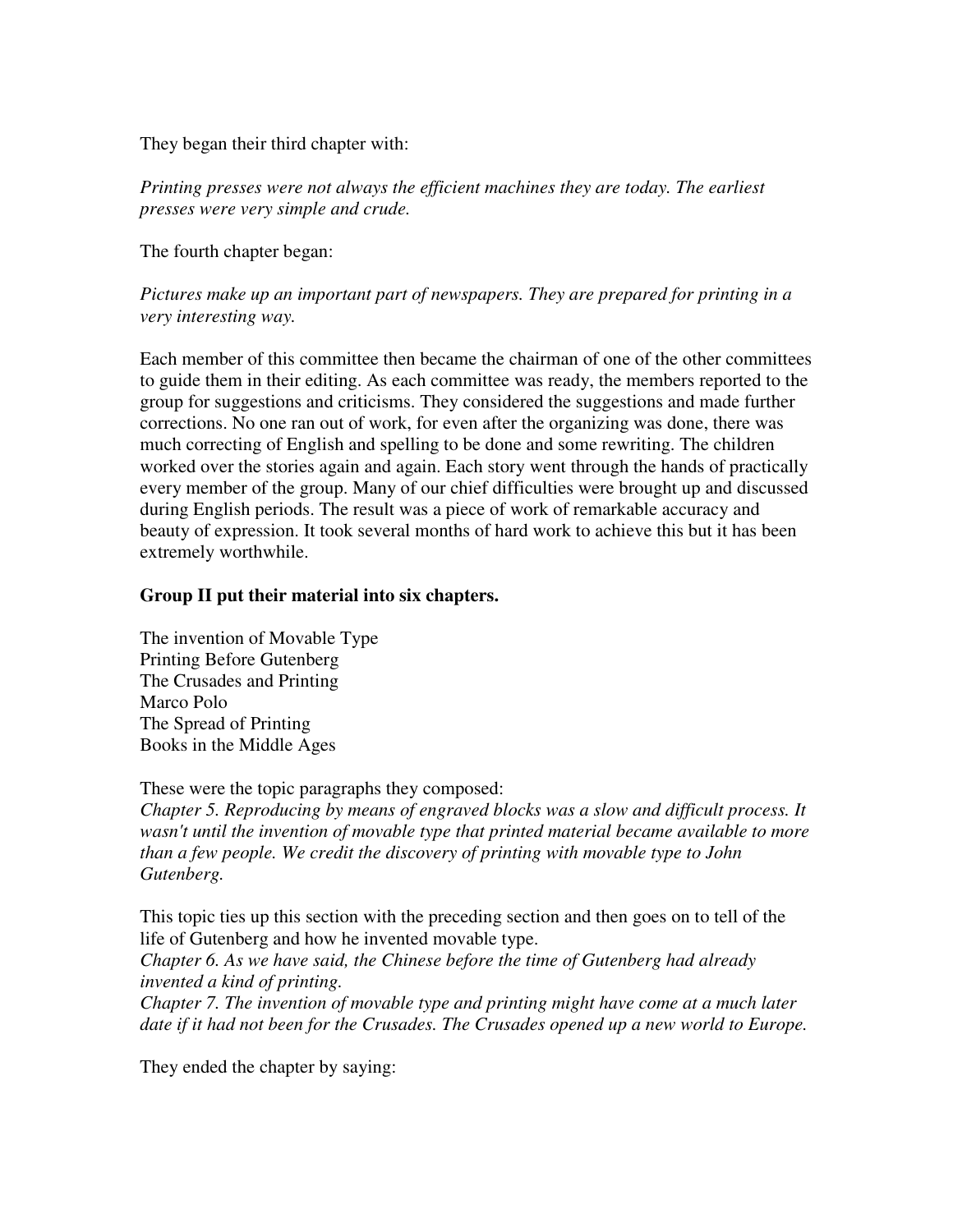*Some of the Crusaders brought back playing cards such as the ones from which Gutenberg got his idea to invent movable type. It was due to the invention of printing that enough books could be made about the travels of Marco Polo and others to start men on the idea of sailing dangerous and unknown seas to find a new route to the East.* 

And they began the next chapter like this:

*Marco Polo should be mentioned as well as the Crusader for the interest he aroused in the East and because this interest led to the discovery of many things.* 

The last paragraph in this chapter explains the first:

*When Constantinople was captured by the Turks and there was much trouble in the East, people could no longer go safely by the old routes to get these luxuries. It was then that Columbus tried to find a route to the East by sailing West. The Crusades and Marco Polo not only opened up the way for printing in Europe but for a new civilization as well.* 

*Chapter 9. Printing spread rapidly over the countries of Europe after the invention of movable type.* 

This chapter goes on to tell how books came to be printed all over Europe and ends with this paragraph:

*When books came to be printed in the languages of the various countries, people became interested in reading and in getting an education. This was responsible for many changes in the world. The fact that some people could read had a great deal to do with the spread of the Protestant religion.* 

*Chapter 10. Before books were printed there was little interest in learning. During this time there was one group of people who kept learning alive by copying by hand the scrolls of the ancient world. They were the monks.* 

This chapter describes the living of the monks and contrasts this with the living in the outside world, in the cities, and in the towns, and ends by saying: *It was into this kind of world that John Gutenberg was born and it was this kind of a world, which produced printing.* 

The other committees treated their material in the same way. Five other chapters were added to the book: Inventing the Alphabet Writing Materials Early Civilizations Modern Writing Materials Bookmaking

As we gathered information, we delved into ancient backgrounds whenever we needed to and then came up to the present again. In order to help develop a sense of time, we used the device of the time line. At the end of the study we decided to include this chronology in the book. We also listed a bibliography.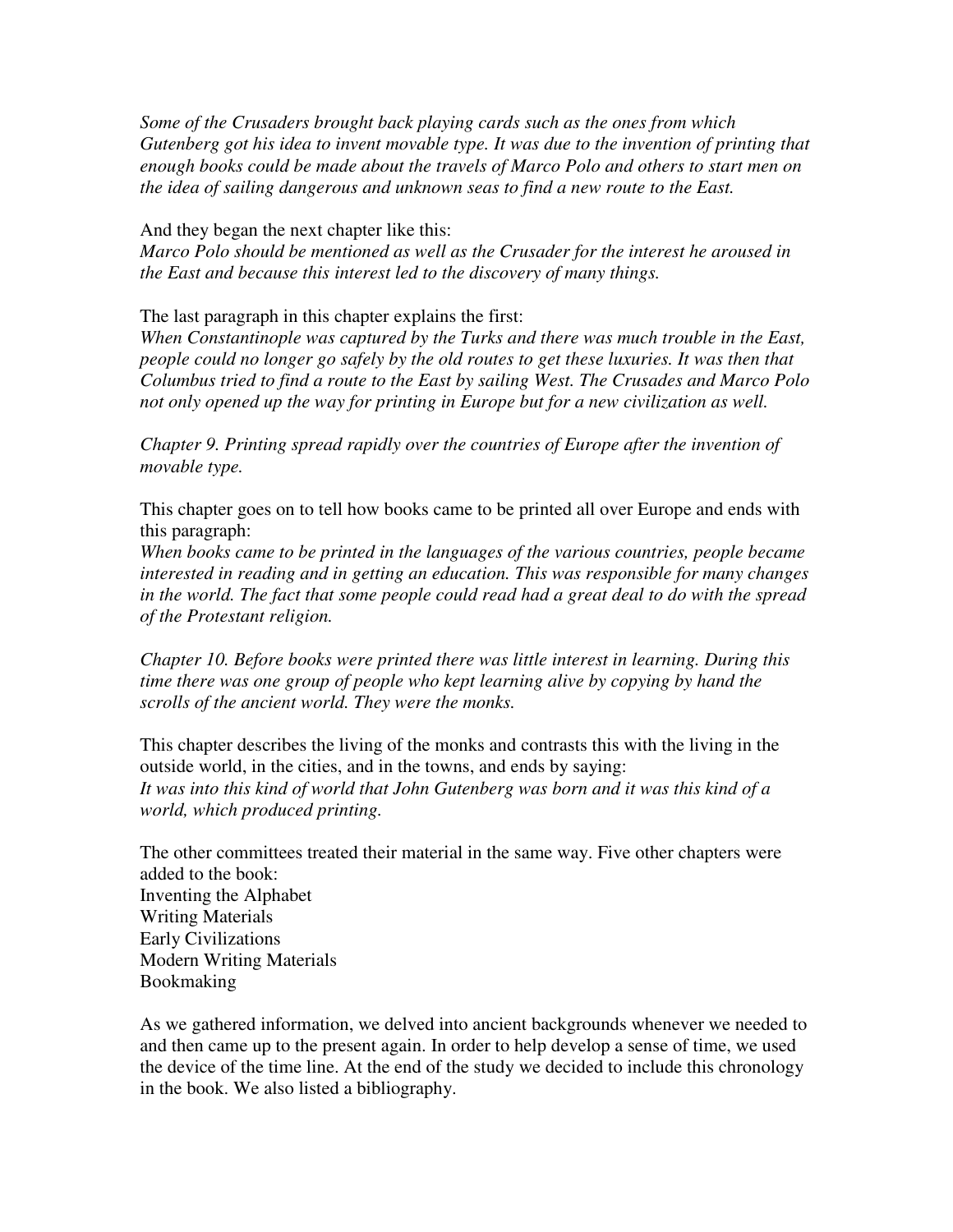The children made the following illustrations for the book:

Old Wooden Press Punch and Matrix A Crusader An Illuminated Manuscript Page Various Ways of Keeping Records in Former Times Peruvian Quipu Notched Stick Birch Bark Vampum Egyptian Hieroglyphics Chinese Characters How we got the ABC's Writing Materials Egyptian Papyrus Roll Babylonian Cuneiform Greek Wax Tablet How Our Book Form Came to Be How a Modern Book is Made

Since we worked right up to the last day editing the book, it was necessary for the children to return to school for a few days in the early summer. At this time the children folded and marked paper for the pages and traced the illustrations. I typed the entire book. The children sewed the signatures and we all had a hand in binding the book in bookbinding board and vellum. Helen cut a linoleum block, showing a scroll, for the end papers. It became a beautiful book, and very valuable to us. A friend of mine offered to reproduce copies of the book exactly as we made it. The book was photographed page by page. There were enough books reproduced so that each child could have one for his own. We presented the County Library and some of our friends with others.

We had one other interesting experience in this study. On May 25, we visited the Metropolitan Museum of Art in New York City. Warren had carried on a correspondence with the museum and had acquired a guide for us. Mr. Grier took the children on a tour to see some of the authentic works of the writing of the early civilizations. He taught the children to read some of the symbols in the Egyptian hieroglyphics. He showed them examples of Egyptian, Cretan, Greek, and Roman writing and writing materials. The children saw Babylonian clay tablets; Greek wax tablets and Egyptian papyrus scrolls. The illuminated manuscripts fascinated them most. Mr. Grier brought the parchment manuscript from the museum library and turned the pages while the group gazed in wonder and admiration.

The children also saw mummies, mummy cases, ancient Egyptian jewelry, and implements of work and war. They saw pyramids, Roman homes, and a monastery. They saw feudal armor. There was even time for a half-hour movie which showed how the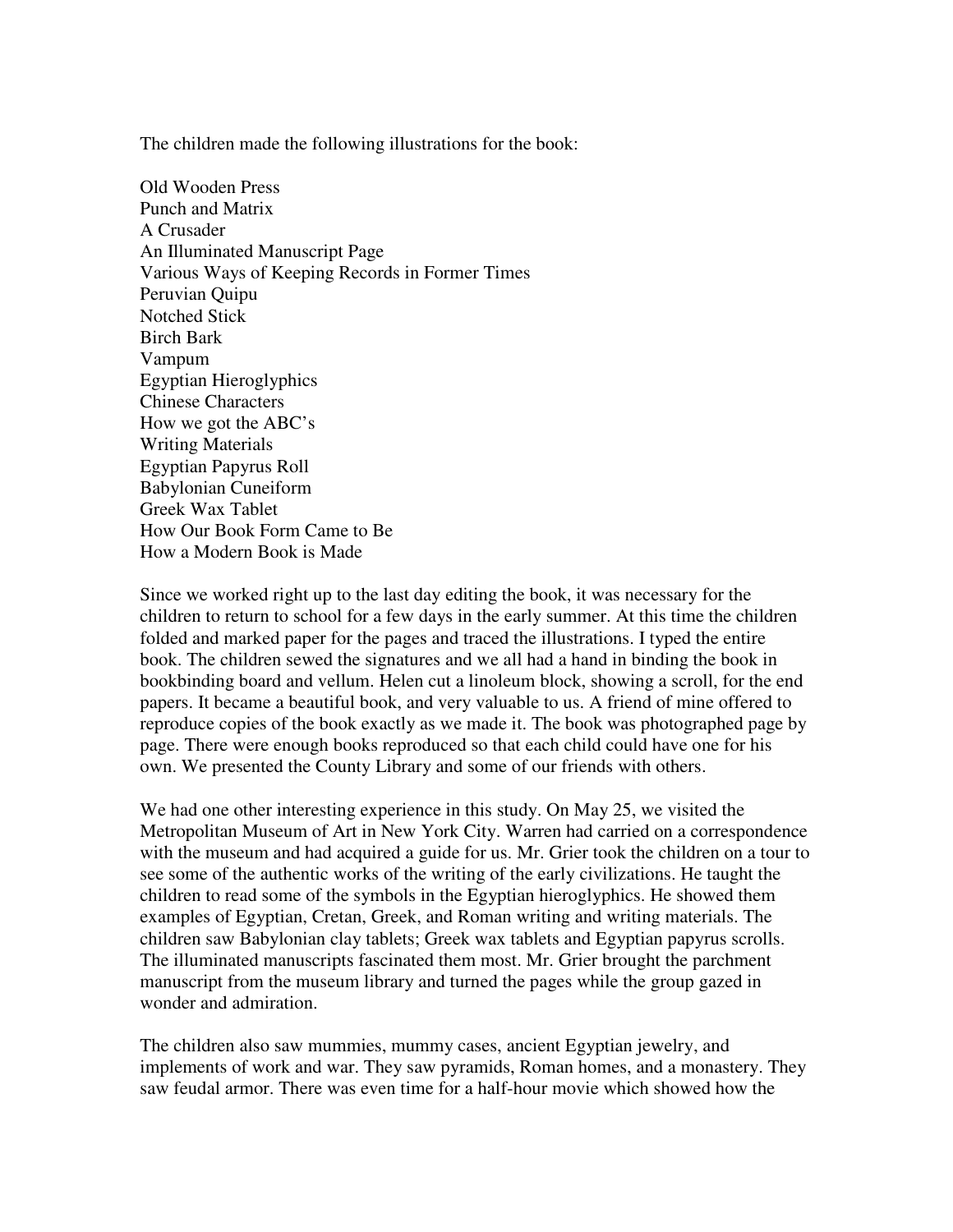museum explorers find and strip Egyptian tombs and how a mummy is unwrapped. Many things were cleared up for the children, which they did not quite understand through their study.

As I look back over this study I feel that I have accomplished my purpose. The children have done thinking that is important in developing understandings and ideals. This thinking has been continually tied up with immediate experiences or the ideas would have been barren and meaningless to the children. The children have a better understanding of their place in the world. The rest of the school year was as rich as this part. This study could not have been so fruitful or meaningful if it had not taken place in an environment in which children are constantly living rich experiences and are continually being helped to understand and solve the problems, which arise in their daily living. Two other incidents should be recorded, both of which are testimonies to the fact that, whenever there is equality of opportunity in education, the gifted children not only do not suffer and become mediocre but are able to develop their capacities to the maximum.

One day this spring I gave a standard achievement test to the older children. Since it took all day to give it, I had the problem of finding something for the little children to do in the meantime. Martha offered to take care of them. The night before the testing, Martha took books home and made out some lesson plans which she showed me the next morning. They were as carefully thought out as my own plans, even to the extent of stating the purpose of each lesson. Martha helped the little children with the gardening around their little house. They took a walk and Martha helped them to write a story about the things they saw. They continued with their reading and with spontaneous dramatization during the story hour. Martha helped them wash up for lunch and then supervised the noon period. The children played games, sang, printed, and modeled in clay. Before they went home, Martha helped them with spelling and numbers When a child of twelve can be with a group of little children for a whole day and keep the group happy and busy with worth-while tasks, she is being educated in the fullest sense of the word.

The second story also concerns Martha. We had a puppet show as usual this spring. There were three performances at the schoolhouse, and we were invited to take the show to the town high school and to Blair Academy. The primary children gave the story of *Little Black Sambo*. It was entirely produced by Martha. She helped the little children make the puppets and creatively to work out the dramatization. Martha helped the little children to select the ones who would finally take the part. Eric was *Little Black Sambo*. Martha was able to bring out of that shy little boy's latent abilities which I had not been able to reach. Martha also taught each child what his responsibilities were so that on the evenings of the entertainment she was able to sit on the audience side of the curtain to watch the results of her efforts. When it was over, Martha caught my eye and we two teachers knew we had done our work well.

## **POSTLUDE**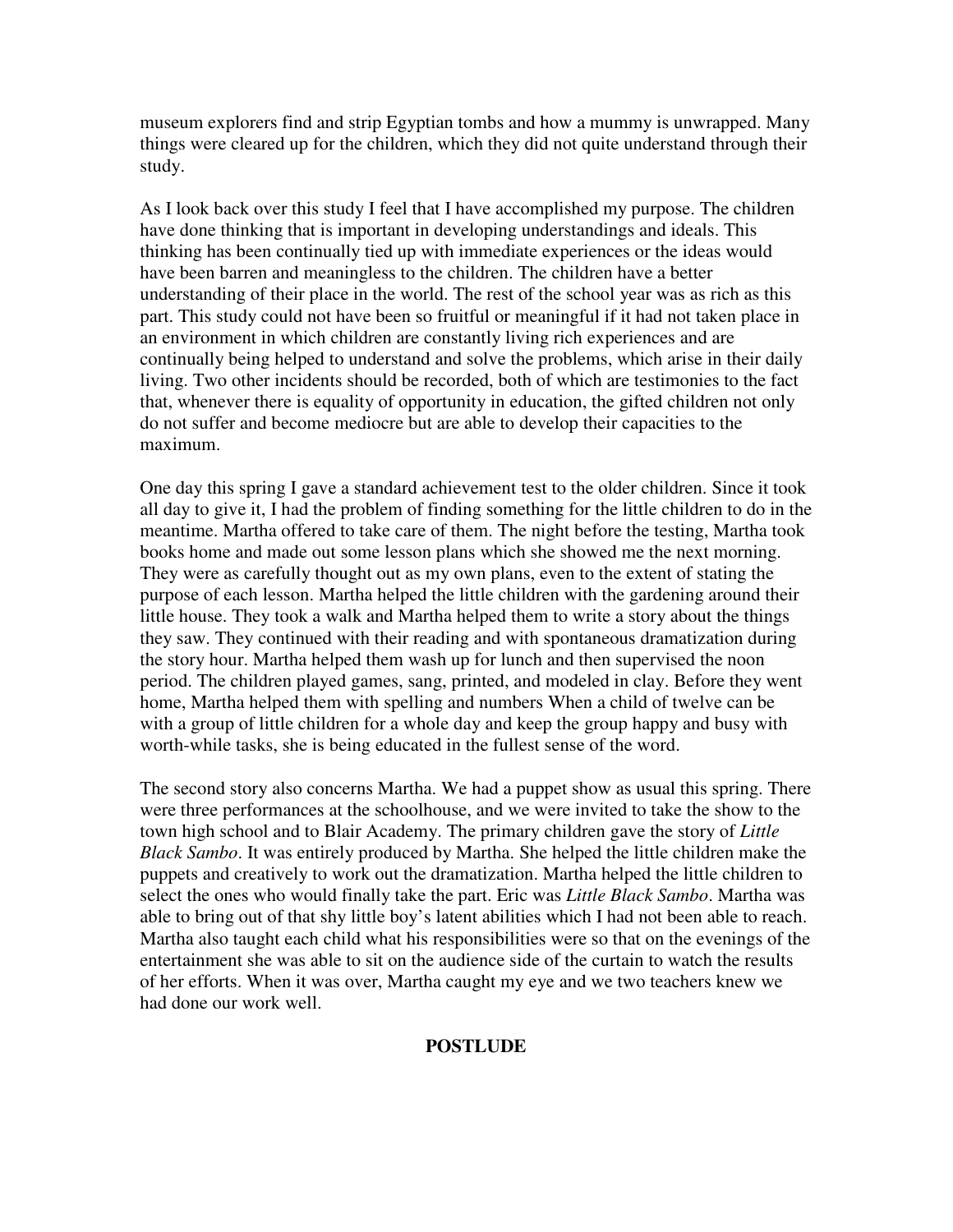At the end of this fourth year, I left Stony Grove. If I have been successful in making these children real to you, you are asking, "What has happened to them? What are they doing now?" The answers to these questions are so important that the purpose of this book would not be fulfilled without them.

Anna Olseuski and Olga Prinlak were the first to leave our school. Anna went to the town high school, graduated with honors, and left our community to do secretarial work in a large city.

Olga was not allowed to go to high school, as Mr. Prinlak, at that time, did not believe in an education, especially for girls. Olga went to New York to do housework. With her first savings she had her teeth attended to. Since then she has sent money home regularly to help clothe the younger children. She has done much to persuade her parents that the younger girls should go on to high school.

Frank Prinlak, Ralph Jones, and Catherine Sametis left Stony Grove in June 1938.

For some time Frank was employed on a large fruit farm. One day, on my rounds about the county, I stopped to have lunch at a diner. The waitress was saying to a man at the counter, "I'll bet you're sorry to lose Frank." "Sorry!" exclaimed the man. "Why, he's the best worker I ever had. You can bet if it were anybody else than Uncle Sam, he wouldn't get him!" They were talking about Frank Prinlak. Frank is now in the navy.

Ralph is in the ground force of the air arm of the navy. For a while after he left high school he was employed in a garage and later in war work. Ralph did not do well in high school. His only interest was in mechanics. He is now doing the kind of work he likes, as his last cheerful letter shows.

One evening this spring I was invited by Catherine and Sophia to have dinner with them. The house was clean and in order, quite a contrast to the way it looked eight years ago when I first stepped into it. The girls had prepared the dinner. There was roast chicken; mashed potatoes; snap beans; an apple, turnip, celery and lettuce salad; vanilla pudding; coffee for Mrs. Sametis and myself and milk for the others. The salad recipe was one Catherine had learned from one of Miss Moran's demonstrations. As I watched Catherine cut the apples, leaving the red skin on, and deftly toss the salad with a spoon and fork, I realized that this was not merely a company procedure, but that Catherine had had plenty of practice.

Both girls were wearing dresses they had made. Sophia showed me her new spring clothes, which she had carefully planned and purchased. Catherine showed me the lovely cretonne the girls had bought to make a cover for the living-room davenport.

The main talk of the evening centered around the problem of whether it would be advisable for the girls to go into war work or to go to New York to start on the secretarial career for which they were prepared. Since Catherine graduated from high school she has been secretary and assistant to a doctor in a near-by city. Sophia graduated from high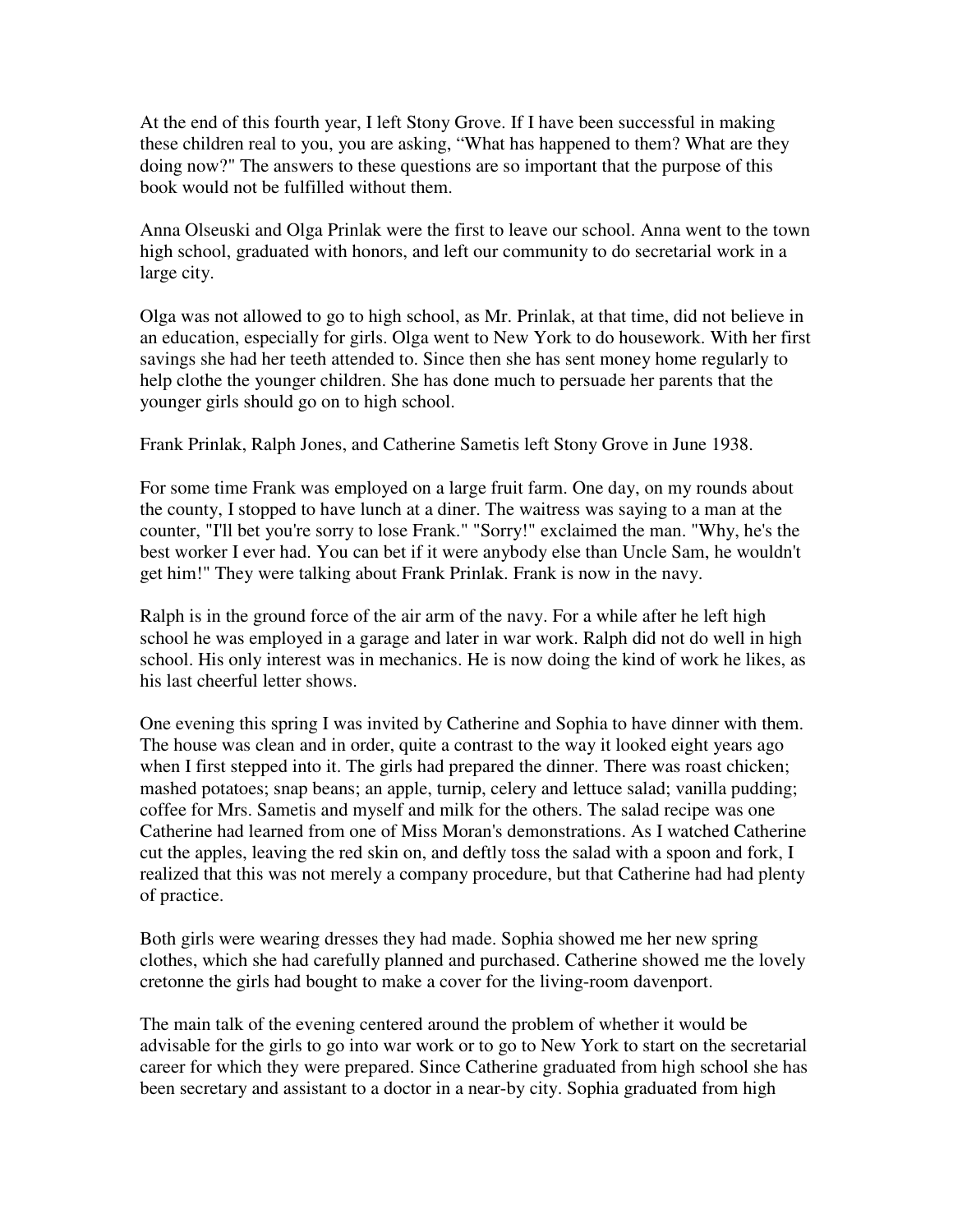school last spring. After considering all sides of the question, the girls made the decision to go to New York this fall. They will live with their aunt and uncle until they find what they want to do.

Later that evening Mrs. Sametis said to me, "Do you know, I never thought I'd be proud of my children, but I am."

In the fall of 1939, Sophia Sametis, Doris Andrews, Mary Olseuski, and Ruth Thompson went to high school. At the end of that school year, the high school awarded certificates of merit for scholarship and good citizenship to three students from each of the undergraduate classes. Anna was one of the three juniors. The three freshmen who received the certificates were Ruth, Sophia, and Mary. Stony Grove pupils make up about 4 per cent of the total high school enrollment, and yet almost 50 per cent of the students receiving the awards were former pupils of Stony Grove.

Doris and May left the community that year and I have lost track of them. Mary has a secretarial position in the city. Ruth graduated from high school last spring and is now married to a fine young aviator. She is eagerly looking forward to making the home she has dreamed about. Ruth will undoubtedly make a good wife and mother. She has an unusual amount of good, practical common sense.

Thomas Lenick, Edward Veniski, George Prinlak, and Warren Hill left Stony Grove in the spring of 1940. We allowed Helen Olsuski to go on to high school also, for she was maturing rapidly and needed the challenge of association with her peers.

In two months' time, Warren had made enough of an impression upon the more sophisticated town children to be elected president of the freshman class. The following year, Helen was elected president of the sophomore class. When Helen and Warren were juniors, they revived their interest in puppets and, with their art teacher, taught their classmates how to put on a show. Helen was valedictorian when she graduated this spring.

George did not go to high school. He spent some time in the Civilian Conservation Corps and left it with a fine record. He is now in the navy.

Edward went to high school until he was sixteen, and since the high school had nothing for him, he left it to work on the farm. To be sure, he took the right course for him, vocational agriculture, and while he was in the agriculture laboratory he was happy, but a vocational course is not the whole answer, by any means, for these slow-moving children.

If the high school had been willing to start where Edward was, it could have taught him much more. On each level of increasing maturity, Edward could have learned more about getting the full meaning from printed matter, from the newspapers, magazines, books, farm publications, etc. He could have learned to express himself more adequately. He could have been helped to make his maximum contribution to his new enlarged society.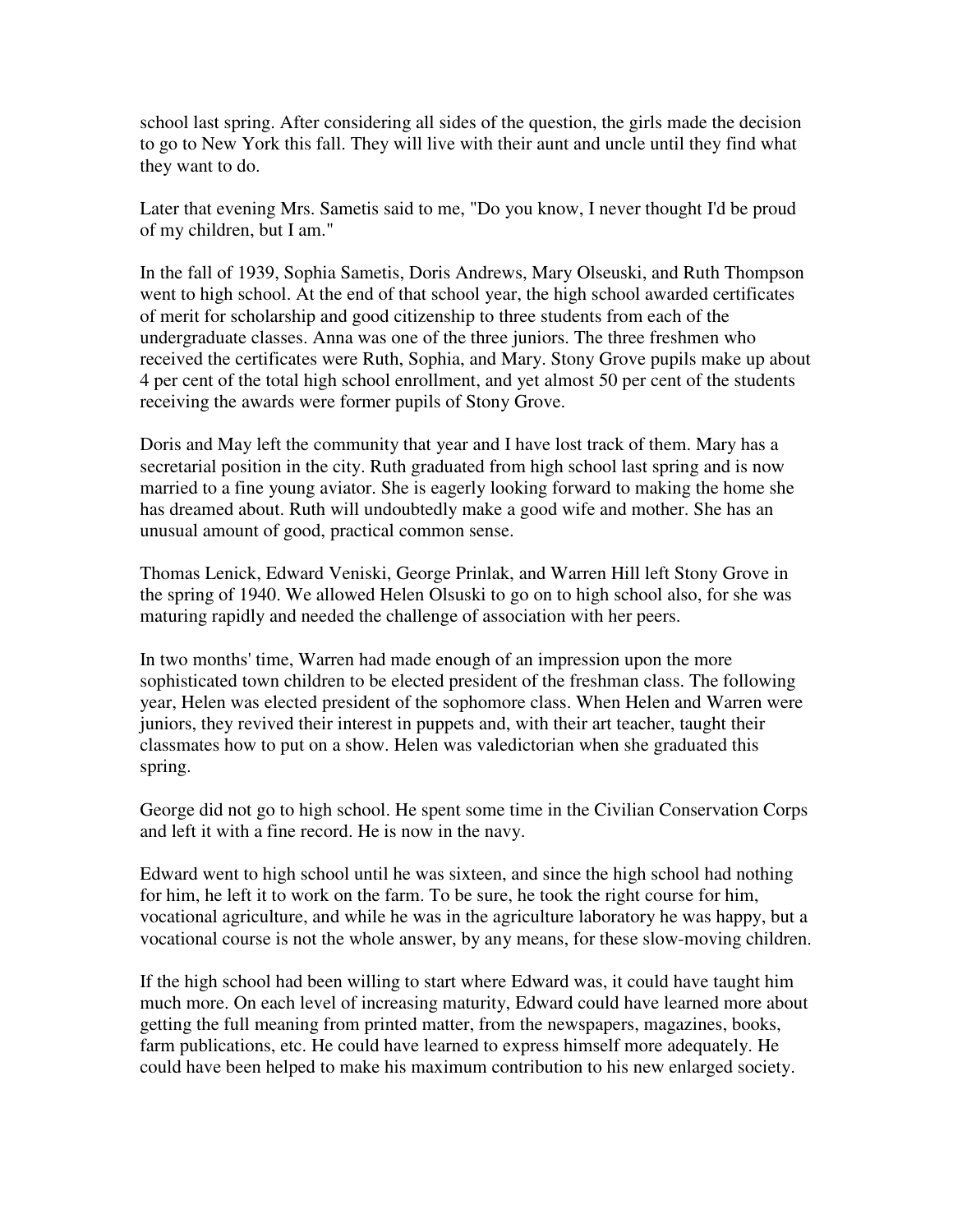In other words, Edward could have continued to grow along all the lines described in this story.

Education should be thought of as growth, and this growth an ever-present process for as long as life lasts. It stopped being that in high school for Edward, and for how many other children in the country! Instead, these children sit, patiently waiting for the day when the law allows them to "quit" What a waste for our democracy of human resources!

Thomas went to high school with high hopes. He was going to make something of himself. He was going to show his stepmother that he did have good "stuff" in him. Thomas lasted six months. He came to me one day and said, "I've quit, Miss Weber. I get into trouble with all my teachers because I can't learn what's in the books. I'm just wasting my time there." I talked with Thomas for a long time to renew his faith in himself, to try to prove to him that he wasn't entirely it fault because he found no meaning in high school. Thomas got a job in a photographer's laboratory in a small factory. He soon earned enough money to buy a secondhand car in good condition. From then on he visited me frequently. His well-groomed appearance and confident manner assured me that all was well with Thomas. One day he told me how much he had saved, and when I asked him what he was saving for, he said, "Well, someday I want to get married, and you know that takes a great deal of money."

Thomas read the papers regularly and we used to have lengthy discussions on the government and the state of affairs in the world. His opinions were based on facts and were without blind emotion. Thomas is now in the navy. He is one member of the armed forces who really knows what we are fighting for!

Andrew Dulio and the Cartwrights left Stony Grove during the winter of 1939-1940 and Lloyd Matthews left at the end of the same year. The Cartwrights left the neighborhood and I lost contact with them.

After Andrew moved, he finished out the rear at his new school and then went to work on his father's farm. One day, some time ago, when Andrew was still at Stony Grove and I was visiting at his home, he took me out to show me his father's animals. It was then that he said he would rather be a farmer than anything else in the world. He had his arms around the neck of a cow and was rubbing his cheek against hers. His face lighted up as he remarked, "She's such a nice cow, Miss Weber."

Lloyd left because his parents bought a farm in another state. Mrs. Matthews told me that spending a year in our neighborhood was one of the best things that ever happened to Lloyd. From a self-centered boy who almost spoiled our Christmas play, he matured considerably and became an efficient president and one of the most capable editors our school paper ever had.

In September 1942, Pearl Prinlak, Albert Hill, and Daniel Cole entered high school. Pearl is taking the Commercial Course, while Albert and Daniel are taking Vocational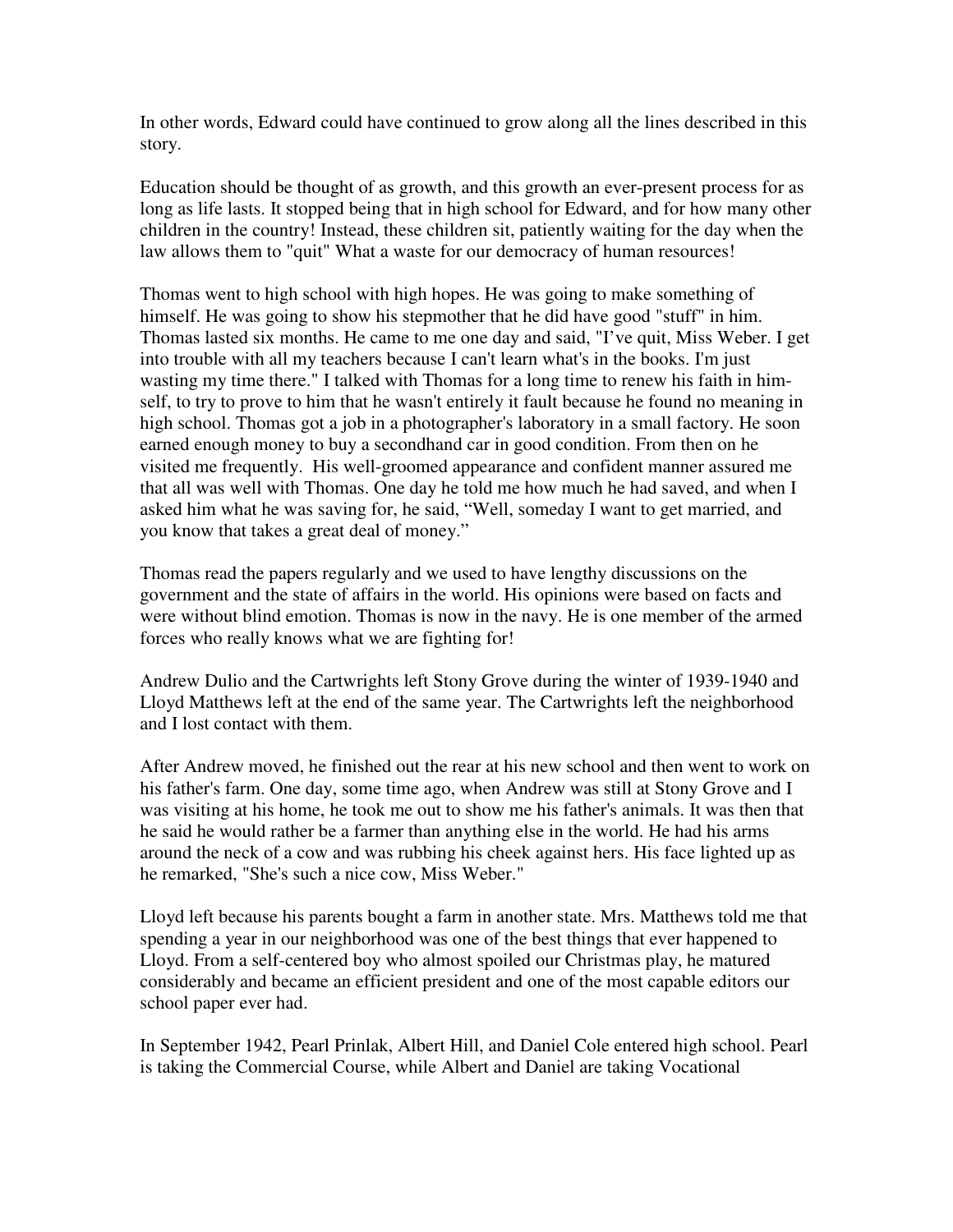Agriculture. Daniel is doing unusually well and shows promise of becoming a fine farmer.

Martha, also, was a freshman in high school that year. Four years ago, after all the Joneses but Ralph and Martha were married, their grandmother decided that she would retire and take her much-deserved and long-overdue rest. Mr. Jones and Ralph moved to town, and Martha went to live with one of her married sisters.

Martha entered the seventh grade of the town school and the next two years were unhappy ones for her. She found herself in an undisciplined class with a weak teacher. She resented the whole situation and became one of the leaders in continually devising new pranks. When I talked with her and suggested that she join the local 4-H Club, and the Girl Scouts, she said, "They don't do anything. They're so silly." When I reminded her that she wasn't doing anything to help change the situation, she echoed Ralph's attitude of a few years before, "What's the use!" Martha was beginning to go through the adjustments of adolescence and there was no one to help her. I could not be close enough to the situation to make a real difference.

Now that Martha is in high school, things are no better. She is not doing the work of which she is capable and is wasting her many fine talents. What an opportunity the high school is missing!

What about Stony Grove in the four years since I left it?

 In spite of the fact that the salary was meager, that the boarding place was unattractive to a girl raised with modern conveniences, and that the neighborhood lacked urban recreational facilities, a young girl with fine recommendations took the position. It was to be her first year of teaching. What she lacked in the way of maturity we thought, would be made up by her other qualifications. She knew music, art, and literature. She had been an excellent student and had been elected to Kappa Delta Pi in her junior year.

Since we were aware of the difficulties of the situation, we gave the young teacher a great deal of help. When I told the children I had taken a position as a helping teacher, I also explained to them that it would be fine for them to have a new teacher that a new teacher would bring new ideas into the community just as our new pupils and new families always did. In fact, I did such a good job and the children began to look forward to the new teacher with such eagerness that, I must confess, I felt somewhat lonesome those last few days. There were none of the usual fond farewells, which of course, was the way it should have been. It wasn't until a week after I had left that the children remembered to give me a parting gift and a party.

For three days the new teacher watched me work with the children, and she helped where she was able. During this time I acquainted her with the school and the records of the children, and we made the plans for the first week.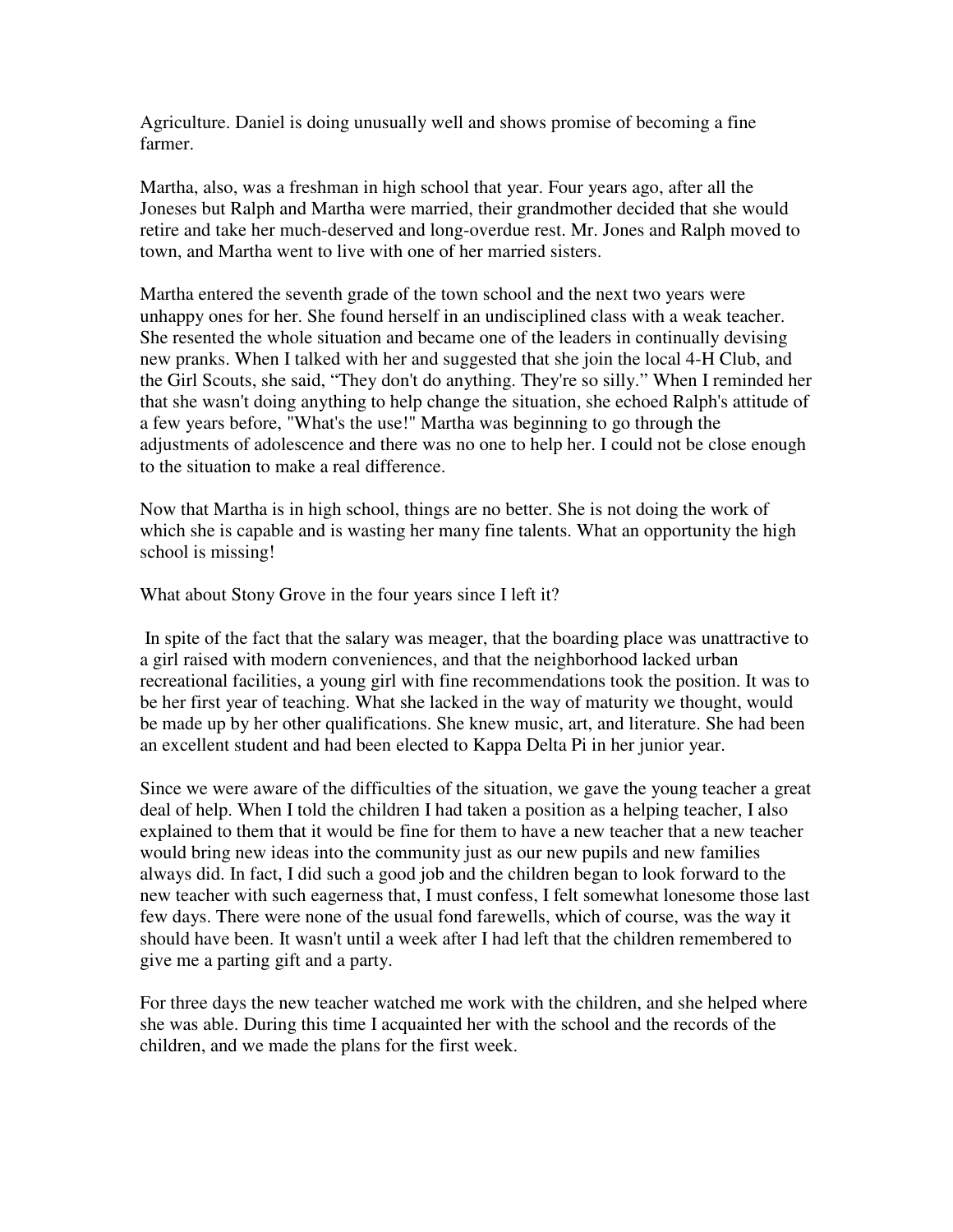For that first week, while the teacher allowed the children to share in the directing of their activities the program of the school continued normally and the teacher learned much from the children. On the following Saturday, however, in spite of all the advice she had received, the teacher worked at the schoolhouse rearranging furniture and changing the charts on the bulletin boards.

When the children arrived on Monday morning, they rebelled. In the first place, as an outsider, before she had been completely accepted by the group, the teacher had taken the liberty of making changes in mitten that concerned the group, without regard for the children who had always shared in making decisions, which concerned them. The children resented this. But their resentment might have passed if the changes had been good ones. The children had learned how to make the best use of light as they worked on the various kinds of activities, in order to prevent eyestrain. Now they found all the desks facing the windows. They had learned that the bulletin board has a more valuable use than that of a display space for pictures. They had used the bulletin board for notices, for charts regarding housekeeping duties, and for other charts of this kind to which they had to refer frequently. Now the children found their charts high above the teacher's desk out of their reach, and on the bulletin board were pictures of animal pets, which could have been easily seen if they had been placed in any other part of the small room. No doubt, the teacher had been taught, as I had, that a good way to start a unit of study was to put some attractive picture on the bulletin board, but what had she learned about children sharing in the learning process! What had she learned about sizing up the situation and acting intelligently upon what she found! Like most of us in this highly civilized world, she has spent so much time learning what someone else thought or did that she has had no time to learn to do original, critical thinking.

These are some of the incidents, which made the children lose faith in the ability of the teacher to guide them.

The parents, too, were wondering. Didn't she care about them and the children? She never took the trouble to visit than. They knew it wasn't schoolwork that kept her too busy to visit them, for she was out frequently with companions they thought she had chosen unwisely. The teacher knew nothing about rural customs and codes and did not care to learn.

The teacher began to be more and more careless about her appearance and the appearance of the room and after a time the children stopped caring also. They began to refuse to do home keeping duties and to "work for the teacher."

The situation gradually become worse. At first the children tried to talk it out with the teacher, but this resulted, as time went on, in bickering and complaining. Finally, "She knows it all, let her do it" came to be the way out of all responsibility for them.

This is not the first time a group of children have reached a high degree of self-control one year and then have thrown over all discipline the next year with another teacher. If, under circumstances such as I have described, the children had not been critical, if they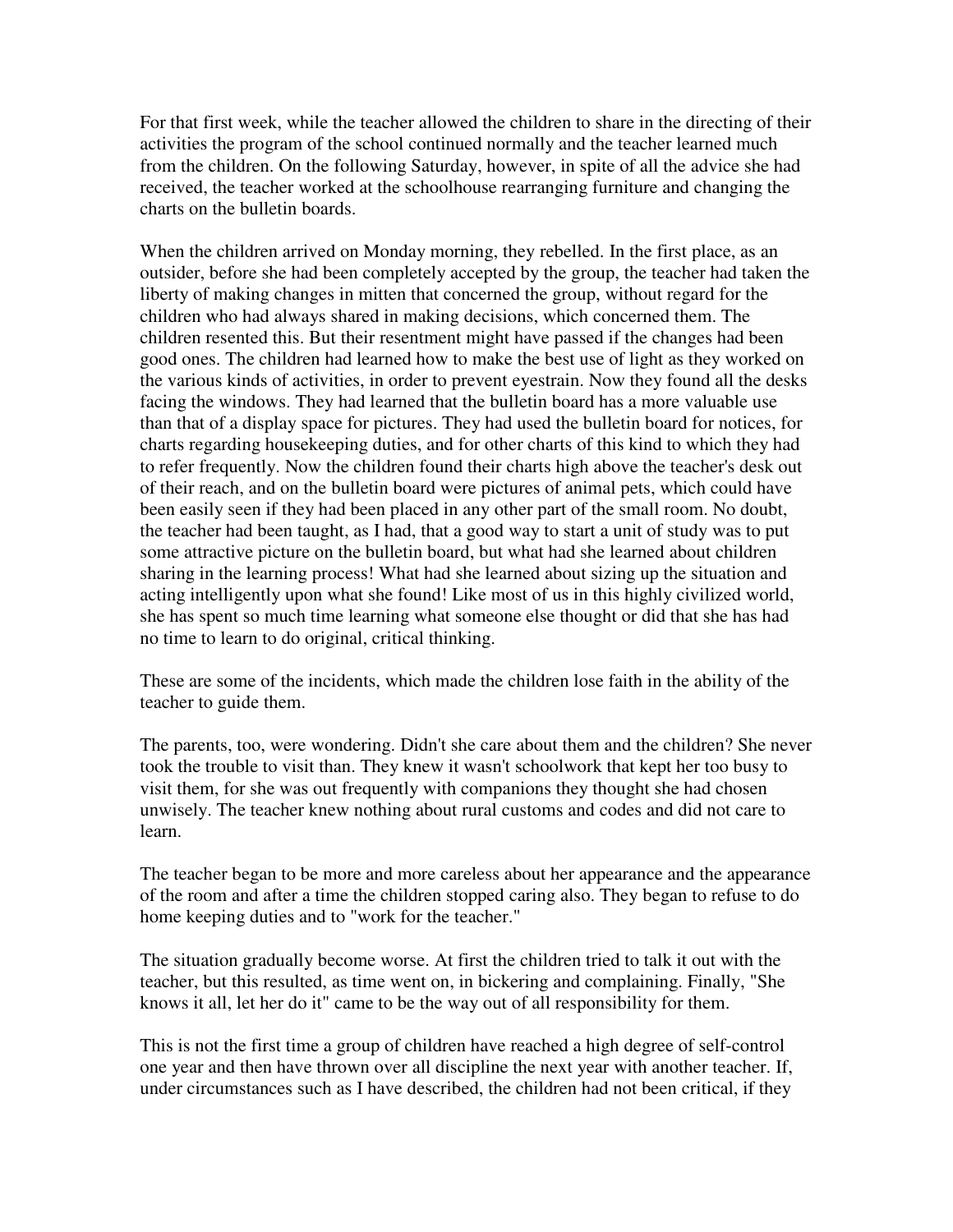had docilely accepted what they had decided, through their own thinking, was wrong, then indeed the work of the previous four years would have failed to accomplish in purpose.

But children, being immature need a guide. This fact has been recognized since man began to live with man. If it were not so, then there would be no need for teachers at all. It is because these children lose faith in the one who is supposed to guide that they become confused. Then they have no one to help than to resolve the conflicts, which they, in their immaturity, are not capable of resolving for themselves.

The following year, a mature, experienced teacher helped the children to regain some of their good habits. Unfortunately, because of ill health, she stayed only one year.

Then, because the war created shortage made it impossible to get a teacher, a member of the community who had done some teaching in the past offered to help out. She was aware of her limitations and was honest with the children. The children respected this attitude and, instead of taking advantage of the situation and shirking their responsibilities, they assumed greater responsibility.

That summer, Alice had said to me, "Do you know who our new teacher will be, Miss Weber? We'll have to teach ourselves won't we?" And that is exactly what the older children did. If they disagreed on certain points in the lesson, they discussed it thoroughly until they came to some agreement. They had a list of items to discuss with the helping teacher each time she visited them. They continued to read books of all types. They persisted in carrying out all the activities suggested by their textbooks. At the end of the year, when the children were given an achievement test, they scored far above the average for their grade.

What the children could do by themselves, they did. But immature children with limited experiences cannot be expected to do the whole job that needs to be done. These older children were in the second, third, and fifth grades during the fourth year described in this book. After what they had been through in the three years following, to have retained so much self-reliance shows how effective education, properly conceived, can be. If a few short years can make such a difference, think of the kind of citizens we could develop if every child could have training in creative, democratic living for the twelve years that he attends the public schools!

Gradually, the schoolhouse became more and more run down. Doors and walls were black and sticky with finger marks. Dust hung heavy over moldings, picture frames, books. The door of the little house swung on in hinges in the wind. The wild-flower rock garden grew up with weeds and gradually disappeared. Now and then a persistent little wild flower would defiantly raise its head. It was fighting, like the children, against forces over which it could have no control.

Our school was becoming the counterpart of most of the one hundred thousand other oneteacher schools in the country, and it was headed for the same fate. Last spring the Board